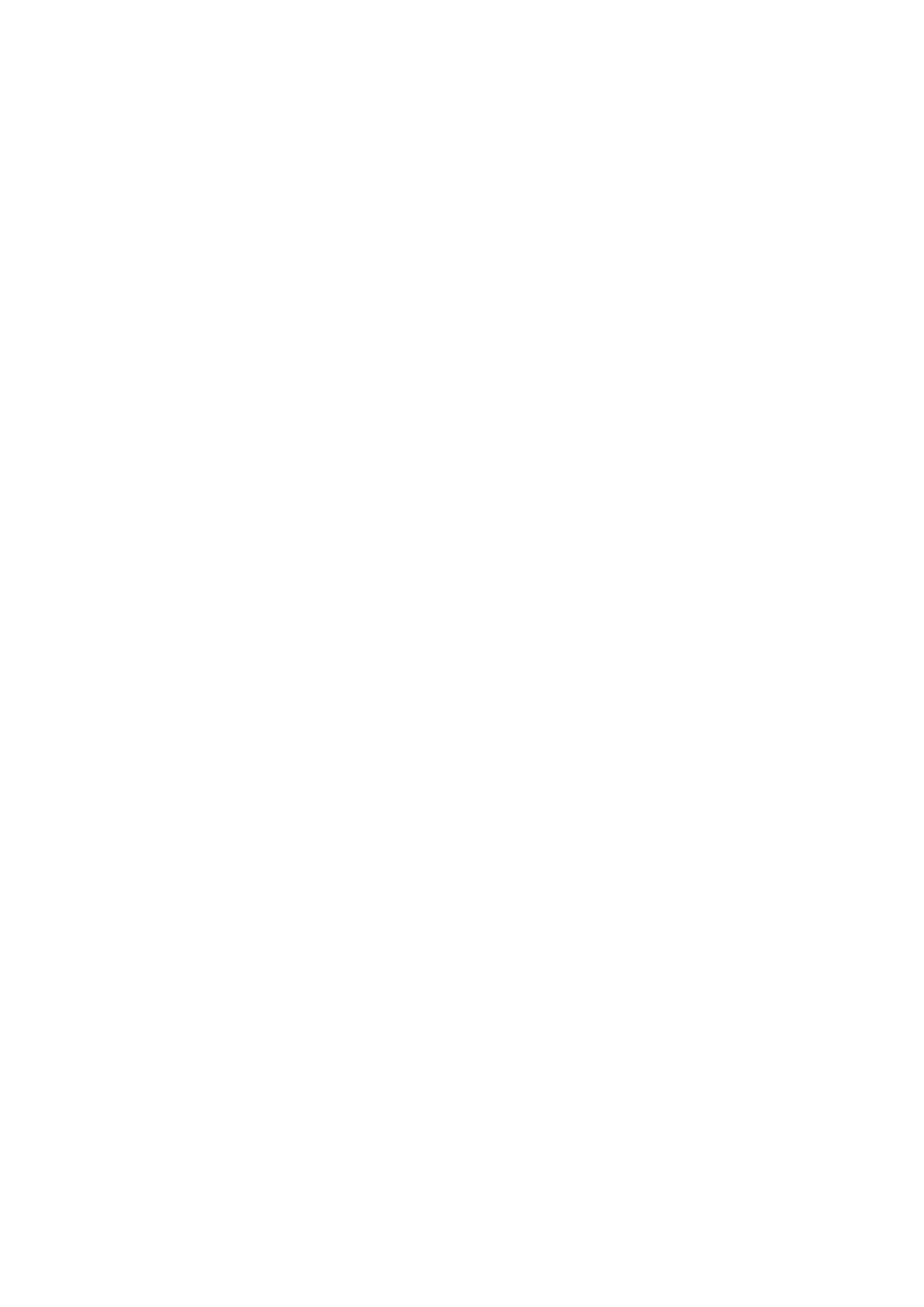

**Road Transport (Offences) Amendment Regulation 2014 (No 1)** 

**Subordinate Law SL2014-18** 

made under the **[Road Transport \(General\) Act 1999](http://www.legislation.act.gov.au/a/1999-77)**

### **1 Name of regulation**

This regulation is the *Road Transport (Offences) Amendment Regulation 2014 (No 1)*.

### **2 Commencement**

This regulation commences on the day after its notification day.

*Note* The naming and commencement provisions automatically commence on the notification day (see [Legislation Act,](http://www.legislation.act.gov.au/a/2001-14) s 75 (1)).

J2014-335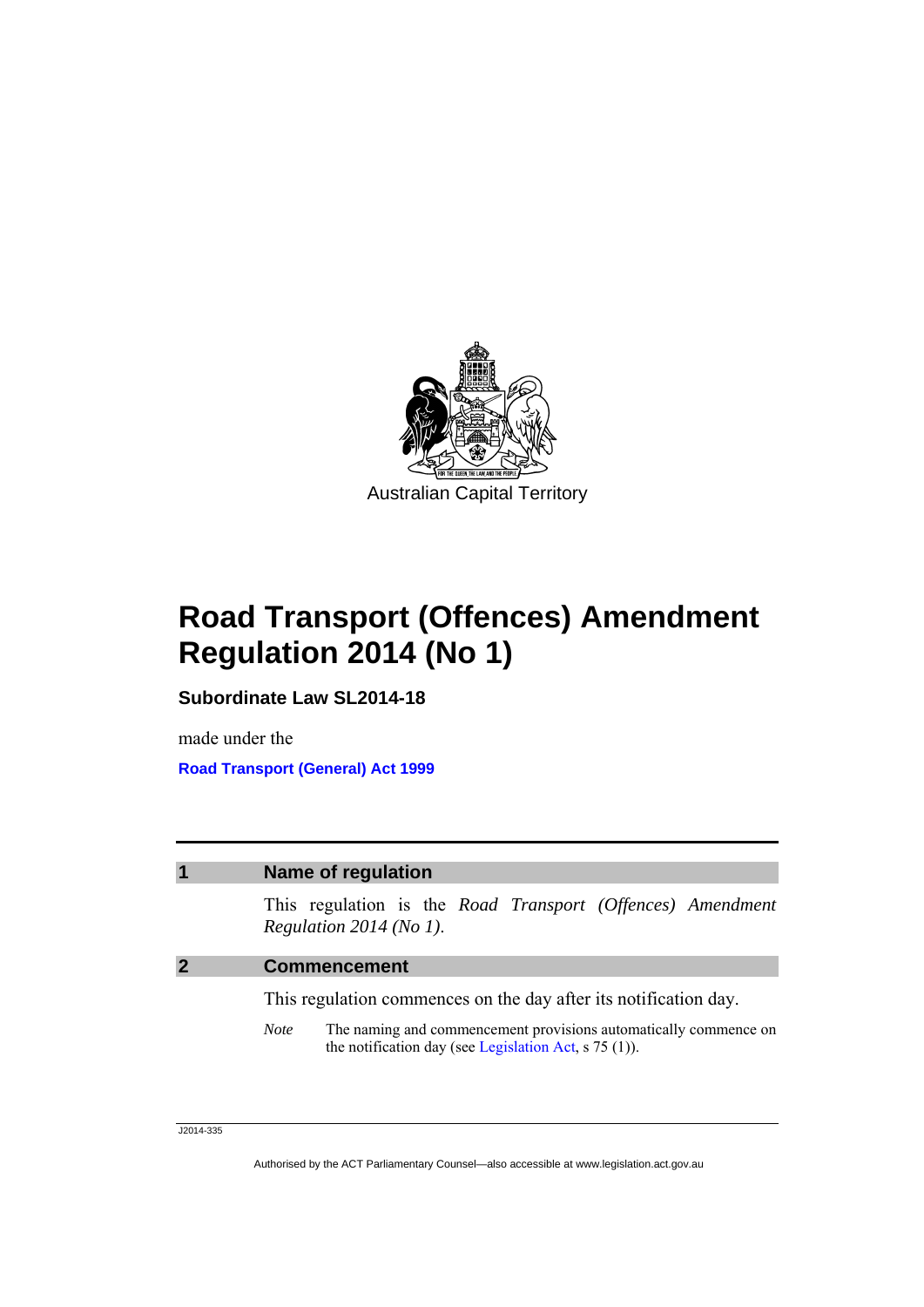### **3 Legislation amended**

This regulation amends the *[Road Transport \(Offences\)](http://www.legislation.act.gov.au/sl/2005-11)  [Regulation 2005](http://www.legislation.act.gov.au/sl/2005-11)*.

**4 Schedule 1** 

*substitute* 

# **Schedule 1 Short descriptions, penalties and demerit points**

(see ss 5, 6, 8, 14A, 14B, 17, 18, 19, 20 and 21)

## **Part 1.1 General**

| Definitions-sch 1<br>1.1 |
|--------------------------|
|--------------------------|

In this schedule:

*pu* means penalty units.

*prison* means imprisonment.

- < means less than.
- $\leq$  means less than or equal to.
- > means more than.

 $\geq$  means more than or equal to.

- *Note 1* The [Legislation Act](http://www.legislation.act.gov.au/a/2001-14), s 133 deals with the meaning of offence penalties that are expressed in penalty units.
- *Note 2* An offence is a *national schedule offence* if the text '(NS)' appears in the item, col 6 (see s  $19(1)$ ).
- *Note 3* An offence is a *non-national schedule offence* if the text '(NS)' does not appear in the item, col 6 (see s 20 (1)).

page 2 Road Transport (Offences) Amendment Regulation 2014 (No 1)

SL2014-18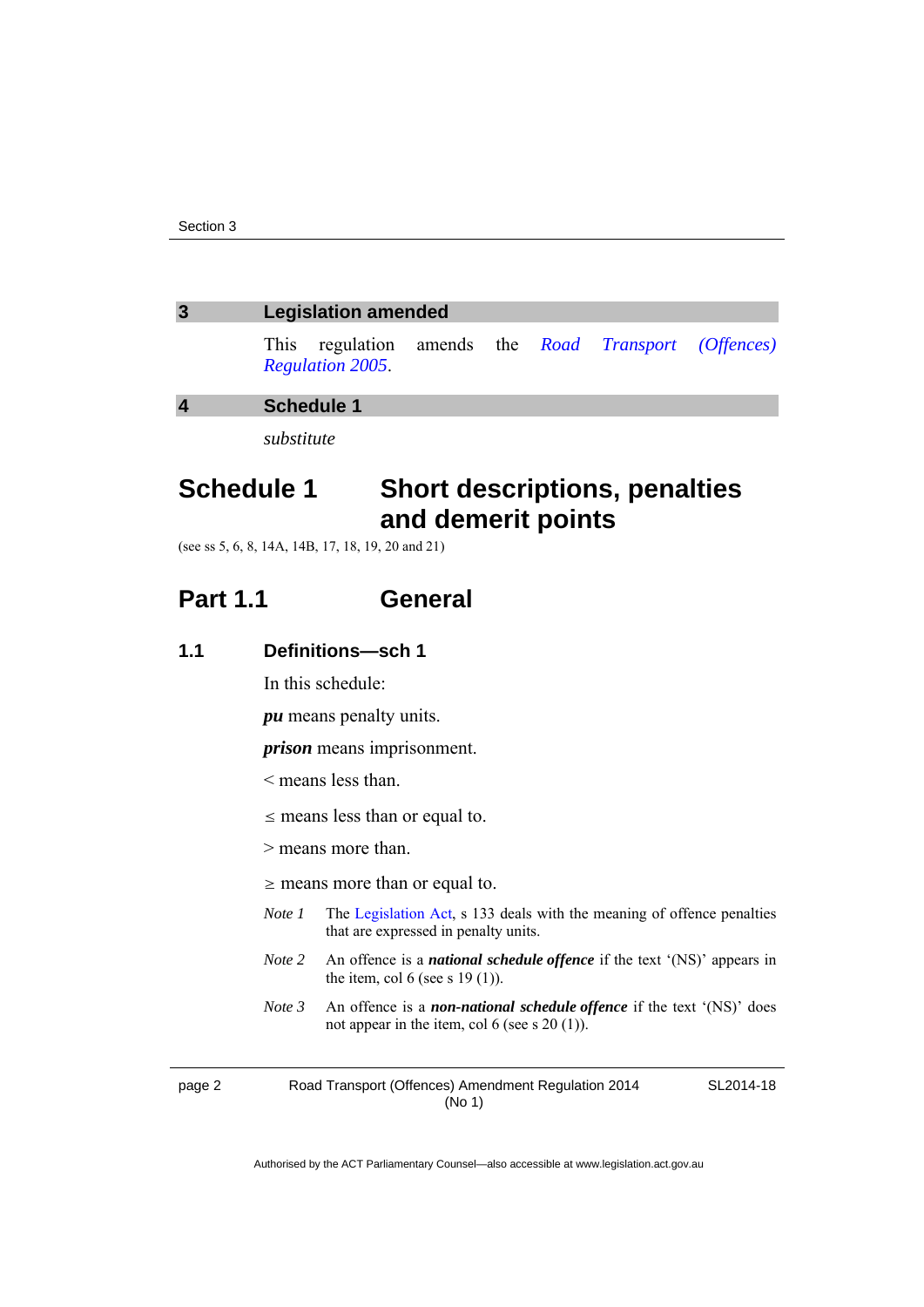# **Part 1.2 Australian Road Rules**

| column 1<br>item | column 2<br>offence provision and, if<br>relevant, case                                      | column 3<br>short description                                      | column 4<br>offence<br>penalty (pu) | column 5<br>infringement<br>penalty (\$) | column 6<br>demerit<br>points |
|------------------|----------------------------------------------------------------------------------------------|--------------------------------------------------------------------|-------------------------------------|------------------------------------------|-------------------------------|
|                  | 20                                                                                           |                                                                    |                                     |                                          |                               |
| 1.1              | not in school zone,<br>$\bullet$<br>driving $\leq 15$ km/h<br>faster than limit              | non-school zone exceed speed limit by<br>$\leq 15$ km/h            | 20                                  | 215                                      | $1$ (NS)                      |
| 1.2              | not in school zone,<br>$\bullet$<br>driving $> 15$ but<br>$\leq$ 30km/h faster than<br>limit | non-school zone exceed speed limit by<br>$> 15$ but $\leq 30$ km/h | 20                                  | 325                                      | $3$ (NS)                      |

SL2014-18 Road Transport (Offences) Amendment Regulation 2014 (No 1) page 3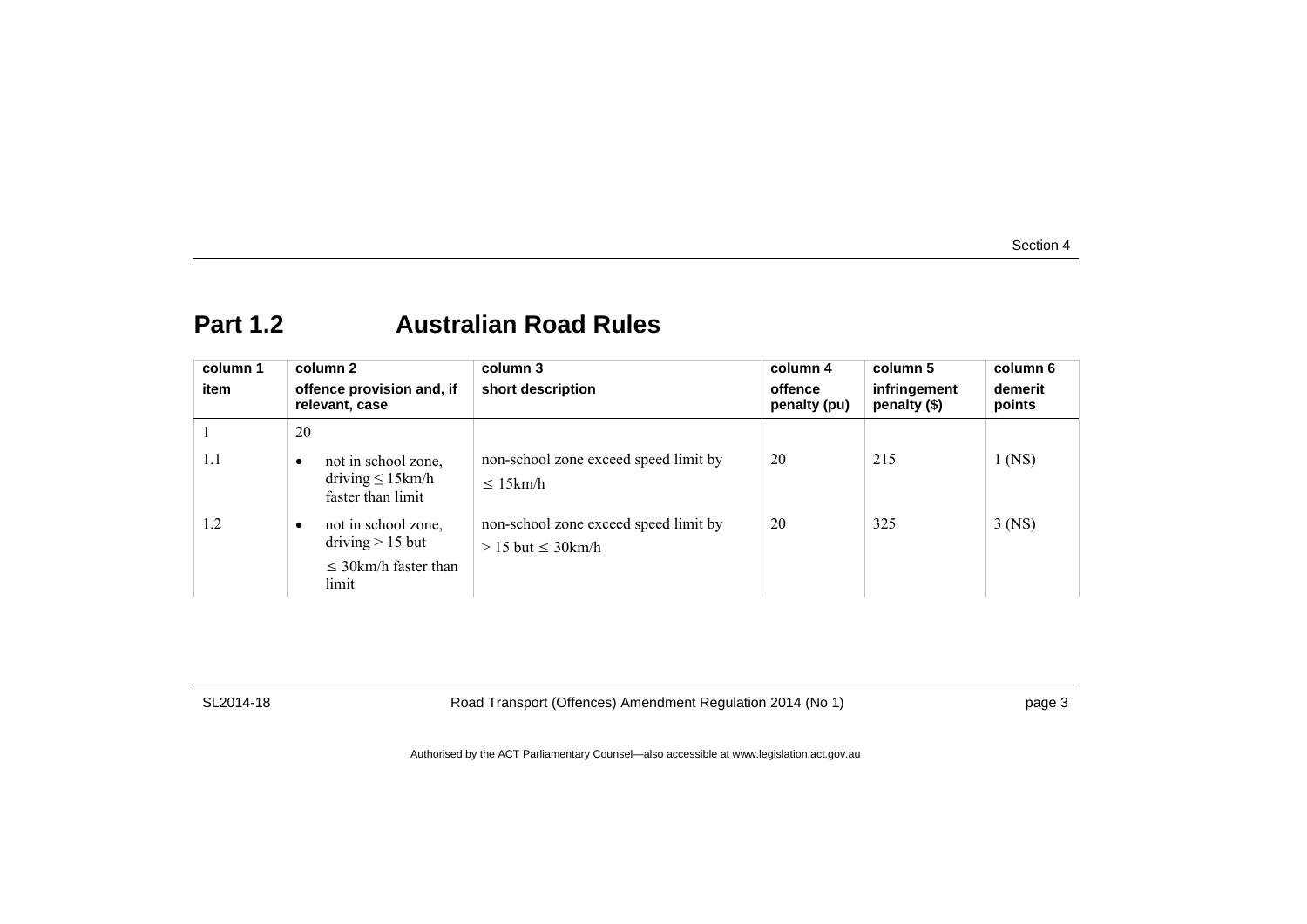| column 1<br>item |           | column 2<br>offence provision and, if                           | column 3<br>short description                                      | column 4<br>offence | column 5<br>infringement | column 6<br>demerit |
|------------------|-----------|-----------------------------------------------------------------|--------------------------------------------------------------------|---------------------|--------------------------|---------------------|
|                  |           | relevant, case                                                  |                                                                    | penalty (pu)        | penalty (\$)             | points              |
| 1.3              | $\bullet$ | not in school zone,<br>driving $>$ 30 but                       | non-school zone exceed speed limit by<br>$>$ 30 but $\leq$ 45 km/h | 20                  | 664                      | $4$ (NS)            |
|                  |           | $\leq$ 45km/h faster than<br>limit                              |                                                                    |                     |                          |                     |
| 1.4              | $\bullet$ | not in school zone,<br>driving $> 45$ km/h<br>faster than limit | non-school zone exceed speed limit by<br>$>45$ km/h                | 20                  | 1811                     | $6$ (NS)            |
| 1.5              | ٠         | in school zone,                                                 | school zone exceed speed limit by                                  | 20                  | 215                      | $1$ (NS)            |
|                  |           | driving $\leq 15$ km/h<br>faster than limit                     | $\leq 15$ km/h                                                     |                     |                          |                     |
| 1.6              | $\bullet$ | in school zone.<br>driving<br>$> 15$ but $\leq 30$ km/h         | school zone exceed speed limit by<br>$> 15$ but $\leq 30$ km/h     | 20                  | 325                      | $3$ (NS)            |
|                  |           | faster than limit                                               |                                                                    |                     |                          |                     |

page 4 Road Transport (Offences) Amendment Regulation 2014 (No 1) SL2014-18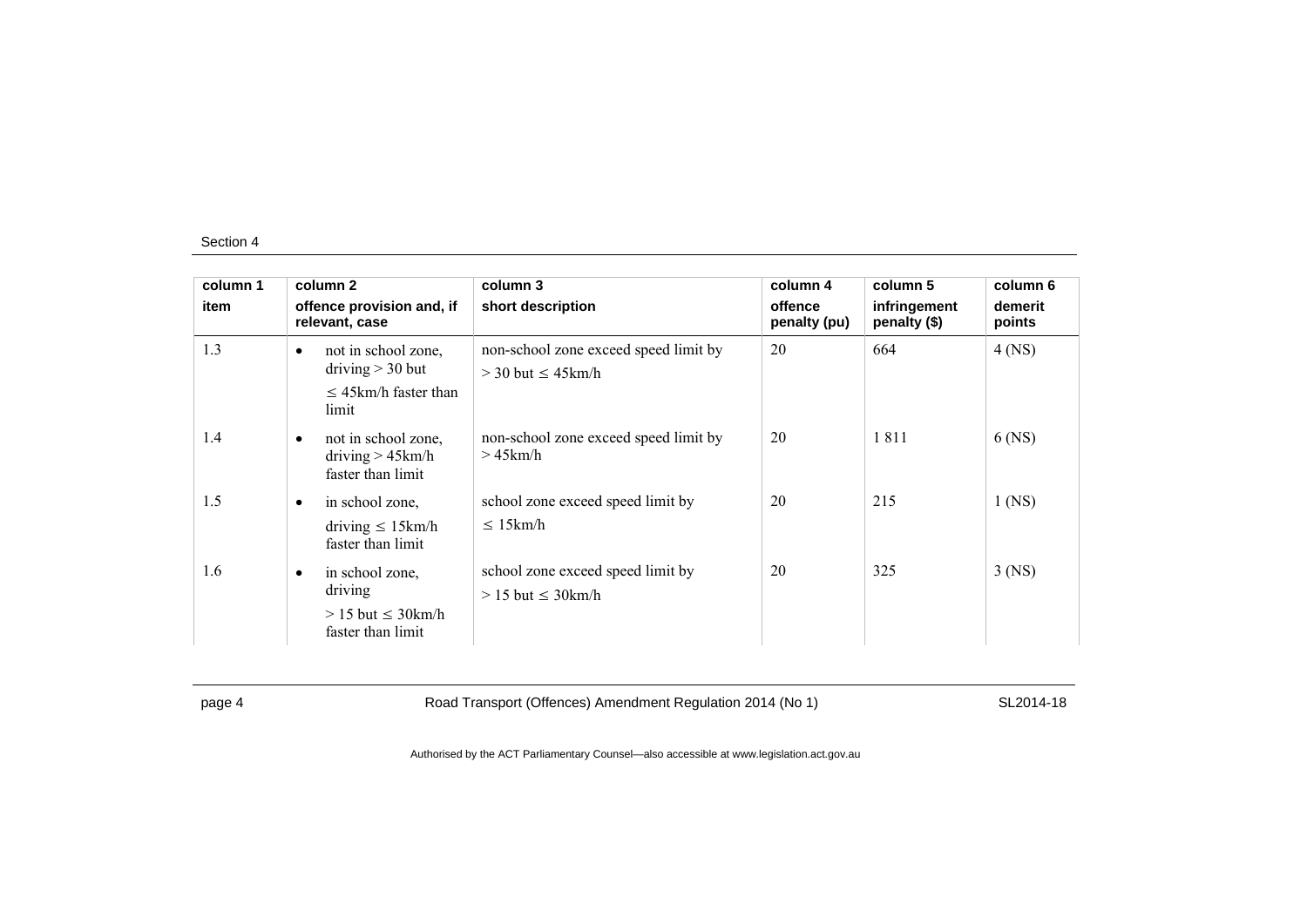| column 1       | column 2                                                                                                                                                 | column 3                                                                                                          | column 4                | column 5                     | column 6             |
|----------------|----------------------------------------------------------------------------------------------------------------------------------------------------------|-------------------------------------------------------------------------------------------------------------------|-------------------------|------------------------------|----------------------|
| item           | offence provision and, if<br>relevant, case                                                                                                              | short description                                                                                                 | offence<br>penalty (pu) | infringement<br>penalty (\$) | demerit<br>points    |
| 1.7<br>1.8     | in school zone,<br>$\bullet$<br>driving<br>$>$ 30 but $\leq$ 45 km/h<br>faster than limit<br>in school zone,<br>driving $> 45$ km/h<br>faster than limit | school zone exceed speed limit by<br>$>$ 30 but $\leq$ 45 km/h<br>school zone exceed speed limit by<br>$>45$ km/h | 20<br>20                | 664<br>1811                  | $4$ (NS)<br>$6$ (NS) |
| $\overline{2}$ | 27(1)                                                                                                                                                    | not turn left from far left side of road                                                                          | 20                      | 289                          | $2$ (NS)             |
| 3              | 28(1)                                                                                                                                                    | not turn left from multi-lane road from<br>within left lane                                                       | 20                      | 289                          | $2$ (NS)             |
| $\overline{4}$ | 28(1A)                                                                                                                                                   | not turn left from multi-lane road from<br>within slip lane or left lane                                          | 20                      | 289                          | $2$ (NS)             |

SL2014-18 Road Transport (Offences) Amendment Regulation 2014 (No 1) page 5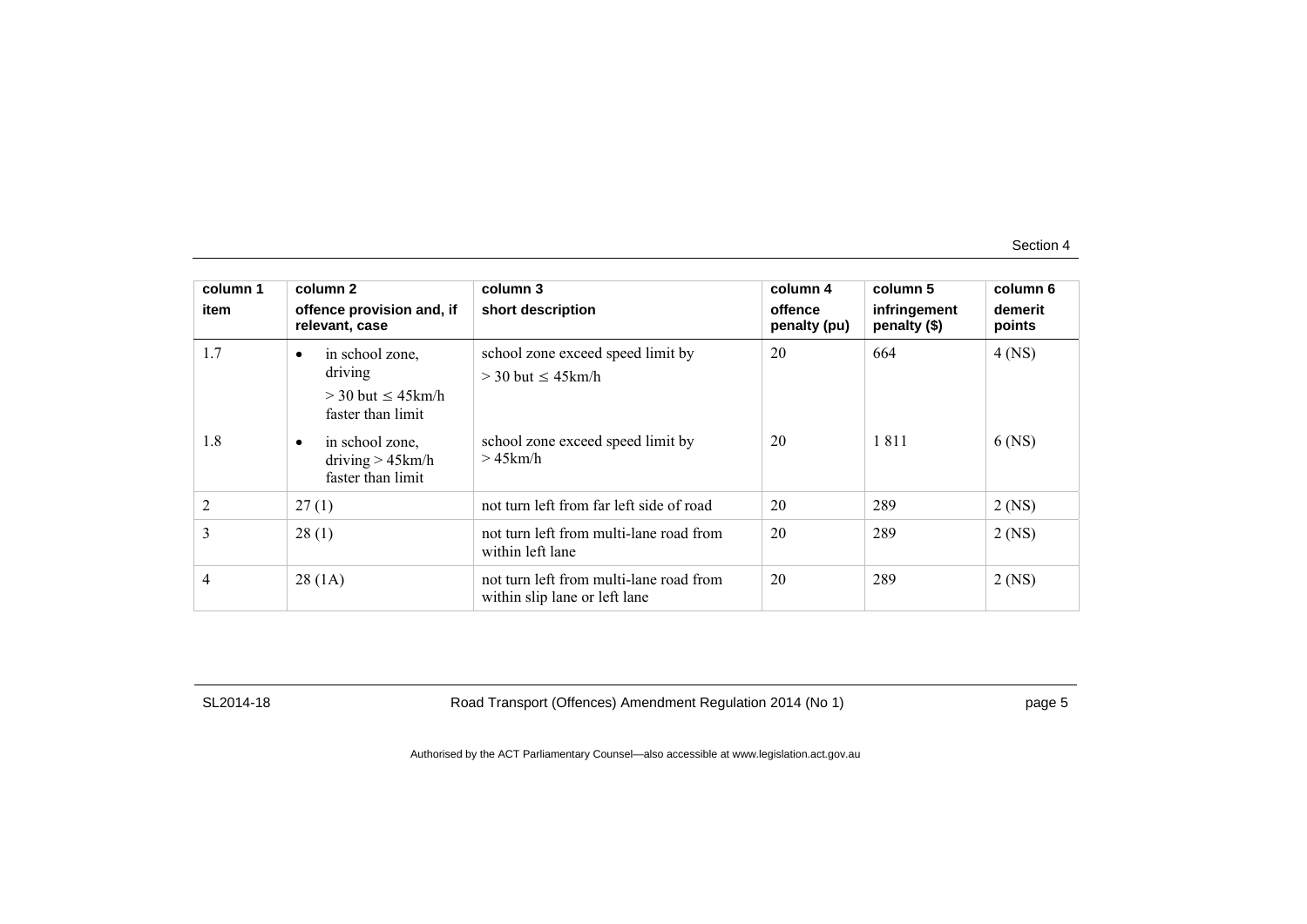| column 1 | column 2                                    | column 3                                                                                                                 | column 4                | column 5                     | column 6          |
|----------|---------------------------------------------|--------------------------------------------------------------------------------------------------------------------------|-------------------------|------------------------------|-------------------|
| item     | offence provision and, if<br>relevant, case | short description                                                                                                        | offence<br>penalty (pu) | infringement<br>penalty (\$) | demerit<br>points |
| 5        | 28(2A)                                      | bicycle rider turning left not approach/enter<br>intersection from part of bicycle storage<br>area in front of left lane | 20                      | 289                          | $2$ (NS)          |
| 6        | 29(1)                                       | turn left contrary to road marking                                                                                       | 20                      | 215                          | $2$ (NS)          |
| 7        | 31(1)                                       |                                                                                                                          |                         |                              |                   |
| 7.1      | by contravening<br>٠<br>31(2)               | not turn right from left of/parallel to/near<br>line/strip                                                               | 20                      | 289                          | $2$ (NS)          |
| 7.2      | by contravening<br>$\bullet$<br>31(3)       | not turn right from left of/parallel to/near<br>centre of road                                                           | 20                      | 289                          | $2$ (NS)          |
| 7.3      | by contravening<br>$\bullet$<br>31(4)       | not turn right from far right side of<br>one-way road                                                                    | 20                      | 289                          | $2$ (NS)          |
| 8        | 32(1)                                       | not turn right from multi-lane road from<br>within right lane                                                            | 20                      | 289                          | $2$ (NS)          |

page 6 Road Transport (Offences) Amendment Regulation 2014 (No 1) SL2014-18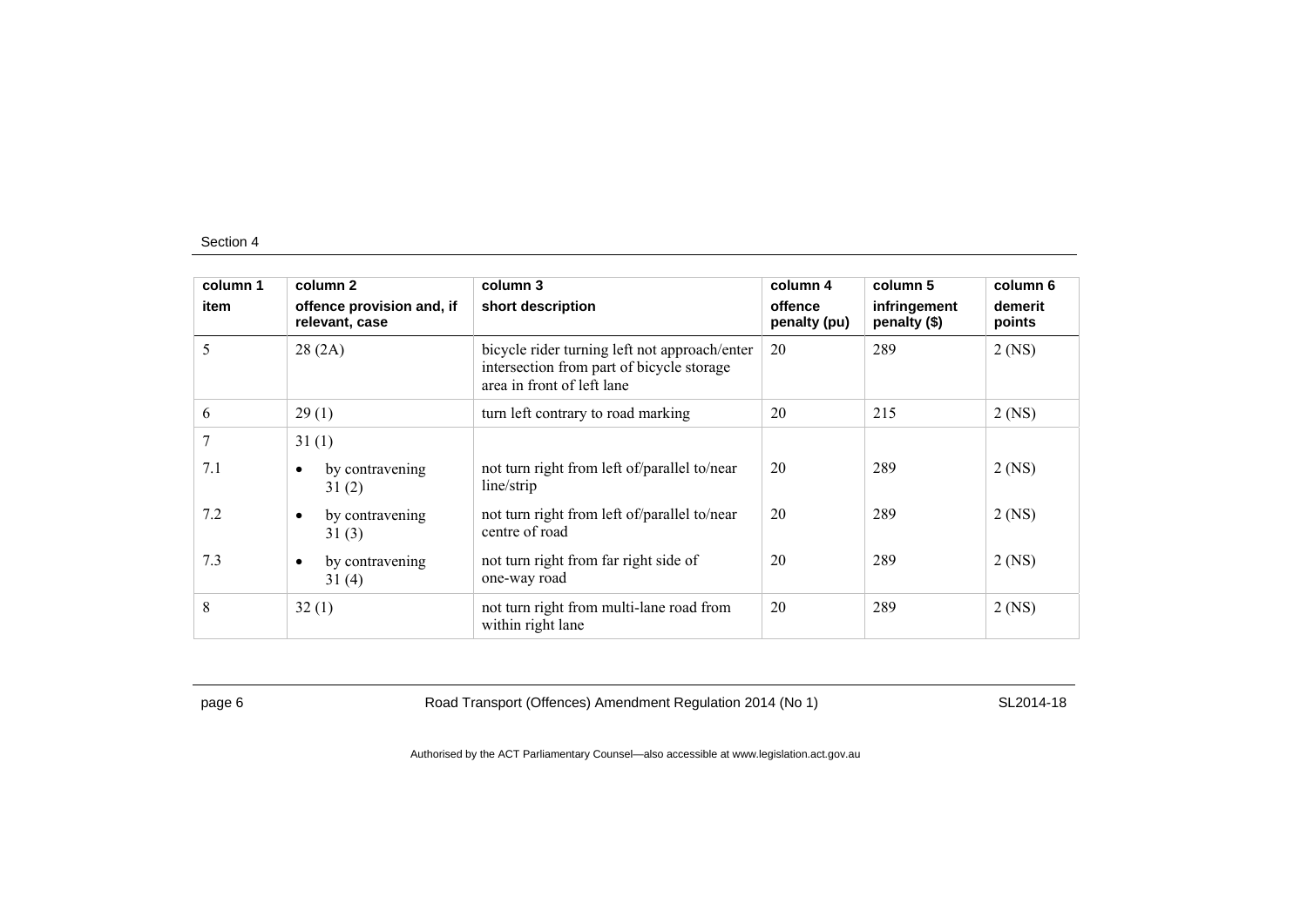| column 1 | column 2                                    | column 3                                                                                                                   | column 4                | column 5                     | column 6          |
|----------|---------------------------------------------|----------------------------------------------------------------------------------------------------------------------------|-------------------------|------------------------------|-------------------|
| item     | offence provision and, if<br>relevant, case | short description                                                                                                          | offence<br>penalty (pu) | infringement<br>penalty (\$) | demerit<br>points |
| 9        | 32(2A)                                      | bicycle rider turning right not<br>approach/enter intersection from part of<br>bicycle storage area in front of right lane | 20                      | 289                          | $2$ (NS)          |
| 10       | 33(1)                                       |                                                                                                                            |                         |                              |                   |
| 10.1     | by contravening<br>$\bullet$<br>33(2)       | turn right contrary to road marking                                                                                        | 20                      | 215                          | $2$ (NS)          |
| 10.2     | by contravening<br>33(3)(a)                 | not turn right near to right of centre of<br>intersection                                                                  | 20                      | 289                          | $2$ (NS)          |
| 10.3     | by contravening<br>$\bullet$<br>33(3)(b)    | not turn right into left of centre of road                                                                                 | 20                      | 289                          | $2$ (NS)          |
| 11       | 34(1)                                       | not make required hook turn                                                                                                | 20                      |                              | $2$ (NS)          |
| 12       | 35(2)                                       | make hook turn not in accordance with<br>subrule $(3)$                                                                     | 20                      |                              |                   |

SL2014-18 Road Transport (Offences) Amendment Regulation 2014 (No 1) Page 7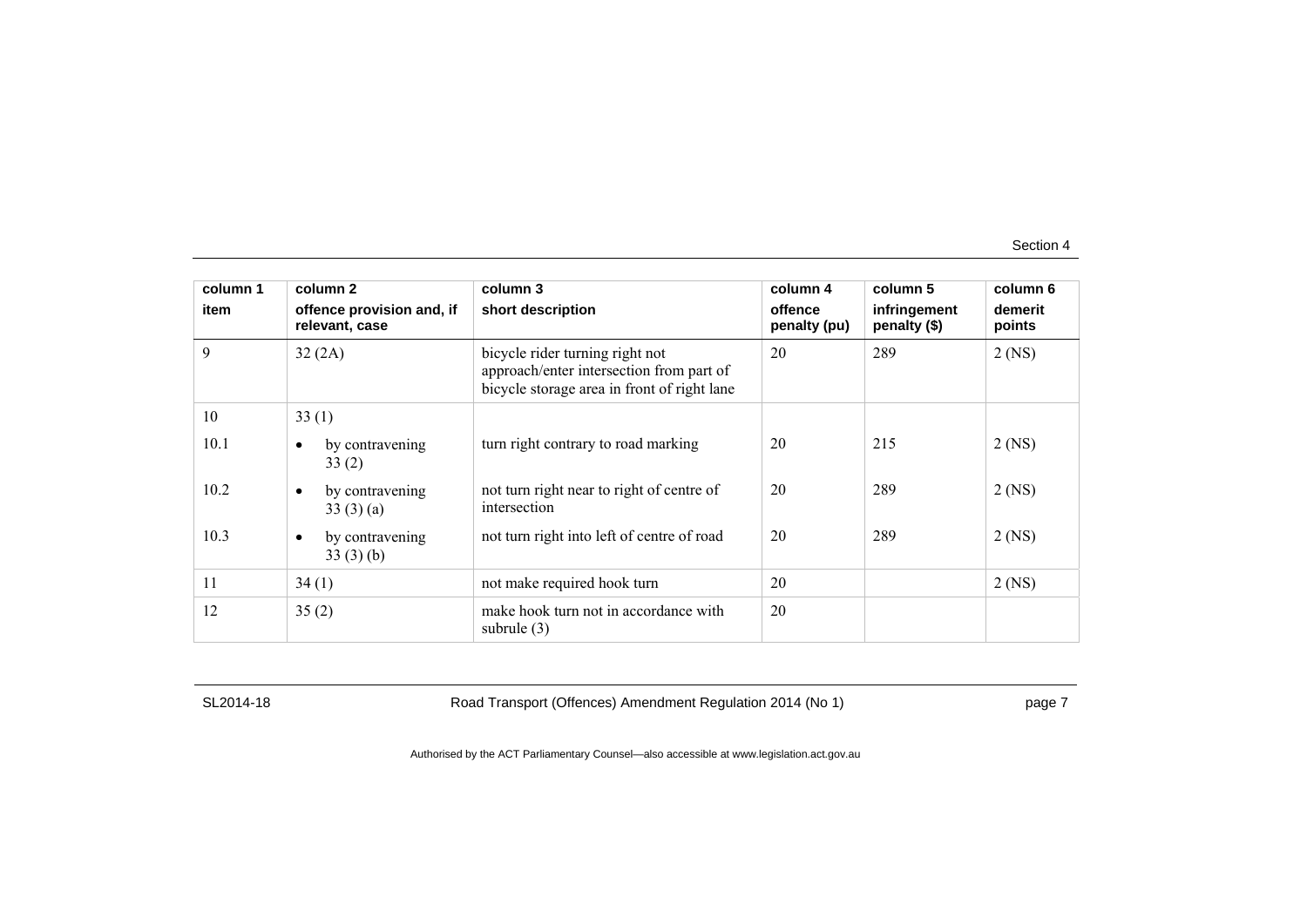| column 1 | column 2                                    | column 3                                                         | column 4                | column 5                     | column 6          |
|----------|---------------------------------------------|------------------------------------------------------------------|-------------------------|------------------------------|-------------------|
| item     | offence provision and, if<br>relevant, case | short description                                                | offence<br>penalty (pu) | infringement<br>penalty (\$) | demerit<br>points |
| 13       | 36                                          | make hook turn to turn right at intersection<br>contrary to sign | 20                      |                              |                   |
| 14       | 37(a)                                       | begin U-turn without view of approaching<br>traffic              | 20                      | 360                          | $2$ (NS)          |
| 15       | 37(b)                                       | begin U-turn when driver could obstruct<br>traffic               | 20                      | 360                          | $2$ (NS)          |
| 16       | 38                                          | make U-turn without giving way to<br>vehicle/pedestrian          | 20                      | 360                          | $3$ (NS)          |
| 17       | 39(1)                                       | make U-turn at break in dividing strip<br>contrary to sign       | 20                      | 215                          | $2$ (NS)          |
| 18       | 39(2)                                       | make U-turn on length of road contrary to<br>sign                | 20                      | 215                          | $2$ (NS)          |
| 19       | 40                                          | make U-turn at intersection with traffic<br>lights               | 20                      | 289                          | $2$ (NS)          |

page 8 Road Transport (Offences) Amendment Regulation 2014 (No 1) SL2014-18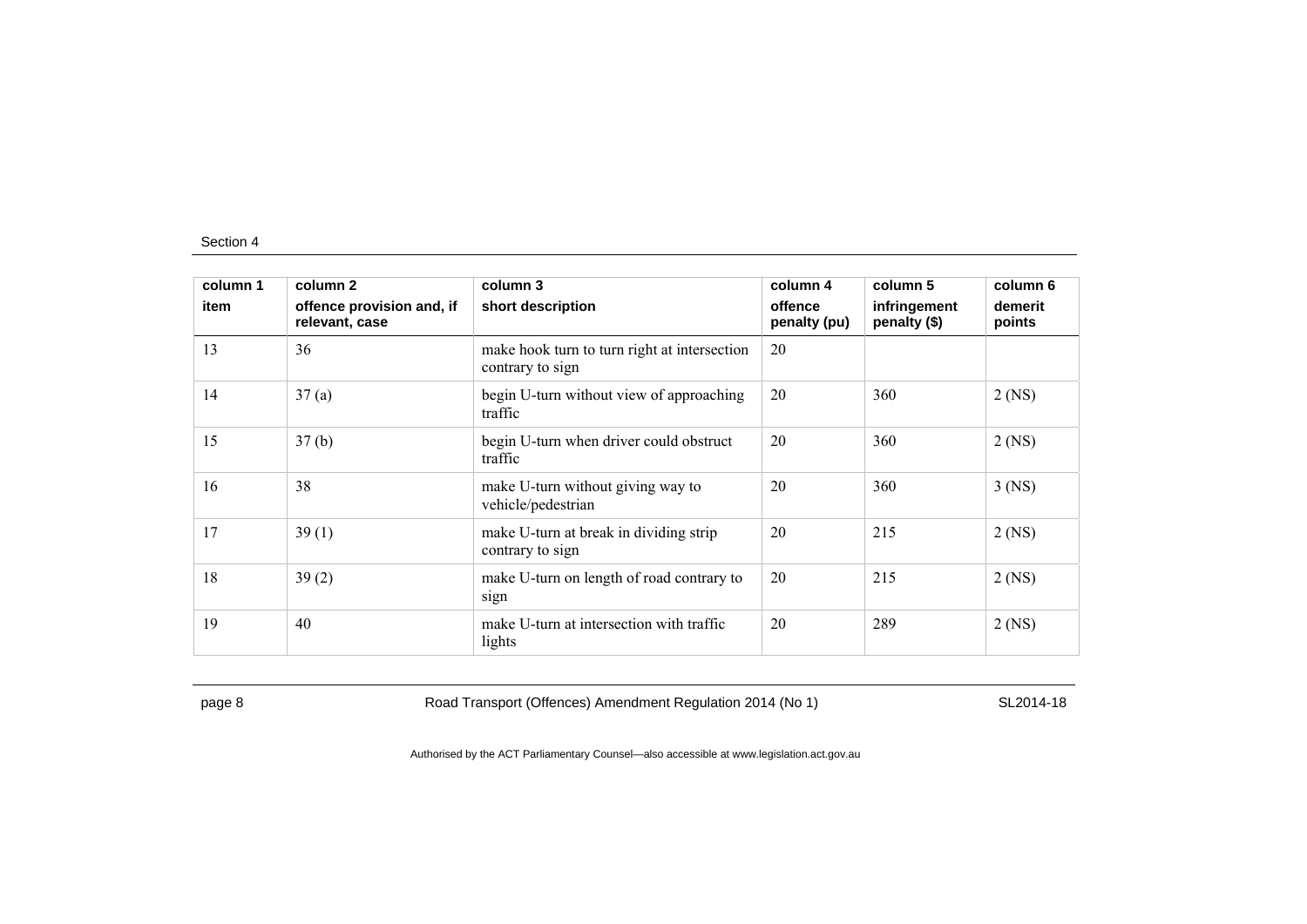| column 1<br>item | column 2<br>offence provision and, if<br>relevant, case | column 3<br>short description                                  | column 4<br>offence<br>penalty (pu) | column 5<br>infringement<br>penalty (\$) | column 6<br>demerit<br>points |
|------------------|---------------------------------------------------------|----------------------------------------------------------------|-------------------------------------|------------------------------------------|-------------------------------|
| 20               | 41                                                      | make U-turn at intersection (no lights)<br>contrary to sign    | 20                                  | 215                                      | $2$ (NS)                      |
| 21               | 42(a)                                                   | not start U-turn in lane nearest dividing<br>line/median strip | 20                                  | 289                                      | $2$ (NS)                      |
| 22               | 42(b)                                                   | not start U-turn from left of centre of road                   | 20                                  | 289                                      | $2$ (NS)                      |
| 23               | 46(1)                                                   |                                                                |                                     |                                          |                               |
| 23.1             | by contravening 47<br>$\bullet$                         | not give required signal                                       | 20                                  | 215                                      | $2$ (NS)                      |
| 23.2             | by contravening<br>$\bullet$<br>46(2)                   | not give sufficient left change of direction<br>signal         | 20                                  | 215                                      | $2$ (NS)                      |
| 23.3             | by contravening<br>$\bullet$<br>46(3)                   | give left change of direction signal (less<br>than 5 seconds)  | 20                                  | 215                                      | $2$ (NS)                      |
| 24               | 46(4)                                                   | not stop left change of direction signal after<br>change       | 20                                  | 143                                      | $\overline{2}$                |

SL2014-18 Road Transport (Offences) Amendment Regulation 2014 (No 1) page 9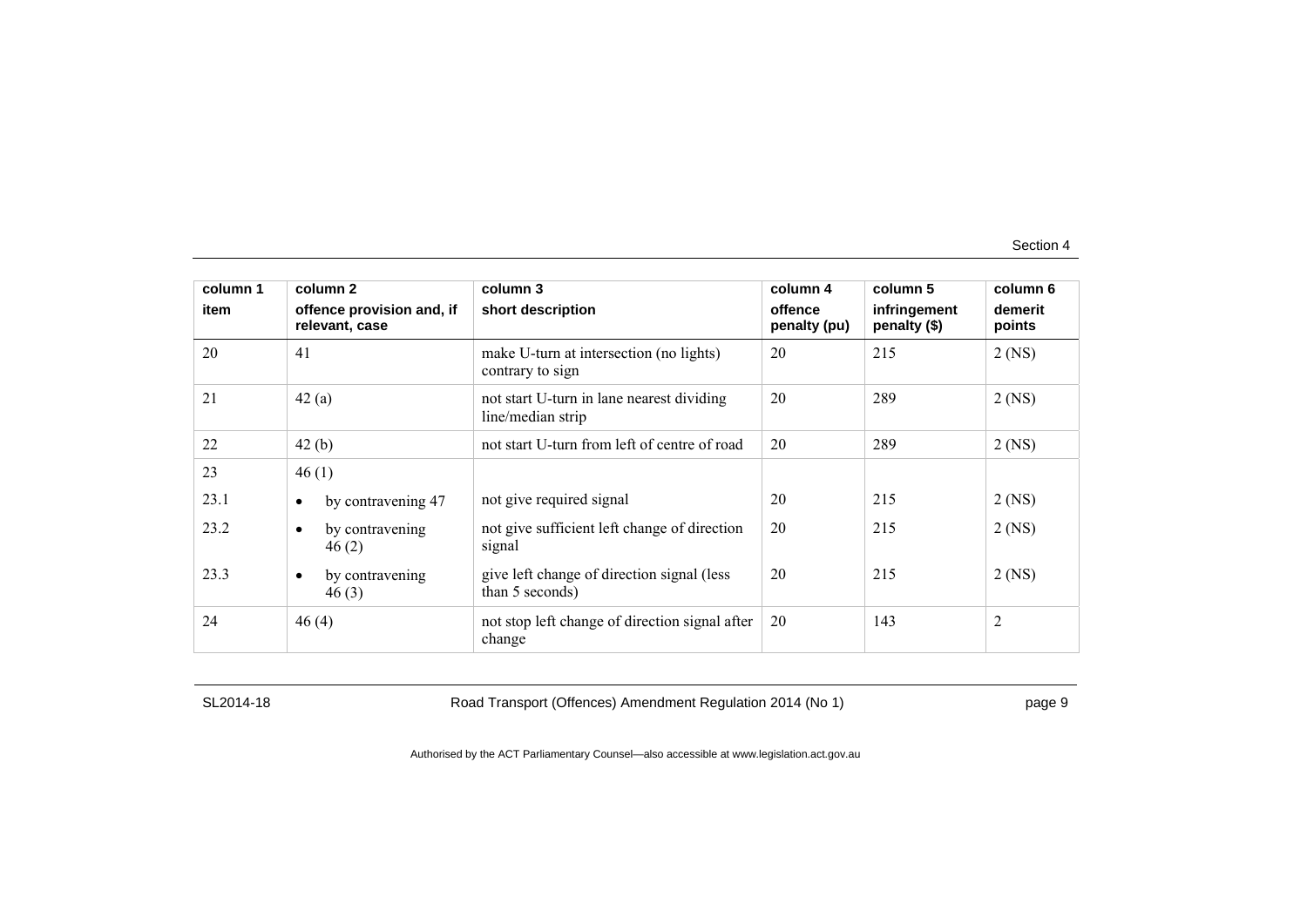| column 1 | column 2                                    | column 3                                                        | column 4                | column 5                     | column 6          |
|----------|---------------------------------------------|-----------------------------------------------------------------|-------------------------|------------------------------|-------------------|
| item     | offence provision and, if<br>relevant, case | short description                                               | offence<br>penalty (pu) | infringement<br>penalty (\$) | demerit<br>points |
| 25       | 48(1)                                       |                                                                 |                         |                              |                   |
| 25.1     | by contravening 49<br>$\bullet$             | not give right change of direction signal<br>with lights        | 20                      | 215                          | $2$ (NS)          |
| 25.2     | by contravening<br>$\bullet$<br>48(2)       | not give sufficient right change of direction<br>signal         | 20                      | 215                          | $2$ (NS)          |
| 25.3     | by contravening<br>$\bullet$<br>48(3)       | give right change of direction signal (less)<br>than 5 seconds) | 20                      | 215                          | $2$ (NS)          |
| 26       | 48 $(4)$                                    | not stop right change of direction signal<br>after change       | 20                      | 143                          |                   |
| 27       | 51                                          | operate indicator light contrary to<br>permitted use            | 20                      | 143                          |                   |
| 28       | 53 $(1)$                                    | not give stop signal with brake<br>lights/signal/device         | 20                      | 215                          | $2$ (NS)          |

page 10 Road Transport (Offences) Amendment Regulation 2014 (No 1) SL2014-18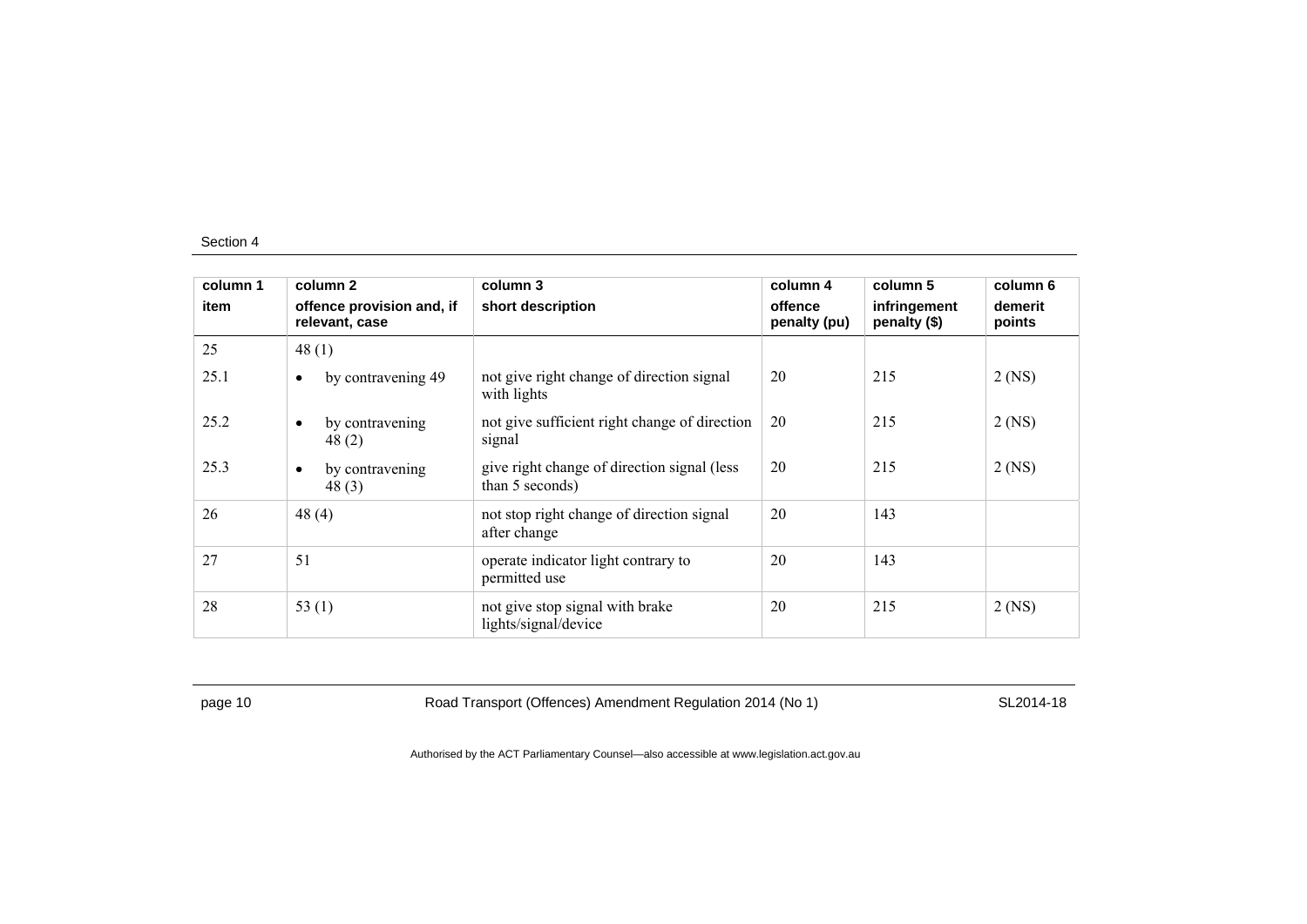| column 1 | column <sub>2</sub>                             | column 3                                                        | column 4                | column 5                     | column 6          |
|----------|-------------------------------------------------|-----------------------------------------------------------------|-------------------------|------------------------------|-------------------|
| item     | offence provision and, if<br>relevant, case     | short description                                               | offence<br>penalty (pu) | infringement<br>penalty (\$) | demerit<br>points |
| 29       | 53 $(2)$                                        | not give sufficient warning of stopping                         | 20                      | 215                          | $2$ (NS)          |
| 30       | 53 $(3)$                                        | not give stop signal when slowing suddenly                      | 20                      | 215                          | $2$ (NS)          |
| 31       | 56 $(1)$ $(a)$                                  |                                                                 |                         |                              |                   |
| 31.1     | other than at toll<br>$\bullet$<br>booth        | not stop at stop line at red light—other than<br>toll booth     | 20                      | 360                          | $3$ (NS)          |
| 31.2     | at toll booth<br>$\bullet$                      | not stop at stop line at red light—toll booth                   | 20                      | 229                          | $3$ (NS)          |
| 32       | 56 $(1)$ (b)                                    |                                                                 |                         |                              |                   |
| 32.1     | other than at toll<br>$\bullet$<br><b>booth</b> | not stop before stop sign at red light—other<br>than toll booth | 20                      | 360                          | $3$ (NS)          |
| 32.2     | at toll booth<br>$\bullet$                      | not stop before stop sign at red light—toll<br>booth            | 20                      | 229                          | $3$ (NS)          |

SL2014-18 Road Transport (Offences) Amendment Regulation 2014 (No 1) page 11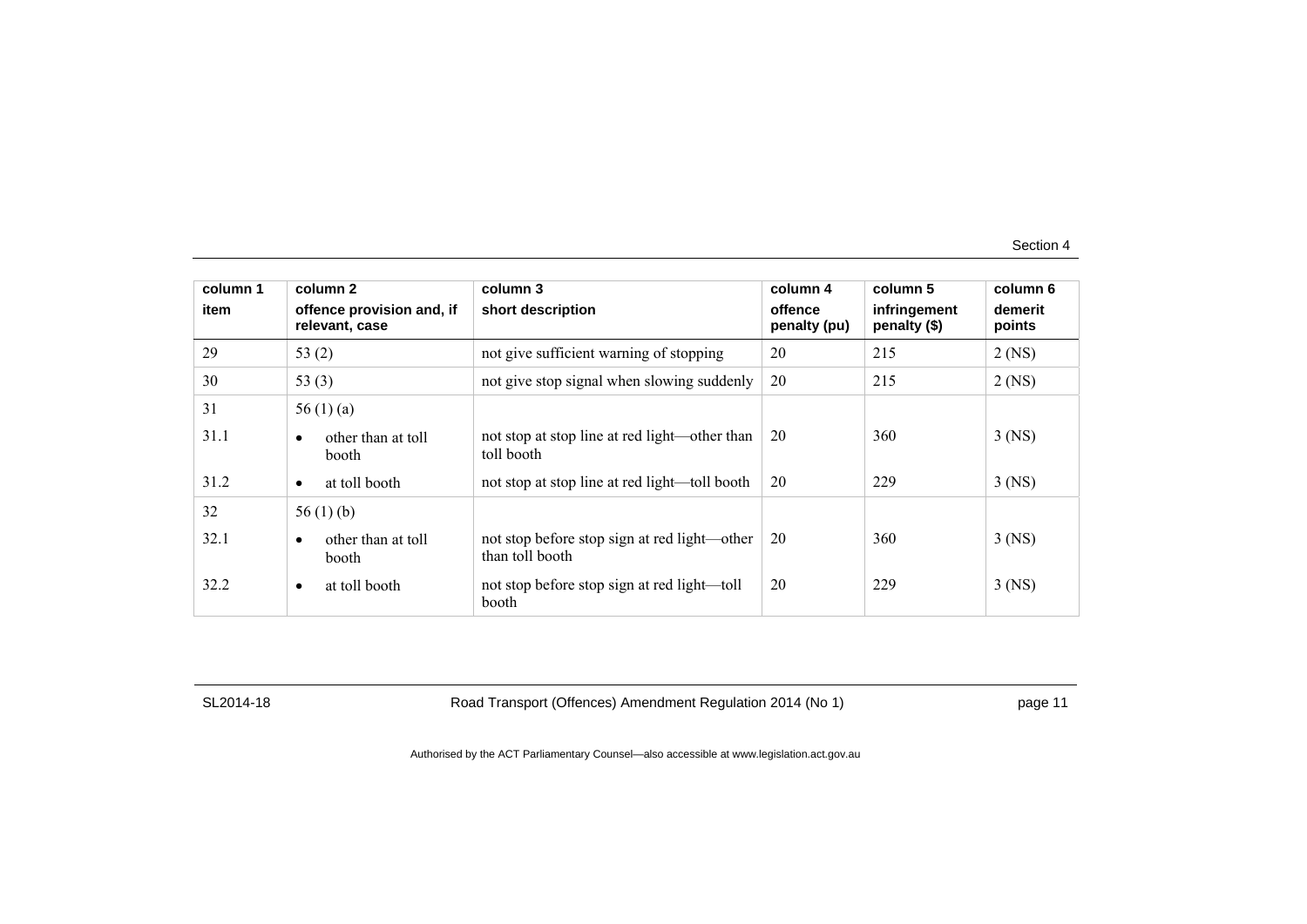| column 1 | column 2                                    | column 3                                                     | column 4                | column 5                     | column 6          |
|----------|---------------------------------------------|--------------------------------------------------------------|-------------------------|------------------------------|-------------------|
| item     | offence provision and, if<br>relevant, case | short description                                            | offence<br>penalty (pu) | infringement<br>penalty (\$) | demerit<br>points |
| 33       | 56 $(1)$ $(c)$                              |                                                              |                         |                              |                   |
| 33.1     | other than at toll<br>booth                 | not stop before lights at red light—other<br>than toll booth | 20                      | 360                          | $3$ (NS)          |
| 33.2     | at toll booth<br>$\bullet$                  | not stop before lights at red light—toll<br>booth            | 20                      | 229                          | $3$ (NS)          |
| 34       | 56 $(2)$ $(a)$                              | not stop at stop line at red arrow                           | 20                      | 360                          | $3$ (NS)          |
| 35       | 56 $(2)$ $(b)$                              | not stop before stop sign at red arrow                       | 20                      | 360                          | $3$ (NS)          |
| 36       | 56 $(2)$ $(c)$                              | not stop before lights at red arrow                          | 20                      | 360                          | $3$ (NS)          |
| 37       | 57 $(1)$ $(a)$                              | not stop at stop line at yellow light                        | 20                      | 360                          | $3$ (NS)          |
| 38       | 57 $(1)$ $(b)$                              | not stop before traffic lights at yellow light               | 20                      | 360                          | $3$ (NS)          |
| 39       | 57 $(1)(c)$                                 | not stop before intersection at yellow light                 | 20                      | 360                          | $3$ (NS)          |
| 40       | 57 $(2)$ $(a)$                              | not stop at stop line at yellow arrow                        | 20                      | 360                          | $3$ (NS)          |

page 12 **Road Transport (Offences) Amendment Regulation 2014 (No 1)** SL2014-18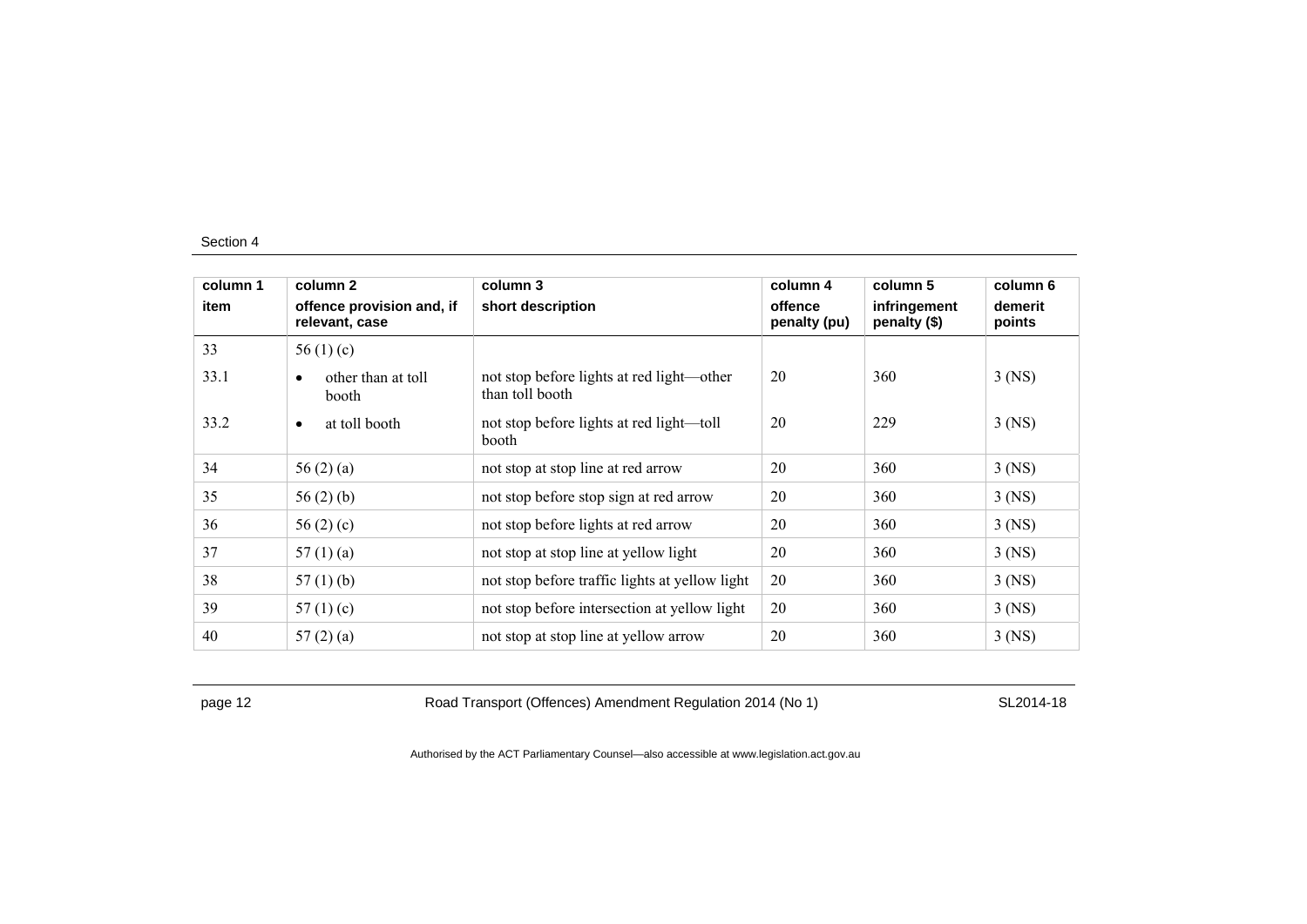| column 1<br>item | column 2<br>offence provision and, if | column 3<br>short description                                        | column 4<br>offence | column 5<br>infringement | column 6<br>demerit |
|------------------|---------------------------------------|----------------------------------------------------------------------|---------------------|--------------------------|---------------------|
|                  | relevant, case                        |                                                                      | penalty (pu)        | penalty (\$)             | points              |
| 41               | $57(2)$ (b)                           | not stop before traffic lights at yellow<br>arrow                    | 20                  | 360                      | $3$ (NS)            |
| 42               | 57 $(2)$ $(c)$                        | not stop before intersection at yellow arrow                         | 20                  | 360                      | $3$ (NS)            |
| 43               | 57(3)                                 | not leave intersection safely after yellow<br>light/arrow            | 20                  | 360                      | $3$ (NS)            |
| 44               | 59(1)                                 | enter intersection or marked foot crossing<br>when traffic light red | 20                  | 360                      | $3$ (NS)            |
| 45               | 60                                    | enter intersection or marked foot crossing<br>when traffic arrow red | 20                  | 360                      | $3$ (NS)            |
| 46               | 60A(1)                                | enter bicycle storage area when traffic light<br>red                 | 20                  | 360                      | $3$ (NS)            |

SL2014-18 Road Transport (Offences) Amendment Regulation 2014 (No 1) page 13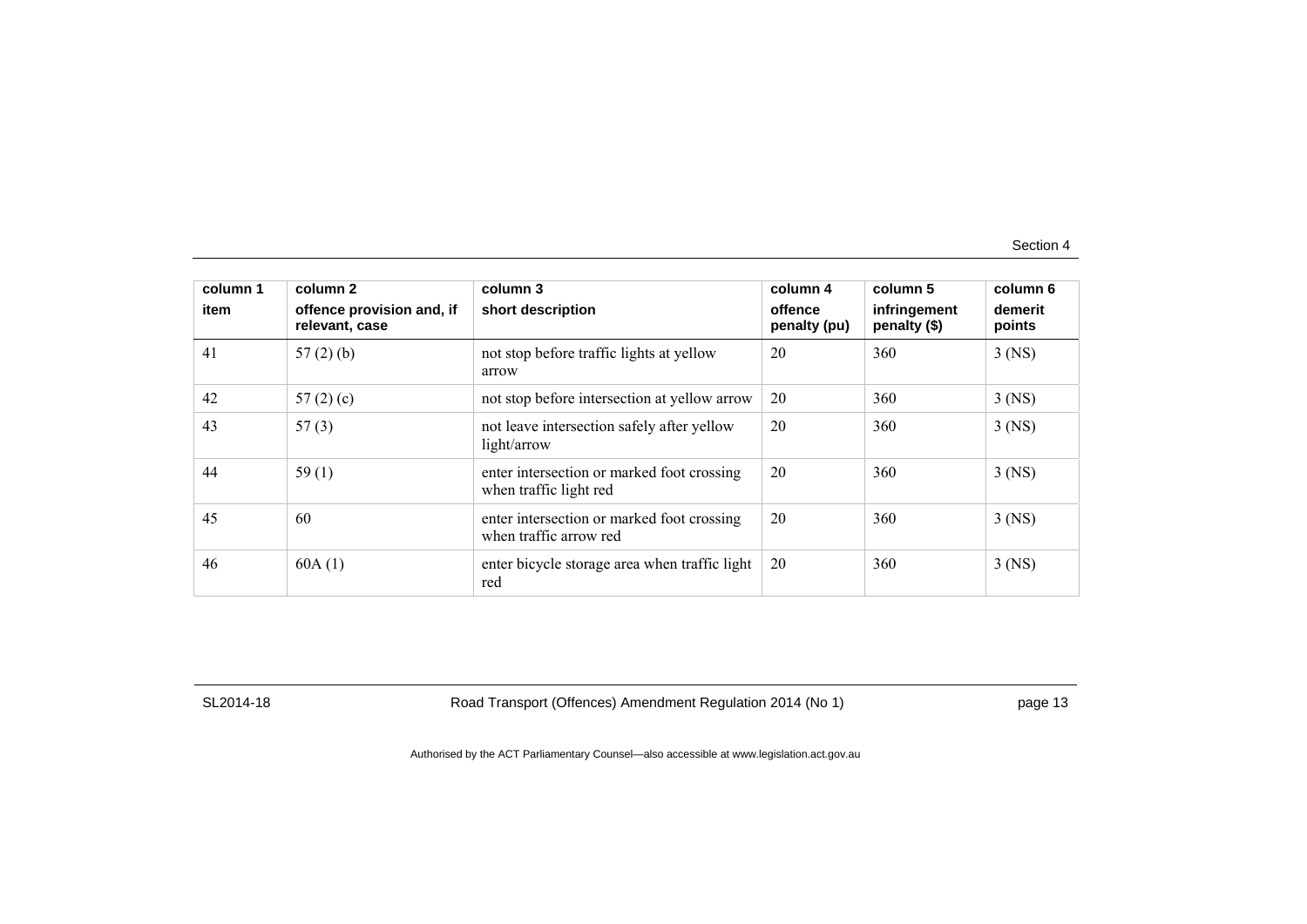| column 1<br>item | column 2<br>offence provision and, if<br>relevant, case | column 3<br>short description                                      | column 4<br>offence<br>penalty (pu) | column 5<br>infringement<br>penalty (\$) | column 6<br>demerit<br>points |
|------------------|---------------------------------------------------------|--------------------------------------------------------------------|-------------------------------------|------------------------------------------|-------------------------------|
| 47               | 60A(2)                                                  | enter bicycle storage area when traffic<br>arrow red               | 20                                  | 360                                      | $3$ (NS)                      |
| 48               | 61(2)                                                   | enter intersection when lights/arrow<br>yellow/red                 | 20                                  | 360                                      | $3$ (NS)                      |
| 49               | 61(5)                                                   | not leave intersection safely after<br>light/arrow goes yellow/red | 20                                  | 360                                      | 3                             |
| 50               | 62 $(1)$ $(a)$                                          | not give way at lights to pedestrian<br>crossing road              | 20                                  | 360                                      | $3$ (NS)                      |
| 51               | 62(1)(b)                                                | not give way at lights to other vehicle (left)<br>turn)            | 20                                  | 360                                      | $3$ (NS)                      |
| 52               | 62 $(1)(c)$                                             | not give way at lights to oncoming vehicle<br>(right turn)         | 20                                  | 360                                      | $3$ (NS)                      |

page 14 **Road Transport (Offences) Amendment Regulation 2014 (No 1)** SL2014-18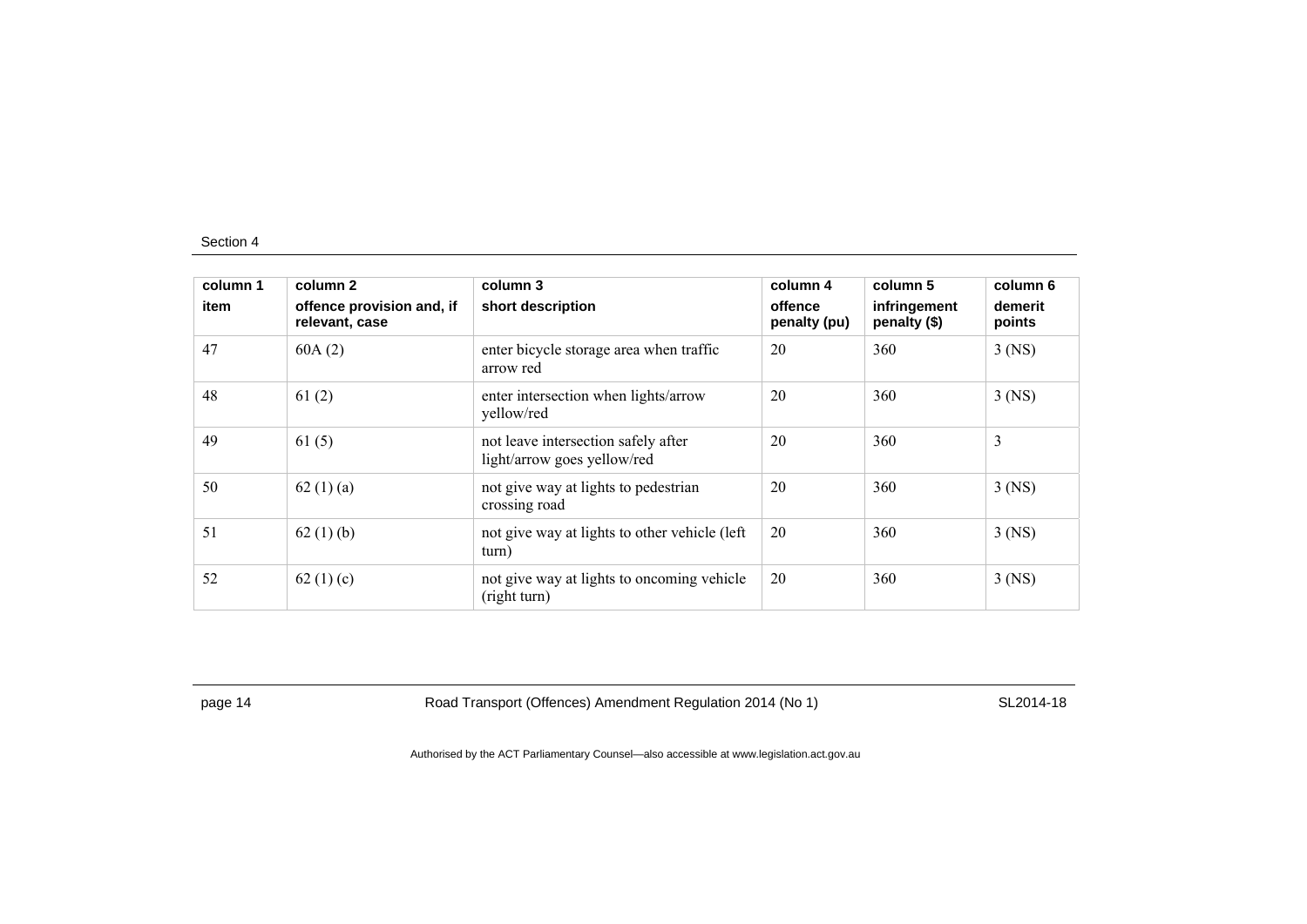| column 1 | column 2                                    | column 3                                                    | column 4                | column 5                       | column 6          |
|----------|---------------------------------------------|-------------------------------------------------------------|-------------------------|--------------------------------|-------------------|
| item     | offence provision and, if<br>relevant, case | short description                                           | offence<br>penalty (pu) | infringement<br>penalty $(\$)$ | demerit<br>points |
| 53       | 63(2)                                       |                                                             |                         |                                |                   |
| 53.1     | by contravening<br>67(2)                    | not stop at traffic light/stop sign (lights not<br>working) | 20                      | 360                            | $3$ (NS)          |
| 53.2     | by contravening<br>$\bullet$<br>67(3)       | not give way to vehicle at traffic light/stop<br>sign       | 20                      | 360                            | $3$ (NS)          |
| 53.3     | by contravening<br>$\bullet$<br>67(4)       | not give way to pedestrian at traffic<br>light/stop sign    | 20                      | 360                            | $3$ (NS)          |
| 54       | 63(3)                                       |                                                             |                         |                                |                   |
| 54.1     | by contravening<br>$\bullet$<br>72(2)       | not give way at intersection to vehicle on<br>right         | 20                      | 360                            | $3$ (NS)          |
| 54.2     | by contravening<br>$\bullet$<br>72(3)(a)    | not give way to vehicle (left turn)                         | 20                      | 360                            | $3$ (NS)          |

SL2014-18 Road Transport (Offences) Amendment Regulation 2014 (No 1) page 15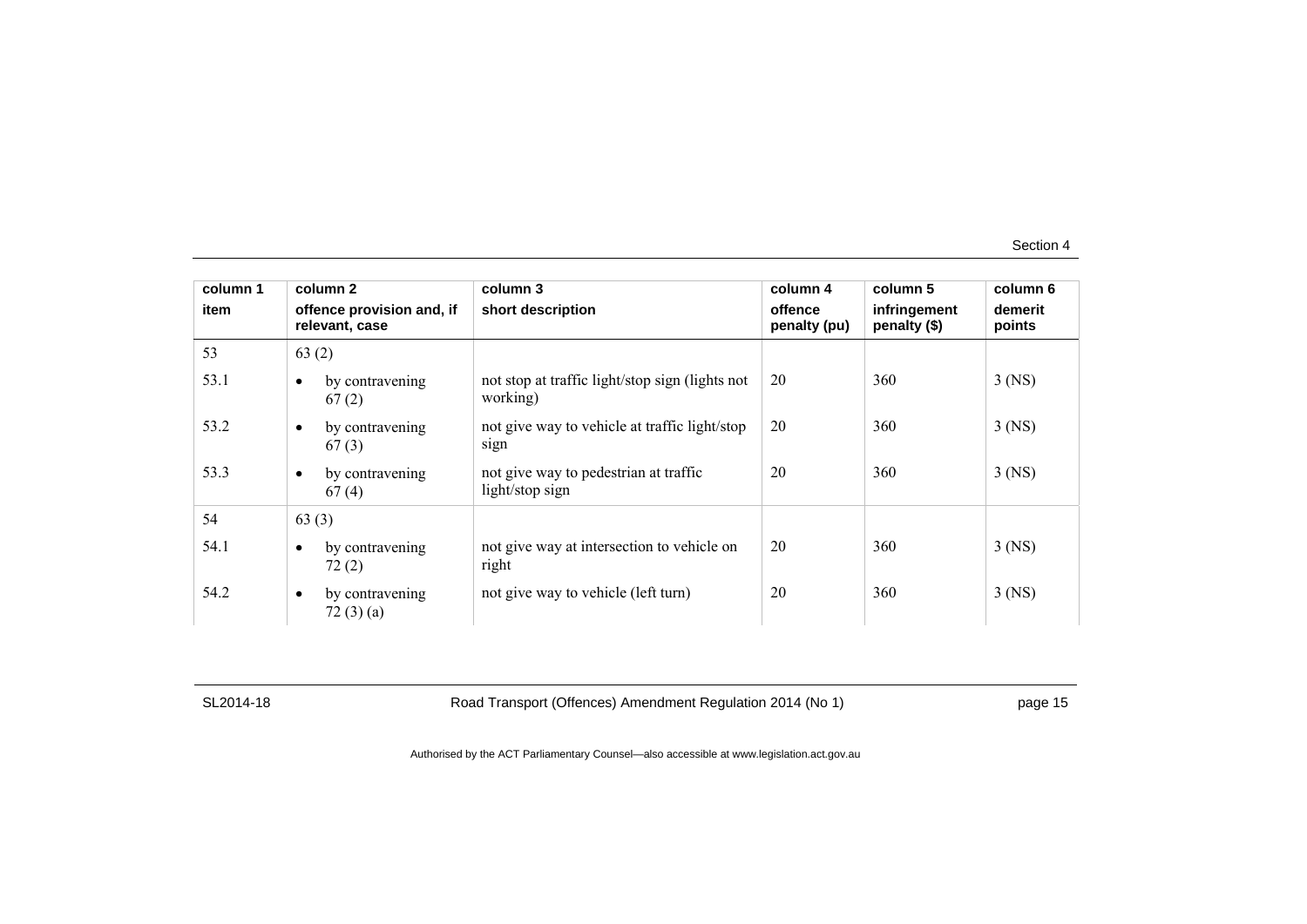| column 1 |           | column 2                                    | column 3                                                 | column 4                | column 5                     | column 6          |
|----------|-----------|---------------------------------------------|----------------------------------------------------------|-------------------------|------------------------------|-------------------|
| item     |           | offence provision and, if<br>relevant, case | short description                                        | offence<br>penalty (pu) | infringement<br>penalty (\$) | demerit<br>points |
| 54.3     | $\bullet$ | by contravening<br>72(3)(b)                 | not give way to pedestrian (left turn)                   | 20                      | 360                          | $3$ (NS)          |
| 54.4     | $\bullet$ | by contravening<br>72 $(4)(a)$              | not give way to vehicle (left turn from slip<br>lane)    | 20                      | 360                          | $3$ (NS)          |
| 54.5     | $\bullet$ | by contravening<br>72(4)(b)                 | not give way to pedestrian (left turn from<br>slip lane) | 20                      | 360                          | $3$ (NS)          |
| 54.6     | $\bullet$ | by contravening<br>72(5)(a)                 | not give way to vehicle (right turn)                     | 20                      | 360                          | $3$ (NS)          |
| 54.7     | $\bullet$ | by contravening<br>72(5)(b)                 | not give way to oncoming vehicle (right)<br>turn)        | 20                      | 360                          | $3$ (NS)          |
| 54.8     | $\bullet$ | by contravening<br>72 $(5)(c)$              | not give way to vehicle/pedestrian (right)<br>turn)      | 20                      | 360                          | $3$ (NS)          |
| 54.9     | $\bullet$ | by contravening<br>73(2)(a)                 | not give way to vehicle at T-intersection                | 20                      | 360                          | $3$ (NS)          |

page 16 **Road Transport (Offences) Amendment Regulation 2014 (No 1)** SL2014-18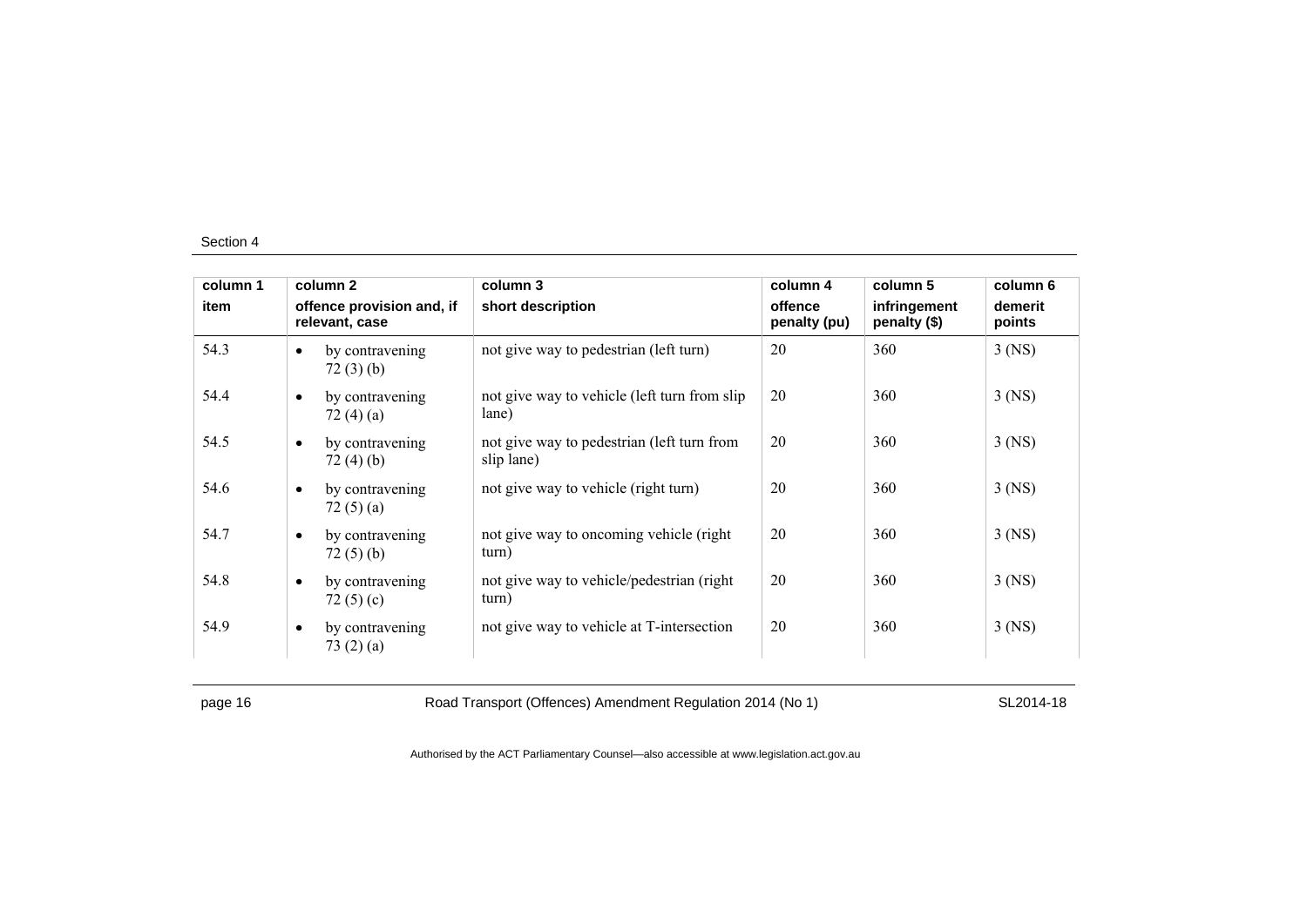| column 1 | column 2                                       | column 3                                                      | column 4                | column 5                     | column 6          |
|----------|------------------------------------------------|---------------------------------------------------------------|-------------------------|------------------------------|-------------------|
| item     | offence provision and, if<br>relevant, case    | short description                                             | offence<br>penalty (pu) | infringement<br>penalty (\$) | demerit<br>points |
| 54.10    | by contravening<br>$\bullet$<br>73(2)(b)       | not give way to pedestrian at T-intersection                  | 20                      | 360                          | $3$ (NS)          |
| 54.11    | by contravening<br>$\bullet$<br>73(3)(a)       | not give way to vehicle at T-intersection<br>(slip lane)      | 20                      | 360                          | $3$ (NS)          |
| 54.12    | by contravening<br>$\bullet$<br>73(3)(b)       | not give way to pedestrian at T-intersection<br>(slip lane)   | 20                      | 360                          | $3$ (NS)          |
| 54.13    | by contravening<br>$\bullet$<br>73 (4)         | not give way to pedestrian at T-intersection<br>(left turn)   | 20                      | 360                          | $3$ (NS)          |
| 54.14    | by contravening<br>$\bullet$<br>73 $(5)(a)$    | not give way to vehicle (slip lane at<br>terminating road)    | 20                      | 360                          | $3$ (NS)          |
| 54.15    | by contravening<br>$\bullet$<br>73(5)(b)       | not give way to pedestrian (slip lane at<br>terminating road) | 20                      | 360                          | $3$ (NS)          |
| 54.16    | by contravening<br>$\bullet$<br>73 $(6)$ $(a)$ | not give way to vehicle (right turn at<br>terminating road)   | 20                      | 360                          | $3$ (NS)          |

SL2014-18 Road Transport (Offences) Amendment Regulation 2014 (No 1) page 17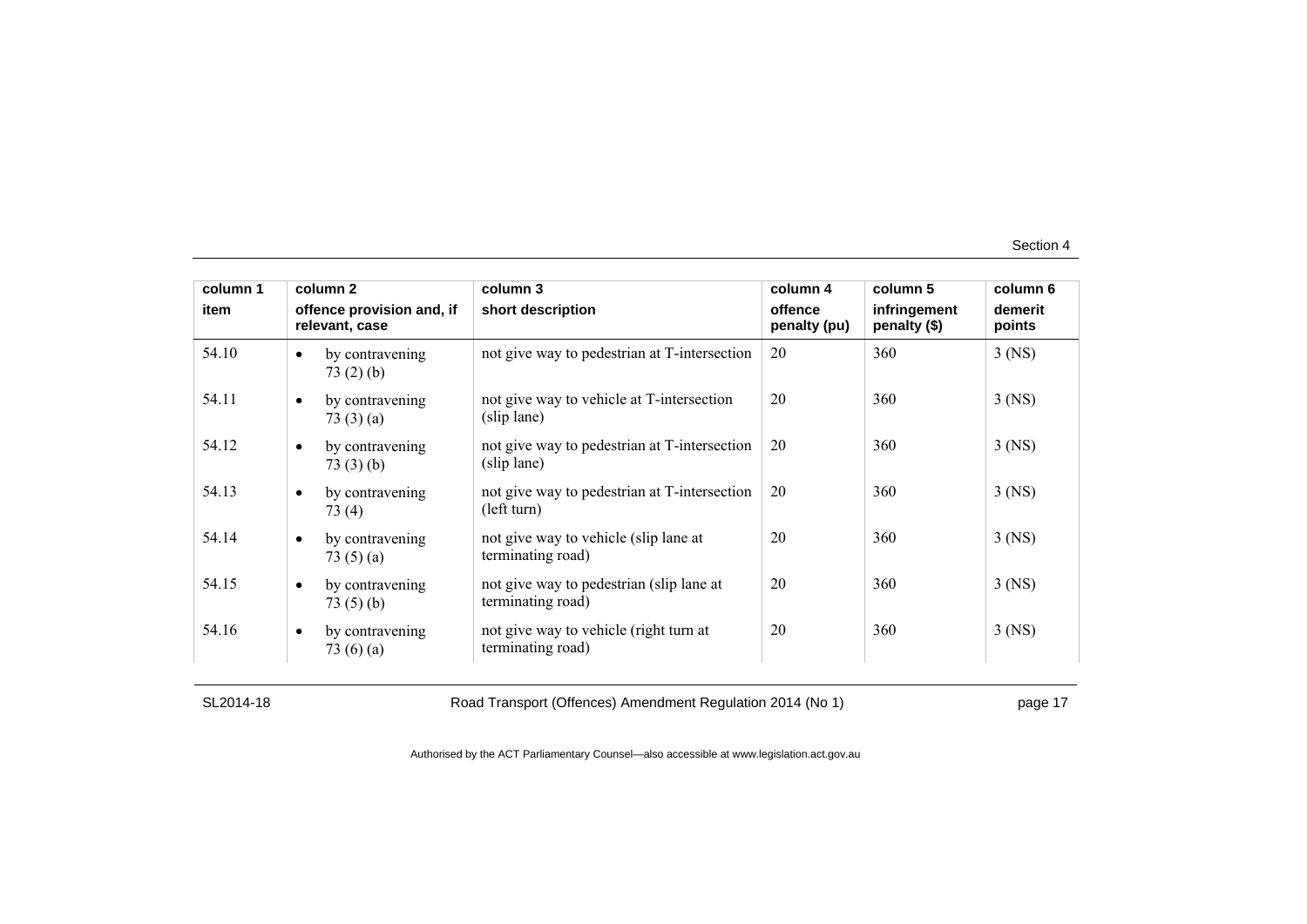| column 1 | column 2                                    | column 3                                                       | column 4                | column 5                     | column 6          |
|----------|---------------------------------------------|----------------------------------------------------------------|-------------------------|------------------------------|-------------------|
| item     | offence provision and, if<br>relevant, case | short description                                              | offence<br>penalty (pu) | infringement<br>penalty (\$) | demerit<br>points |
| 54.17    | by contravening<br>$\bullet$<br>73(6)(b)    | not give way to pedestrian (right turn at<br>terminating road) | 20                      | 360                          | $3$ (NS)          |
| 55       | 64(a)                                       | not give way to vehicle (flashing yellow<br>arrow)             | 20                      | 360                          | $3$ (NS)          |
| 56       | 64(b)                                       | not give way to pedestrian (flashing yellow<br>arrow)          | 20                      | 360                          | $3$ (NS)          |
| 57       | 64 <sub>(c)</sub>                           | not give way to oncoming vehicle (flashing)<br>vellow arrow)   | 20                      | 360                          | $3$ (NS)          |
| 58       | 65(2)(a)                                    | not give way to pedestrian (flashing yellow<br>light)          | 20                      | 360                          | $3$ (NS)          |
| 59       | 65(2)(b)                                    | obstruct pedestrian (flashing yellow light)                    | 20                      | 360                          | $3$ (NS)          |
| 60       | 65 $(2)$ (c)                                | overtake/pass vehicle (flashing yellow<br>light)               | 20                      | 360                          | $3$ (NS)          |

page 18 **Road Transport (Offences) Amendment Regulation 2014 (No 1)** SL2014-18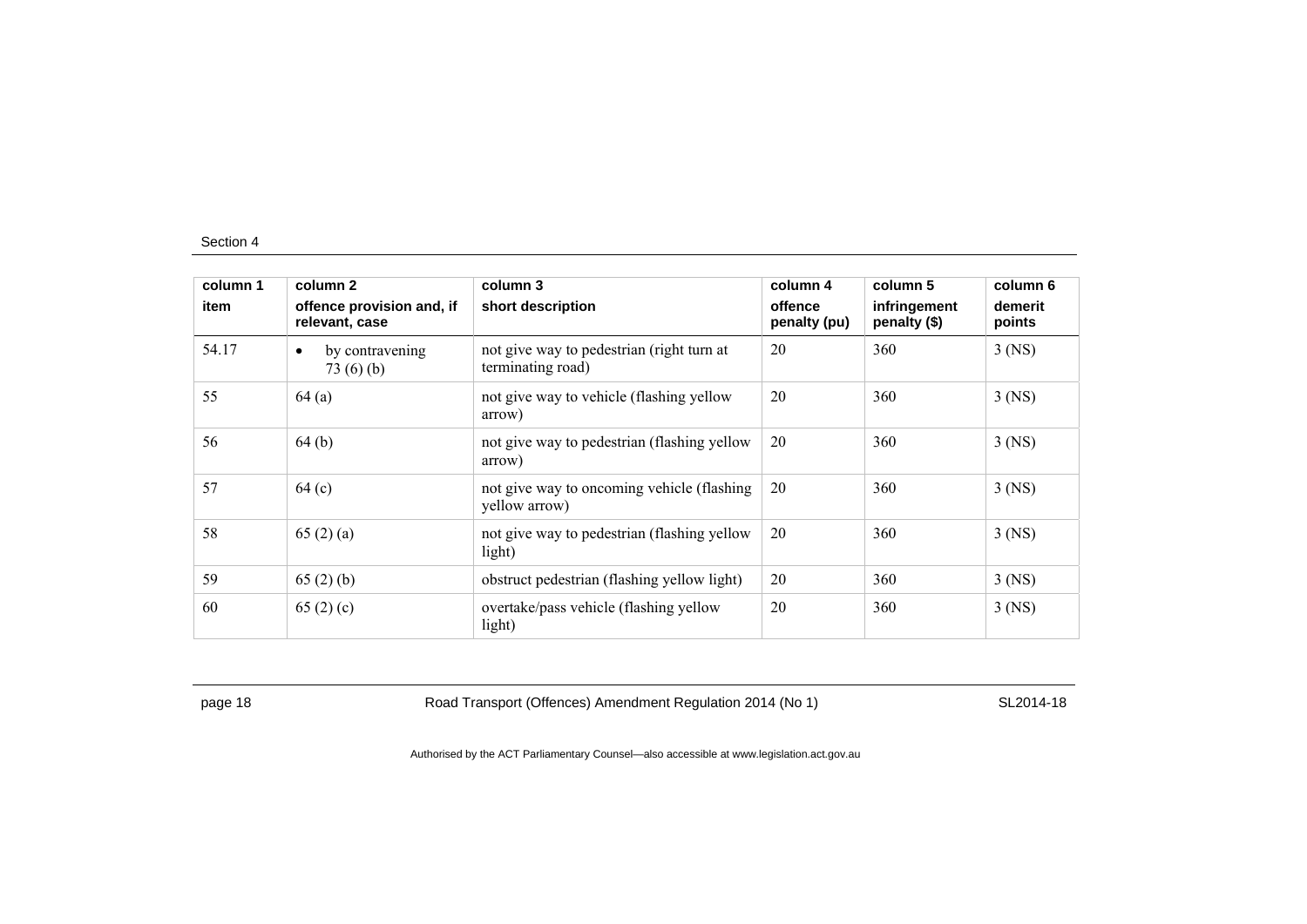| column 1 | column 2                                    | column 3                                                                 | column 4                | column 5                     | column 6          |
|----------|---------------------------------------------|--------------------------------------------------------------------------|-------------------------|------------------------------|-------------------|
| item     | offence provision and, if<br>relevant, case | short description                                                        | offence<br>penalty (pu) | infringement<br>penalty (\$) | demerit<br>points |
| 61       | 66(1)                                       |                                                                          |                         |                              |                   |
| 61.1     | by contravening<br>66(2)                    | not stop before stop line (twin red lights)                              | 20                      | 344                          | $3$ (NS)          |
| 61.2     | by contravening<br>$\bullet$<br>66(3)       | not stop before lights (twin red lights)                                 | 20                      | 344                          | $3$ (NS)          |
| 62       | 66(4)                                       | proceed after stopping (twin red lights<br>showing)                      | 20                      | 344                          | $3$ (NS)          |
| 63       | 67(1)                                       |                                                                          |                         |                              |                   |
| 63.1     | by contravening<br>67(2)                    | not stop at stop line/near intersection<br>(intersection with no lights) | 20                      | 360                          | $3$ (NS)          |
| 63.2     | by contravening<br>$\bullet$<br>67(3)       | not give way to vehicle (intersection with<br>no lights)                 | 20                      | 360                          | $3$ (NS)          |

SL2014-18 Road Transport (Offences) Amendment Regulation 2014 (No 1) page 19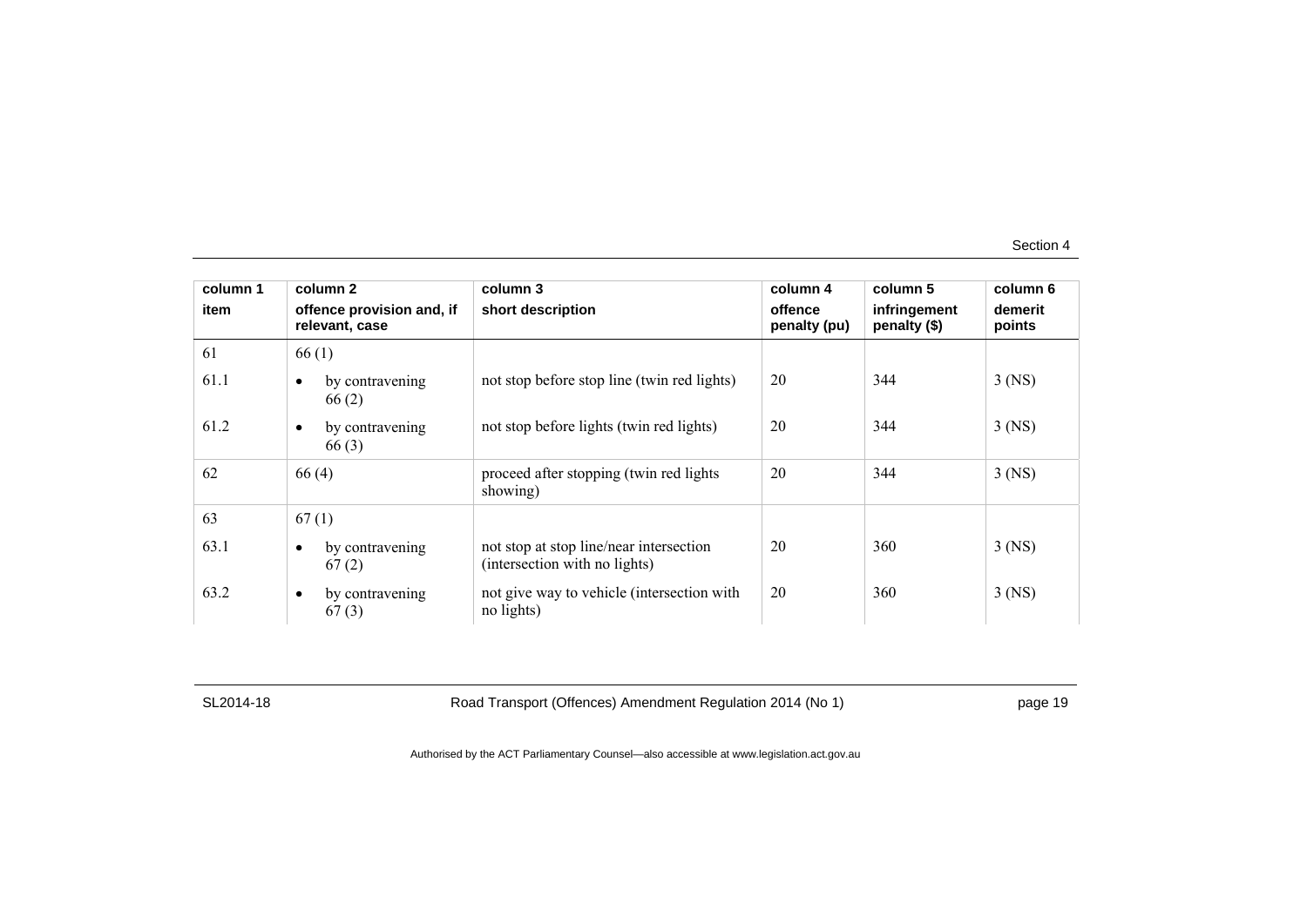| column 1 | column 2                                    | column 3                                                    | column 4                | column 5                     | column 6          |
|----------|---------------------------------------------|-------------------------------------------------------------|-------------------------|------------------------------|-------------------|
| item     | offence provision and, if<br>relevant, case | short description                                           | offence<br>penalty (pu) | infringement<br>penalty (\$) | demerit<br>points |
| 63.3     | by contravening<br>$\bullet$<br>67(4)       | not give way to pedestrian (intersection<br>with no lights) | 20                      | 360                          | $3$ (NS)          |
| 64       | 68(1)                                       |                                                             |                         |                              |                   |
| 64.1     | by contravening<br>$\bullet$<br>68(2)       | not stop at/before stop line/stop sign                      | 20                      | 360                          | $3$ (NS)          |
| 64.2     | by contravening<br>$\bullet$<br>68(3)       | not give way to vehicle/pedestrian (stop)<br>sign)          | 20                      | 360                          | $3$ (NS)          |
| 65       | 69(1)                                       |                                                             |                         |                              |                   |
| 65.1     | by contravening<br>$\bullet$<br>69(2)       | not give way to vehicle (give way<br>sign/line)             | 20                      | 360                          | $3$ (NS)          |
| 65.2     | by contravening<br>$\bullet$<br>69(2A)(a)   | not give way to vehicle on road when<br>leaving slip lane   | 20                      | 360                          | $3$ (NS)          |

page 20 **Road Transport (Offences) Amendment Regulation 2014 (No 1)** SL2014-18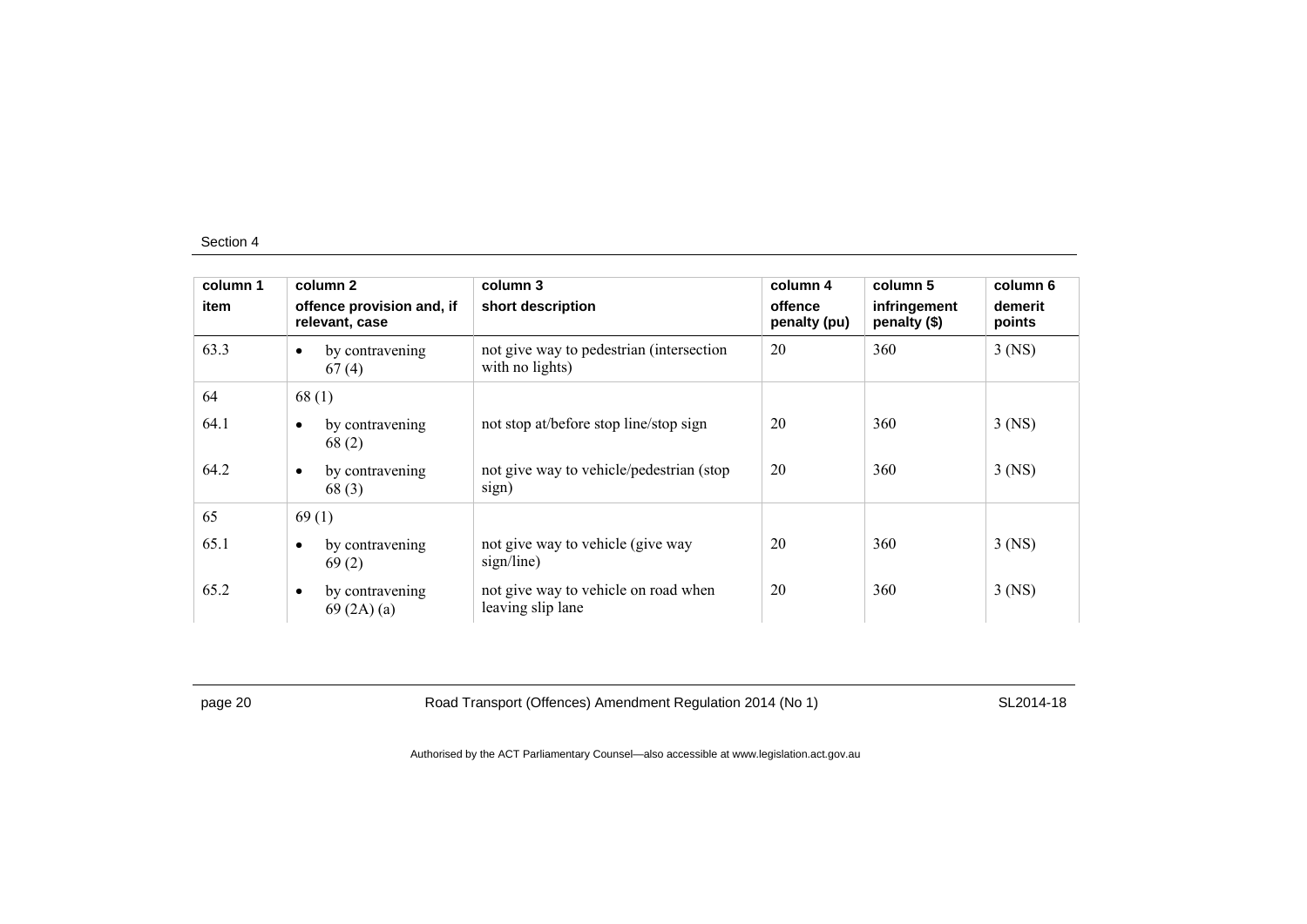| column 1 | column 2                                    | column 3                                                      | column 4                | column 5                     | column 6          |
|----------|---------------------------------------------|---------------------------------------------------------------|-------------------------|------------------------------|-------------------|
| item     | offence provision and, if<br>relevant, case | short description                                             | offence<br>penalty (pu) | infringement<br>penalty (\$) | demerit<br>points |
| 65.3     | by contravening<br>$\bullet$<br>69(2A)(b)   | not give way to vehicle/pedestrian on slip<br>lane            | 20                      | 360                          | $3$ (NS)          |
| 65.4     | by contravening<br>$\bullet$<br>69(3)       | not give way to pedestrian (give way<br>sign/line)            | 20                      | 360                          | $3$ (NS)          |
| 66       | 70                                          | disobey give way sign on bridge/narrow<br>road                | 20                      | 360                          | $3$ (NS)          |
| 67       | 71(1)                                       | not give way to vehicle/pedestrian (give<br>way sign/line)    | 20                      | 360                          | $3$ (NS)          |
| 68       | 72(1)                                       |                                                               |                         |                              |                   |
| 68.1     | by contravening<br>$\bullet$<br>72(2)       | not give way to vehicle on right (unmarked)<br>intersection)  | 20                      | 360                          | $3$ (NS)          |
| 68.2     | by contravening<br>$\bullet$<br>72(3)(a)    | not give way to vehicle (left turn—<br>unmarked intersection) | 20                      | 360                          | $3$ (NS)          |

SL2014-18 Road Transport (Offences) Amendment Regulation 2014 (No 1) page 21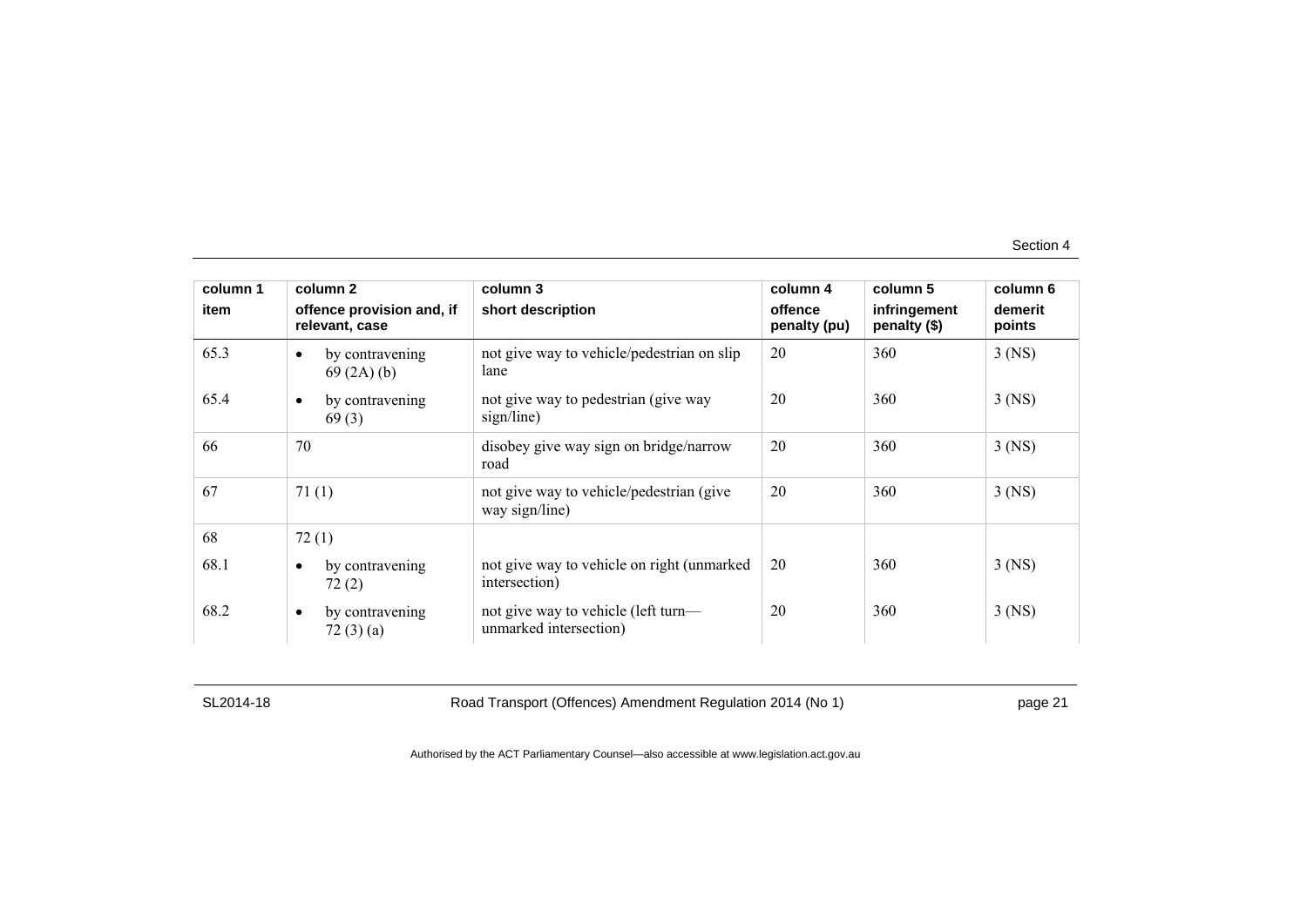| column 1<br>item |           | column 2<br>offence provision and, if<br>relevant, case | column 3<br>short description                                    | column 4<br>offence<br>penalty (pu) | column 5<br>infringement<br>penalty (\$) | column 6<br>demerit<br>points |
|------------------|-----------|---------------------------------------------------------|------------------------------------------------------------------|-------------------------------------|------------------------------------------|-------------------------------|
| 68.3             | $\bullet$ | by contravening<br>72(3)(b)                             | not give way to pedestrian (left turn—<br>unmarked intersection) | 20                                  | 360                                      | $3$ (NS)                      |
| 68.4             | $\bullet$ | by contravening<br>72 $(4)(a)$                          | not give way to vehicle (slip turn—<br>unmarked intersection)    | 20                                  | 360                                      | $3$ (NS)                      |
| 68.5             | $\bullet$ | by contravening<br>72(4)(b)                             | not give way to pedestrian (slip turn—<br>unmarked intersection) | 20                                  | 360                                      | $3$ (NS)                      |
| 68.6             | $\bullet$ | by contravening<br>72 $(5)(a)$                          | not give way to vehicle on right (unmarked)<br>intersection)     | 20                                  | 360                                      | $3$ (NS)                      |
| 68.7             | $\bullet$ | by contravening<br>72(5)(b)                             | not give way to oncoming vehicle<br>(unmarked intersection)      | 20                                  | 360                                      | $3$ (NS)                      |
| 68.8             | $\bullet$ | by contravening<br>72 $(5)(c)$                          | not give way to pedestrian (unmarked<br>intersection)            | 20                                  | 360                                      | $3$ (NS)                      |

page 22 **Road Transport (Offences) Amendment Regulation 2014 (No 1)** SL2014-18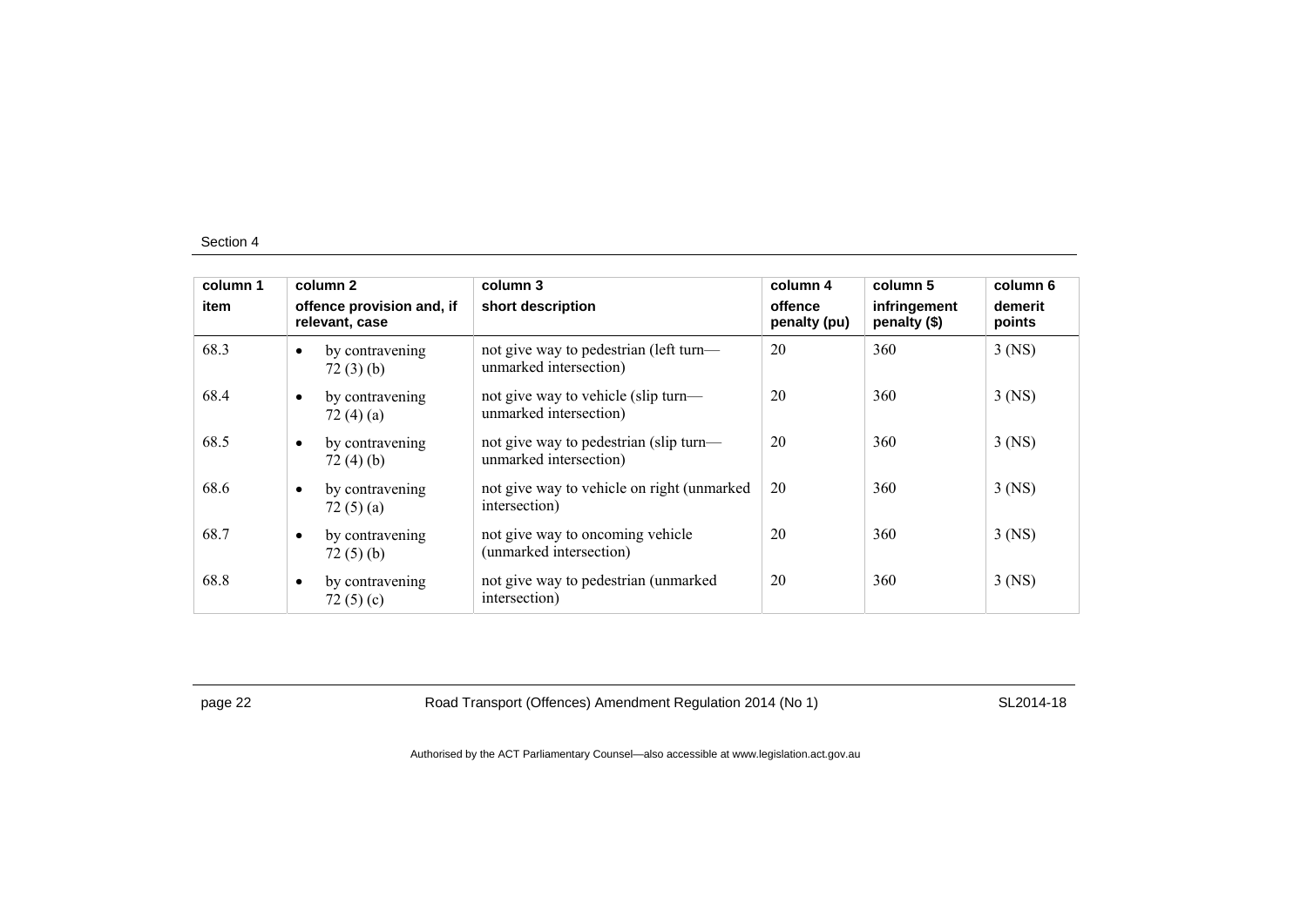| column 1 | column 2                                    | column 3                                                                              | column 4                | column 5                     | column 6          |
|----------|---------------------------------------------|---------------------------------------------------------------------------------------|-------------------------|------------------------------|-------------------|
| item     | offence provision and, if<br>relevant, case | short description                                                                     | offence<br>penalty (pu) | infringement<br>penalty (\$) | demerit<br>points |
| 69       | 73(1)                                       |                                                                                       |                         |                              |                   |
| 69.1     | by contravening<br>73(2)(a)                 | not give way to vehicle—turn from<br>terminating road (unmarked intersection)         | 20                      | 360                          | $3$ (NS)          |
| 69.2     | by contravening<br>73(2)(b)                 | not give way to pedestrian—turn from<br>terminating road (unmarked intersection)      | 20                      | 360                          | $3$ (NS)          |
| 69.3     | by contravening<br>$\bullet$<br>73(3)(a)    | not give way to vehicle—left turn from slip<br>lane (unmarked intersection)           | 20                      | 360                          | $3$ (NS)          |
| 69.4     | by contravening<br>$\bullet$<br>73(3)(b)    | not give way to pedestrian—left turn from<br>slip lane (unmarked intersection)        | 20                      | 360                          | $3$ (NS)          |
| 69.5     | by contravening<br>73(4)                    | not give way to pedestrian—left turn into<br>terminating road (unmarked intersection) | 20                      | 360                          | $3$ (NS)          |
| 69.6     | by contravening<br>$\bullet$<br>73 $(5)(a)$ | not give way to vehicle—slip turn into<br>terminating road (unmarked intersection)    | 20                      | 360                          | $3$ (NS)          |

SL2014-18 Road Transport (Offences) Amendment Regulation 2014 (No 1) page 23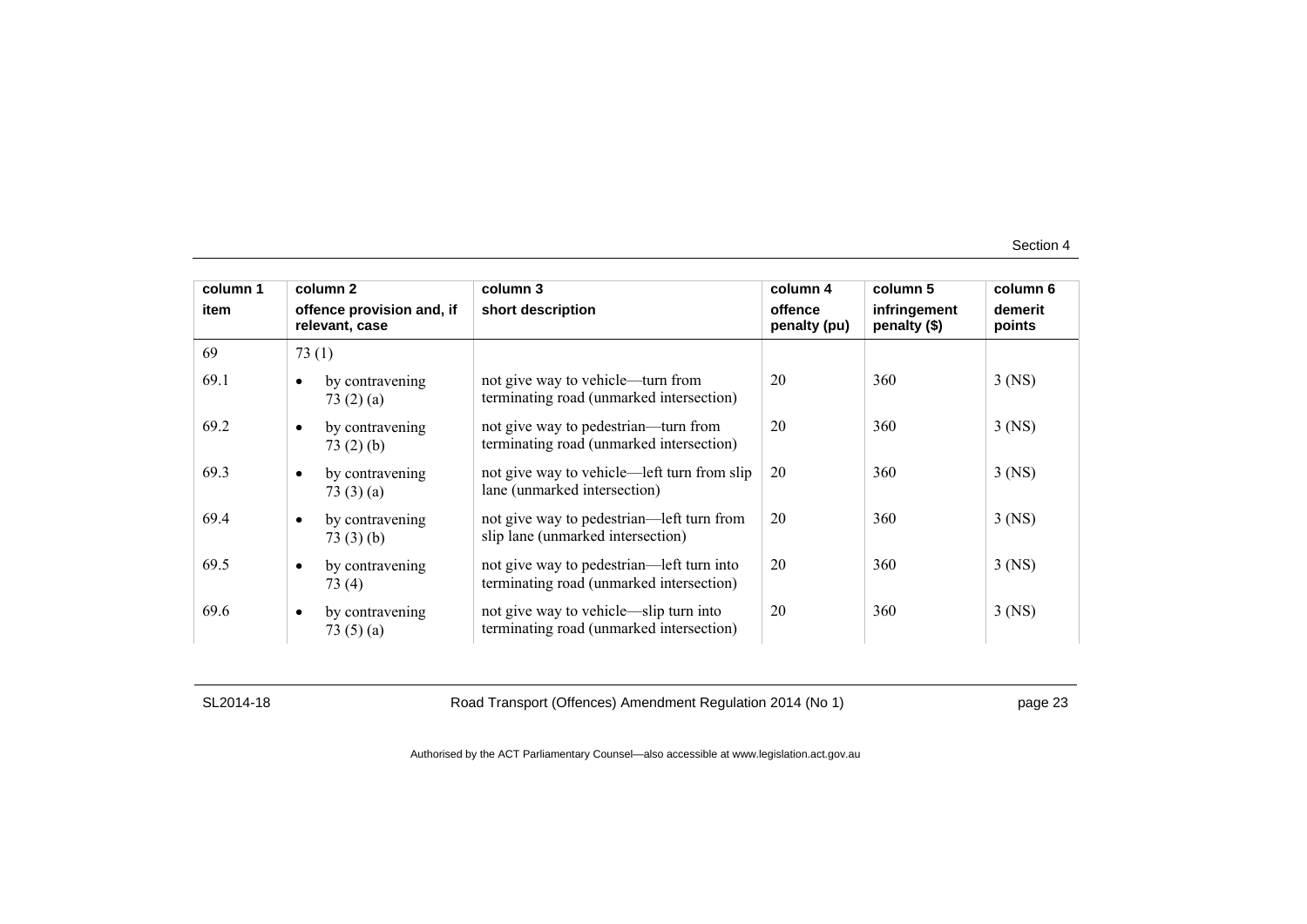| column 1 | column 2                                       | column 3                                                                               | column 4                | column 5                     | column 6          |
|----------|------------------------------------------------|----------------------------------------------------------------------------------------|-------------------------|------------------------------|-------------------|
| item     | offence provision and, if<br>relevant, case    | short description                                                                      | offence<br>penalty (pu) | infringement<br>penalty (\$) | demerit<br>points |
| 69.7     | by contravening<br>$\bullet$<br>73(5)(b)       | not give way to pedestrian-slip turn into<br>terminating road (unmarked intersection)  | 20                      | 360                          | $3$ (NS)          |
| 69.8     | by contravening<br>$\bullet$<br>73 $(6)$ $(a)$ | not give way to vehicle—right turn into<br>terminating road (unmarked intersection)    | 20                      | 360                          | $3$ (NS)          |
| 69.9     | by contravening<br>$\bullet$<br>73(6)(b)       | not give way to pedestrian—right turn into<br>terminating road (unmarked intersection) | 20                      | 360                          | $3$ (NS)          |
| 70       | 74 $(1)(a)$                                    | leave area/land—not give way to vehicle                                                | 20                      | 215                          | $3$ (NS)          |
| 71       | 74 $(1)$ $(b)$                                 | leave area/land—not give way to<br>pedestrian                                          | 20                      | 215                          | $3$ (NS)          |
| 72       | 74 $(1)(c)$                                    | leave area/land not give way to vehicle on<br>area                                     | 20                      | 215                          | $3$ (NS)          |
| 73       | 74 $(1)(c)$                                    | leave area/land not give way to pedestrian<br>on area                                  | 20                      | 215                          | $3$ (NS)          |

page 24 Road Transport (Offences) Amendment Regulation 2014 (No 1) SL2014-18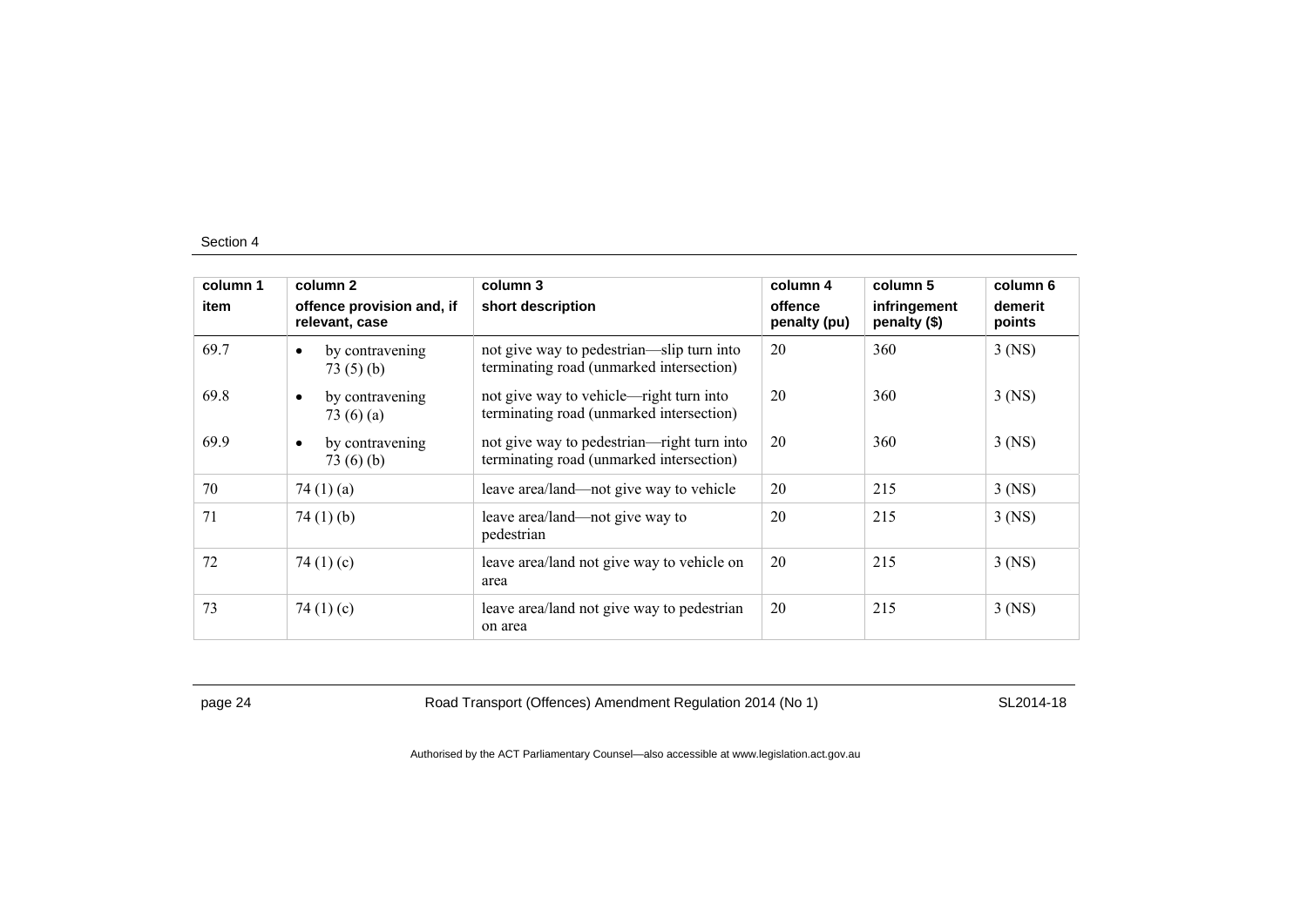| column 1 | column 2                                    | column 3                                                     | column 4                | column 5                     | column 6          |
|----------|---------------------------------------------|--------------------------------------------------------------|-------------------------|------------------------------|-------------------|
| item     | offence provision and, if<br>relevant, case | short description                                            | offence<br>penalty (pu) | infringement<br>penalty (\$) | demerit<br>points |
| 74       | 74 $(1)$ $(d)$ $(i)$                        | leave area—not give way to pedestrian on<br>area             | 20                      | 215                          | $3$ (NS)          |
| 75       | 74 $(1)$ $(d)$ $(ii)$                       | leave area—not give way to vehicle on area                   | 20                      | 215                          | $3$ (NS)          |
| 76       | 75 $(1)$ $(a)$                              | enter area/land—not give way to pedestrian<br>on road        | 20                      | 215                          | $3$ (NS)          |
| 77       | 75 $(1)$ (b)                                | enter area/land—not give way to vehicle on<br>area           | 20                      | 215                          | $3$ (NS)          |
| 78       | 75 $(1)$ (b)                                | enter area/land—not give way to pedestrian<br>on area        | 20                      | 215                          | $3$ (NS)          |
| 79       | 75 $(1)(c)$                                 | not give way to vehicle—right turn into<br>area/land         | 20                      | 215                          | $3$ (NS)          |
| 80       | 75 $(1)$ $(d)$                              | not give way to vehicle—enter area/land at<br>T-intersection | 20                      | 215                          | $3$ (NS)          |

SL2014-18 Road Transport (Offences) Amendment Regulation 2014 (No 1) page 25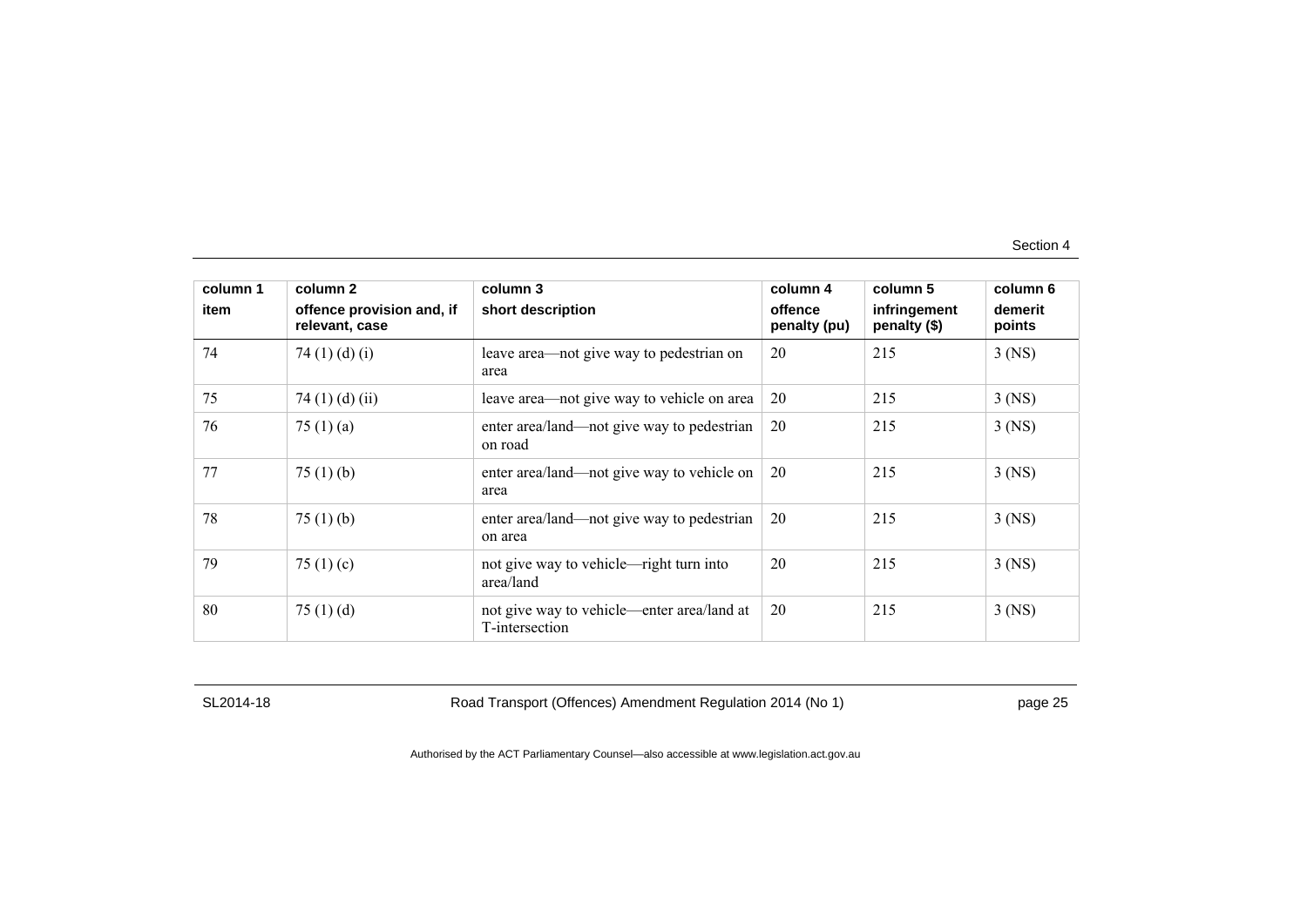| column 1 | column 2                                    | column 3                                                             | column 4                | column 5                     | column 6          |
|----------|---------------------------------------------|----------------------------------------------------------------------|-------------------------|------------------------------|-------------------|
| item     | offence provision and, if<br>relevant, case | short description                                                    | offence<br>penalty (pu) | infringement<br>penalty (\$) | demerit<br>points |
| 81       | 76(1)                                       | drive into path of approaching tram                                  | 20                      | 352                          | $3$ (NS)          |
| 82       | 76(2)                                       | not move out of path of approaching tram                             | 20                      | 143                          | $3$ (NS)          |
| 83       | 77(1)                                       | driver in left lane/traffic line/bicycle lane<br>not give way to bus | 20                      | 215                          | $3$ (NS)          |
| 84       | 78(1)                                       | move into path of police/emergency<br>vehicle                        | 20                      | 250                          | $3$ (NS)          |
| 85       | 78(2)                                       | not move out of path of police/emergency<br>vehicle                  | 20                      | 250                          | $3$ (NS)          |
| 86       | 79(1)                                       | not give way to police/emergency vehicle                             | 20                      | 250                          | $3$ (NS)          |
| 87       | 80(1)                                       | approach children's crossing too quickly to<br>stop safely           | 20                      | 360                          | $3$ (NS)          |
| 88       | 80(2)(a)                                    | disobey hand-held stop sign at children's<br>crossing                | 20                      | 360                          | $3$ (NS)          |

page 26 **Road Transport (Offences) Amendment Regulation 2014 (No 1)** SL2014-18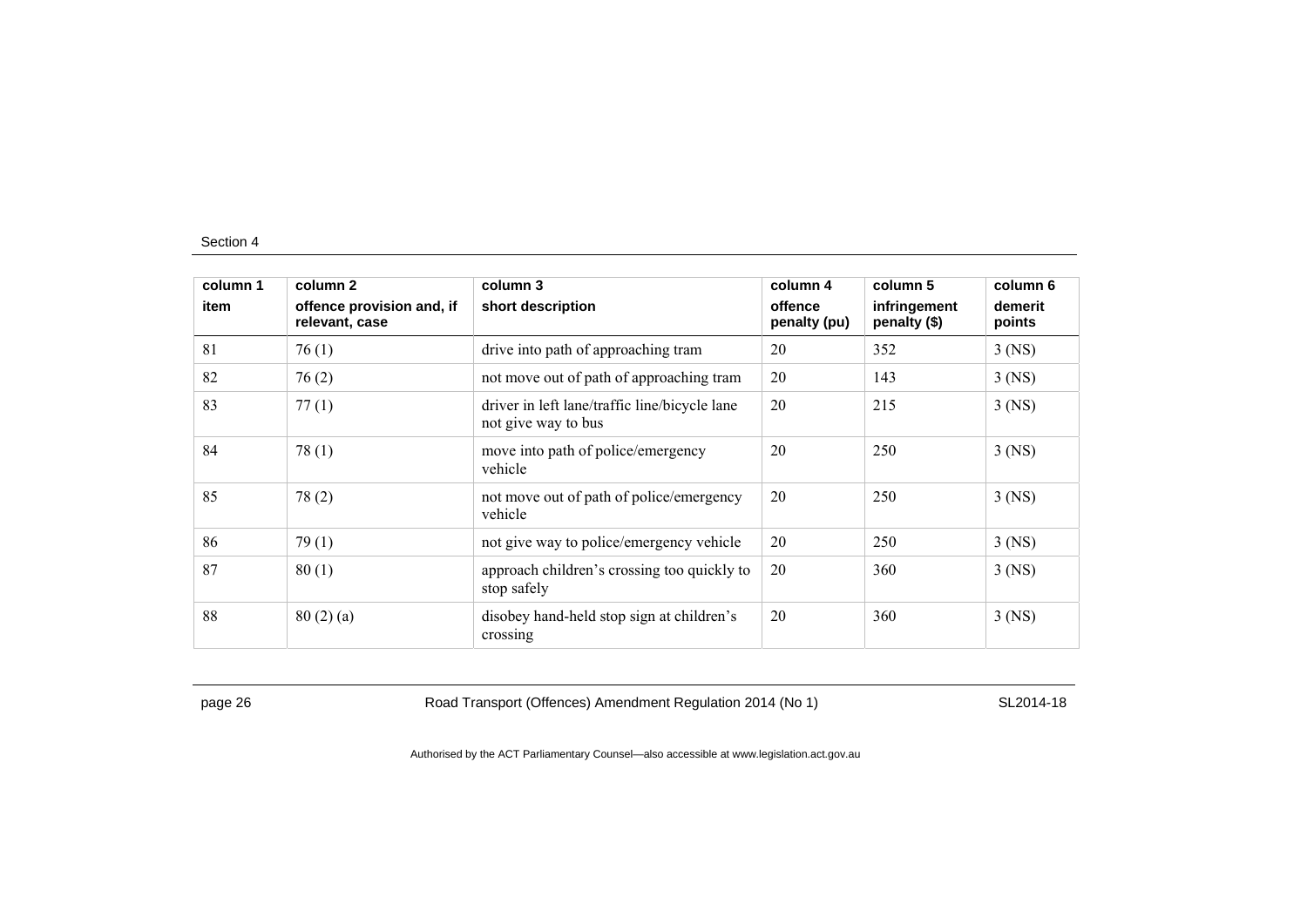| column 1 | column 2                                    | column 3                                                          | column 4                | column 5                     | column 6          |
|----------|---------------------------------------------|-------------------------------------------------------------------|-------------------------|------------------------------|-------------------|
| item     | offence provision and, if<br>relevant, case | short description                                                 | offence<br>penalty (pu) | infringement<br>penalty (\$) | demerit<br>points |
| 89       | 80(2)(b)                                    | not stop at children's crossing—pedestrian<br>on crossing         | 20                      | 360                          | $3$ (NS)          |
| 90       | 80(3)(a)                                    | proceed at children's crossing while sign<br>shown                | 20                      | 360                          | $3$ (NS)          |
| 91       | 80(3)(b)                                    | proceed at children's crossing contrary to<br>directions          | 20                      | 360                          | $3$ (NS)          |
| 92       | 80(4)                                       | proceed at children's crossing—pedestrian<br>on/entering crossing | 20                      | 360                          | $3$ (NS)          |
| 93       | 81(1)                                       | approach pedestrian crossing too quickly to<br>stop safely        | 20                      | 360                          | $3$ (NS)          |
| 94       | 81(2)                                       | not give way to pedestrian on pedestrian<br>crossing              | 20                      | 360                          | $3$ (NS)          |
| 95       | 82                                          | pass/overtake vehicle at<br>pedestrian/children's crossing        | 20                      | 360                          | $3$ (NS)          |

SL2014-18 Road Transport (Offences) Amendment Regulation 2014 (No 1) page 27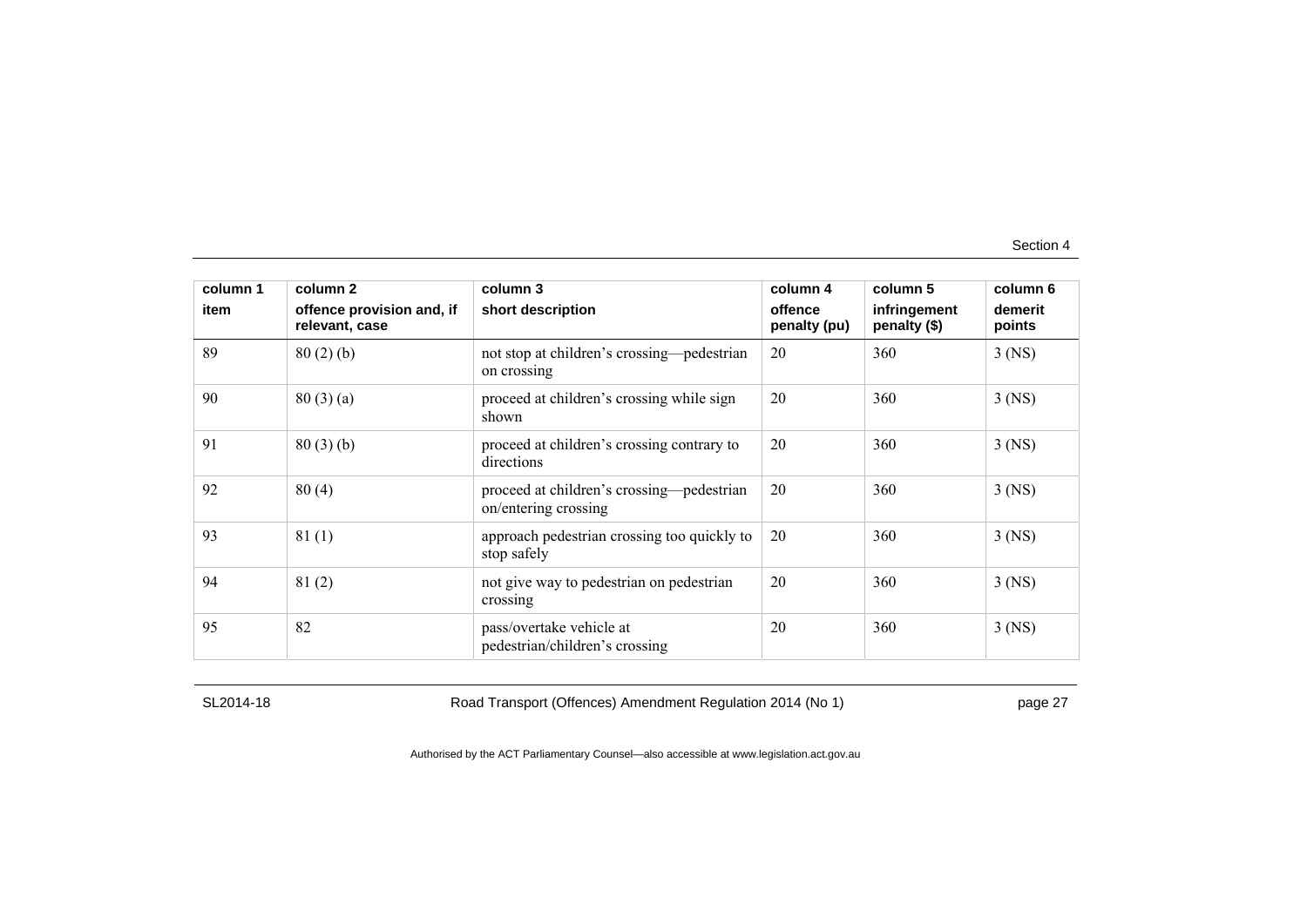| column 1<br>item | column 2                                    | column 3                                                        | column 4                | column 5                     | column 6          |
|------------------|---------------------------------------------|-----------------------------------------------------------------|-------------------------|------------------------------|-------------------|
|                  | offence provision and, if<br>relevant, case | short description                                               | offence<br>penalty (pu) | infringement<br>penalty (\$) | demerit<br>points |
| 96               | 83                                          | not give way to pedestrian in shared zone                       | 20                      | 215                          | $3$ (NS)          |
| 97               | 84(1)(a)                                    | not give way to tram (drive through<br>dividing strip break)    | 20                      | 143                          | $3$ (NS)          |
| 98               | 84(1)(b)                                    | not give way to vehicle (drive through<br>dividing strip break) | 20                      | 360                          | $3$ (NS)          |
| 99               | 85(a)                                       | not give way to vehicle in turning lane                         | 20                      | 360                          | $3$ (NS)          |
| 100              | 85(b)                                       | not give way to vehicle entering turning<br>lane from right     | 20                      | 360                          | $3$ (NS)          |
| 101              | 85 (c)                                      | not give way to vehicle entering turning<br>lane from left      | 20                      | 360                          | $3$ (NS)          |
| 102              | 86(1)                                       | not give way to vehicle (median turning<br>bay)                 | 20                      | 215                          | $3$ (NS)          |
| 103              | 87(1)                                       | not give way to vehicle (enter road from<br>side/shoulder)      | 20                      | 289                          | $3$ (NS)          |

page 28 Road Transport (Offences) Amendment Regulation 2014 (No 1) SL2014-18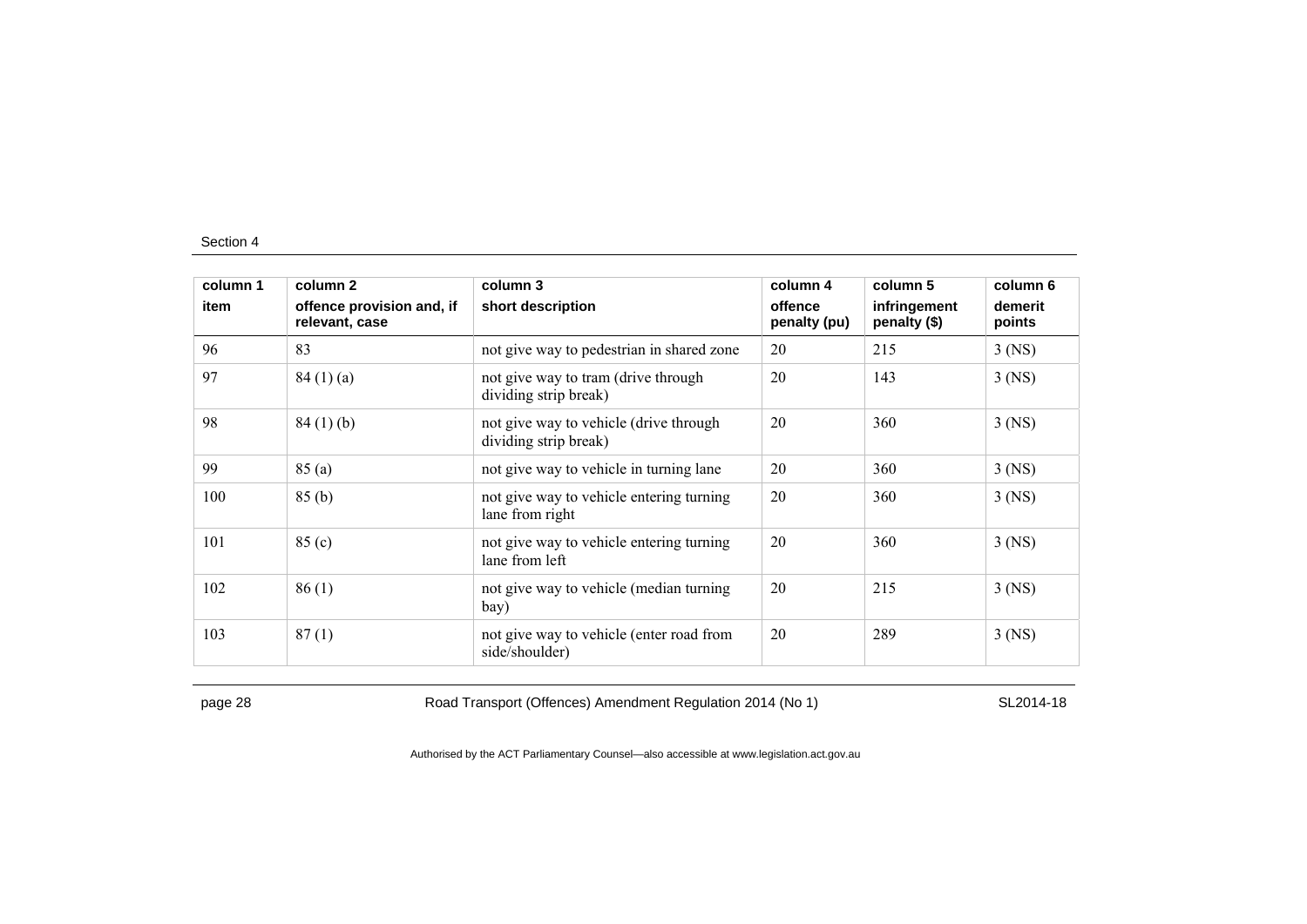| column 1 | column 2                                    | column 3                                                  | column 4                | column 5                     | column 6          |
|----------|---------------------------------------------|-----------------------------------------------------------|-------------------------|------------------------------|-------------------|
| item     | offence provision and, if<br>relevant, case | short description                                         | offence<br>penalty (pu) | infringement<br>penalty (\$) | demerit<br>points |
| 104      | 87(3)                                       | not give way to vehicle (enter road from<br>parking area) | 20                      | 289                          | $3$ (NS)          |
| 105      | 88(1)                                       | disobey left turn only sign                               | 20                      | 215                          | $2$ (NS)          |
| 106      | 88(2)                                       | disobey left lane must turn left sign                     | 20                      | 215                          | $2$ (NS)          |
| 107      | 89(1)                                       | disobey right turn only sign                              | 20                      | 215                          | $2$ (NS)          |
| 108      | 89(2)                                       | disobey right lane must turn right sign                   | 20                      | 215                          | $2$ (NS)          |
| 109      | 90                                          | disobey no turns sign                                     | 20                      | 215                          | $2$ (NS)          |
| 110      | 91(1)                                       | disobey no left turn sign                                 | 20                      | 215                          | $2$ (NS)          |
| 111      | 91(2)                                       | disobey no right turn sign                                | 20                      | 215                          | $2$ (NS)          |
| 112      | 92(1)                                       | drive contrary to direction of traffic lane<br>arrow      | 20                      | 215                          |                   |

SL2014-18 Road Transport (Offences) Amendment Regulation 2014 (No 1) page 29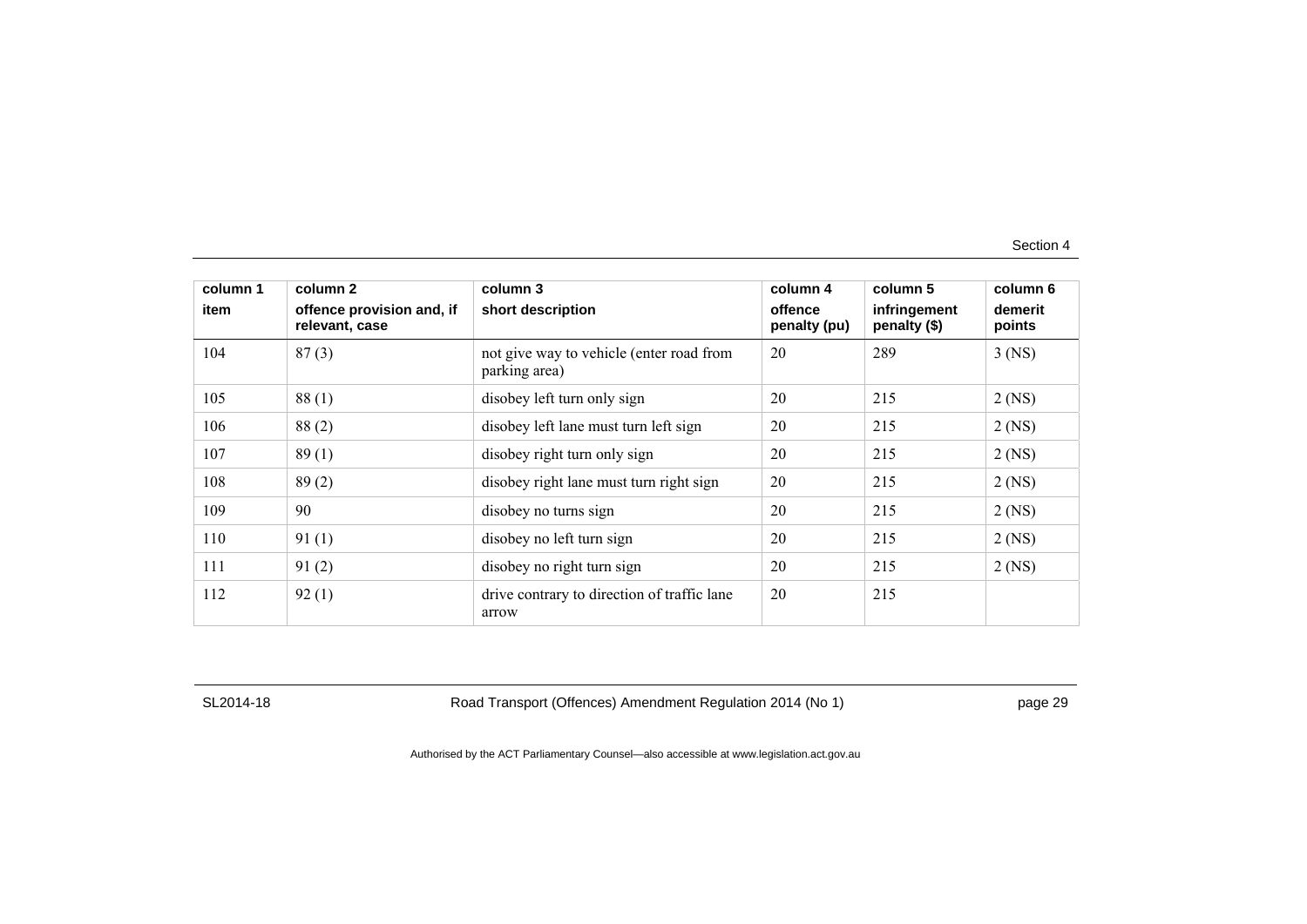| column 1 | column 2                                    | column 3                                                      | column 4                | column 5                     | column 6          |
|----------|---------------------------------------------|---------------------------------------------------------------|-------------------------|------------------------------|-------------------|
| item     | offence provision and, if<br>relevant, case | short description                                             | offence<br>penalty (pu) | infringement<br>penalty (\$) | demerit<br>points |
| 113      | 93 $(1)(a)$                                 | pass sign contrary to no overtaking or<br>passing sign        | 20                      | 215                          | $2$ (NS)          |
| 114      | 93 $(1)(b)$                                 | overtake vehicle contrary to no overtaking<br>or passing sign | 20                      | 215                          | $2$ (NS)          |
| 115      | 94                                          | disobey no overtaking on bridge sign                          | 20                      | 215                          | $2$ (NS)          |
| 116      | 95(1)                                       | drive in emergency stopping lane                              | 20                      | 215                          |                   |
| 117      | 96(1)                                       | stop on area marked with keep clear<br>marking                | 20                      | 215                          |                   |
| 118      | 97(1)                                       | disobey road access sign                                      | 20                      | 215                          |                   |
| 119      | 98(1)                                       | disobey one-way sign                                          | 20                      | 215                          |                   |
| 120      | 99(1)                                       | disobey keep left sign                                        | 20                      | 215                          |                   |
| 121      | 99(2)                                       | disobey keep right sign                                       | 20                      | 215                          |                   |

page 30 Road Transport (Offences) Amendment Regulation 2014 (No 1) SL2014-18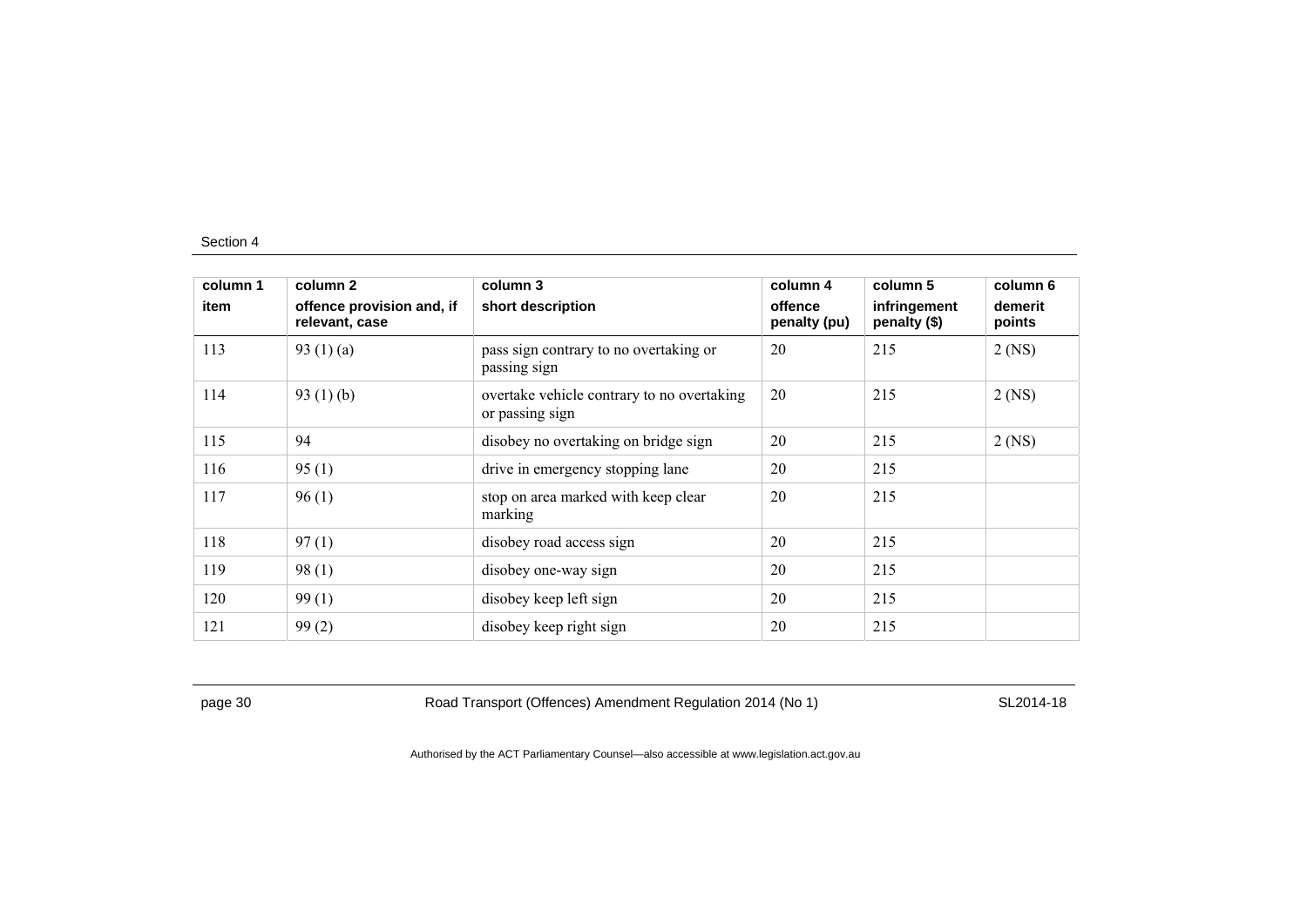| column 1 | column 2                                    | column 3                                                   | column 4                | column 5                     | column 6          |
|----------|---------------------------------------------|------------------------------------------------------------|-------------------------|------------------------------|-------------------|
| item     | offence provision and, if<br>relevant, case | short description                                          | offence<br>penalty (pu) | infringement<br>penalty (\$) | demerit<br>points |
| 122      | 100                                         | disobey no entry sign                                      | 20                      | 215                          |                   |
| 123      | 101(1)                                      | not stop before hand-held stop sign                        | 20                      | 360                          | $3$ (NS)          |
| 124      | 101 $(2)$ $(a)$                             | proceed past hand-held stop sign while sign<br>shown       | 20                      | 360                          | $3$ (NS)          |
| 125      | 101(2)(b)                                   | proceed past hand-held stop sign contrary<br>to directions | 20                      | 360                          | $3$ (NS)          |
| 126      | 101A(1)                                     | drive on safety ramp or arrester bed when<br>not necessary | 20                      | 215                          |                   |
| 127      | 102(1)                                      | disobey clearance/low clearance sign                       | 20                      | 215                          |                   |
| 128      | 103(1)                                      | disobey bridge load limit (gross mass) sign                | 20                      | 276                          |                   |
| 129      | 103(1)                                      | disobey gross load limit sign                              | 20                      | 276                          |                   |

SL2014-18 Road Transport (Offences) Amendment Regulation 2014 (No 1) page 31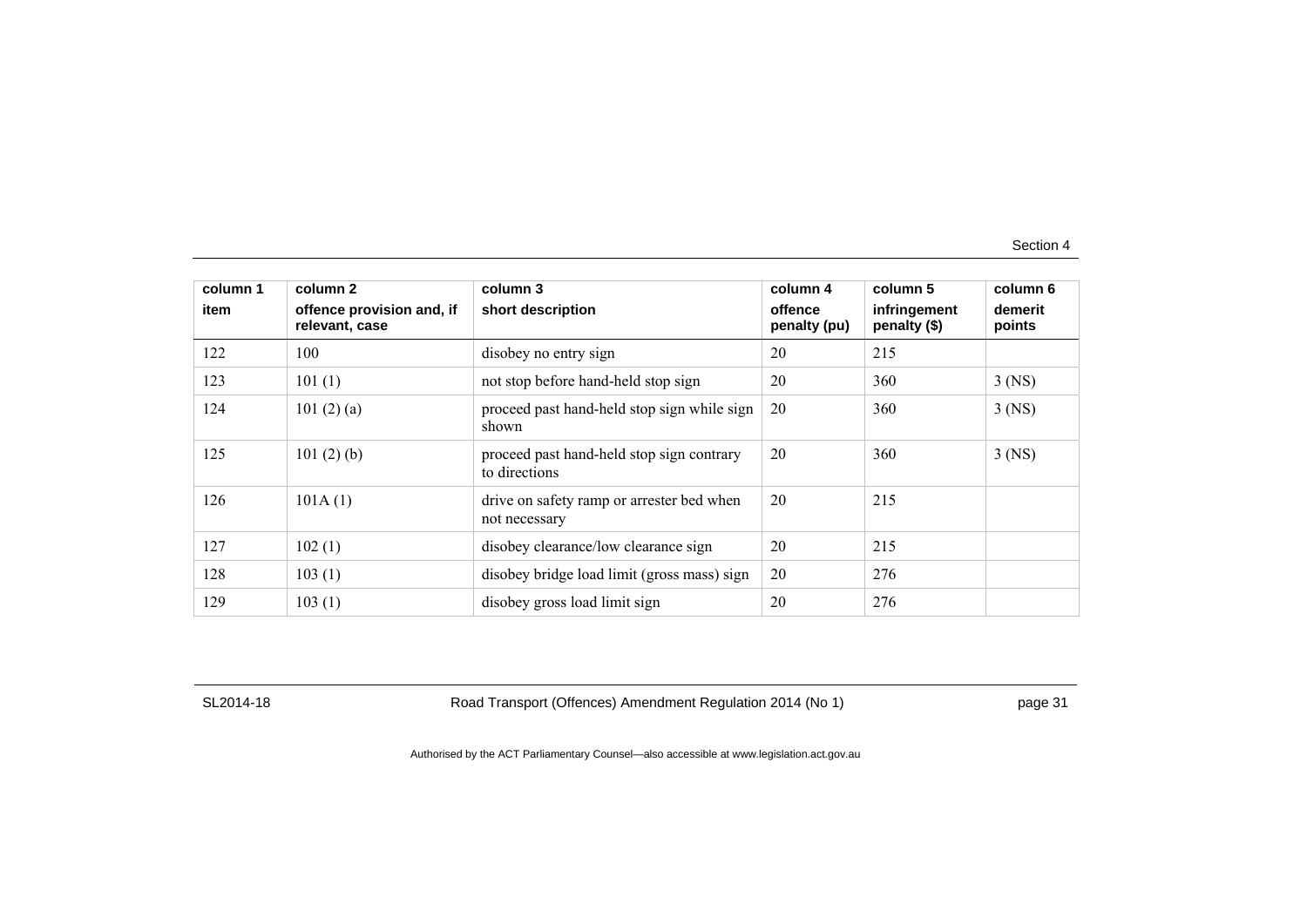| column 1 | column 2                                    | column 3                                                | column 4                | column 5                     | column 6          |
|----------|---------------------------------------------|---------------------------------------------------------|-------------------------|------------------------------|-------------------|
| item     | offence provision and, if<br>relevant, case | short description                                       | offence<br>penalty (pu) | infringement<br>penalty (\$) | demerit<br>points |
| 130      | 103(2)                                      | disobey bridge load limit (mass per axle<br>group) sign | 20                      | 276                          |                   |
| 131      | 104(1)                                      | disobey no trucks sign (GVM)                            | 20                      | 215                          |                   |
| 132      | 104(2)                                      | disobey no trucks sign (length)                         | 20                      | 215                          |                   |
| 133      | 104(3)                                      | disobey no trucks sign                                  | 20                      | 215                          |                   |
| 134      | 105                                         | disobey trucks must enter sign                          | 20                      | 215                          |                   |
| 135      | 106(1)                                      | disobey no buses sign (GVM)                             | 20                      | 215                          |                   |
| 136      | 106(2)                                      | disobey no buses sign (length)                          | 20                      | 215                          |                   |
| 137      | 106(3)                                      | disobey no buses sign                                   | 20                      | 215                          |                   |
| 138      | 107                                         | disobey buses must enter sign                           | 20                      | 215                          |                   |
| 139      | 108(1)                                      | disobey trucks and buses low gear sign                  | 20                      | 215                          |                   |

page 32 Road Transport (Offences) Amendment Regulation 2014 (No 1) SL2014-18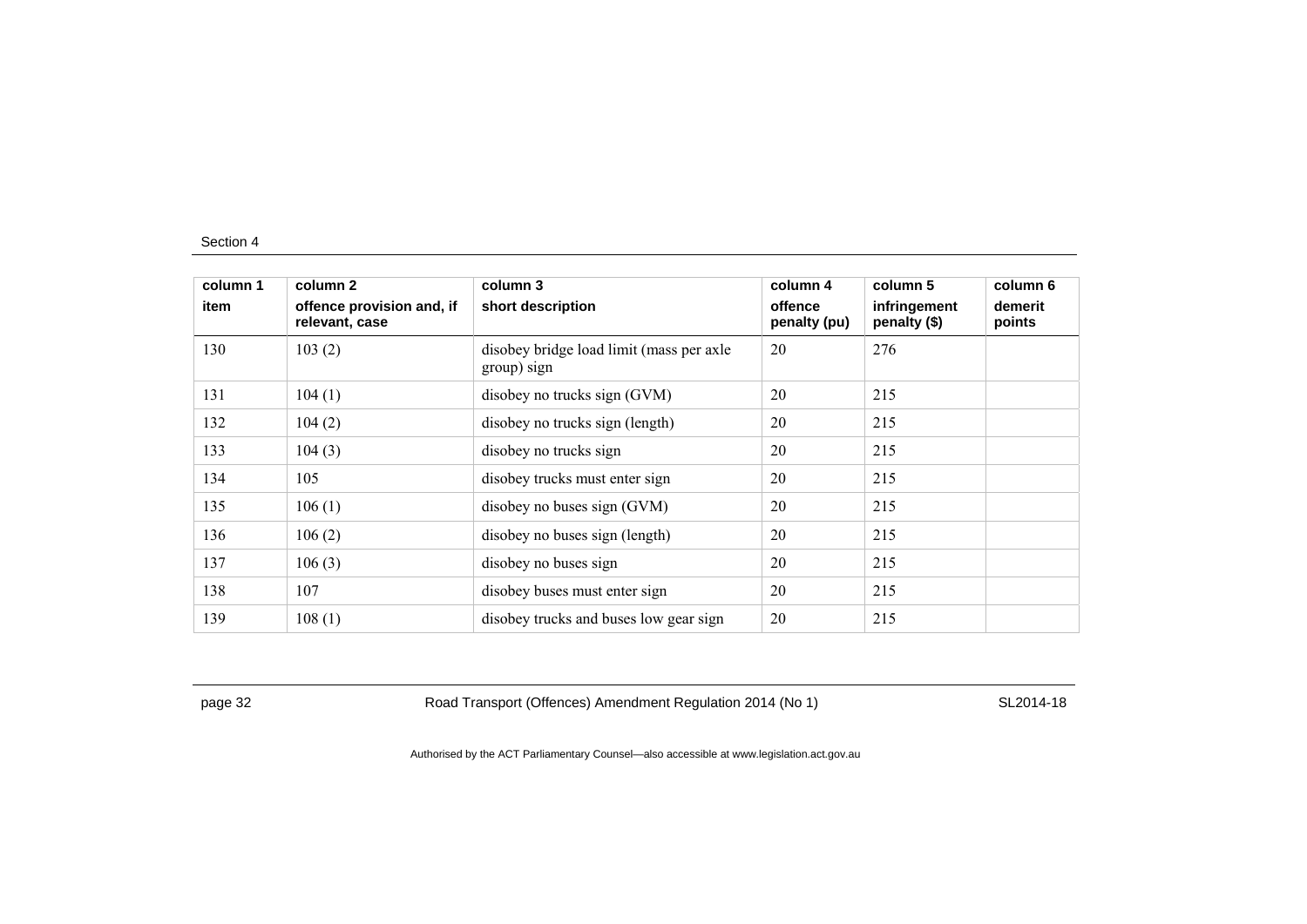| column 1 | column 2                                    | column 3                                                                           | column 4                | column 5                     | column 6          |
|----------|---------------------------------------------|------------------------------------------------------------------------------------|-------------------------|------------------------------|-------------------|
| item     | offence provision and, if<br>relevant, case | short description                                                                  | offence<br>penalty (pu) | infringement<br>penalty (\$) | demerit<br>points |
| 140      | 111(1)                                      |                                                                                    |                         |                              |                   |
| 140.1    | by contravening<br>$\bullet$<br>111(2)      | not enter roundabout on left (leave less<br>than halfway)                          | 20                      | 289                          |                   |
| 140.2    | by contravening<br>$\bullet$<br>111 $(3)$   | not enter roundabout on right (leave more<br>than halfway)                         | 20                      | 289                          |                   |
| 140.3    | by contravening<br>$\bullet$<br>111(5)      | not enter roundabout in direction of traffic<br>lane arrow                         | 20                      | 215                          |                   |
| 141      | 112(2)                                      | not give sufficient left change of direction<br>signal before entering roundabout  | 20                      | 215                          | $2$ (NS)          |
| 142      | 112(3)                                      | not maintain left change of direction signal<br>in roundabout                      | 20                      | 215                          | $2$ (NS)          |
| 143      | 113(2)                                      | not give sufficient right change of direction<br>signal before entering roundabout | 20                      | 215                          | $2$ (NS)          |

SL2014-18 Road Transport (Offences) Amendment Regulation 2014 (No 1) page 33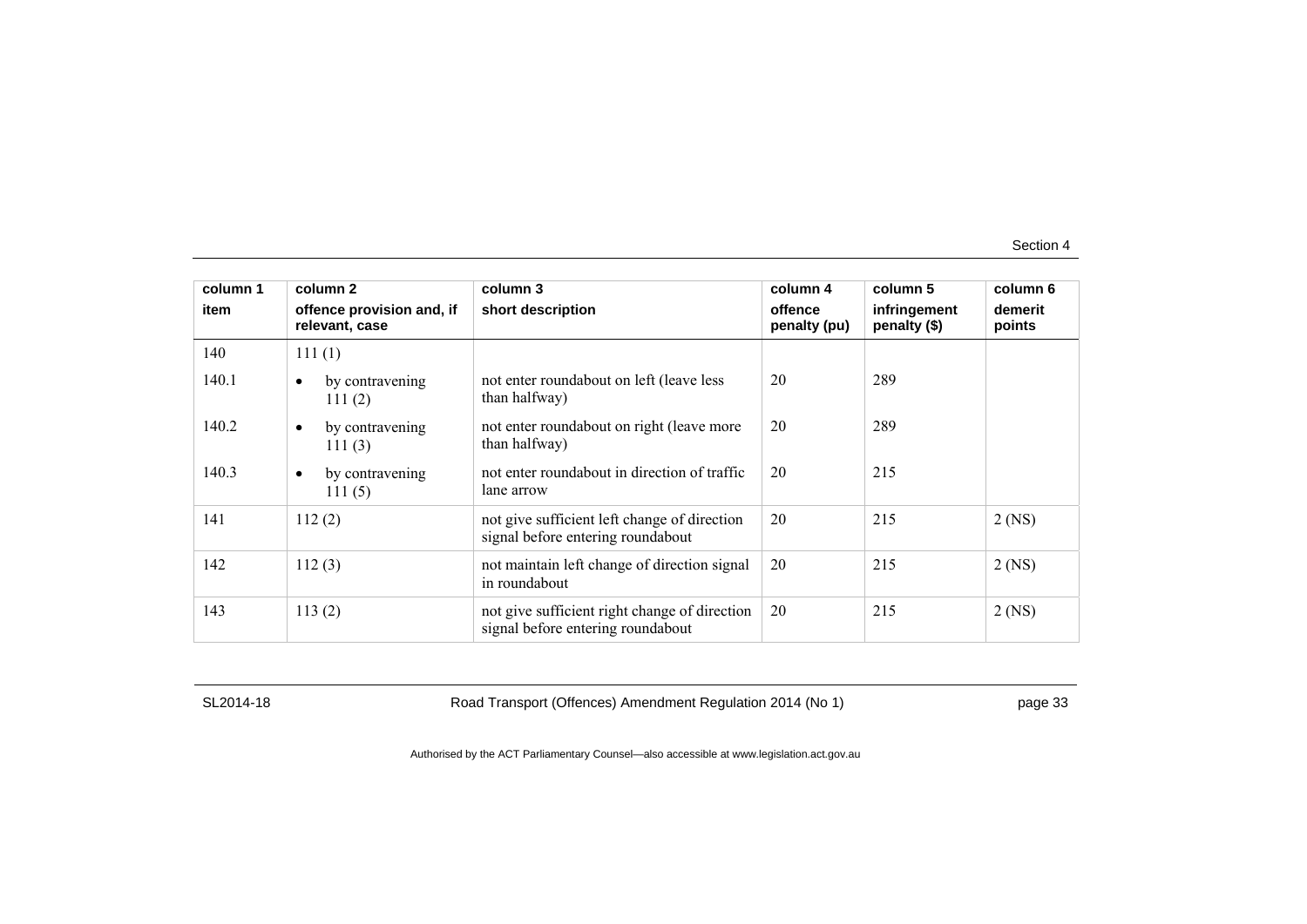| column 1<br>item | column 2                                    | column 3                                                       | column 4                | column 5                     | column 6          |
|------------------|---------------------------------------------|----------------------------------------------------------------|-------------------------|------------------------------|-------------------|
|                  | offence provision and, if<br>relevant, case | short description                                              | offence<br>penalty (pu) | infringement<br>penalty (\$) | demerit<br>points |
| 144              | 113(3)                                      | not maintain right change of direction<br>signal in roundabout | 20                      | 215                          | $2$ (NS)          |
| 145              | 114(1)(a)                                   | not give way to vehicle when entering<br>roundabout            | 20                      | 360                          | $3$ (NS)          |
| 146              | $114(1)$ (b)                                | not give way to tram when entering<br>roundabout               | 20                      | 360                          | $3$ (NS)          |
| 147              | 114(2)                                      | not give way to tram when driving in<br>roundabout             | 20                      | 360                          | $3$ (NS)          |
| 148              | 115(1)(a)                                   | not drive left of traffic island in roundabout                 | 20                      | 276                          | $2$ (NS)          |
| 149              | 115(1)(b)                                   | not drive on edge and left of traffic island                   | 20                      | 276                          | $2$ (NS)          |
| 150              | 115(1)(c)                                   | not drive over and left of traffic island                      | 20                      | 276                          | $2$ (NS)          |
| 151              | 116                                         | not drive in roundabout in direction of<br>traffic lane arrow  | 20                      | 215                          |                   |

page 34 Road Transport (Offences) Amendment Regulation 2014 (No 1) SL2014-18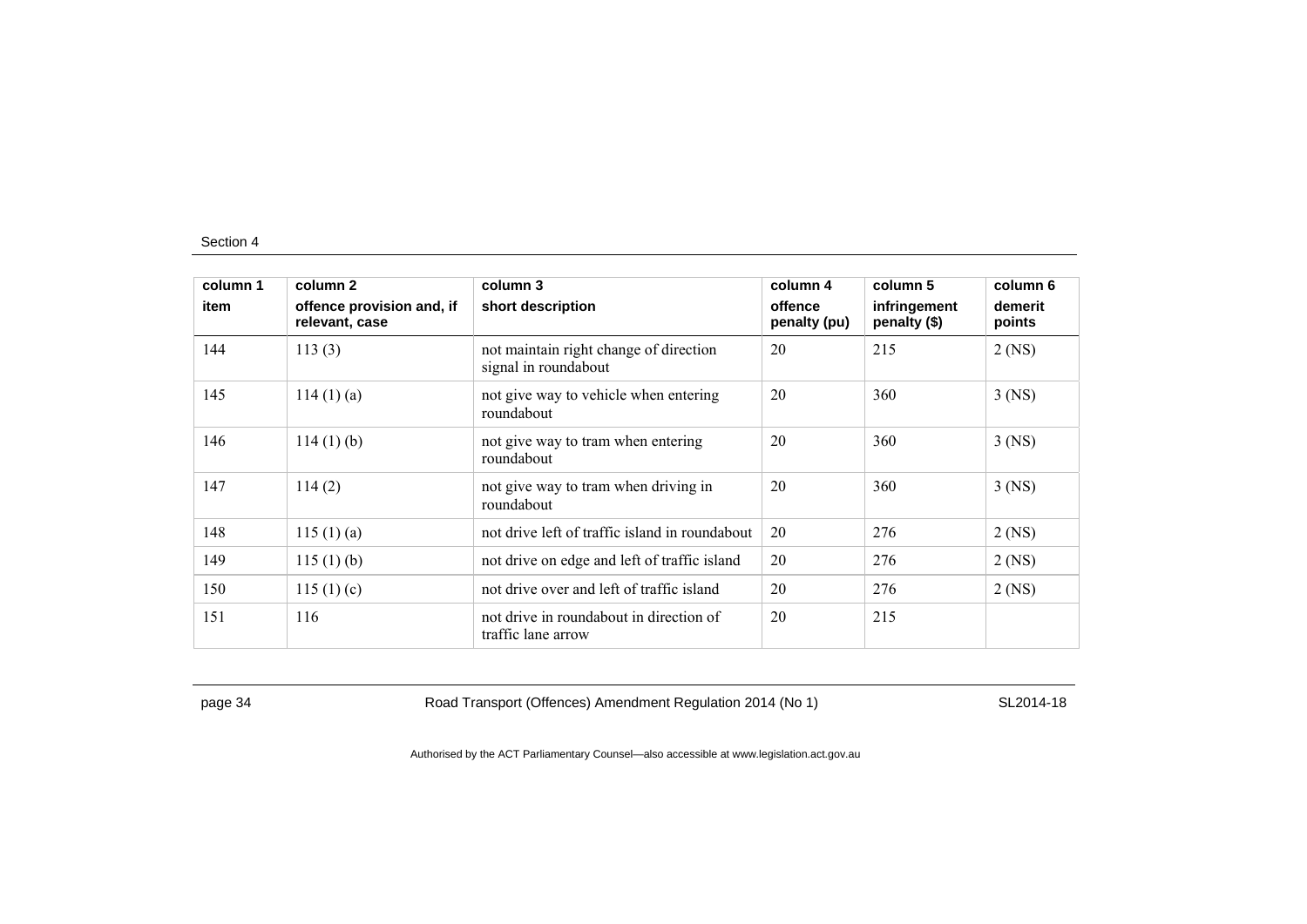| column 1 | column 2                                    | column 3                                                       | column 4                | column 5                     | column 6          |
|----------|---------------------------------------------|----------------------------------------------------------------|-------------------------|------------------------------|-------------------|
| item     | offence provision and, if<br>relevant, case | short description                                              | offence<br>penalty (pu) | infringement<br>penalty (\$) | demerit<br>points |
| 152      | 117(1)                                      | not give left change of direction signal in<br>roundabout      | 20                      | 215                          | $2$ (NS)          |
| 153      | 117(2)                                      | not give right change of direction signal in<br>roundabout     | 20                      | 215                          | $2$ (NS)          |
| 154      | 118(1)                                      | not give left change of direction signal<br>(exit roundabout)  | 20                      | 215                          | $2$ (NS)          |
| 155      | 118(2)                                      | not stop left change of direction signal (exit)<br>roundabout) | 20                      | 143                          |                   |
| 156      | 119                                         | rider on left in roundabout not give way to<br>vehicle         | 20                      | 360                          |                   |
| 157      | 121(a)                                      | not stop at stop line/sign at level crossing                   | 20                      | 360                          | $3$ (NS)          |
| 158      | 121(b)                                      | not give way to train/tram at level crossing<br>with stop sign | 20                      | 360                          | $3$ (NS)          |

SL2014-18 Road Transport (Offences) Amendment Regulation 2014 (No 1) page 35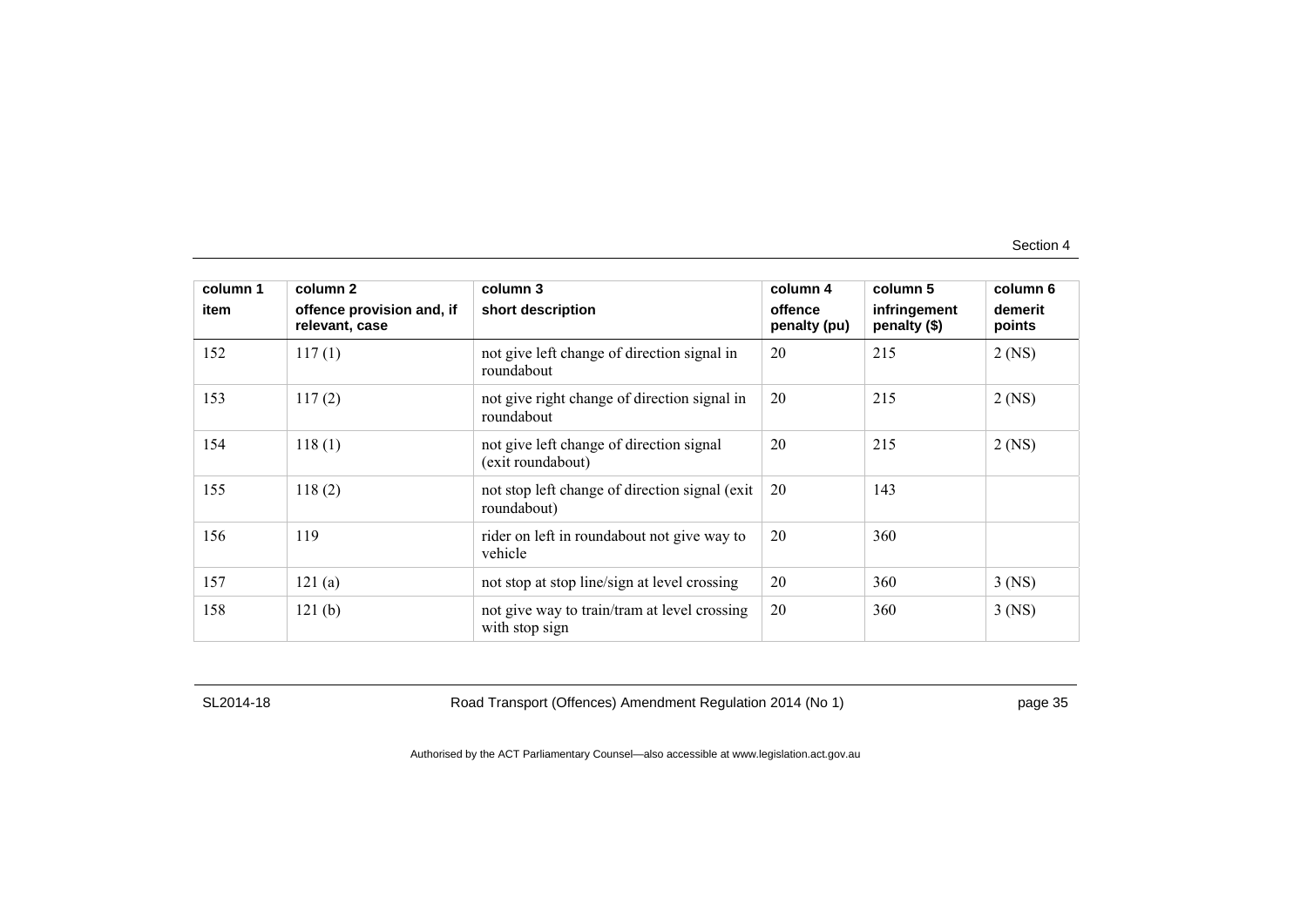| column 1<br>item | column 2<br>offence provision and, if<br>relevant, case | column 3<br>short description                                  | column 4<br>offence<br>penalty (pu) | column 5<br>infringement<br>penalty (\$) | column 6<br>demerit<br>points |
|------------------|---------------------------------------------------------|----------------------------------------------------------------|-------------------------------------|------------------------------------------|-------------------------------|
| 159              | 122                                                     | disobey give way sign/line at level crossing                   | 20                                  | 360                                      | $3$ (NS)                      |
| 160              | 123(a)                                                  | enter level crossing contrary to lights/bells                  | 20                                  | 344                                      | $3$ (NS)                      |
| 161              | 123(b)                                                  | enter level crossing with gate/boom/barrier<br>operating       | 20                                  | 344                                      | $3$ (NS)                      |
| 162              | 123(c)                                                  | enter level crossing when train/tram<br>on/entering crossing   | 20                                  | 344                                      | $3$ (NS)                      |
| 163              | 123(d)                                                  | enter level crossing when approaching<br>train/tram seen/heard | 20                                  | 344                                      | $3$ (NS)                      |
| 164              | 123(e)                                                  | enter level crossing when crossing/road<br>beyond blocked      | 20                                  | 143                                      | $3$ (NS)                      |
| 165              | 124                                                     | not leave level crossing when safe                             | 20                                  | 143                                      |                               |

page 36 Road Transport (Offences) Amendment Regulation 2014 (No 1) SL2014-18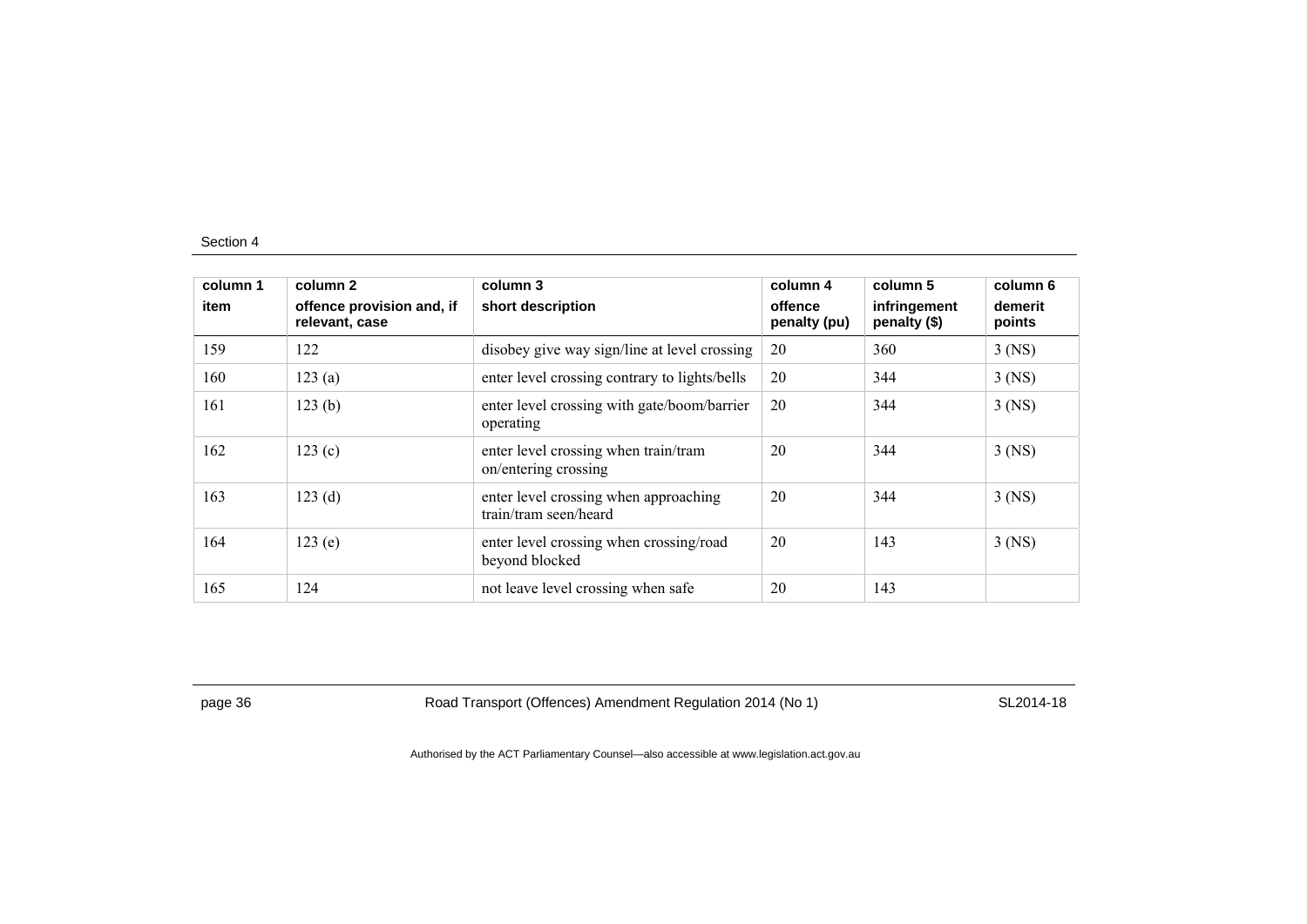| column 1<br>item | column 2<br>offence provision and, if<br>relevant, case | column 3<br>short description                                                            | column 4<br>offence<br>penalty (pu) | column 5<br>infringement<br>penalty (\$) | column 6<br>demerit<br>points |
|------------------|---------------------------------------------------------|------------------------------------------------------------------------------------------|-------------------------------------|------------------------------------------|-------------------------------|
| 166              | 125(1)                                                  | unreasonably obstruct driver/pedestrian                                                  | 20                                  | 133                                      |                               |
| 167              | 126                                                     | drive behind other vehicle too closely to<br>stop safely                                 | 20                                  | 289                                      | $1$ (NS)                      |
| 168              | 127(1)                                                  | long vehicle not required distance from<br>other long vehicle                            | 20                                  | 289                                      | $1$ (NS)                      |
| 169              | 128                                                     | enter intersection when intersection/road<br>beyond blocked                              | 20                                  | 215                                      |                               |
| 170              | 128A(1)                                                 | enter children's/pedestrian/marked foot<br>crossing when crossing/road beyond<br>blocked | 20                                  | 215                                      |                               |
| 171              | 129(1)                                                  | not drive on far left side of road                                                       | 20                                  | 276                                      | $2$ (NS)                      |

SL2014-18 Road Transport (Offences) Amendment Regulation 2014 (No 1) page 37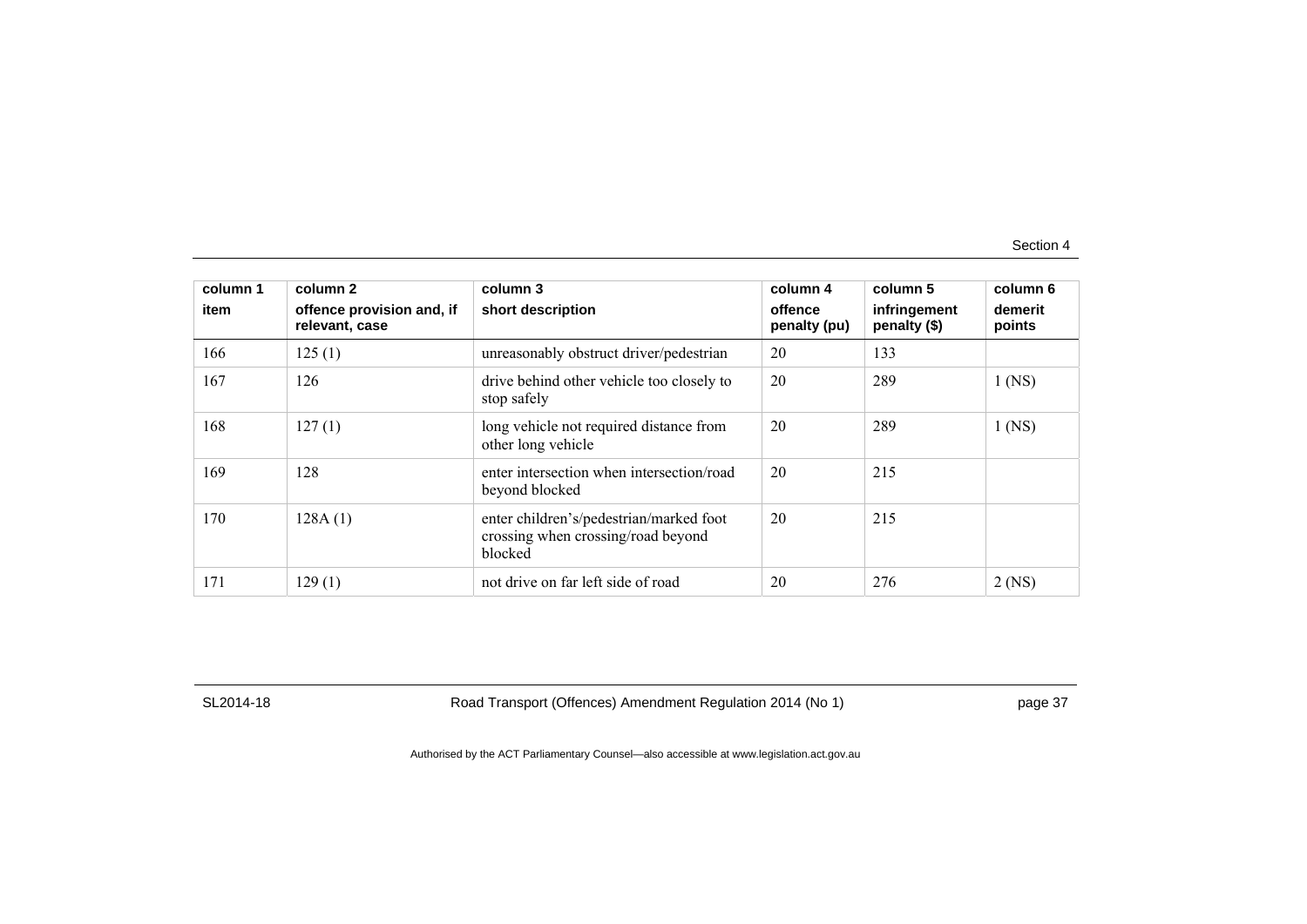| column 1<br>item |           | column 2<br>offence provision and, if<br>relevant, case | column 3<br>short description                                  | column 4<br>offence<br>penalty (pu) | column 5<br>infringement<br>penalty (\$) | column 6<br>demerit<br>points |
|------------------|-----------|---------------------------------------------------------|----------------------------------------------------------------|-------------------------------------|------------------------------------------|-------------------------------|
| 172              |           | 130(2)                                                  |                                                                |                                     |                                          |                               |
| 172.1            | $\bullet$ | if 130 $(1)$ (a) applies                                | drive in right lane on road with speed-limit<br>over 80km/h    | 20                                  | 215                                      | $2$ (NS)                      |
| 172.2            | $\bullet$ | if 130 $(1)$ (b) applies                                | disobey keep left unless overtaking sign                       | 20                                  | 215                                      | $2$ (NS)                      |
| 173              |           | 131(1)                                                  | not keep left of oncoming vehicle                              | 20                                  | 143                                      | $2$ (NS)                      |
| 174              |           | 132(1)                                                  | not keep left of centre on two-way road                        | 20                                  | 276                                      | $2$ (NS)                      |
| 175              |           | 132(2)                                                  |                                                                |                                     |                                          |                               |
| 175.1            | $\bullet$ | if there are double<br>dividing lines                   | not keep left of dividing line (double)<br>dividing lines)     | 20                                  | 276                                      | $3$ (NS)                      |
| 175.2            | $\bullet$ | in any other case                                       | not keep left of dividing line (not double)<br>dividing lines) | 20                                  | 276                                      | $2$ (NS)                      |

page 38 Road Transport (Offences) Amendment Regulation 2014 (No 1) SL2014-18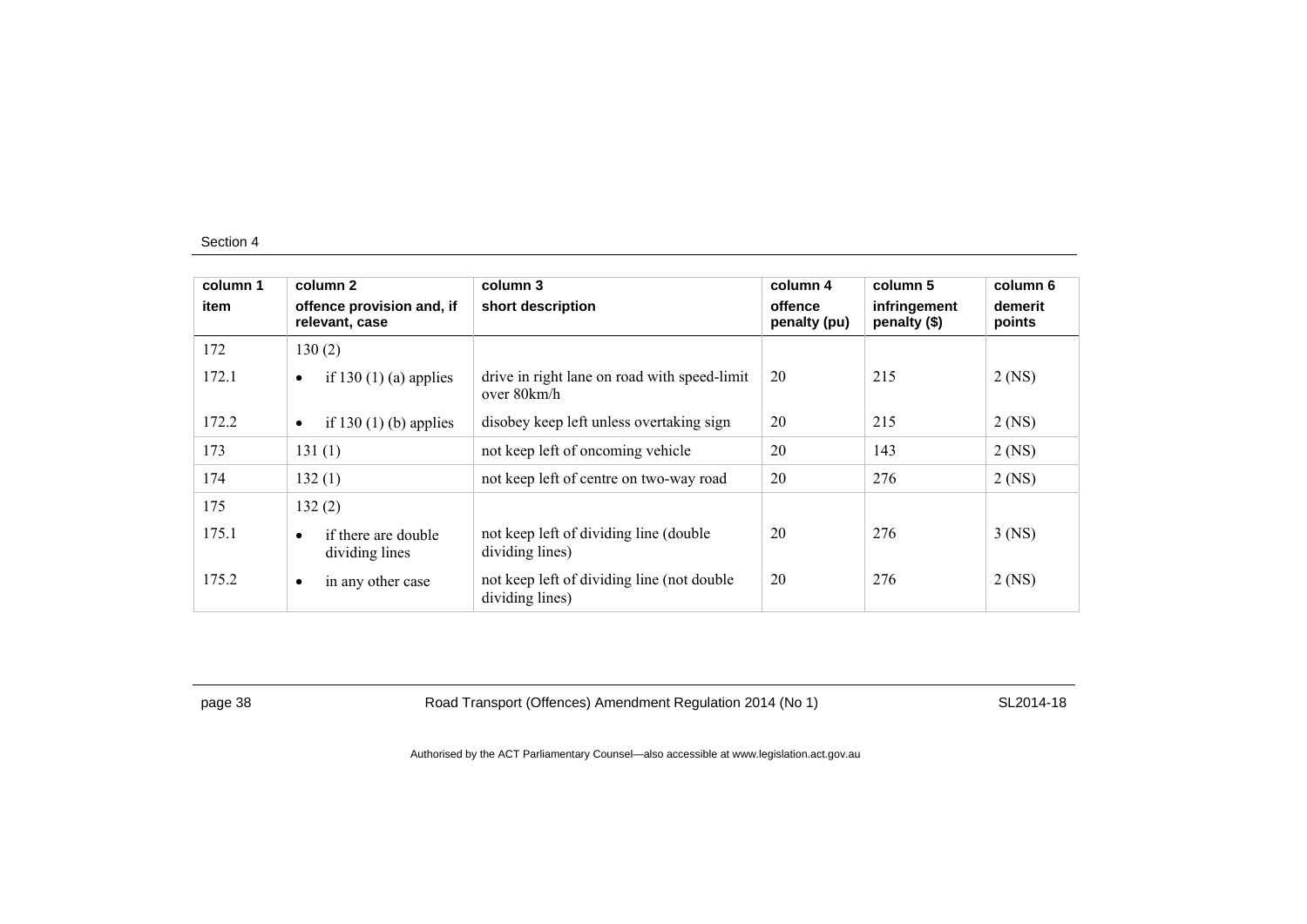| column 1 | column 2                                           | column 3                                                             | column 4                | column 5                     | column 6          |
|----------|----------------------------------------------------|----------------------------------------------------------------------|-------------------------|------------------------------|-------------------|
| item     | offence provision and, if<br>relevant, case        | short description                                                    | offence<br>penalty (pu) | infringement<br>penalty (\$) | demerit<br>points |
| 176      | 132(2A)                                            |                                                                      |                         |                              |                   |
| 176.1    | if there are double<br>$\bullet$<br>dividing lines | drive over dividing line to do U-turn<br>(double dividing lines)     | 20                      | 276                          | $3$ (NS)          |
| 176.2    | in any other case<br>$\bullet$                     | drive over dividing line to do U-turn (not<br>double dividing lines) | 20                      | 276                          | $2$ (NS)          |
| 177      | 135(1)                                             | not keep left of median strip                                        | 20                      | 276                          | $2$ (NS)          |
| 178      | 136                                                | drive wrong way on one-way service road                              | 20                      | 215                          |                   |
| 179      | 137(1)                                             | drive on dividing strip                                              | 20                      | 215                          |                   |
| 180      | 138(1)                                             | drive on/over continuous line near painted<br>island                 | 20                      | 215                          |                   |
| 181      | 140                                                | overtake vehicle when unsafe                                         | 20                      | 215                          | $2$ (NS)          |
| 182      | 141(1)                                             | overtake to left of vehicle                                          | 20                      | 215                          | $2$ (NS)          |

SL2014-18 Road Transport (Offences) Amendment Regulation 2014 (No 1) page 39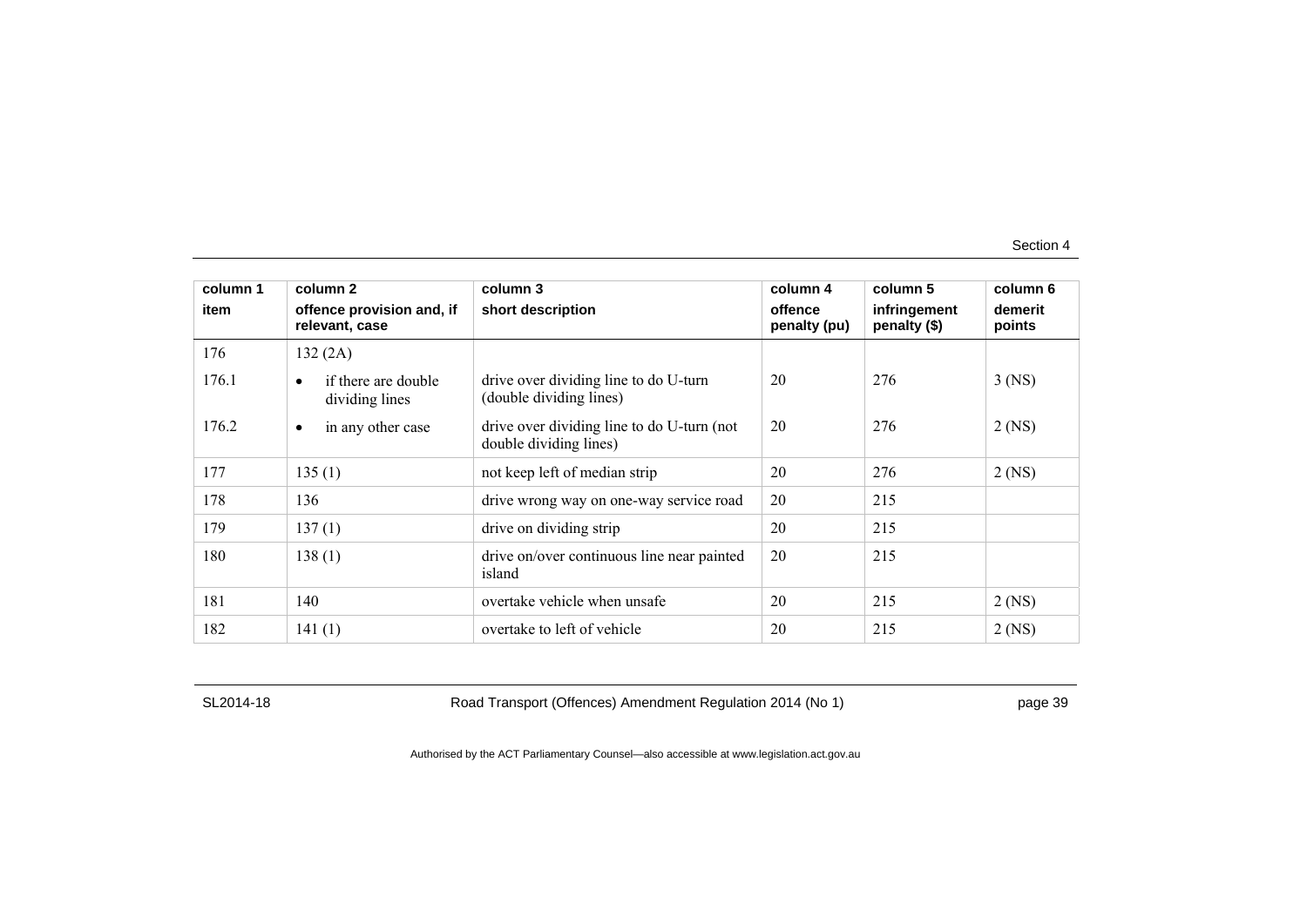| column 1 | column 2                                    | column 3                                                                | column 4                | column 5                     | column 6          |
|----------|---------------------------------------------|-------------------------------------------------------------------------|-------------------------|------------------------------|-------------------|
| item     | offence provision and, if<br>relevant, case | short description                                                       | offence<br>penalty (pu) | infringement<br>penalty (\$) | demerit<br>points |
| 183      | 141(2)                                      | cyclist pass/overtake left of left turning<br>vehicle                   | 20                      | 104                          |                   |
| 184      | 142(1)                                      | overtake to right of vehicle turning<br>right/making U-turn             | 20                      | 215                          | $2$ (NS)          |
| 185      | 143(1)                                      | disobey do not overtake turning vehicle<br>sign (left turn)             | 20                      | 215                          | $2$ (NS)          |
| 186      | 143 (1A)                                    | disobey do not overtake turning vehicle<br>sign (overtake/pass to left) | 20                      | 215                          | $2$ (NS)          |
| 187      | 143(2)                                      | disobey do not overtake turning vehicle<br>sign (right/U-turn)          | 20                      | 215                          | $2$ (NS)          |
| 188      | 144 $(a)$                                   | overtake vehicle too closely                                            | 20                      | 215                          | $2$ (NS)          |
| 189      | 144 $(b)$                                   | cut in front of vehicle after overtaking                                | 20                      | 215                          | $2$ (NS)          |
| 190      | 145                                         | increase speed while being overtaken                                    | 20                      | 215                          |                   |

page 40 Road Transport (Offences) Amendment Regulation 2014 (No 1) SL2014-18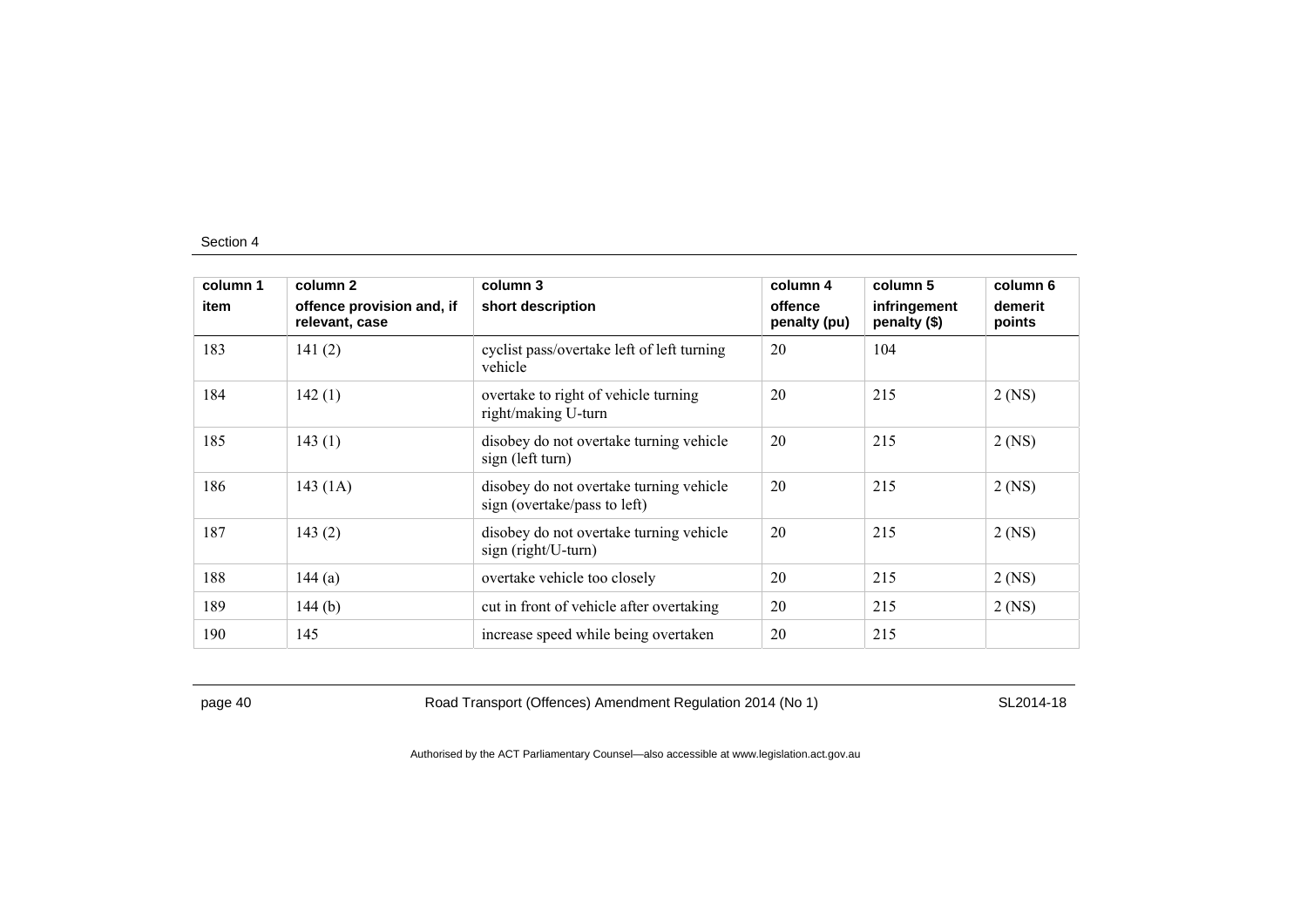| column 1<br>item | column 2<br>offence provision and, if<br>relevant, case | column 3<br>short description                                 | column 4<br>offence<br>penalty (pu) | column 5<br>infringement<br>penalty (\$) | column 6<br>demerit<br>points |
|------------------|---------------------------------------------------------|---------------------------------------------------------------|-------------------------------------|------------------------------------------|-------------------------------|
| 191              | 146(1)                                                  | not drive within marked line on multi-lane<br>road            | 20                                  | 215                                      |                               |
| 192              | 146(2)                                                  | not drive within single line of traffic (no<br>lines marked)  | 20                                  | 215                                      |                               |
| 193              | 147                                                     | move from marked lane to another across<br>continuous line    | 20                                  | 215                                      |                               |
| 194              | 148(1)                                                  | not give way (move from marked lane to<br>another)            | 20                                  | 215                                      | $3$ (NS)                      |
| 195              | 148(2)                                                  | not give way (move from 1 line of traffic to<br>another)      | 20                                  | 215                                      | $3$ (NS)                      |
| 196              | 148A                                                    | not give way (diverge to left or right within<br>marked lane) | 20                                  | 215                                      | $3$ (NS)                      |
| 197              | 149                                                     | not give way to vehicle ahead when<br>merging                 | 20                                  | 215                                      | $3$ (NS)                      |

SL2014-18 Road Transport (Offences) Amendment Regulation 2014 (No 1) page 41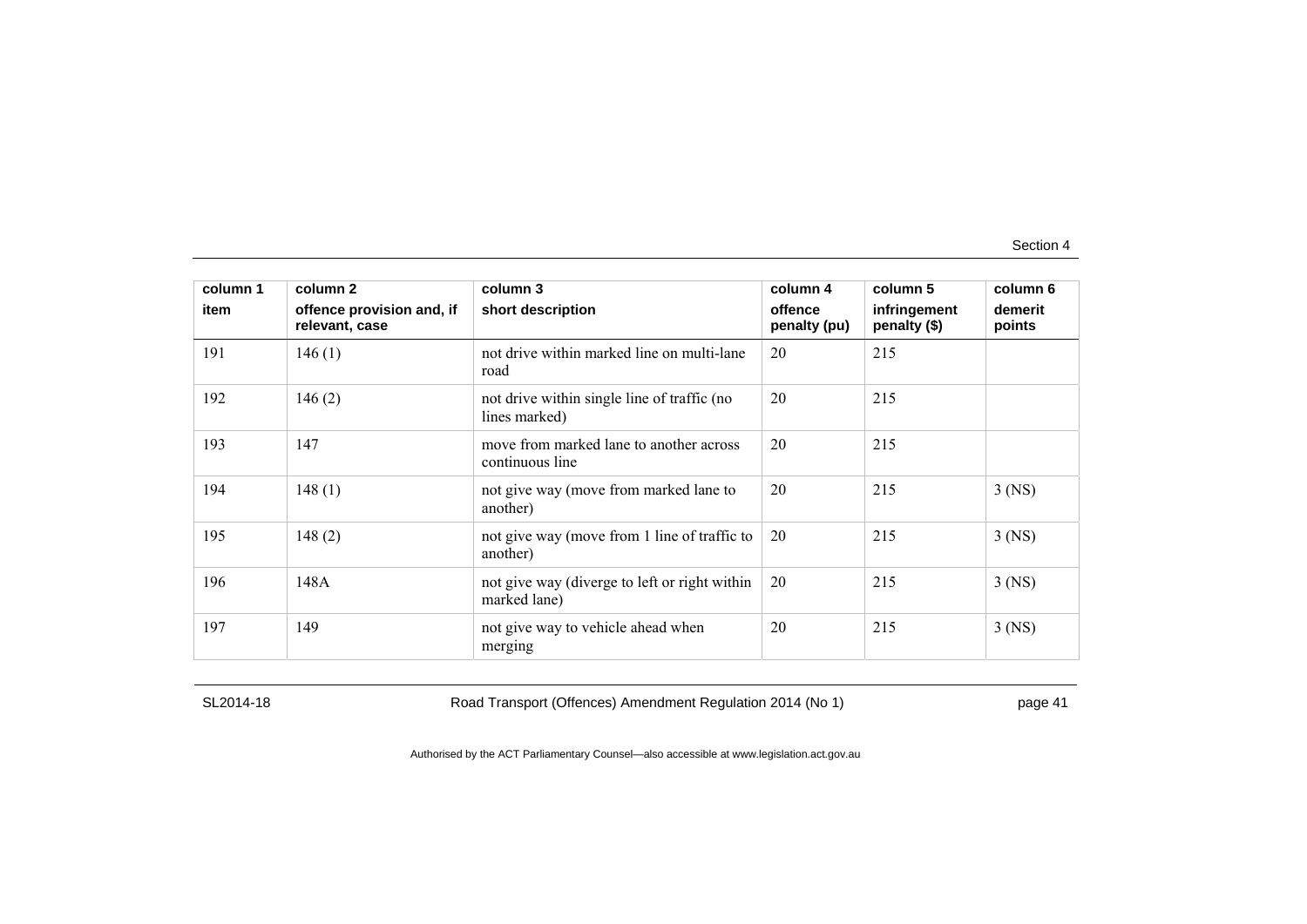| column 1 | column 2                                    | column 3                                                     | column 4                | column 5                     | column 6          |
|----------|---------------------------------------------|--------------------------------------------------------------|-------------------------|------------------------------|-------------------|
| item     | offence provision and, if<br>relevant, case | short description                                            | offence<br>penalty (pu) | infringement<br>penalty (\$) | demerit<br>points |
| 198      | 150(1)                                      | drive on/over continuous white edge line                     | 20                      | 143                          |                   |
| 199      | 151(1)                                      | ride motorbike/bicycle more than 2 abreast<br>on road        | 20                      | 104                          |                   |
| 200      | 151(2)                                      | ride motorbike/bicycle more than 2 abreast<br>in marked lane | 20                      | 104                          |                   |
| 201      | 151(4)                                      | ride motorbike/bicycle more than 1.5m<br>from another        | 20                      | 104                          |                   |
| 202      | 152(1)                                      |                                                              |                         |                              |                   |
| 202.1    | by contravening<br>٠<br>152(2)              | drive in lane (red cross on overhead<br>device)              | 20                      | 215                          | $3$ (NS)          |
| 202.2    | by contravening<br>٠<br>152(3)              | drive in lane (flashing red cross on<br>overhead device)     | 20                      | 215                          | $3$ (NS)          |
| 203      | 153(1)                                      | drive in bicycle lane                                        | 20                      | 215                          |                   |

page 42 Road Transport (Offences) Amendment Regulation 2014 (No 1) SL2014-18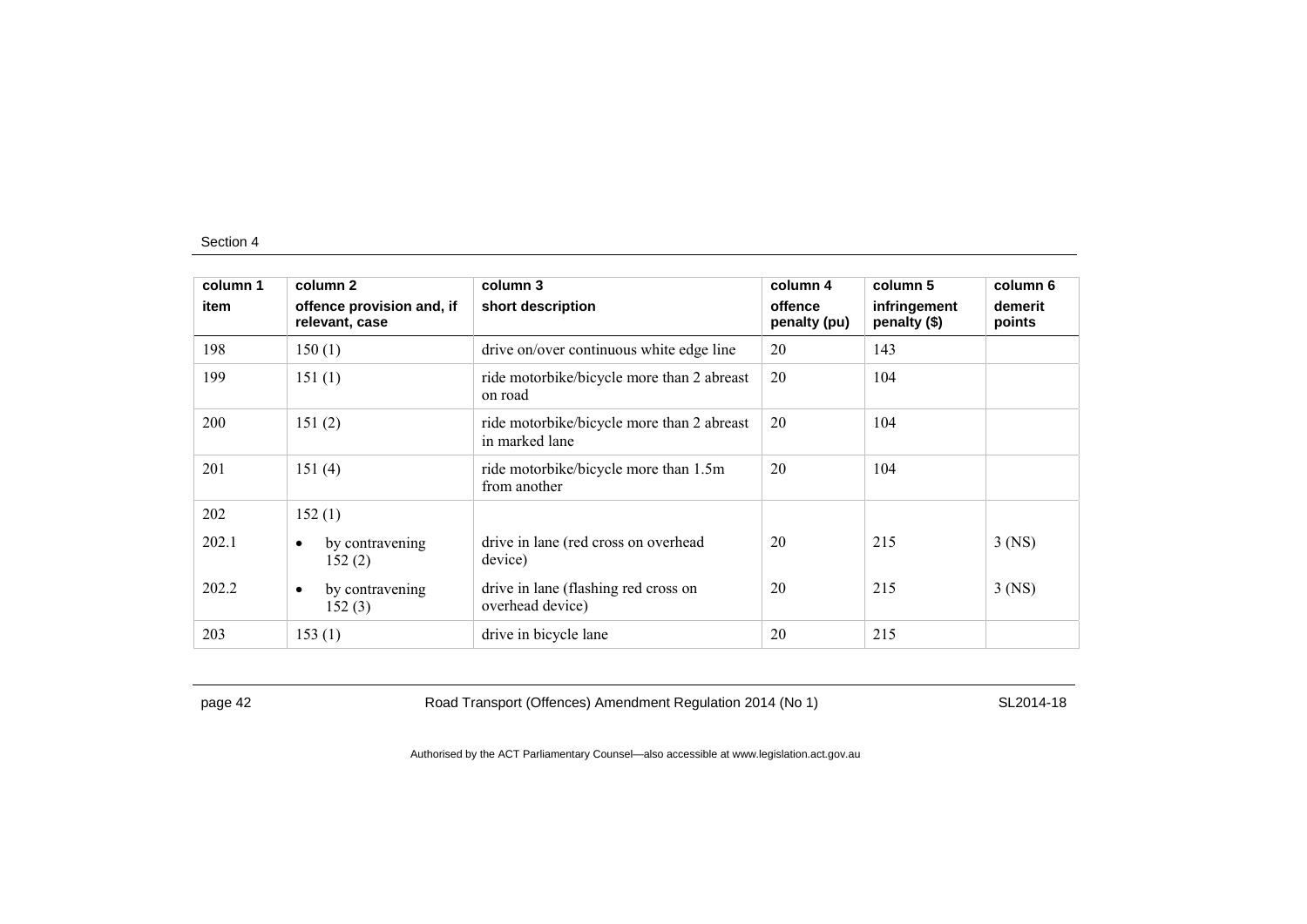| column 1 | column 2                                    | column 3                                           | column 4                | column 5                     | column 6          |
|----------|---------------------------------------------|----------------------------------------------------|-------------------------|------------------------------|-------------------|
| item     | offence provision and, if<br>relevant, case | short description                                  | offence<br>penalty (pu) | infringement<br>penalty (\$) | demerit<br>points |
| 204      | 154(1)                                      | drive in bus lane                                  | 20                      | 360                          |                   |
| 205      | 155(1)                                      | drive in tram lane                                 | 20                      | 250                          | $3$ (NS)          |
| 206      | 155A(1)                                     | drive in tramway                                   | 20                      | 250                          | $3$ (NS)          |
| 207      | 156(1)                                      | drive in transit lane                              | 20                      | 250                          |                   |
| 208      | 157(1)                                      | drive in truck lane                                | 20                      | 360                          |                   |
| 209      | 159(1)                                      | not drive in lane marked for particular<br>vehicle | 20                      | 215                          |                   |
| 210      | 160(2)                                      | pass/overtake to right of tram                     | 20                      | 143                          | $2$ (NS)          |
| 211      | 160(3)                                      | pass/overtake tram turning/signalling left         | 20                      | 143                          | $2$ (NS)          |
| 212      | 161(2)                                      | pass/overtake to left of tram                      | 20                      | 143                          | $2$ (NS)          |
| 213      | 161(3)                                      | pass/overtake tram turning/signalling right        | 20                      | 143                          | $2$ (NS)          |
| 214      | 162(1)(a)                                   | drive on safety zone                               | 20                      | 143                          | $3$ (NS)          |

SL2014-18 Road Transport (Offences) Amendment Regulation 2014 (No 1) page 43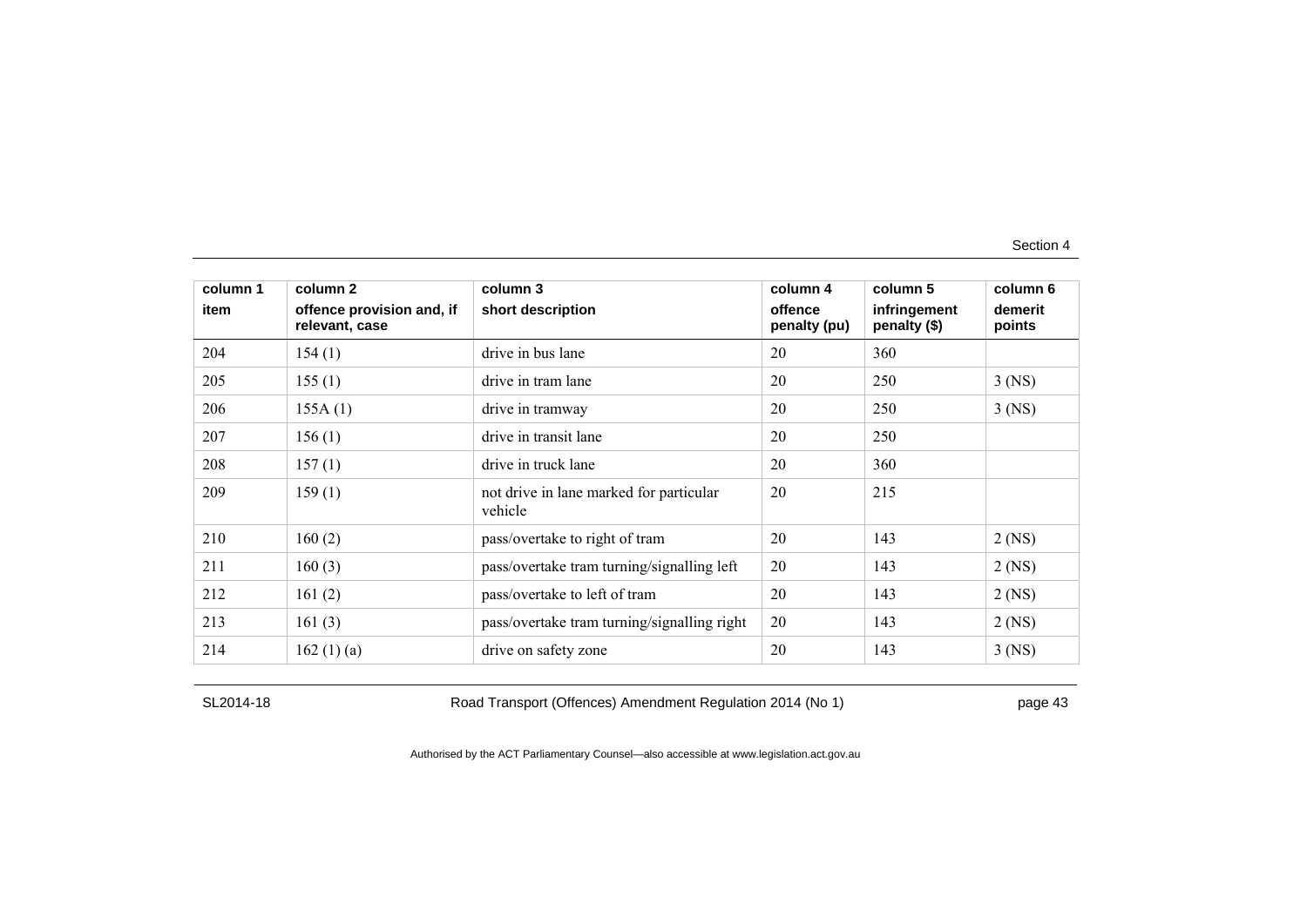| column 1 | column 2                                        | column 3                                                     | column 4                | column 5                     | column 6          |
|----------|-------------------------------------------------|--------------------------------------------------------------|-------------------------|------------------------------|-------------------|
| item     | offence provision and, if<br>relevant, case     | short description                                            | offence<br>penalty (pu) | infringement<br>penalty (\$) | demerit<br>points |
| 215      | 162 $(1)$ (b)                                   | not drive safely to left of safety zone                      | 20                      | 143                          | $3$ (NS)          |
| 216      | 163(1)                                          |                                                              |                         |                              |                   |
| 216.1    | by contravening<br>$\bullet$<br>163(2)          | not stop before driving past rear of stopped<br>tram         | 20                      | 143                          | $3$ (NS)          |
| 216.2    | by contravening<br>$\bullet$<br>163 $(3)$ $(a)$ | proceed near stopped tram (tram doors<br>open)               | 20                      | 143                          | $3$ (NS)          |
| 216.3    | by contravening<br>$\bullet$<br>163(3)(b)       | proceed near stopped tram (road not clear<br>of pedestrians) | 20                      | 143                          | $3$ (NS)          |
| 216.4    | by contravening<br>$\bullet$<br>163(4)          | pass/overtake stopped tram at prohibited<br>speed            | 20                      | 143                          | $3$ (NS)          |
| 217      | 164(1)                                          |                                                              |                         |                              |                   |
| 217.1    | by contravening<br>$\bullet$<br>164(2)          | not stop before driving past stopping tram                   | 20                      | 143                          | $3$ (NS)          |

page 44 Road Transport (Offences) Amendment Regulation 2014 (No 1) SL2014-18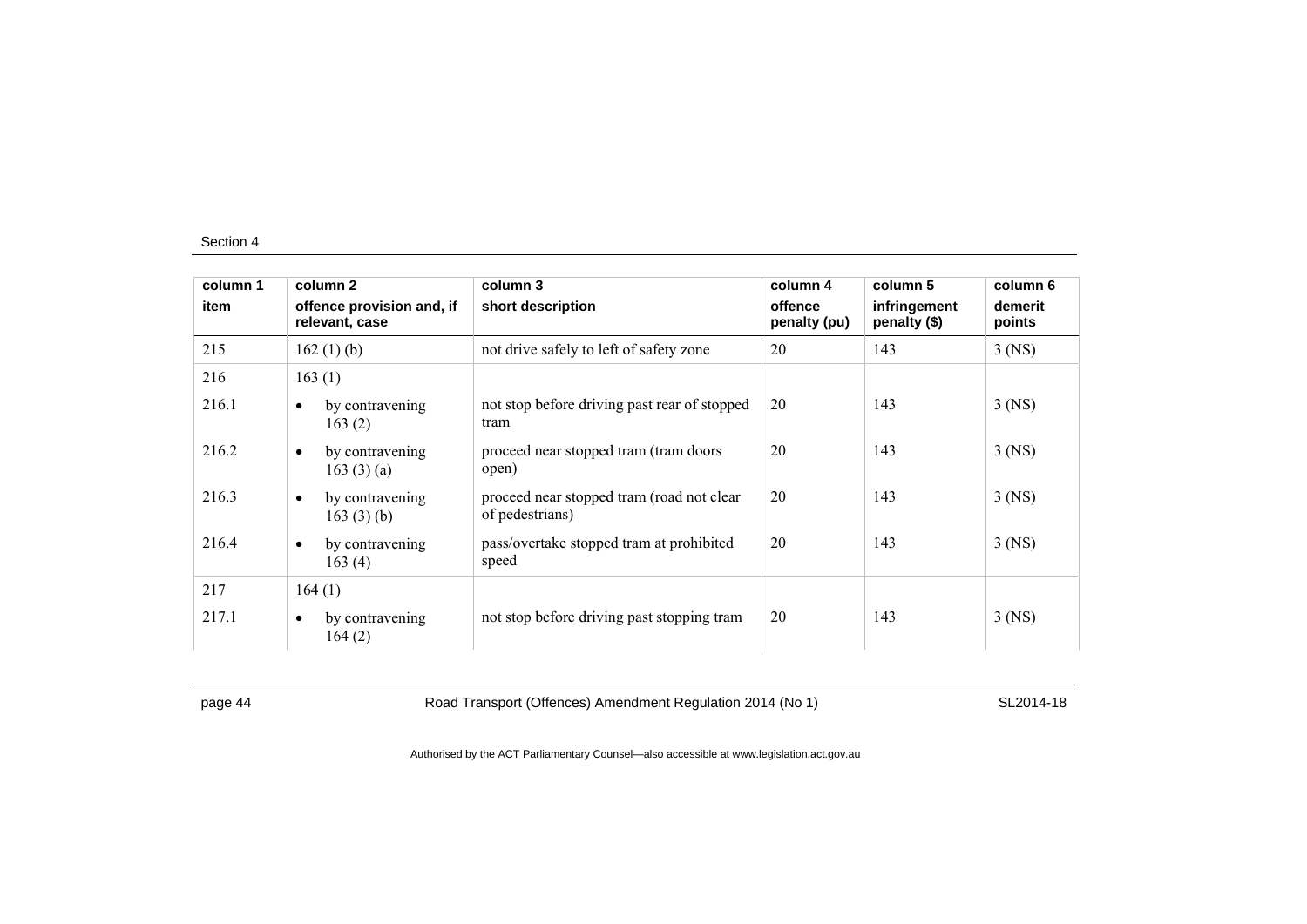| column 1 | column 2                                         | column 3                                                      | column 4                | column 5                     | column 6          |
|----------|--------------------------------------------------|---------------------------------------------------------------|-------------------------|------------------------------|-------------------|
| item     | offence provision and, if<br>relevant, case      | short description                                             | offence<br>penalty (pu) | infringement<br>penalty (\$) | demerit<br>points |
| 217.2    | by contravening<br>$\bullet$<br>164(3)(a)        | proceed near stopping tram (tram doors)<br>open)              | 20                      | 143                          | $3$ (NS)          |
| 217.3    | by contravening<br>$\bullet$<br>164(3)(b)        | proceed near stopping tram (road not clear<br>of pedestrians) | 20                      | 143                          | $3$ (NS)          |
| 217.4    | by contravening<br>$\bullet$<br>164(4)           | pass/overtake stopping tram at prohibited<br>speed            | 20                      | 143                          | $3$ (NS)          |
| 218      | 164A(1)                                          |                                                               |                         |                              |                   |
| 218.1    | by contravening<br>164A(2)(a)                    | proceed near stopped tram (tram doors)<br>open)               | 20                      | 143                          | $3$ (NS)          |
| 218.2    | by contravening<br>$\bullet$<br>164A $(2)$ $(b)$ | proceed near stopped tram (road not clear<br>of pedestrians)  | 20                      | 143                          | $3$ (NS)          |
| 218.3    | by contravening<br>$\bullet$<br>164A(3)          | pass/overtake stopped tram at prohibited<br>speed             | 20                      | 143                          | $3$ (NS)          |

SL2014-18 Road Transport (Offences) Amendment Regulation 2014 (No 1) page 45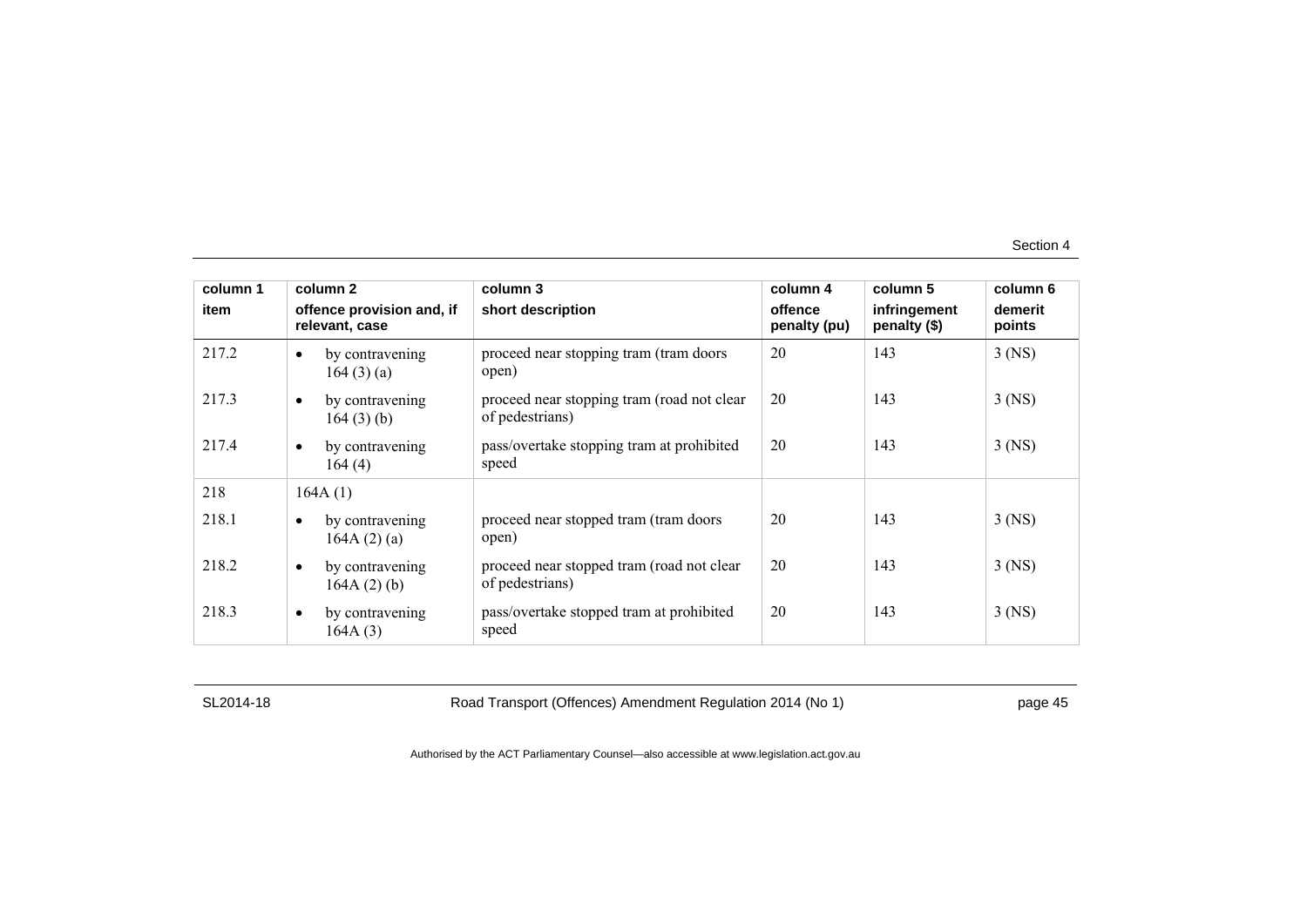| column 1 | column 2                                    | column 3                                                 | column 4                | column 5                     | column 6          |
|----------|---------------------------------------------|----------------------------------------------------------|-------------------------|------------------------------|-------------------|
| item     | offence provision and, if<br>relevant, case | short description                                        | offence<br>penalty (pu) | infringement<br>penalty (\$) | demerit<br>points |
| 219      | 167                                         | disobey no stopping sign                                 | 20                      | 216                          |                   |
| 220      | 168(1)                                      | disobey no parking sign                                  | 20                      | 97                           |                   |
| 221      | 169                                         | stop at side of road with continuous yellow<br>edge line | 20                      | 216                          |                   |
| 222      | 170(1)                                      | stop in intersection                                     | 20                      | 133                          |                   |
| 223      | 170(2)                                      | stop on/near intersection (traffic lights)               | 20                      | 97                           |                   |
| 224      | 170(3)                                      | stop on/near intersection (no traffic lights)            | 20                      | 97                           |                   |
| 225      | 171(1)                                      | stop on/near children's crossing                         | 20                      | 323                          |                   |
| 226      | 172(1)                                      | stop on/near pedestrian crossing                         | 20                      | 323                          |                   |
| 227      | 173(1)                                      | stop on/near marked foot crossing                        | 20                      | 323                          |                   |
| 228      | 174(2)                                      | stop near bicycle crossing lights                        | 20                      | 97                           |                   |
| 229      | 175(1)                                      | stop on/near level crossing                              | 20                      | 97                           |                   |

page 46 Road Transport (Offences) Amendment Regulation 2014 (No 1) SL2014-18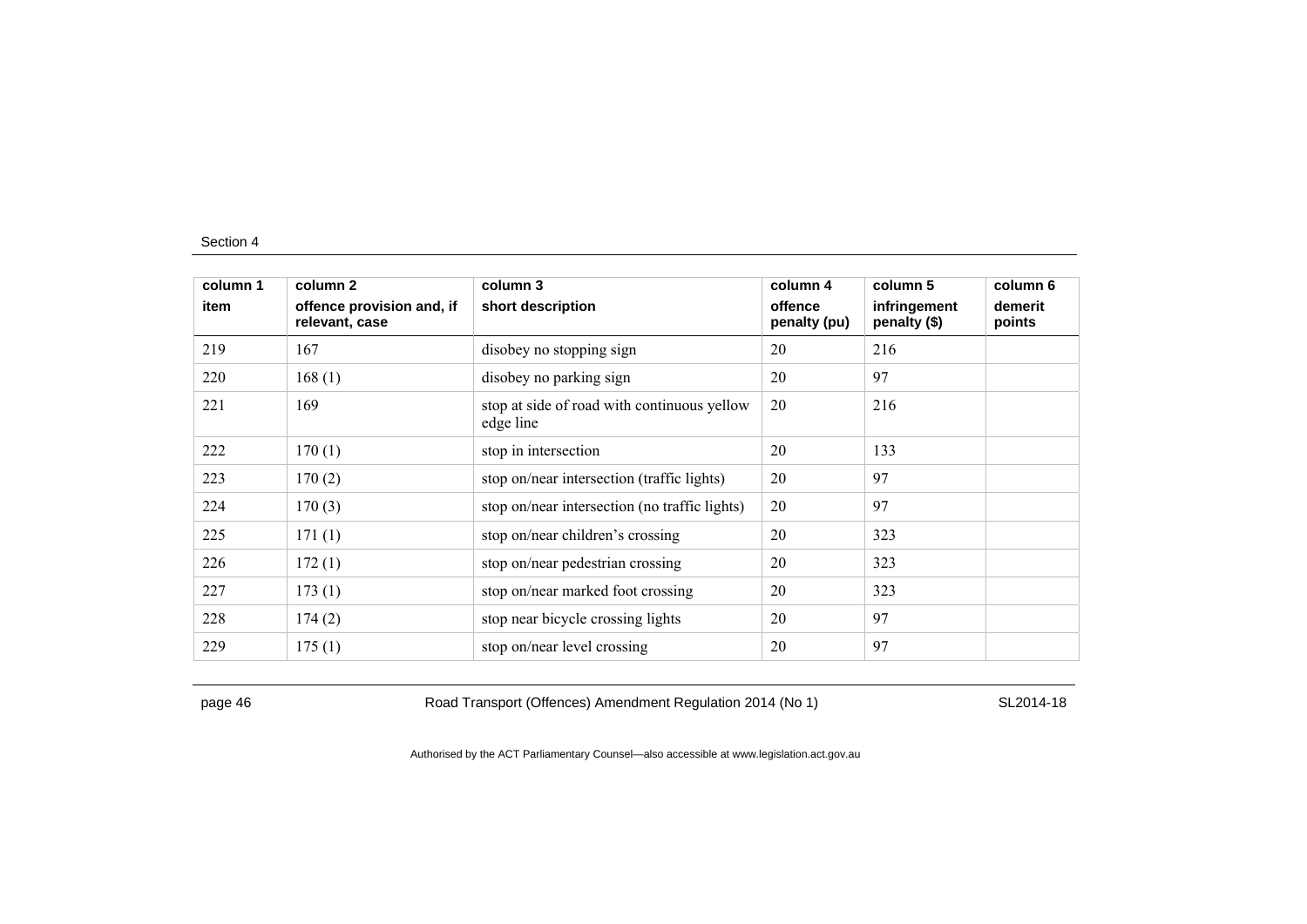| column 1 | column 2                                    | column 3                                            | column 4                | column 5                     | column 6          |
|----------|---------------------------------------------|-----------------------------------------------------|-------------------------|------------------------------|-------------------|
| item     | offence provision and, if<br>relevant, case | short description                                   | offence<br>penalty (pu) | infringement<br>penalty (\$) | demerit<br>points |
| 230      | 176(1)                                      | stop on clearway                                    | 20                      | 216                          |                   |
| 231      | 177(1)                                      | stop on freeway                                     | 20                      | 216                          |                   |
| 232      | 178                                         | stop in emergency stopping lane                     | 20                      | 216                          |                   |
| 233      | 179(1)                                      | stop in loading zone                                | 20                      | 130                          |                   |
| 234      | 179(2)(a)                                   | stop in loading zone longer than $\frac{1}{2}$ hour | 20                      | 130                          |                   |
| 235      | $179(2)$ (b)                                | stop in loading zone longer than indicated          | 20                      | 130                          |                   |
| 236      | 179(2)(c)                                   | stop in loading zone longer than permitted          | 20                      | 130                          |                   |
| 237      | 180(1)                                      | stop in truck zone                                  | 20                      | 130                          |                   |
| 238      | 181(1)                                      | stop in works zone                                  | 20                      | 130                          |                   |
| 239      | 182(1)                                      | stop in taxi zone                                   | 20                      | 97                           |                   |

SL2014-18 Road Transport (Offences) Amendment Regulation 2014 (No 1) page 47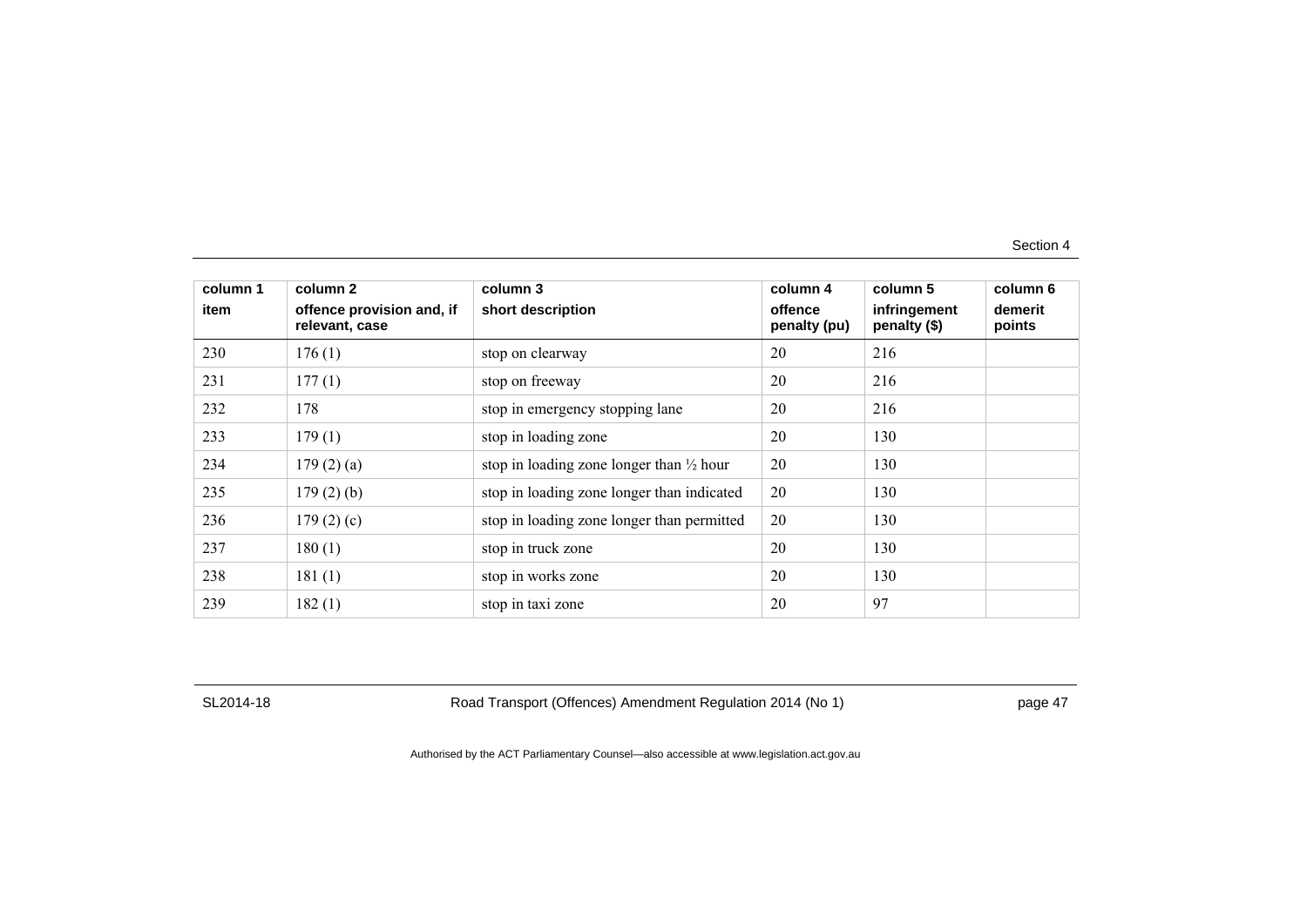| column 1 | column 2                                                                                | column 3                                                  | column 4                | column 5                     | column 6          |
|----------|-----------------------------------------------------------------------------------------|-----------------------------------------------------------|-------------------------|------------------------------|-------------------|
| item     | offence provision and, if<br>relevant, case                                             | short description                                         | offence<br>penalty (pu) | infringement<br>penalty (\$) | demerit<br>points |
| 240      | 183(1)                                                                                  |                                                           |                         |                              |                   |
| 240.1    | for a bus zone in a<br>$\bullet$<br>clearway, transit lane<br>or bus lane               | stop in bus zone (clearway/transit lane/bus<br>lane)      | 20                      | 181                          |                   |
| 240.2    | other than for a bus<br>$\bullet$<br>zone in a clearway,<br>transit lane or bus<br>lane | stop in bus zone (not clearway/transit lane/<br>bus lane) | 20                      | 130                          |                   |
| 241      | 184(1)                                                                                  |                                                           |                         |                              |                   |
| 241.1    | for a minibus zone in<br>$\bullet$<br>a clearway, transit<br>lane or bus lane           | stop in minibus zone (clearway/transit<br>lane/bus lane)  | 20                      | 181                          |                   |

page 48 Road Transport (Offences) Amendment Regulation 2014 (No 1) SL2014-18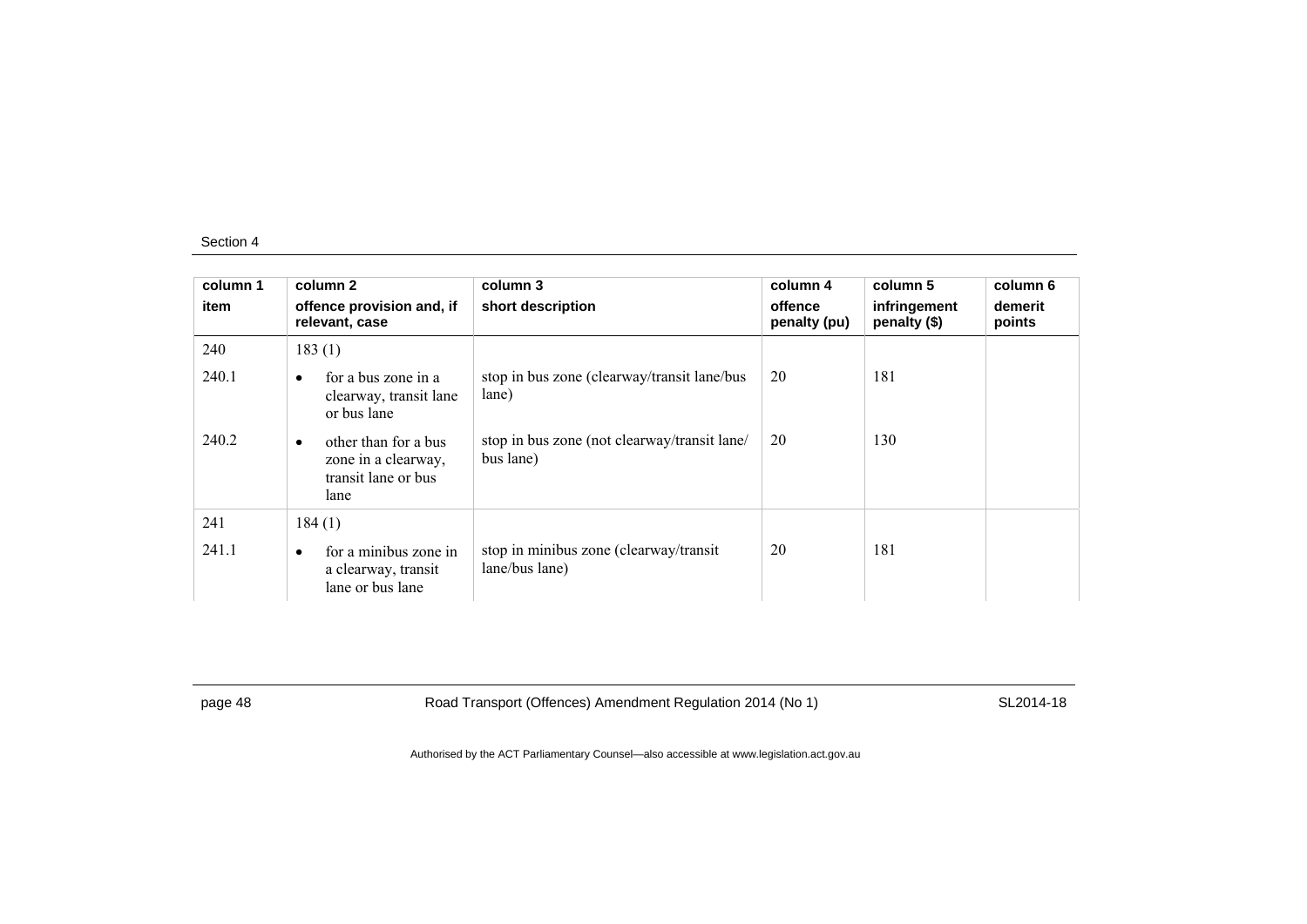| column 1 | column 2                                                                                    | column 3                                                     | column 4                | column 5                     | column 6          |
|----------|---------------------------------------------------------------------------------------------|--------------------------------------------------------------|-------------------------|------------------------------|-------------------|
| item     | offence provision and, if<br>relevant, case                                                 | short description                                            | offence<br>penalty (pu) | infringement<br>penalty (\$) | demerit<br>points |
| 241.2    | other than for a<br>$\bullet$<br>minibus zone in a<br>clearway, transit lane<br>or bus lane | stop in minibus zone (not clearway/transit<br>lane/bus lane) | 20                      | 130                          |                   |
| 242      | 185(1)                                                                                      | stop in permit zone                                          | 20                      | 97                           |                   |
| 243      | 186(1)                                                                                      | stop in mail zone                                            | 20                      | 97                           |                   |
| 244      | 187(1)                                                                                      | stop in bus/transit/truck lane                               | 20                      | 181                          |                   |
| 245      | 187(2)                                                                                      | stop in bicycle lane                                         | 20                      | 181                          |                   |
| 246      | 187(3)                                                                                      | stop in/on tram lane/way/tracks                              | 20                      | 181                          |                   |
| 247      | 188                                                                                         | stop in shared zone                                          | 20                      | 97                           |                   |
| 248      | 189(1)                                                                                      | double park                                                  | 20                      | 130                          |                   |
| 249      | 190(1)                                                                                      | stop in/near safety zone                                     | 20                      | 181                          |                   |

SL2014-18 Road Transport (Offences) Amendment Regulation 2014 (No 1) page 49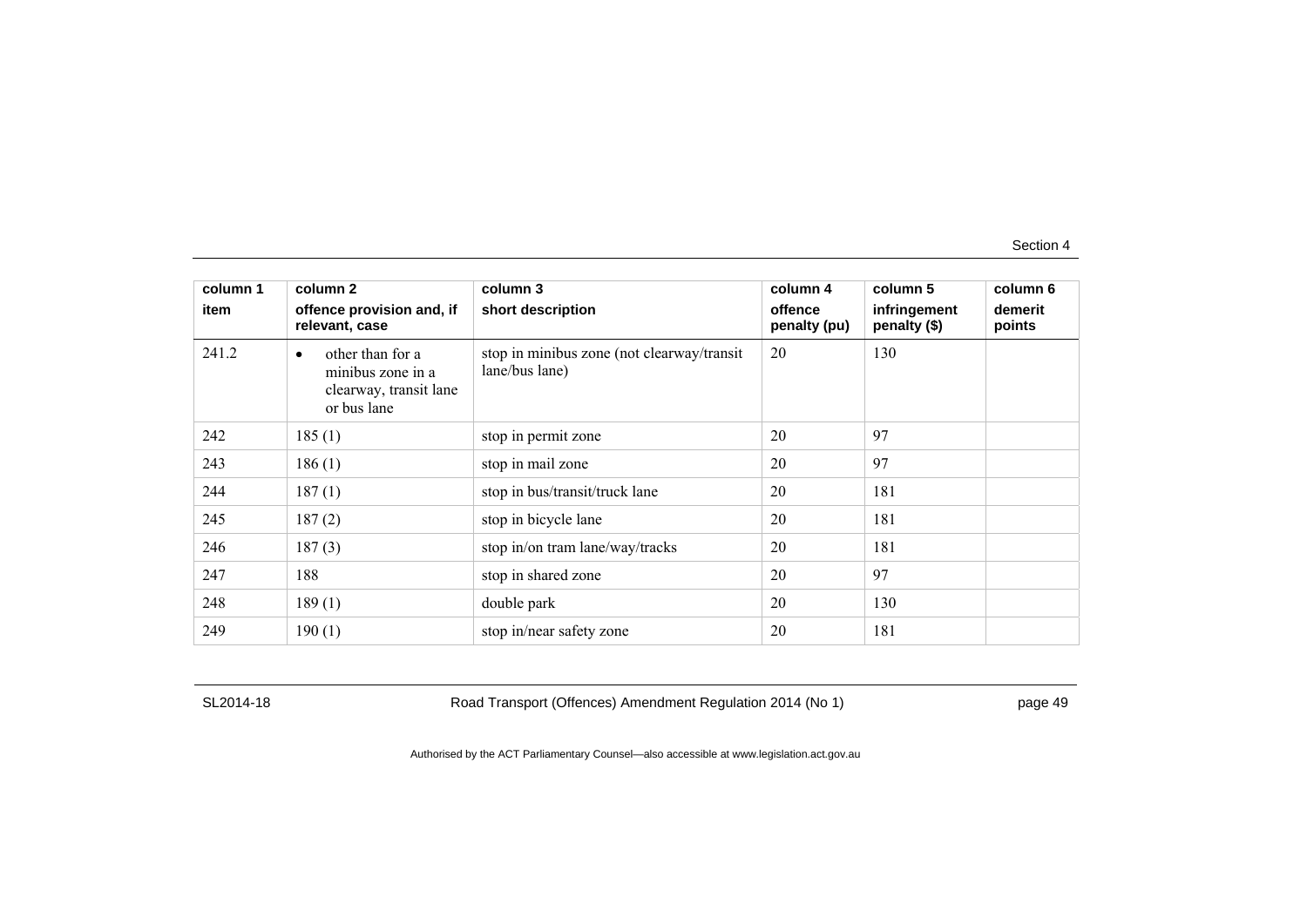| column 1 | column 2                                    | column 3                                           | column 4                | column 5                     | column 6          |
|----------|---------------------------------------------|----------------------------------------------------|-------------------------|------------------------------|-------------------|
| item     | offence provision and, if<br>relevant, case | short description                                  | offence<br>penalty (pu) | infringement<br>penalty (\$) | demerit<br>points |
| 250      | 191                                         | stop near obstruction so as to obstruct<br>traffic | 20                      | 97                           |                   |
| 251      | 192(1)                                      | stop on structure                                  | 20                      | 97                           |                   |
| 252      | 192(2)                                      | stop in tunnel/underpass                           | 20                      | 97                           |                   |
| 253      | 193(1)                                      | stop on crest/curve outside built-up area          | 20                      | 97                           |                   |
| 254      | 194(1)                                      | stop near fire hydrant/indicator/plug<br>indicator | 20                      | 97                           |                   |
| 255      | 195(1)                                      | stop at/near bus stop                              | 20                      | 130                          |                   |
| 256      | 196(1)                                      | stop at/near tram stop                             | 20                      | 130                          |                   |
| 257      | 197(1)                                      | stop on path/strip in built-up area                | 20                      | 97                           |                   |
| 258      | 197(1A)                                     | stop on painted island                             | 20                      | 118                          |                   |
| 259      | 198(1)                                      | obstruct access to ramp/path/passageway            | 20                      | 97                           |                   |

page 50 Road Transport (Offences) Amendment Regulation 2014 (No 1) SL2014-18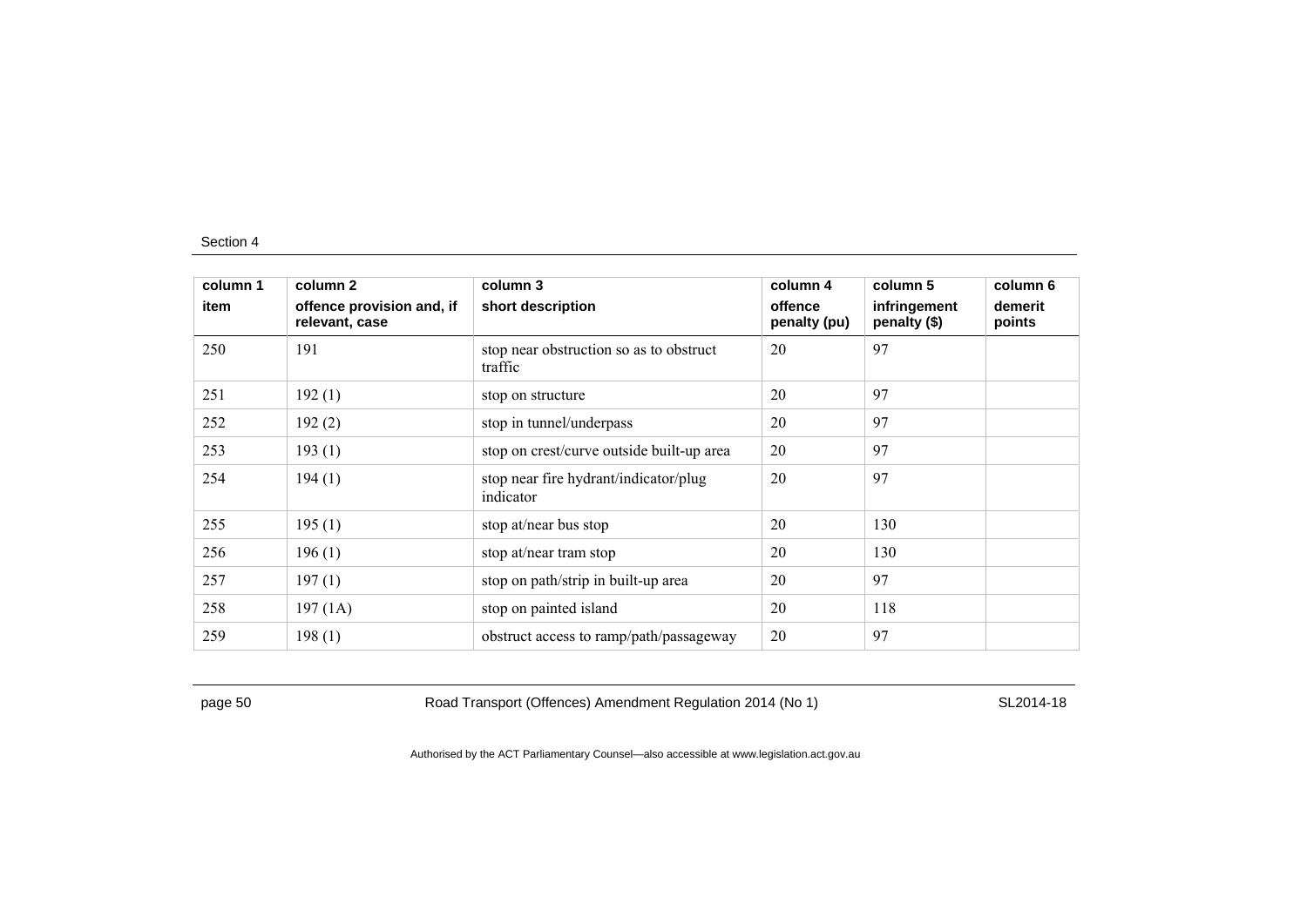| column 1 | column 2                                    | column 3                                             | column 4                | column 5                     | column 6          |
|----------|---------------------------------------------|------------------------------------------------------|-------------------------|------------------------------|-------------------|
| item     | offence provision and, if<br>relevant, case | short description                                    | offence<br>penalty (pu) | infringement<br>penalty (\$) | demerit<br>points |
| 260      | 198(2)                                      | stop on/across driveway/other access<br>to/from land | 20                      | 97                           |                   |
| 261      | 199(1)                                      | stop near postbox                                    | 20                      | 97                           |                   |
| 262      | 200(1)                                      | not stop heavy/long vehicle on road<br>shoulder      | 20                      | 109                          |                   |
| 263      | 200(2)                                      | stop heavy/long vehicle longer than 1 hr             | 20                      | 109                          |                   |
| 264      | 201                                         | disobey bicycle parking sign                         | 20                      | 97                           |                   |
| 265      | 202                                         | disobey motorbike parking sign                       | 20                      | 97                           |                   |
| 266      | 203(1)                                      | stop in parking area for disabled                    | 20                      | 216                          |                   |
| 267      | 203A                                        | stop in slip lane                                    | 20                      | 216                          |                   |
| 268      | 205                                         | park continuously for longer than permitted          | 20                      | 97                           |                   |
| 269      | 207(2)                                      | not pay fee/obey instructions                        | 20                      |                              |                   |

SL2014-18 Road Transport (Offences) Amendment Regulation 2014 (No 1) page 51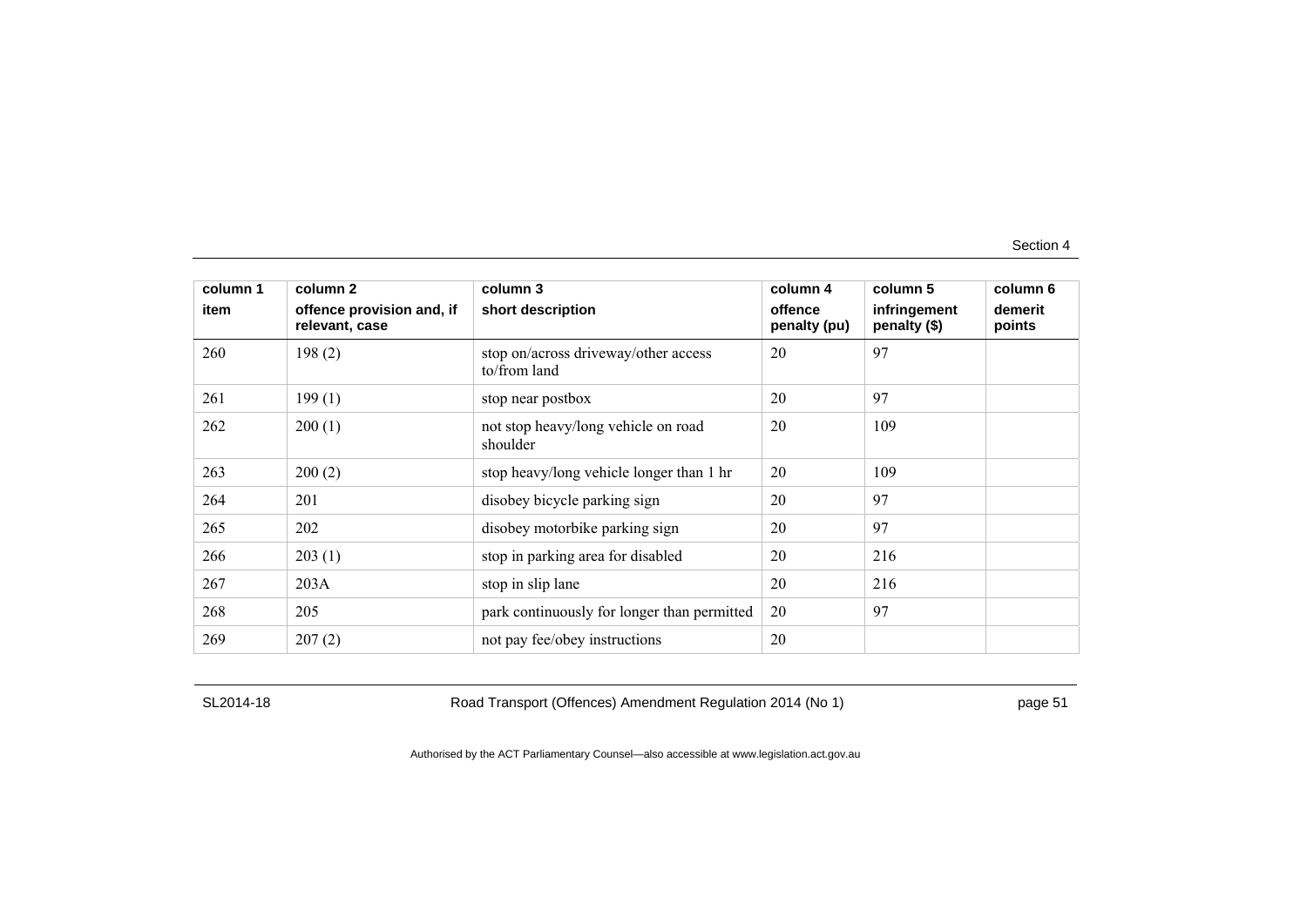| column 1 | column 2                                    | column 3                                      | column 4                | column 5                     | column 6          |
|----------|---------------------------------------------|-----------------------------------------------|-------------------------|------------------------------|-------------------|
| item     | offence provision and, if<br>relevant, case | short description                             | offence<br>penalty (pu) | infringement<br>penalty (\$) | demerit<br>points |
| 270      | 208(1)                                      |                                               |                         |                              |                   |
| 270.1    | by contravening<br>$\bullet$<br>208(2)      | not parallel park in direction of travel      | 20                      | 97                           |                   |
| 270.2    | by contravening<br>$\bullet$<br>208(3)      | not parallel park near left                   | 20                      | 97                           |                   |
| 270.3    | by contravening<br>$\bullet$<br>208(4)      | not parallel park near road side              | 20                      | 97                           |                   |
| 270.4    | by contravening<br>$\bullet$<br>208(5)      | parallel park close to front/back of vehicle  | 20                      | 97                           |                   |
| 270.5    | by contravening<br>$\bullet$<br>208(6)      | parallel park close to dividing line/strip    | 20                      | 97                           |                   |
| 270.6    | by contravening<br>$\bullet$<br>208(7)      | parallel park close if no dividing line/strip | 20                      | 97                           |                   |

page 52 Road Transport (Offences) Amendment Regulation 2014 (No 1) SL2014-18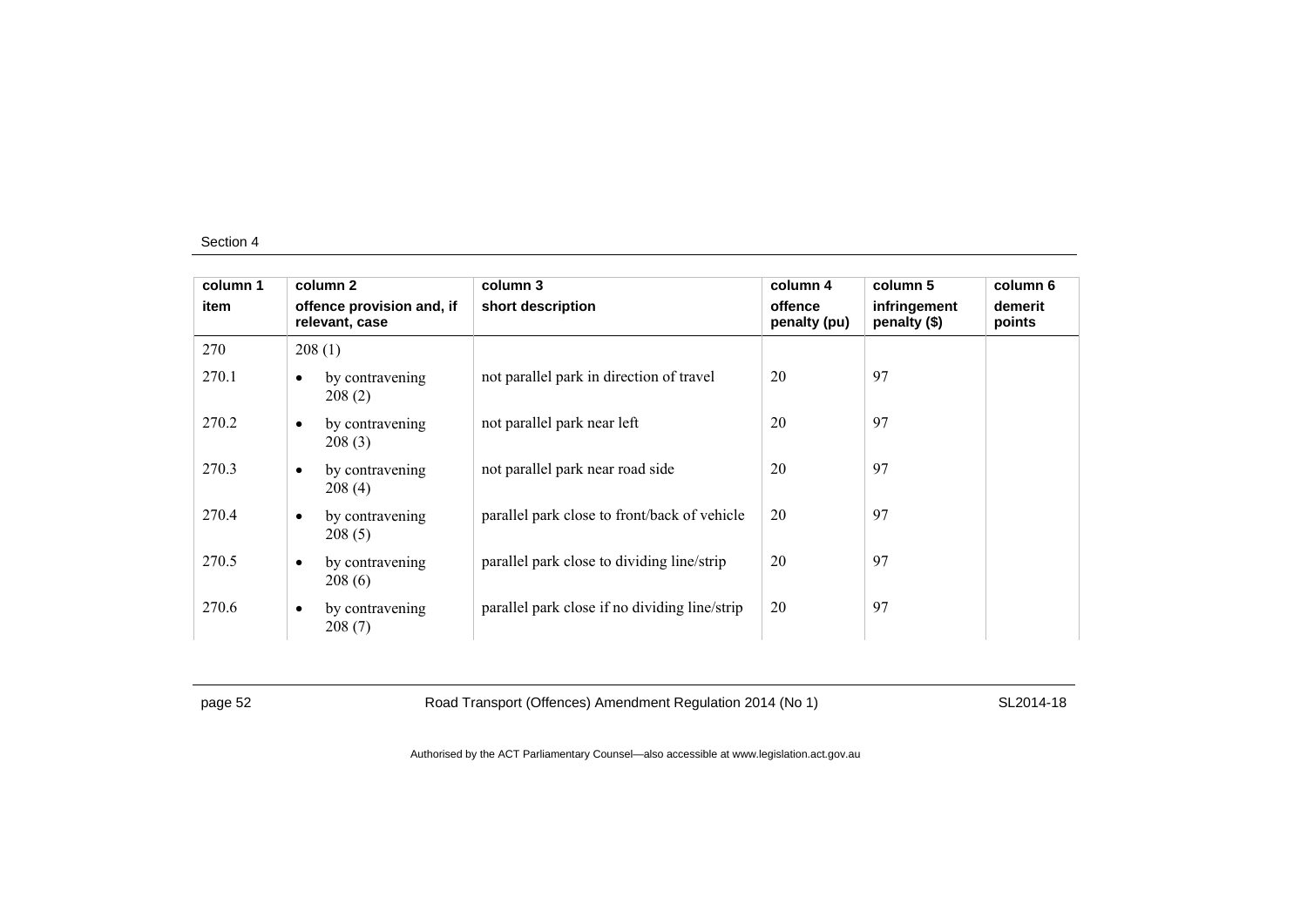| column 1<br>item | column 2<br>offence provision and, if<br>relevant, case | column 3<br>short description                                                    | column 4<br>offence<br>penalty (pu) | column 5<br>infringement<br>penalty (\$) | column 6<br>demerit<br>points |
|------------------|---------------------------------------------------------|----------------------------------------------------------------------------------|-------------------------------------|------------------------------------------|-------------------------------|
| 270.7            | by contravening<br>$\bullet$<br>208 (8)                 | park so as to obstruct vehicles/pedestrians                                      | 20                                  | 97                                       |                               |
| 271              | 208A(1)                                                 | parallel park in direction other than<br>direction of travel (road related area) | 20                                  | 97                                       |                               |
| 272              | 209(2)(a)                                               | not parallel park in direction of travel                                         | 20                                  | 97                                       |                               |
| 273              | 209(2)(b)                                               | not parallel park near centre of median<br>strip                                 | 20                                  | 97                                       |                               |
| 274              | 209(2)(c)                                               | parallel park close to front/back of vehicle                                     | 20                                  | 97                                       |                               |
| 275              | 210(1)                                                  |                                                                                  |                                     |                                          |                               |
| 275.1            | by contravening<br>$\bullet$<br>210(2)(a)               | not park at specified angle                                                      | 20                                  | 97                                       |                               |
| 275.2            | by contravening<br>$\bullet$<br>210(2)(b)               | not park rear out at specified angle                                             | 20                                  | 97                                       |                               |

SL2014-18 Road Transport (Offences) Amendment Regulation 2014 (No 1) page 53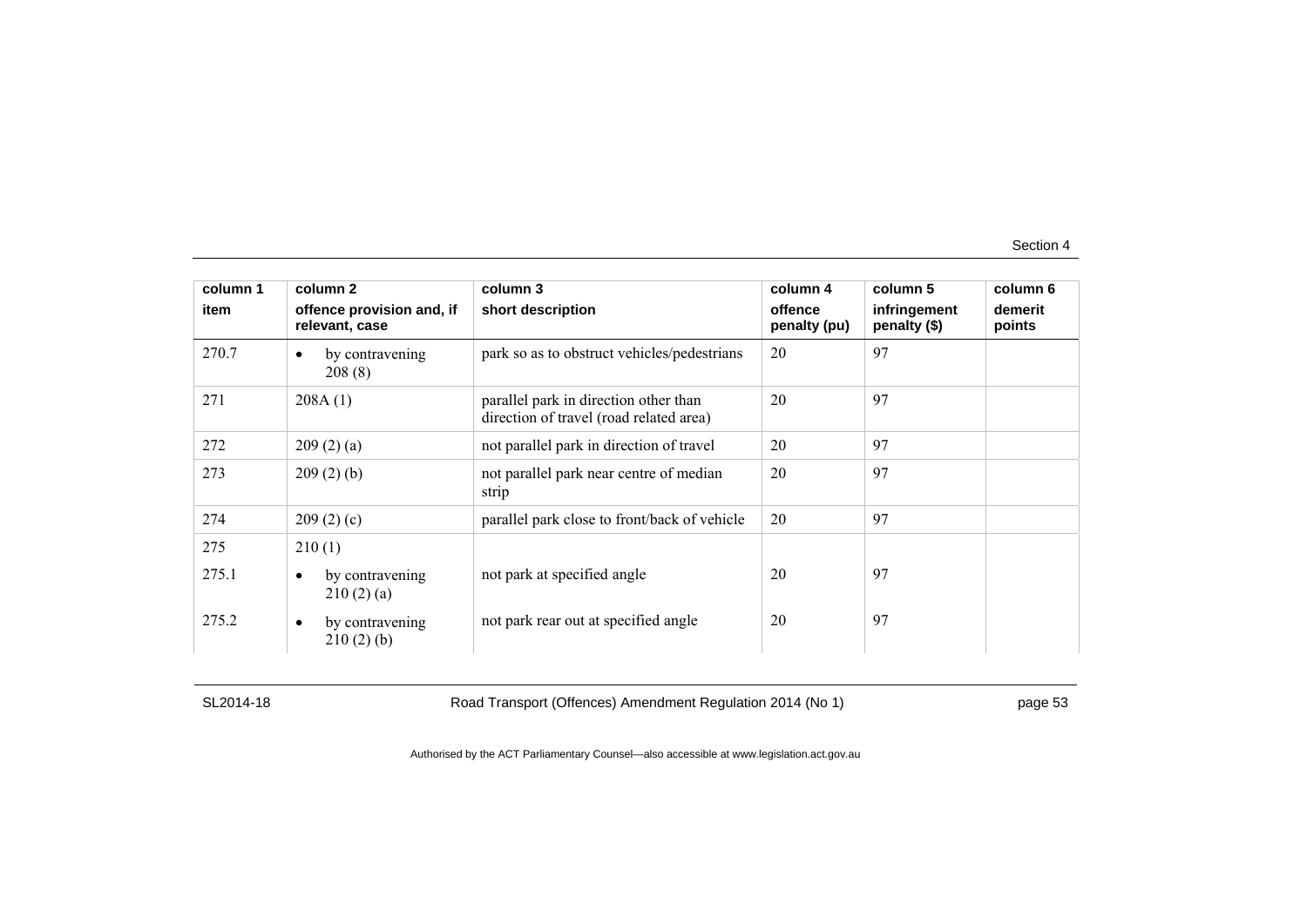| column 1 | column 2                                          | column 3                                              | column 4                | column 5                     | column 6          |
|----------|---------------------------------------------------|-------------------------------------------------------|-------------------------|------------------------------|-------------------|
| item     | offence provision and, if<br>relevant, case       | short description                                     | offence<br>penalty (pu) | infringement<br>penalty (\$) | demerit<br>points |
| 275.3    | by contravening<br>$\bullet$<br>210(2A)(a)        | not park at $45^{\circ}$ (no angle specified)         | 20                      | 97                           |                   |
| 275.4    | by contravening<br>$\bullet$<br>210(2A)(b)        | not park rear out at 45°                              | 20                      | 97                           |                   |
| 275.5    | by contravening<br>$\bullet$<br>210(3)(a)         | not park at $90^\circ$                                | 20                      | 97                           |                   |
| 275.6    | by contravening<br>$\bullet$<br>$210(3)$ (b) (i)  | not park rear in/front in at 90° as specified         | 20                      | 97                           |                   |
| 275.7    | by contravening<br>$\bullet$<br>210(4)(a)(i)      | not park rear in at specified angle                   | 20                      | 97                           |                   |
| 275.8    | by contravening<br>$\bullet$<br>$210(4)$ (a) (ii) | not park rear in at $45^{\circ}$ (no angle specified) | 20                      | 97                           |                   |
| 276      | 211(2)                                            | not park wholly within parking bay                    | 20                      | 97                           |                   |

page 54 Road Transport (Offences) Amendment Regulation 2014 (No 1) SL2014-18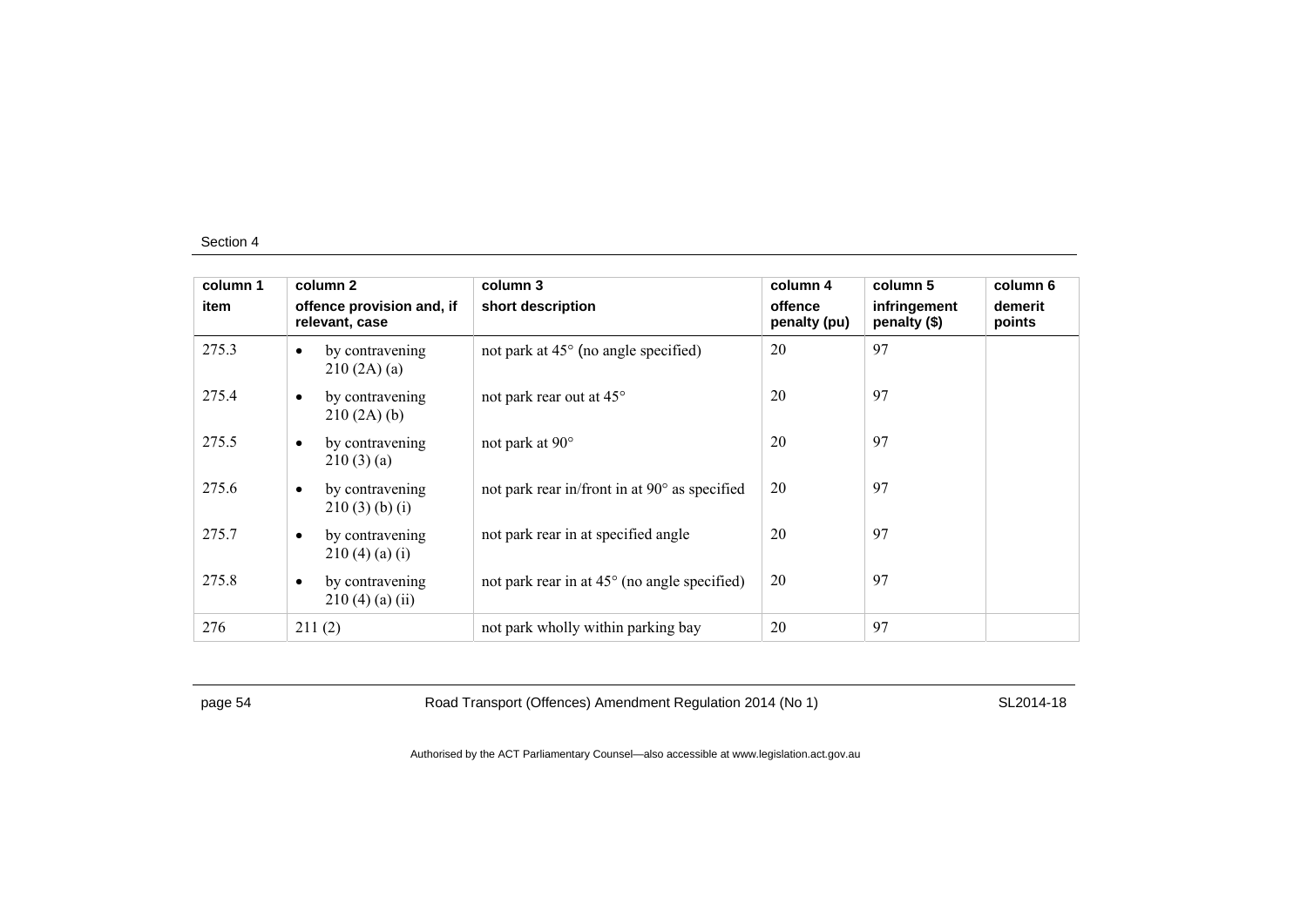| column 1 | column 2                                    | column 3                                                  | column 4                | column 5                     | column 6          |
|----------|---------------------------------------------|-----------------------------------------------------------|-------------------------|------------------------------|-------------------|
| item     | offence provision and, if<br>relevant, case | short description                                         | offence<br>penalty (pu) | infringement<br>penalty (\$) | demerit<br>points |
| 277      | 211(3)                                      | use more parking bays than necessary                      | 20                      | 97                           |                   |
| 278      | 212(1)                                      | enter/leave median strip parking area<br>contrary to sign | 20                      | 133                          |                   |
| 279      | 212(2)                                      | not enter/leave median strip parking area<br>forwards     | 20                      | 133                          |                   |
| 280      | 213(2)                                      | not restrain vehicle properly                             | 20                      | 143                          |                   |
| 281      | 213(3)                                      | leave engine on                                           | 20                      | 143                          |                   |
| 282      | 213(4)(a)                                   | not remove ignition key (no-one in vehicle)               | 20                      | 143                          |                   |
| 283      | 213(4)(b)                                   | not remove ignition key (only child in<br>vehicle)        | 20                      | 143                          |                   |
| 284      | 215(1)(a)                                   | head/tail/number plate light/lights not<br>on/visible     | 20                      | 143                          | $1$ (NS)          |
| 285      | 215(1)(b)                                   | clearance/side marker lights not on/visible               | 20                      | 143                          | $1$ (NS)          |

SL2014-18 Road Transport (Offences) Amendment Regulation 2014 (No 1) page 55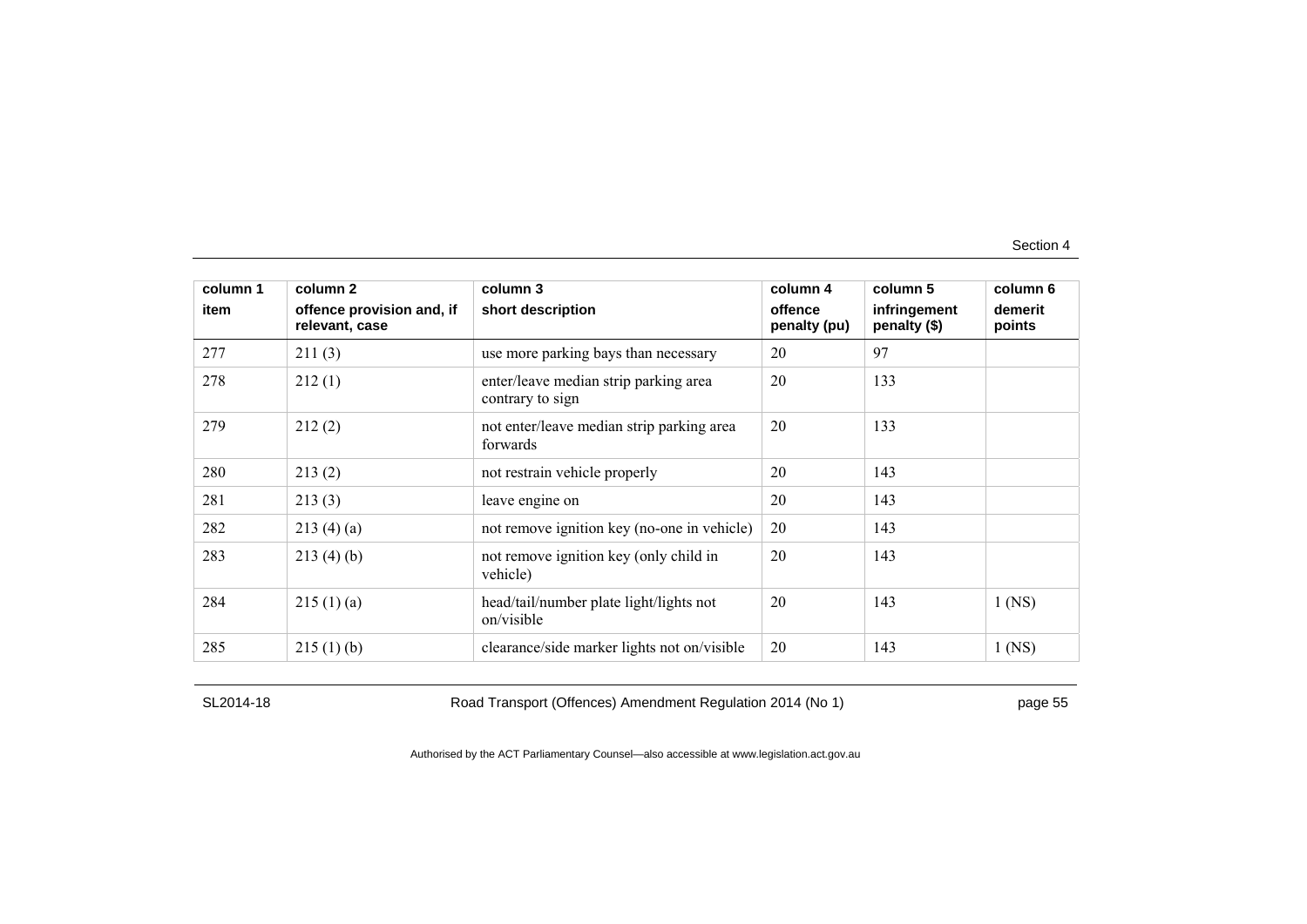| column 1 | column 2                                    | column 3                                                      | column 4                | column 5                     | column 6          |
|----------|---------------------------------------------|---------------------------------------------------------------|-------------------------|------------------------------|-------------------|
| item     | offence provision and, if<br>relevant, case | short description                                             | offence<br>penalty (pu) | infringement<br>penalty (\$) | demerit<br>points |
| 286      | 216(1)(a)                                   | tail/rear lights not on/visible (towing from<br>front)        | 20                      | 143                          | $1$ (NS)          |
| 287      | 216(1)(b)                                   | rear lights not on/visible (towing from rear)                 | 20                      | 143                          | $1$ (NS)          |
| 288      | 217(1)                                      | use front or rear fog light when not<br>permitted             | 20                      | 143                          |                   |
| 289      | 218(1)(a)                                   | use/allow use of high-beam on vehicle in<br>front             | 20                      | 143                          | $1$ (NS)          |
| 290      | 218(1)(b)                                   | use/allow use of high-beam on oncoming<br>vehicle             | 20                      | 143                          | $1$ (NS)          |
| 291      | 219                                         | use/allow use of light on/in vehicle<br>likely/to dazzle      | 20                      | 143                          | $1$ (NS)          |
| 292      | 220(1)(a)                                   | clearance/side marker lights not on/visible<br>(wide vehicle) | 20                      | 143                          |                   |

page 56 Road Transport (Offences) Amendment Regulation 2014 (No 1) SL2014-18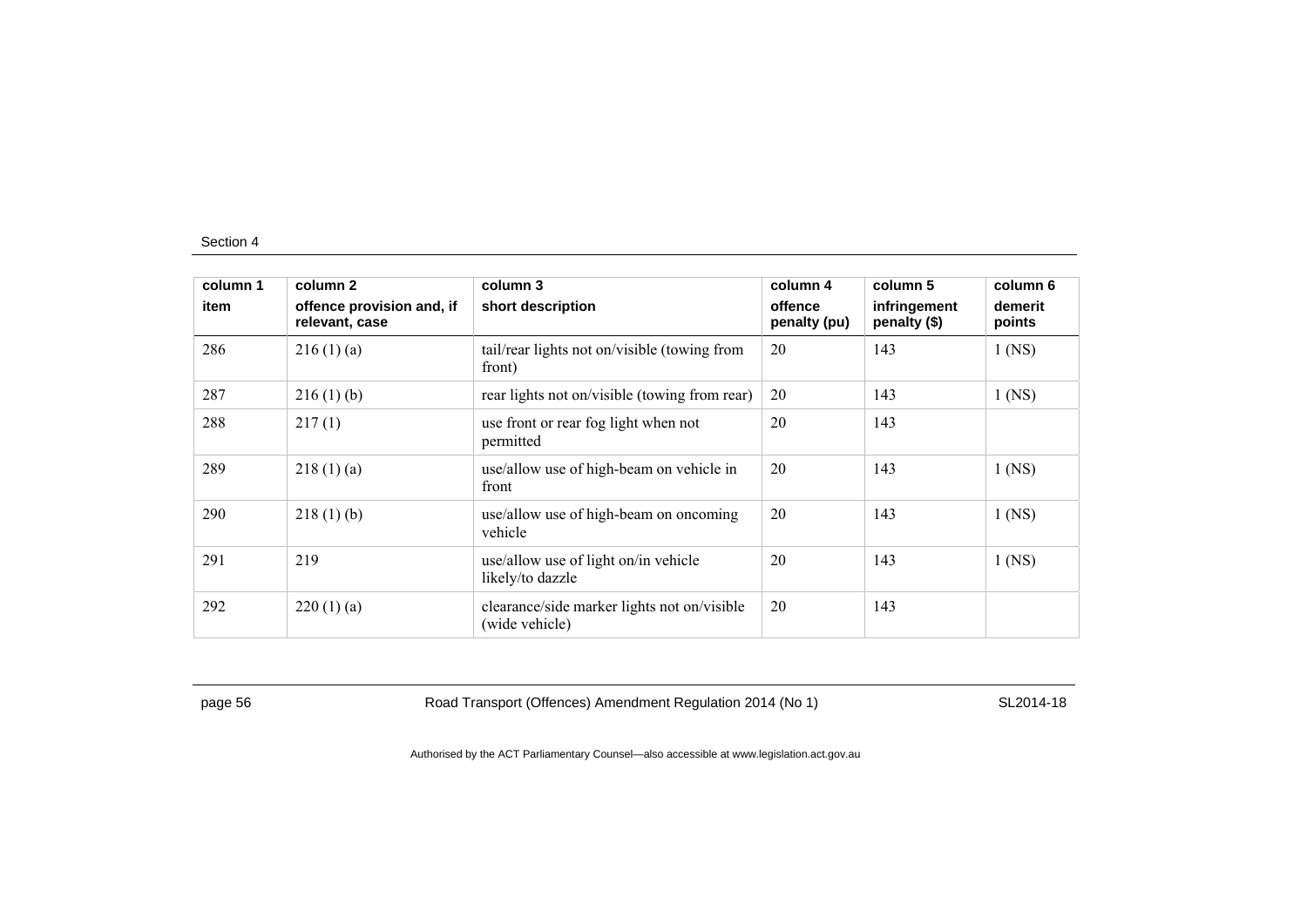| column 1 | column 2                                    | column 3                                                     | column 4                | column 5                     | column 6          |
|----------|---------------------------------------------|--------------------------------------------------------------|-------------------------|------------------------------|-------------------|
| item     | offence provision and, if<br>relevant, case | short description                                            | offence<br>penalty (pu) | infringement<br>penalty (\$) | demerit<br>points |
| 293      | $220(1)$ (b)                                | parking lights not on/visible (not wide<br>vehicle)          | 20                      | 143                          |                   |
| 294      | 221(1)                                      | use/allow use of hazard warning lights<br>when not permitted | 20                      | 143                          |                   |
| 295      | 222(2)                                      | not use bus warning lights when children<br>getting on/off   | 20                      | 210                          |                   |
| 296      | 223(a)                                      | animal-drawn vehicle—white light not<br>fitted/visible       | 20                      | 104                          |                   |
| 297      | 223(b)                                      | animal-drawn vehicle—red light not<br>fitted/visible         | 20                      | 104                          |                   |
| 298      | 223 (c) (i)                                 | animal-drawn vehicle—reflector not<br>fitted/over 1.5m       | 20                      | 104                          |                   |
| 299      | $223$ (c) (ii)                              | animal-drawn vehicle—reflector not<br>fitted/visible         | 20                      | 104                          |                   |

SL2014-18 Road Transport (Offences) Amendment Regulation 2014 (No 1) page 57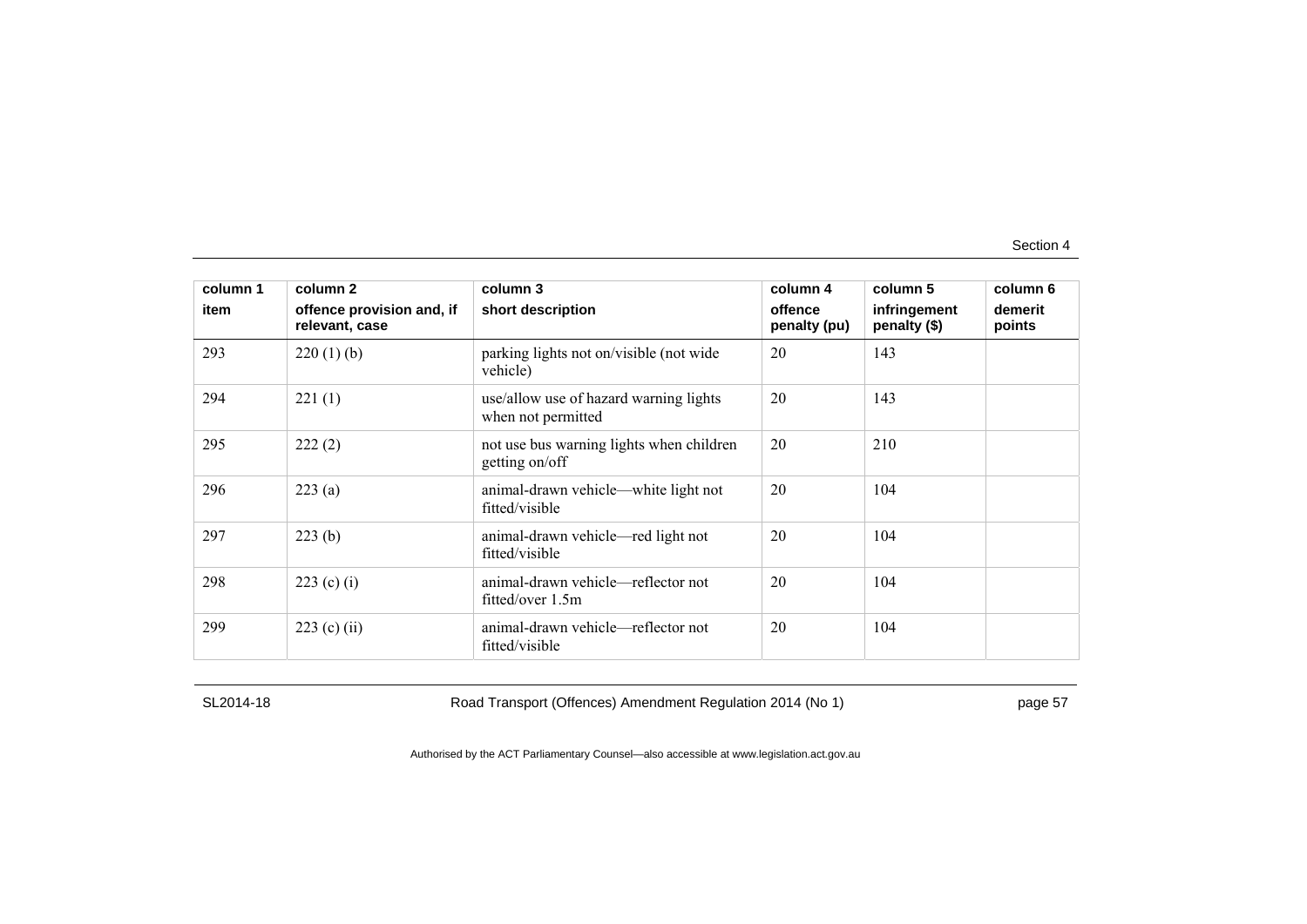| column 1<br>item | column 2<br>offence provision and, if<br>relevant, case | column 3<br>short description                                                                                                             | column 4<br>offence<br>penalty (pu) | column 5<br>infringement<br>penalty (\$) | column 6<br>demerit<br>points |
|------------------|---------------------------------------------------------|-------------------------------------------------------------------------------------------------------------------------------------------|-------------------------------------|------------------------------------------|-------------------------------|
| 300              | 224                                                     | use/allow use of horn/similar warning<br>device unnecessarily                                                                             | 20                                  | 179                                      |                               |
| 301              | 225(1)                                                  | drive vehicle with device for preventing<br>effective use of speed measuring<br>device/device for detecting speed<br>measuring device     | 20                                  |                                          |                               |
| 302              | 225(2)                                                  | travel in vehicle with device for preventing<br>effective use of speed measuring<br>device/device for detecting speed<br>measuring device | 20                                  |                                          |                               |
| 303              | 226(1)                                                  | drive heavy vehicle without portable<br>warning triangles                                                                                 | 20                                  | 143                                      |                               |
| 304              | 226(2)                                                  | not produce portable warning triangles for<br>inspection                                                                                  | 20                                  | 143                                      |                               |

page 58 Road Transport (Offences) Amendment Regulation 2014 (No 1) SL2014-18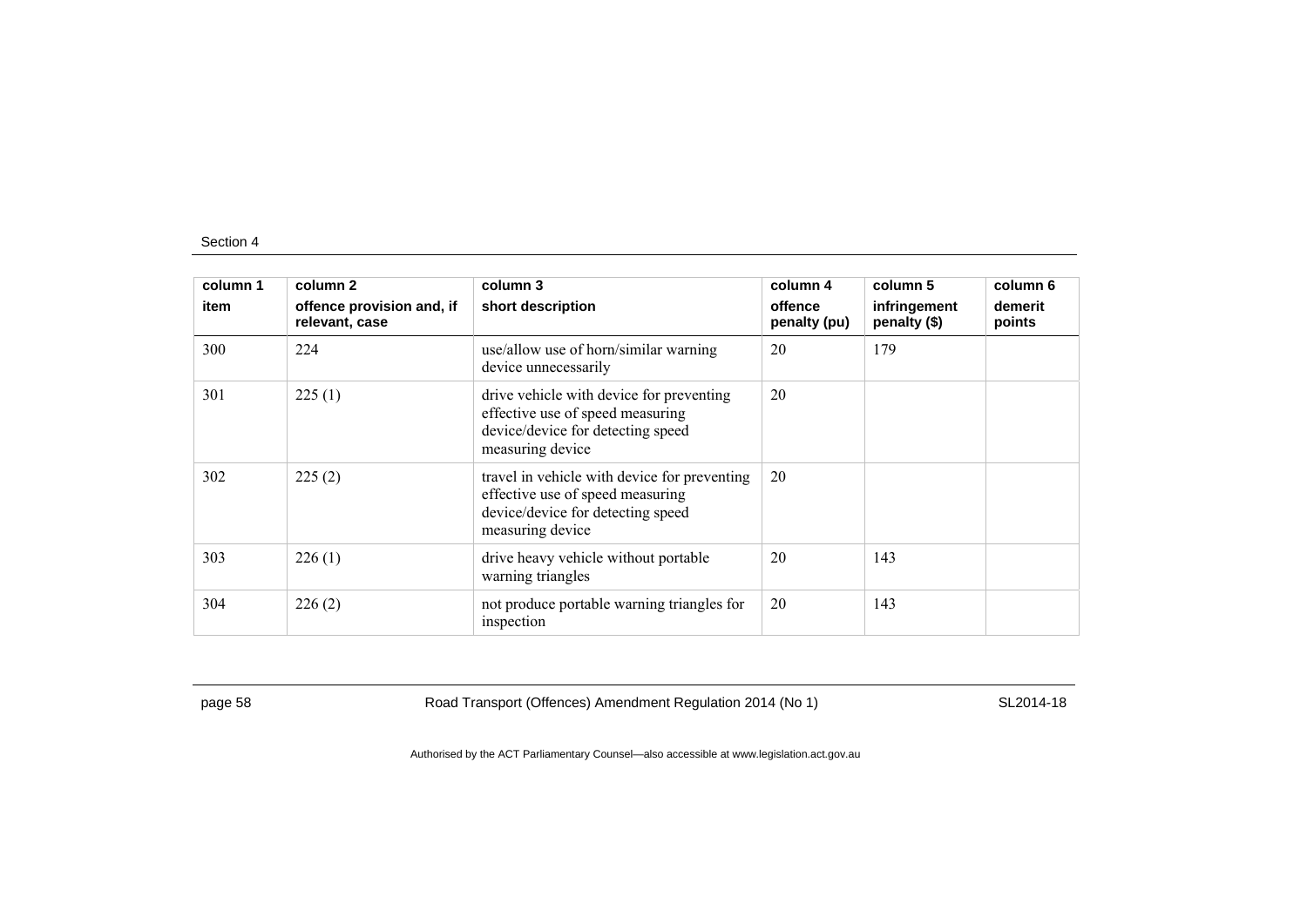| column 1 | column 2                                    | column 3                                                                                                                                                | column 4                | column 5                     | column 6          |
|----------|---------------------------------------------|---------------------------------------------------------------------------------------------------------------------------------------------------------|-------------------------|------------------------------|-------------------|
| item     | offence provision and, if<br>relevant, case | short description                                                                                                                                       | offence<br>penalty (pu) | infringement<br>penalty (\$) | demerit<br>points |
| 305      | 227(2)                                      |                                                                                                                                                         |                         |                              |                   |
| 305.1    | by contravening<br>227(4)(a)                | warning triangle not 200-250m behind<br>stopped vehicle/fallen load—speed limit<br>equal to/exceeds 80km/h—visibility of<br>vehicle less than 300m      | 20                      | 143                          |                   |
| 305.2    | by contravening<br>227(4)(b)                | second warning triangle not behind stopped<br>vehicle/fallen load—speed limit equal<br>to/exceeds 80km/h—visibility of vehicle<br>less than 300m        | 20                      | 143                          |                   |
| 305.3    | by contravening<br>227(4)(c)                | warning triangle not 200-250m in front of<br>stopped vehicle/fallen load—speed limit<br>equal to/exceeds 80km/h—visibility of<br>vehicle less than 300m | 20                      | 143                          |                   |

SL2014-18 Road Transport (Offences) Amendment Regulation 2014 (No 1) page 59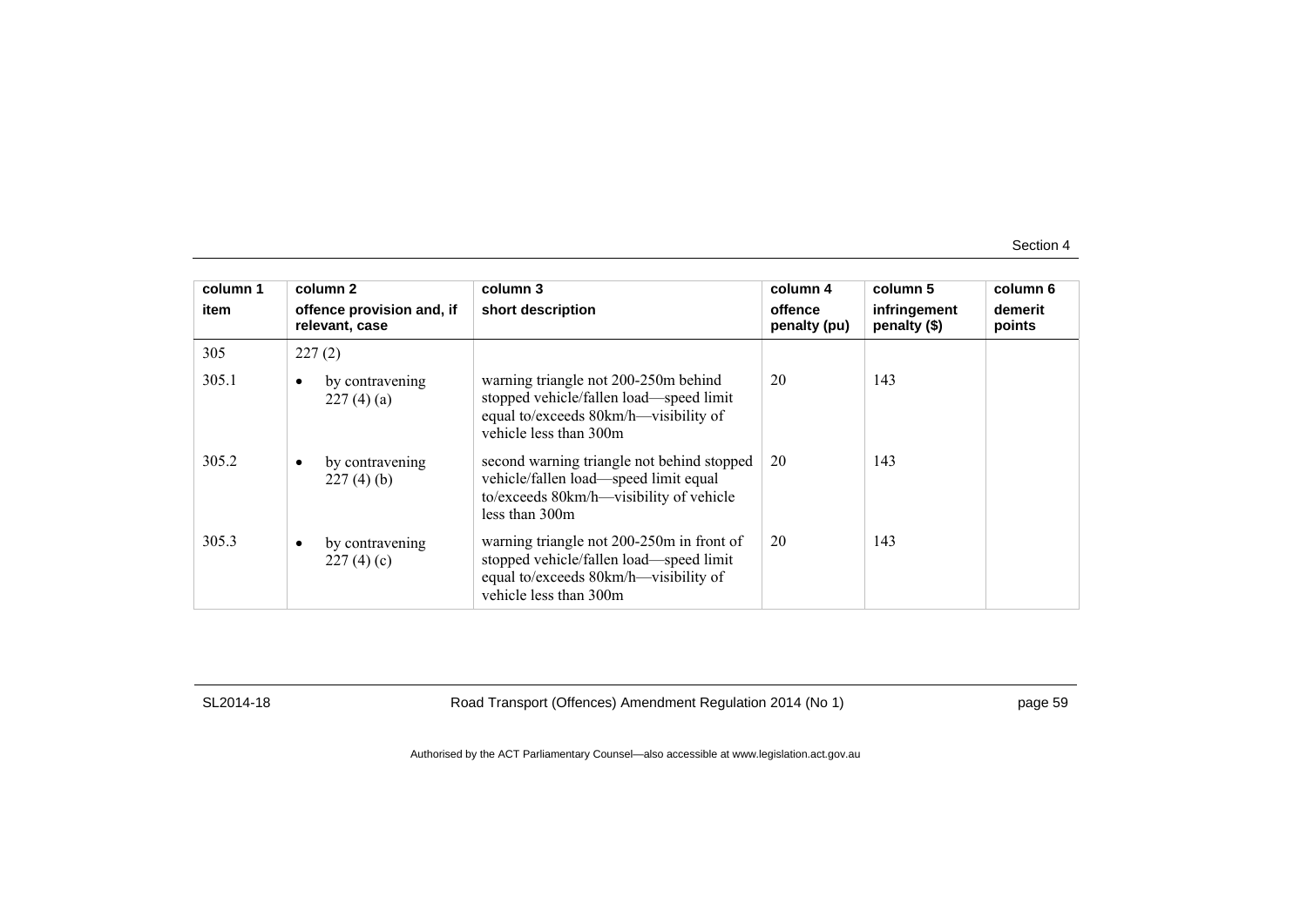| column 1<br>item | column 2<br>offence provision and, if<br>relevant, case | column 3<br>short description                                                                                                                | column 4<br>offence<br>penalty (pu) | column 5<br>infringement<br>penalty (\$) | column 6<br>demerit<br>points |
|------------------|---------------------------------------------------------|----------------------------------------------------------------------------------------------------------------------------------------------|-------------------------------------|------------------------------------------|-------------------------------|
| 305.4            | by contravening<br>$\bullet$<br>227(4)(d)               | warning triangle not beside stopped<br>vehicle/fallen load—speed limit equal<br>to/exceeds 80km/h—visibility of vehicle<br>less than 300m    | 20                                  | 143                                      |                               |
| 306              | 227(3)                                                  |                                                                                                                                              |                                     |                                          |                               |
| 306.1            | by contravening<br>$\bullet$<br>227(5)(a)               | warning triangle not 50-150m behind<br>stopped vehicle/fallen load—speed limit<br>less than 80km/h—visibility of vehicle less<br>than $200m$ | 20                                  | 143                                      |                               |
| 306.2            | by contravening<br>$\bullet$<br>$227(5)$ (b)            | second warning triangle not behind stopped<br>vehicle/fallen load—speed limit less than<br>80km/h—visibility of vehicle less than<br>200m    | 20                                  | 143                                      |                               |

page 60 Road Transport (Offences) Amendment Regulation 2014 (No 1) SL2014-18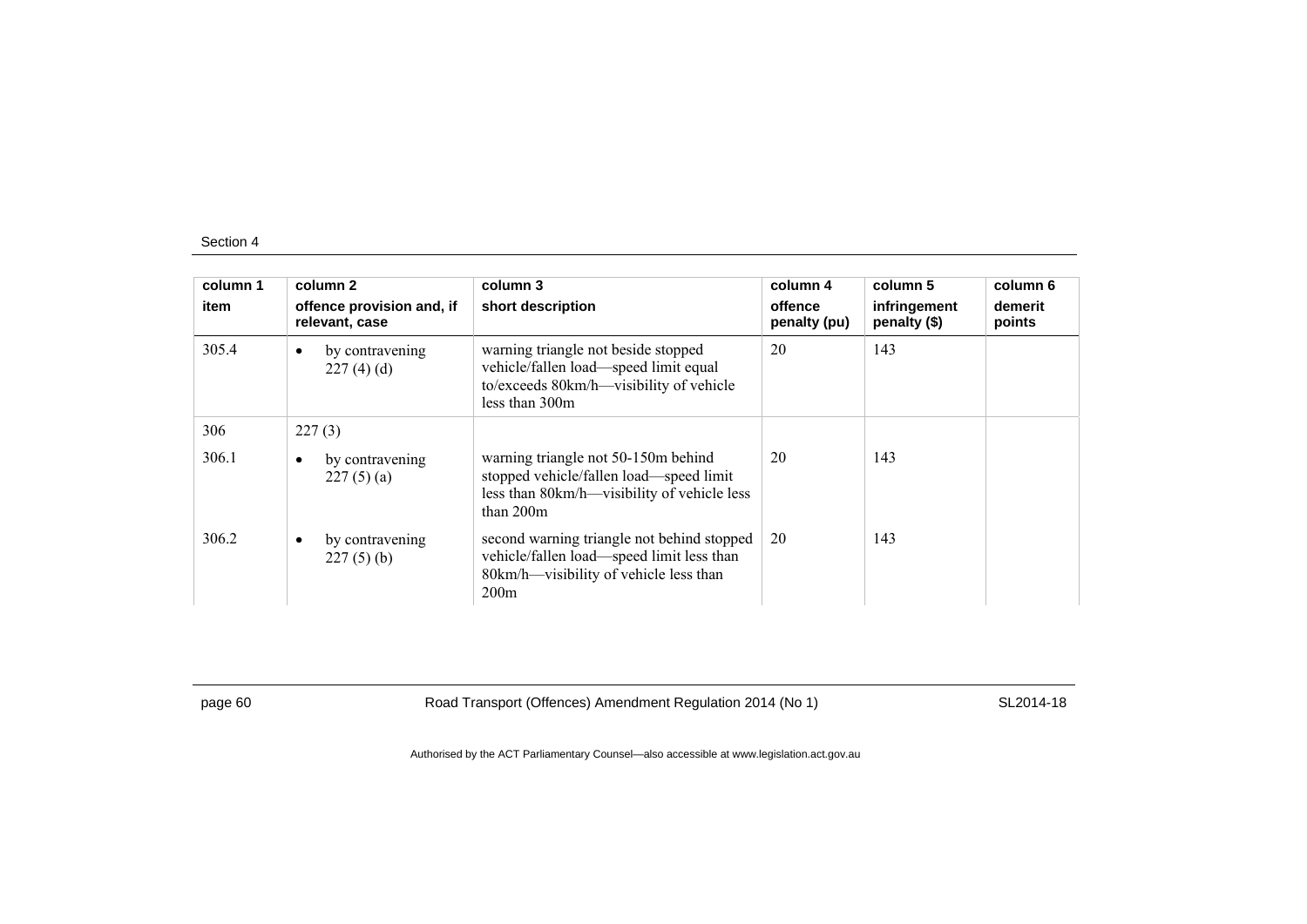| column 1       | column 2                                                                  | column 3                                                                                                                                                                                 | column 4                | column 5                     | column 6          |
|----------------|---------------------------------------------------------------------------|------------------------------------------------------------------------------------------------------------------------------------------------------------------------------------------|-------------------------|------------------------------|-------------------|
| item           | offence provision and, if<br>relevant, case                               | short description                                                                                                                                                                        | offence<br>penalty (pu) | infringement<br>penalty (\$) | demerit<br>points |
| 306.3<br>306.4 | by contravening<br>$\bullet$<br>227(5)(c)<br>by contravening<br>$\bullet$ | warning triangle not 50-150m in front of<br>stopped vehicle/fallen load—speed limit<br>less than 80km/h—visibility of vehicle less<br>than $200m$<br>warning triangle not beside stopped | 20<br>20                | 143<br>143                   |                   |
|                | 227(5)(d)                                                                 | vehicle/fallen load—speed limit less than<br>80km/h—visibility of vehicle less than<br>200m                                                                                              |                         |                              |                   |
| 307            | 228                                                                       | travel past no pedestrians sign                                                                                                                                                          | 20                      | 104                          |                   |
| 308            | 229                                                                       | disobey road access sign                                                                                                                                                                 | 20                      | 104                          |                   |
| 309            | 230(1)(a)                                                                 | not cross road by shortest safe route                                                                                                                                                    | 20                      | 104                          |                   |
| 310            | 230(1)(b)                                                                 | stay on road longer than necessary to cross                                                                                                                                              | 20                      | 104                          |                   |

SL2014-18 Road Transport (Offences) Amendment Regulation 2014 (No 1) page 61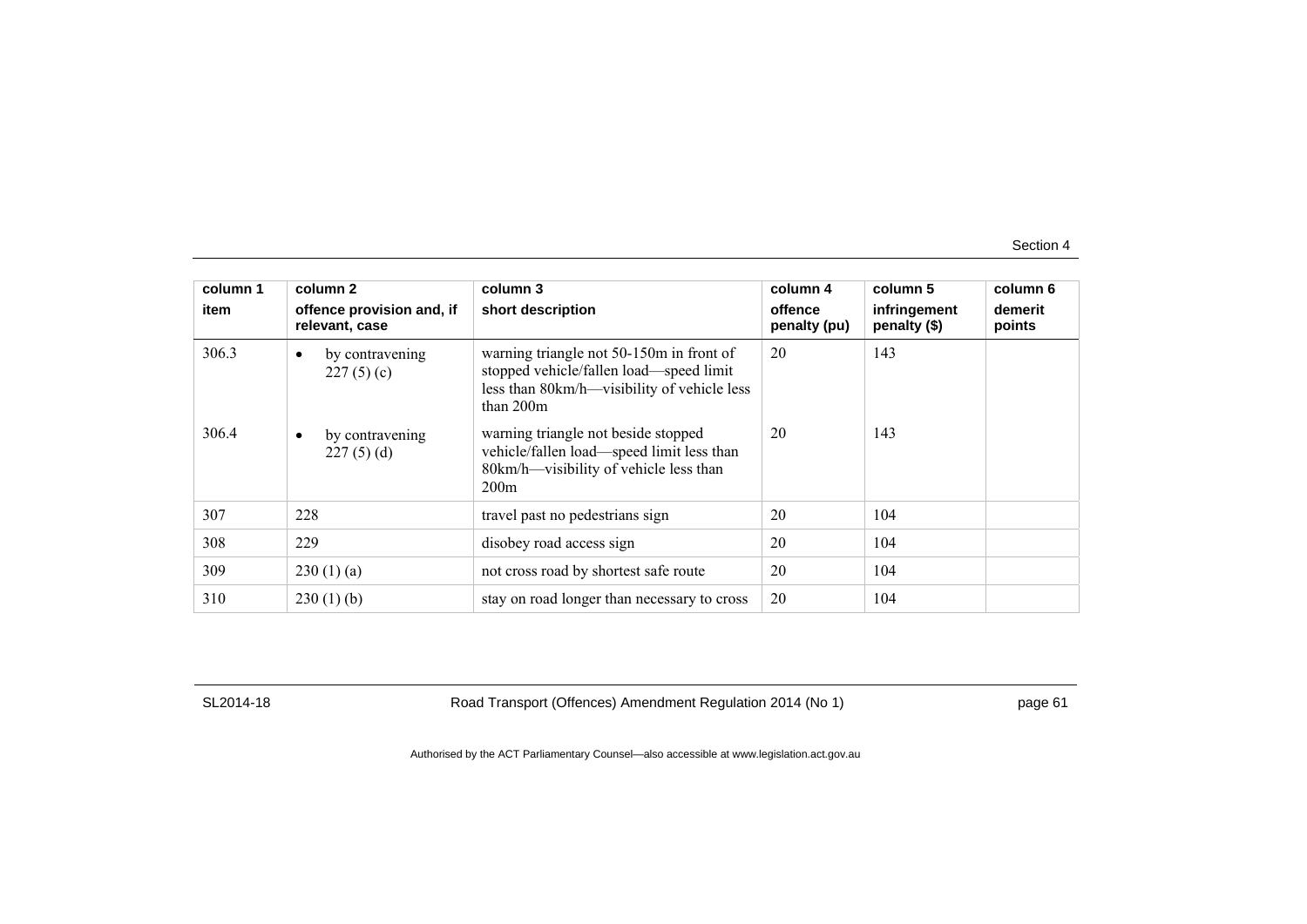| column 1<br>item |           | column 2<br>offence provision and, if<br>relevant, case | column 3<br>short description                             | column 4<br>offence<br>penalty (pu) | column 5<br>infringement<br>penalty (\$) | column 6<br>demerit<br>points |
|------------------|-----------|---------------------------------------------------------|-----------------------------------------------------------|-------------------------------------|------------------------------------------|-------------------------------|
| 311              |           | 231(1)                                                  |                                                           |                                     |                                          |                               |
| 311.1            | $\bullet$ | by contravening<br>231(2)                               | cross when pedestrian lights not green                    | 20                                  | 104                                      |                               |
| 311.2            | $\bullet$ | by contravening<br>231(3)(a)                            | not cross quickly to safety area (pedestrian<br>lights)   | 20                                  | 104                                      |                               |
| 311.3            | $\bullet$ | by contravening<br>231(3)(b)                            | not cross quickly to nearest side (pedestrian)<br>lights) | 20                                  | 104                                      |                               |
| 311.4            | $\bullet$ | by contravening<br>231(4)                               | not stay in safety area at pedestrian lights              | 20                                  | 104                                      |                               |

page 62 Road Transport (Offences) Amendment Regulation 2014 (No 1) SL2014-18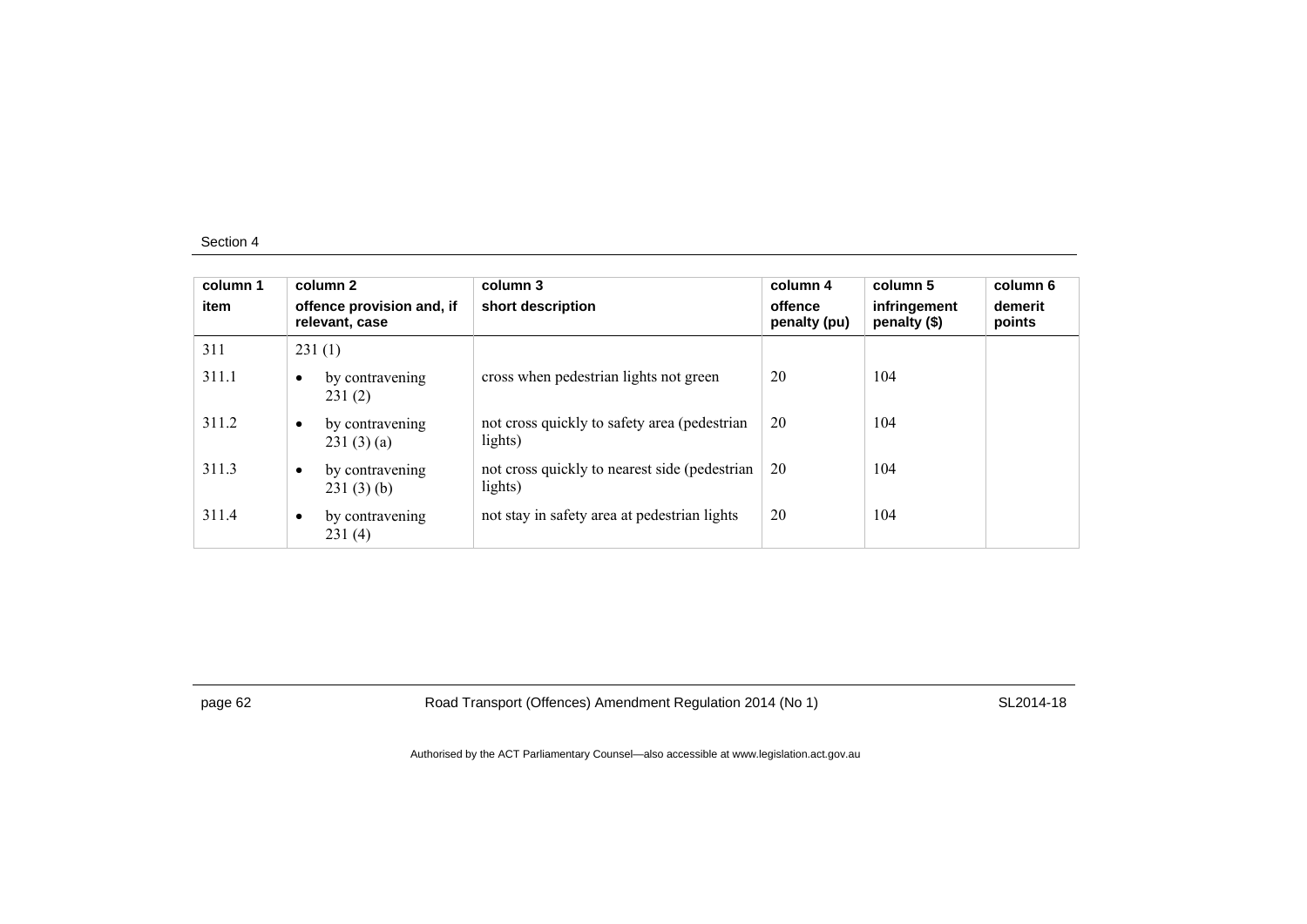| column 1 | column 2                                    | column 3                                                   | column 4                | column 5                     | column 6          |
|----------|---------------------------------------------|------------------------------------------------------------|-------------------------|------------------------------|-------------------|
| item     | offence provision and, if<br>relevant, case | short description                                          | offence<br>penalty (pu) | infringement<br>penalty (\$) | demerit<br>points |
| 312      | 232(1)                                      |                                                            |                         |                              |                   |
| 312.1    | by contravening<br>$\bullet$<br>232(2)      | cross against traffic light (no pedestrian<br>lights)      | 20                      | 104                          |                   |
| 312.2    | by contravening<br>$\bullet$<br>232(3)(a)   | not cross quickly to safety area (no<br>pedestrian lights) | 20                      | 104                          |                   |
| 312.3    | by contravening<br>$\bullet$<br>232(3)(b)   | not cross quickly to far side (no pedestrian<br>lights)    | 20                      | 104                          |                   |
| 312.4    | by contravening<br>$\bullet$<br>232(4)      | not stay in safety area (no pedestrian lights)             | 20                      | 104                          |                   |
| 313      | 233(1)                                      | cross road before tram stops                               | 20                      | 104                          |                   |
| 314      | 233(2)(a)                                   | not cross by shortest safe route after getting<br>off tram | 20                      | 104                          |                   |
| 315      | 233(2)(b)                                   | stay on road after getting off train                       | 20                      | 104                          |                   |

SL2014-18 Road Transport (Offences) Amendment Regulation 2014 (No 1) page 63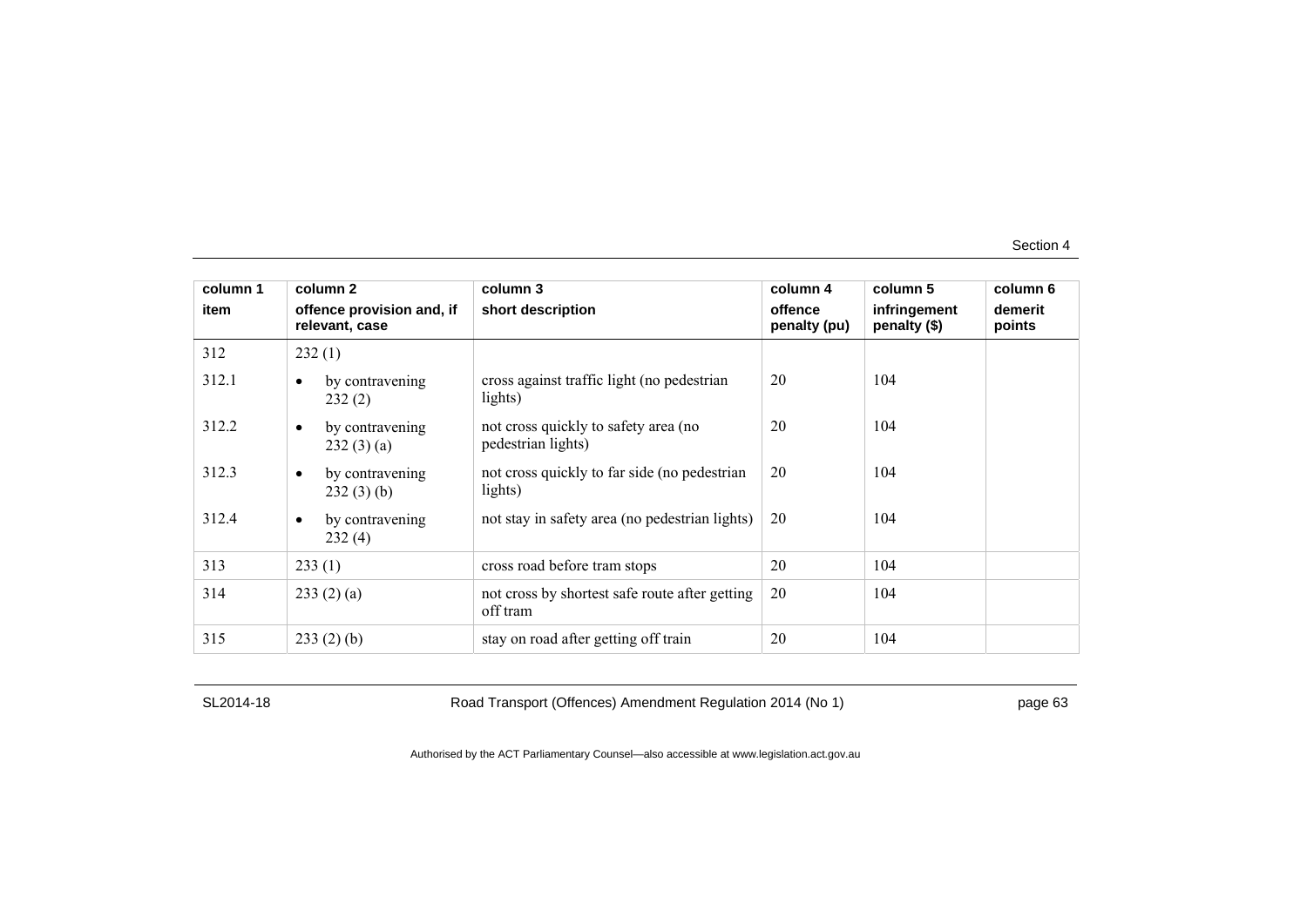| column 1 | column 2                                    | column 3                                                       | column 4                | column 5                     | column 6          |
|----------|---------------------------------------------|----------------------------------------------------------------|-------------------------|------------------------------|-------------------|
| item     | offence provision and, if<br>relevant, case | short description                                              | offence<br>penalty (pu) | infringement<br>penalty (\$) | demerit<br>points |
| 316      | 234(1)                                      | pedestrian not cross part/road at crossing                     | 20                      | 104                          |                   |
| 317      | 234(2)                                      | stay on crossing longer than necessary                         | 20                      | 104                          |                   |
| 318      | 235(1)(a)                                   | not use pedestrian facility at level crossing                  | 20                      | 104                          |                   |
| 319      | 235(1)(b)                                   | not cross within 20m of level crossing                         | 20                      | 104                          |                   |
| 320      | 235(2)(a)                                   | cross level crossing contrary to warning<br>lights/bells       | 20                      | 104                          |                   |
| 321      | 235(2)(b)                                   | cross level crossing with gate/boom/barrier<br>operating       | 20                      | 104                          |                   |
| 322      | 235(2)(c)                                   | cross level crossing when tram/train<br>on/entering crossing   | 20                      | 104                          |                   |
| 323      | 235(2)(d)                                   | cross level crossing when approaching<br>tram/train seen/heard | 20                      | 104                          |                   |

page 64 Road Transport (Offences) Amendment Regulation 2014 (No 1) SL2014-18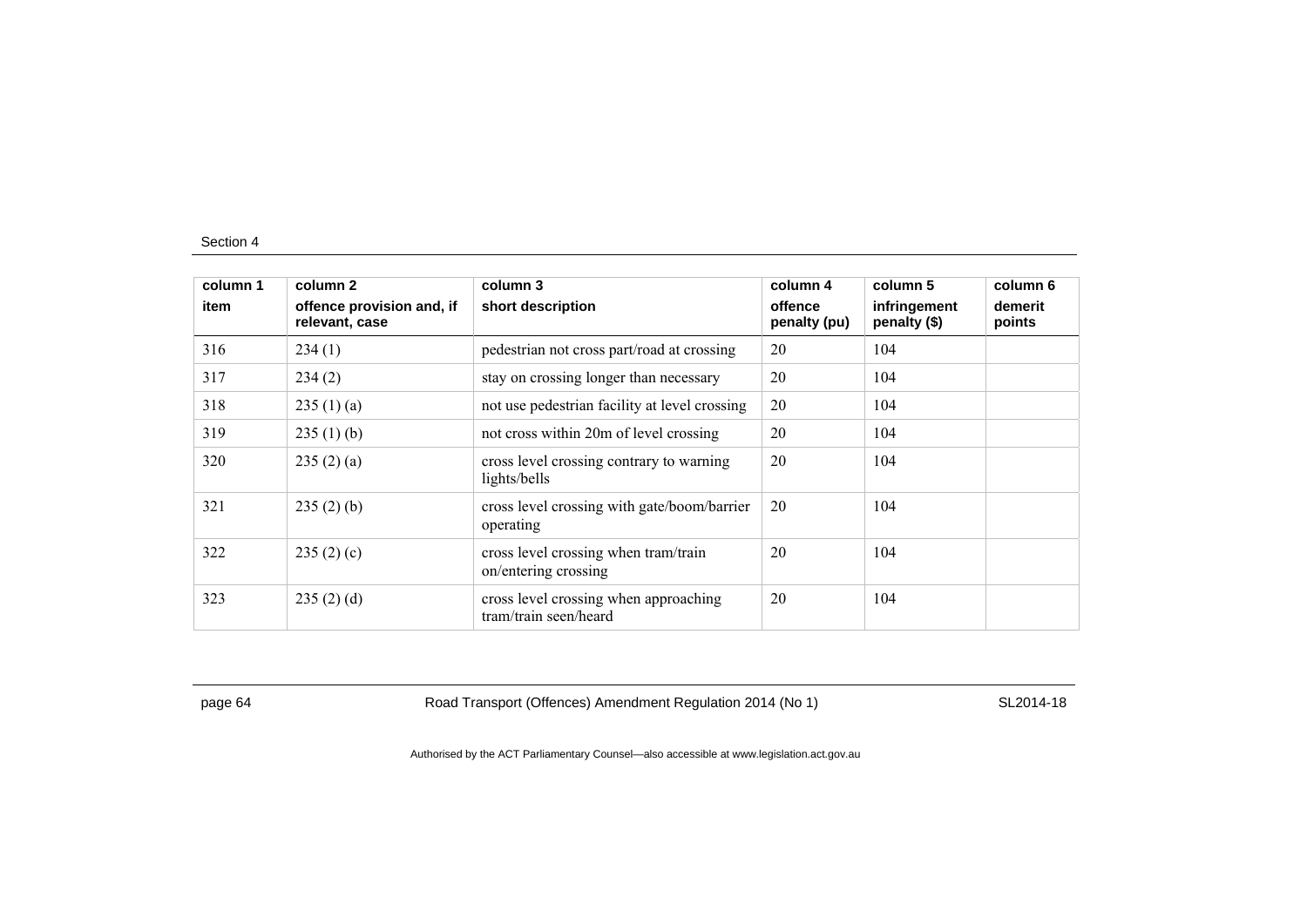| column 1 | column 2                                    | column 3                                                                                      | column 4                | column 5                     | column 6          |
|----------|---------------------------------------------|-----------------------------------------------------------------------------------------------|-------------------------|------------------------------|-------------------|
| item     | offence provision and, if<br>relevant, case | short description                                                                             | offence<br>penalty (pu) | infringement<br>penalty (\$) | demerit<br>points |
| 324      | 235(2)(e)                                   | cross level crossing when crossing/road<br>beyond blocked                                     | 20                      | 104                          |                   |
| 325      | 235 (2A) (a)                                | delay finishing crossing level crossing<br>despite warning lights/bells starting              | 20                      | 104                          |                   |
| 326      | 235(2A)(b)                                  | delay finishing crossing level crossing<br>despite gate/boom/barrier starting to close        | 20                      | 104                          |                   |
| 327      | 235(2A)(c)                                  | delay finishing crossing level crossing<br>despite tram/train approaching crossing            | 20                      | 104                          |                   |
| 328      | 235A(2)                                     | cross pedestrian level crossing when<br>pedestrian light red                                  | 20                      | 104                          |                   |
| 329      | 235A(3)                                     | delay finishing crossing pedestrian level<br>crossing despite pedestrian light turning<br>red | 20                      | 104                          |                   |
| 330      | 236(1)                                      | pedestrian move into driver's path                                                            | 20                      | 104                          |                   |

SL2014-18 Road Transport (Offences) Amendment Regulation 2014 (No 1) page 65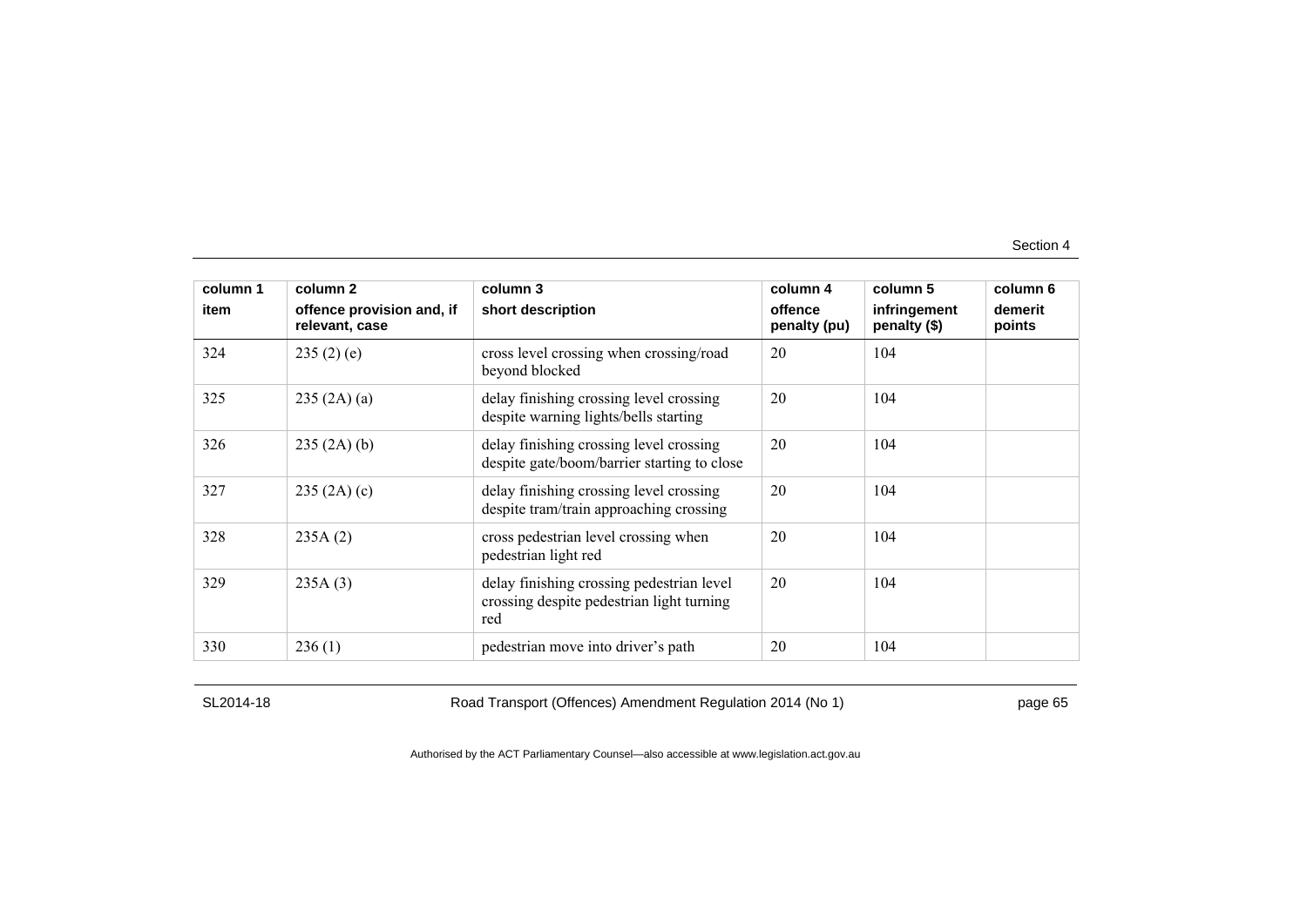| column 1 | column 2                                    | column 3                                                      | column 4                | column 5                     | column 6          |
|----------|---------------------------------------------|---------------------------------------------------------------|-------------------------|------------------------------|-------------------|
| item     | offence provision and, if<br>relevant, case | short description                                             | offence<br>penalty (pu) | infringement<br>penalty (\$) | demerit<br>points |
| 331      | 236(2)                                      | pedestrian obstruct driver's/other<br>pedestrian's path       | 20                      | 104                          |                   |
| 332      | 237(1)                                      | get on/into moving vehicle                                    | 20                      | 104                          |                   |
| 333      | 238(1)                                      | pedestrian not travel on footpath/nature<br>strip             | 20                      | 104                          |                   |
| 334      | 238(2)(a)                                   | pedestrian not keep to side of road                           | 20                      | 104                          |                   |
| 335      | 238(2)(ab)                                  | pedestrian not face approaching traffic                       | 20                      | 104                          |                   |
| 336      | $238(2)$ (b)                                | travel on road beside more than 1 other<br>pedestrian/vehicle | 20                      | 104                          |                   |
| 337      | 239(1)                                      | pedestrian on bicycle path/separated<br>footpath              | 20                      | 104                          |                   |
| 338      | 239(3)                                      | not keep out of path of bicycle/pedestrian                    | 20                      | 104                          |                   |

page 66 Road Transport (Offences) Amendment Regulation 2014 (No 1) SL2014-18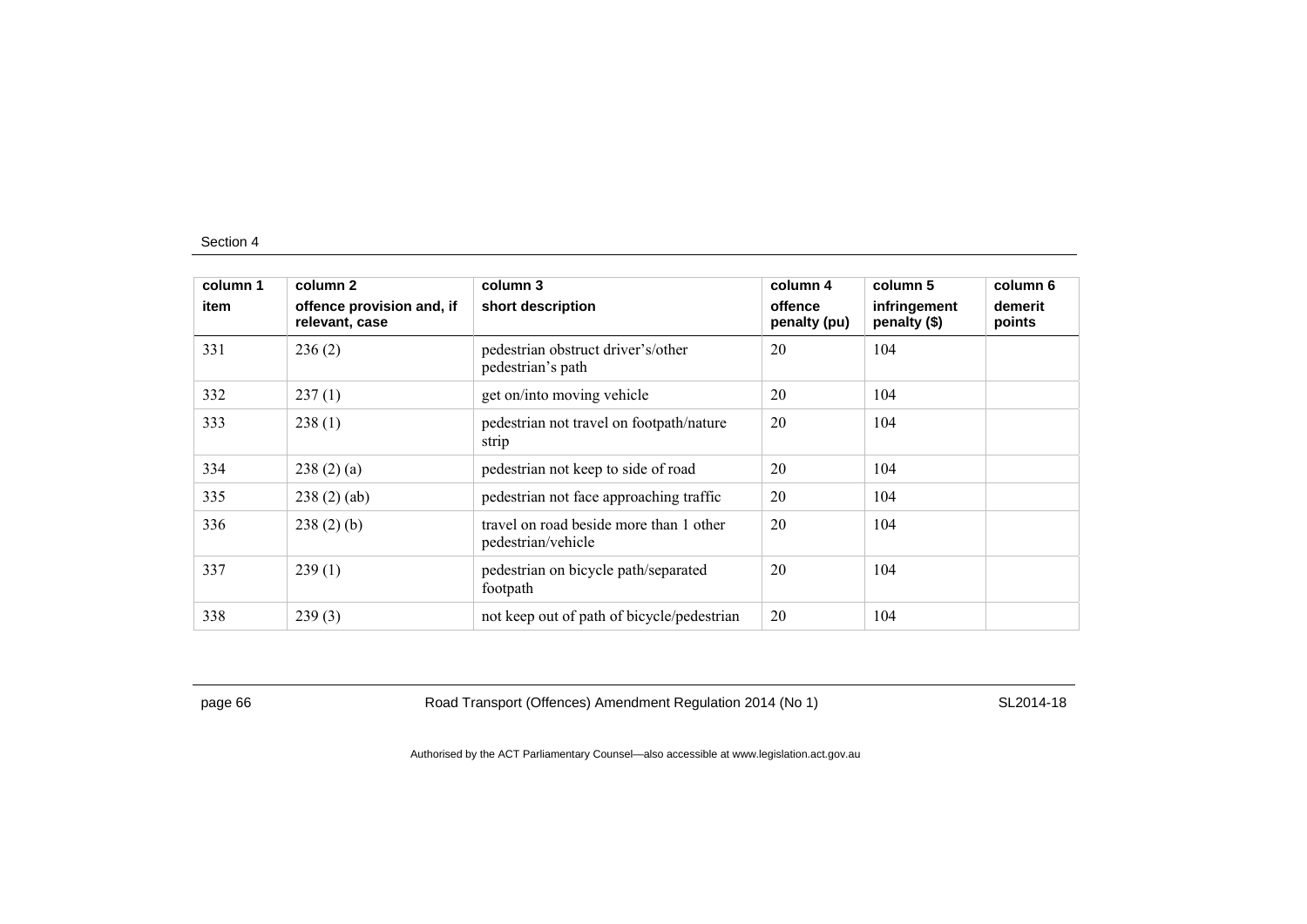| column 1<br>item | column 2<br>offence provision and, if | column 3<br>short description                                    | column 4<br>offence | column 5<br>infringement<br>penalty (\$) | column 6<br>demerit |
|------------------|---------------------------------------|------------------------------------------------------------------|---------------------|------------------------------------------|---------------------|
| 339              | relevant, case<br>240A                | use wheeled device/toy when no wheeled<br><i>device/toy</i> sign | penalty (pu)<br>20  | 104                                      | points              |
| 340              | 240(1)(a)                             | use wheeled device/toy (dividing<br>line/median strip)           | 20                  | 104                                      |                     |
| 341              | $240(1)$ (b)                          | use wheeled device/toy (speed limit<br>$>$ 50 km/h)              | 20                  | 104                                      |                     |
| 342              | 240(1)(c)                             | use wheeled device/toy (multi-lane 1-way<br>road)                | 20                  | 104                                      |                     |
| 343              | 240(2)(a)                             | use wheeled device on prohibited road                            | 20                  | 104                                      |                     |
| 344              | $240(2)$ (b)                          | use wheeled device on road at night                              | 20                  | 104                                      |                     |
| 345              | 240(2)(c)                             | use wheeled device on road at prohibited<br>time                 | 20                  | 104                                      |                     |
| 346              | 240(3)(a)                             | use wheeled toy on prohibited road                               | 20                  | 104                                      |                     |

SL2014-18 Road Transport (Offences) Amendment Regulation 2014 (No 1) page 67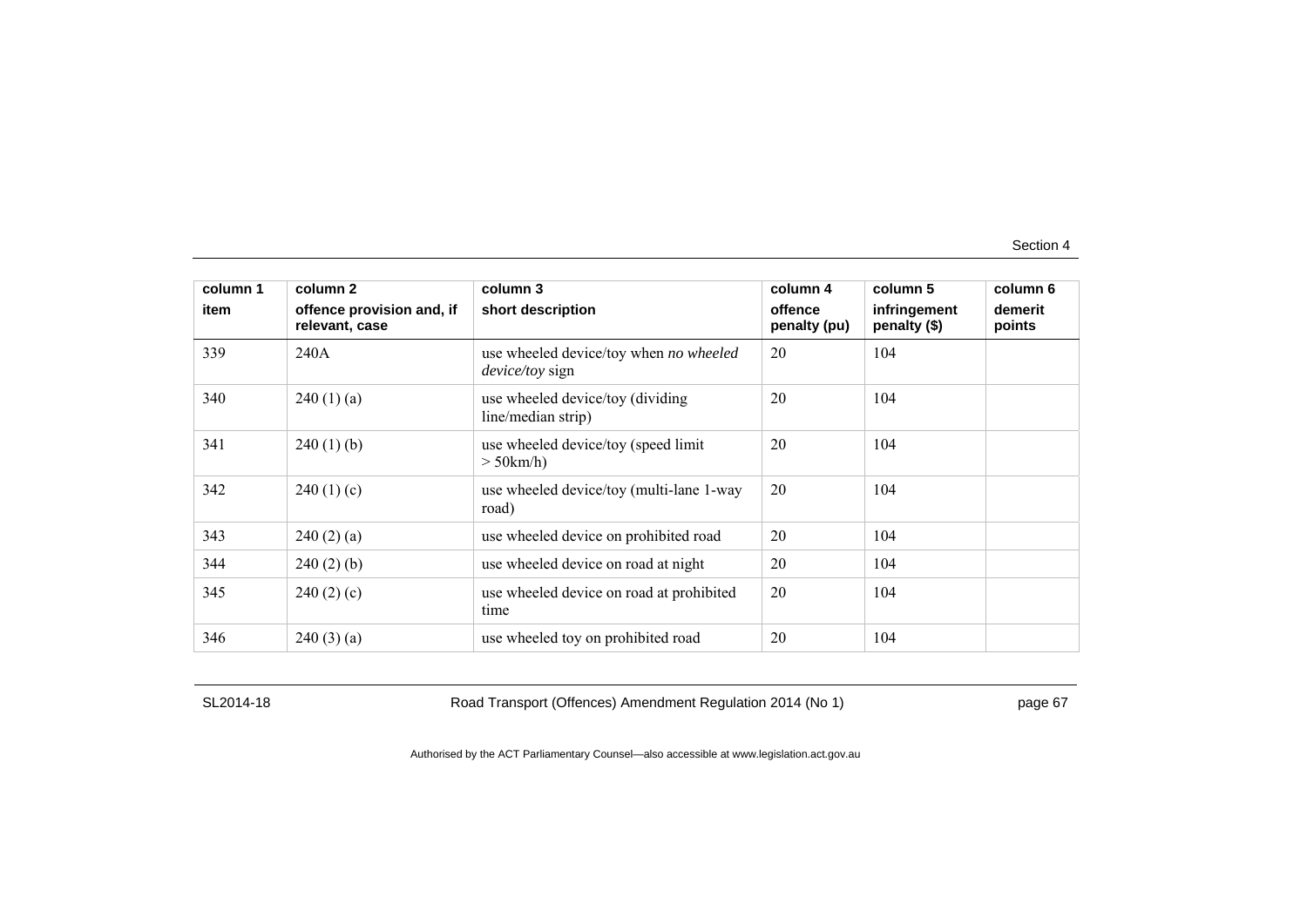| column 1 | column 2                                    | column 3                                                                | column 4                | column 5                     | column 6          |
|----------|---------------------------------------------|-------------------------------------------------------------------------|-------------------------|------------------------------|-------------------|
| item     | offence provision and, if<br>relevant, case | short description                                                       | offence<br>penalty (pu) | infringement<br>penalty (\$) | demerit<br>points |
| 347      | 240(3)(b)                                   | use wheeled toy on road at prohibited time                              | 20                      | 104                          |                   |
| 348      | 241(1)(a)                                   | not keep left when using wheeled<br>device/toy                          | 20                      | 104                          |                   |
| 349      | 241(1)(b)                                   | travel alongside more than 1<br>pedestrian/vehicle (wheeled device/toy) | 20                      | 104                          |                   |
| 350      | 242(1)(a)                                   | not keep left of shared/path (wheeled<br>device/toy)                    | 20                      | 104                          |                   |
| 351      | $242(1)$ (b)                                | not give way on shared/path (wheeled<br>device/toy)                     | 20                      | 104                          |                   |
| 352      | 243(1)                                      | use wheeled device on pedestrian separated<br>path                      | 20                      | 104                          |                   |
| 353      | 243(2)                                      | obstruct bicycle on separated/path<br>(wheeled device)                  | 20                      | 104                          |                   |

page 68 Road Transport (Offences) Amendment Regulation 2014 (No 1) SL2014-18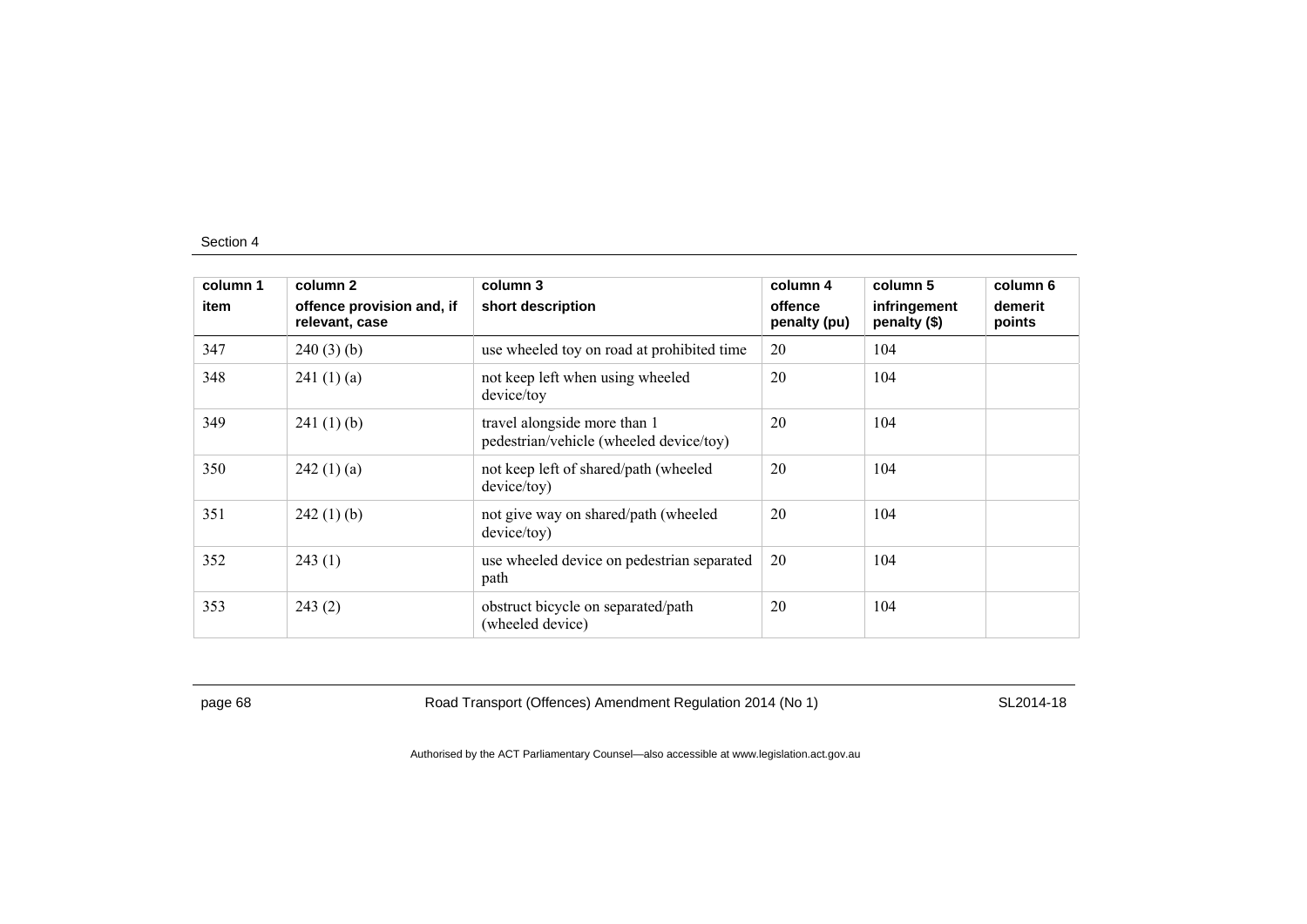| column 1 | column 2                                    | column 3                                                                  | column 4                | column 5                     | column 6          |
|----------|---------------------------------------------|---------------------------------------------------------------------------|-------------------------|------------------------------|-------------------|
| item     | offence provision and, if<br>relevant, case | short description                                                         | offence<br>penalty (pu) | infringement<br>penalty (\$) | demerit<br>points |
| 354      | 244(1)                                      | travel on wheeled device/toy towed by<br>vehicle                          | 20                      | 104                          |                   |
| 355      | 244(2)                                      | hold onto moving vehicle (wheeled<br>device/toy)                          | 20                      | 104                          |                   |
| 356      | 244(3)                                      | travel on wheeled device/toy within<br>2 metres of rear of moving vehicle | 20                      | 104                          |                   |
| 357      | 244C                                        | travel on motorised scooter on<br>road/road-related area                  | 20                      | 104                          |                   |
| 358      | 245(a)                                      | not sit astride bicycle rider's seat                                      | 20                      | 104                          |                   |
| 359      | 245(b)                                      | ride bicycle without at least 1 hand on bars                              | 20                      | 104                          |                   |
| 360      | 245(c)                                      | ride bicycle in incorrect position                                        | 20                      | 104                          |                   |
| 361      | 246(1)                                      | carry more persons on bicycle than<br>permitted                           | 20                      | 104                          |                   |

SL2014-18 Road Transport (Offences) Amendment Regulation 2014 (No 1) page 69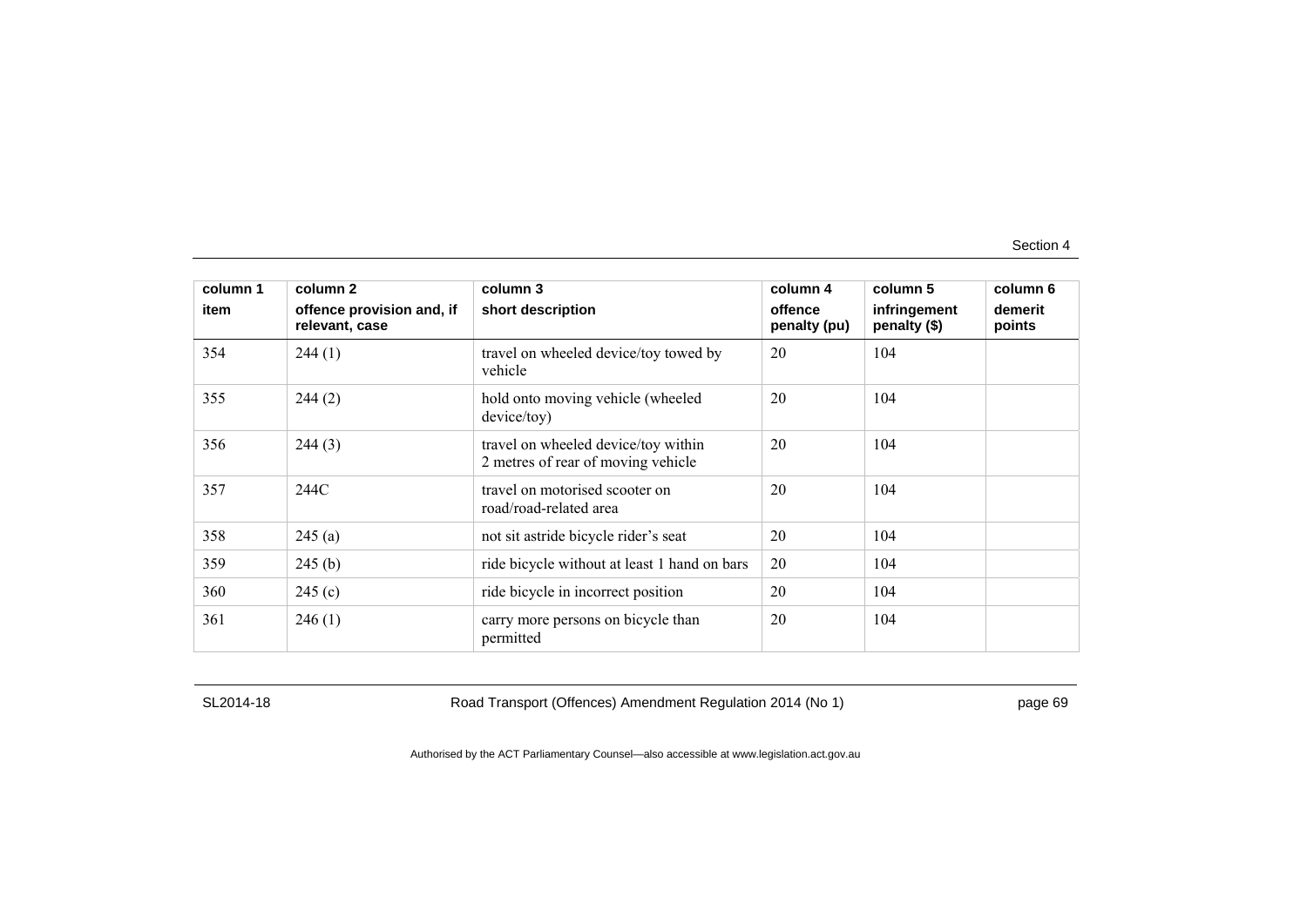| column 1 | column 2                                    | column 3                                                                     | column 4                | column 5                     | column 6          |
|----------|---------------------------------------------|------------------------------------------------------------------------------|-------------------------|------------------------------|-------------------|
| item     | offence provision and, if<br>relevant, case | short description                                                            | offence<br>penalty (pu) | infringement<br>penalty (\$) | demerit<br>points |
| 362      | 246(2)                                      | bicycle passenger not in passenger seat                                      | 20                      | 104                          |                   |
| 363      | 246(3)                                      | ride bicycle with passenger not in<br>passenger seat                         | 20                      | 104                          |                   |
| 364      | 247(1)                                      | not ride in bicycle lane                                                     | 20                      | 104                          |                   |
| 365      | 247A(1)                                     | ride bicycle into bicycle storage area other<br>than from bicycle lane       | 20                      | 104                          |                   |
| 366      | 247B(1)                                     | rider entering bicycle storage area not give<br>way to vehicle/motor vehicle | 20                      | 104                          |                   |
| 367      | 247B(2)                                     | rider in bicycle storage area not give way<br>to motor vehicle in other lane | 20                      | 104                          |                   |
| 368      | 248(1)                                      | bicycle cross on children's/pedestrian<br>crossing                           | 20                      | 104                          |                   |
| 369      | 248(2)                                      | bicycle cross on marked foot crossing, no<br>green bicycle crossing light    | 20                      | 104                          |                   |

page 70 SL2014-18 Road Transport (Offences) Amendment Regulation 2014 (No 1)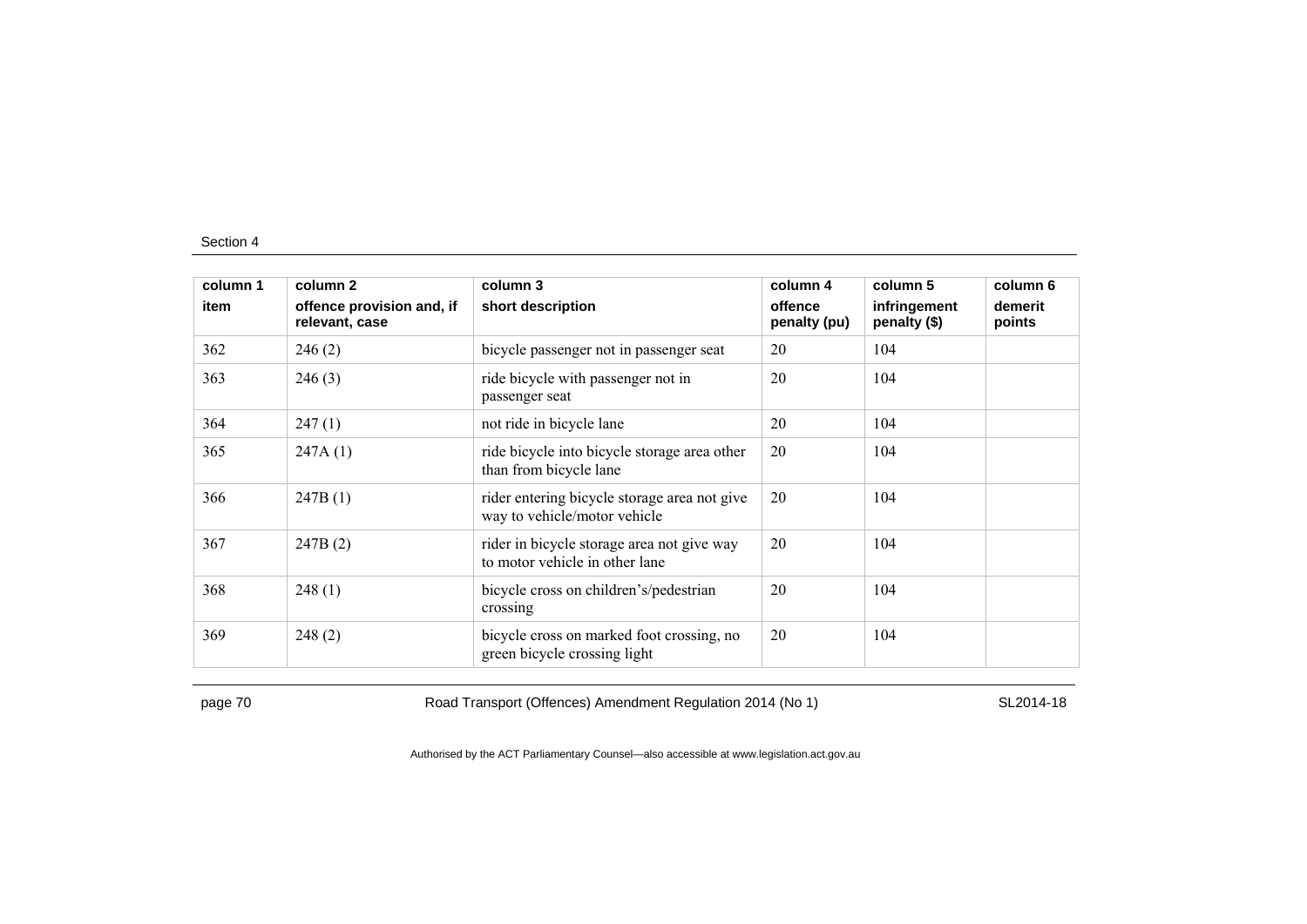| column 1 | column 2                                    | column 3                                                 | column 4                | column 5                     | column 6          |
|----------|---------------------------------------------|----------------------------------------------------------|-------------------------|------------------------------|-------------------|
| item     | offence provision and, if<br>relevant, case | short description                                        | offence<br>penalty (pu) | infringement<br>penalty (\$) | demerit<br>points |
| 370      | 249                                         | ride bicycle on pedestrian part of separated<br>footpath | 20                      | 104                          |                   |
| 371      | 250(2)(a)                                   | rider not keep left (shared/foot path)                   | 20                      | 104                          |                   |
| 372      | 250(2)(b)                                   | rider not give way (shared/foot path)                    | 20                      | 104                          |                   |
| 373      | 251                                         | rider not ride to left of oncoming bicycle<br>on path    | 20                      | 104                          |                   |
| 374      | 252(1)                                      | disobey no bicycles sign/road marking                    | 20                      | 104                          |                   |
| 375      | 253                                         | rider moving into path of driver/pedestrian              | 20                      | 104                          |                   |
| 376      | 254(1)                                      | rider on bicycle that is being towed                     | 20                      | 104                          |                   |
| 377      | 254(2)                                      | rider hold onto moving vehicle while riding<br>bicycle   | 20                      | 104                          |                   |

SL2014-18 Road Transport (Offences) Amendment Regulation 2014 (No 1) page 71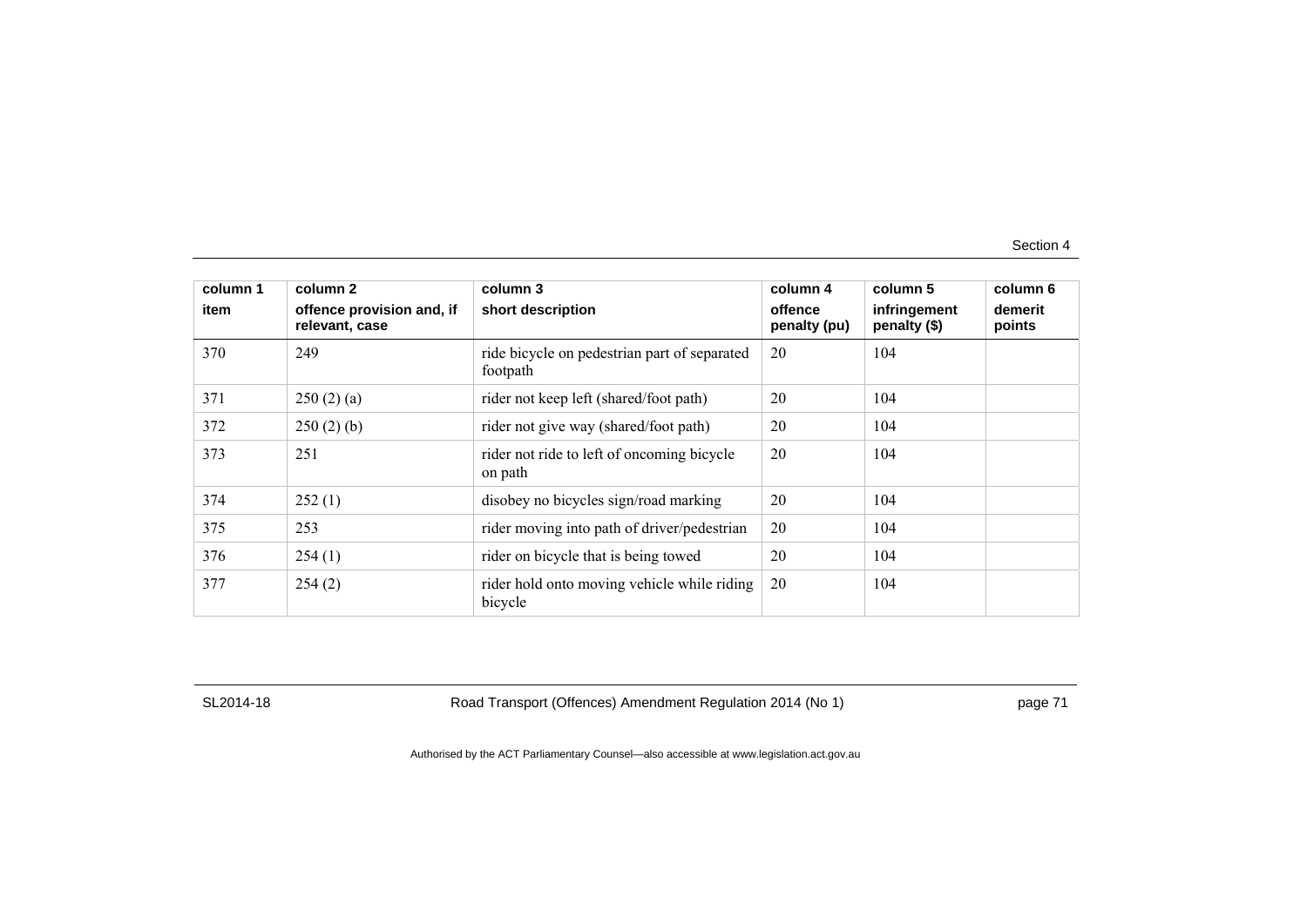| column 1<br>item | column 2<br>offence provision and, if<br>relevant, case | column 3<br>short description                                             | column 4<br>offence<br>penalty (pu) | column 5<br>infringement<br>penalty (\$) | column 6<br>demerit<br>points |
|------------------|---------------------------------------------------------|---------------------------------------------------------------------------|-------------------------------------|------------------------------------------|-------------------------------|
| 378              | 255                                                     | rider too close to rear of motor vehicle                                  | 20                                  | 104                                      |                               |
| 379              | 256(1)                                                  | rider not wear bicycle<br>helmet/fitted/fastened                          | 20                                  | 104                                      |                               |
| 380              | 256(2)                                                  | passenger not wear bicycle<br>helmet/fitted/fastened                      | 20                                  | 104                                      |                               |
| 381              | 256(3)                                                  | ride bicycle with passenger not wearing<br>bicycle helmet/fitted/fastened | 20                                  | 104                                      |                               |
| 382              | 257(1)                                                  | tow bicycle trailer with person in/on trailer                             | 20                                  | 104                                      |                               |
| 383              | 258(a)                                                  | ride bicycle without working brake                                        | 20                                  | 104                                      |                               |
| 384              | 258(b)                                                  | ride bicycle without working warning<br>device                            | 20                                  | 104                                      |                               |

page 72 **Road Transport (Offences) Amendment Regulation 2014 (No 1)** SL2014-18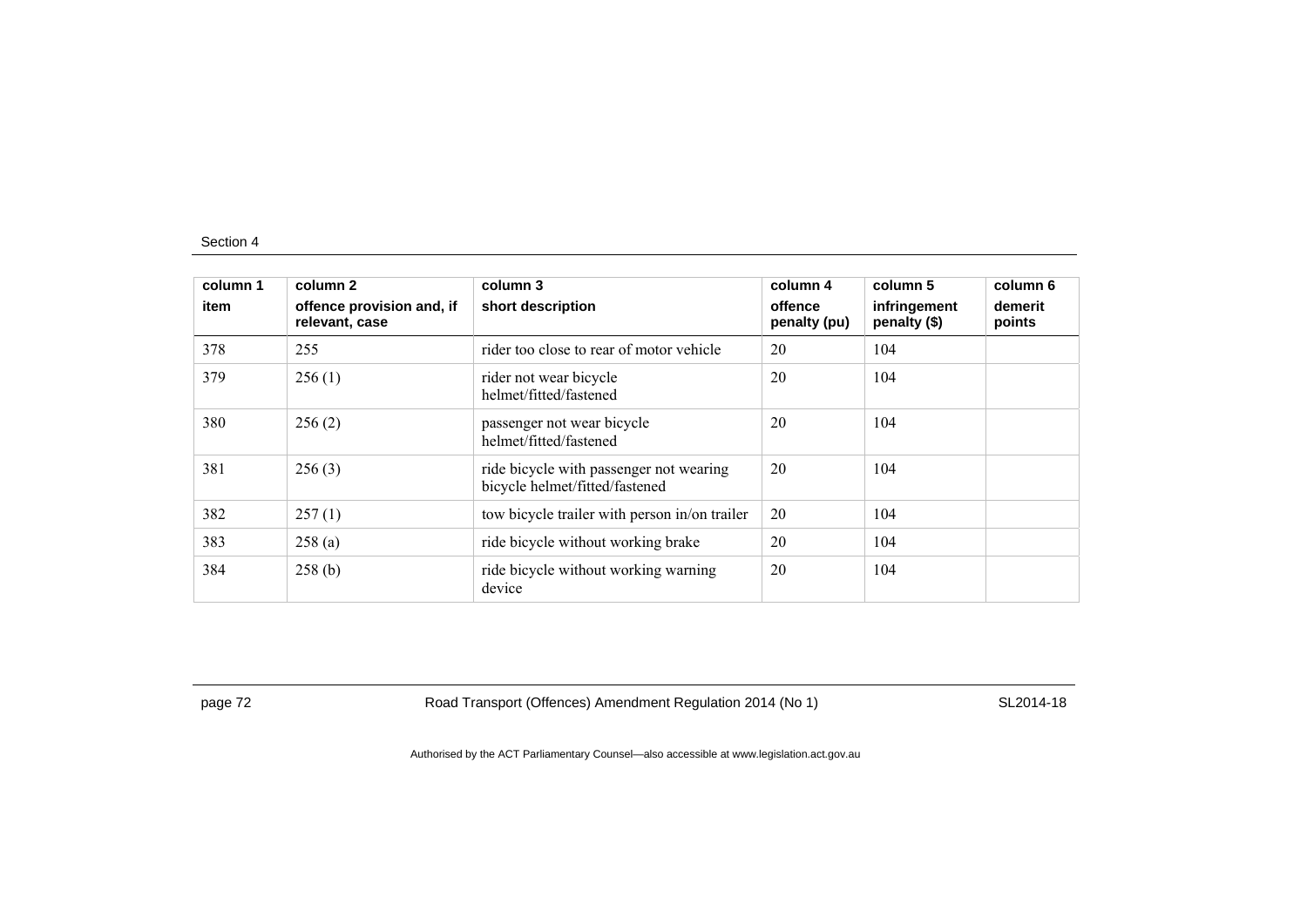| column 1 | column 2                                    | column 3                                                  | column 4                | column 5                     | column 6          |
|----------|---------------------------------------------|-----------------------------------------------------------|-------------------------|------------------------------|-------------------|
| item     | offence provision and, if<br>relevant, case | short description                                         | offence<br>penalty (pu) | infringement<br>penalty (\$) | demerit<br>points |
| 385      | 259(a)                                      | ride bicycle without visible front white<br>light         | 20                      | 104                          |                   |
| 386      | 259(b)                                      | ride bicycle without visible rear red light               | 20                      | 104                          |                   |
| 387      | 259(c)                                      | ride bicycle without visible red reflector                | 20                      | 104                          |                   |
| 388      | 260(1)                                      | not stop before red bicycle crossing light                | 20                      | 104                          |                   |
| 389      | 260(2)                                      | proceed before allowed (red bicycle<br>crossing light)    | 20                      | 104                          |                   |
| 390      | 261(1)                                      |                                                           |                         |                              |                   |
| 390.1    | by contravening<br>$\bullet$<br>261(2)      | not stop before yellow bicycle crossing<br>light          | 20                      | 104                          |                   |
| 390.2    | by contravening<br>$\bullet$<br>261(3)      | proceed before allowed (yellow bicycle<br>crossing light) | 20                      | 104                          |                   |

SL2014-18 Road Transport (Offences) Amendment Regulation 2014 (No 1) page 73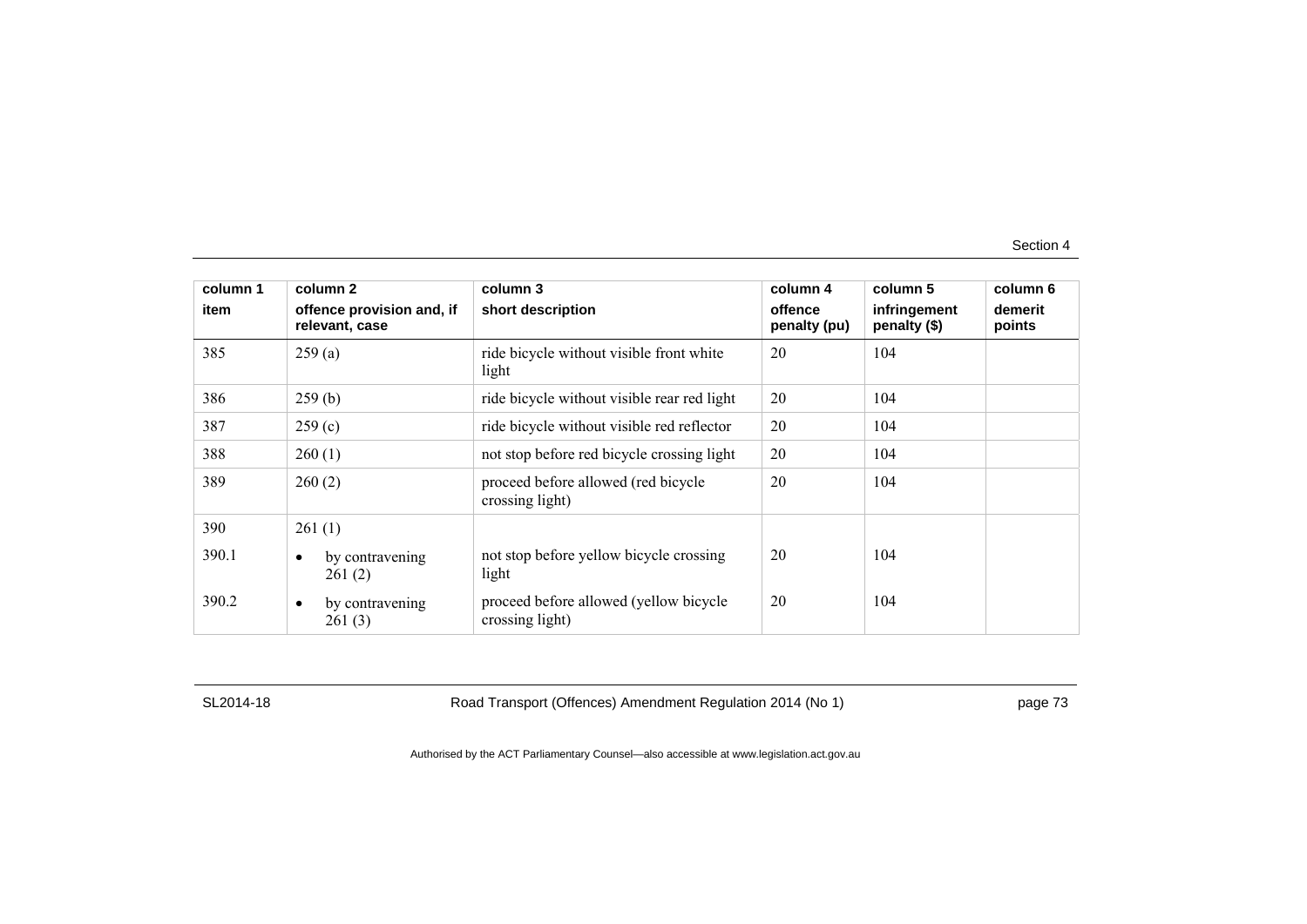| column 1 | column 2                                    | column 3                                                             | column 4                | column 5                     | column 6          |
|----------|---------------------------------------------|----------------------------------------------------------------------|-------------------------|------------------------------|-------------------|
| item     | offence provision and, if<br>relevant, case | short description                                                    | offence<br>penalty (pu) | infringement<br>penalty (\$) | demerit<br>points |
| 391      | 262(1)                                      |                                                                      |                         |                              |                   |
| 391.1    | by contravening<br>$\bullet$<br>262(2)      | not finish crossing road safely (bicycle<br>crossing lights)         | 20                      | 104                          |                   |
| 391.2    | by contravening<br>$\bullet$<br>262(3)      | not remain in safety area (bicycle crossing)<br>lights)              | 20                      | 104                          |                   |
| 392      | 264(1)                                      | seatbelt not adjusted/fastened (driver)                              | 20                      | 374                          | $3$ (NS)          |
| 393      | 265(1)                                      |                                                                      |                         |                              |                   |
| 393.1    | by contravening<br>$\bullet$<br>265(2)(a)   | not occupy seat with seatbelt (16 yrs or<br>older)                   | 20                      | 374                          |                   |
| 393.2    | by contravening<br>$\bullet$<br>265(2)(b)   | occupy same seat as another passenger<br>$(16 \text{ yrs or older})$ | 20                      | 374                          |                   |
| 393.3    | by contravening<br>$\bullet$<br>265(2)(c)   | seatbelt not adjusted/fastened (16 yrs or<br>older)                  | 20                      | 374                          |                   |

page 74 Road Transport (Offences) Amendment Regulation 2014 (No 1) SL2014-18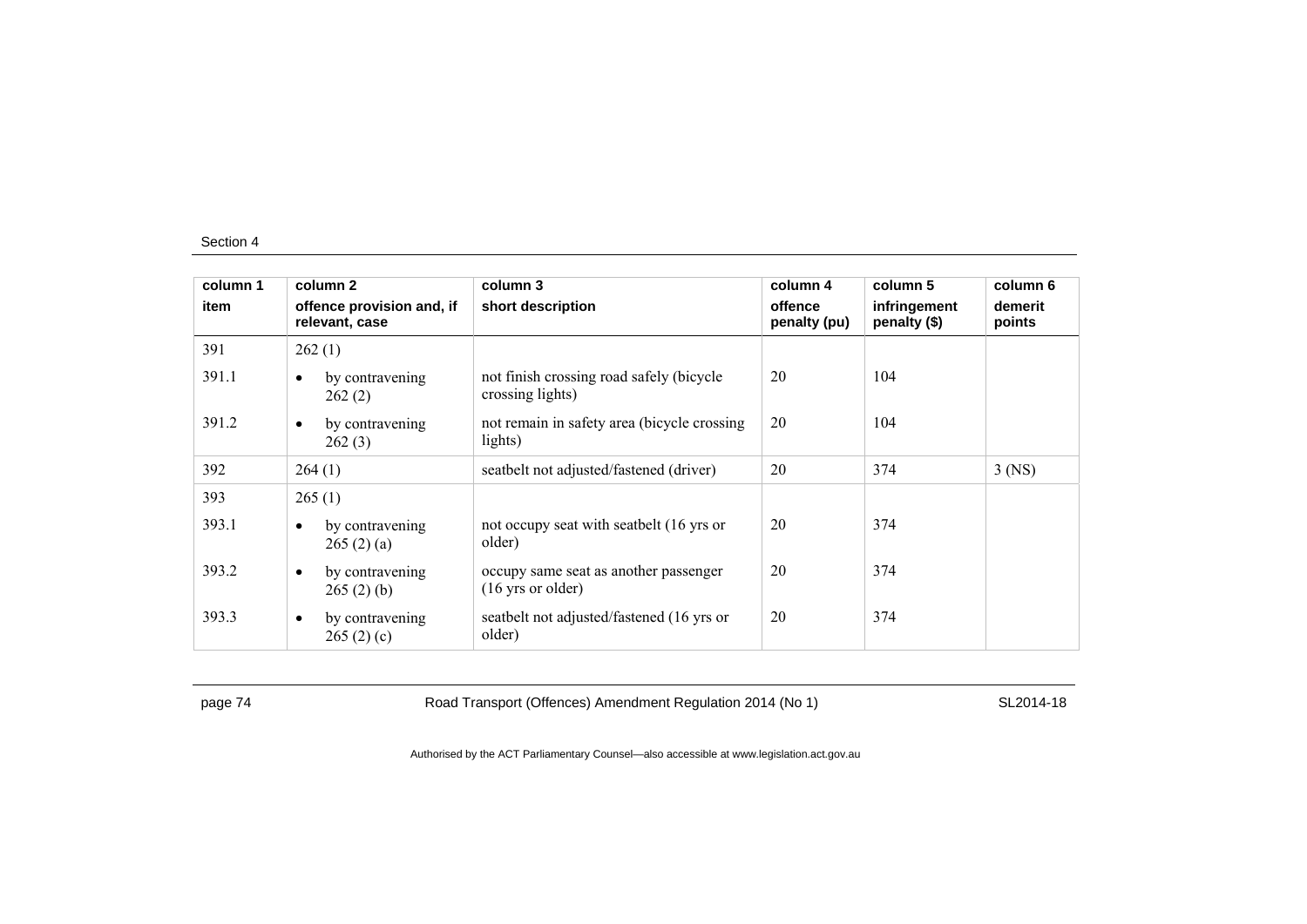| column 1 | column 2                                    | column 3                                                                                                                                                | column 4                | column 5                     | column 6          |
|----------|---------------------------------------------|---------------------------------------------------------------------------------------------------------------------------------------------------------|-------------------------|------------------------------|-------------------|
| item     | offence provision and, if<br>relevant, case | short description                                                                                                                                       | offence<br>penalty (pu) | infringement<br>penalty (\$) | demerit<br>points |
| 394      | 265(3)                                      | drive with passenger (16 yrs or older):<br>without seatbelt; or<br>in same seat as another passenger; or<br>seatbelt not adjusted/fastened<br>$\bullet$ | 20                      | 374                          | $3$ (NS)          |
| 395      | 266(1)                                      |                                                                                                                                                         |                         |                              |                   |
| 395.1    | by contravening<br>$\bullet$<br>266(2)      | not in adjusted/fastened/restraint (under<br>6 months)                                                                                                  | 20                      | 374                          | $3$ (NS)          |
| 395.2    | by contravening<br>$\bullet$<br>266(2A)     | not in adjusted/fastened/restraint (6 months)<br>or older but under 4 yrs)                                                                              | 20                      | 374                          | $3$ (NS)          |
| 395.3    | by contravening<br>$\bullet$<br>266 (2B)    | not in adjusted/fastened/restraint/booster<br>seat/seatbelt (4 yrs or older but under 7 yrs)                                                            | 20                      | 374                          | $3$ (NS)          |
| 395.4    | by contravening<br>$\bullet$<br>266(3)      | in front seat (under 4 yrs)                                                                                                                             | 20                      | 374                          | $3$ (NS)          |

SL2014-18 Road Transport (Offences) Amendment Regulation 2014 (No 1) page 75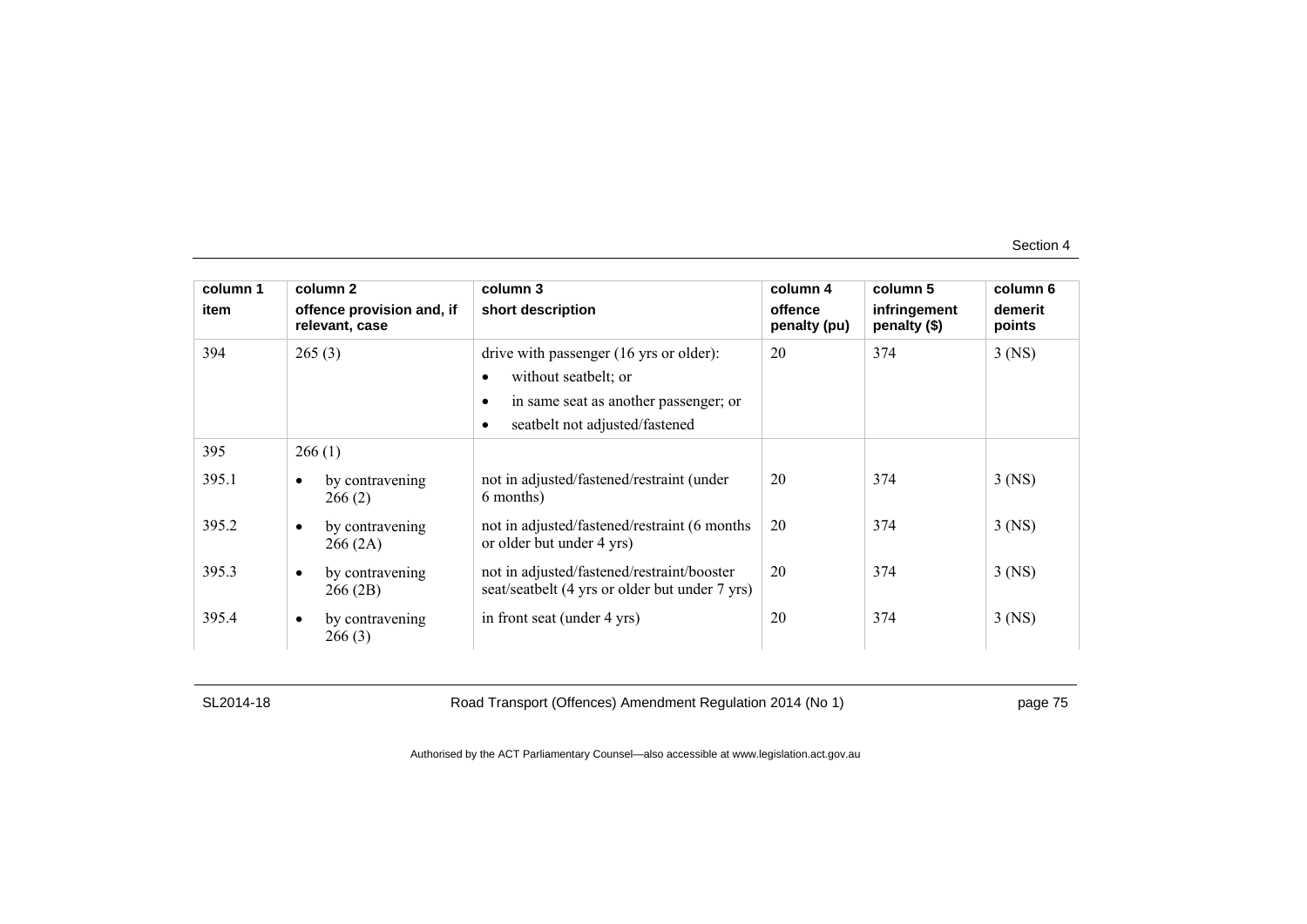| column 1 | column 2                                    | column 3                                                                    | column 4                | column 5                     | column 6          |
|----------|---------------------------------------------|-----------------------------------------------------------------------------|-------------------------|------------------------------|-------------------|
| item     | offence provision and, if<br>relevant, case | short description                                                           | offence<br>penalty (pu) | infringement<br>penalty (\$) | demerit<br>points |
| 395.5    | by contravening<br>$\bullet$<br>266(3A)     | in front seat (4 yrs or older but under 7 yrs)                              | 20                      | 374                          | $3$ (NS)          |
| 395.6    | by contravening<br>$\bullet$<br>266(4)      | no restraint/seatbelt (7 yrs or older but)<br>under $16$ yrs)               | 20                      | 374                          | $3$ (NS)          |
| 395.7    | by contravening<br>$\bullet$<br>266 (5A)    | no seatbelt (1 yr or older but under 7 yrs)                                 | 20                      | 374                          | $3$ (NS)          |
| 396      | 268(1)                                      | travel in/on vehicle in part not for<br>passengers/goods                    | 20                      | 143                          |                   |
| 397      | 268(2)                                      | travel in/on part of vehicle designed for<br>carrying goods                 | 20                      | 143                          |                   |
| 398      | 268(3)                                      | travel in/on motor vehicle with body part<br>outside vehicle window/door    | 20                      | 143                          |                   |
| 399      | 268(4)                                      | drive motor vehicle with passenger body<br>part outside vehicle window/door | 20                      | 143                          |                   |

page 76 **Road Transport (Offences) Amendment Regulation 2014 (No 1)** SL2014-18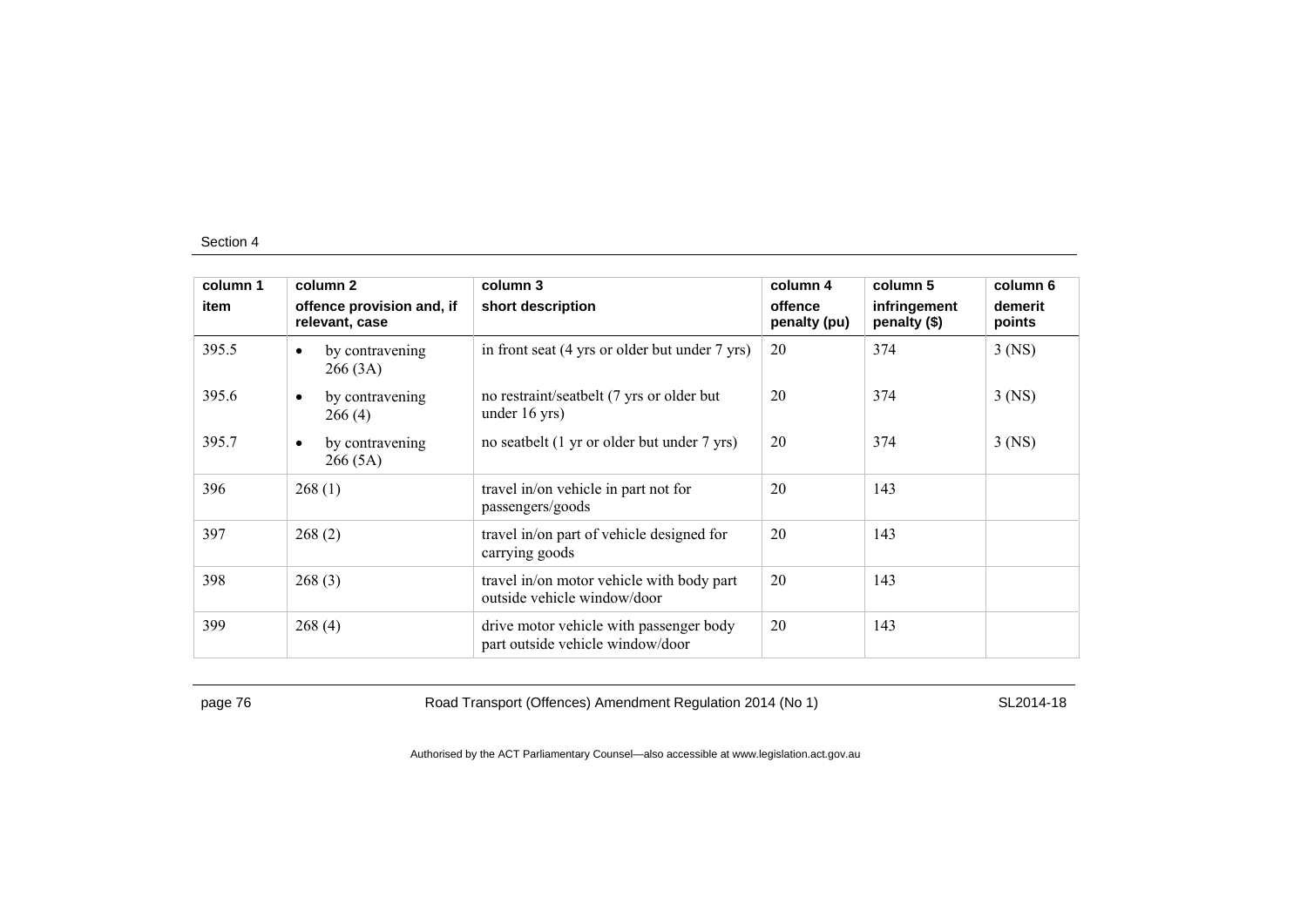| column 1 | column 2                                    | column 3                                                                                                                   | column 4                | column 5                     | column 6          |
|----------|---------------------------------------------|----------------------------------------------------------------------------------------------------------------------------|-------------------------|------------------------------|-------------------|
| item     | offence provision and, if<br>relevant, case | short description                                                                                                          | offence<br>penalty (pu) | infringement<br>penalty (\$) | demerit<br>points |
| 400      | 268(4A)                                     | drive with passenger in vehicle part not for<br>passengers or goods                                                        | 20                      | 143                          |                   |
| 401      | 268(4B)                                     | drive with passenger in vehicle part for<br>goods (part not enclosed or no seat suitable)<br>for size/weight of passenger) | 20                      | 143                          |                   |
| 402      | 269(1)                                      | alight from moving vehicle                                                                                                 | 20                      | 143                          |                   |
| 403      | 269(3)                                      | cause hazard to person/vehicle (door<br>open/alighting)                                                                    | 20                      | 143                          |                   |
| 404      | 269(4)                                      | drive moving bus with doors opened                                                                                         | 20                      | 206                          |                   |
| 405      | 270(1)(a)                                   | motorbike rider no helmet/fitted/adjusted                                                                                  | 20                      | 374                          | $3$ (NS)          |
| 406      | 270(1)(b)                                   | motorbike passenger no<br>helmet/fitted/adjusted (rider)                                                                   | 20                      | 374                          | $3$ (NS)          |

SL2014-18 Road Transport (Offences) Amendment Regulation 2014 (No 1) page 77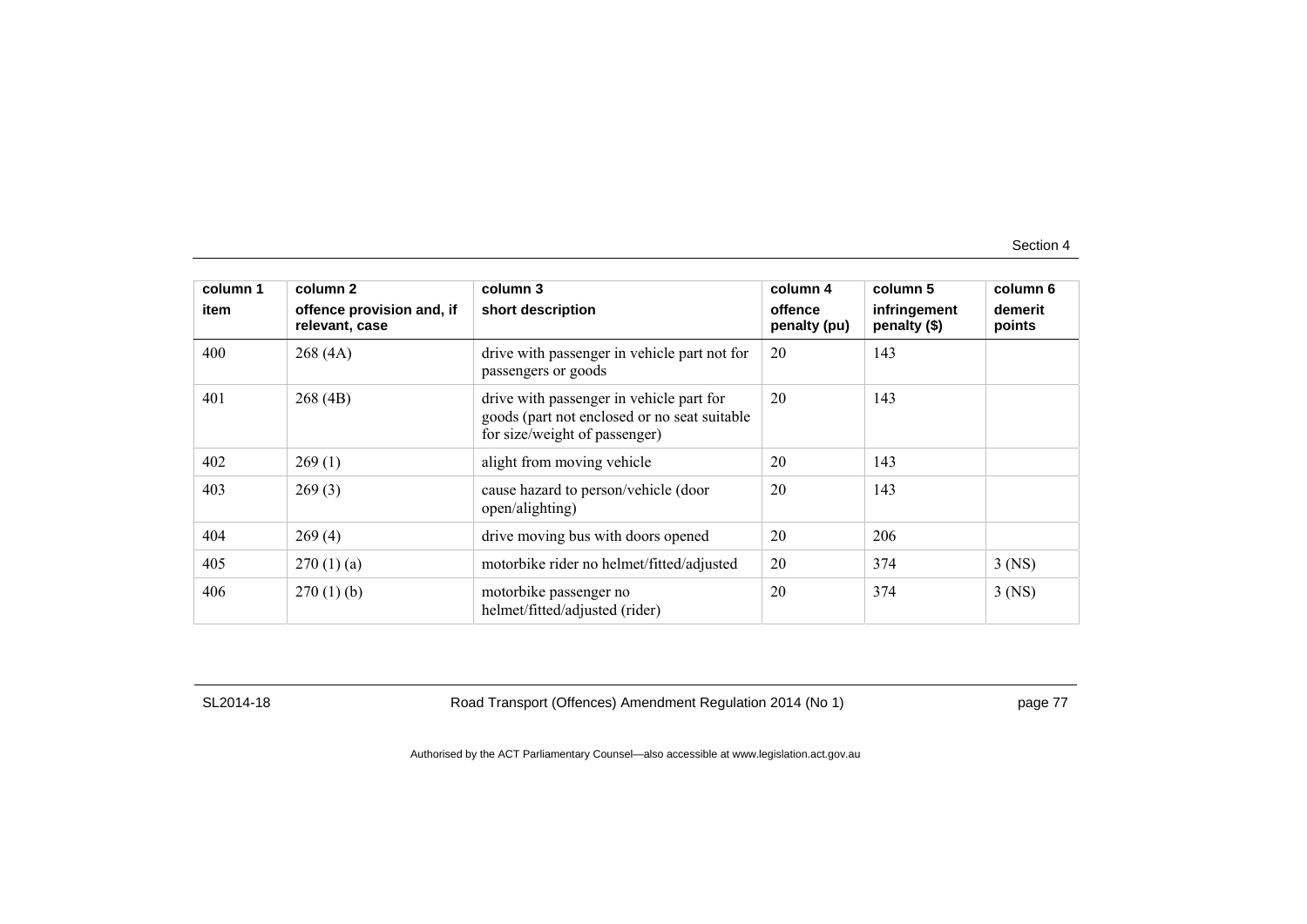| column 1 | column 2                                    | column 3                                                 | column 4                | column 5                     | column 6          |
|----------|---------------------------------------------|----------------------------------------------------------|-------------------------|------------------------------|-------------------|
| item     | offence provision and, if<br>relevant, case | short description                                        | offence<br>penalty (pu) | infringement<br>penalty (\$) | demerit<br>points |
| 407      | 270(2)                                      | motorbike passenger no<br>helmet/fitted/adjusted         | 20                      | 374                          |                   |
| 408      | 271(1)(a)                                   | not sit astride on motorbike rider's seat                | 20                      | 143                          |                   |
| 409      | 271(1)(b)                                   | ride motorbike without at least 1 hand on<br><b>bars</b> | 20                      | 143                          |                   |
| 410      | 271(1)(c)                                   | ride motorbike in incorrect position                     | 20                      | 143                          |                   |
| 411      | 271(2)(a)                                   | not sit astride pillion seat                             | 20                      | 143                          |                   |
| 412      | 271(2)(b)                                   | feet not on pillion footrests                            | 20                      | 143                          |                   |
| 413      | 271(3)                                      |                                                          |                         |                              |                   |
| 413.1    | by contravening<br>٠<br>271(2)(a)           | passenger not sit astride pillion seat (rider)           | 20                      | 143                          |                   |
| 413.2    | by contravening<br>$\bullet$<br>271(2)(b)   | passenger's feet not on pillion footrests<br>(rider)     | 20                      | 143                          |                   |

page 78 **Road Transport (Offences) Amendment Regulation 2014 (No 1)** SL2014-18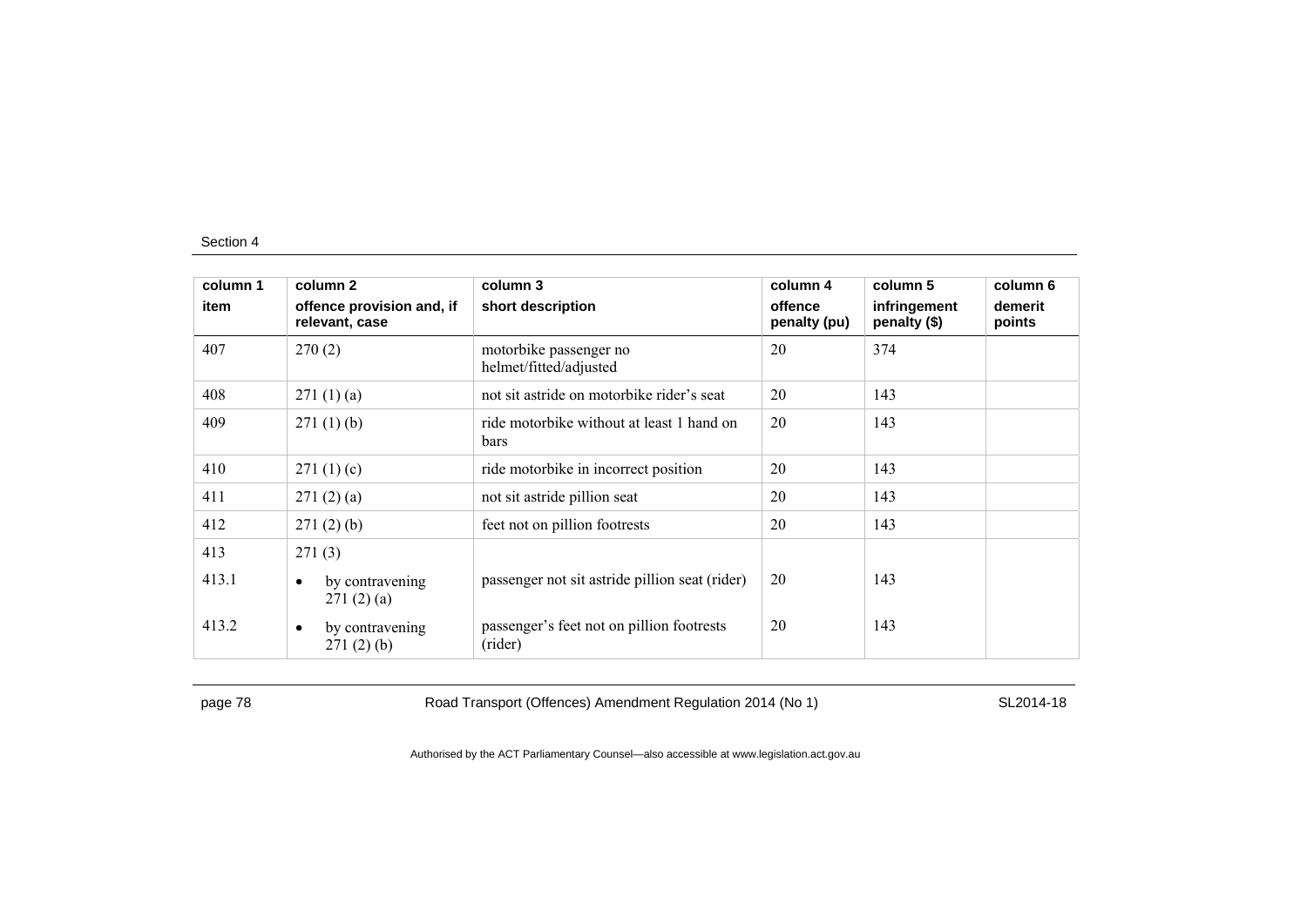| column 1 | column 2                                    | column 3                                                       | column 4                | column 5                     | column 6          |
|----------|---------------------------------------------|----------------------------------------------------------------|-------------------------|------------------------------|-------------------|
| item     | offence provision and, if<br>relevant, case | short description                                              | offence<br>penalty (pu) | infringement<br>penalty (\$) | demerit<br>points |
| 414      | 271(4)                                      | ride motorbike with more than 1 passenger                      | 20                      | 143                          |                   |
| 415      | 271(5)                                      | exceed number of passengers on motorbike<br>seat or in sidecar | 20                      | 143                          |                   |
| 416      | 271(5A)                                     | ride motorbike with passenger $\leq$ 8 yrs not in<br>sidecar   | 20                      | 143                          |                   |
| 417      | 271 (5B)                                    | passenger in sidecar not seated safely                         | 20                      | 143                          |                   |
| 418      | 271 (5C)                                    | ride motorbike with passenger in sidecar<br>not seated safely  | 20                      | 143                          |                   |
| 419      | 272(a)                                      | passenger interfere with driver's control of<br>vehicle        | 20                      | 143                          |                   |
| 420      | 272(b)                                      | passenger obstruct driver's view                               | 20                      | 143                          |                   |
| 421      | 274                                         | not stop on red T light                                        | 20                      | 360                          |                   |
| 422      | 275                                         | not stop on yellow T light                                     | 20                      | 360                          |                   |

SL2014-18 Road Transport (Offences) Amendment Regulation 2014 (No 1) page 79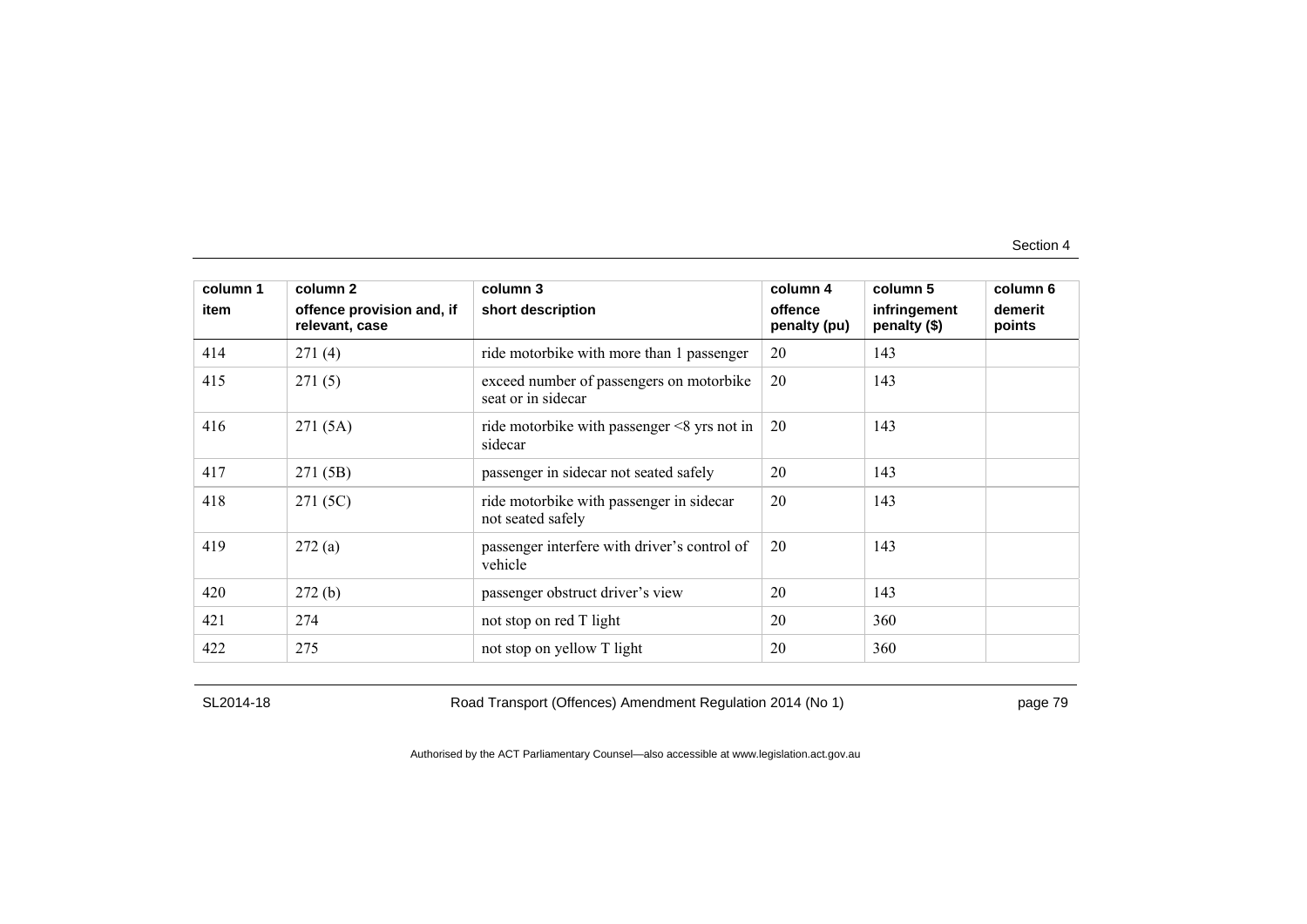| column 1<br>item | column 2<br>offence provision and, if<br>relevant, case | column 3<br>short description                               | column 4<br>offence<br>penalty (pu) | column 5<br>infringement<br>penalty (\$) | column 6<br>demerit<br>points |
|------------------|---------------------------------------------------------|-------------------------------------------------------------|-------------------------------------|------------------------------------------|-------------------------------|
| 423              | 277                                                     | proceed before allowed after stop on<br>red/yellow T light  | 20                                  | 360                                      |                               |
| 424              | 279(2)                                                  | proceed before allowed after stop on white<br>T light/arrow | 20                                  | 360                                      |                               |
| 425              | 279(3)                                                  | not leave intersection safely (white<br>T light/arrow)      | 20                                  | 360                                      |                               |
| 426              | 281                                                     | not stop on red B light                                     | 20                                  | 360                                      | $3$ (NS)                      |
| 427              | 282                                                     | not stop on yellow B light                                  | 20                                  | 360                                      | $3$ (NS)                      |
| 428              | 284                                                     | proceed before allowed after stop on<br>red/yellow B light  | 20                                  | 360                                      | $3$ (NS)                      |
| 429              | 286(2)                                                  | proceed before allowed after stop on white<br>B light/arrow | 20                                  | 360                                      | $3$ (NS)                      |

page 80 Road Transport (Offences) Amendment Regulation 2014 (No 1) SL2014-18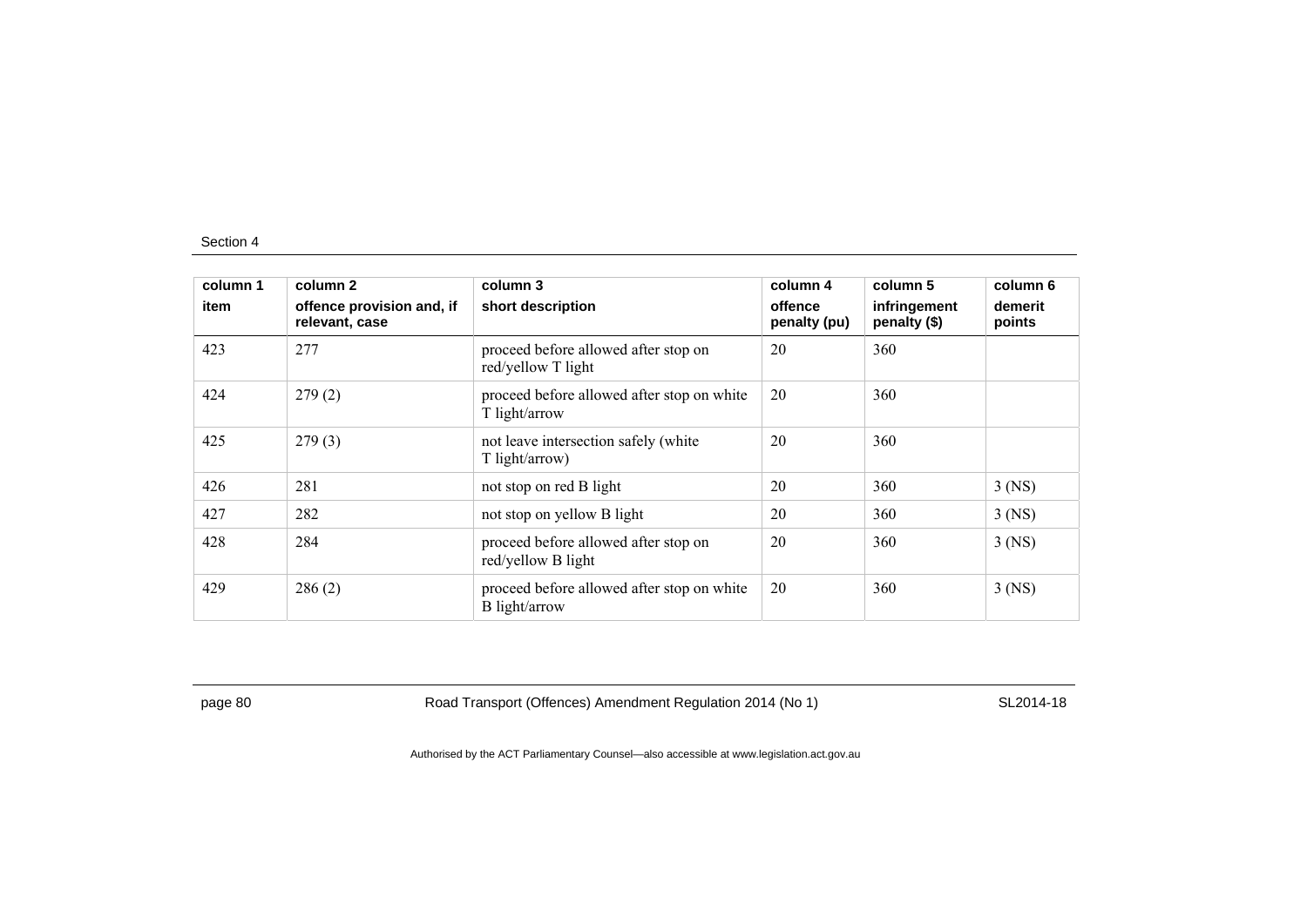| column 1 | column 2                                     | column 3                                               | column 4                | column 5                     | column 6          |
|----------|----------------------------------------------|--------------------------------------------------------|-------------------------|------------------------------|-------------------|
| item     | offence provision and, if<br>relevant, case  | short description                                      | offence<br>penalty (pu) | infringement<br>penalty (\$) | demerit<br>points |
| 430      | 286(3)                                       | not leave intersection safely (white<br>B light/arrow) | 20                      | 360                          | $3$ (NS)          |
| 431      | 287(1)                                       |                                                        |                         |                              |                   |
| 431.1    | by contravening<br>$\bullet$<br>287(2)(a)    | not give particulars to other driver                   | 20                      | 215                          |                   |
| 431.2    | by contravening<br>$\bullet$<br>$287(2)$ (b) | not give particulars to injured person                 | 20                      | 215                          |                   |
| 431.3    | by contravening<br>$\bullet$<br>287(2)(c)    | not give particulars to owner of damaged<br>property   | 20                      | 215                          |                   |
| 431.4    | by contravening<br>$\bullet$<br>287(3)       | not give particulars to police                         | 20                      | 215                          |                   |
| 432      | 288(1)                                       | drive on path                                          | 20                      | 215                          |                   |

SL2014-18 Road Transport (Offences) Amendment Regulation 2014 (No 1) page 81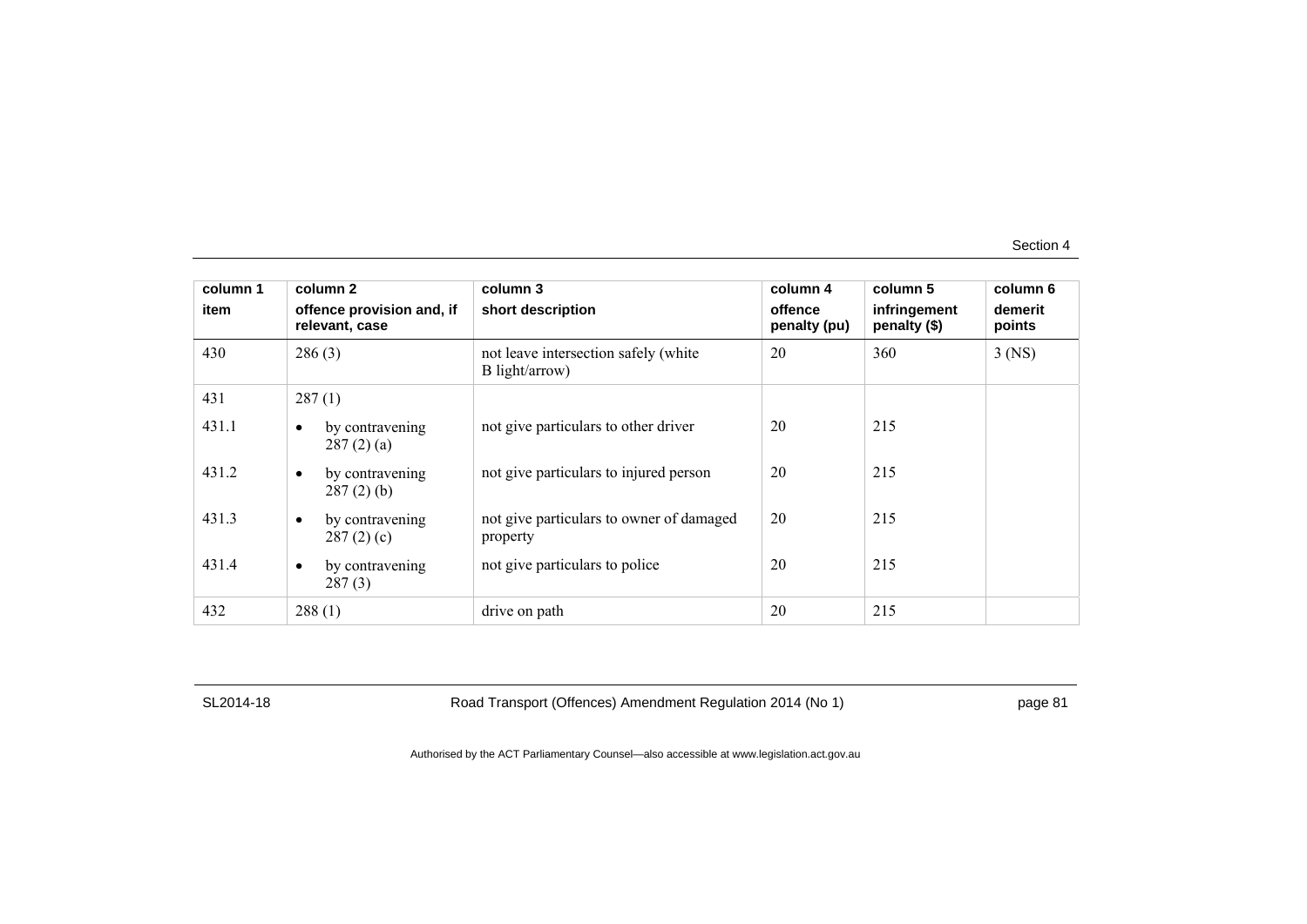| column 1<br>item | column 2<br>offence provision and, if<br>relevant, case | column 3<br>short description                          | column 4<br>offence<br>penalty (pu) | column 5<br>infringement<br>penalty (\$) | column 6<br>demerit<br>points |
|------------------|---------------------------------------------------------|--------------------------------------------------------|-------------------------------------|------------------------------------------|-------------------------------|
| 433              | 288(4)                                                  | driver not give way to user/animal on path             | 20                                  | 215                                      | $3$ (NS)                      |
| 434              | 289(1)                                                  | drive on nature strip                                  | 20                                  | 215                                      |                               |
| 435              | 289(2)                                                  | driver not give way to user/animal on<br>nature strip  | 20                                  | 215                                      | $3$ (NS)                      |
| 436              | 290                                                     | drive on traffic island                                | 20                                  | 215                                      |                               |
| 437              | 291                                                     | start/drive vehicle causing unnecessary<br>noise/smoke | 20                                  | 179                                      |                               |
| 438              | 292(a)                                                  | drive/tow vehicle with unsecured load                  | 20                                  | 441                                      |                               |
| 439              | 292(b)                                                  | drive/tow vehicle with load causing<br>instability     | 20                                  | 441                                      |                               |

page 82 Road Transport (Offences) Amendment Regulation 2014 (No 1) SL2014-18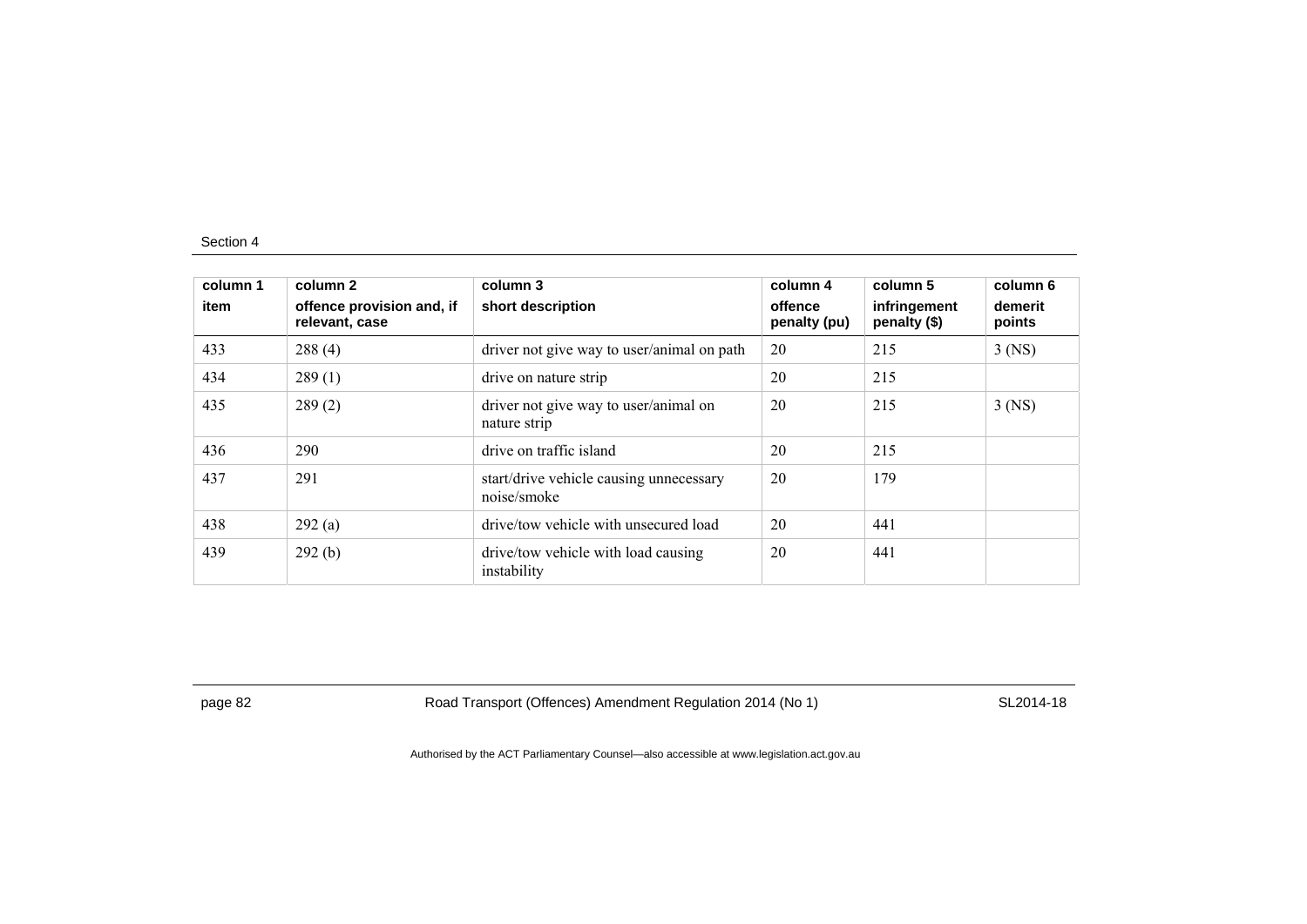| column 1<br>item | column 2<br>offence provision and, if<br>relevant, case | column 3<br>short description                                 | column 4<br>offence<br>penalty (pu) | column 5<br>infringement<br>penalty (\$) | column 6<br>demerit<br>points |
|------------------|---------------------------------------------------------|---------------------------------------------------------------|-------------------------------------|------------------------------------------|-------------------------------|
| 440              | 292(c)                                                  | drive/tow vehicle with overhanging load                       | 20                                  | 215                                      |                               |
| 441              | 293(2)                                                  | not remove/have removed any thing<br>fallen/put on road       | 20                                  | 215                                      |                               |
| 442              | 294 (1) (a) (i)                                         | tow without control of towed vehicle                          | 20                                  | 143                                      |                               |
| 443              | $294(1)$ (a) (ii)                                       | towed vehicle not in order/with licensed<br>person/in control | 20                                  | 143                                      |                               |
| 444              | 294(1)(b)                                               | tow vehicle when unsafe                                       | 20                                  | 143                                      |                               |
| 445              | 294(2)(a)                                               | tow without control of trailer                                | 20                                  | 143                                      |                               |
| 446              | 294(2)(b)                                               | tow trailer when unsafe                                       | 20                                  | 143                                      |                               |

SL2014-18 Road Transport (Offences) Amendment Regulation 2014 (No 1) page 83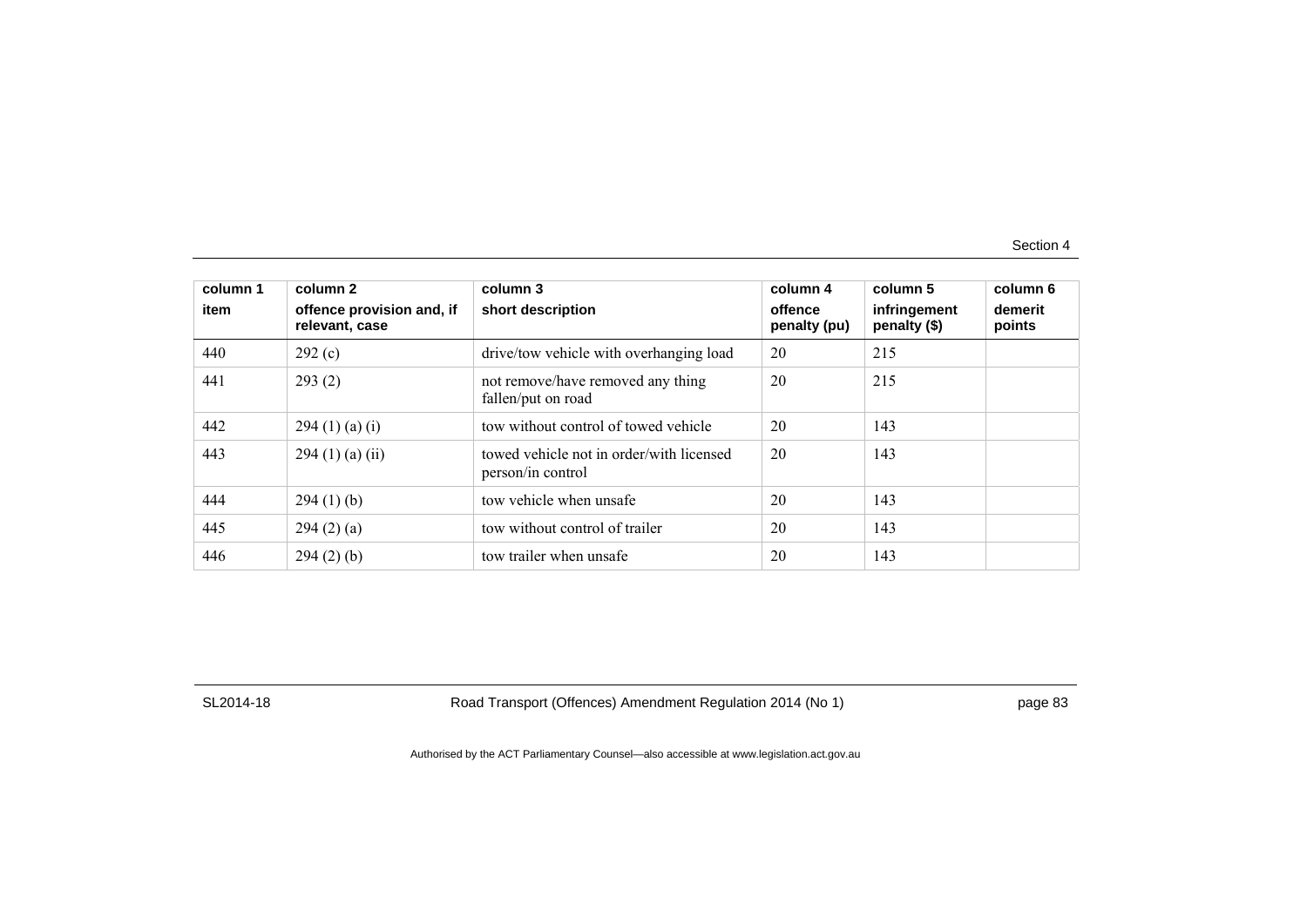| column 1 | column 2                                          | column 3                                                        | column 4                | column 5                     | column 6          |
|----------|---------------------------------------------------|-----------------------------------------------------------------|-------------------------|------------------------------|-------------------|
| item     | offence provision and, if<br>relevant, case       | short description                                               | offence<br>penalty (pu) | infringement<br>penalty (\$) | demerit<br>points |
| 447      | 295(1)                                            |                                                                 |                         |                              |                   |
| 447.1    | by contravening<br>295(2)                         | not keep required distance (towing with<br>towline)             | 20                      | 143                          |                   |
| 447.2    | by contravening<br>$\bullet$<br>295(3)            | not keep required distance (towing with<br>towline – motorbike) | 20                      | 143                          |                   |
| 447.3    | by contravening<br>$\bullet$<br>295(4)            |                                                                 |                         |                              |                   |
| 447.3.1  | by contravening<br>295(5)(a)                      | warning material not correct shape/length                       | 20                      | 143                          |                   |
| 447.3.2  | by contravening<br>-<br>295(5)(b)                 | warning material not correct position                           | 20                      | 143                          |                   |
| 447.3.3  | by contravening<br>$\qquad \qquad -$<br>295(5)(c) | warning material not visible                                    | 20                      | 143                          |                   |

page 84 Road Transport (Offences) Amendment Regulation 2014 (No 1) SL2014-18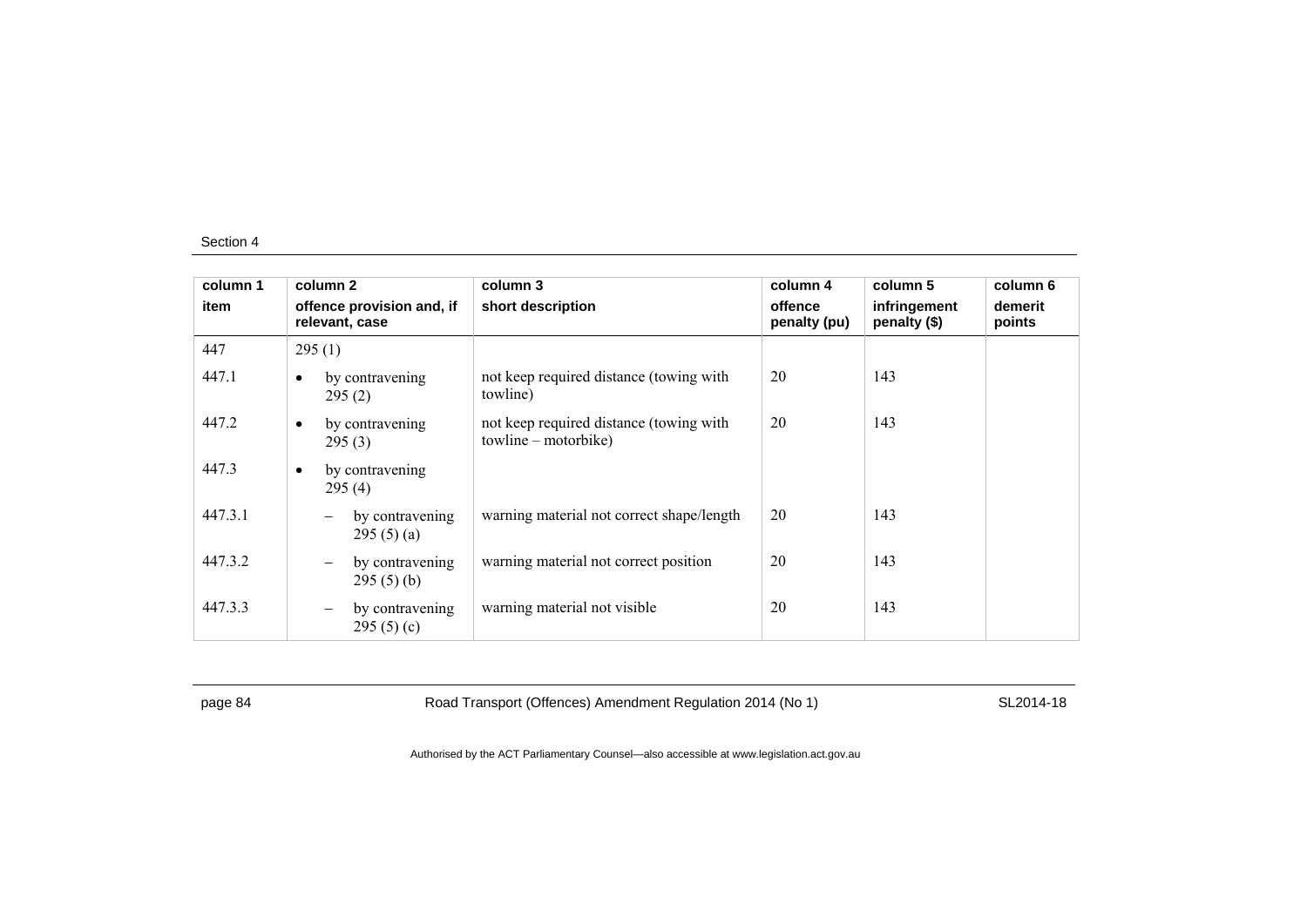| column 1 | column 2                                    | column 3                                                    | column 4                | column 5                     | column 6          |
|----------|---------------------------------------------|-------------------------------------------------------------|-------------------------|------------------------------|-------------------|
| item     | offence provision and, if<br>relevant, case | short description                                           | offence<br>penalty (pu) | infringement<br>penalty (\$) | demerit<br>points |
| 448      | 296(1)                                      | not reverse vehicle safely                                  | 20                      | 215                          |                   |
| 449      | 296(2)                                      | reverse vehicle further than necessary                      | 20                      | 143                          |                   |
| 450      | 297(1)                                      | drive without proper control of vehicle                     | 20                      | 215                          |                   |
| 451      | 297(1A)                                     | drive vehicle with person/animal in lap                     | 20                      | 143                          |                   |
| 452      | 297(2)                                      | drive vehicle without clear view                            | 20                      | 143                          |                   |
| 453      | 297(3)                                      | ride motorbike with animal between rider<br>and handle bars | 20                      | 143                          |                   |
| 454      | 298                                         | tow trailer with person in/on trailer                       | 20                      | 143                          |                   |
| 455      | 299(1)(a)                                   | drive vehicle with TV/VDU image visible                     | 20                      | 179                          |                   |
| 456      | 299(1)(b)                                   | drive vehicle with TV/VDU image likely to<br>distract       | 20                      | 179                          |                   |
| 457      | 300(1)                                      | drive using hand-held mobile phone                          | 20                      | 357                          | $3$ (NS)          |

SL2014-18 Road Transport (Offences) Amendment Regulation 2014 (No 1) page 85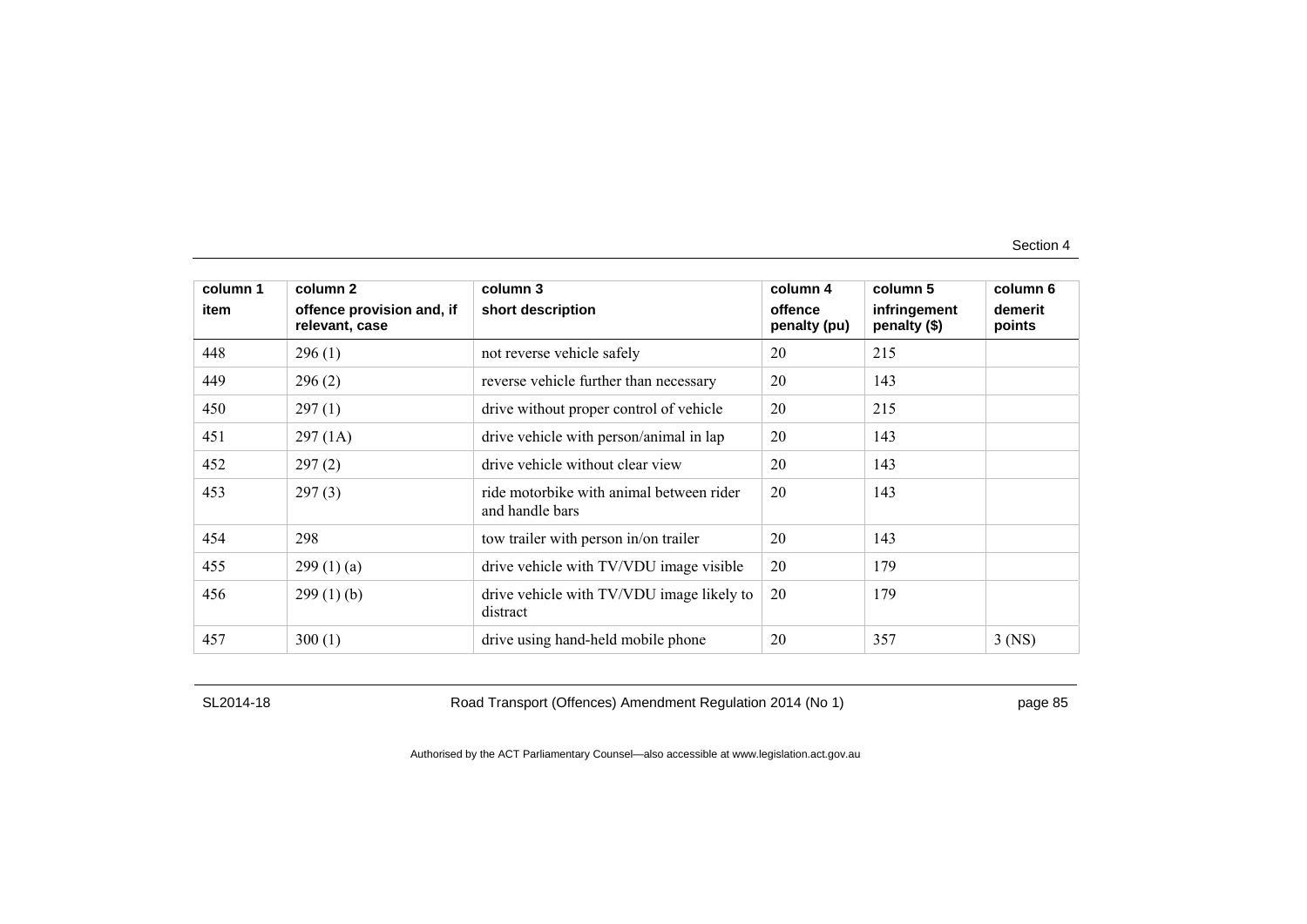| column 1 | column 2                                    | column 3                                                       | column 4                | column 5                     | column 6          |
|----------|---------------------------------------------|----------------------------------------------------------------|-------------------------|------------------------------|-------------------|
| item     | offence provision and, if<br>relevant, case | short description                                              | offence<br>penalty (pu) | infringement<br>penalty (\$) | demerit<br>points |
| 458      | 301(1)                                      | lead animal while driving motor vehicle                        | 20                      | 104                          |                   |
| 459      | 301(2)                                      | passenger in motor vehicle lead animal<br>while vehicle moving | 20                      | 104                          |                   |
| 460      | 301(3)                                      | lead animal while riding bicycle                               | 20                      | 104                          |                   |
| 461      | 302                                         | not give way when riding animal on<br>footpath/nature strip    | 20                      | 104                          |                   |
| 462      | 303(1)                                      | ride animal more than 2 abreast (not<br>multi-lane road)       | 20                      | 104                          |                   |
| 463      | 303(2)                                      | ride animal more than 2 abreast (marked)<br>lane)              | 20                      | 104                          |                   |
| 464      | 303(4)                                      | ride animal more than 1.5m from another<br>rider               | 20                      | 104                          |                   |
| 465      | 304(1)                                      | not obey direction of police/authorised<br>person              | 20                      | 104                          | $3$ (NS)          |

page 86 Road Transport (Offences) Amendment Regulation 2014 (No 1) SL2014-18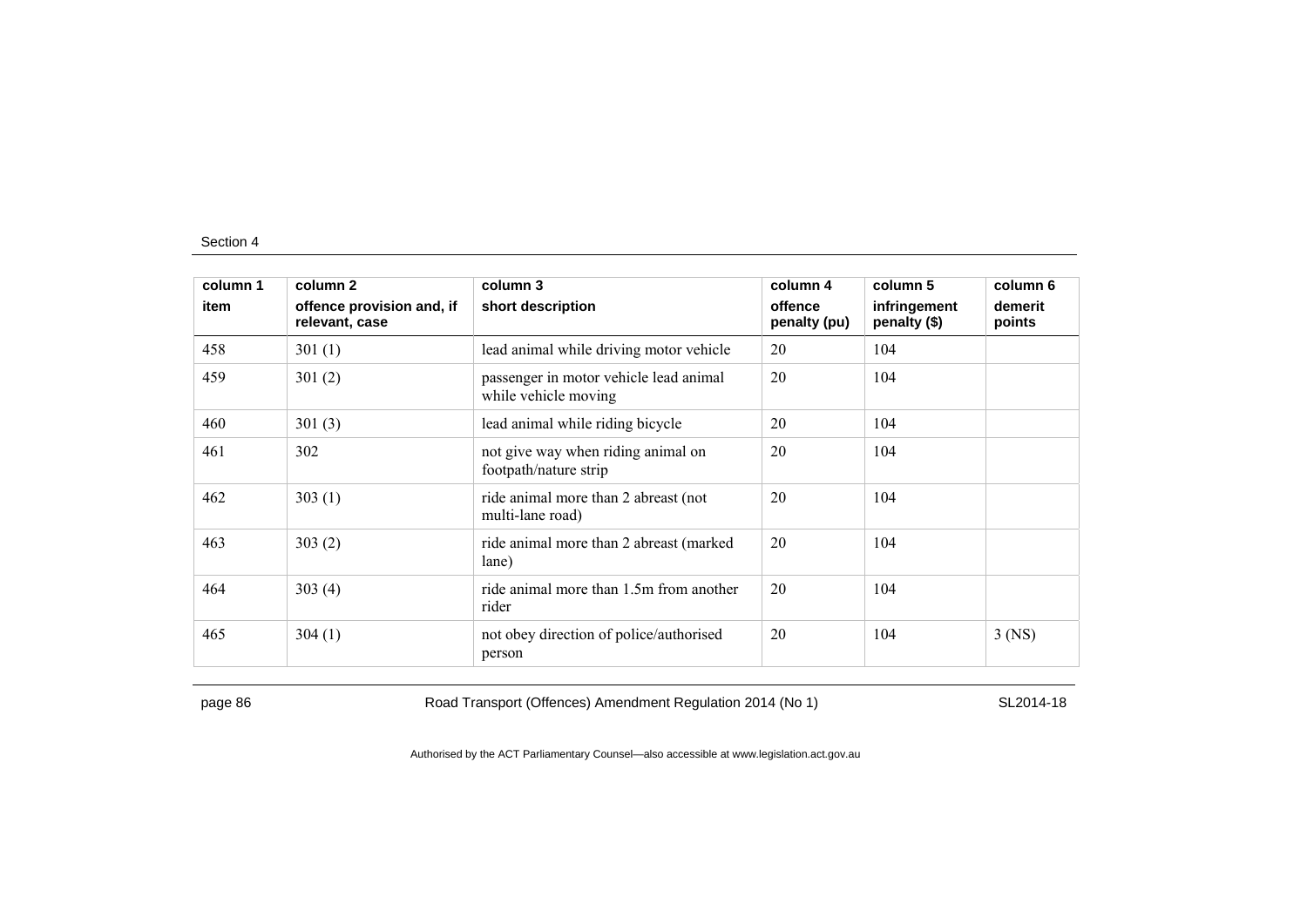## **Part 1.2A Heavy Vehicle National Law (ACT)**

| column 1       | column 2                                                 | column 3                                                                                                                      | column 4                | column 5                     | column 6          |
|----------------|----------------------------------------------------------|-------------------------------------------------------------------------------------------------------------------------------|-------------------------|------------------------------|-------------------|
| item           | offence provision and, if<br>relevant, case              | short description                                                                                                             | offence<br>penalty (\$) | infringement<br>penalty (\$) | demerit<br>points |
|                | 60(1)                                                    |                                                                                                                               |                         |                              |                   |
| 1.1            | if heavy vehicle<br>standard relates to<br>speed limiter | use of heavy vehicle that contravenes<br>heavy vehicle standard relating to speed<br>limiter                                  | 6 1 5 0                 | 615                          |                   |
| 1.2            | in any other case<br>$\bullet$                           | use of heavy vehicle that contravenes<br>heavy vehicle standard not relating to<br>speed limiter                              | 3 0 7 0                 | 307                          |                   |
| $\mathfrak{D}$ | 79(2)                                                    | not return as required amended/cancelled<br>vehicle standards exemption (permit)                                              | 4 100                   | 410                          |                   |
| 3              | 80(1)                                                    | not apply as required for replacement for<br>defaced/destroyed/lost/stolen permit for<br>vehicle standards exemption (permit) | 4 100                   |                              |                   |

SL2014-18 Road Transport (Offences) Amendment Regulation 2014 (No 1) page 87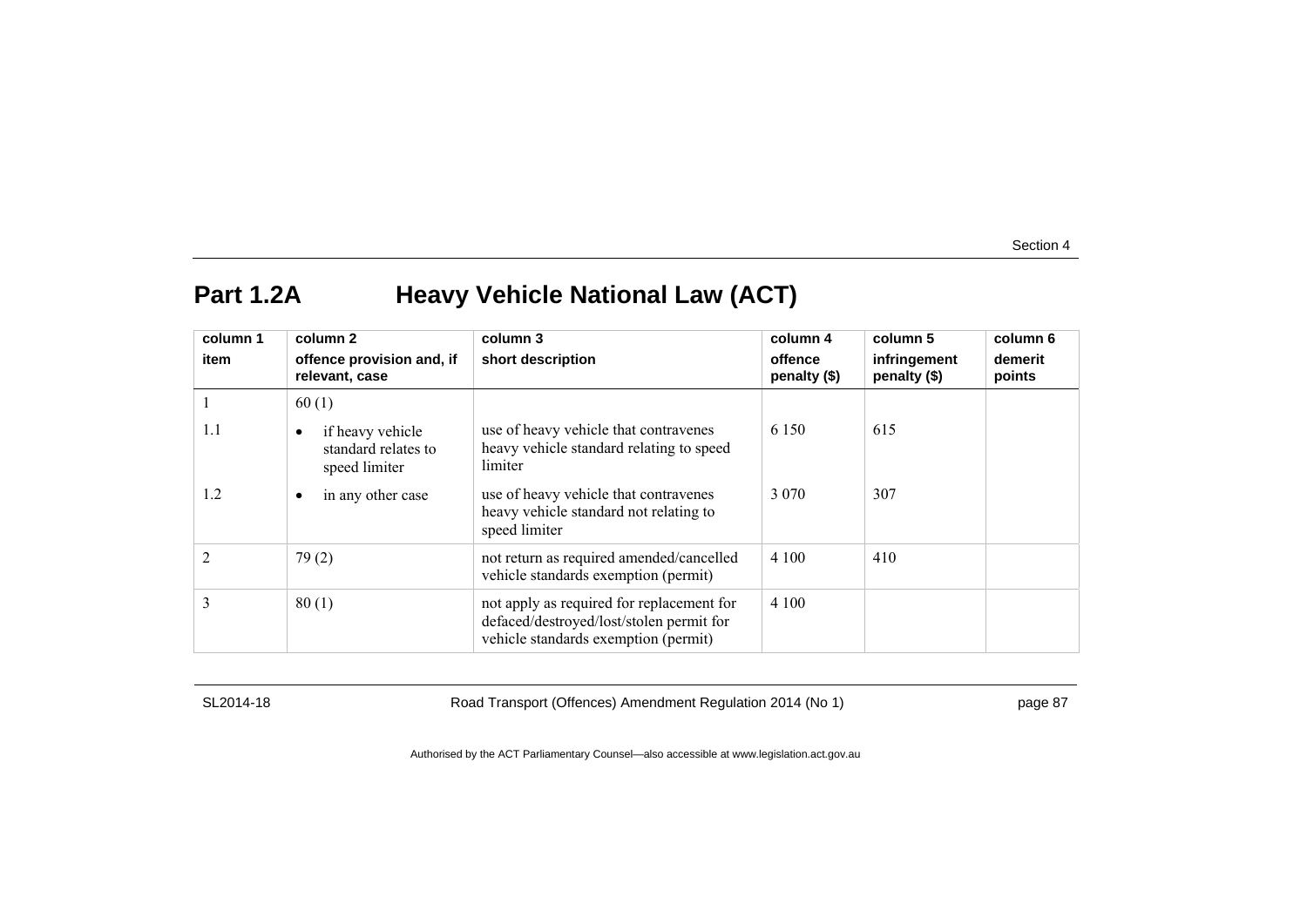| column 1 | column 2                                    | column 3                                                                                                                                                       | column 4                | column 5                     | column 6          |
|----------|---------------------------------------------|----------------------------------------------------------------------------------------------------------------------------------------------------------------|-------------------------|------------------------------|-------------------|
| item     | offence provision and, if<br>relevant, case | short description                                                                                                                                              | offence<br>penalty (\$) | infringement<br>penalty (\$) | demerit<br>points |
| 4        | 81(1)                                       | contravene condition of vehicle standards<br>exemption                                                                                                         | 3 0 7 0                 | 307                          |                   |
| 5        | 81(2)                                       | use/permit to be used/heavy vehicle that<br>contravenes condition of vehicle standards<br>exemption                                                            | 3 0 7 0                 | 307                          |                   |
| 6        | 81(3)                                       | use/permit to be used/heavy vehicle in way<br>that contravenes condition of vehicle<br>standards exemption                                                     | 3 0 7 0                 | 307                          |                   |
|          | 82(2)                                       | driver of heavy vehicle fail to comply with<br>condition of vehicle standards exemption<br>(notice) that must keep relevant document<br>in driver's possession | 3 0 7 0                 | 307                          |                   |
| 8        | 82(3)                                       | each relevant party for driver of heavy<br>vehicle commits offence if driver commits<br>offence against $s$ 82 (2)                                             | 3 0 7 0                 | 307                          |                   |

page 88 Road Transport (Offences) Amendment Regulation 2014 (No 1) SL2014-18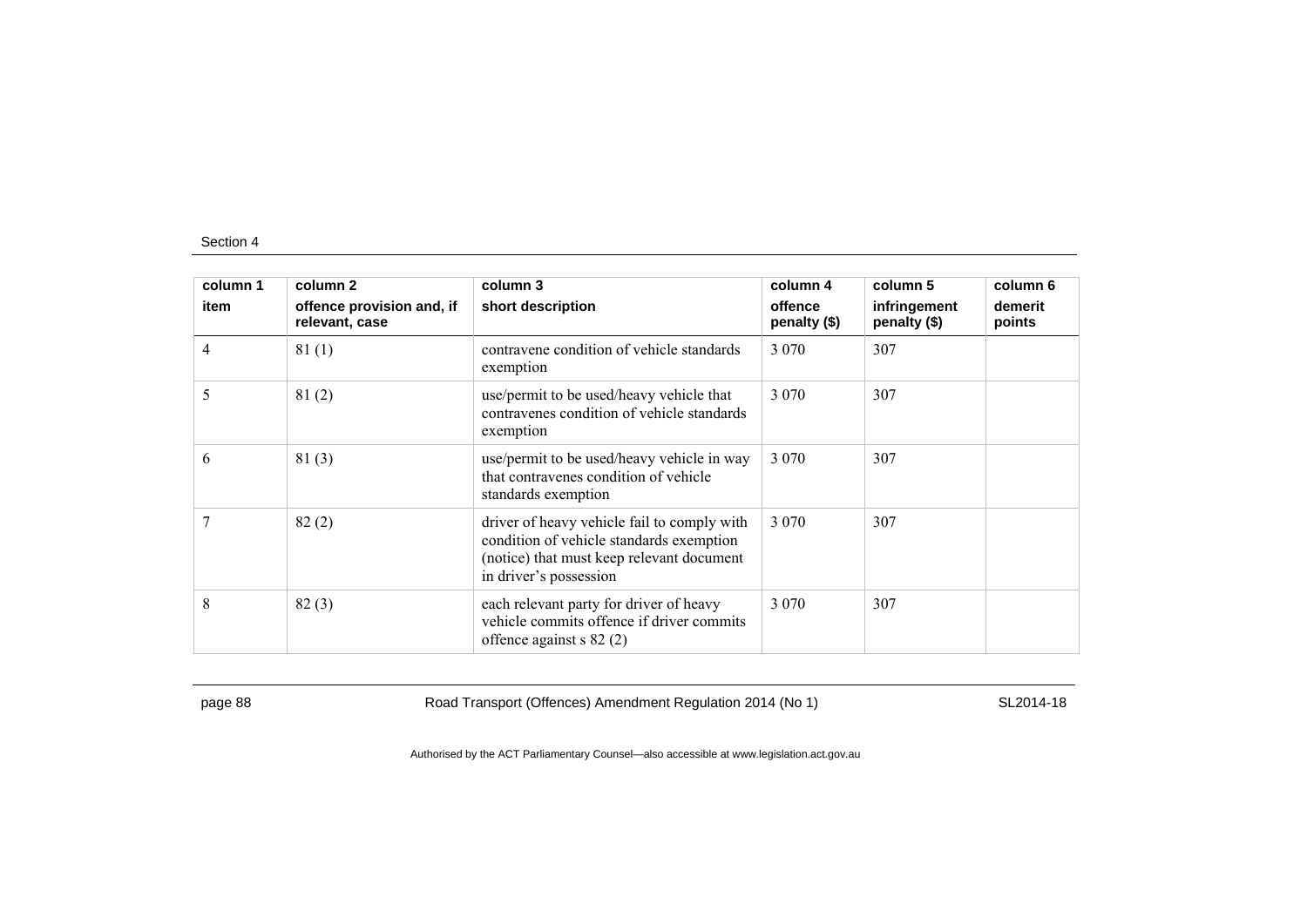| column 1 | column 2                                    | column 3                                                                                                                                                                | column 4                | column 5                     | column 6          |
|----------|---------------------------------------------|-------------------------------------------------------------------------------------------------------------------------------------------------------------------------|-------------------------|------------------------------|-------------------|
| item     | offence provision and, if<br>relevant, case | short description                                                                                                                                                       | offence<br>penalty (\$) | infringement<br>penalty (\$) | demerit<br>points |
| 9        | 83(1)                                       | driver of heavy vehicle not keep copy of<br>permit for vehicle standards exemption<br>(permit) in driver's possession                                                   | 3 0 7 0                 | 307                          |                   |
| 10       | 83(2)                                       | driver of heavy vehicle not return copy of<br>permit for vehicle standards exemption<br>(permit) to relevant party for driver on<br>stopping working for relevant party | 3 0 7 0                 | 307                          |                   |
| 11       | 83(3)                                       | each relevant party for driver of heavy<br>vehicle commits offence if driver commits<br>offence against $s 83$ (1)                                                      | 3 0 7 0                 | 307                          |                   |
| 12       | 85(1)                                       | unapproved modification of heavy vehicle                                                                                                                                | 3 0 7 0                 | 307                          |                   |
| 13       | 85(2)                                       | use/permit to be used unapproved modified<br>heavy vehicle                                                                                                              | 3 0 7 0                 | 307                          |                   |

SL2014-18 Road Transport (Offences) Amendment Regulation 2014 (No 1) page 89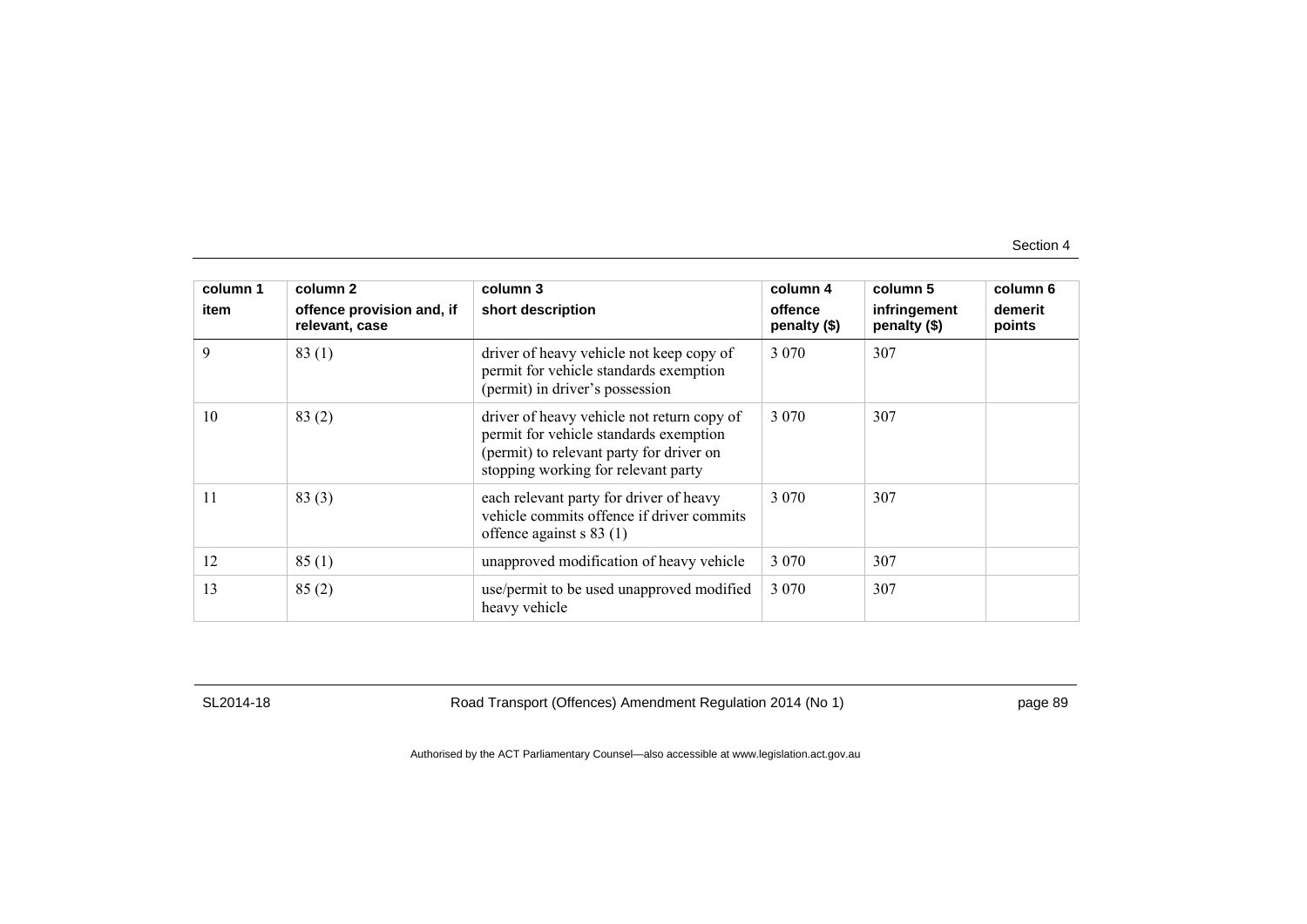| column 1<br>item | column 2<br>offence provision and, if<br>relevant, case | column 3<br>short description                                                                                                                                                                           | column 4<br>offence<br>penalty (\$) | column 5<br>infringement<br>penalty (\$) | column 6<br>demerit<br>points |
|------------------|---------------------------------------------------------|---------------------------------------------------------------------------------------------------------------------------------------------------------------------------------------------------------|-------------------------------------|------------------------------------------|-------------------------------|
| 14               | 86(2)                                                   | approved vehicle examiner who approves<br>modification of heavy vehicle not give<br>certificate approving modification as<br>required and not ensure complying<br>plate/label fitted/affixed to vehicle | 3 0 7 0                             | 307                                      |                               |
| 15               | 89(1)                                                   | use/permit to be used unsafe heavy vehicle                                                                                                                                                              | 6 1 5 0                             | 615                                      |                               |
| 16               | 90(1)                                                   | use/permit to be used heavy vehicle not<br>fitted with emission control system if<br>required by heavy vehicle standard                                                                                 | 3 0 7 0                             | 307                                      |                               |
| 17               | 90(2)                                                   | use/permit to be used heavy vehicle fitted<br>with emission control system not operating<br>as designed                                                                                                 | 3 0 7 0                             | 307                                      |                               |

page 90 Road Transport (Offences) Amendment Regulation 2014 (No 1) SL2014-18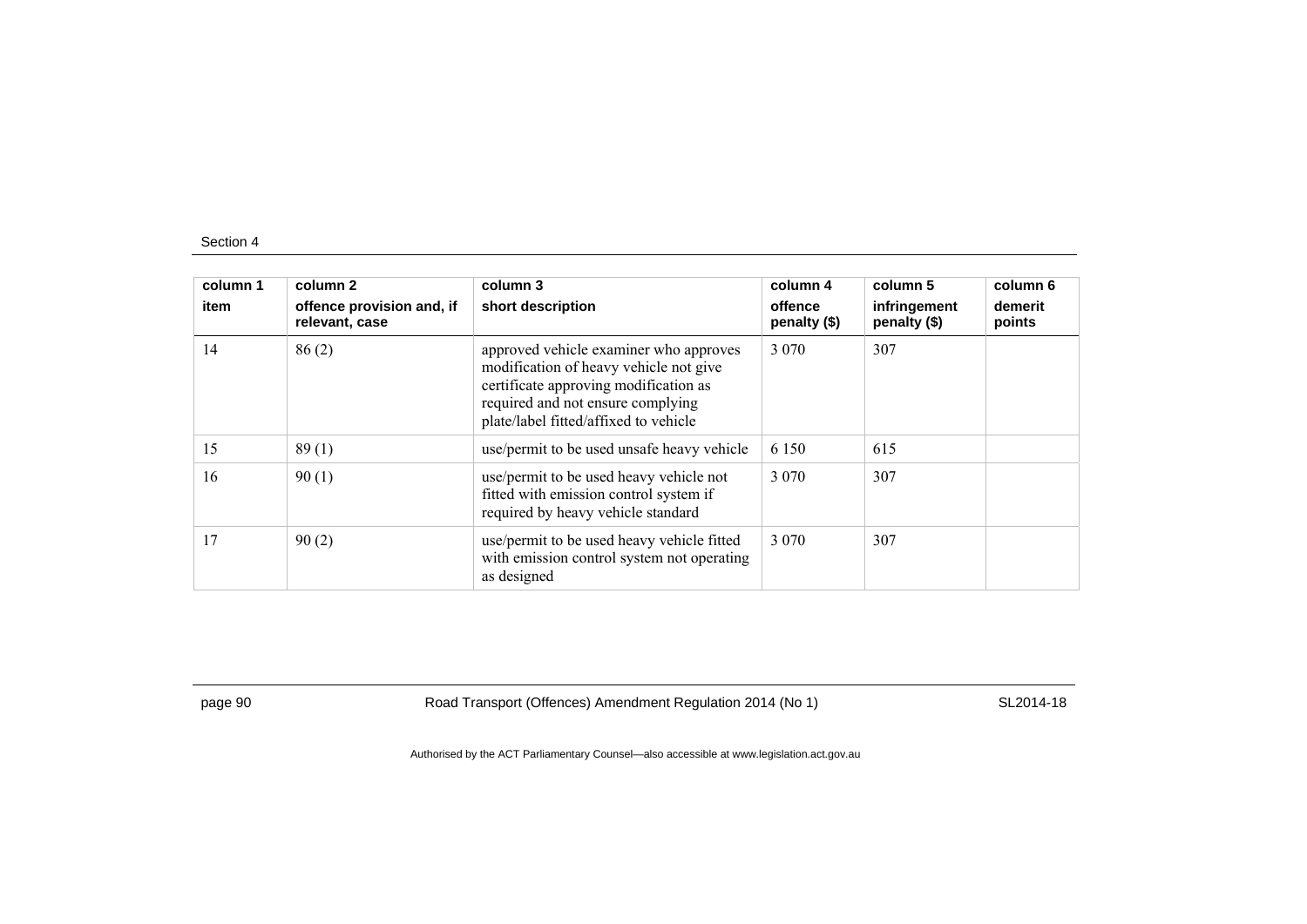| column 1<br>item | column 2<br>offence provision and, if<br>relevant, case | column 3<br>short description                                                                                                                                | column 4<br>offence<br>penalty (\$) | column 5<br>infringement<br>penalty (\$) | column 6<br>demerit<br>points |
|------------------|---------------------------------------------------------|--------------------------------------------------------------------------------------------------------------------------------------------------------------|-------------------------------------|------------------------------------------|-------------------------------|
| 18               | 90(3)                                                   | use/permit to be used heavy vehicle fitted<br>with emission control system and operate<br>system in way causes non-compliance with<br>heavy vehicle standard | 3 0 7 0                             | 307                                      |                               |
| 19               | 91(1)                                                   | tamper with emission control system fitted<br>to heavy vehicle                                                                                               | 10 240                              |                                          |                               |
| 20               | 91(2)                                                   | operator of heavy vehicle use/permit to be<br>used vehicle fitted with tampered emission<br>control system                                                   | 10 240                              |                                          |                               |
| 21               | 92(2)                                                   | use/permit to be used incorrect warning<br>sign on heavy vehicle                                                                                             | 3 0 7 0                             | 307                                      |                               |
| 22               | 93(1)                                                   | tamper with speed limiter fitted to heavy<br>vehicle                                                                                                         | 10 240                              |                                          |                               |
| 23               | 93(2)                                                   | fit tampered speed limiter to heavy vehicle                                                                                                                  | 10 240                              |                                          |                               |

SL2014-18 Road Transport (Offences) Amendment Regulation 2014 (No 1) page 91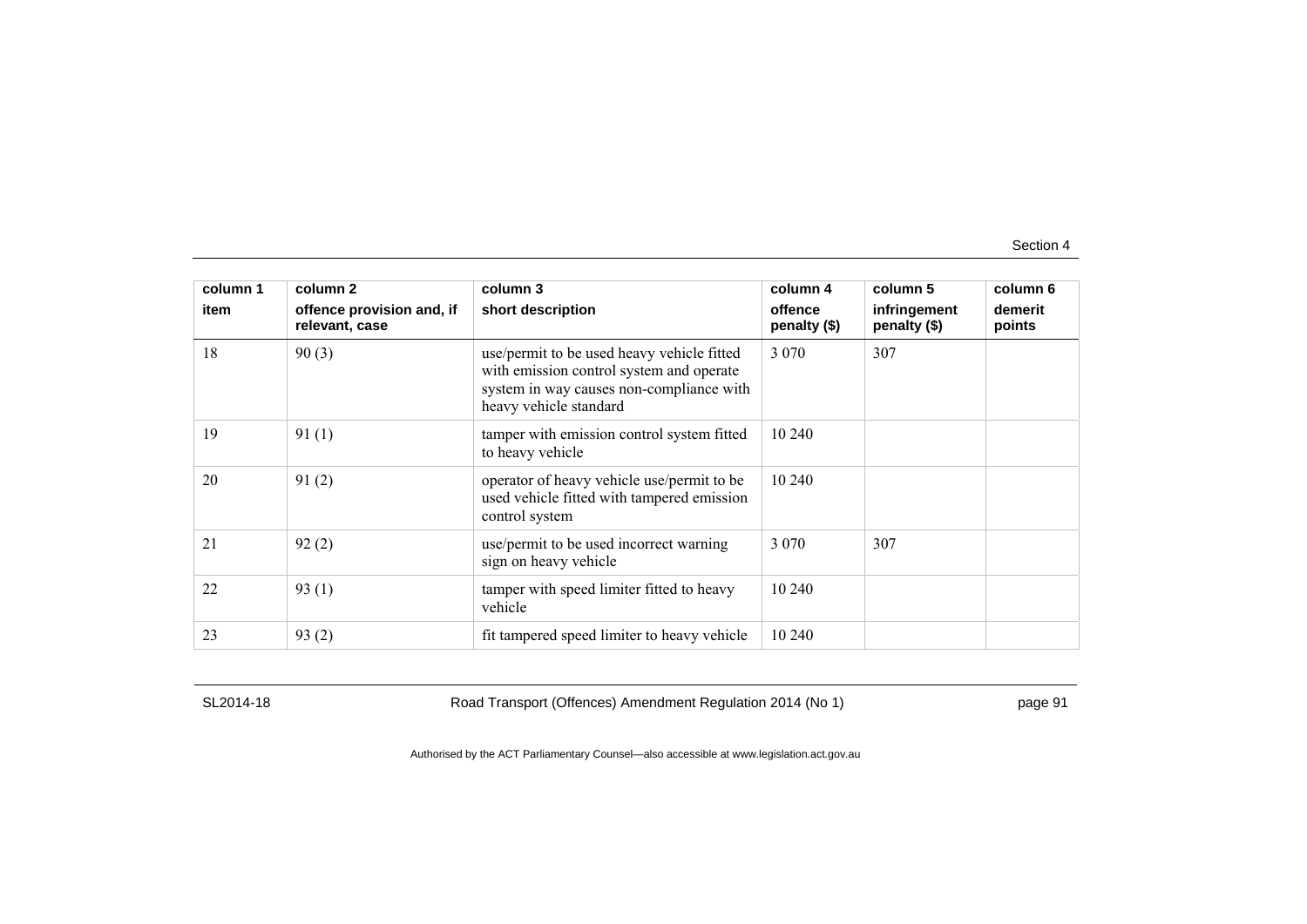| column 1 | column 2                                    | column 3                                                                                                                          | column 4                | column 5                     | column 6          |
|----------|---------------------------------------------|-----------------------------------------------------------------------------------------------------------------------------------|-------------------------|------------------------------|-------------------|
| item     | offence provision and, if<br>relevant, case | short description                                                                                                                 | offence<br>penalty (\$) | infringement<br>penalty (\$) | demerit<br>points |
| 24       | 93(3)                                       | operator of heavy vehicle use vehicle fitted<br>with tampered speed limiter                                                       | 10 240                  |                              |                   |
| 25       | 96(1)                                       |                                                                                                                                   |                         |                              |                   |
| 25.1     | minor risk breach<br>٠                      | drive heavy vehicle if vehicle (with load)<br>not comply with mass requirements<br>applying to vehicle—minor risk breach          | 4 100                   | 410                          |                   |
| 25.2     | substantial risk breach<br>٠                | drive heavy vehicle if vehicle (with load)<br>not comply with mass requirements<br>applying to vehicle—substantial risk<br>breach | 6 1 5 0                 | 615                          |                   |
| 25.3     | severe risk breach<br>$\bullet$             | drive heavy vehicle if vehicle (with load)<br>not comply with mass requirements<br>applying to vehicle—severe risk breach         | $10240-$<br>30 730      |                              |                   |

page 92 Road Transport (Offences) Amendment Regulation 2014 (No 1) SL2014-18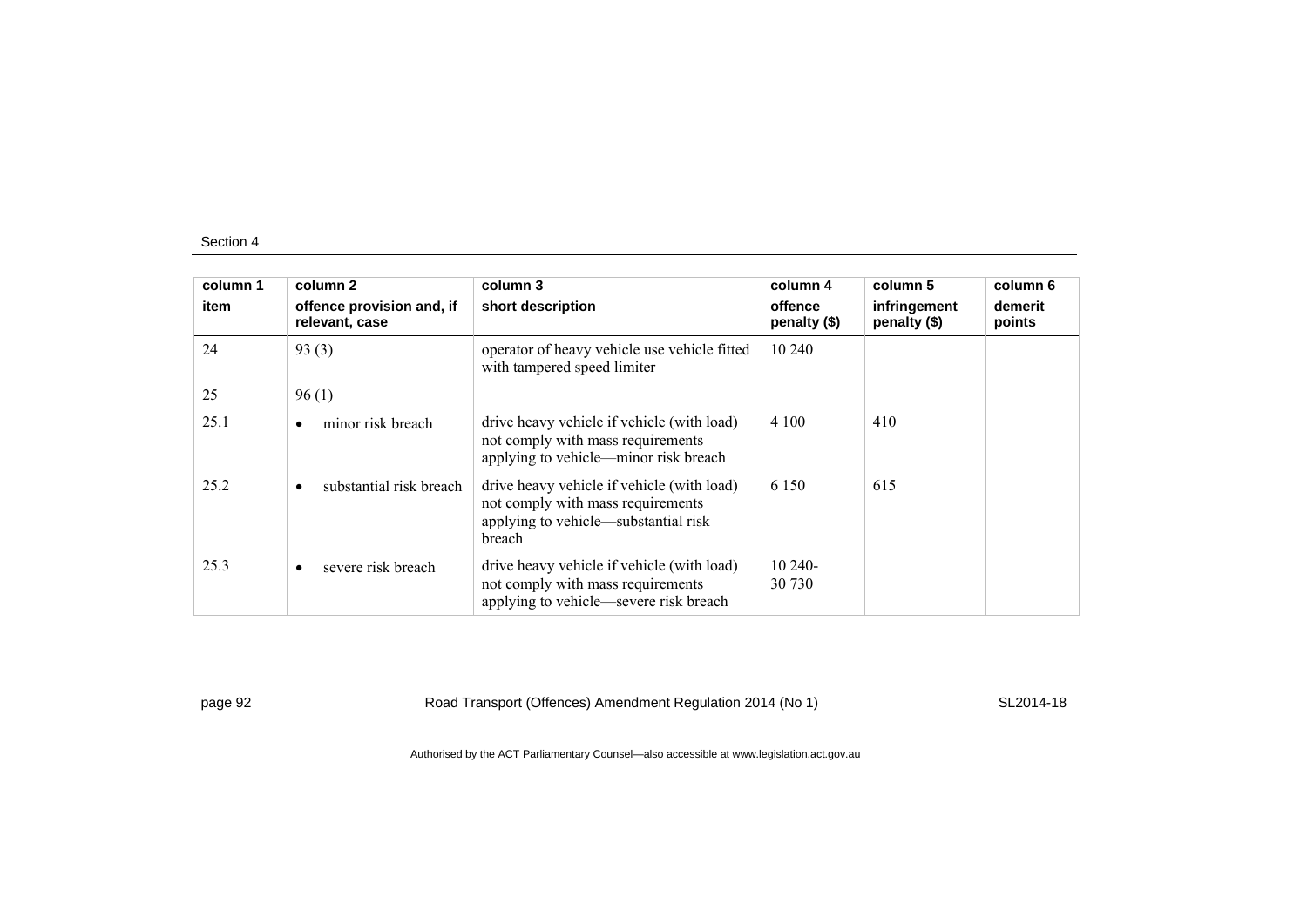| column 1<br>item | column 2<br>offence provision and, if<br>relevant, case                | column 3<br>short description                                                                                                                             | column 4<br>offence<br>penalty (\$) | column 5<br>infringement<br>penalty (\$) | column 6<br>demerit<br>points |
|------------------|------------------------------------------------------------------------|-----------------------------------------------------------------------------------------------------------------------------------------------------------|-------------------------------------|------------------------------------------|-------------------------------|
| 26               | 102(1)                                                                 |                                                                                                                                                           |                                     |                                          |                               |
| 26.1             | heavy vehicle not<br>٠<br>have goods or<br>passengers                  | drive heavy vehicle if vehicle (with load)<br>not comply with dimension requirements<br>applying to vehicle without goods or<br>passengers                | 3 0 7 0                             | 307                                      |                               |
| 26.2             | heavy vehicle has<br>٠<br>goods or passengers<br>and minor risk breach | drive heavy vehicle if vehicle (with load)<br>not comply with dimension requirements<br>applying to vehicle with goods or<br>passengers—minor risk breach | 3 0 7 0                             | 307                                      |                               |

SL2014-18 Road Transport (Offences) Amendment Regulation 2014 (No 1) page 93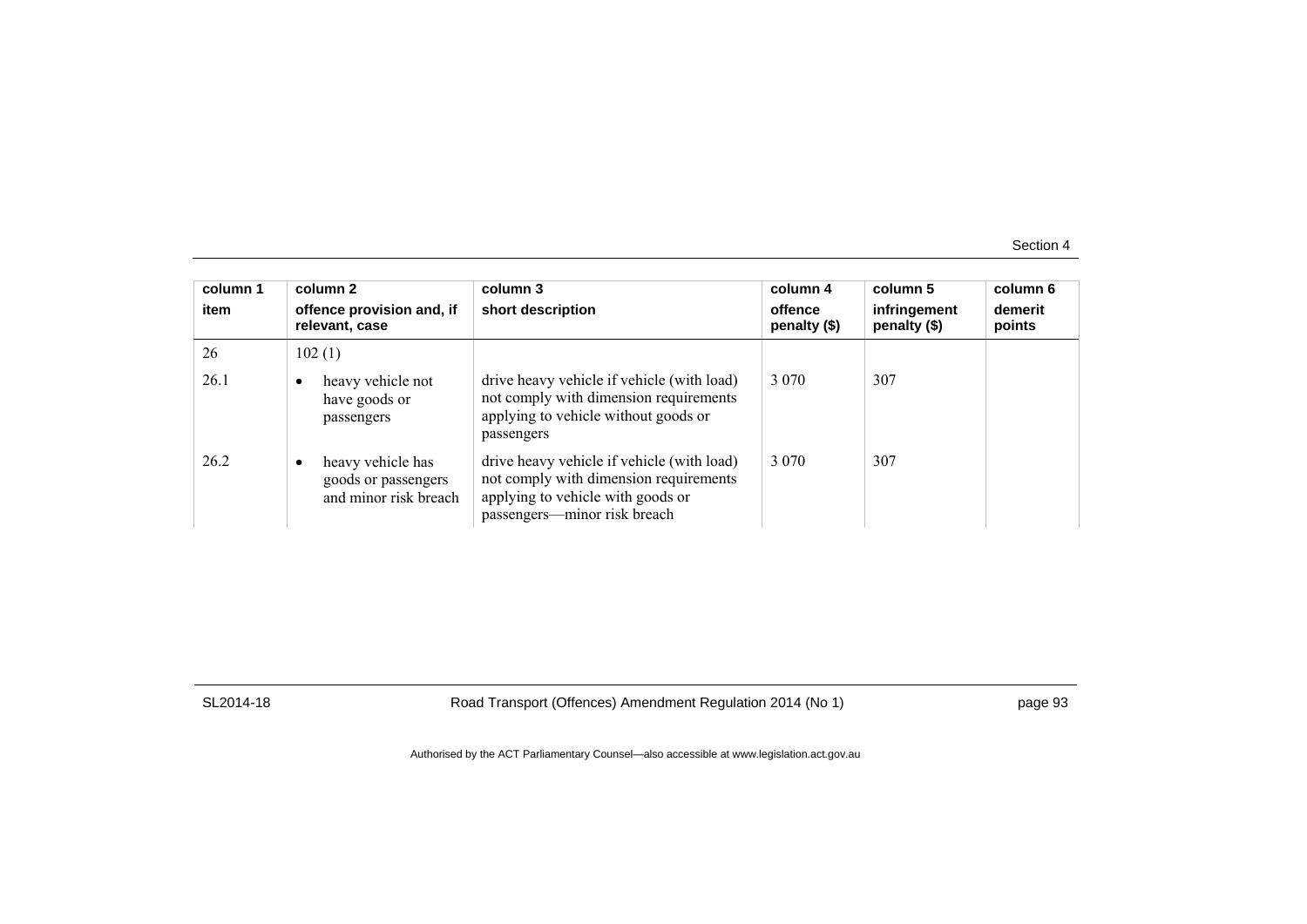| column 1 | column 2                                                                                | column 3                                                                                                                                                        | column 4                | column 5                     | column 6          |
|----------|-----------------------------------------------------------------------------------------|-----------------------------------------------------------------------------------------------------------------------------------------------------------------|-------------------------|------------------------------|-------------------|
| item     | offence provision and, if<br>relevant, case                                             | short description                                                                                                                                               | offence<br>penalty (\$) | infringement<br>penalty (\$) | demerit<br>points |
| 26.3     | heavy vehicle has<br>$\bullet$<br>goods or passengers<br>and substantial risk<br>breach | drive heavy vehicle if vehicle (with load)<br>not comply with dimension requirements<br>applying to vehicle with goods or<br>passengers-substantial risk breach | 5 1 2 0                 | 512                          |                   |
| 26.4     | heavy vehicle has<br>$\bullet$<br>goods or passengers<br>and severe risk breach         | drive heavy vehicle if vehicle (with load)<br>not comply with dimension requirements<br>applying to vehicle with goods or<br>passengers-severe risk breach      | 10 240                  |                              |                   |
| 27       | 109(2)                                                                                  | use heavy vehicle with stated projecting<br>load without warning signal fixed to back<br>of load                                                                | 3 0 7 0                 | 307                          |                   |
| 28       | 111(1)                                                                                  |                                                                                                                                                                 |                         |                              |                   |
| 28.1     | minor risk breach<br>٠                                                                  | drive heavy vehicle if vehicle not comply<br>with loading requirements-minor risk<br>breach                                                                     | 3 0 7 0                 | 307                          |                   |

page 94 Road Transport (Offences) Amendment Regulation 2014 (No 1) SL2014-18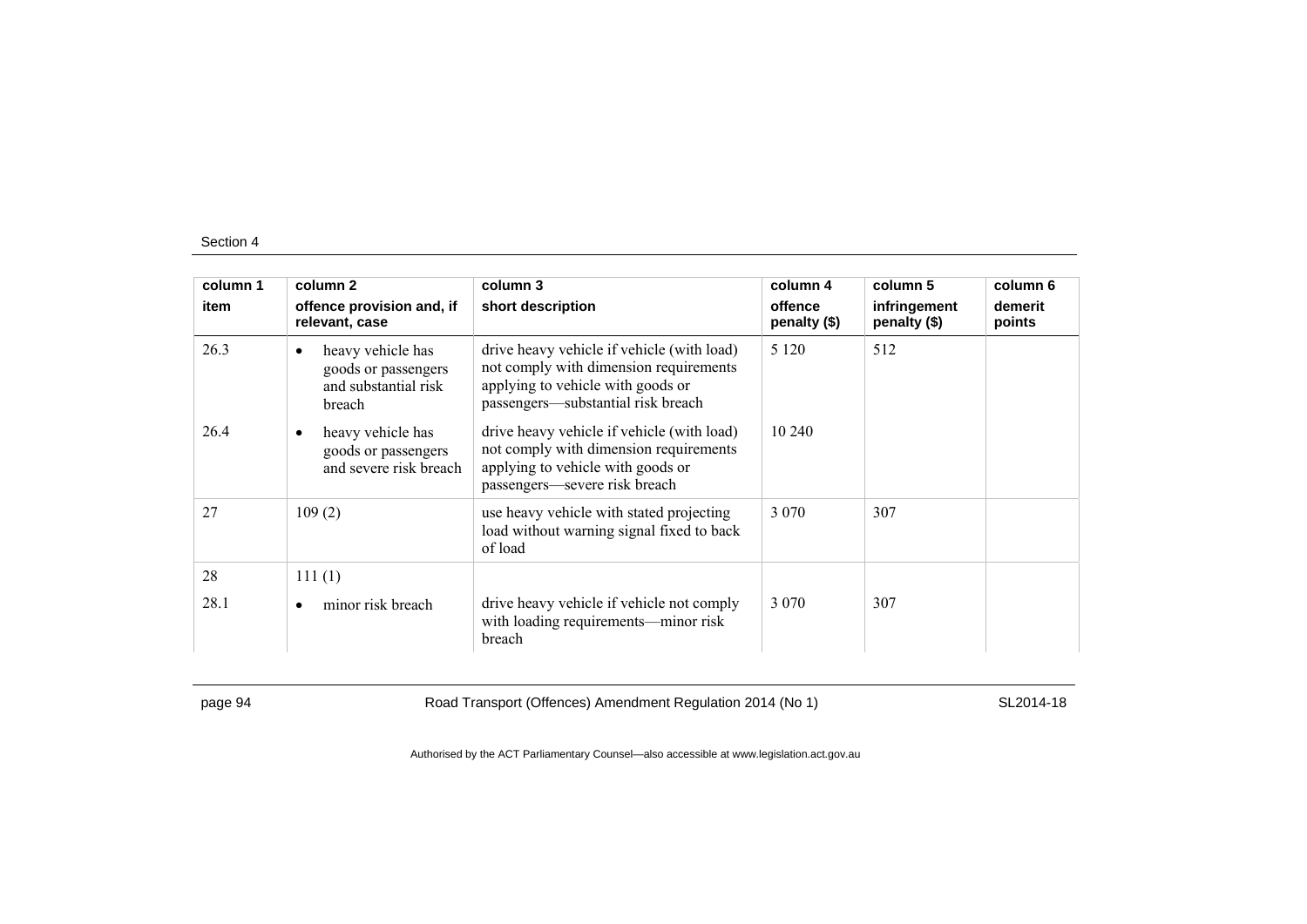| column 1 | column <sub>2</sub>                         | column 3                                                                                            | column 4                | column 5                     | column 6          |
|----------|---------------------------------------------|-----------------------------------------------------------------------------------------------------|-------------------------|------------------------------|-------------------|
| item     | offence provision and, if<br>relevant, case | short description                                                                                   | offence<br>penalty (\$) | infringement<br>penalty (\$) | demerit<br>points |
| 28.2     | substantial risk breach<br>$\bullet$        | drive heavy vehicle if vehicle not comply<br>with loading requirements—substantial<br>risk breach   | 5 1 2 0                 | 512                          |                   |
| 28.3     | severe risk breach<br>$\bullet$             | drive heavy vehicle if vehicle not comply<br>with loading requirements—severe risk<br>breach        | 10 240                  |                              |                   |
| 29       | 129(1)                                      | driver/operator of heavy vehicle contravene<br>condition of mass or dimension exemption             | 6 1 5 0                 | 615                          |                   |
| 30       | 129(2)                                      | use/permit to be used heavy vehicle that<br>contravenes condition of mass or<br>dimension exemption | 6 1 5 0                 | 615                          |                   |
| 31       | 129(3)                                      | use heavy vehicle in way that contravenes<br>condition of mass or dimension exemption               | 6 1 5 0                 | 615                          |                   |

SL2014-18 Road Transport (Offences) Amendment Regulation 2014 (No 1) page 95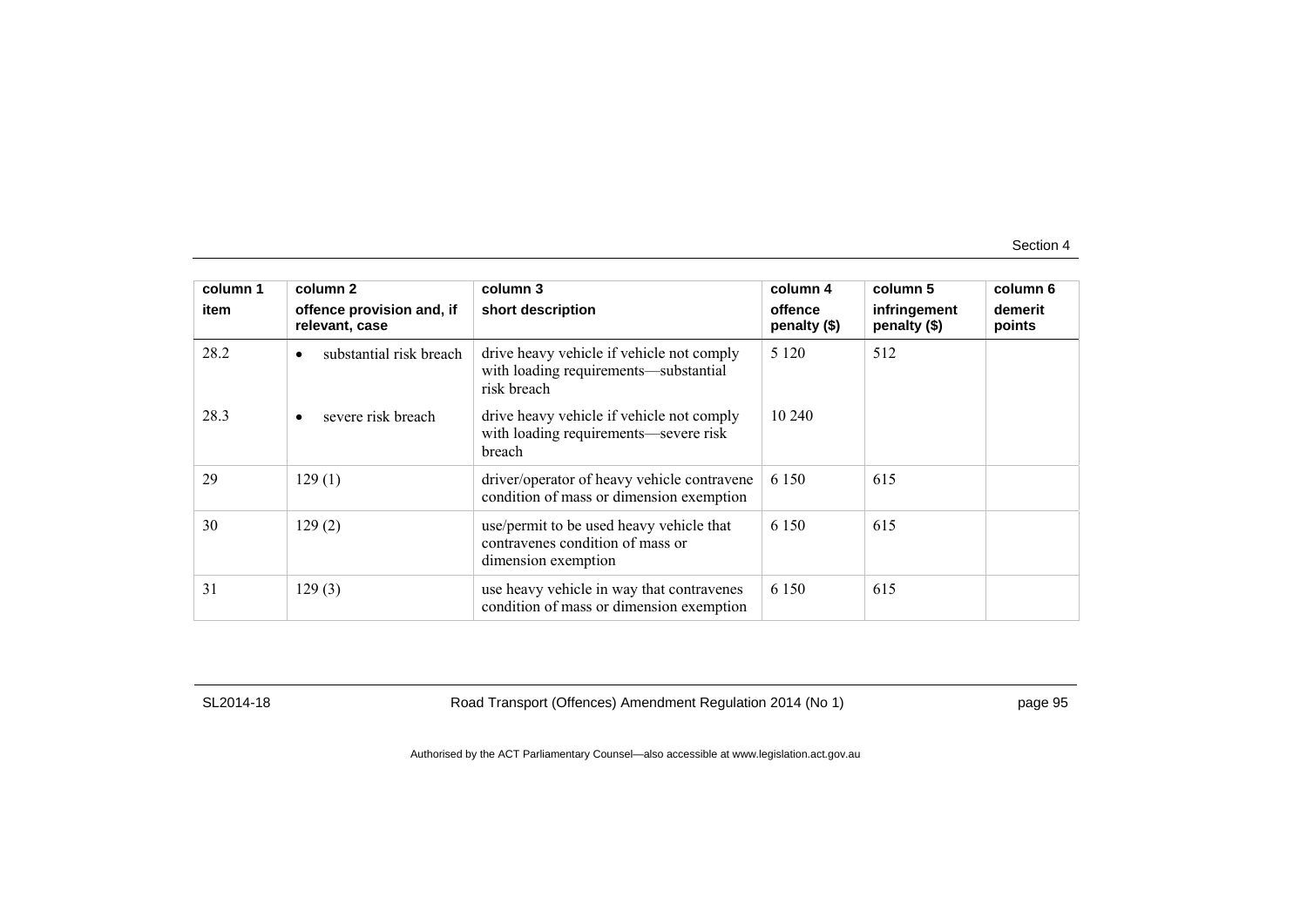| column 1 | column 2                                    | column 3                                                                                                                                                                          | column 4                | column 5                     | column 6          |
|----------|---------------------------------------------|-----------------------------------------------------------------------------------------------------------------------------------------------------------------------------------|-------------------------|------------------------------|-------------------|
| item     | offence provision and, if<br>relevant, case | short description                                                                                                                                                                 | offence<br>penalty (\$) | infringement<br>penalty (\$) | demerit<br>points |
| 32       | 130(2)                                      | driver of pilot/escort vehicle accompanying<br>heavy vehicle not comply with conditions<br>of mass or dimension exemption about use<br>of pilot/escort vehicle                    | 6 1 5 0                 | 615                          |                   |
| 33       | 130(3)                                      | operator of heavy vehicle commits offence<br>if driver of pilot/escort vehicle commits<br>offence against $s$ 130 (2)                                                             | 6 1 5 0                 | 615                          |                   |
| 34       | 131(1)                                      | driver of pilot vehicle accompanies heavy<br>vehicle that contravenes condition of mass<br>or dimension exemption                                                                 | 6 1 5 0                 | 615                          |                   |
| 35       | 132(2)                                      | driver of class 1/class 3 heavy vehicle fail<br>to comply with condition of mass or<br>dimension exemption (notice) that must<br>keep relevant document in driver's<br>possession | 3 0 7 0                 | 307                          |                   |

page 96 Road Transport (Offences) Amendment Regulation 2014 (No 1) SL2014-18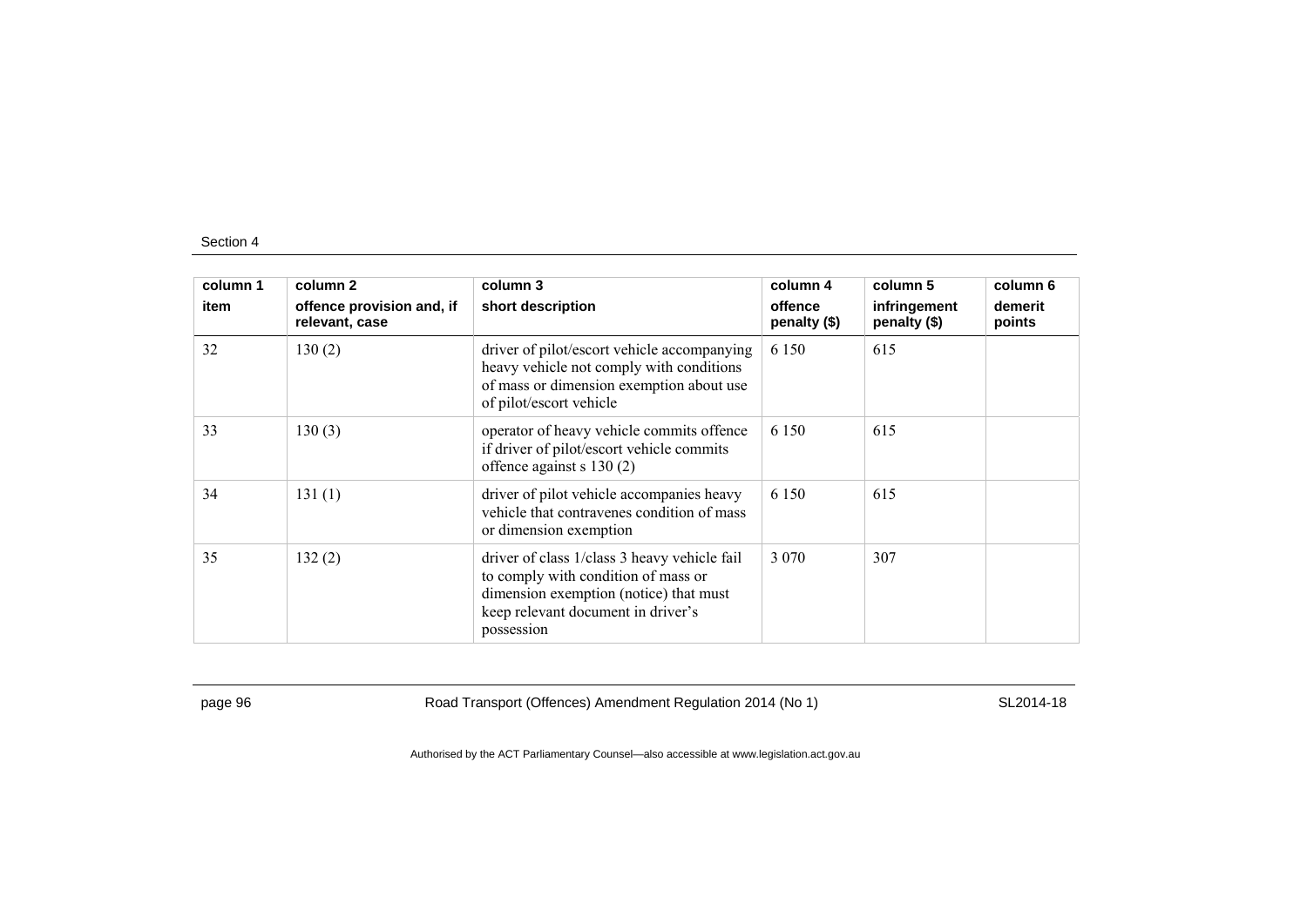| column 1 | column 2                                    | column 3                                                                                                                                                                                   | column 4                | column 5                     | column 6          |
|----------|---------------------------------------------|--------------------------------------------------------------------------------------------------------------------------------------------------------------------------------------------|-------------------------|------------------------------|-------------------|
| item     | offence provision and, if<br>relevant, case | short description                                                                                                                                                                          | offence<br>penalty (\$) | infringement<br>penalty (\$) | demerit<br>points |
| 36       | 132(3)                                      | each relevant party for driver of<br>class 1/class 3 heavy vehicle commits<br>offence if driver commits offence against<br>s 132(2)                                                        | 3 0 7 0                 | 307                          |                   |
| 37       | 133(1)                                      | driver of class 1/class 3 heavy vehicle not<br>keep copy of permit for mass or dimension<br>exemption (permit) in driver's possession                                                      | 3 0 7 0                 | 307                          |                   |
| 38       | 133(2)                                      | driver of class 1/class 3 heavy vehicle not<br>return copy of permit for mass or<br>dimension exemption (permit) to relevant<br>party for driver on stopping working for<br>relevant party | 4 100                   | 410                          |                   |
| 39       | 133(3)                                      | each relevant party for driver of<br>class 1/class 3 heavy vehicle commits<br>offence if driver commits offence against<br>s 133(1)                                                        | 3 0 7 0                 | 307                          |                   |

SL2014-18 Road Transport (Offences) Amendment Regulation 2014 (No 1) page 97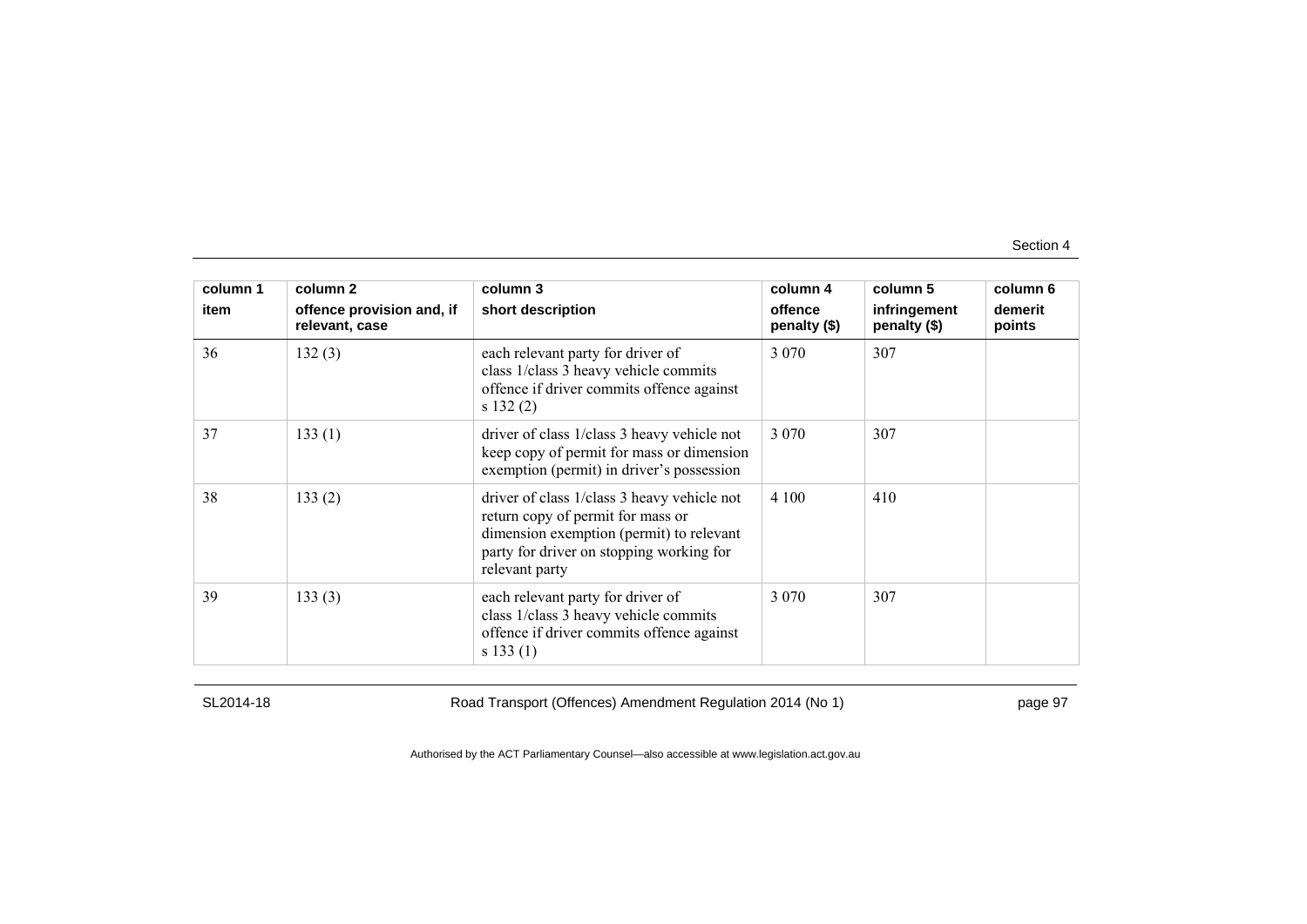| column 1<br>item | column 2<br>offence provision and, if<br>relevant, case | column 3<br>short description                                                                                                                 | column 4<br>offence<br>penalty $(\$)$ | column 5<br>infringement<br>penalty (\$) | column 6<br>demerit<br>points |
|------------------|---------------------------------------------------------|-----------------------------------------------------------------------------------------------------------------------------------------------|---------------------------------------|------------------------------------------|-------------------------------|
| 40               | 134(1)                                                  | display heavy vehicle warning sign on<br>heavy vehicle not under dimension<br>exemption                                                       | 3 0 7 0                               | 307                                      |                               |
| 41               | 134(2)                                                  | display pilot vehicle warning sign on pilot<br>vehicle not being used as pilot vehicle for<br>heavy vehicle used under dimension<br>exemption | 3 0 7 0                               | 307                                      |                               |
| 42               | 137                                                     | not use class 2 heavy vehicle in accordance<br>with class 2 heavy vehicle authorisation                                                       | 6 1 5 0                               | 615                                      |                               |
| 43               | 150(1)                                                  | driver/operator of class 2 heavy vehicle<br>contravene condition of class 2 heavy<br>vehicle authorisation                                    | 6 1 5 0                               | 615                                      |                               |

page 98 Road Transport (Offences) Amendment Regulation 2014 (No 1) SL2014-18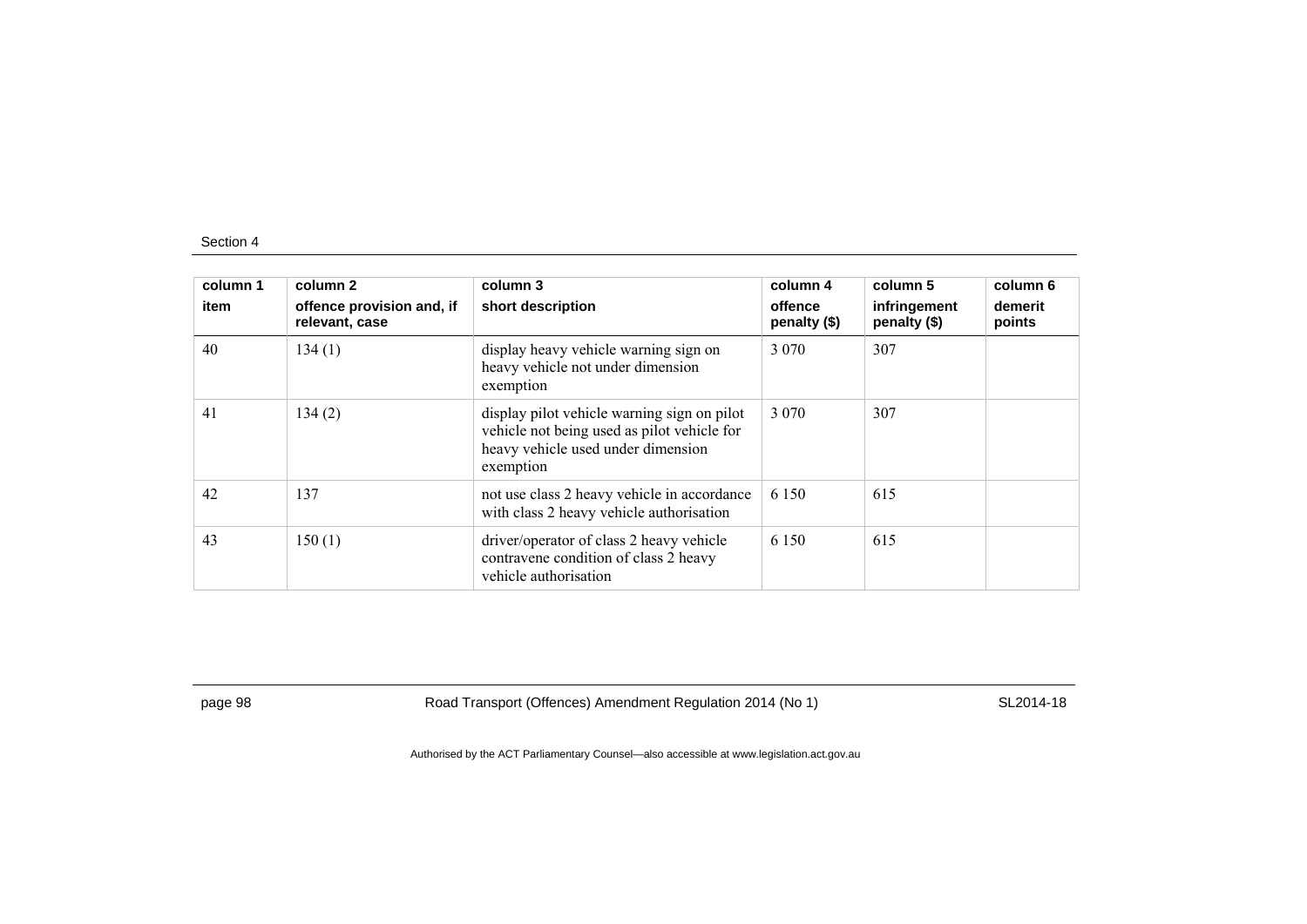| column 1 | column 2                                    | column 3                                                                                                                                                                                   | column 4                | column 5                     | column 6          |
|----------|---------------------------------------------|--------------------------------------------------------------------------------------------------------------------------------------------------------------------------------------------|-------------------------|------------------------------|-------------------|
| item     | offence provision and, if<br>relevant, case | short description                                                                                                                                                                          | offence<br>penalty (\$) | infringement<br>penalty (\$) | demerit<br>points |
| 44       | 151(2)                                      | driver of class 2 heavy vehicle not comply<br>with condition of class 2 heavy vehicle<br>authorisation (notice) that must keep<br>relevant document in driver's possession                 | 3 0 7 0                 | 307                          |                   |
| 45       | 151(3)                                      | each relevant party for driver of class 2<br>heavy vehicle commits offence if driver<br>commits offence against s 151 (2)                                                                  | 3 0 7 0                 | 307                          |                   |
| 46       | 152(1)                                      | driver of class 2 heavy vehicle not keep<br>copy of class 2 heavy vehicle authorisation<br>(permit) in driver's possession                                                                 | 3 0 7 0                 | 307                          |                   |
| 47       | 152(2)                                      | driver of class 2 heavy vehicle not return<br>copy of permit for class 2 heavy vehicle<br>authorisation (permit) to relevant party for<br>driver on stopping working for relevant<br>party | 4 100                   | 410                          |                   |

SL2014-18 Road Transport (Offences) Amendment Regulation 2014 (No 1) page 99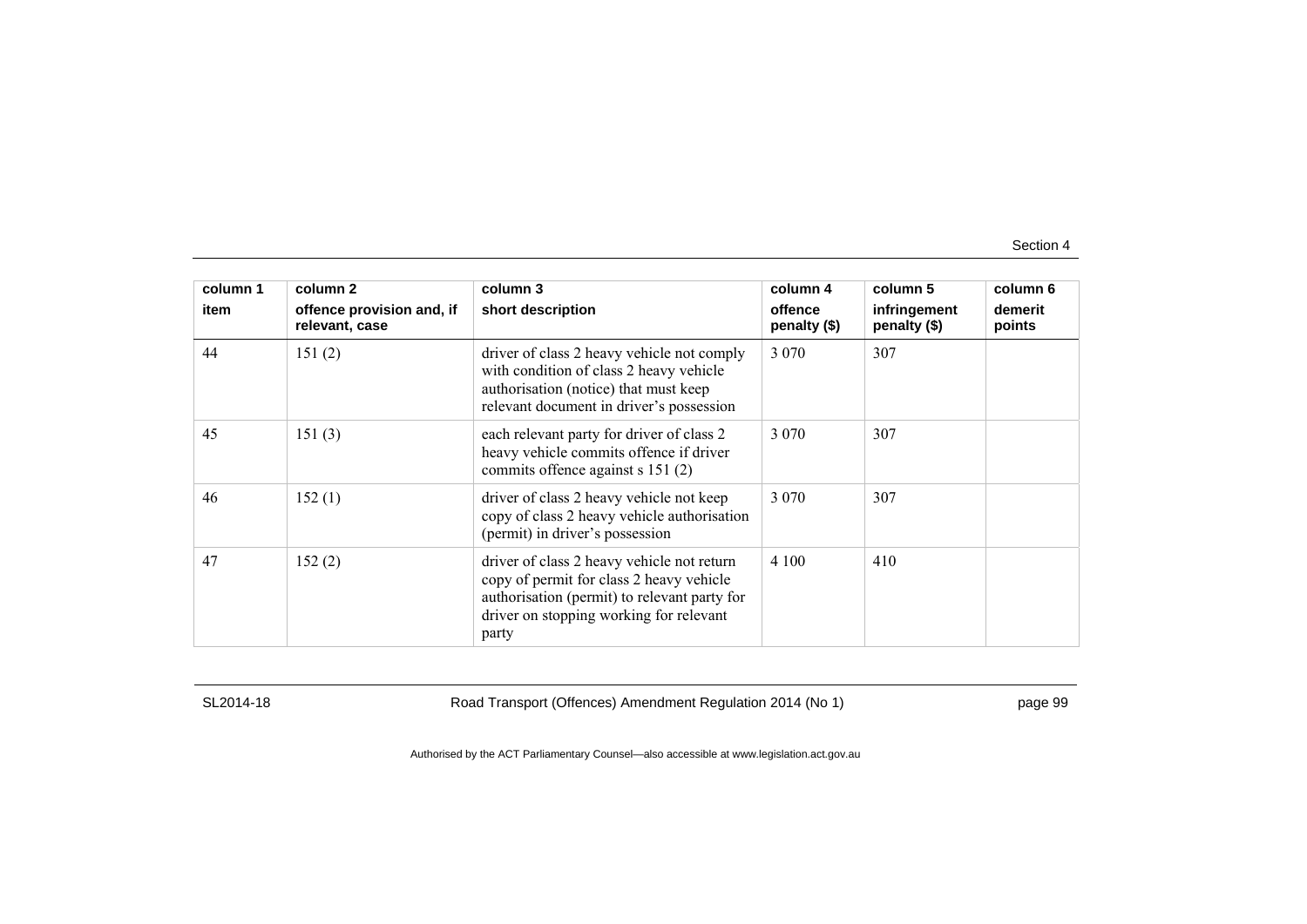| column 1 | column 2                                    | column 3                                                                                                                      | column 4                | column 5                     | column 6          |
|----------|---------------------------------------------|-------------------------------------------------------------------------------------------------------------------------------|-------------------------|------------------------------|-------------------|
| item     | offence provision and, if<br>relevant, case | short description                                                                                                             | offence<br>penalty (\$) | infringement<br>penalty (\$) | demerit<br>points |
| 48       | 152(3)                                      | each relevant party for driver of class 2<br>heavy vehicle commits offence if driver<br>commits offence against s 152 (1)     | 3 0 7 0                 | 307                          |                   |
| 49       | 153(1)                                      | driver of class 2 PBS heavy vehicle not<br>keep copy of PBS vehicle approval in<br>driver's possession                        | 3 0 7 0                 | 307                          |                   |
| 50       | 153(2)                                      | each relevant party for driver of class 2<br>PBS heavy vehicle commits offence if<br>driver commits offence against s 153 (1) | 3 0 7 0                 | 307                          |                   |
| 51       | 181(3)                                      | not return as required amended/cancelled<br>mass or dimension authority permit                                                | 4 100                   | 410                          |                   |
| 52       | 182(1)                                      | not apply as required for replacement for<br>defaced/destroyed/lost/stolen mass or<br>dimension authority permit              | 4 100                   |                              |                   |

page 100 Road Transport (Offences) Amendment Regulation 2014 (No 1) SL2014-18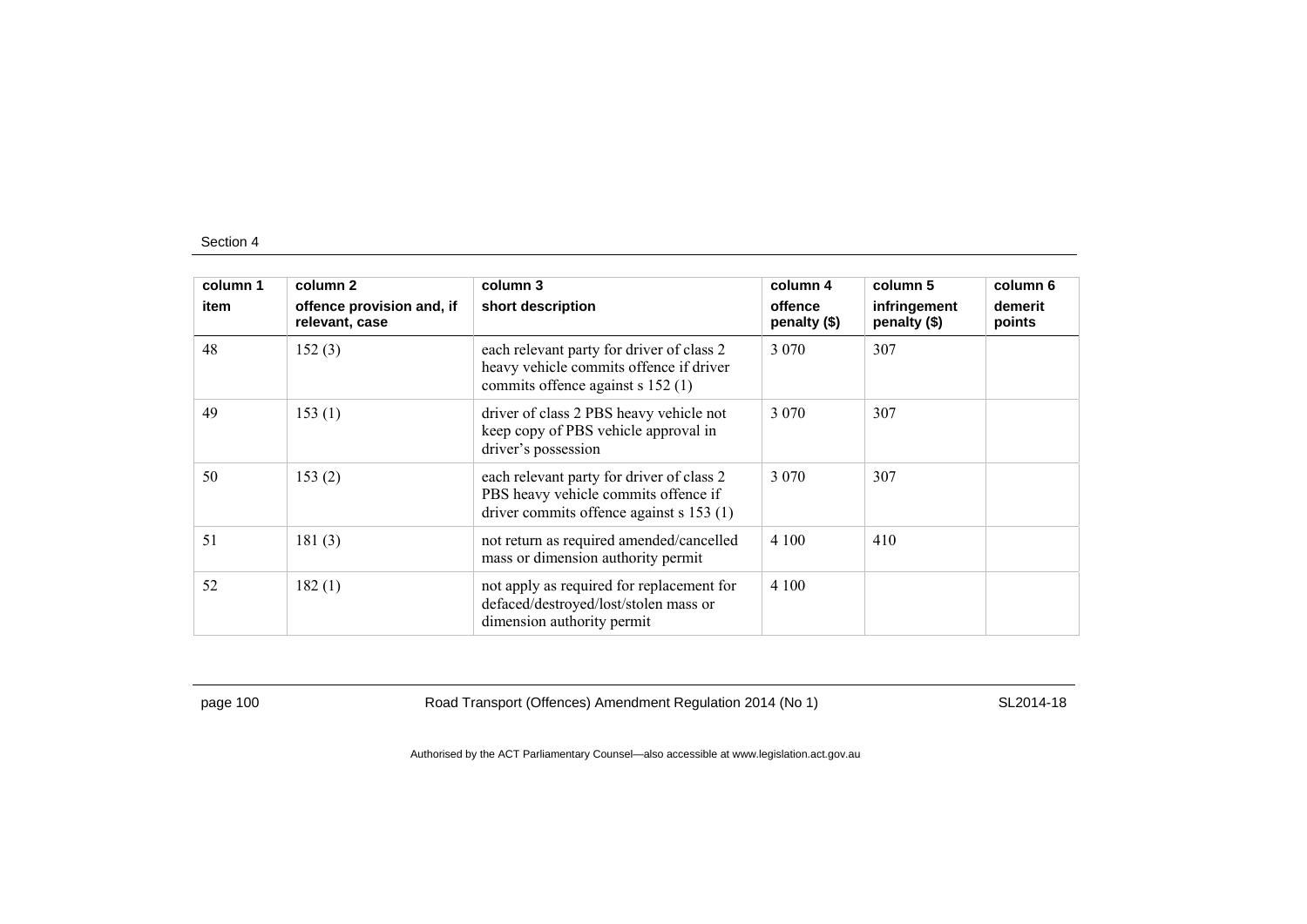| column 1 | column 2                                                                           | column 3                                                                                                                                                 | column 4                | column 5                     | column 6          |
|----------|------------------------------------------------------------------------------------|----------------------------------------------------------------------------------------------------------------------------------------------------------|-------------------------|------------------------------|-------------------|
| item     | offence provision and, if<br>relevant, case                                        | short description                                                                                                                                        | offence<br>penalty (\$) | infringement<br>penalty (\$) | demerit<br>points |
| 53       | 183(2)                                                                             |                                                                                                                                                          |                         |                              |                   |
| 53.1     | by contravening:<br>$96$ mass<br>requirements: minor<br>risk breach                | employer/prime contractor/operator for<br>heavy vehicle commits offence if driver of<br>vehicle commits offence against s 96—<br>minor risk breach       | 4 100                   | 410                          |                   |
| 53.2     | by contravening:<br>$96$ —mass<br>requirements:<br>substantial risk breach         | employer/prime contractor/operator for<br>heavy vehicle commits offence if driver of<br>vehicle commits offence against s 96—<br>substantial risk breach | 6 1 5 0                 | 615                          |                   |
| 53.3     | by contravening:<br>$96$ —mass<br>$\bullet$<br>requirements: severe<br>risk breach | employer/prime contractor/operator for<br>heavy vehicle commits offence if driver of<br>vehicle commits offence against s 96-<br>severe risk breach      | $10240-$<br>30 730      |                              |                   |

SL2014-18 Road Transport (Offences) Amendment Regulation 2014 (No 1) page 101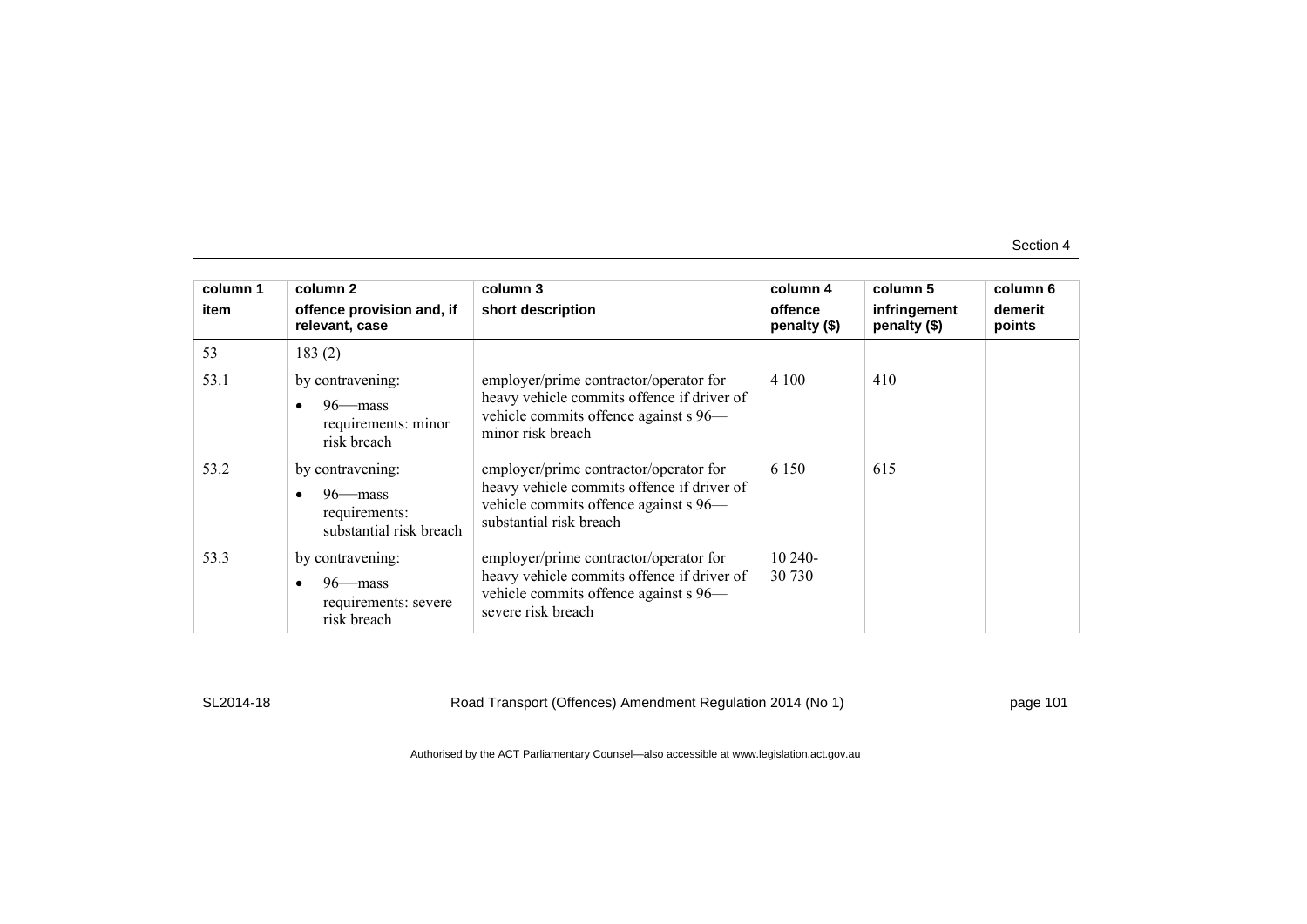| column 1<br>item | column 2<br>offence provision and, if<br>relevant, case                                               | column 3<br>short description                                                                                                                                                        | column 4<br>offence<br>penalty (\$) | column 5<br>infringement<br>penalty (\$) | column 6<br>demerit<br>points |
|------------------|-------------------------------------------------------------------------------------------------------|--------------------------------------------------------------------------------------------------------------------------------------------------------------------------------------|-------------------------------------|------------------------------------------|-------------------------------|
| 53.4             | by contravening:<br>$102$ -dimension<br>requirements: heavy<br>vehicle without goods<br>or passengers | employer/prime contractor/operator for<br>heavy vehicle commits offence if driver of<br>vehicle commits offence against s 102-<br>applying to vehicle without goods or<br>passengers | 3 0 7 0                             | 307                                      |                               |
| 53.5             | by contravening:<br>$102$ -dimension<br>requirements: minor<br>risk breach                            | employer/prime contractor/operator for<br>heavy vehicle commits offence if driver of<br>vehicle commits offence against s 102—<br>minor risk breach                                  | 3 0 7 0                             | 307                                      |                               |
| 53.6             | by contravening:<br>$102$ -dimension<br>requirements:<br>substantial risk breach                      | employer/prime contractor/operator for<br>heavy vehicle commits offence if driver of<br>vehicle commits offence against s 102—<br>substantial risk breach                            | 5 1 2 0                             | 512                                      |                               |

page 102 Road Transport (Offences) Amendment Regulation 2014 (No 1) SL2014-18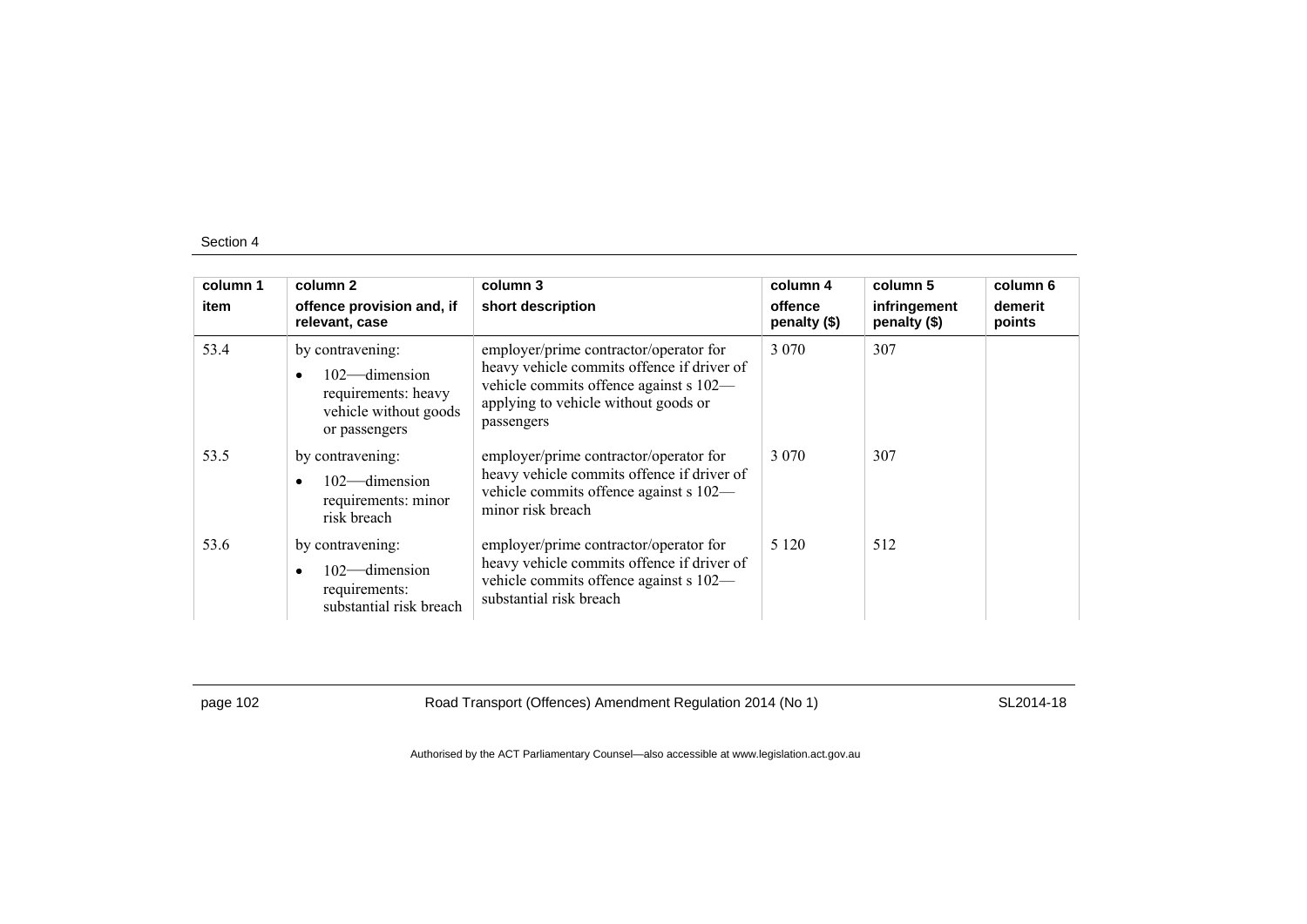| column 1<br>item | column 2<br>offence provision and, if<br>relevant, case                                     | column 3<br>short description                                                                                                                             | column 4<br>offence<br>penalty (\$) | column 5<br>infringement<br>penalty (\$) | column 6<br>demerit<br>points |
|------------------|---------------------------------------------------------------------------------------------|-----------------------------------------------------------------------------------------------------------------------------------------------------------|-------------------------------------|------------------------------------------|-------------------------------|
| 53.7             | by contravening:<br>102-dimension<br>$\bullet$<br>requirements: severe<br>risk breach       | employer/prime contractor/operator for<br>heavy vehicle commits offence if driver of<br>vehicle commits offence against s 102-<br>severe risk breach      | 10 240                              |                                          |                               |
| 53.8             | by contravening:<br>$111$ —loading<br>$\bullet$<br>requirements: minor<br>risk breach       | employer/prime contractor/operator for<br>heavy vehicle commits offence if driver of<br>vehicle commits offence against s 111-<br>minor risk breach       | 3 0 7 0                             | 307                                      |                               |
| 53.9             | by contravening:<br>$111$ —loading<br>$\bullet$<br>requirements:<br>substantial risk breach | employer/prime contractor/operator for<br>heavy vehicle commits offence if driver of<br>vehicle commits offence against s 111-<br>substantial risk breach | 5 1 2 0                             | 512                                      |                               |

SL2014-18 Road Transport (Offences) Amendment Regulation 2014 (No 1) page 103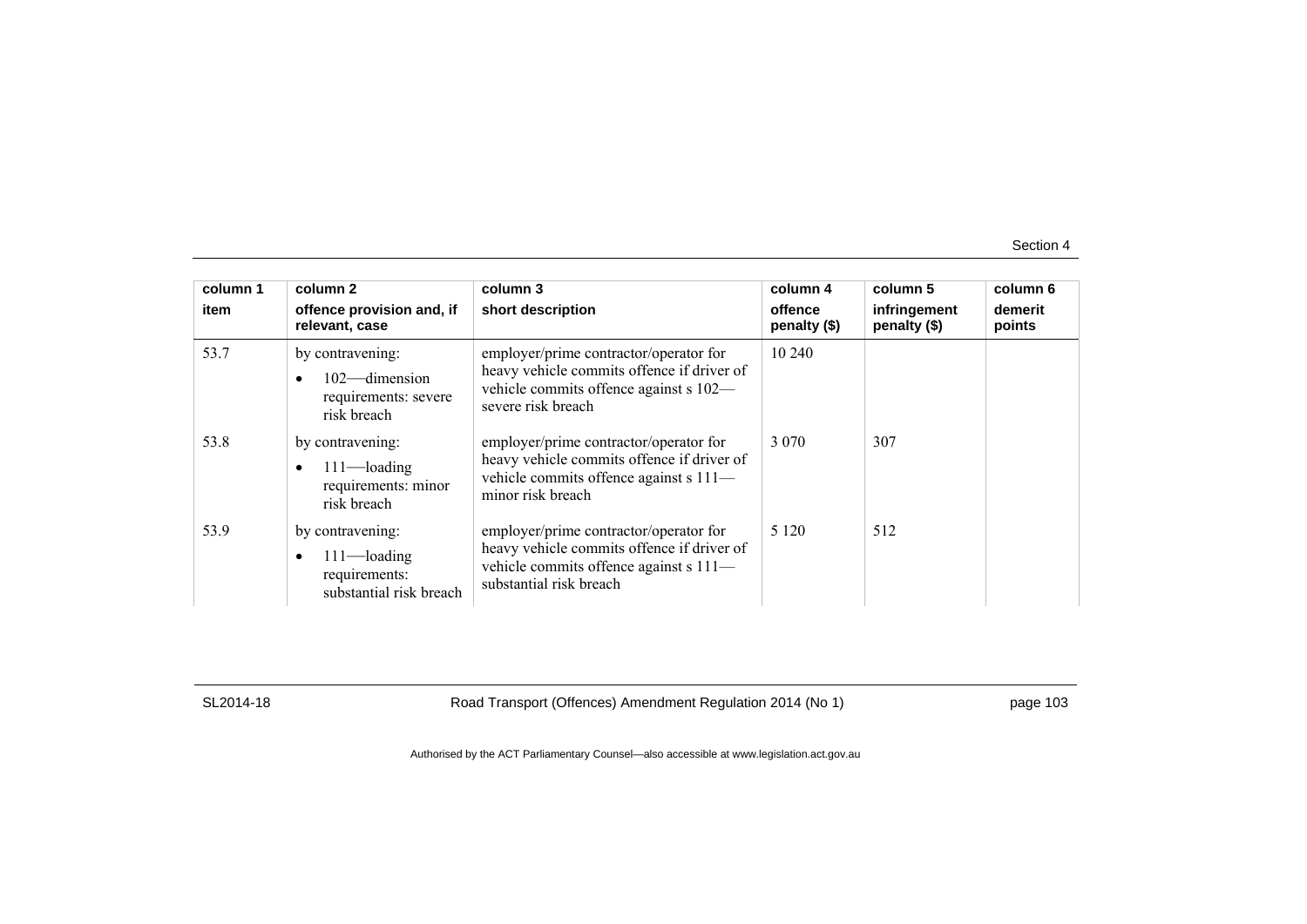| column 1 | column 2                                                                               | column 3                                                                                                                                             | column 4                | column 5                     | column 6          |
|----------|----------------------------------------------------------------------------------------|------------------------------------------------------------------------------------------------------------------------------------------------------|-------------------------|------------------------------|-------------------|
| item     | offence provision and, if<br>relevant, case                                            | short description                                                                                                                                    | offence<br>penalty (\$) | infringement<br>penalty (\$) | demerit<br>points |
| 53.10    | by contravening:<br>$111$ —loading<br>$\bullet$<br>requirements: severe<br>risk breach | employer/prime contractor/operator for<br>heavy vehicle commits offence if driver of<br>vehicle commits offence against s 111-<br>severe risk breach | 10 240                  |                              |                   |
| 54       | 184(1)                                                                                 | drive heavy vehicle towing more than<br>1 other vehicle                                                                                              | 3 0 7 0                 | 307                          |                   |
| 55       | 185(1)                                                                                 | use heavy combination with trailer in<br>combination not securely coupled to<br>vehicle in front                                                     | 6 1 5 0                 | 615                          |                   |
| 56       | 185(2)                                                                                 | use heavy combination with components of<br>coupling not compatible/properly<br>connected                                                            | 6 1 5 0                 | 615                          |                   |
| 57       | 186(2)                                                                                 | each consignor of goods commits offence<br>if false/misleading transport documentation<br>for mass, dimension or loading of goods                    | 10 240                  |                              |                   |

page 104 Road Transport (Offences) Amendment Regulation 2014 (No 1) SL2014-18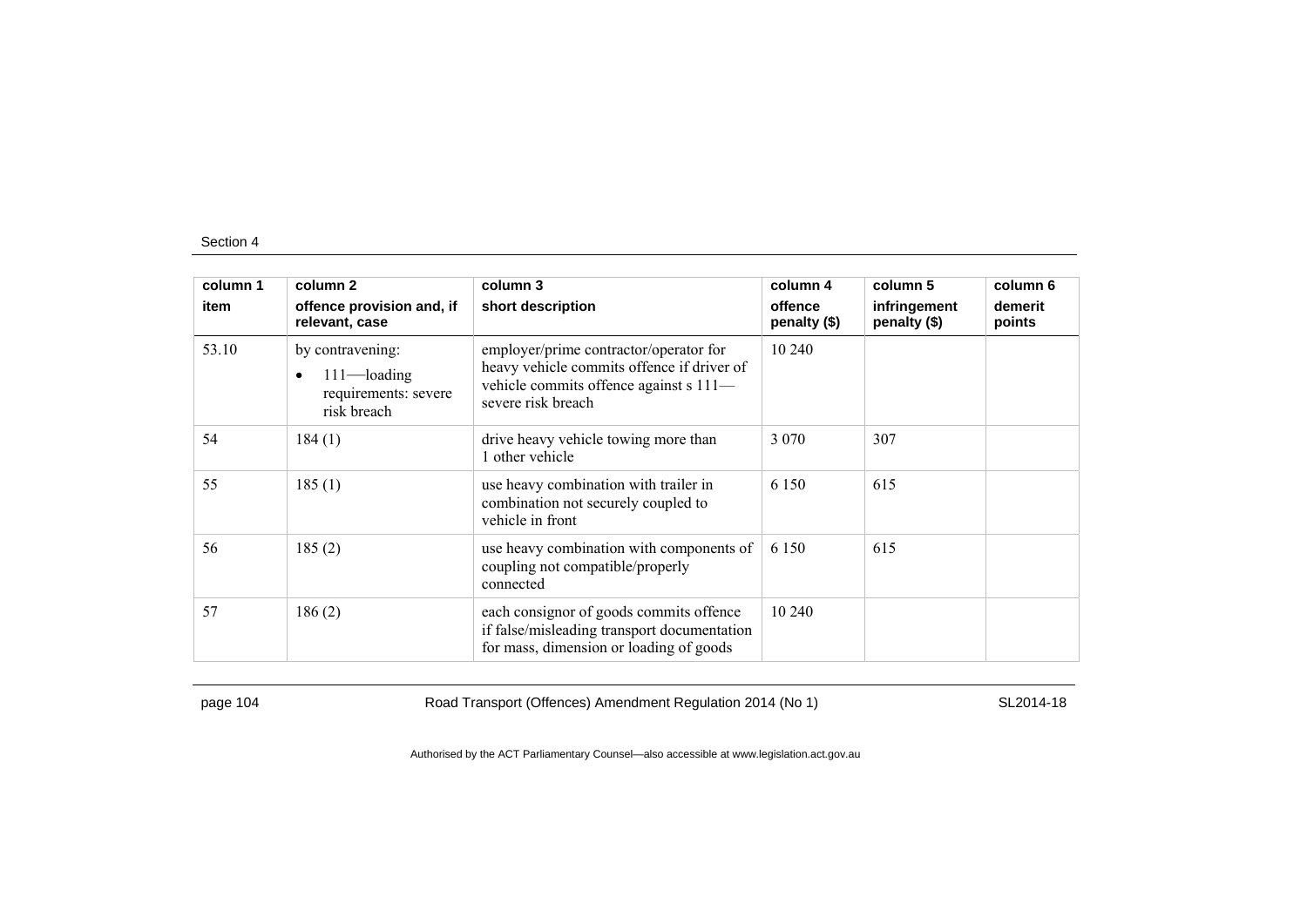| column 1<br>item | column 2<br>offence provision and, if<br>relevant, case | column 3<br>short description                                                                                                                                                               | column 4<br>offence<br>penalty $(\$)$ | column 5<br>infringement<br>penalty (\$) | column 6<br>demerit<br>points |
|------------------|---------------------------------------------------------|---------------------------------------------------------------------------------------------------------------------------------------------------------------------------------------------|---------------------------------------|------------------------------------------|-------------------------------|
| 58               | 186(3)                                                  | each packer of goods commits offence if<br>goods packed for road transport and if<br>false/misleading transport documentation<br>for mass, dimension or loading of goods                    | 10 240                                |                                          |                               |
| 59               | 186(4)                                                  | each loading manager/loader of goods<br>commits offence if goods loaded for road<br>transport and if false/misleading transport<br>documentation for mass, dimension or<br>loading of goods | 10 240                                |                                          |                               |
| 60               | 186(5)                                                  | each receiver of goods commits offence if<br>goods packed for road transport and if<br>false/misleading transport documentation<br>for mass, dimension or loading of goods                  | 10 240                                |                                          |                               |

SL2014-18 Road Transport (Offences) Amendment Regulation 2014 (No 1) page 105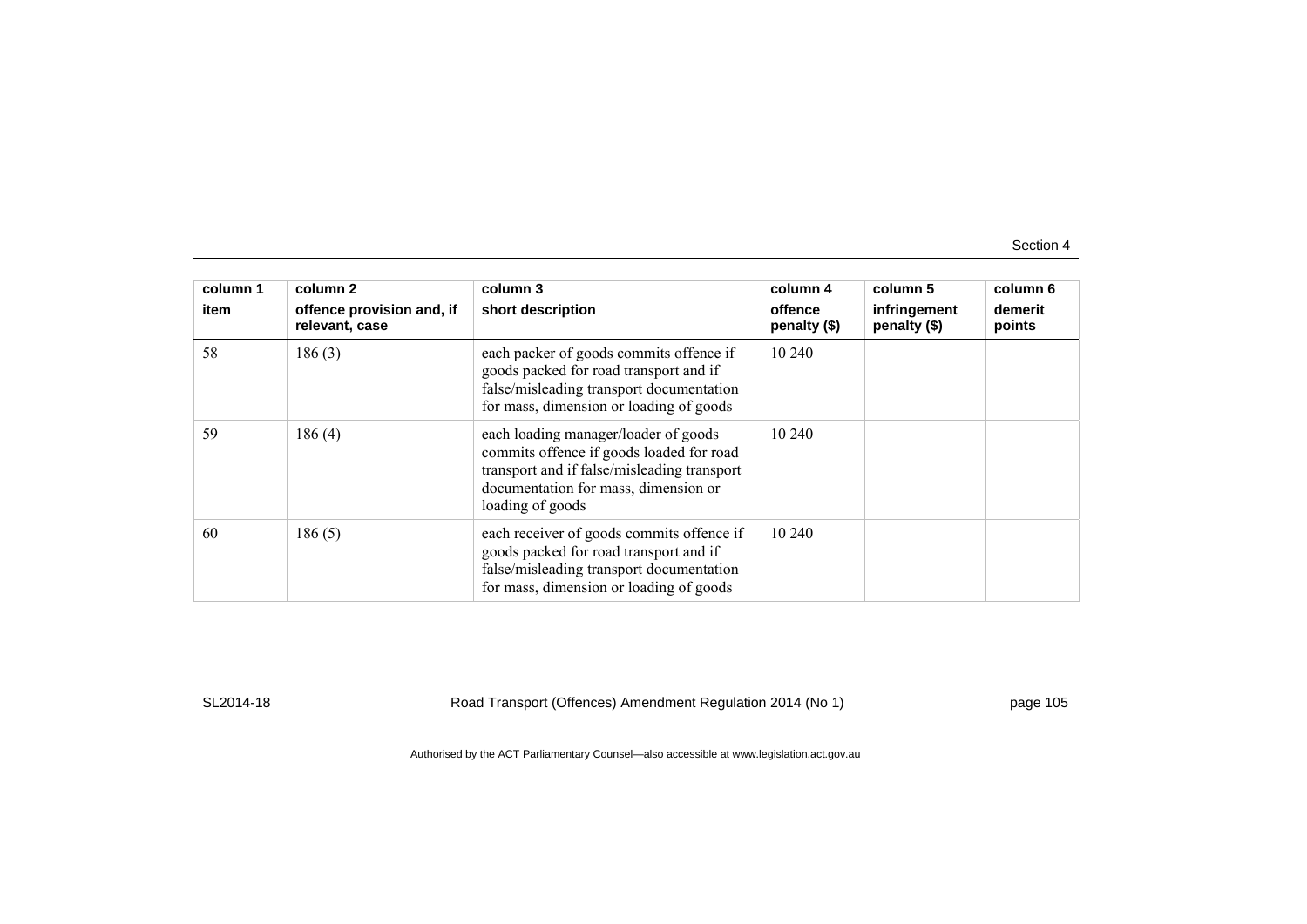| column 1 | column 2                                    | column 3                                                                                                                                           | column 4                | column 5                     | column 6          |
|----------|---------------------------------------------|----------------------------------------------------------------------------------------------------------------------------------------------------|-------------------------|------------------------------|-------------------|
| item     | offence provision and, if<br>relevant, case | short description                                                                                                                                  | offence<br>penalty (\$) | infringement<br>penalty (\$) | demerit<br>points |
| 61       | 187(2)                                      | responsible entity for freight container<br>gives container to operator of heavy<br>vehicle with false/misleading container<br>weight declaration  | 10 240                  |                              |                   |
| 62       | 187(3)                                      | operator of heavy vehicle commits offence<br>if freight container to be transported and<br>false/misleading container weight<br>declaration        | 10 240                  |                              |                   |
| 63       | 190(1)                                      | responsible entity permits operator/driver<br>of heavy vehicle to transport freight<br>container without complying container<br>weight declaration | 6 1 5 0                 | 615                          |                   |
| 64       | 191(1)                                      | operator permits driver of heavy vehicle to<br>transport freight container without<br>complying container weight declaration                       | 6 1 5 0                 | 615                          |                   |

page 106 Road Transport (Offences) Amendment Regulation 2014 (No 1) SL2014-18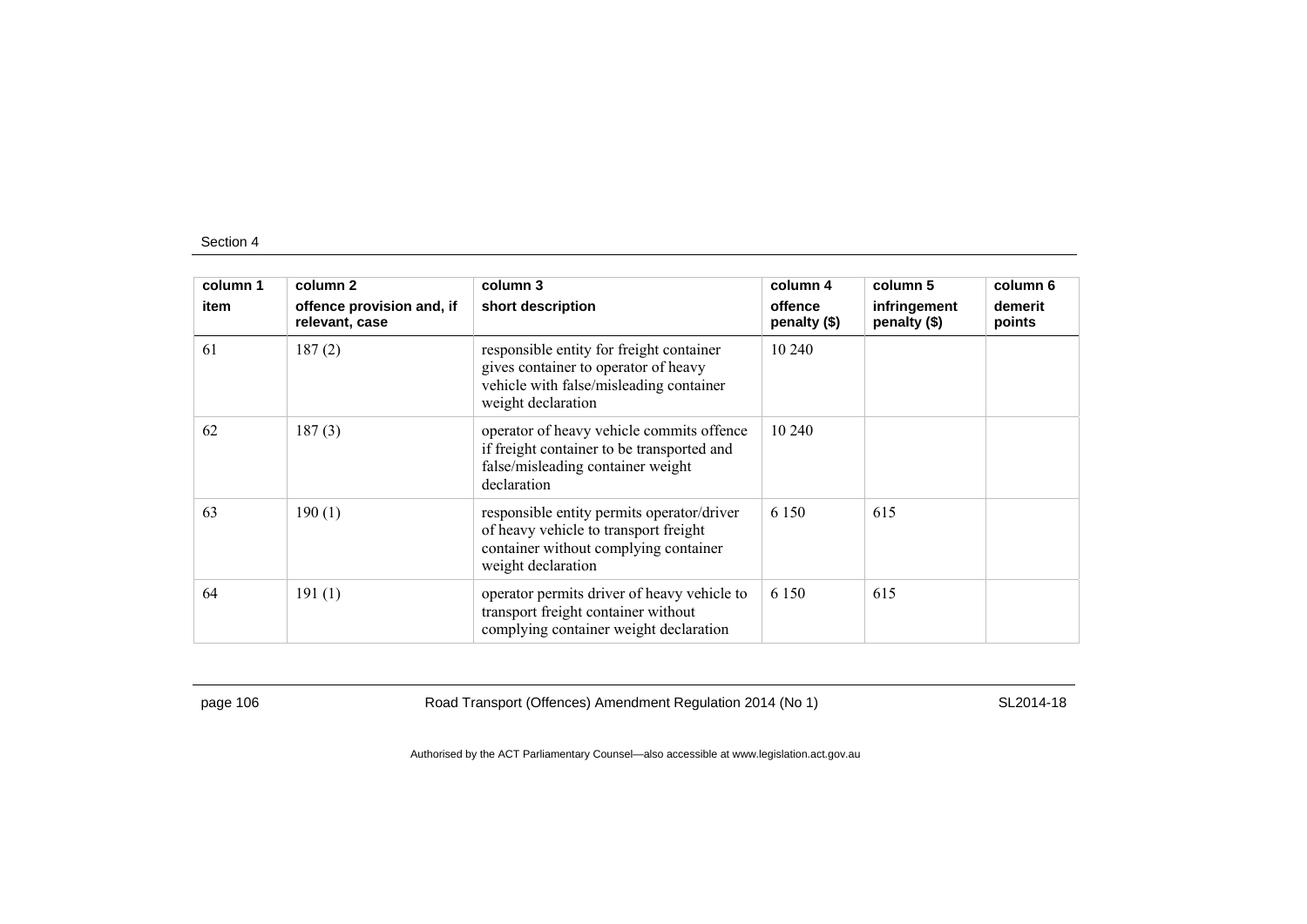| column 1 | column 2                                    | column 3                                                                                                                                                                                    | column 4                | column 5                     | column 6          |
|----------|---------------------------------------------|---------------------------------------------------------------------------------------------------------------------------------------------------------------------------------------------|-------------------------|------------------------------|-------------------|
| item     | offence provision and, if<br>relevant, case | short description                                                                                                                                                                           | offence<br>penalty (\$) | infringement<br>penalty (\$) | demerit<br>points |
| 65       | 191(3)                                      | operator of heavy vehicle gives freight<br>container to carrier without complying<br>container weight declaration or prescribed<br>particulars in complying container weight<br>declaration | 6 1 5 0                 | 615                          |                   |
| 66       | 192(1)                                      | drive heavy vehicle with freight container<br>without complying container weight<br>declaration                                                                                             | 6 1 5 0                 | 615                          |                   |
| 67       | 192(2)                                      | driver of heavy vehicle not keep as<br>required complying container weight<br>declaration while transporting freight<br>container                                                           | 3 0 7 0                 | 307                          |                   |
| 68       | 193(2)                                      | each consignor/packer commits offence if<br>weight of freight container exceeds<br>maximum gross weight marked on<br>container/container's safety approval plate                            | 10 240                  |                              |                   |

SL2014-18 Road Transport (Offences) Amendment Regulation 2014 (No 1) page 107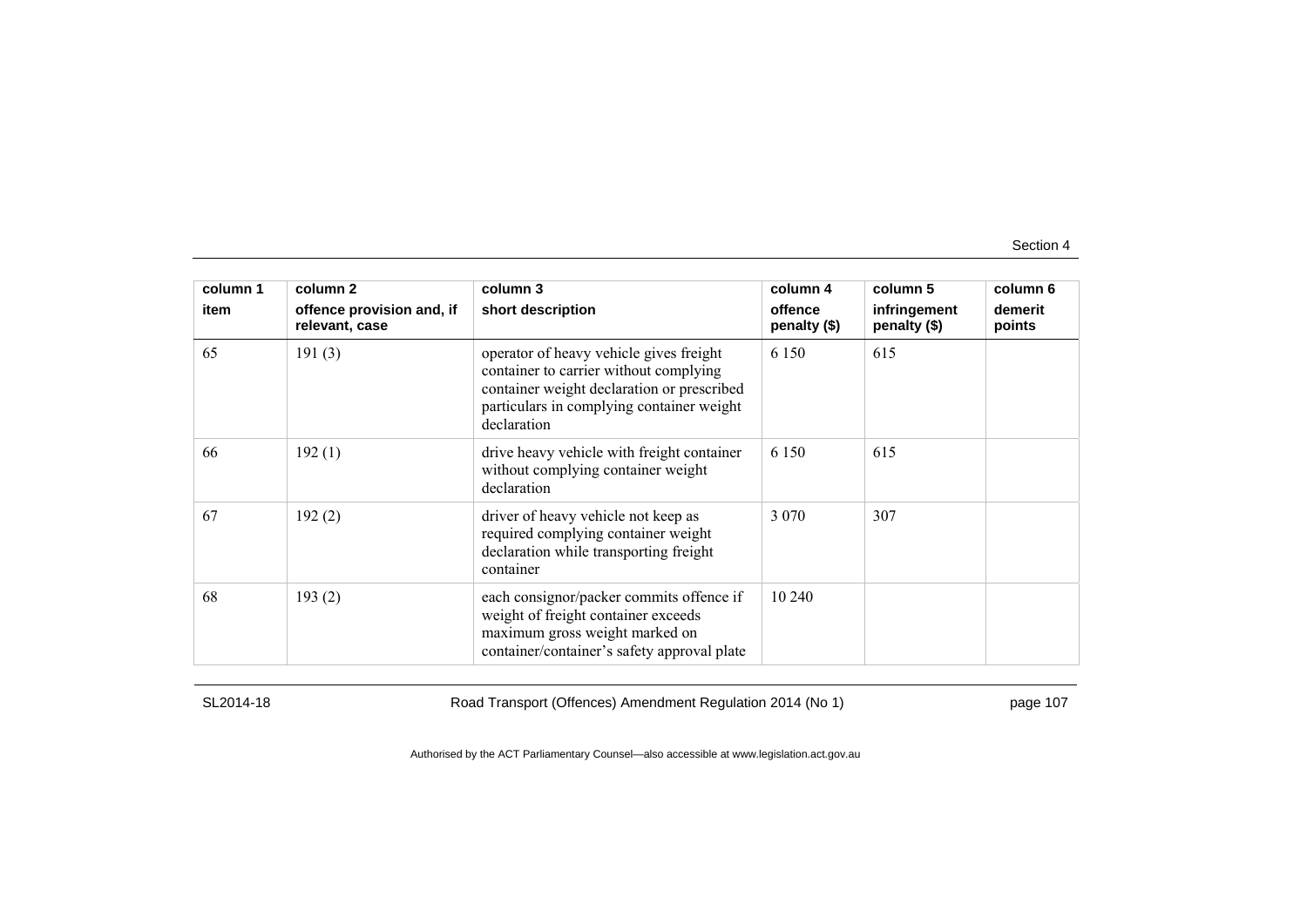| column 1 | column 2                                    | column 3                                                                                                                                                                | column 4                | column 5                     | column 6          |
|----------|---------------------------------------------|-------------------------------------------------------------------------------------------------------------------------------------------------------------------------|-------------------------|------------------------------|-------------------|
| item     | offence provision and, if<br>relevant, case | short description                                                                                                                                                       | offence<br>penalty (\$) | infringement<br>penalty (\$) | demerit<br>points |
| 69       | 194(1)                                      | consignee of goods by act or omission<br>induces or rewards contravention of mass,<br>dimension or loading requirement                                                  | 10 240                  |                              |                   |
| 70       | 488                                         | authorised officer not return identity card<br>as required                                                                                                              | 3 0 7 0                 | 307                          |                   |
| 71       | 513(4)                                      | driver of heavy vehicle fail to comply with<br>authorised officer's direction to stop                                                                                   | 6 1 5 0                 | 615                          |                   |
| 72       | 514(3)                                      | driver of heavy vehicle fail to comply with<br>authorised officer's direction not to move<br>vehicle/interfere with vehicle or<br>equipment/interfere with vehicle load | 6 1 5 0                 | 615                          |                   |
| 73       | 516(3)                                      | driver/operator of heavy vehicle fail to<br>comply with authorised officer's direction<br>to move stationary/stopped vehicle                                            | 6 1 5 0                 | 615                          |                   |

page 108 Road Transport (Offences) Amendment Regulation 2014 (No 1) SL2014-18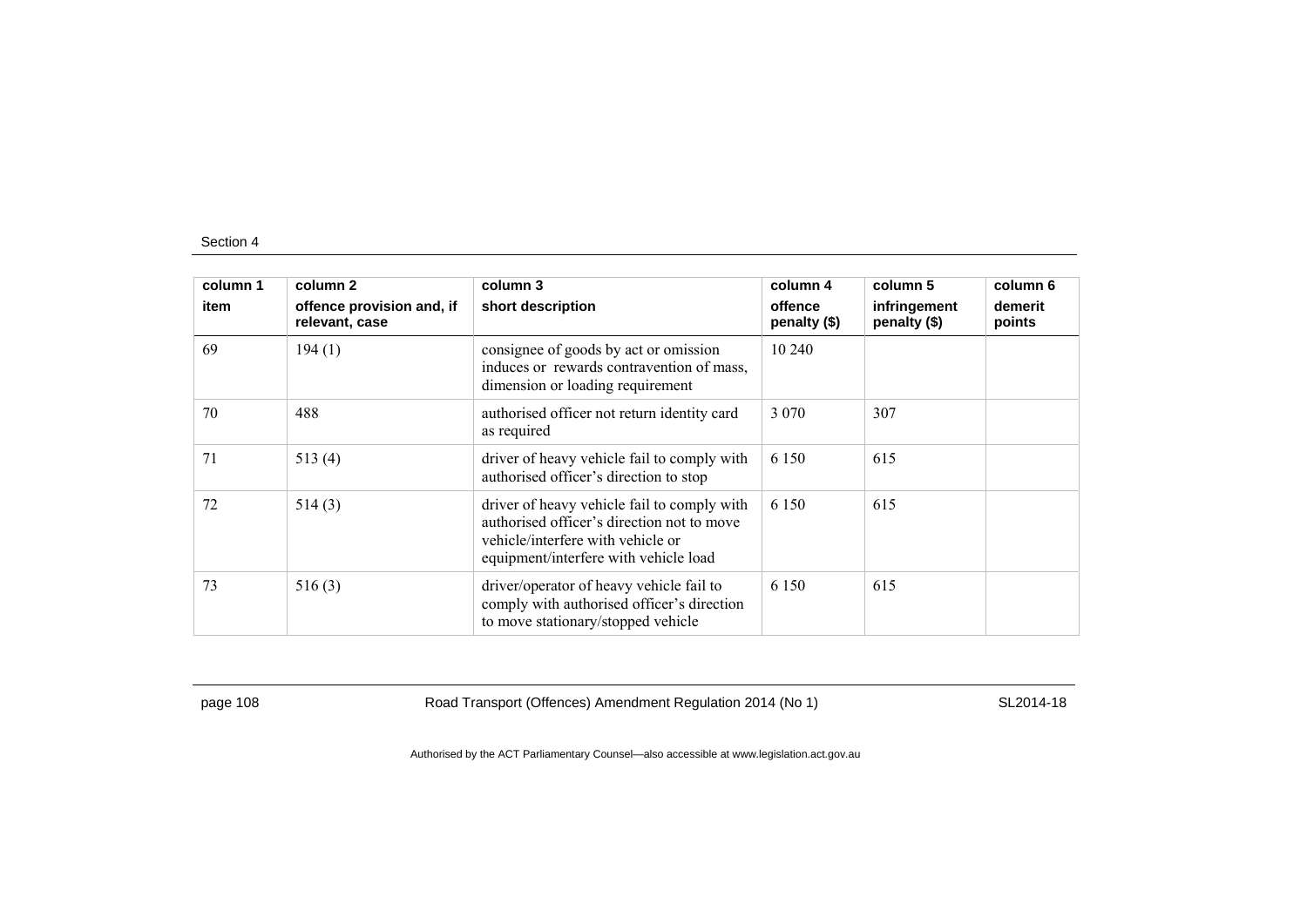| column 1 | column 2                                    | column 3                                                                                                                                                   | column 4                  | column 5                     | column 6          |
|----------|---------------------------------------------|------------------------------------------------------------------------------------------------------------------------------------------------------------|---------------------------|------------------------------|-------------------|
| item     | offence provision and, if<br>relevant, case | short description                                                                                                                                          | offence<br>penalty $(\$)$ | infringement<br>penalty (\$) | demerit<br>points |
| 74       | 517(4)                                      | driver/operator of heavy vehicle fail to<br>comply with authorised officer's direction<br>to move vehicle/or do anything else to<br>avoid harm/obstruction | 6 1 5 0                   | 615                          |                   |
| 75       | 522(5)                                      | person in charge/registered operator/owner<br>of heavy vehicle not produce vehicle for<br>inspection as required by authorised<br>officer's notice         | 6 1 5 0                   | 615                          |                   |
| 76       | 524(5)                                      |                                                                                                                                                            |                           |                              |                   |
| 76.1     | direction under<br>$\bullet$<br>524(2)      | driver of heavy vehicle fail to comply with<br>authorised officer's direction to vacate/not<br>occupy driver's seat or leave/not enter<br>vehicle          | 6 1 5 0                   | 615                          |                   |

SL2014-18 Road Transport (Offences) Amendment Regulation 2014 (No 1) page 109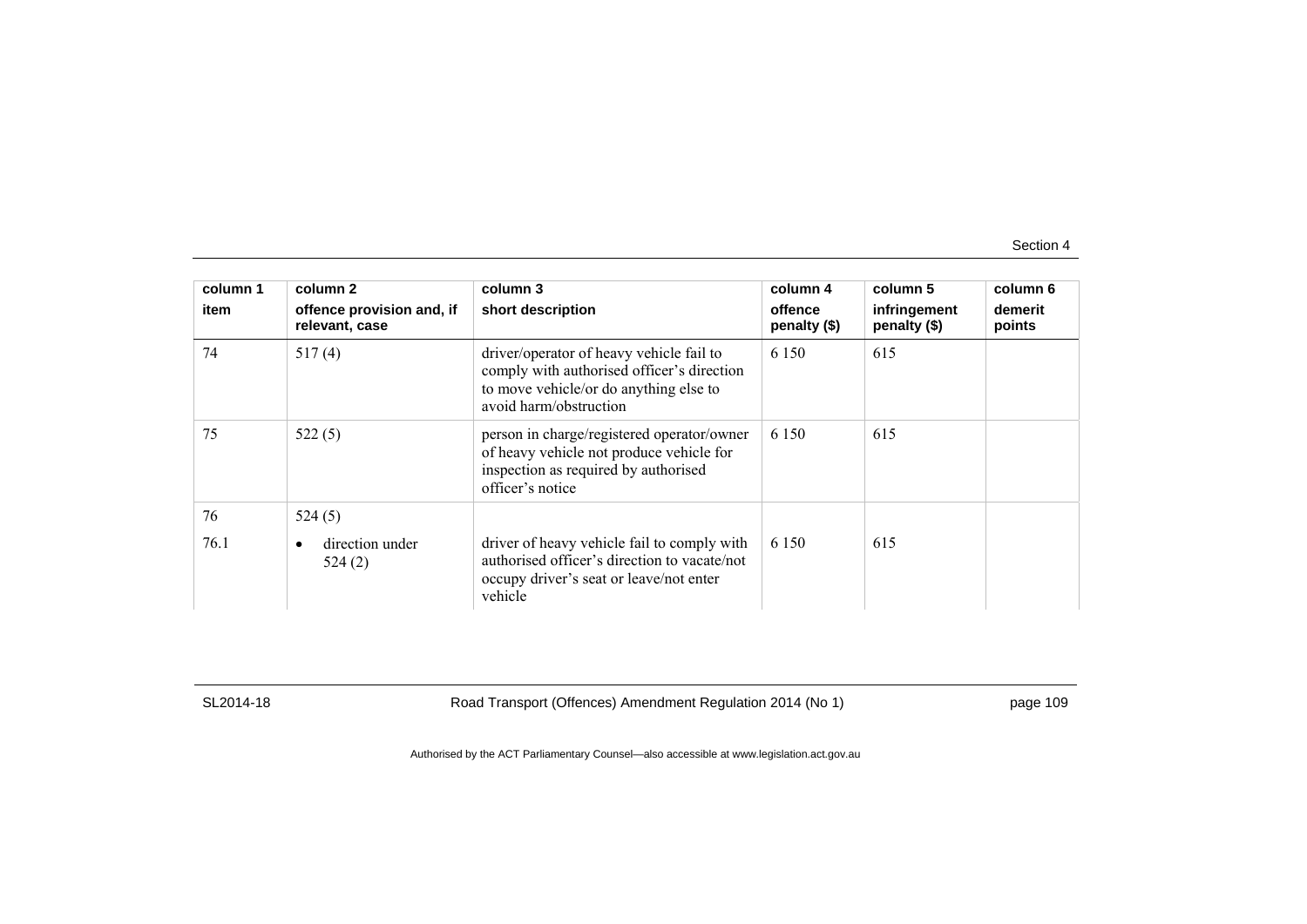| column 1 | column 2                                    | column 3                                                                                                        | column 4                | column 5                     | column 6          |
|----------|---------------------------------------------|-----------------------------------------------------------------------------------------------------------------|-------------------------|------------------------------|-------------------|
| item     | offence provision and, if<br>relevant, case | short description                                                                                               | offence<br>penalty (\$) | infringement<br>penalty (\$) | demerit<br>points |
| 76.2     | direction under<br>$\bullet$<br>524(3)      | person accompanying driver fail to comply<br>with authorised officer's direction to leave/<br>not enter vehicle | 6 1 5 0                 | 615                          |                   |
| 77       | 526(4)                                      | driver of heavy vehicle not give defect<br>notice to operator as required                                       | 3 0 7 0                 | 307                          |                   |
| 78       | 528 $(3)$                                   | remove/deface defective vehicle label<br>attached to heavy vehicle                                              | 3 0 7 0                 | 307                          |                   |
| 79       | 529                                         |                                                                                                                 |                         |                              |                   |
| 79.1     | minor defect<br>$\bullet$                   | use/permit to be used heavy vehicle in<br>contravention of vehicle defect notice—<br>minor defect               | 3 0 7 0                 | 307                          | $1$ (NS)          |
| 79.2     | major defect<br>٠                           | use/permit to be used heavy vehicle in<br>contravention of vehicle defect notice—<br>major defect               | 3 0 7 0                 | 307                          | $3$ (NS)          |

page 110 SL2014-18<br>
Road Transport (Offences) Amendment Regulation 2014 (No 1)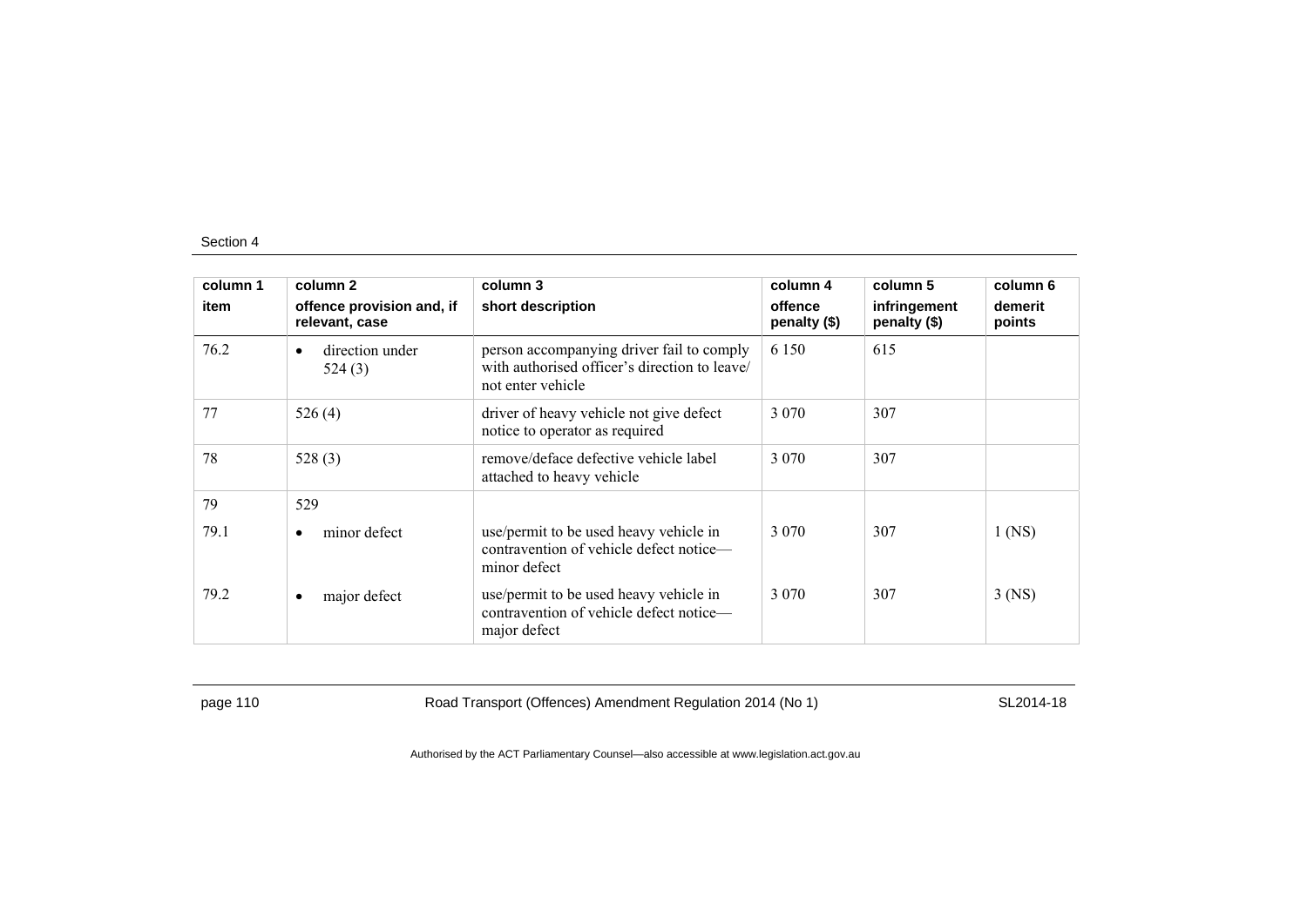| column 1<br>item | column 2<br>offence provision and, if<br>relevant, case | column 3<br>short description                                                                                                                                                            | column 4<br>offence<br>penalty (\$) | column 5<br>infringement<br>penalty (\$) | column 6<br>demerit<br>points |
|------------------|---------------------------------------------------------|------------------------------------------------------------------------------------------------------------------------------------------------------------------------------------------|-------------------------------------|------------------------------------------|-------------------------------|
| 80               | 533 $(7)$                                               | driver/operator of heavy vehicle fail to<br>comply with authorised officer's direction<br>in relation to stated minor risk breach of<br>mass, dimension or loading requirements          | 10 240                              | 1 0 2 4                                  |                               |
| 81               | 534(5)                                                  | driver/operator of heavy vehicle fail to<br>comply with authorised officer's direction<br>in relation to stated substantial risk breach<br>of mass, dimension or loading<br>requirements | 10 240                              | 1 0 2 4                                  |                               |
| 82               | 535 $(5)$                                               | driver/operator of heavy vehicle fail to<br>comply with authorised officer's direction<br>in relation to stated severe risk breach of<br>mass, dimension or loading requirements         | 10 240                              |                                          |                               |
| 83               | 553 $(3)$                                               | fail to comply with authorised officer's<br>requirement to enable seizure of thing                                                                                                       | 10 240                              |                                          |                               |

SL2014-18 Road Transport (Offences) Amendment Regulation 2014 (No 1) page 111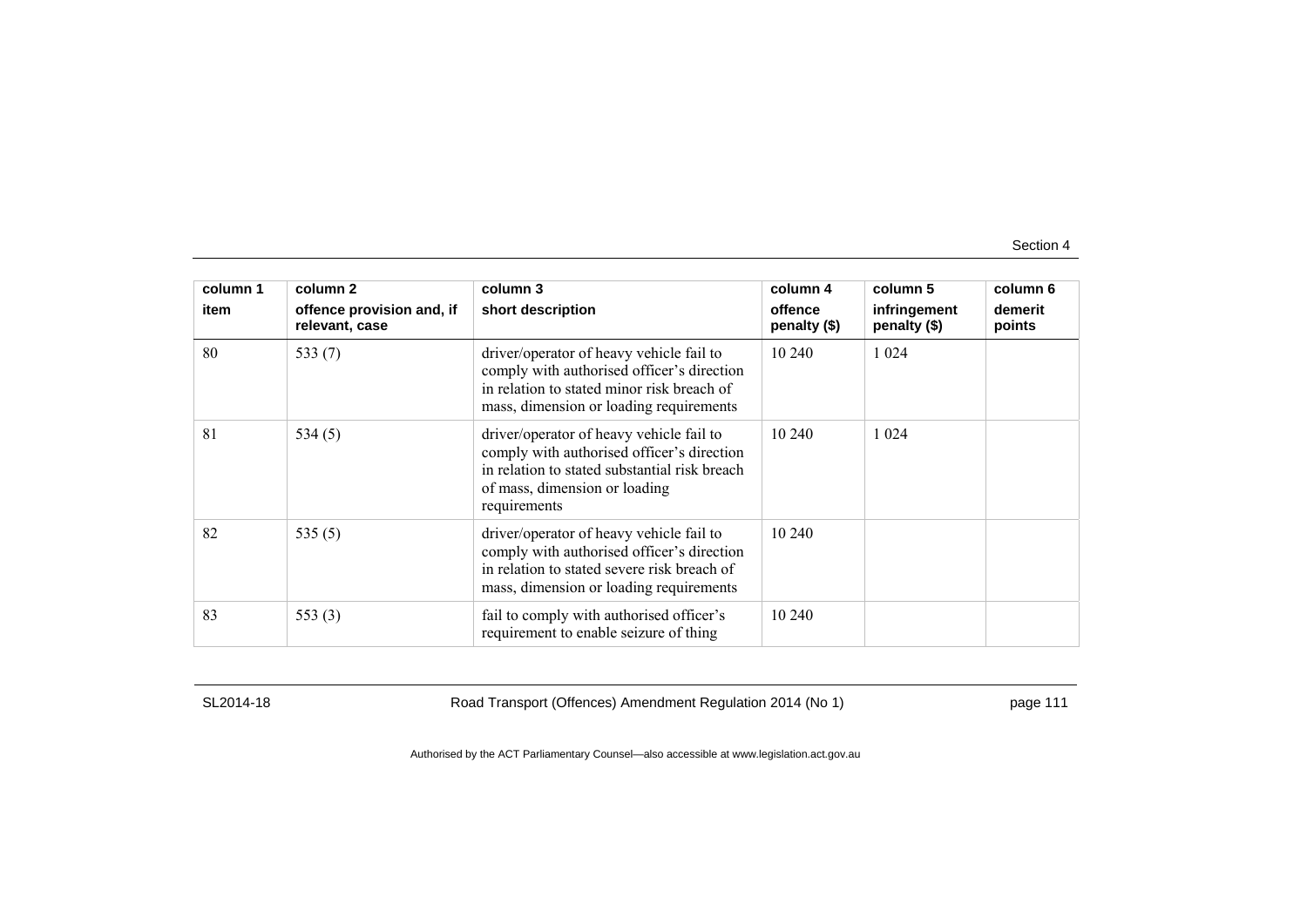| column 1<br>item | column 2<br>offence provision and, if<br>relevant, case | column 3<br>short description                                                                                            | column 4<br>offence<br>penalty (\$) | column 5<br>infringement<br>penalty (\$) | column 6<br>demerit<br>points |
|------------------|---------------------------------------------------------|--------------------------------------------------------------------------------------------------------------------------|-------------------------------------|------------------------------------------|-------------------------------|
| 84               | 558 $(1)$                                               | fail to comply with embargo notice                                                                                       | 10 240                              |                                          |                               |
| 85               | 558 $(3)$                                               | not take reasonable steps to stop someone<br>else from contravening embargo notice                                       | 10 240                              |                                          |                               |
| 86               | 559 $(3)$                                               | fail to comply with authorised officer's<br>requirement to seal/restrict access to/make<br>inoperable embargoed thing    | 10 240                              |                                          |                               |
| 87               | 559 $(4)$                                               | tamper with restricted access/embargoed<br>thing without authorised officer's approval                                   | 10 240                              |                                          |                               |
| 88               | 559 $(5)$                                               | enter restricted place/tamper with anything<br>used to restrict access to place without<br>authorised officer's approval | 10 240                              |                                          |                               |

page 112 **Road Transport (Offences) Amendment Regulation 2014 (No 1)** SL2014-18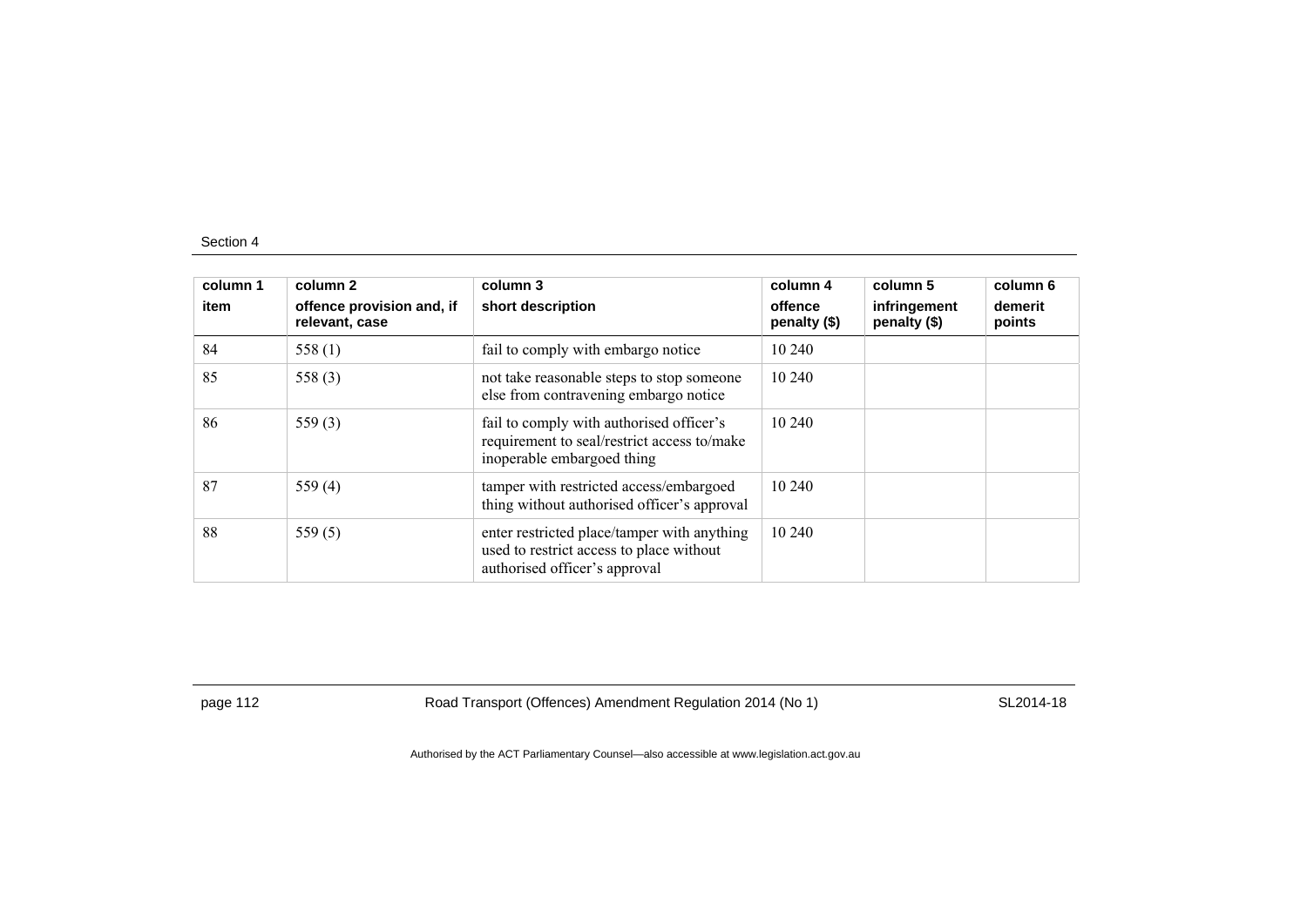| column 1<br>item | column 2<br>offence provision and, if<br>relevant, case | column 3<br>short description                                                                                             | column 4<br>offence<br>penalty (\$) | column 5<br>infringement<br>penalty (\$) | column 6<br>demerit<br>points |
|------------------|---------------------------------------------------------|---------------------------------------------------------------------------------------------------------------------------|-------------------------------------|------------------------------------------|-------------------------------|
| 89               | 567 $(4)$                                               | not state/give evidence of<br>name/address/date of birth when required<br>by authorised officer                           | 3 0 7 0                             | 307                                      |                               |
| 90               | 567A                                                    | driver of heavy vehicle not give licence<br>when required by authorised officer                                           | 20pu                                | 143                                      |                               |
| 91               | 567B                                                    | responsible person/possessor not give<br>particulars of driver/written signed<br>statement required by authorised officer | 20pu                                | 215                                      |                               |

SL2014-18 Road Transport (Offences) Amendment Regulation 2014 (No 1) page 113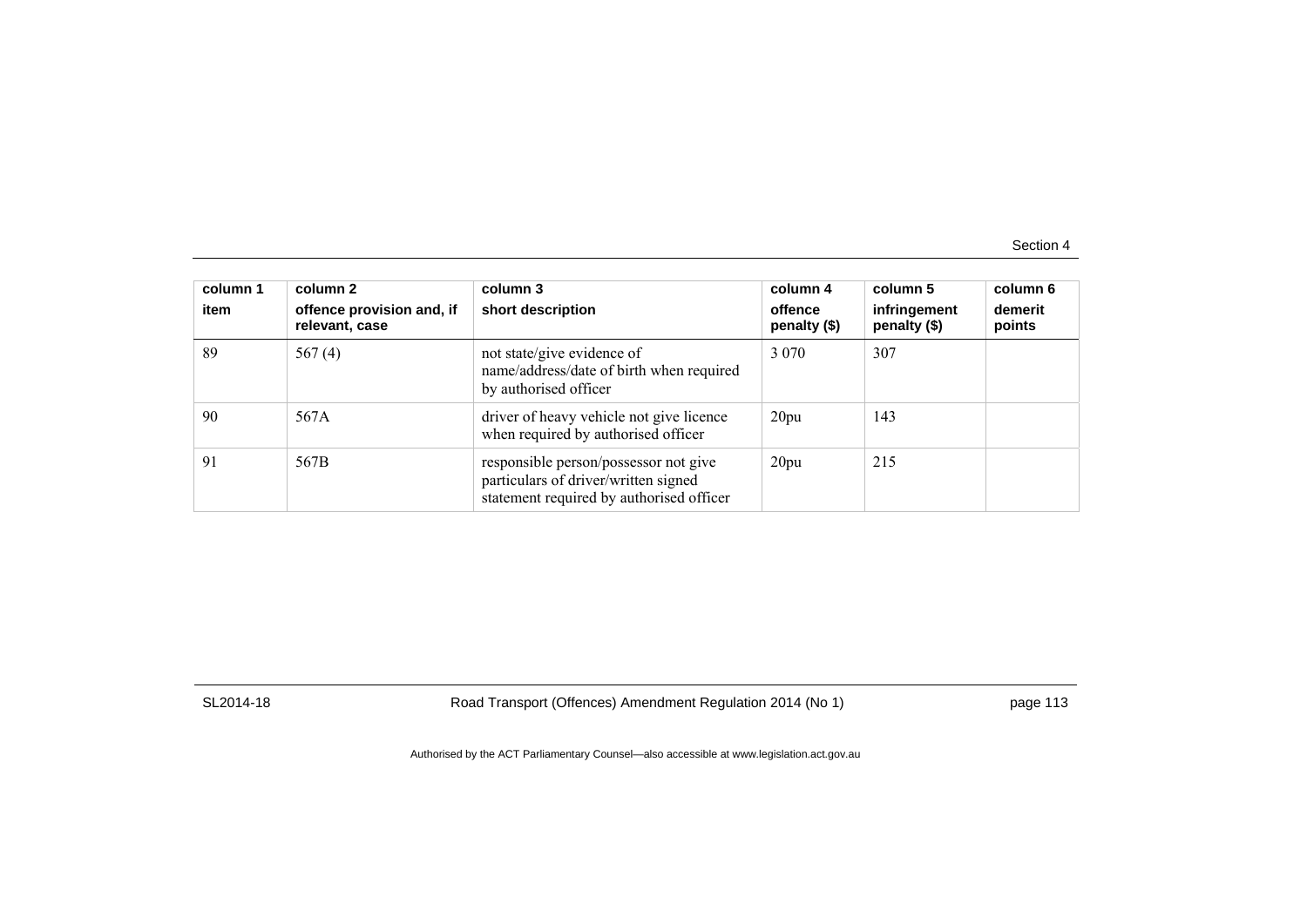| column 1<br>item | column 2<br>offence provision and, if<br>relevant, case | column 3<br>short description                                                                           | column 4<br>offence<br>penalty (\$)                                                                                                                                 | column 5<br>infringement<br>penalty (\$) | column 6<br>demerit<br>points |
|------------------|---------------------------------------------------------|---------------------------------------------------------------------------------------------------------|---------------------------------------------------------------------------------------------------------------------------------------------------------------------|------------------------------------------|-------------------------------|
| 92               | 568 $(3)$                                               | driver of heavy vehicle not give<br>document/device/other thing when required<br>by authorised officer  | an amount<br>equal to<br>amount of<br>maximum<br>penalty for<br>offence of<br>failing to<br>keep<br>document/<br>device/other<br>thing in<br>driver's<br>possession | 307                                      |                               |
| 93               | 568 $(7)$                                               | driver of heavy vehicle not certify copy or<br>entry in document when required by<br>authorised officer | 3 0 7 0                                                                                                                                                             | 307                                      |                               |

page 114 **Road Transport (Offences) Amendment Regulation 2014 (No 1)** SL2014-18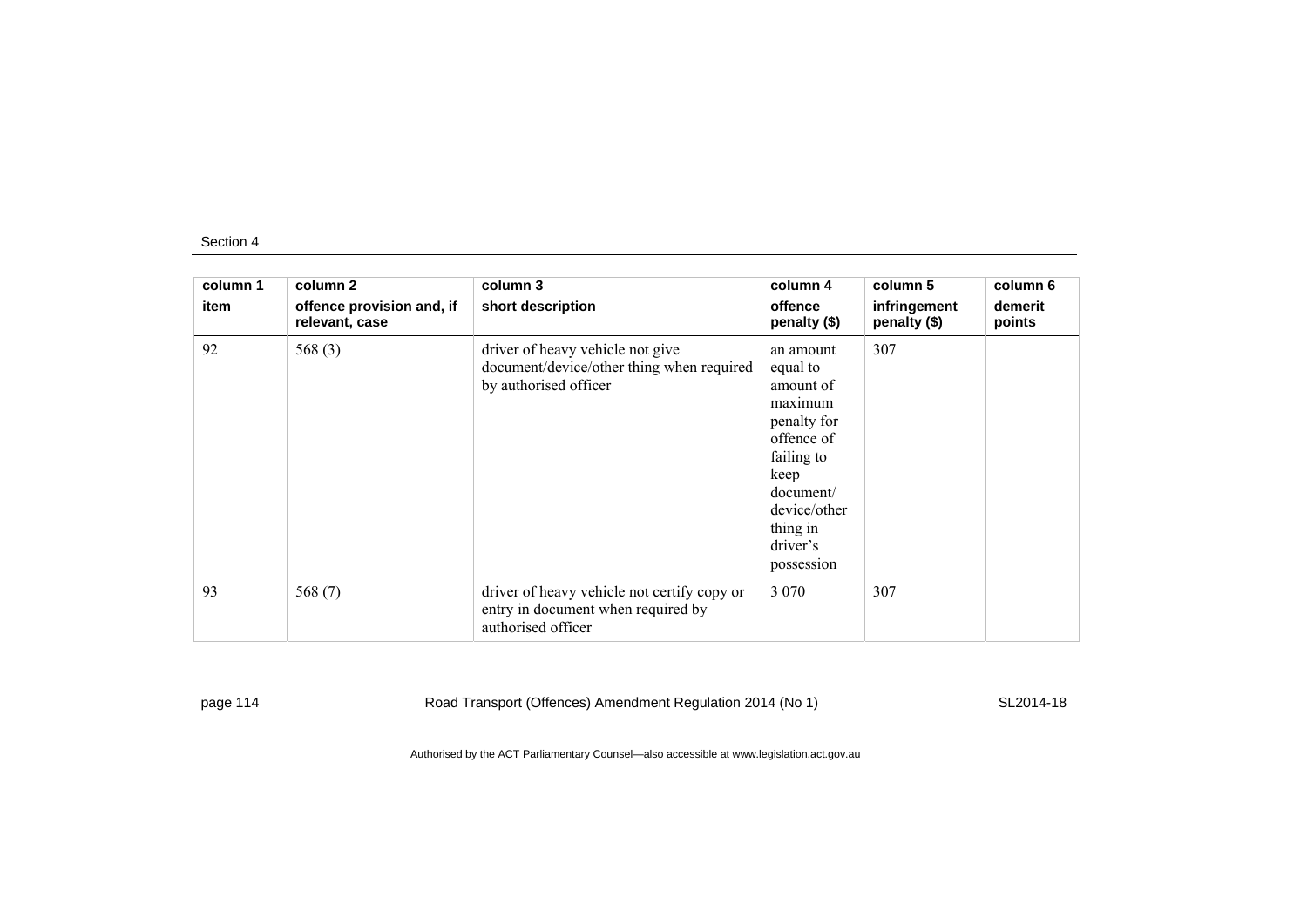| column 1<br>item | column 2<br>offence provision and, if<br>relevant, case | column 3<br>short description                                                                                                                    | column 4<br>offence<br>penalty $(\$)$ | column 5<br>infringement<br>penalty (\$) | column 6<br>demerit<br>points |
|------------------|---------------------------------------------------------|--------------------------------------------------------------------------------------------------------------------------------------------------|---------------------------------------|------------------------------------------|-------------------------------|
| 94               | 569 $(2)$                                               | responsible person for heavy vehicle not<br>make available or produce stated document<br>for inspection when required by authorised<br>officer   | 6 1 5 0                               | 615                                      |                               |
| 95               | 569 $(7)$                                               | person responsible for keeping document<br>not certify copy or entry in document when<br>required by authorised officer                          | 3 0 7 0                               | 307                                      |                               |
| 96               | 570(3)                                                  | responsible person for heavy vehicle fail to<br>comply with authorised officer's<br>requirement to give stated<br>information/details to officer | 6 1 5 0                               |                                          |                               |
| 97               | 573(1)                                                  | fail to comply with improvement notice                                                                                                           | 10 240                                |                                          |                               |

SL2014-18 Road Transport (Offences) Amendment Regulation 2014 (No 1) page 115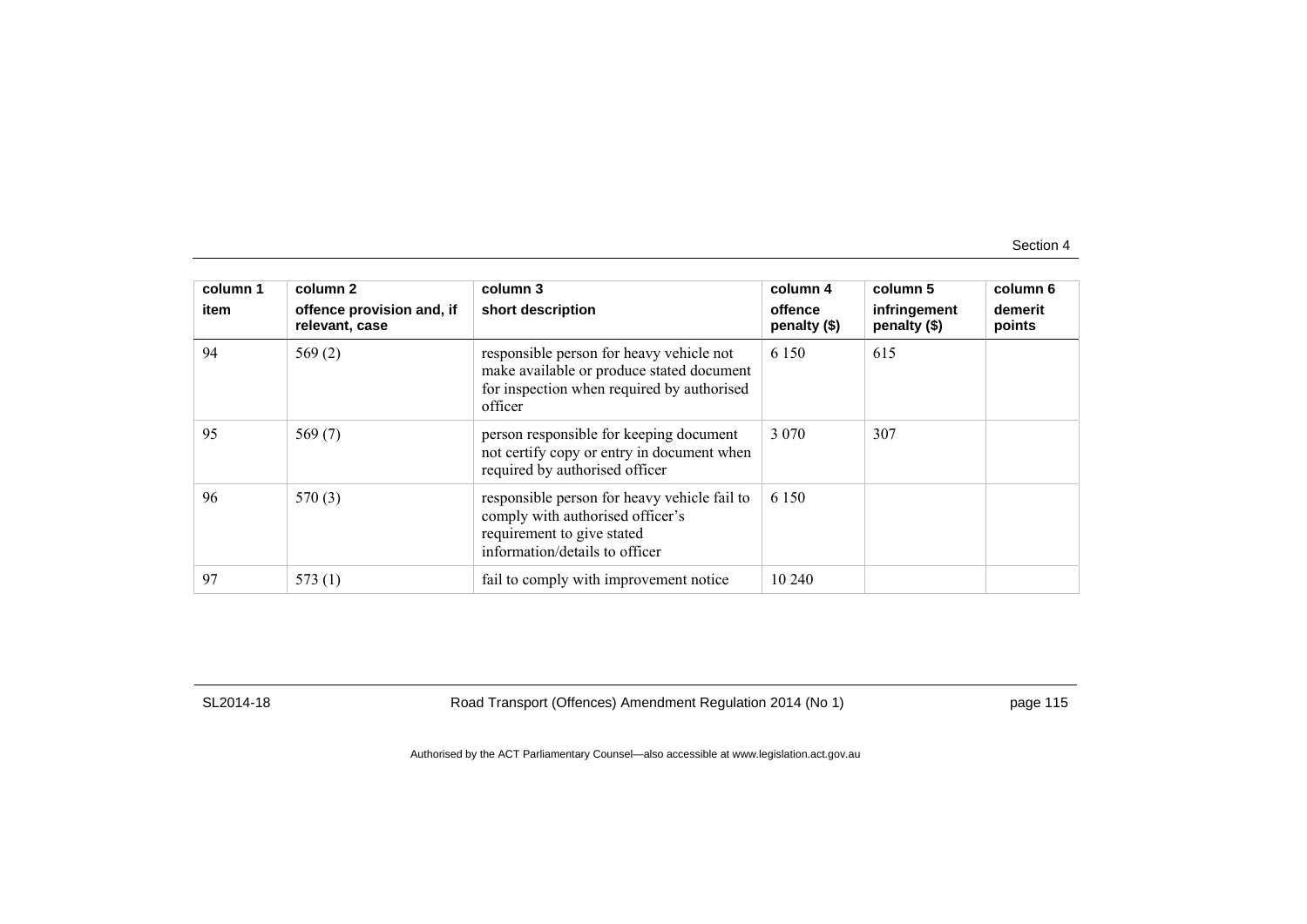| column 1 | column 2                                    | column 3                                                                                                                                          | column 4                | column 5                     | column 6          |
|----------|---------------------------------------------|---------------------------------------------------------------------------------------------------------------------------------------------------|-------------------------|------------------------------|-------------------|
| item     | offence provision and, if<br>relevant, case | short description                                                                                                                                 | offence<br>penalty (\$) | infringement<br>penalty (\$) | demerit<br>points |
| 98       | 577(4)                                      | occupier or person at place/driver of heavy<br>vehicle fail to comply with authorised<br>officer's requirement to give officer<br>reasonable help | 10 240                  |                              |                   |
| 99       | 584(1)                                      | obstruct authorised officer/helper/assistant<br>exercising power                                                                                  | 10 240                  |                              |                   |
| 100      | 585                                         | impersonate authorised officer                                                                                                                    | 10 240                  |                              |                   |
| 101      | 604                                         | fail to comply with supervisory<br>intervention order                                                                                             | 10 240                  |                              |                   |
| 102      | 610                                         | fail to comply with prohibition order                                                                                                             | 10 240                  |                              |                   |
| 103      | 697(3)                                      | make improper use of position/information<br>because of exercise of functions under<br>Heavy Vehicle National Law (ACT)                           | 10 240                  |                              |                   |

page 116 **Road Transport (Offences) Amendment Regulation 2014 (No 1)** SL2014-18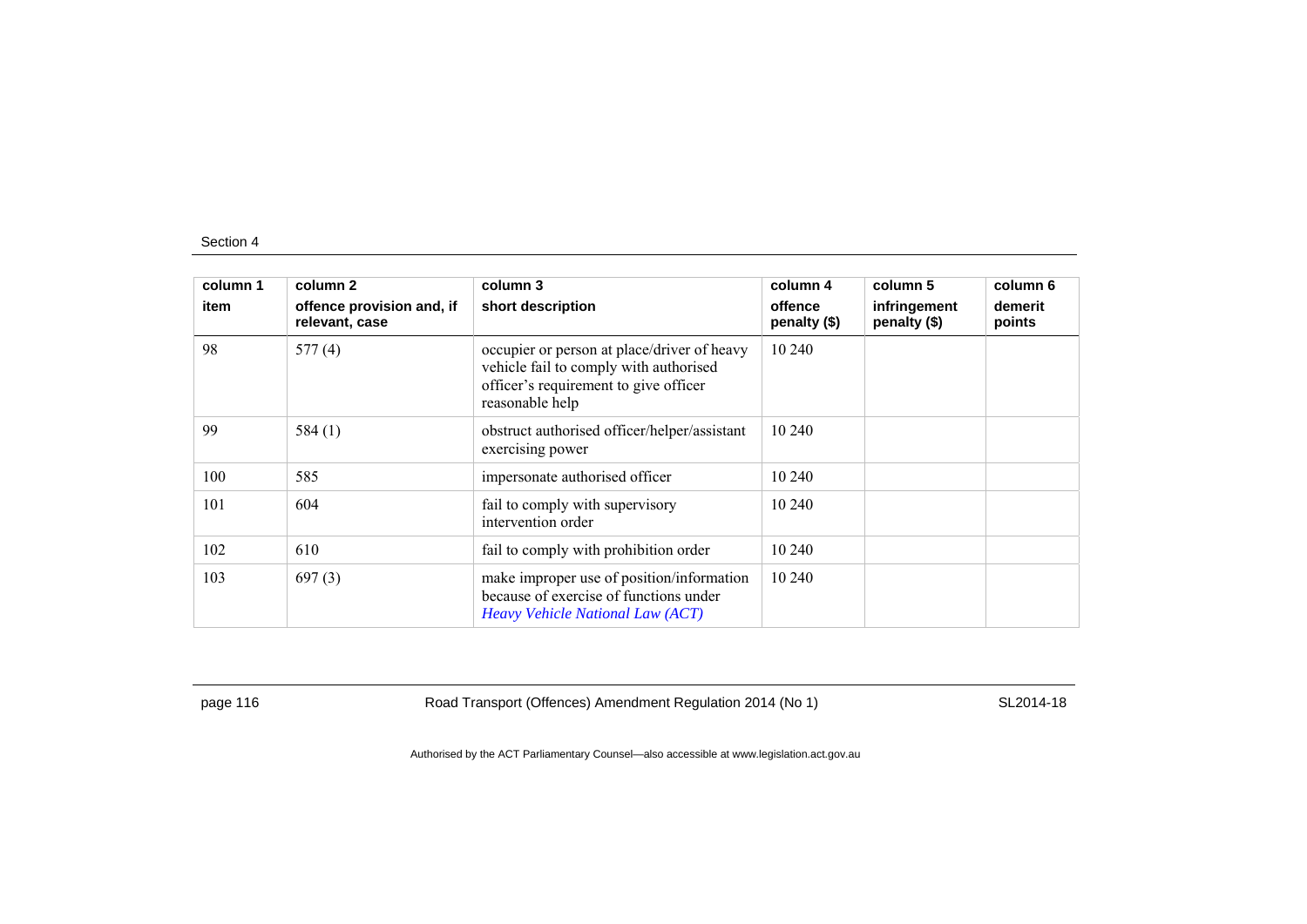| column 1 | column 2                                    | column 3                                                                                                                                                                                    | column 4                | column 5                     | column 6          |
|----------|---------------------------------------------|---------------------------------------------------------------------------------------------------------------------------------------------------------------------------------------------|-------------------------|------------------------------|-------------------|
| item     | offence provision and, if<br>relevant, case | short description                                                                                                                                                                           | offence<br>penalty (\$) | infringement<br>penalty (\$) | demerit<br>points |
| 104      | 699(1)                                      | employer dismisses/prejudices employee<br>for giving information/making complaint<br>about contravention of Heavy Vehicle<br><b>National Law (ACT)</b>                                      | 10 240                  |                              |                   |
| 105      | 699(2)                                      | employer not offer employment/treat<br>prospective employee less favourably for<br>giving information/making complaint<br>about contravention of Heavy Vehicle<br><b>National Law (ACT)</b> | 10 240                  |                              |                   |
| 106      | 700(4)                                      | employer not comply with court order for<br>reinstatement of employee or employment<br>of prospective employee                                                                              | 10 240                  |                              |                   |
| 107      | 701(1)                                      | knowingly make false/misleading<br>statement to official                                                                                                                                    | 10 240                  |                              |                   |

SL2014-18 Road Transport (Offences) Amendment Regulation 2014 (No 1) page 117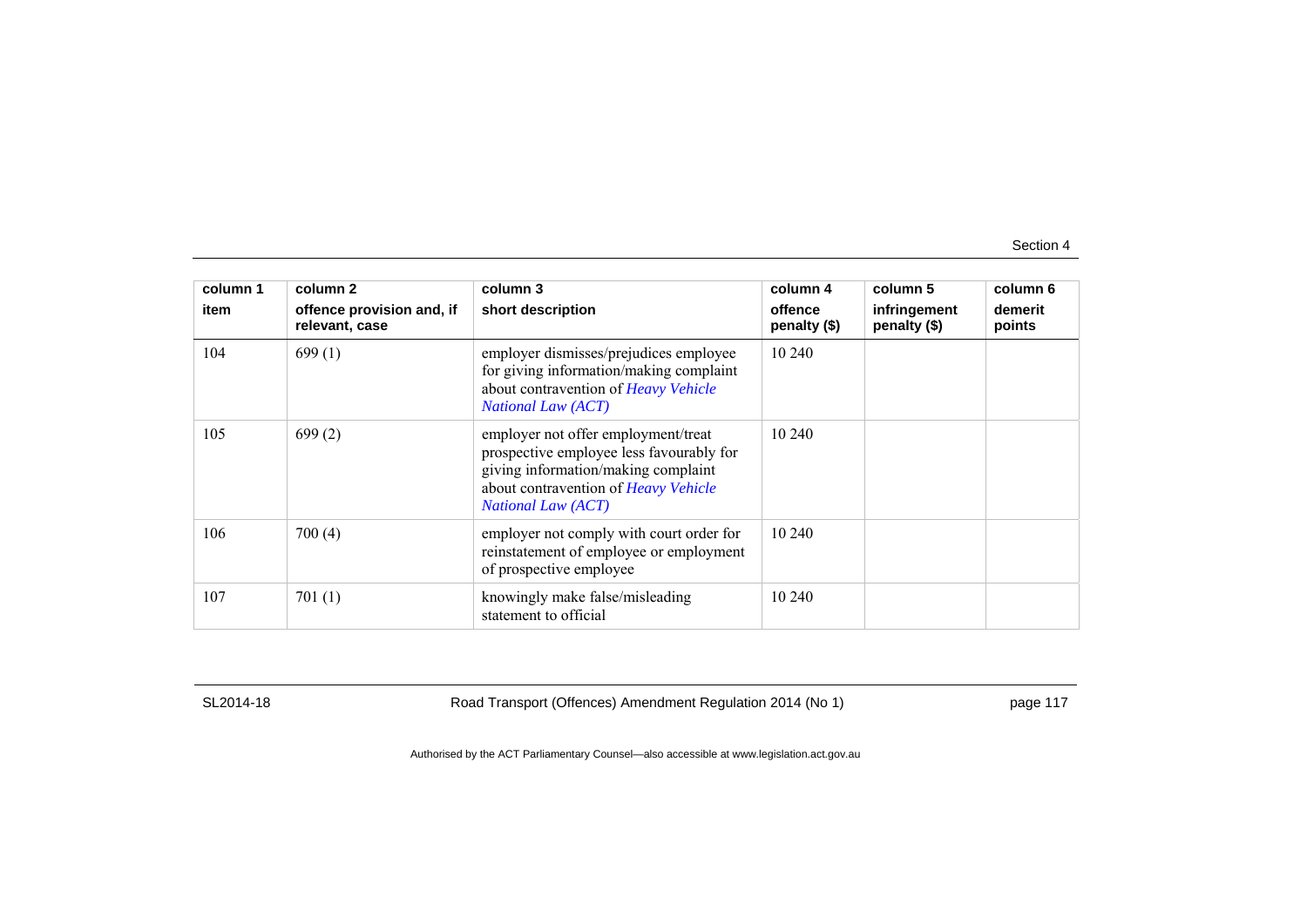| column 1 | column 2                                    | column 3                                                                                                            | column 4                | column 5                     | column 6          |
|----------|---------------------------------------------|---------------------------------------------------------------------------------------------------------------------|-------------------------|------------------------------|-------------------|
| item     | offence provision and, if<br>relevant, case | short description                                                                                                   | offence<br>penalty (\$) | infringement<br>penalty (\$) | demerit<br>points |
| 108      | 701(2)                                      | recklessly make false/misleading statement<br>to official                                                           | 8 2 0 0                 |                              |                   |
| 109      | 702(1)                                      | knowingly give official document<br>containing false/misleading information                                         | 10 240                  |                              |                   |
| 110      | 702(3)                                      | recklessly give official document<br>containing false/misleading information                                        | 8 2 0 0                 |                              |                   |
| 111      | 703(1)                                      | responsible person for heavy vehicle<br>knowingly gives another responsible<br>person false/misleading information  | 10 240                  |                              |                   |
| 112      | 703(2)                                      | responsible person for heavy vehicle<br>recklessly gives another responsible person<br>false/misleading information | 8 2 0 0                 |                              |                   |
| 113      | 704(1)                                      | falsely represent heavy vehicle authority<br>granted/operating under heavy vehicle<br>authority                     | 10 240                  |                              |                   |

page 118 **Road Transport (Offences) Amendment Regulation 2014 (No 1)** SL2014-18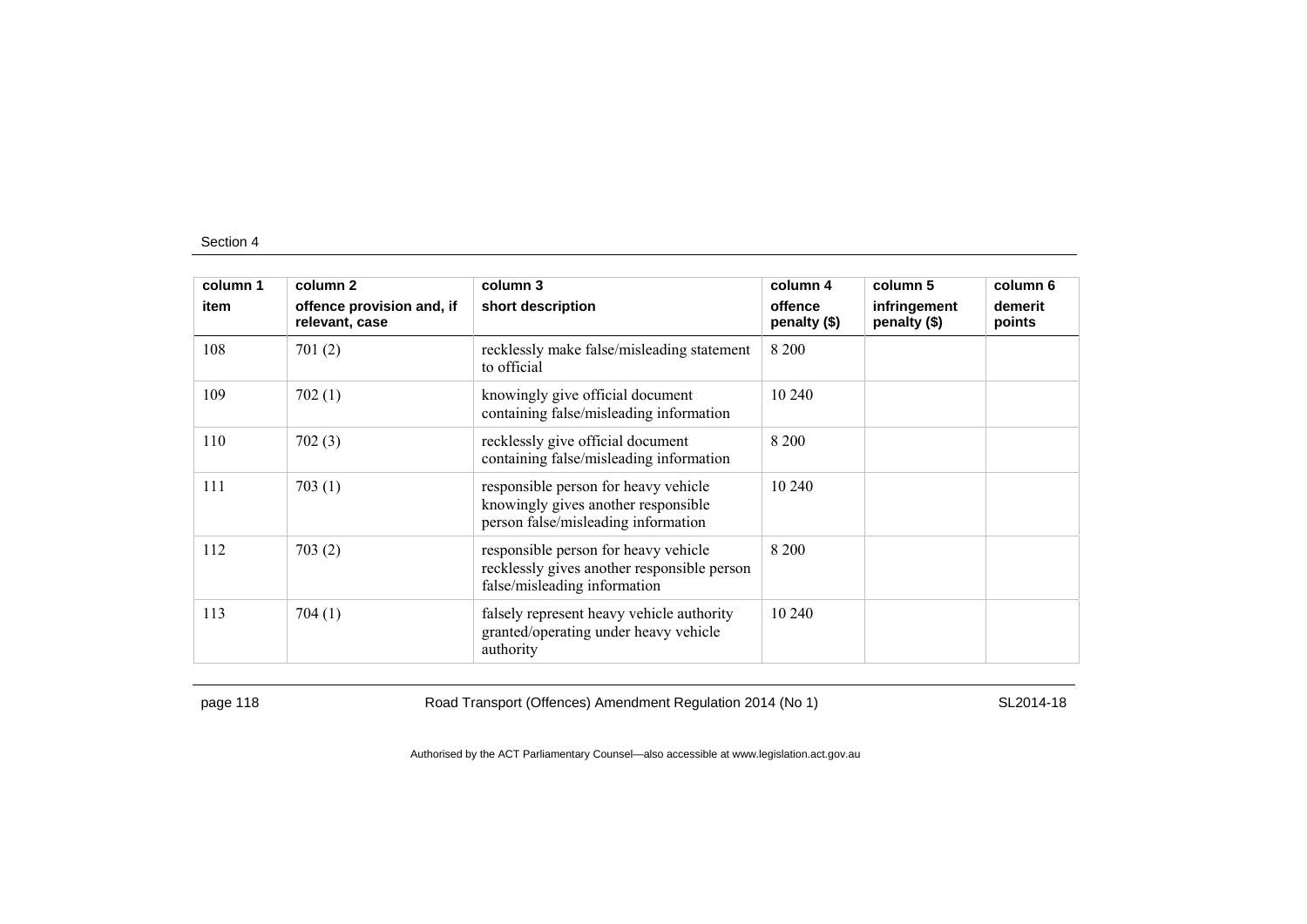| column 1<br>item | column 2<br>offence provision and, if<br>relevant, case | column 3<br>short description                                                 | column 4<br>offence<br>penalty $(\$)$ | column 5<br>infringement<br>penalty (\$) | column 6<br>demerit<br>points |
|------------------|---------------------------------------------------------|-------------------------------------------------------------------------------|---------------------------------------|------------------------------------------|-------------------------------|
| 114              | 704(2)                                                  | represent operating under heavy vehicle<br>authority no longer in force       | 10 240                                |                                          |                               |
| 115              | 704(3)                                                  | possess document that falsely purports to<br>be accreditation certificate etc | 10 240                                |                                          |                               |
| 116              | 728(1)                                                  | disclose protected information                                                | 20 490                                |                                          |                               |
| 117              | 729(1)                                                  | use protected information other than for<br>authorised use                    | 20 490                                |                                          |                               |
| 118              | 729(3)                                                  | use disclosed protected information other<br>than for authorised use          | 20 490                                |                                          |                               |

SL2014-18 Road Transport (Offences) Amendment Regulation 2014 (No 1) page 119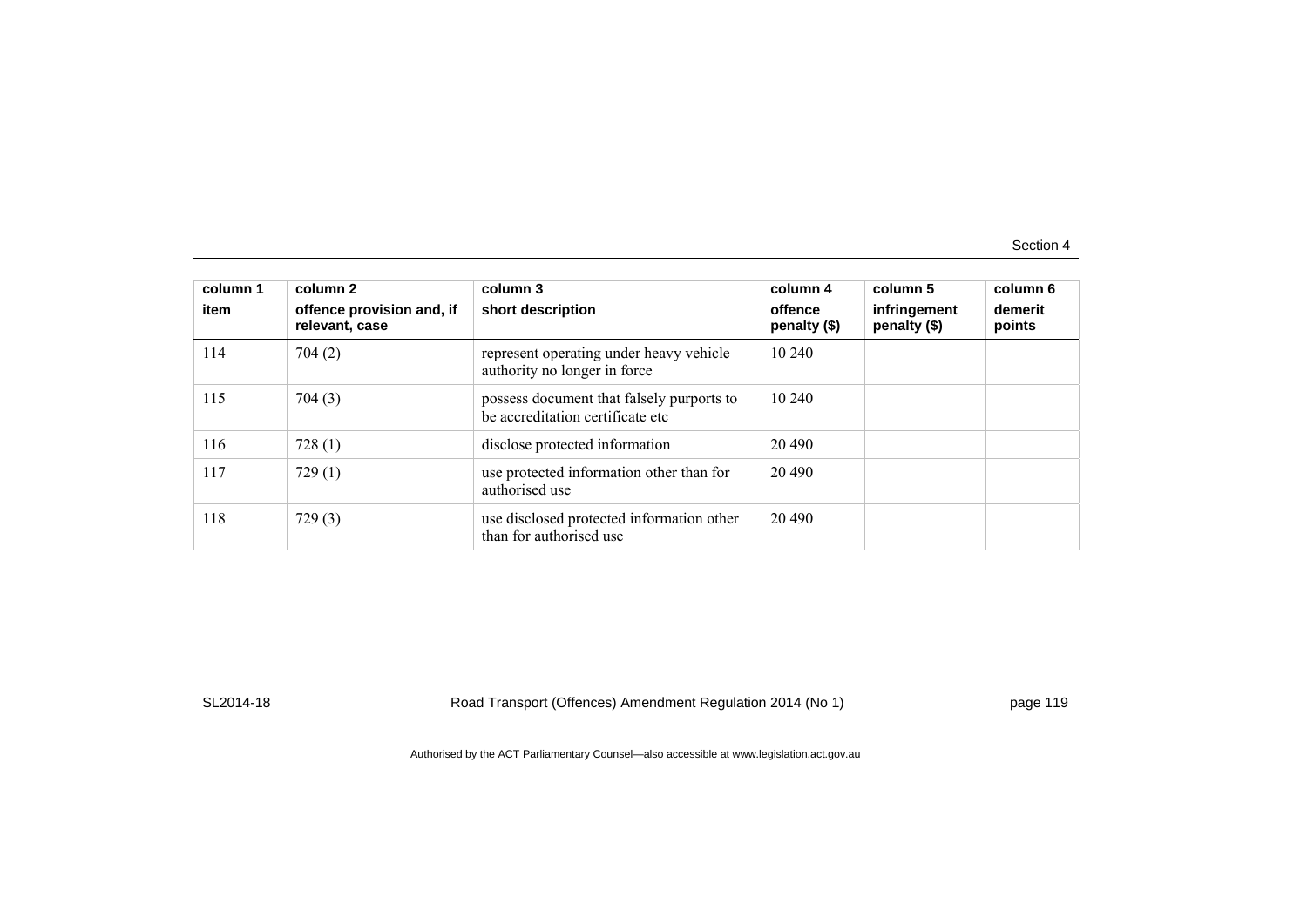### **Part 1.2B Heavy Vehicle (Mass, Dimension and Loading) National Regulation**

| column 1<br>item | column 2<br>offence provision and, if<br>relevant, case | column 3<br>short description                                                                                           | column 4<br>offence<br>penalty (\$) | column 5<br>infringement<br>penalty (\$) | column 6<br>demerit<br>points |
|------------------|---------------------------------------------------------|-------------------------------------------------------------------------------------------------------------------------|-------------------------------------|------------------------------------------|-------------------------------|
|                  | 11(1)                                                   | drive CML heavy vehicle under<br>concessional mass limit without relevant<br>accreditation label maintained as required | 3 0 7 0                             | 307                                      |                               |
|                  | 16(2)                                                   | use/permit to be used/HML heavy vehicle<br>in area/on route in contravention of<br>condition of HML declaration         | 3 0 7 0                             | 307                                      |                               |
|                  | 28                                                      | driver/operator of HML heavy vehicle<br>contravene condition of HML permit                                              | 3 0 7 0                             | 307                                      |                               |

page 120 **Road Transport (Offences) Amendment Regulation 2014 (No 1)** SL2014-18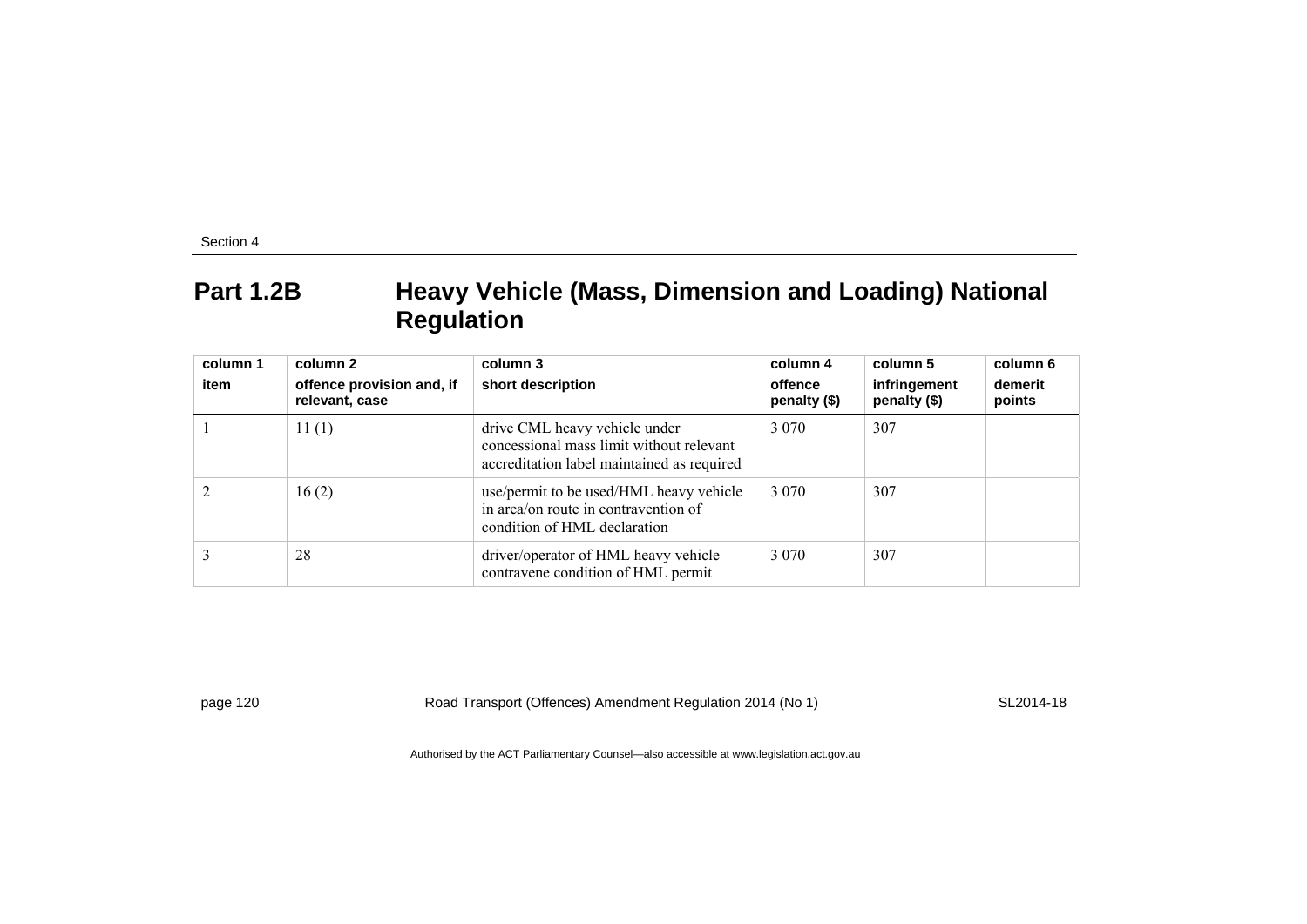| column 1<br>item | column 2<br>offence provision and, if<br>relevant, case | column 3<br>short description                                                                               | column 4<br>offence<br>penalty (\$) | column 5<br>infringement<br>penalty (\$) | column 6<br>demerit<br>points |
|------------------|---------------------------------------------------------|-------------------------------------------------------------------------------------------------------------|-------------------------------------|------------------------------------------|-------------------------------|
|                  | 34(2)                                                   | not return amended/cancelled HML permit<br>as required                                                      | 4 100                               | 410                                      |                               |
|                  | 35(1)                                                   | not apply for replacement for<br>defaced/destroyed/lost/stolen HML permit<br>as required                    | 4 100                               |                                          |                               |
| <sub>0</sub>     | 36(2)                                                   | drive HML heavy vehicle under higher<br>mass limit without relevant accreditation<br>maintained as required | 3 0 7 0                             | 307                                      |                               |

SL2014-18 Road Transport (Offences) Amendment Regulation 2014 (No 1) page 121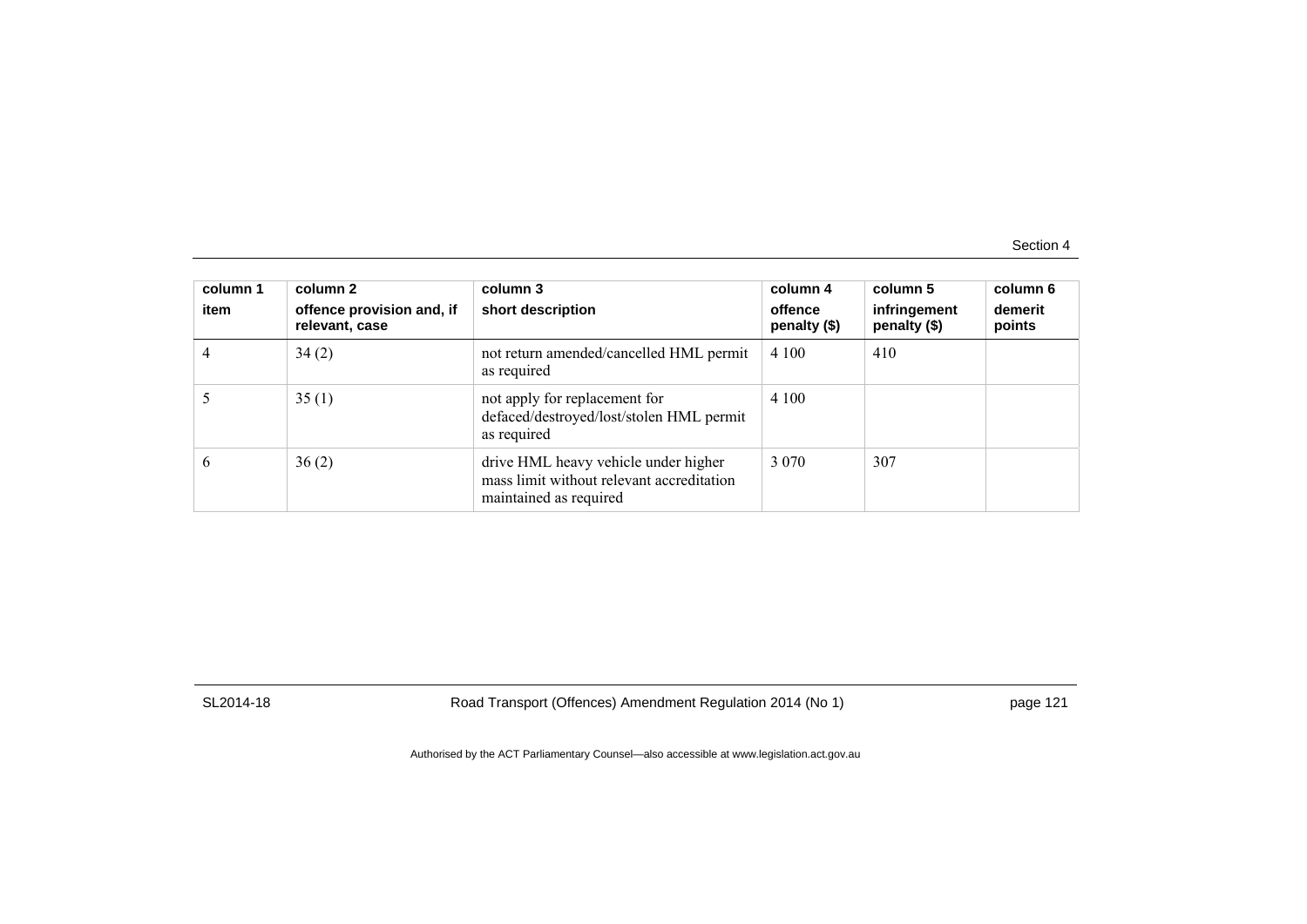# **Part 1.3 Road Transport (Alcohol and Drugs) Act 1977**

| column 1<br>item | column 2<br>offence provision and, if<br>relevant, case | column 3<br>short description                                                                  | column 4<br>offence<br>penalty (pu) | column 5<br>infringement<br>penalty (\$) | column 6<br>demerit<br>points |
|------------------|---------------------------------------------------------|------------------------------------------------------------------------------------------------|-------------------------------------|------------------------------------------|-------------------------------|
|                  | 15(5)(a)                                                | doctor/nurse refuse to take blood sample<br>permitted by person/requested by police<br>officer | 10                                  |                                          |                               |
|                  | 15AA(1)                                                 | doctor/nurse not take blood sample within<br>2 hours                                           | 10                                  |                                          |                               |
| 3                | 16(4)                                                   | doctor/authorised nurse practitioner not<br>carry out medical examination within<br>2 hours    | 10                                  |                                          |                               |
| $\overline{4}$   | 16(5)                                                   | doctor/authorised nurse practitioner not<br>take body sample within 2 hours                    | 10                                  |                                          |                               |
| 5                | 16(6)                                                   | nurse not take body sample within 2 hours                                                      | 10                                  |                                          |                               |

page 122 **Road Transport (Offences) Amendment Regulation 2014 (No 1)** SL2014-18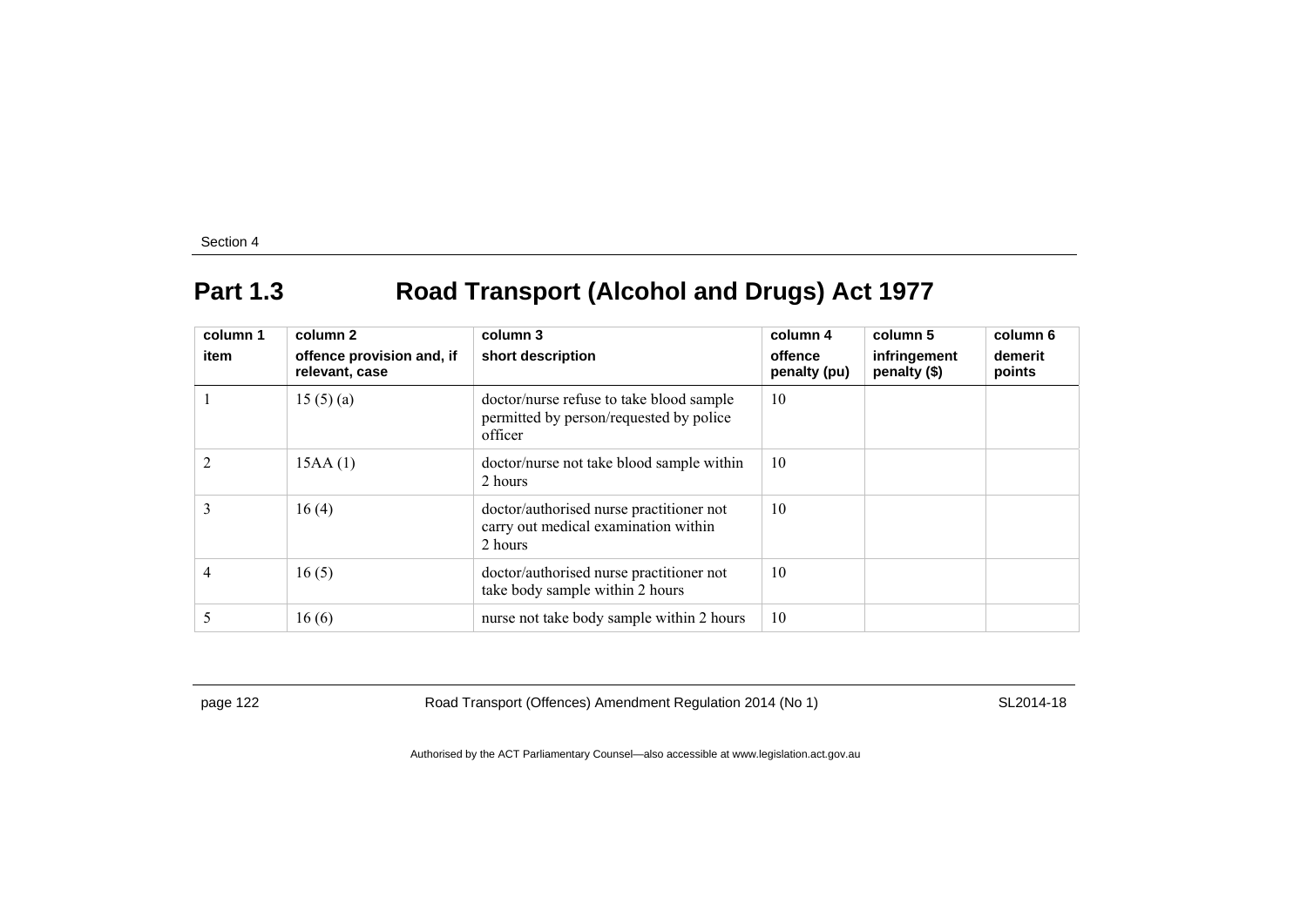| column 1 | column 2                                                       | column 3                                                                                                            | column 4                | column 5                     | column 6          |
|----------|----------------------------------------------------------------|---------------------------------------------------------------------------------------------------------------------|-------------------------|------------------------------|-------------------|
| item     | offence provision and, if<br>relevant, case                    | short description                                                                                                   | offence<br>penalty (pu) | infringement<br>penalty (\$) | demerit<br>points |
| 6        | 19(1)                                                          |                                                                                                                     |                         |                              |                   |
| 6.1      | special driver, level 1,<br>first offender—driver              | special driver drive motor vehicle on<br>road/related area with level 1 or more<br>alcohol in blood—first offender  | 5                       |                              |                   |
| 6.2      | special driver, level 1,<br>first offender-driver<br>trainer   | driver trainer in motor vehicle on<br>road/related area with level 1 or more<br>alcohol in blood—first offender     | 5                       |                              |                   |
| 6.3      | special driver, level 1,<br>repeat offender-<br>driver         | special driver drive motor vehicle on<br>road/related area with level 1 or more<br>alcohol in blood—repeat offender | 10                      |                              |                   |
| 6.4      | special driver, level 1,<br>repeat offender-<br>driver trainer | driver trainer in motor vehicle on<br>road/related area with level 1 or more<br>alcohol in blood—repeat offender    | 10                      |                              |                   |

SL2014-18 Road Transport (Offences) Amendment Regulation 2014 (No 1) page 123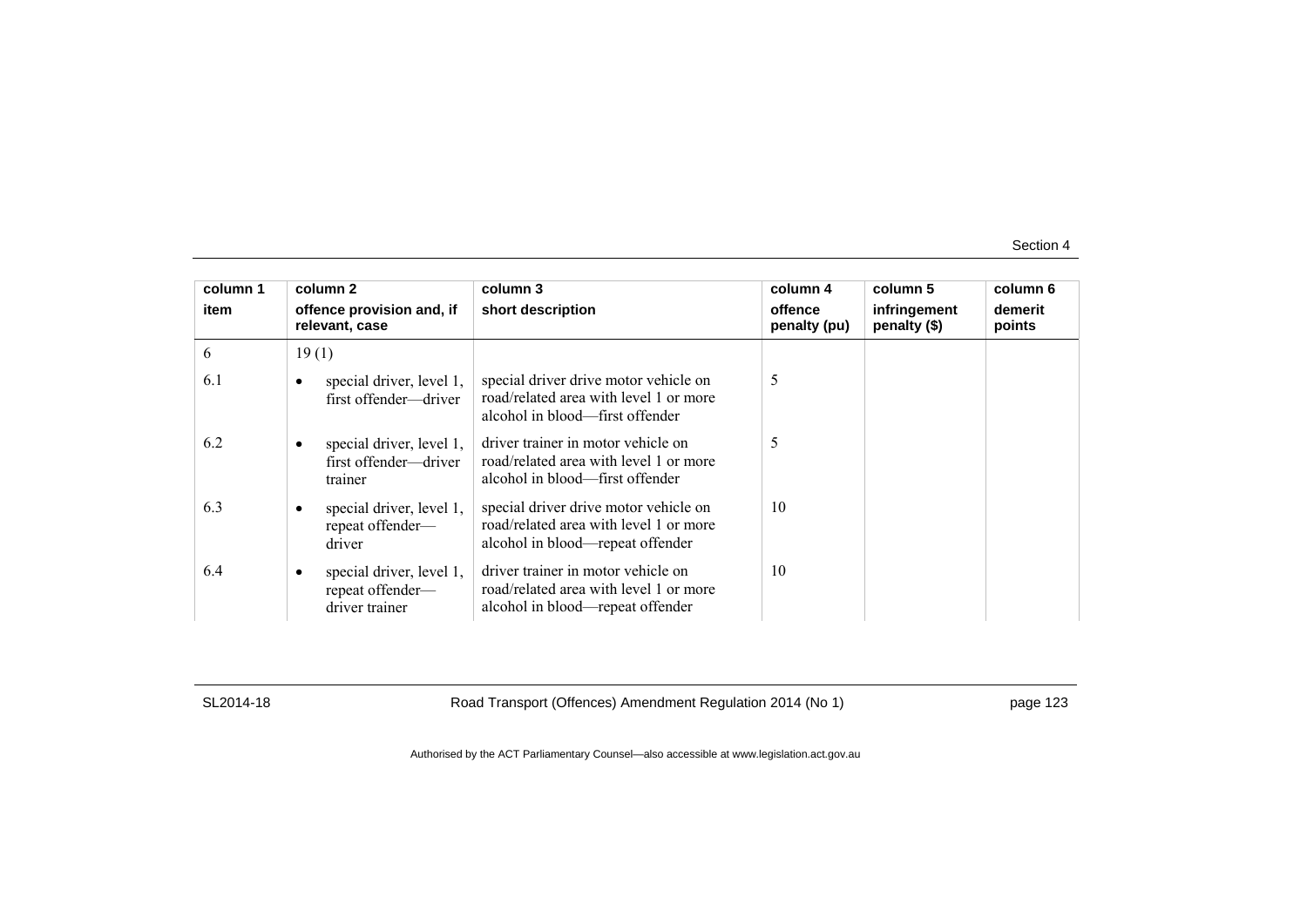| column 1 | column 2                                                       | column 3                                                                                                            | column 4                         | column 5                     | column 6          |
|----------|----------------------------------------------------------------|---------------------------------------------------------------------------------------------------------------------|----------------------------------|------------------------------|-------------------|
| item     | offence provision and, if<br>relevant, case                    | short description                                                                                                   | offence<br>penalty (pu)          | infringement<br>penalty (\$) | demerit<br>points |
| 6.5      | special driver, level 2,<br>first offender—driver              | special driver drive motor vehicle on<br>road/related area with level 2 or more<br>alcohol in blood—first offender  | 5                                |                              |                   |
| 6.6      | special driver, level 2,<br>first offender-driver<br>trainer   | driver trainer in motor vehicle on<br>road/related area with level 2 or more<br>alcohol in blood—first offender     | 5                                |                              |                   |
| 6.7      | special driver, level 2,<br>٠<br>repeat offender-<br>driver    | special driver drive motor vehicle on<br>road/related area with level 2 or more<br>alcohol in blood—repeat offender | 10                               |                              |                   |
| 6.8      | special driver, level 2,<br>repeat offender-<br>driver trainer | driver trainer in motor vehicle on<br>road/related area with level 2 or more<br>alcohol in blood—repeat offender    | 10                               |                              |                   |
| 6.9      | special driver, level 3,<br>$\bullet$<br>first offender-driver | special driver drive motor vehicle on<br>road/related area with level 3 or more<br>alcohol in blood—first offender  | 10pu/<br>6 months<br>prison/both |                              |                   |

page 124 **Road Transport (Offences) Amendment Regulation 2014 (No 1)** SL2014-18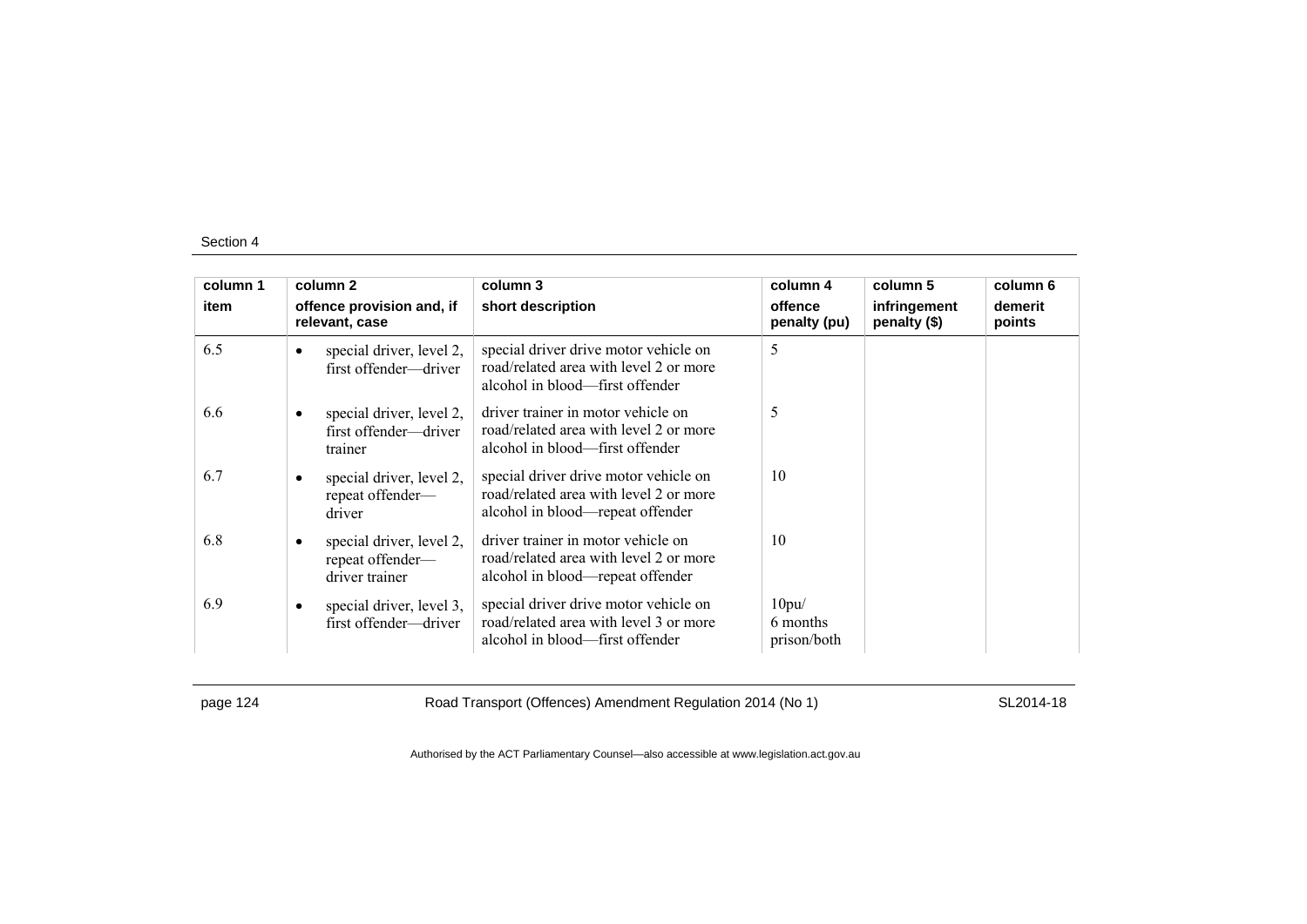| column 1 | column 2                                                       | column 3                                                                                                            | column 4                         | column 5                     | column 6          |
|----------|----------------------------------------------------------------|---------------------------------------------------------------------------------------------------------------------|----------------------------------|------------------------------|-------------------|
| item     | offence provision and, if<br>relevant, case                    | short description                                                                                                   | offence<br>penalty (pu)          | infringement<br>penalty (\$) | demerit<br>points |
| 6.10     | special driver, level 3,<br>first offender-driver<br>trainer   | driver trainer in motor vehicle on<br>road/related area with level 3 or more<br>alcohol in blood—first offender     | 10                               |                              |                   |
| 6.11     | special driver, level 3,<br>repeat offender-<br>driver         | special driver drive motor vehicle on<br>road/related area with level 3 or more<br>alcohol in blood—repeat offender | 10pu/<br>6 months<br>prison/both |                              |                   |
| 6.12     | special driver, level 3,<br>repeat offender-<br>driver trainer | driver trainer in motor vehicle on<br>road/related area with level 3 or more<br>alcohol in blood—repeat offender    | 10                               |                              |                   |
| 6.13     | special driver, level 4,<br>first offender—driver              | special driver drive motor vehicle on<br>road/related area with level 4 or more<br>alcohol in blood—first offender  | 15pu/<br>9 months<br>prison/both |                              |                   |
| 6.14     | special driver, level 4,<br>first offender—driver<br>trainer   | driver trainer in motor vehicle on<br>road/related area with level 4 or more<br>alcohol in blood—first offender     | 15                               |                              |                   |

SL2014-18 Road Transport (Offences) Amendment Regulation 2014 (No 1) page 125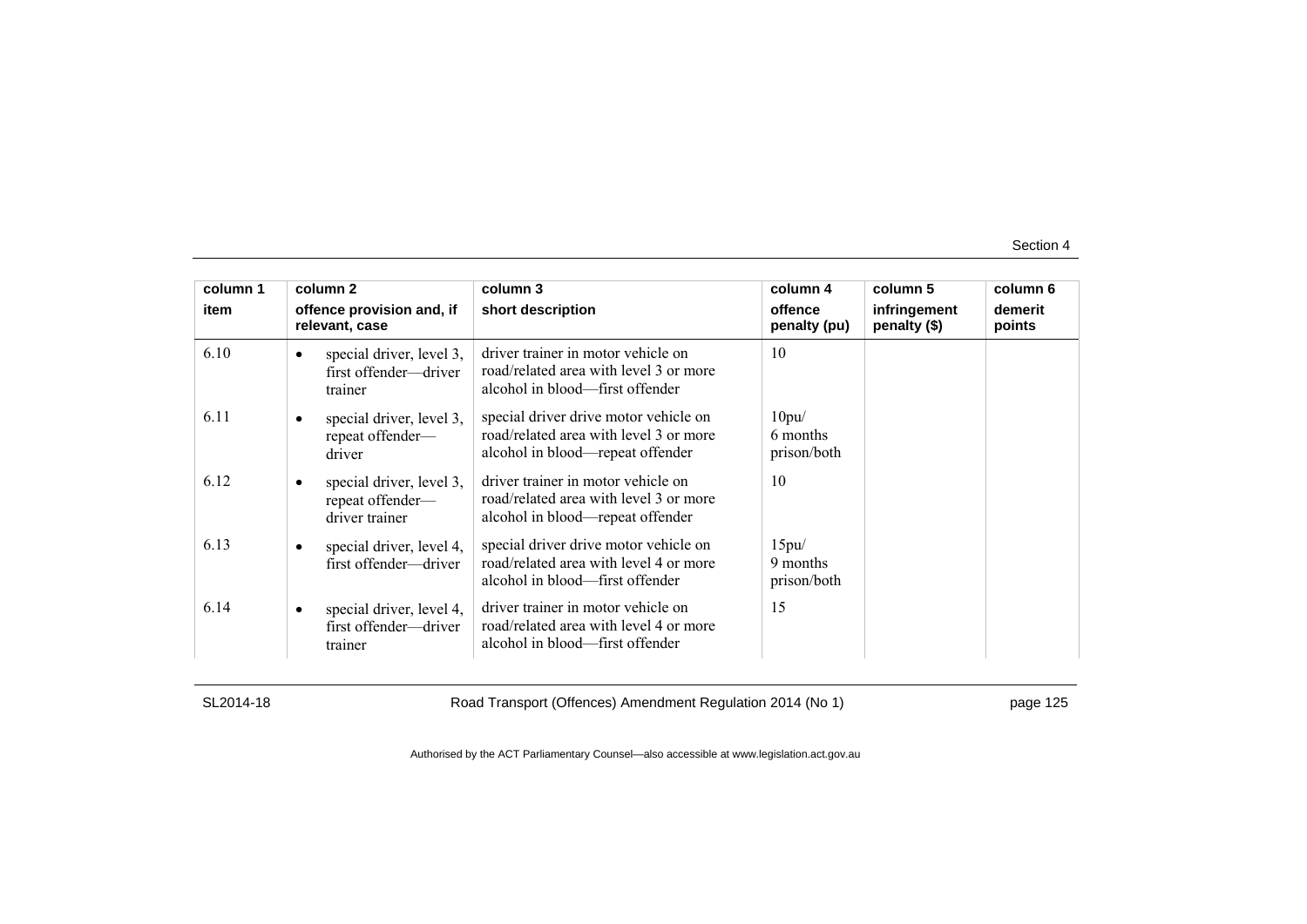| column 1 |   | column 2                                                         | column 3                                                                                                            | column 4                          | column 5                     | column 6          |
|----------|---|------------------------------------------------------------------|---------------------------------------------------------------------------------------------------------------------|-----------------------------------|------------------------------|-------------------|
| item     |   | offence provision and, if<br>relevant, case                      | short description                                                                                                   | offence<br>penalty (pu)           | infringement<br>penalty (\$) | demerit<br>points |
| 6.15     |   | special driver, level 4,<br>repeat offender-<br>driver           | special driver drive motor vehicle on<br>road/related area with level 4 or more<br>alcohol in blood—repeat offender | 20pu/<br>12 months<br>prison/both |                              |                   |
| 6.16     |   | special driver, level 4,<br>repeat offender-<br>driver trainer   | driver trainer in motor vehicle on<br>road/related area with level 4 or more<br>alcohol in blood—repeat offender    | 20                                |                              |                   |
| 6.17     |   | person other than<br>special driver, level 1,<br>first offender  | drive motor vehicle on road/related area<br>with level 1 or more alcohol in blood—first<br>offender                 | 5                                 |                              |                   |
| 6.18     | ٠ | person other than<br>special driver, level 1,<br>repeat offender | drive motor vehicle on road/related area<br>with level 1 or more alcohol in blood—<br>repeat offender               | 10                                |                              |                   |
| 6.19     | ٠ | person other than<br>special driver, level 2,<br>first offender  | drive motor vehicle on road/related area<br>with level 2 or more alcohol in blood—first<br>offender                 | 5                                 |                              |                   |

page 126 **Road Transport (Offences) Amendment Regulation 2014 (No 1)** SL2014-18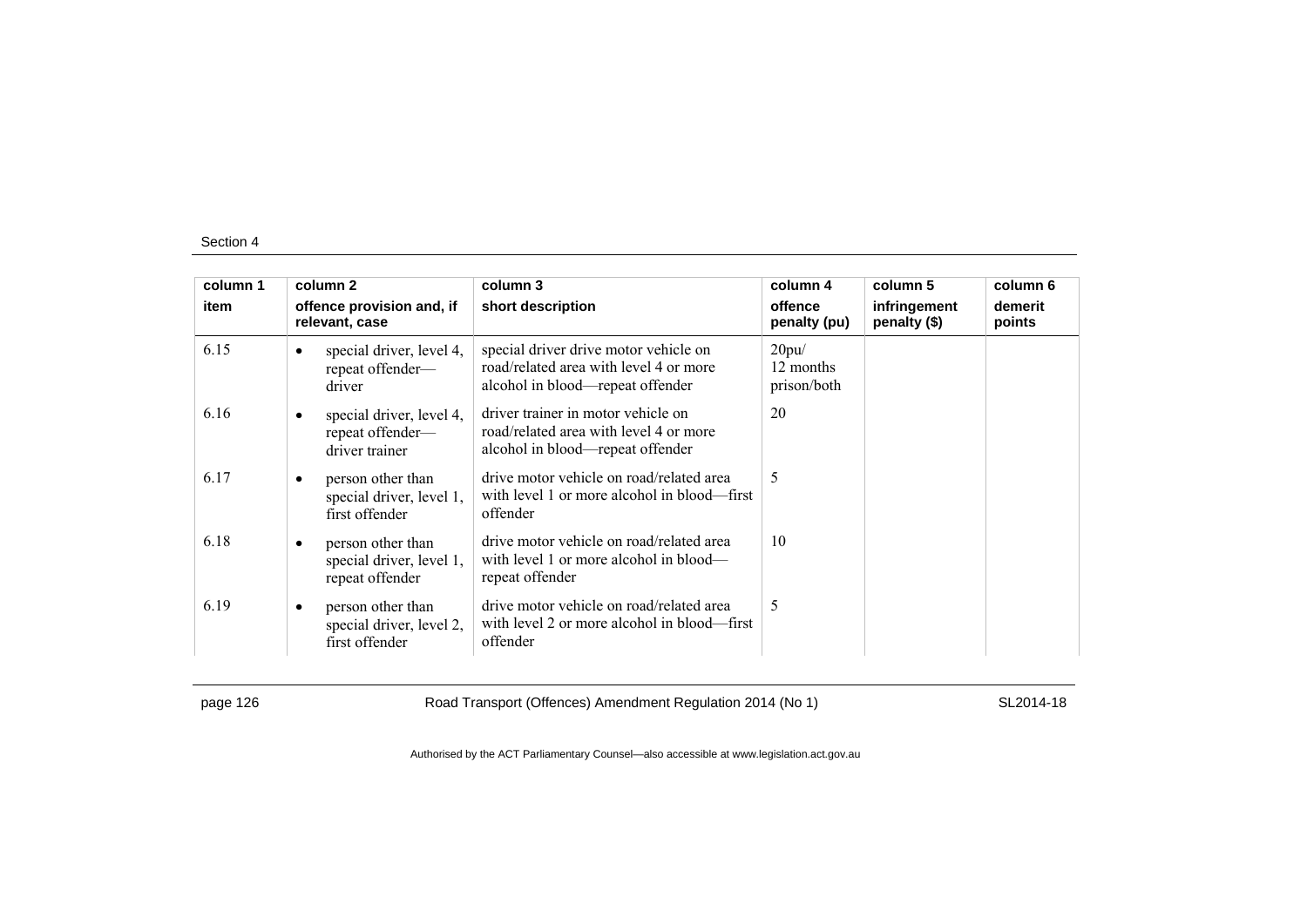| column 1 |           | column 2                                                         | column 3                                                                                              | column 4                          | column 5                     | column 6          |
|----------|-----------|------------------------------------------------------------------|-------------------------------------------------------------------------------------------------------|-----------------------------------|------------------------------|-------------------|
| item     |           | offence provision and, if<br>relevant, case                      | short description                                                                                     | offence<br>penalty (pu)           | infringement<br>penalty (\$) | demerit<br>points |
| 6.20     | $\bullet$ | person other than<br>special driver, level 2,<br>repeat offender | drive motor vehicle on road/related area<br>with level 2 or more alcohol in blood—<br>repeat offender | 10                                |                              |                   |
| 6.21     |           | person other than<br>special driver, level 3,<br>first offender  | drive motor vehicle on road/related area<br>with level 3 or more alcohol in blood—first<br>offender   | 10pu/<br>6 months<br>prison/both  |                              |                   |
| 6.22     | ٠         | person other than<br>special driver, level 3,<br>repeat offender | drive motor vehicle on road/related area<br>with level 3 or more alcohol in blood—<br>repeat offender | 10pu/<br>6 months<br>prison/both  |                              |                   |
| 6.23     |           | person other than<br>special driver, level 4,<br>first offender  | drive motor vehicle on road/related area<br>with level 4 or more alcohol in blood—first<br>offender   | 15pu/<br>9 months<br>prison/both  |                              |                   |
| 6.24     |           | person other than<br>special driver, level 4,<br>repeat offender | drive motor vehicle on road/related area<br>with level 4 or more alcohol in blood—<br>repeat offender | 20pu/<br>12 months<br>prison/both |                              |                   |

SL2014-18 Road Transport (Offences) Amendment Regulation 2014 (No 1) page 127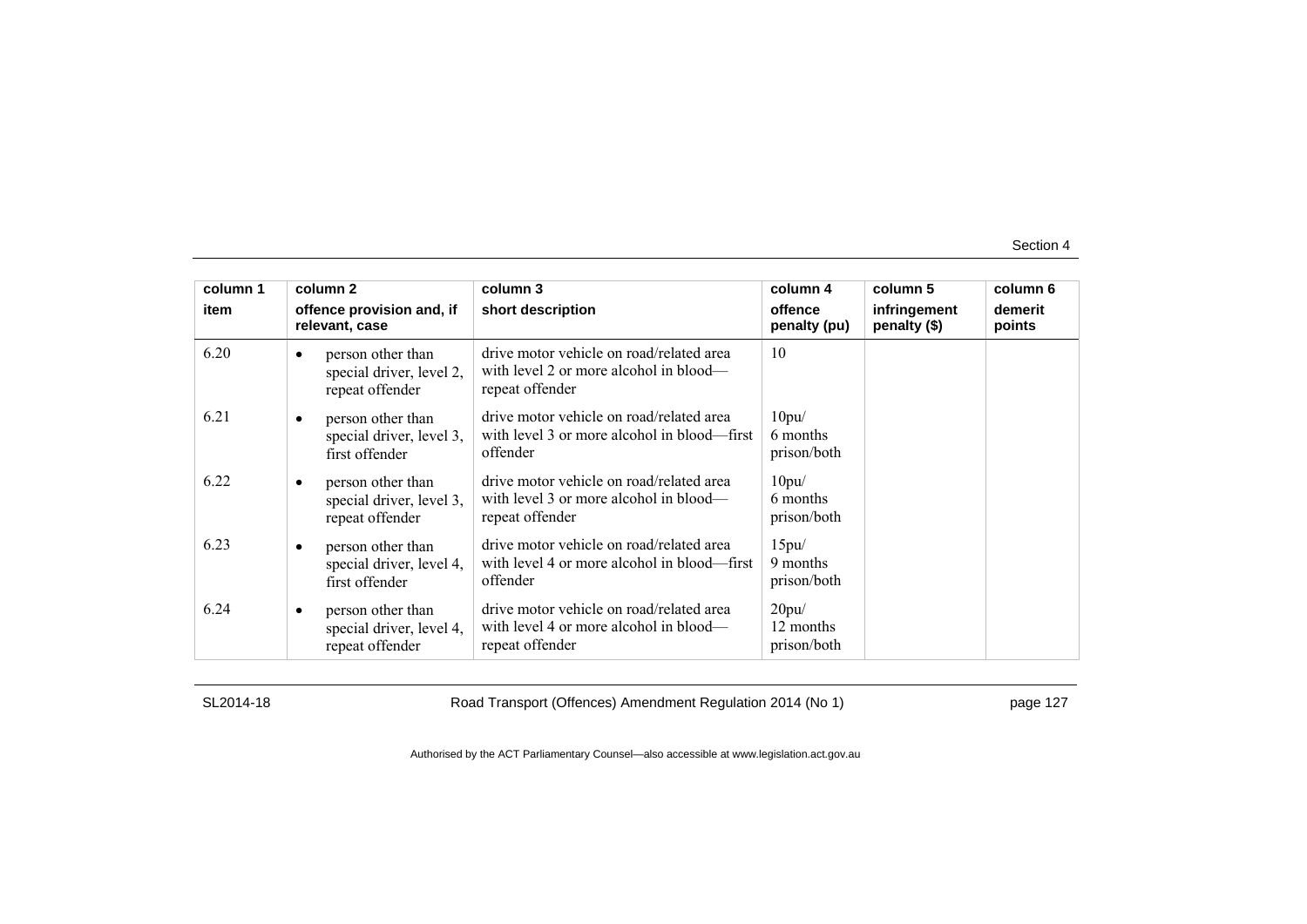| column 1<br>item | column 2<br>offence provision and, if<br>relevant, case | column 3<br>short description                                                                                          | column 4<br>offence<br>penalty (pu) | column 5<br>infringement<br>penalty (\$) | column 6<br>demerit<br>points |
|------------------|---------------------------------------------------------|------------------------------------------------------------------------------------------------------------------------|-------------------------------------|------------------------------------------|-------------------------------|
| 7                | 20(1)                                                   |                                                                                                                        |                                     |                                          |                               |
| 7.1              | first offender—driver<br>$\bullet$                      | drive motor vehicle on road/related area<br>with prescribed drug in oral fluid or<br>blood—first offender              | 10                                  |                                          |                               |
| 7.2              | first offender—driver<br>$\bullet$<br>trainer           | driver trainer in motor vehicle on<br>road/related area with prescribed drug in<br>oral fluid or blood—first offender  | 10                                  |                                          |                               |
| 7.3              | repeat offender-<br>driver                              | drive motor vehicle on road/related area<br>with prescribed drug in oral fluid or<br>blood—repeat offender             | 25pu/<br>3 months<br>prison/both    |                                          |                               |
| 7.4              | repeat offender-<br>٠<br>driver trainer                 | driver trainer in motor vehicle on<br>road/related area with prescribed drug in<br>oral fluid or blood—repeat offender | 20                                  |                                          |                               |

page 128 **Road Transport (Offences) Amendment Regulation 2014 (No 1)** SL2014-18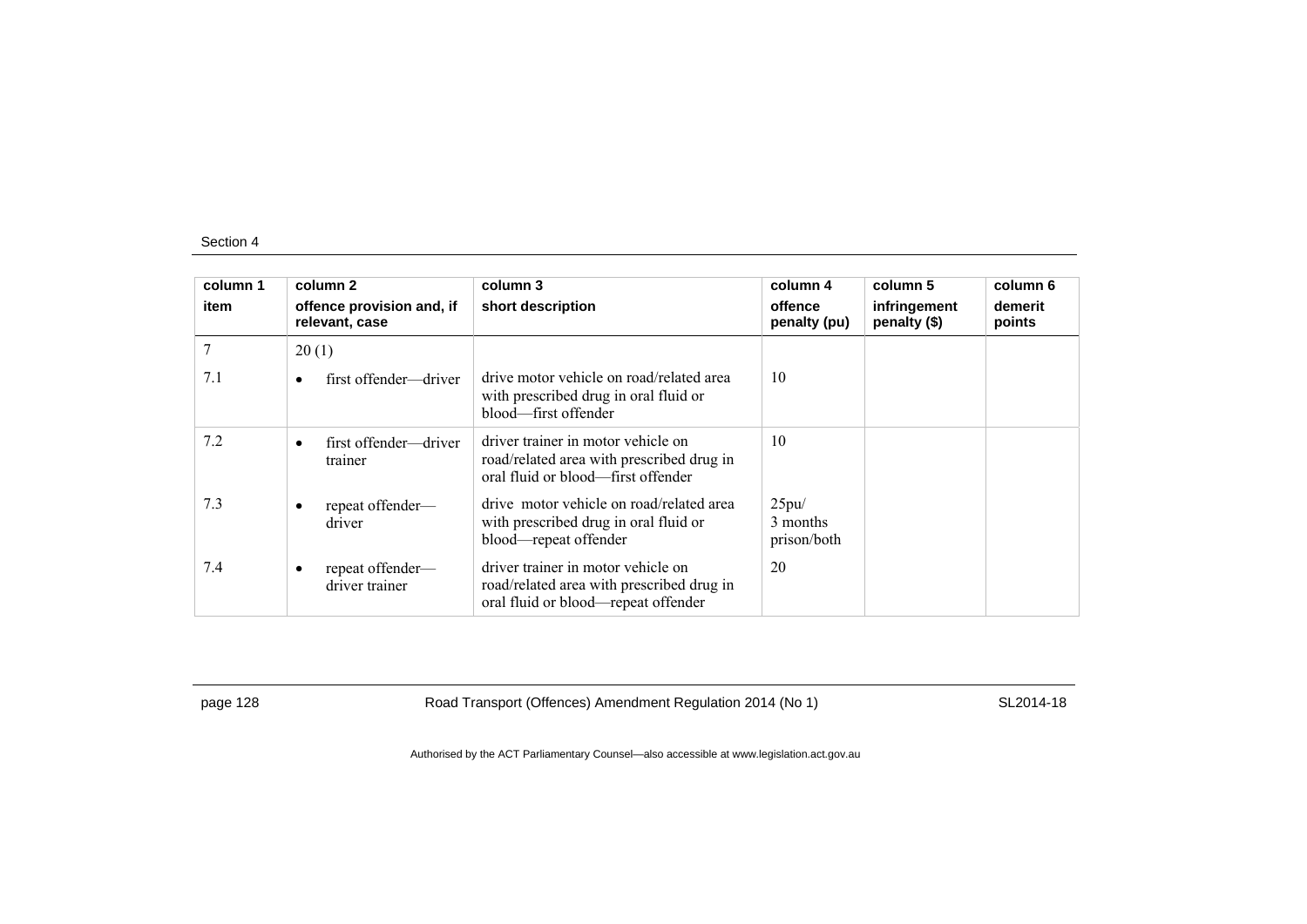| column 1 | column 2                                    | column 3                                           | column 4                          | column 5                     | column 6          |
|----------|---------------------------------------------|----------------------------------------------------|-----------------------------------|------------------------------|-------------------|
| item     | offence provision and, if<br>relevant, case | short description                                  | offence<br>penalty (pu)           | infringement<br>penalty (\$) | demerit<br>points |
| 8        | 22(c)                                       |                                                    |                                   |                              |                   |
| 8.1      | first offender—driver                       | refuse to provide breath sample—first<br>offender  | 30pu/<br>6 months<br>prison/both  |                              |                   |
| 8.2      | first offender—driver<br>٠<br>trainer       | refuse to provide breath sample—first<br>offender  | 30pu/<br>6 months<br>prison/both  |                              |                   |
| 8.3      | repeat offender-<br>٠<br>driver             | refuse to provide breath sample—repeat<br>offender | 30pu/<br>12 months<br>prison/both |                              |                   |
| 8.4      | repeat offender-<br>٠<br>driver trainer     | refuse to provide breath sample—repeat<br>offender | 30pu/<br>12 months<br>prison/both |                              |                   |

SL2014-18 Road Transport (Offences) Amendment Regulation 2014 (No 1) page 129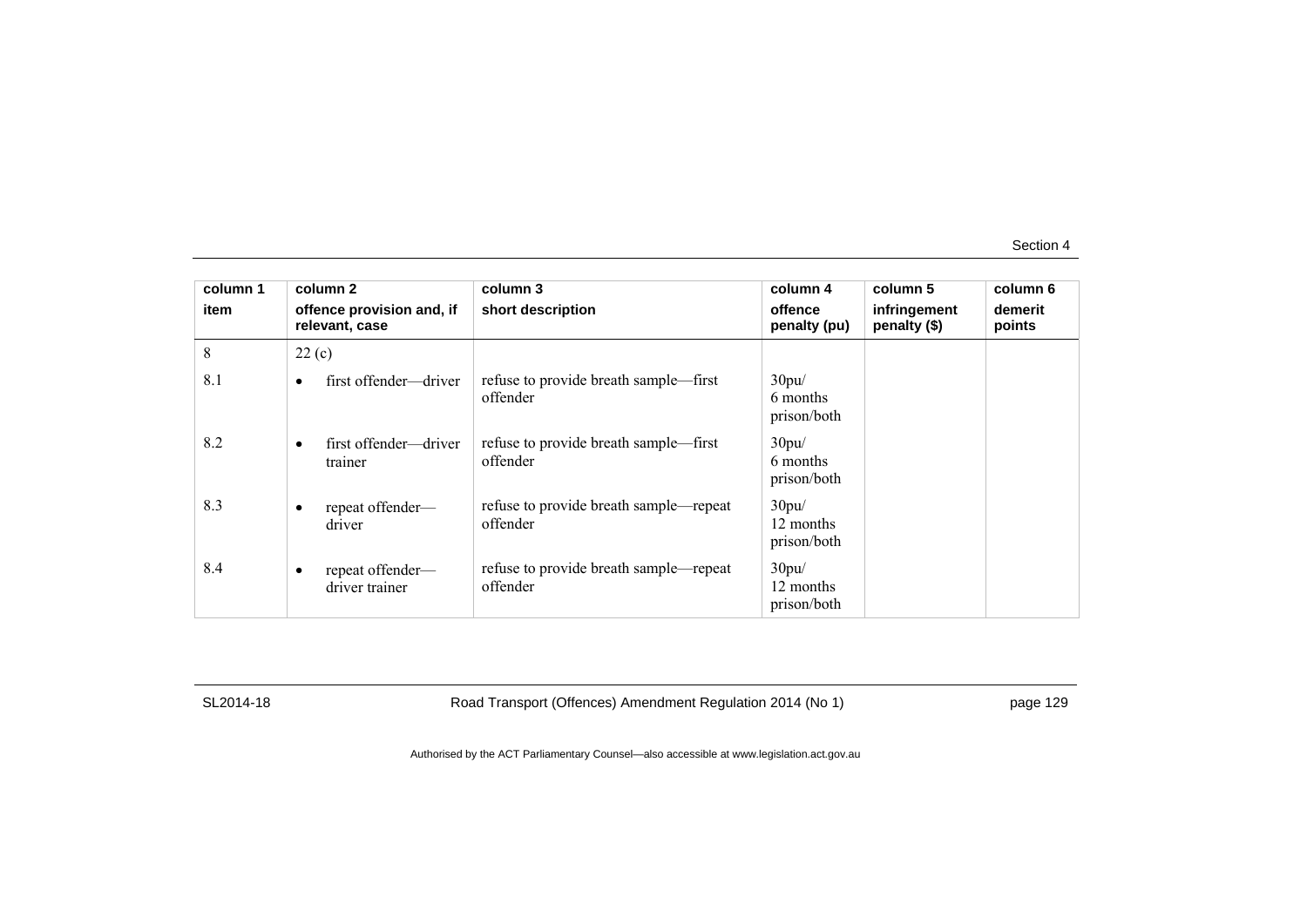| column 1 | column 2                                      | column 3                                                                                                              | column 4                          | column 5                     | column 6          |
|----------|-----------------------------------------------|-----------------------------------------------------------------------------------------------------------------------|-----------------------------------|------------------------------|-------------------|
| item     | offence provision and, if<br>relevant, case   | short description                                                                                                     | offence<br>penalty (pu)           | infringement<br>penalty (\$) | demerit<br>points |
| 9        | 22(d)                                         |                                                                                                                       |                                   |                              |                   |
| 9.1      | first offender—driver<br>$\bullet$            | fail/refuse to provide breath sample in<br>accordance with reasonable directions of<br>police officer—first offender  | 30pu/<br>6 months<br>prison/both  |                              |                   |
| 9.2      | first offender—driver<br>$\bullet$<br>trainer | fail/refuse to provide breath sample in<br>accordance with reasonable directions of<br>police officer—first offender  | 30pu/<br>6 months<br>prison/both  |                              |                   |
| 9.3      | repeat offender-<br>$\bullet$<br>driver       | fail/refuse to provide breath sample in<br>accordance with reasonable directions of<br>police officer—repeat offender | 30pu/<br>12 months<br>prison/both |                              |                   |
| 9.4      | repeat offender—<br>٠<br>driver trainer       | fail/refuse to provide breath sample in<br>accordance with reasonable directions of<br>police officer—repeat offender | 30pu/<br>12 months<br>prison/both |                              |                   |

page 130 Road Transport (Offences) Amendment Regulation 2014 (No 1) SL2014-18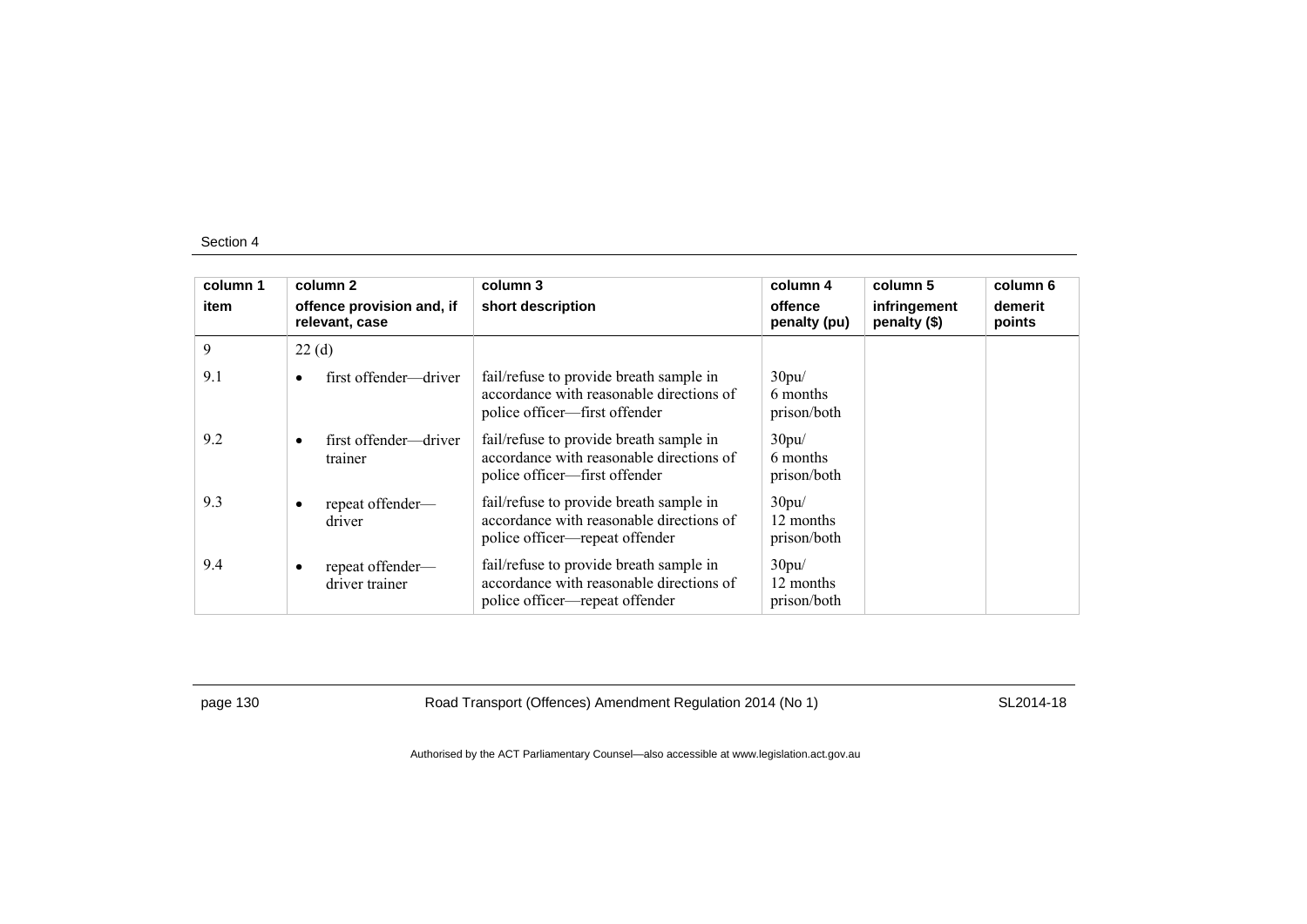| column 1 | column 2                                        | column 3                                                               | column 4                          | column 5                     | column 6          |
|----------|-------------------------------------------------|------------------------------------------------------------------------|-----------------------------------|------------------------------|-------------------|
| item     | offence provision and, if<br>relevant, case     | short description                                                      | offence<br>penalty (pu)           | infringement<br>penalty (\$) | demerit<br>points |
| 10       | 22A(2)(a)                                       |                                                                        |                                   |                              |                   |
| 10.1     | first offender—driver                           | refuse to provide sample of oral fluid for<br>analysis—first offender  | 30pu/<br>6 months<br>prison/both  |                              |                   |
| 10.2     | first offender—driver<br>٠<br>trainer           | refuse to provide sample of oral fluid for<br>analysis-first offender  | 30pu/<br>6 months<br>prison/both  |                              |                   |
| 10.3     | repeat offender-<br>driver                      | refuse to provide sample of oral fluid for<br>analysis—repeat offender | 30pu/<br>12 months<br>prison/both |                              |                   |
| 10.4     | repeat offender-<br>$\bullet$<br>driver trainer | refuse to provide sample of oral fluid for<br>analysis—repeat offender | 30pu/<br>12 months<br>prison/both |                              |                   |

SL2014-18 Road Transport (Offences) Amendment Regulation 2014 (No 1) page 131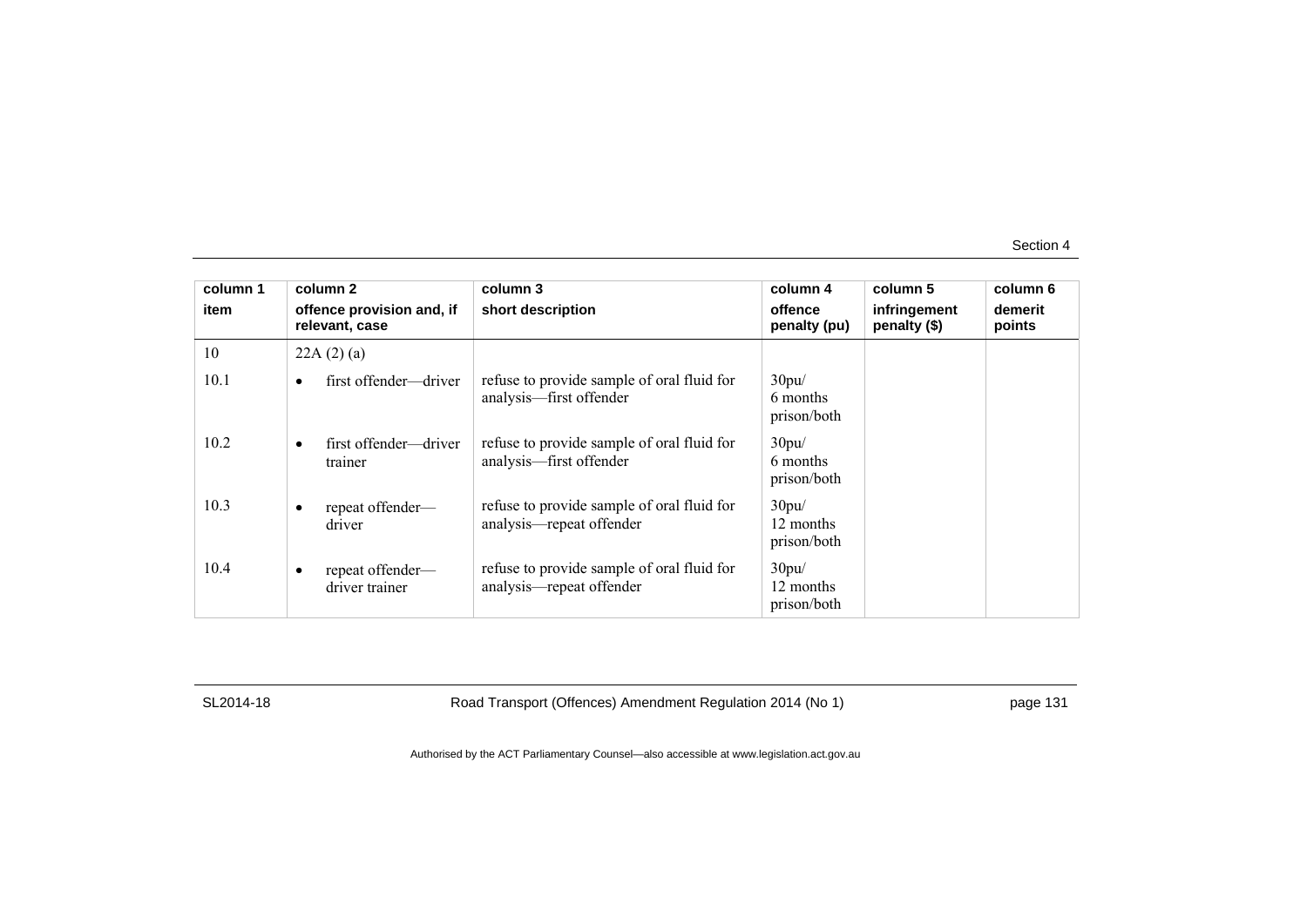| column 1 | column 2                                        | column 3                                                                                                              | column 4                          | column 5                     | column 6          |
|----------|-------------------------------------------------|-----------------------------------------------------------------------------------------------------------------------|-----------------------------------|------------------------------|-------------------|
| item     | offence provision and, if<br>relevant, case     | short description                                                                                                     | offence<br>penalty (pu)           | infringement<br>penalty (\$) | demerit<br>points |
| 11       | 22A(2)(b)                                       |                                                                                                                       |                                   |                              |                   |
| 11.1     | first offender—driver                           | fail to provide sample of oral fluid in<br>accordance with reasonable directions of<br>police officer—first offender  | 30pu/<br>6 months<br>prison/both  |                              |                   |
| 11.2     | first offender—driver<br>$\bullet$<br>trainer   | fail to provide sample of oral fluid in<br>accordance with reasonable directions of<br>police officer—first offender  | 30pu/<br>6 months<br>prison/both  |                              |                   |
| 11.3     | repeat offender-<br>$\bullet$<br>driver         | fail to provide sample of oral fluid in<br>accordance with reasonable directions of<br>police officer—repeat offender | 30pu/<br>12 months<br>prison/both |                              |                   |
| 11.4     | repeat offender-<br>$\bullet$<br>driver trainer | fail to provide sample of oral fluid in<br>accordance with reasonable directions of<br>police officer—repeat offender | 30pu/<br>12 months<br>prison/both |                              |                   |
| 12       | 22B                                             | fail to stay for drug screening test                                                                                  | 20                                |                              |                   |

page 132 **Road Transport (Offences) Amendment Regulation 2014 (No 1)** SL2014-18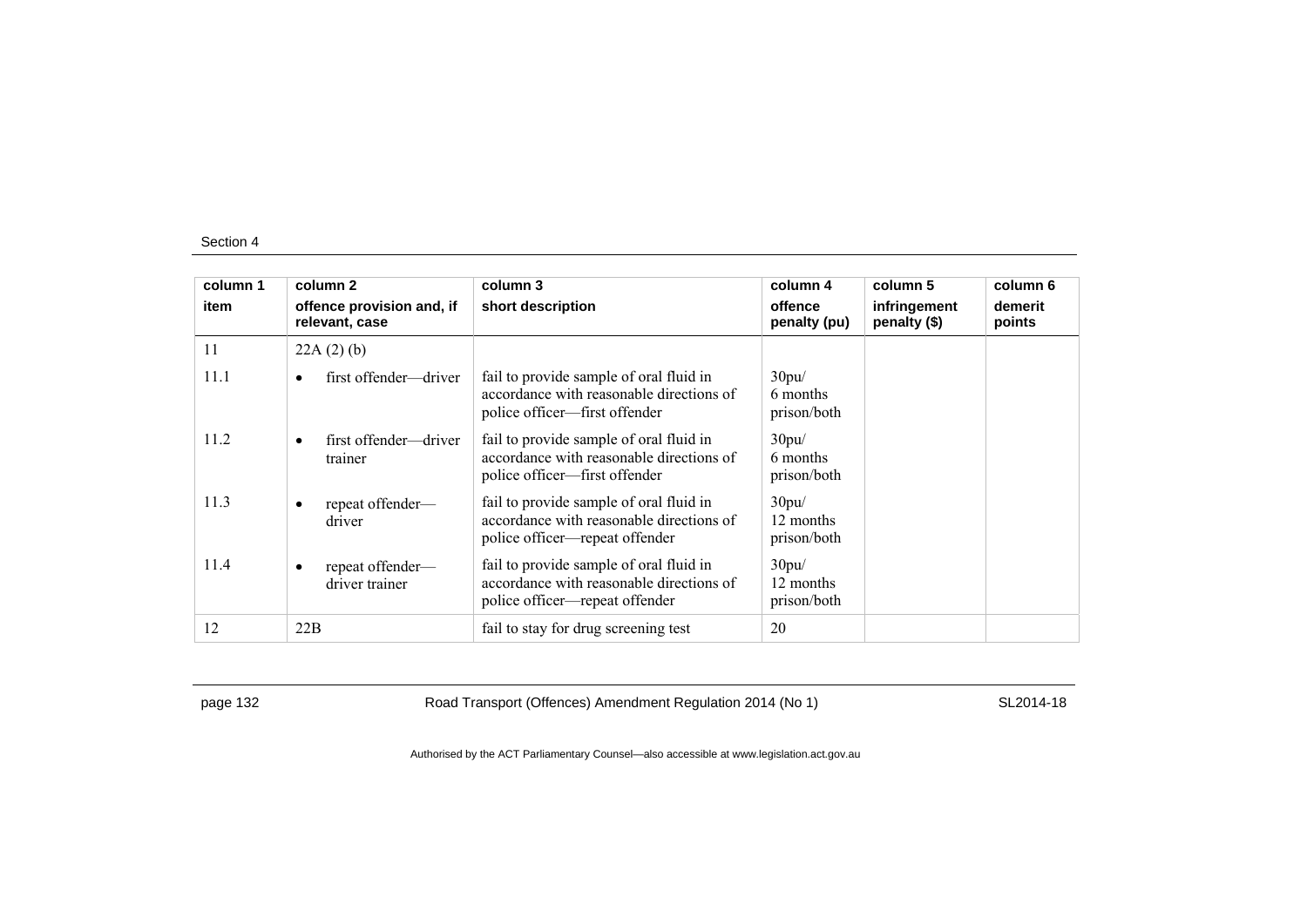| column 1 | column 2            |                           | column 3                                                          | column 4                          | column 5                     | column 6          |
|----------|---------------------|---------------------------|-------------------------------------------------------------------|-----------------------------------|------------------------------|-------------------|
| item     | relevant, case      | offence provision and, if | short description                                                 | offence<br>penalty (pu)           | infringement<br>penalty (\$) | demerit<br>points |
| 13       | 23(1)               |                           |                                                                   |                                   |                              |                   |
| 13.1     |                     | first offender—driver     | fail/refuse to permit blood sample to be<br>taken—first offender  | 30pu/<br>6 months<br>prison/both  |                              |                   |
| 13.2     | ٠<br>trainer        | first offender—driver     | fail/refuse to permit blood sample to be<br>taken—first offender  | 30pu/<br>6 months<br>prison/both  |                              |                   |
| 13.3     | ٠<br>driver         | repeat offender-          | fail/refuse to permit blood sample to be<br>taken-repeat offender | 30pu/<br>12 months<br>prison/both |                              |                   |
| 13.4     | ٠<br>driver trainer | repeat offender—          | fail/refuse to permit blood sample to be<br>taken-repeat offender | 30pu/<br>12 months<br>prison/both |                              |                   |

SL2014-18 Road Transport (Offences) Amendment Regulation 2014 (No 1) page 133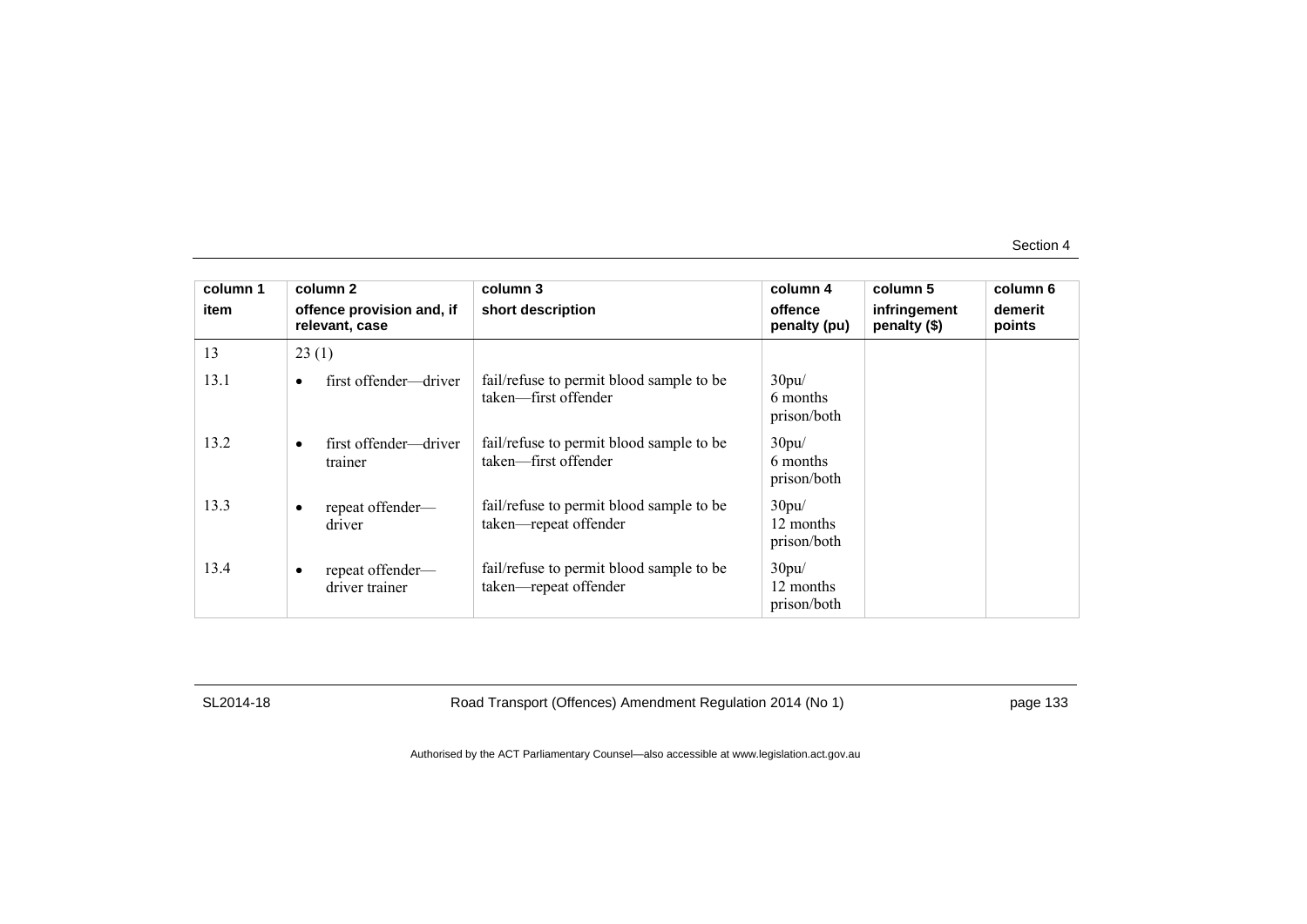| column 1 | column 2                                      | column 3                                                                                      | column 4                          | column 5                     | column 6          |
|----------|-----------------------------------------------|-----------------------------------------------------------------------------------------------|-----------------------------------|------------------------------|-------------------|
| item     | offence provision and, if<br>relevant, case   | short description                                                                             | offence<br>penalty (pu)           | infringement<br>penalty (\$) | demerit<br>points |
| 14       | 23(2)                                         |                                                                                               |                                   |                              |                   |
| 14.1     | first offender—driver<br>$\bullet$            | behave in manner so<br>impossible/impractical for blood sample to<br>be taken—first offender  | 30pu/<br>6 months<br>prison/both  |                              |                   |
| 14.2     | first offender—driver<br>$\bullet$<br>trainer | behave in manner so<br>impossible/impractical for blood sample to<br>be taken—first offender  | 30pu/<br>6 months<br>prison/both  |                              |                   |
| 14.3     | repeat offender-<br>٠<br>driver               | behave in manner so<br>impossible/impractical for blood sample to<br>be taken-repeat offender | 30pu/<br>12 months<br>prison/both |                              |                   |
| 14.4     | repeat offender-<br>٠<br>driver trainer       | behave in manner so<br>impossible/impractical for blood sample to<br>be taken—repeat offender | 30pu/<br>12 months<br>prison/both |                              |                   |

page 134 **Road Transport (Offences) Amendment Regulation 2014 (No 1)** SL2014-18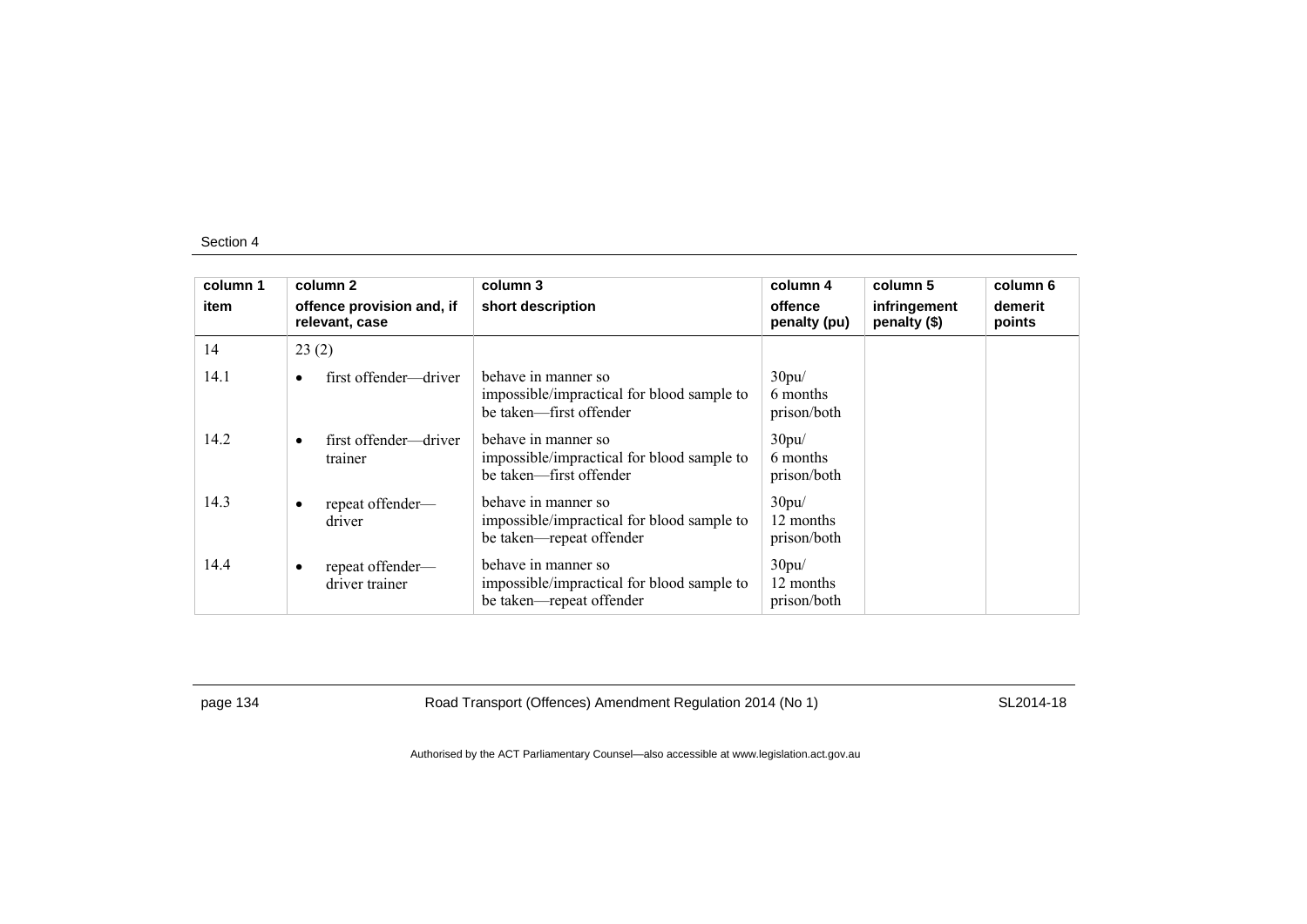| column 1 | column 2                                    | column 3                                                        | column 4                          | column 5                     | column 6          |
|----------|---------------------------------------------|-----------------------------------------------------------------|-----------------------------------|------------------------------|-------------------|
| item     | offence provision and, if<br>relevant, case | short description                                               | offence<br>penalty (pu)           | infringement<br>penalty (\$) | demerit<br>points |
| 15       | 23(3)(a)                                    |                                                                 |                                   |                              |                   |
| 15.1     | first offender—driver                       | fail/refuse to submit to medical<br>examination—first offender  | 30pu/<br>6 months<br>prison/both  |                              |                   |
| 15.2     | first offender—driver<br>trainer            | fail/refuse to submit to medical<br>examination—first offender  | 30pu/<br>6 months<br>prison/both  |                              |                   |
| 15.3     | repeat offender-<br>driver                  | fail/refuse to submit to medical<br>examination—repeat offender | 30pu/<br>12 months<br>prison/both |                              |                   |
| 15.4     | repeat offender-<br>driver trainer          | fail/refuse to submit to medical<br>examination—repeat offender | 30pu/<br>12 months<br>prison/both |                              |                   |

SL2014-18 Road Transport (Offences) Amendment Regulation 2014 (No 1) page 135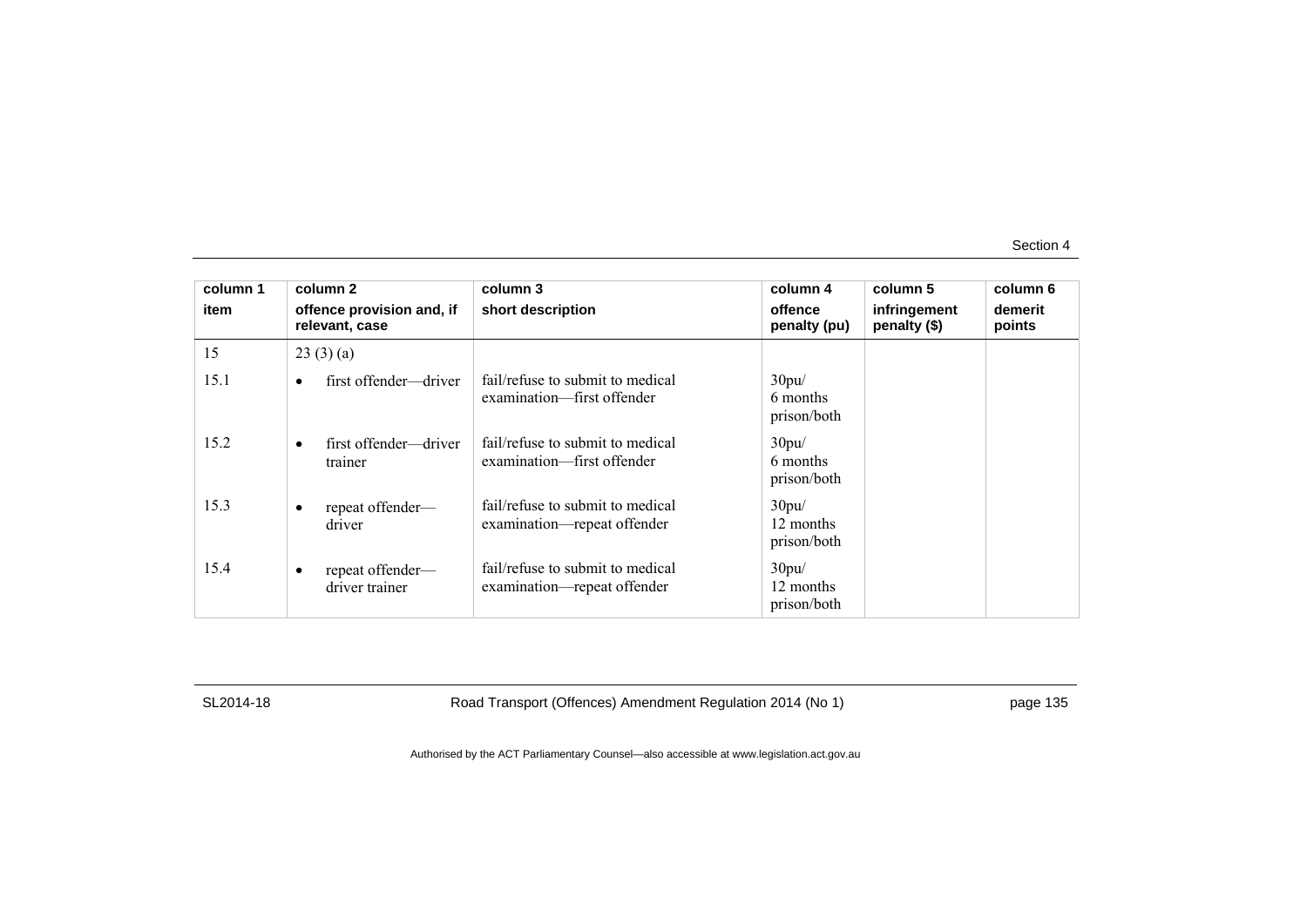| column 1 | column 2                                        | column 3                                                            | column 4                          | column 5                     | column 6          |
|----------|-------------------------------------------------|---------------------------------------------------------------------|-----------------------------------|------------------------------|-------------------|
| item     | offence provision and, if<br>relevant, case     | short description                                                   | offence<br>penalty (pu)           | infringement<br>penalty (\$) | demerit<br>points |
| 16       | 23(3)(b)                                        |                                                                     |                                   |                              |                   |
| 16.1     | first offender—driver<br>$\bullet$              | fail/refuse to give/permit taking of body<br>sample—first offender  | 30pu/<br>6 months<br>prison/both  |                              |                   |
| 16.2     | first offender—driver<br>$\bullet$<br>trainer   | fail/refuse to give/permit taking of body<br>sample—first offender  | 30pu/<br>6 months<br>prison/both  |                              |                   |
| 16.3     | repeat offender-<br>$\bullet$<br>driver         | fail/refuse to give/permit taking of body<br>sample—repeat offender | 30pu/<br>12 months<br>prison/both |                              |                   |
| 16.4     | repeat offender-<br>$\bullet$<br>driver trainer | fail/refuse to give/permit taking of body<br>sample—repeat offender | 30pu/<br>12 months<br>prison/both |                              |                   |

page 136 **Road Transport (Offences) Amendment Regulation 2014 (No 1)** SL2014-18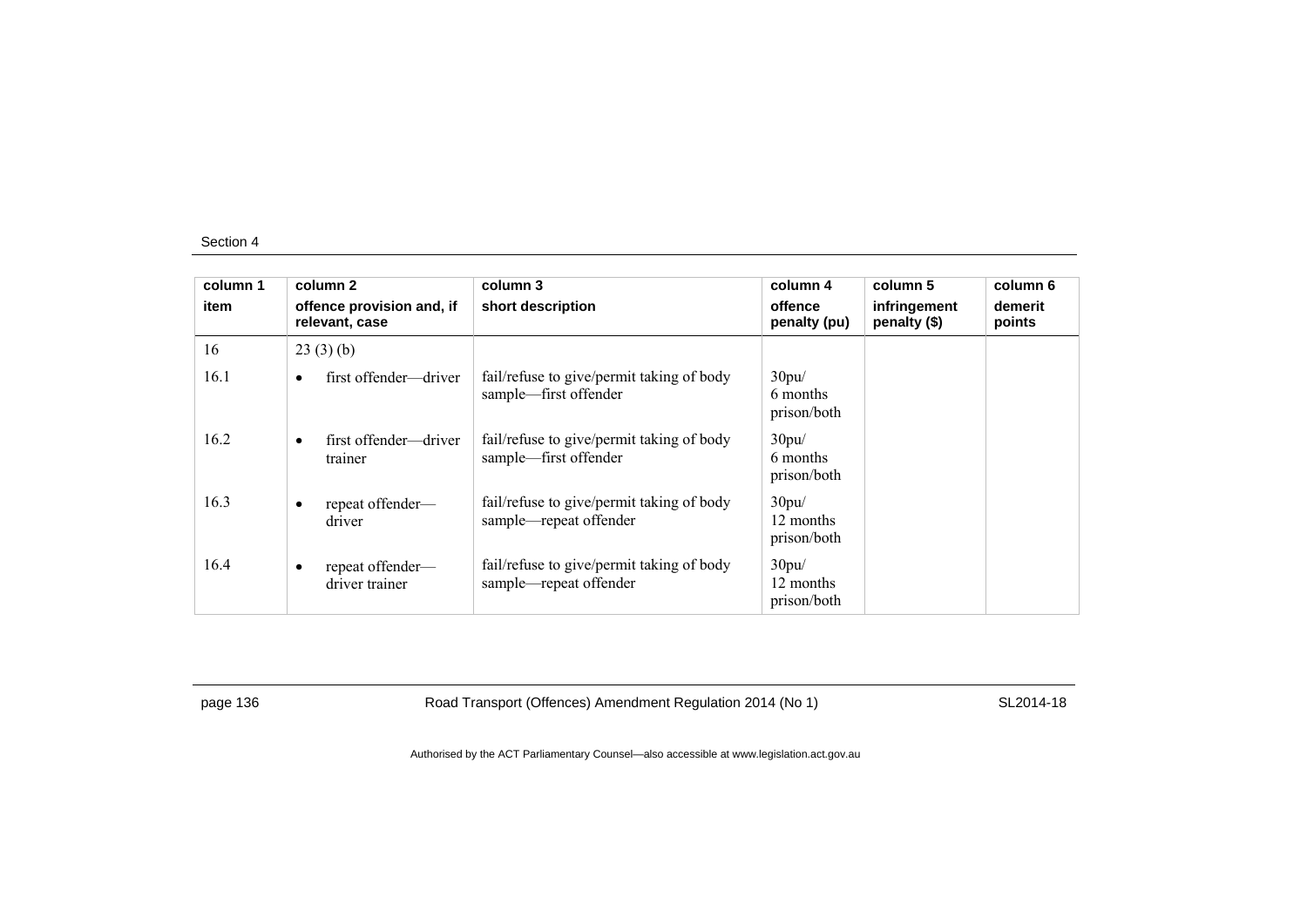| column 1 | column 2                                    | column 3                                                                                                                                        | column 4                          | column 5                     | column 6          |
|----------|---------------------------------------------|-------------------------------------------------------------------------------------------------------------------------------------------------|-----------------------------------|------------------------------|-------------------|
| item     | offence provision and, if<br>relevant, case | short description                                                                                                                               | offence<br>penalty (pu)           | infringement<br>penalty (\$) | demerit<br>points |
| 17       | 24(1)                                       |                                                                                                                                                 |                                   |                              |                   |
| 17.1     | first offender<br>$\bullet$                 | drive vehicle on road/related area under<br>influence of intoxicating liquor/drug<br>incapable of proper control of vehicle—<br>first offender  | 30pu/<br>6 months<br>prison/both  |                              |                   |
| 17.2     | repeat offender<br>$\bullet$                | drive vehicle on road/related area under<br>influence of intoxicating liquor/drug<br>incapable of proper control of vehicle-<br>repeat offender | 30pu/<br>12 months<br>prison/both |                              |                   |
| 18       | 24A(1)                                      | drive/ride/be in charge of vehicle/animal<br>on road under influence of alcohol                                                                 | 50pu/<br>6 months<br>prison/both  |                              |                   |
| 19       | 47B(4)                                      | fail to comply with police officer's<br>direction not to drive                                                                                  | 10                                |                              |                   |

SL2014-18 Road Transport (Offences) Amendment Regulation 2014 (No 1) page 137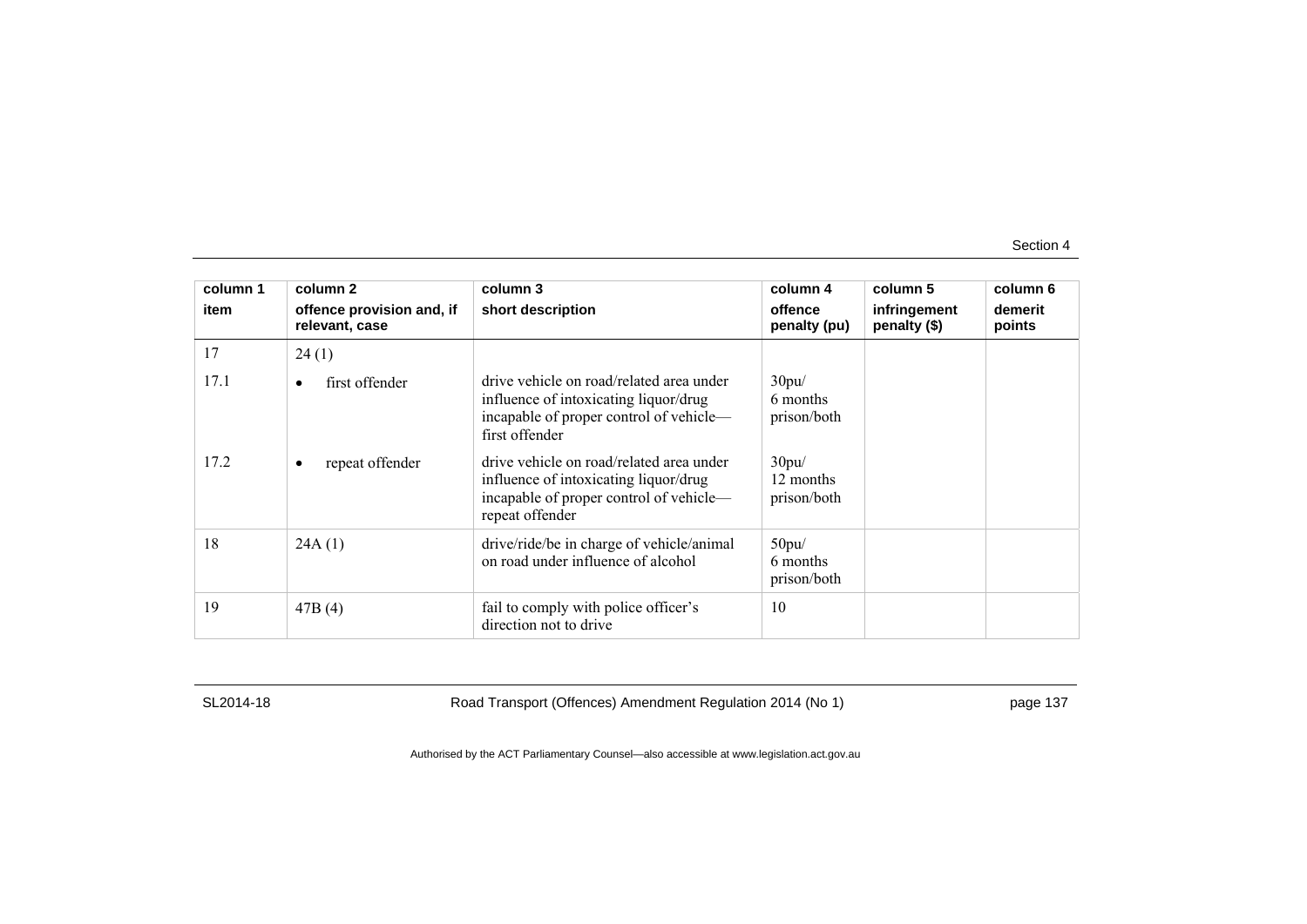# **Part 1.5 Road Transport (Driver Licensing) Act 1999**

| column 1<br>item | column 2<br>offence provision and, if<br>relevant, case | column 3<br>short description                                                           | column 4<br>offence<br>penalty (pu) | column 5<br>infringement<br>penalty (\$) | column 6<br>demerit<br>points |
|------------------|---------------------------------------------------------|-----------------------------------------------------------------------------------------|-------------------------------------|------------------------------------------|-------------------------------|
|                  | 29(1)(a)                                                | obtain licence/renew licence by false<br>statement/misrepresentation/dishonest<br>means | 20                                  |                                          |                               |
|                  | 29(1)(b)                                                | possess licence obtained/renewed<br>dishonestly                                         | 20                                  |                                          |                               |
| 3                | 30(1)(a)                                                | possess licence issued to someone else                                                  | 20                                  |                                          |                               |
| 4                | 30(1)(b)                                                | possess licence forged/fraudulently<br>changed/calculated to deceive                    | 20                                  |                                          |                               |
|                  | 30(1)(c)                                                | possess thing like licence calculated to<br>deceive                                     | 20                                  |                                          |                               |

page 138 Road Transport (Offences) Amendment Regulation 2014 (No 1) SL2014-18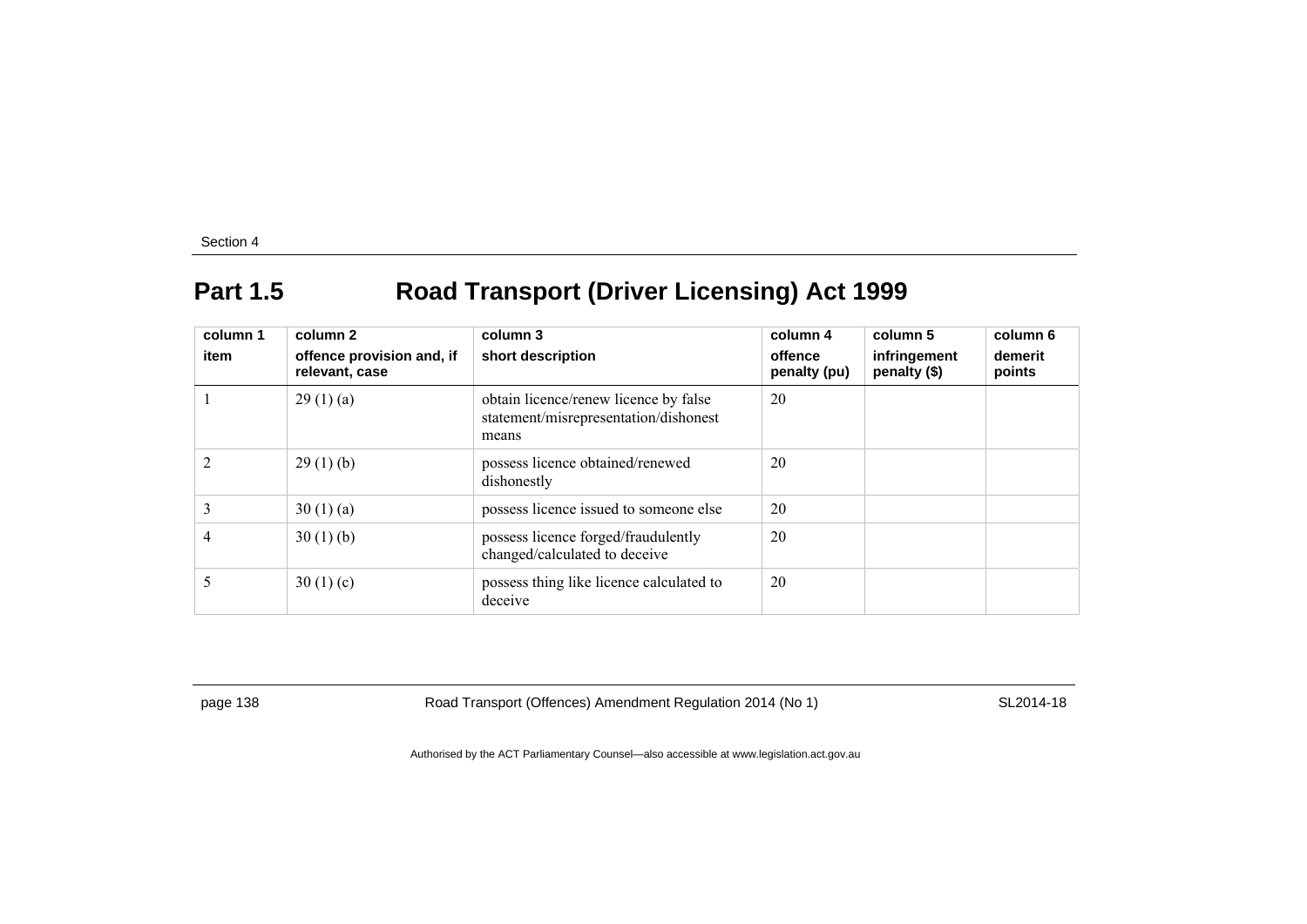| column 1 | column 2                                    | column 3                                                                                                               | column 4                         | column 5                     | column 6          |
|----------|---------------------------------------------|------------------------------------------------------------------------------------------------------------------------|----------------------------------|------------------------------|-------------------|
| item     | offence provision and, if<br>relevant, case | short description                                                                                                      | offence<br>penalty (pu)          | infringement<br>penalty (\$) | demerit<br>points |
| 6        | 30(2)(a)                                    | forge/fraudulently change/use licence                                                                                  | 20                               |                              |                   |
|          | 30(2)(b)                                    | fraudulently lend/allow use of licence                                                                                 | 20                               |                              |                   |
| 8        | 30(3)                                       | change licence in way calculated to deceive                                                                            | 20                               |                              |                   |
| 9        | 30(4)                                       | deface/damage/interfere with licence                                                                                   | 20                               |                              |                   |
| 10       | 31(1)                                       | unlicensed driver/rider                                                                                                | 20                               | 534                          |                   |
| 11       | 31(2)                                       |                                                                                                                        |                                  |                              |                   |
| 11.1     | first offender<br>٠                         | unlicensed driver/rider-first offender                                                                                 | 20                               | 534                          |                   |
| 11.2     | repeat offender<br>٠                        | unlicensed driver/rider-repeat offender                                                                                | 50pu/<br>6 months<br>prison/both |                              |                   |
| 12       | 31A                                         | drive when right to drive suspended—<br>driver does not hold ACT licence—<br>nonpayment of infringement notice penalty | 20                               | 534                          |                   |

SL2014-18 Road Transport (Offences) Amendment Regulation 2014 (No 1) page 139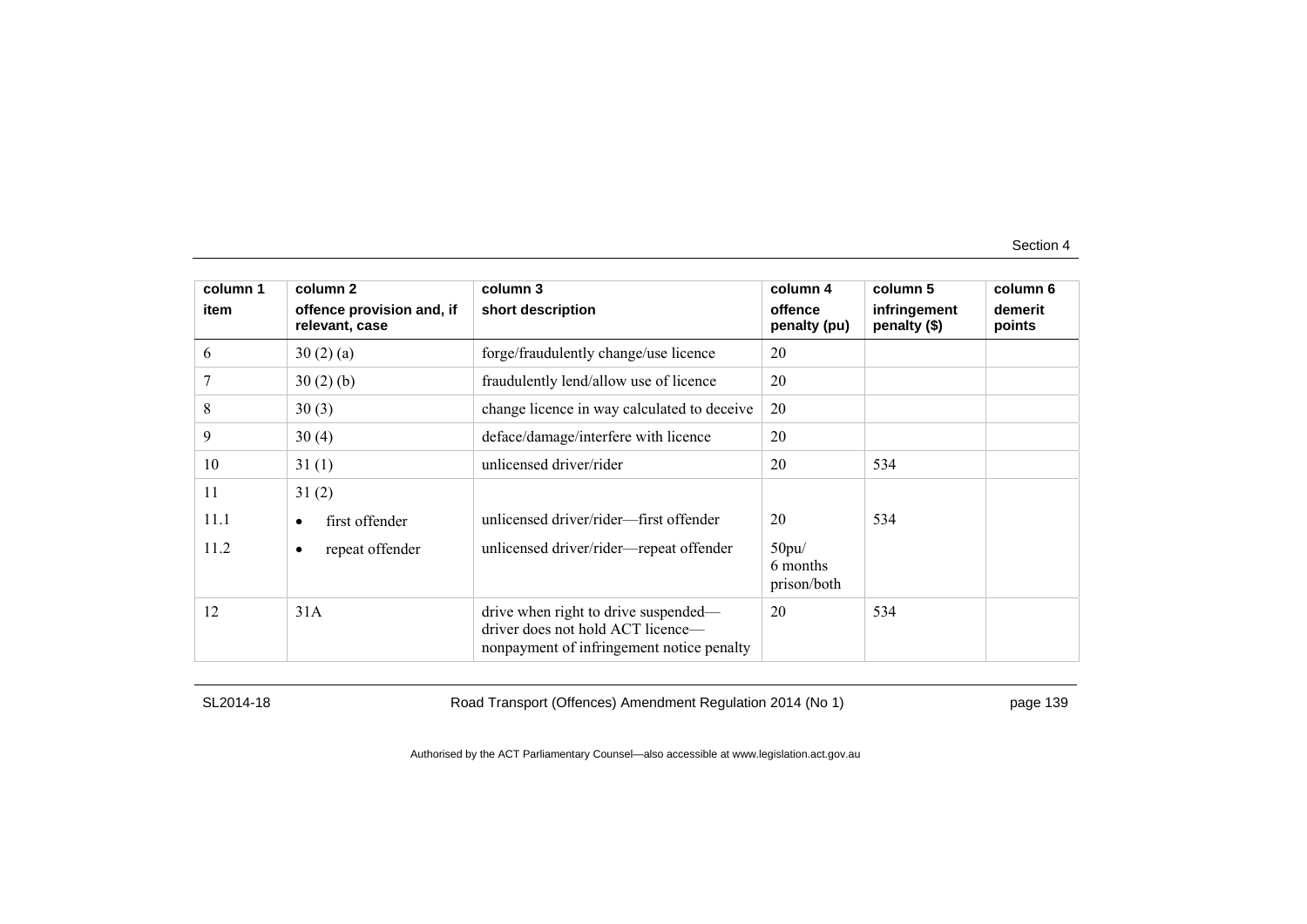| column 1 | column 2                                    | column 3                                                                                                               | column 4                                 | column 5                     | column 6          |
|----------|---------------------------------------------|------------------------------------------------------------------------------------------------------------------------|------------------------------------------|------------------------------|-------------------|
| item     | offence provision and, if<br>relevant, case | short description                                                                                                      | offence<br>penalty (pu)                  | infringement<br>penalty (\$) | demerit<br>points |
| 13       | 32(1)(a)                                    |                                                                                                                        |                                          |                              |                   |
| 13.1     | first offender<br>$\bullet$                 | drive while disqualified—first offender                                                                                | 50pu/<br>6 months<br>prison/both         |                              |                   |
| 13.2     | repeat offender<br>$\bullet$                | drive while disqualified—repeat offender                                                                               | $100$ pu $/$<br>12 months<br>prison/both |                              |                   |
| 14       | 32(1)(b)                                    |                                                                                                                        |                                          |                              |                   |
| 14.1     | first offender<br>$\bullet$                 | apply for licence while disqualified state<br>name falsely/incorrectly/not mention<br>disqualification-first offender  | 50pu/<br>6 months<br>prison/both         |                              |                   |
| 14.2     | repeat offender<br>$\bullet$                | apply for licence while disqualified state<br>name falsely/incorrectly/not mention<br>disqualification—repeat offender | 100pu/<br>12 months<br>prison/both       |                              |                   |

page 140 Road Transport (Offences) Amendment Regulation 2014 (No 1) SL2014-18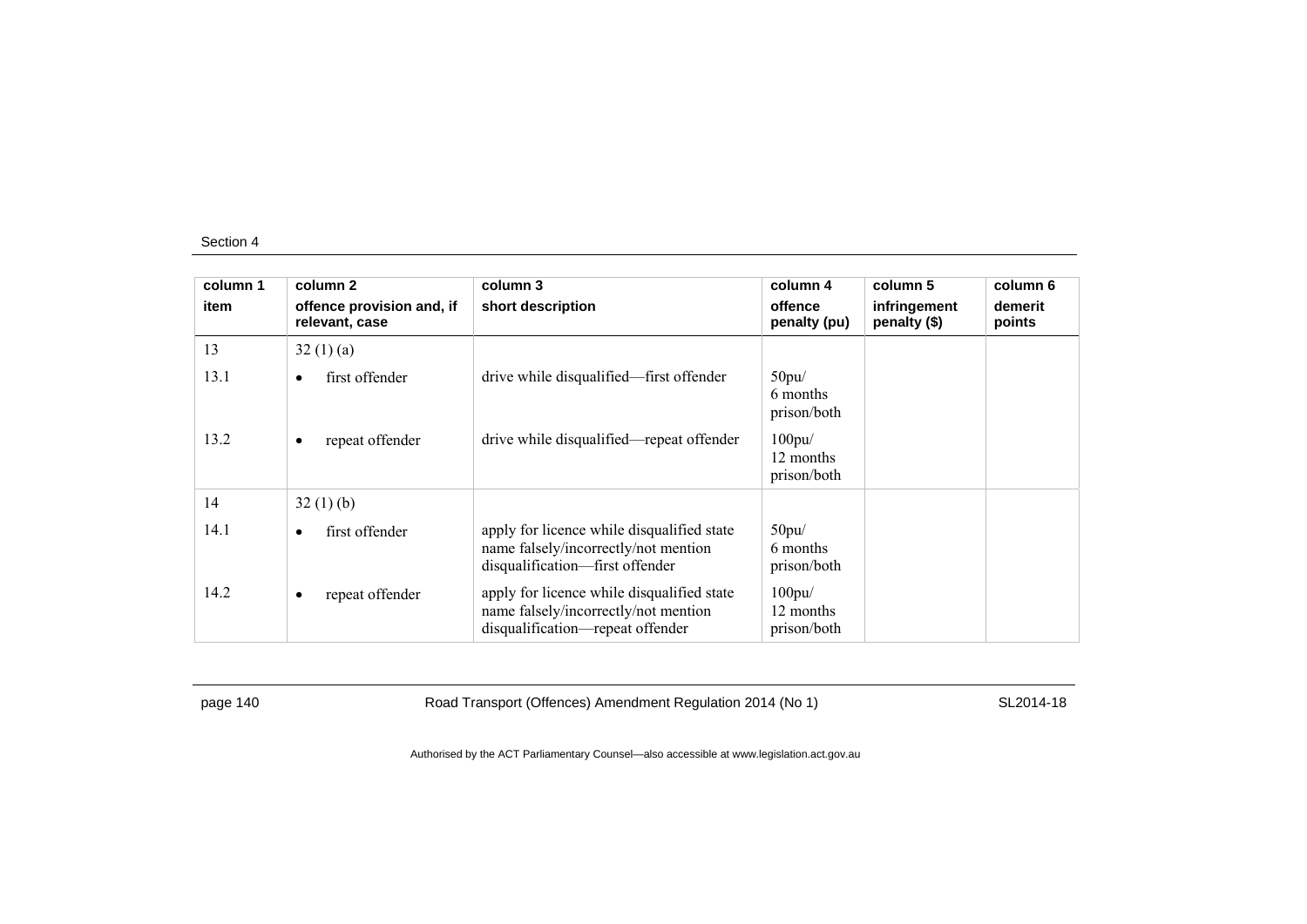| column 1 | column 2                                    | column 3                                                                                                      | column 4                                 | column 5                     | column 6          |
|----------|---------------------------------------------|---------------------------------------------------------------------------------------------------------------|------------------------------------------|------------------------------|-------------------|
| item     | offence provision and, if<br>relevant, case | short description                                                                                             | offence<br>penalty (pu)                  | infringement<br>penalty (\$) | demerit<br>points |
| 15       | 32(2)(a)                                    |                                                                                                               |                                          |                              |                   |
| 15.1     | first offender<br>$\bullet$                 | drive while licence suspended—first<br>offender                                                               | 50pu/<br>6 months<br>prison/both         |                              |                   |
| 15.2     | repeat offender<br>٠                        | drive while licence suspended—repeat<br>offender                                                              | $100$ pu $/$<br>12 months<br>prison/both |                              |                   |
| 16       | 32(2)(b)                                    |                                                                                                               |                                          |                              |                   |
| 16.1     | first offender<br>$\bullet$                 | apply for licence while suspended state<br>name falsely/incorrectly/not mention<br>suspension-first offender  | 50pu/<br>6 months<br>prison/both         |                              |                   |
| 16.2     | repeat offender<br>٠                        | apply for licence while suspended state<br>name falsely/incorrectly/not mention<br>suspension—repeat offender | $100$ pu $/$<br>12 months<br>prison/both |                              |                   |

SL2014-18 Road Transport (Offences) Amendment Regulation 2014 (No 1) page 141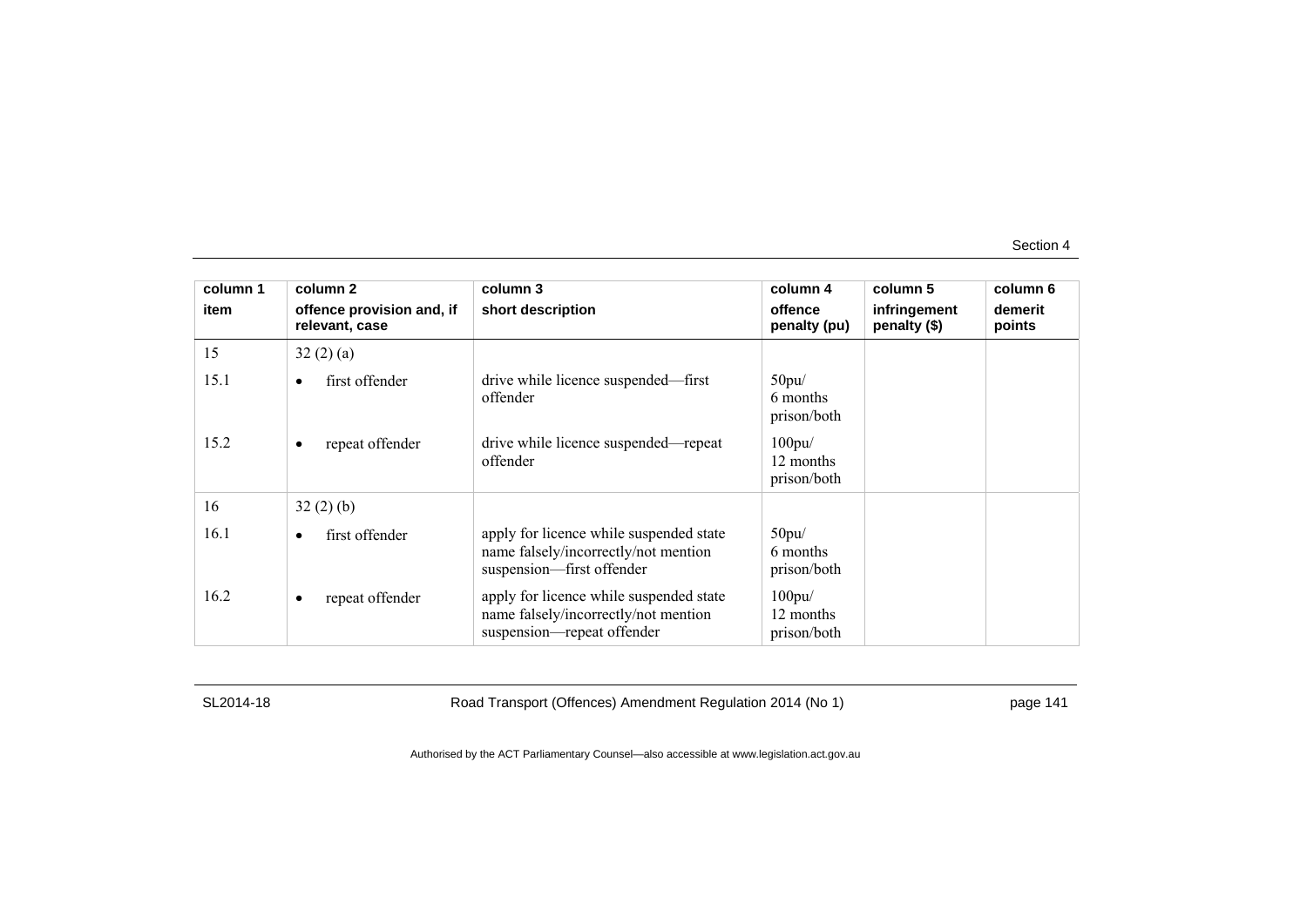| column 1 | column 2                                    | column 3                                                                                                                           | column 4                                 | column 5                     | column 6          |
|----------|---------------------------------------------|------------------------------------------------------------------------------------------------------------------------------------|------------------------------------------|------------------------------|-------------------|
| item     | offence provision and, if<br>relevant, case | short description                                                                                                                  | offence<br>penalty (pu)                  | infringement<br>penalty (\$) | demerit<br>points |
| 17       | 32(3)(a)                                    |                                                                                                                                    |                                          |                              |                   |
| 17.1     | first offender<br>$\bullet$                 | drive while licence cancelled/after licence<br>refused—first offender                                                              | 50pu/<br>6 months<br>prison/both         |                              |                   |
| 17.2     | repeat offender<br>$\bullet$                | drive while licence cancelled/after licence<br>refused—repeat offender                                                             | $100$ pu $/$<br>12 months<br>prison/both |                              |                   |
| 18       | 32(3)(b)                                    |                                                                                                                                    |                                          |                              |                   |
| 18.1     | first offender<br>$\bullet$                 | apply for licence after refusal/cancellation<br>state name falsely/incorrectly/not mention<br>refusal/cancellation—first offender  | 50pu/<br>6 months<br>prison/both         |                              |                   |
| 18.2     | repeat offender<br>$\bullet$                | apply for licence after refusal/cancellation<br>state name falsely/incorrectly/not mention<br>refusal/cancellation-repeat offender | 100pu/<br>12 months<br>prison/both       |                              |                   |

page 142 Road Transport (Offences) Amendment Regulation 2014 (No 1) SL2014-18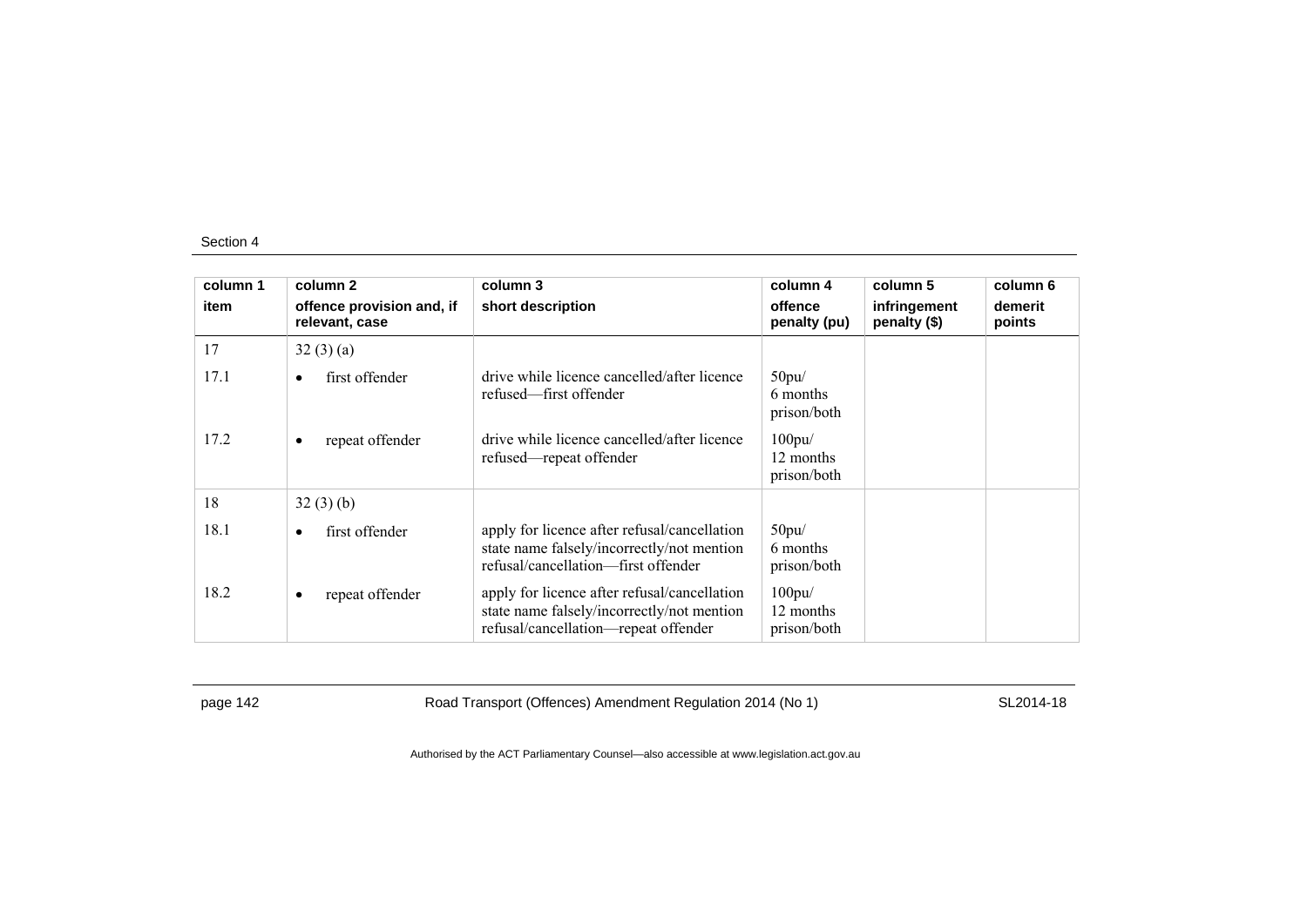| column 1<br>item | column 2<br>offence provision and, if<br>relevant, case | column 3<br>short description               | column 4<br>offence<br>penalty (pu) | column 5<br>infringement<br>penalty (\$) | column 6<br>demerit<br>points |
|------------------|---------------------------------------------------------|---------------------------------------------|-------------------------------------|------------------------------------------|-------------------------------|
| 19               | 33(1)                                                   | contravene conditions of restricted licence | 50pu/<br>6 months<br>prison/both    |                                          |                               |
| 20               | 33A(1)                                                  | contravene interlock condition              | 50pu/<br>6 months<br>prison/both    | 583                                      |                               |
| 21               | 39(2)                                                   | unauthorised reproduction of photograph     | 20                                  |                                          |                               |
| 22               | 39(3)                                                   | unauthorised reproduction of signature      | 20                                  |                                          |                               |

SL2014-18 Road Transport (Offences) Amendment Regulation 2014 (No 1) page 143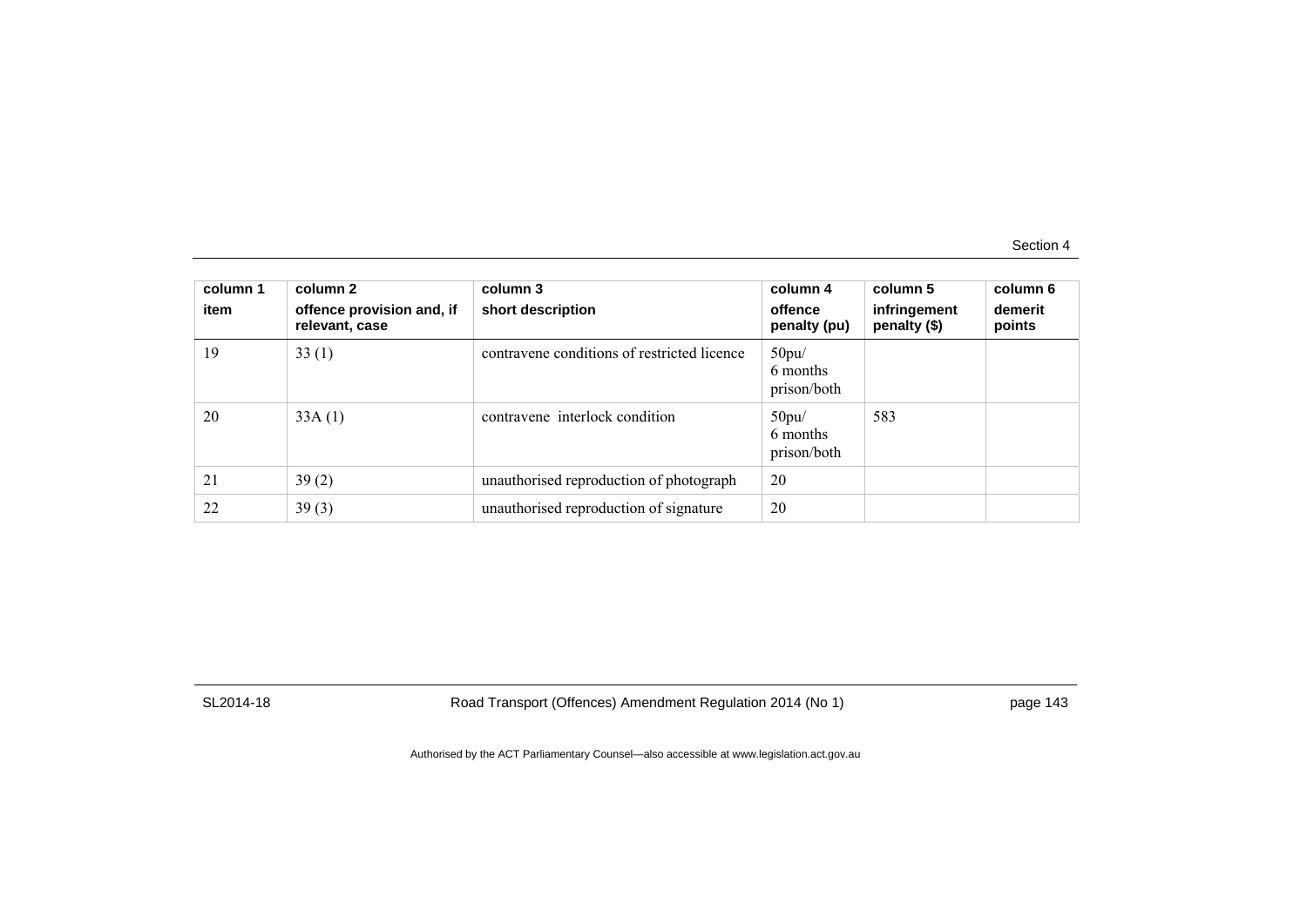# **Part 1.6 Road Transport (Driver Licensing) Regulation 2000**

| column 1<br>item | column 2<br>offence provision and, if<br>relevant, case | column 3<br>short description                                 | column 4<br>offence<br>penalty (pu) | column 5<br>infringement<br>penalty (\$) | column 6<br>demerit<br>points |
|------------------|---------------------------------------------------------|---------------------------------------------------------------|-------------------------------------|------------------------------------------|-------------------------------|
|                  | 20(1)(a)                                                | learner ride motorbike of prohibited<br>power-to-weight ratio | 20                                  | 143                                      |                               |
| $\overline{2}$   | 20(1)(b)                                                | learner rider tow vehicle                                     | 20                                  | 143                                      |                               |
| 3                | 20(2)                                                   | learner rider not display L-plate as required                 | 20                                  | 143                                      |                               |
| 4                | 20(3)                                                   | learner ride motorbike with pillion<br>passenger              | 20                                  | 143                                      |                               |
| 5                | 20(4)                                                   | learner ride motorbike with sidecar<br>passenger not licensed | 20                                  | 143                                      |                               |
| 6                | 20(5)(a)                                                | side car passenger not supervise learner<br>rider             | 20                                  | 143                                      |                               |

page 144 Road Transport (Offences) Amendment Regulation 2014 (No 1) SL2014-18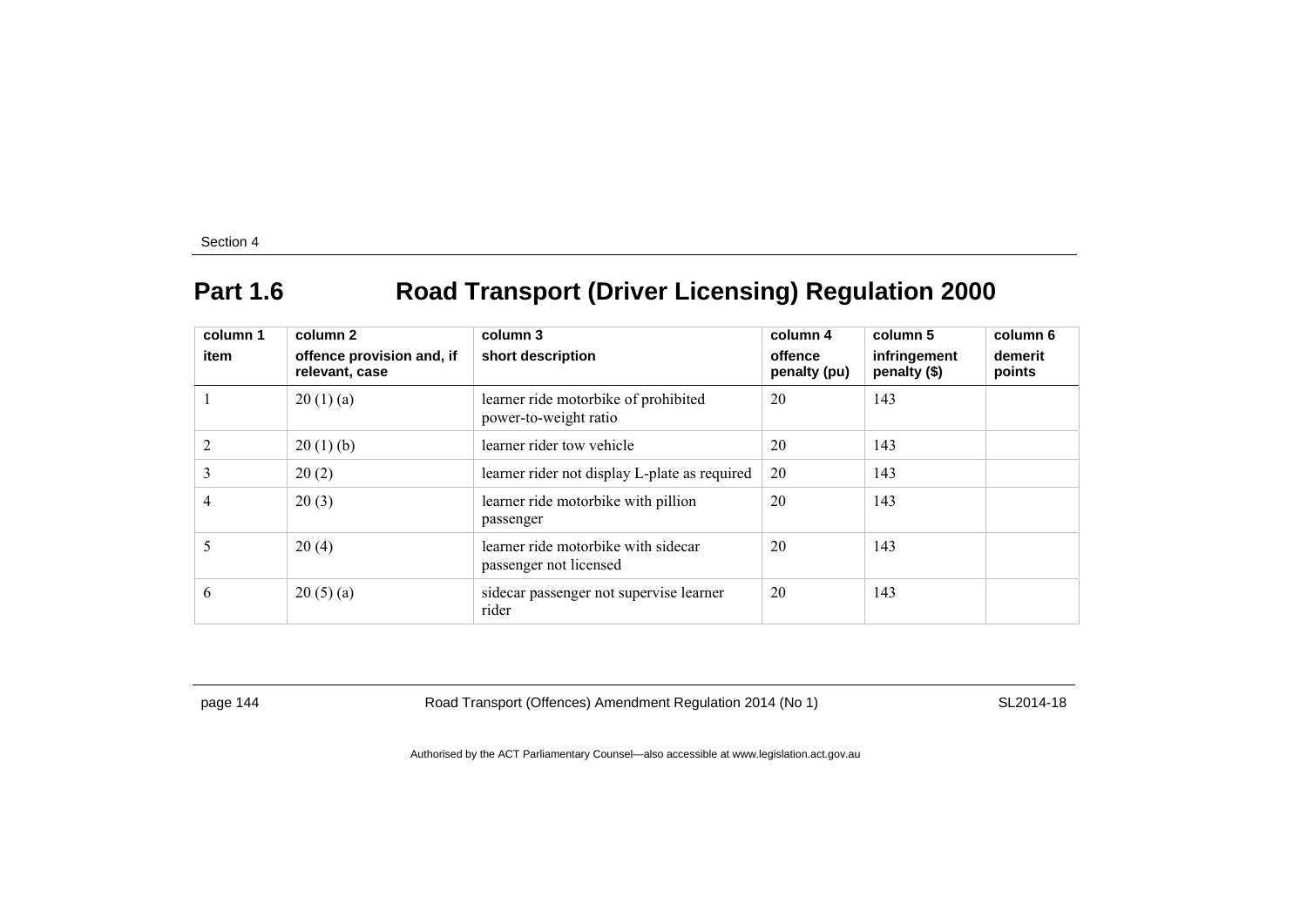| column 1 | column 2                                    | column 3                                                                              | column 4                | column 5                     | column 6          |
|----------|---------------------------------------------|---------------------------------------------------------------------------------------|-------------------------|------------------------------|-------------------|
| item     | offence provision and, if<br>relevant, case | short description                                                                     | offence<br>penalty (pu) | infringement<br>penalty (\$) | demerit<br>points |
|          | 20(5)(b)                                    | sidecar passenger not take precautions to<br>prevent contravention by learner rider   | 20                      | 143                          |                   |
| 8        | 21(2)                                       | learner driver tow prohibited vehicle                                                 | 20                      | 143                          |                   |
| 9        | 21(3)                                       | learner driver not display L-plates as<br>required                                    | 20                      | 143                          |                   |
| 10       | 21(4)                                       | unaccompanied learner driver                                                          | 20                      | 143                          |                   |
| 11       | 21(5)(a)                                    | driving supervisor not supervise learner<br>driver                                    | 20                      | 143                          |                   |
| 12       | 21(5)(b)                                    | driving supervisor not take precautions to<br>prevent contravention by learner driver | 20                      | 143                          |                   |
| 13       | 24(1)                                       | unauthorised use of L-plate/plates                                                    | 20                      | 143                          |                   |
| 14       | 36(2)                                       | provisional rider not display P-plate as<br>required                                  | 20                      | 143                          |                   |

SL2014-18 Road Transport (Offences) Amendment Regulation 2014 (No 1) page 145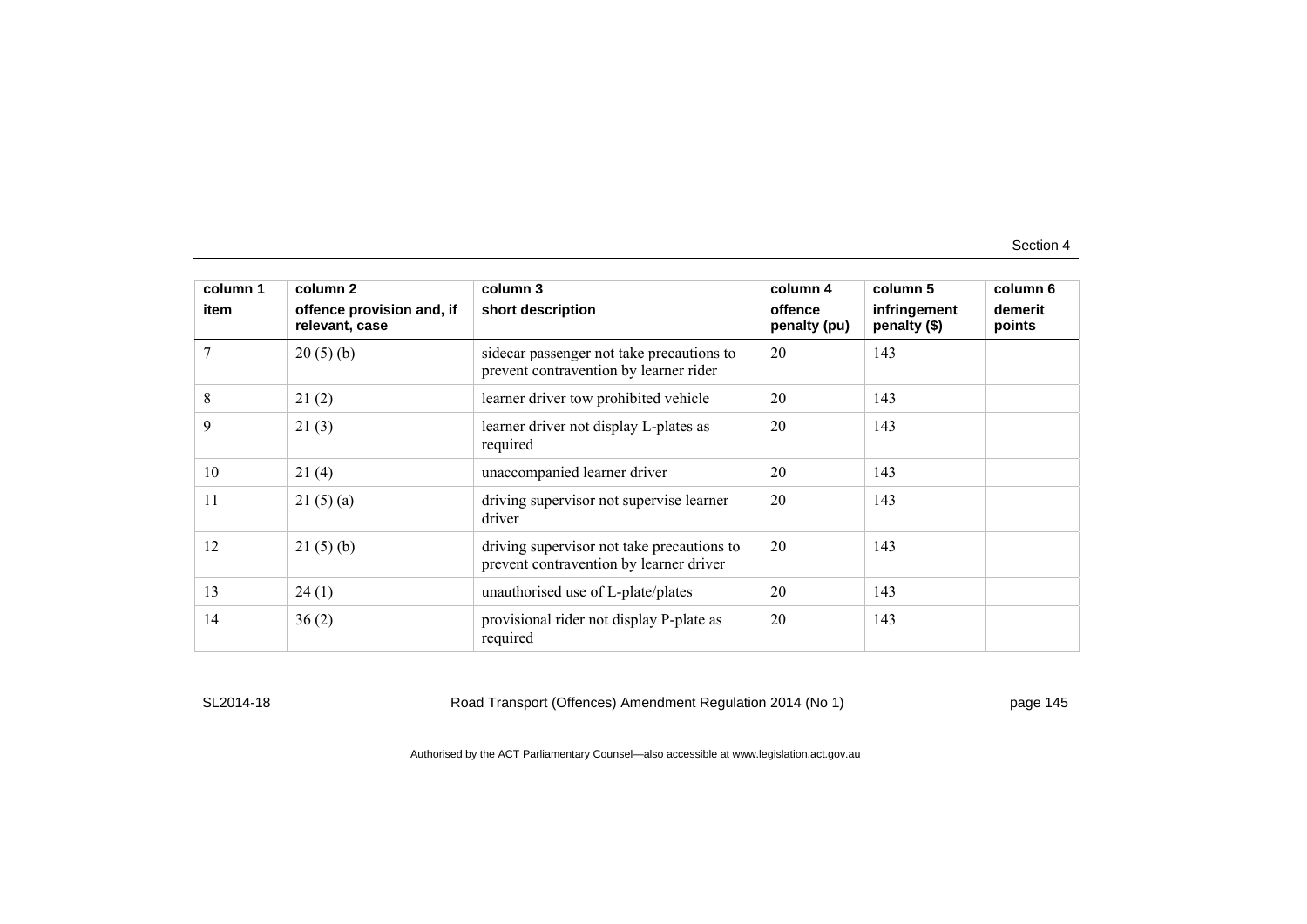| column 1 | column 2                                    | column 3                                                                          | column 4                | column 5                     | column 6          |
|----------|---------------------------------------------|-----------------------------------------------------------------------------------|-------------------------|------------------------------|-------------------|
| item     | offence provision and, if<br>relevant, case | short description                                                                 | offence<br>penalty (pu) | infringement<br>penalty (\$) | demerit<br>points |
| 15       | 36A(2)                                      | provisional rider tow vehicle                                                     | 20                      | 143                          |                   |
| 16       | 37(2)                                       | provisional driver not display P-plate as<br>required                             | 20                      | 143                          |                   |
| 17       | 37A(2)                                      | provisional driver tow prohibited vehicle                                         | 20                      | 143                          |                   |
| 18       | 38                                          | unauthorised use of P-plate/plates                                                | 20                      | 143                          |                   |
| 19       | 56(6)                                       | not return driver licence as required after<br>licence condition imposed/varied   | 20                      |                              |                   |
| 20       | 59(2)                                       | not carry notice explaining ACT driver<br>licence conditions                      | 20                      | 143                          |                   |
| 21       | 59 $(4)$                                    | not carry notice explaining other<br>jurisdiction driver licence conditions       | 20                      | 143                          |                   |
| 22       | 59 $(5)$                                    | not produce notice explaining ACT/other<br>jurisdiction driver licence conditions | 20                      | 143                          |                   |

page 146 Road Transport (Offences) Amendment Regulation 2014 (No 1) SL2014-18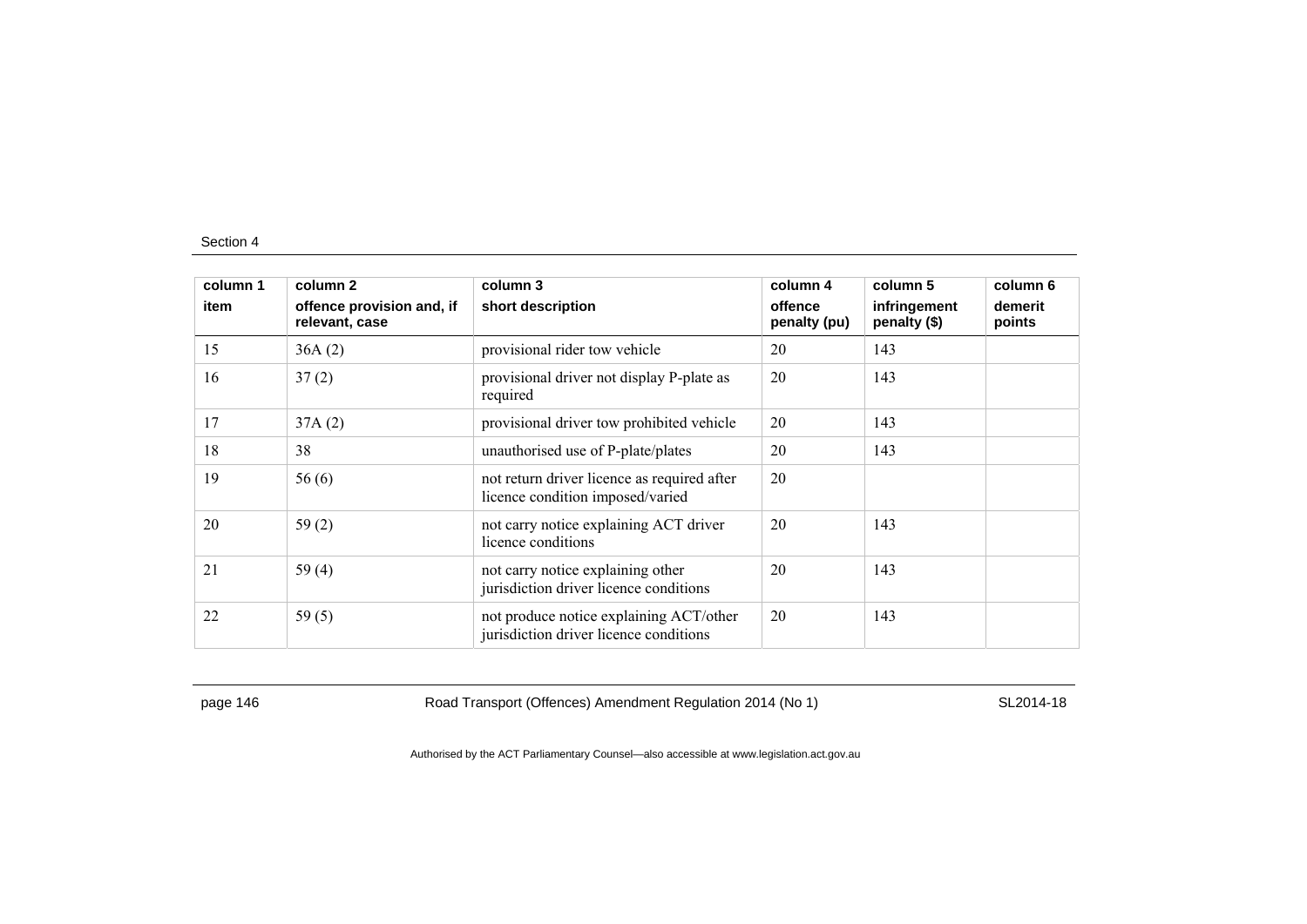| column 1 | column <sub>2</sub>                         | column 3                                                                                                                          | column 4                | column 5                     | column 6          |
|----------|---------------------------------------------|-----------------------------------------------------------------------------------------------------------------------------------|-------------------------|------------------------------|-------------------|
| item     | offence provision and, if<br>relevant, case | short description                                                                                                                 | offence<br>penalty (pu) | infringement<br>penalty (\$) | demerit<br>points |
| 23       | 60(1)                                       | contravene conditions of driver licence<br>(other than restricted licence or driver)<br>licence with interlock condition)         | 20                      | 143                          |                   |
| 24       | 64B(2)                                      | not return public vehicle driver authority<br>card as required                                                                    | 20                      |                              |                   |
| 25       | 73ZA(1)                                     | interlock driver failing to produce interlock<br>data record as required by authority                                             | 20                      | 233                          |                   |
| 26       | 73ZB(1)                                     | destroy interlock data record before end of<br>interlock period for person                                                        | 20                      | 466                          |                   |
| 27       | 73ZC(2)                                     | not tell authority within 7 days after<br>becoming aware or suspecting that<br>interlock data record destroyed, lost or<br>stolen | 20                      | 466                          |                   |

SL2014-18 Road Transport (Offences) Amendment Regulation 2014 (No 1) page 147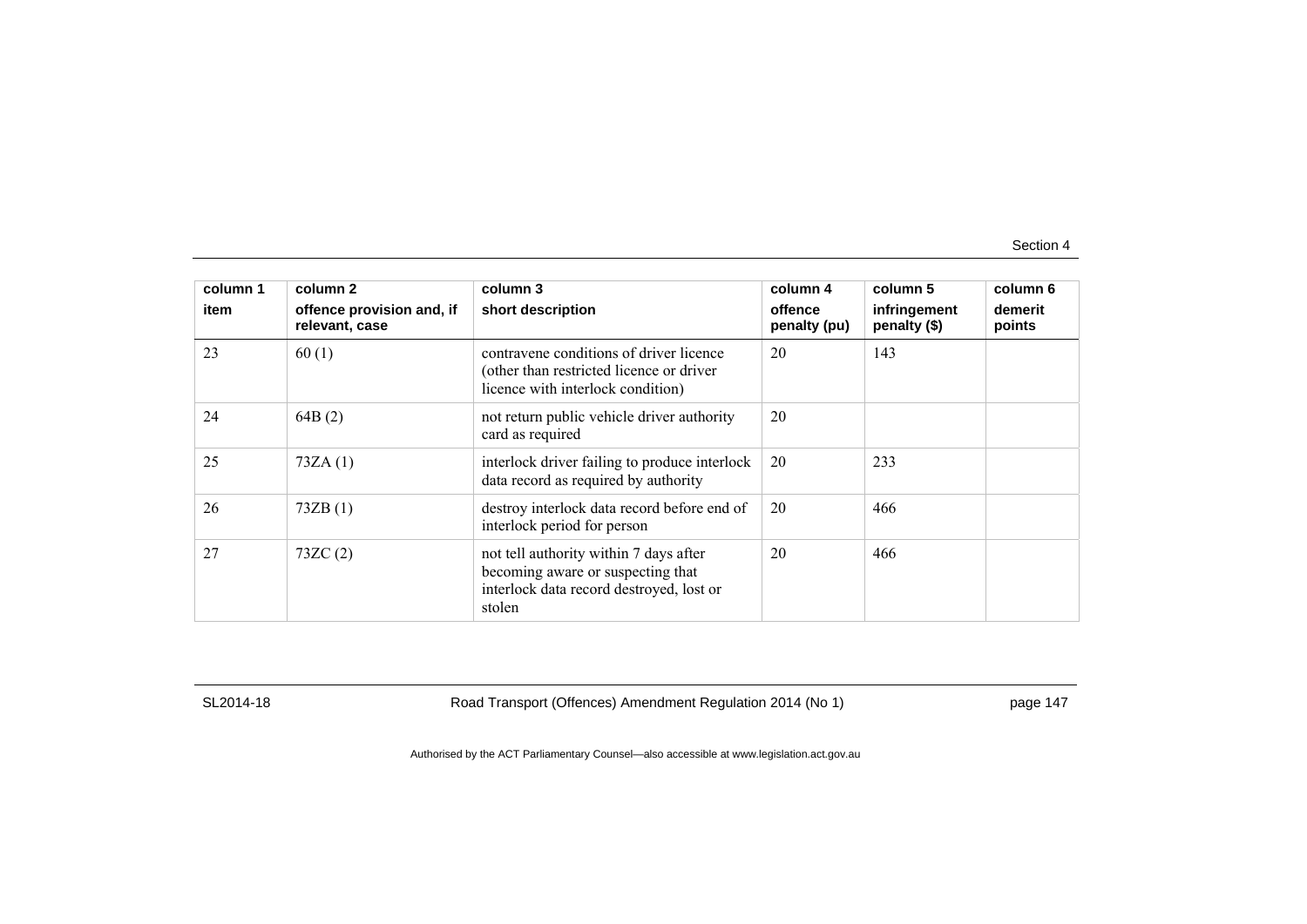| column 1 | column 2                                    | column 3                                                                                                               | column 4                | column 5                     | column 6          |
|----------|---------------------------------------------|------------------------------------------------------------------------------------------------------------------------|-------------------------|------------------------------|-------------------|
| item     | offence provision and, if<br>relevant, case | short description                                                                                                      | offence<br>penalty (pu) | infringement<br>penalty (\$) | demerit<br>points |
| 28       | 73ZD $(1)$ (c) $(i)$                        | use another person's means of<br>identification to operate vehicle with fitted<br>interlock                            | 20                      | 466                          |                   |
| 29       | 73ZD $(1)$ (c) $(ii)$                       | allow another person to use person's means<br>of identification to operate vehicle with<br>fitted interlock            | 20                      | 466                          |                   |
| 30       | 73ZI(2)                                     | fail to produce exemption certificate for<br>interlock exemption to police officer or<br>authorised person as required | 20                      | 233                          |                   |
| 31       | 73ZJ(1)                                     | fail to comply with condition applying to<br>interlock exemption                                                       | 20                      | 466                          |                   |
| 32       | 73ZK(2)                                     | person with interlock exemption failing to<br>give written notice of change of<br>circumstances within 7 days          | 20                      | 233                          |                   |

page 148 Road Transport (Offences) Amendment Regulation 2014 (No 1) SL2014-18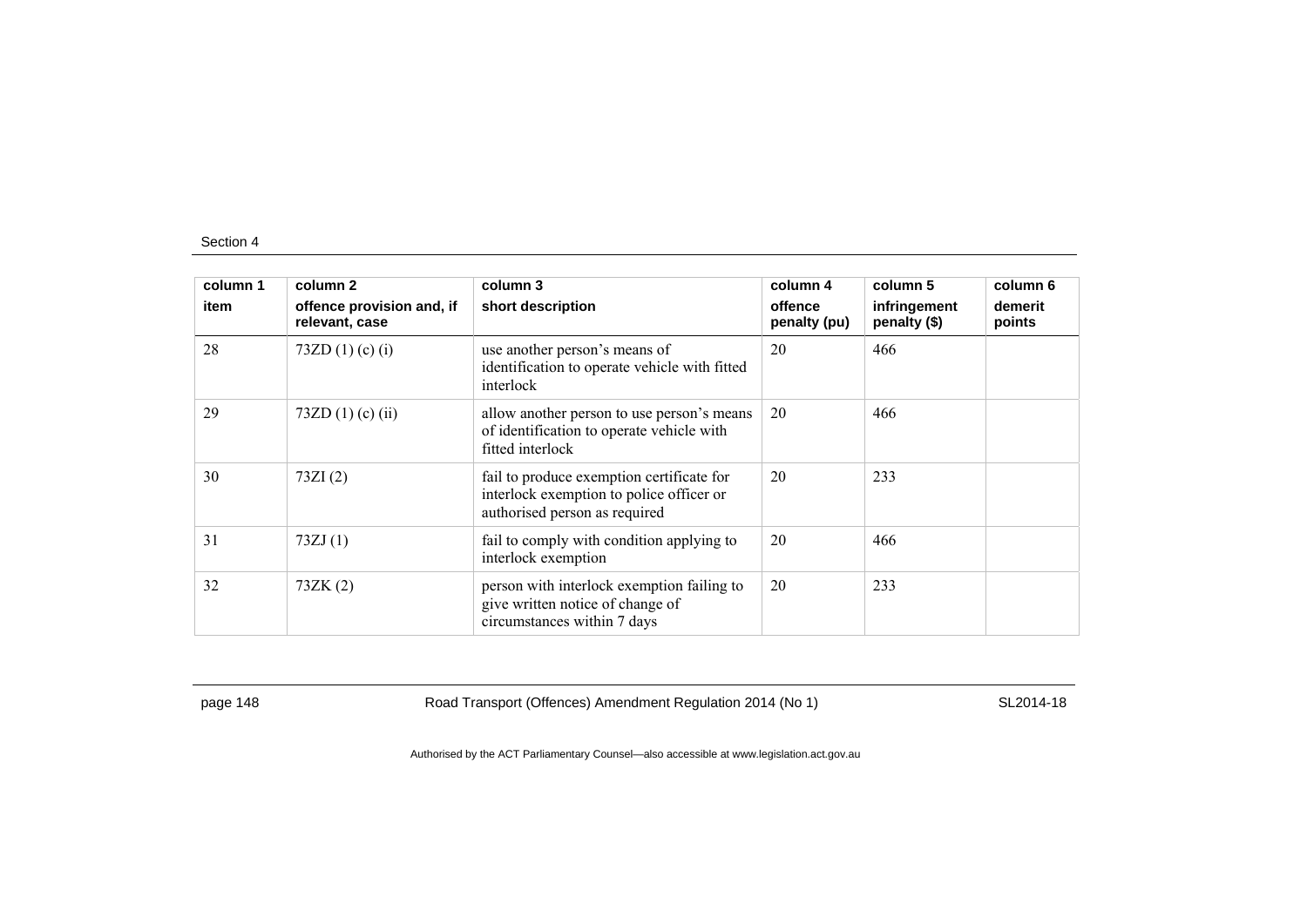| column 1 | column 2                                    | column 3                                                                                                                                                                                                       | column 4                | column 5                     | column 6          |
|----------|---------------------------------------------|----------------------------------------------------------------------------------------------------------------------------------------------------------------------------------------------------------------|-------------------------|------------------------------|-------------------|
| item     | offence provision and, if<br>relevant, case | short description                                                                                                                                                                                              | offence<br>penalty (pu) | infringement<br>penalty (\$) | demerit<br>points |
| 33       | 73ZX(1)                                     | install or remove interlock if person not<br>approved interlock installer                                                                                                                                      | 20                      | 233                          |                   |
| 34       | 73ZY(1)                                     | carry out maintenance on, or inspect, fitted<br>interlock if person not approved interlock<br>service provider                                                                                                 | 20                      | 233                          |                   |
| 35       | 73ZZA(1)                                    | tamper or otherwise interfere with fitted<br>interlock                                                                                                                                                         | 20                      | 466                          |                   |
| 36       | 73ZZB(1)                                    | approved interlock installer or approved<br>interlock service provider failing to notify<br>authority within 7 days after becoming<br>aware fitted interlock has been tampered or<br>otherwise interfered with | 20                      | 350                          |                   |
| 37       | 74(1)                                       | not apply as required for replacement<br>driver licence after change of name                                                                                                                                   | 20                      | 143                          |                   |

SL2014-18 Road Transport (Offences) Amendment Regulation 2014 (No 1) page 149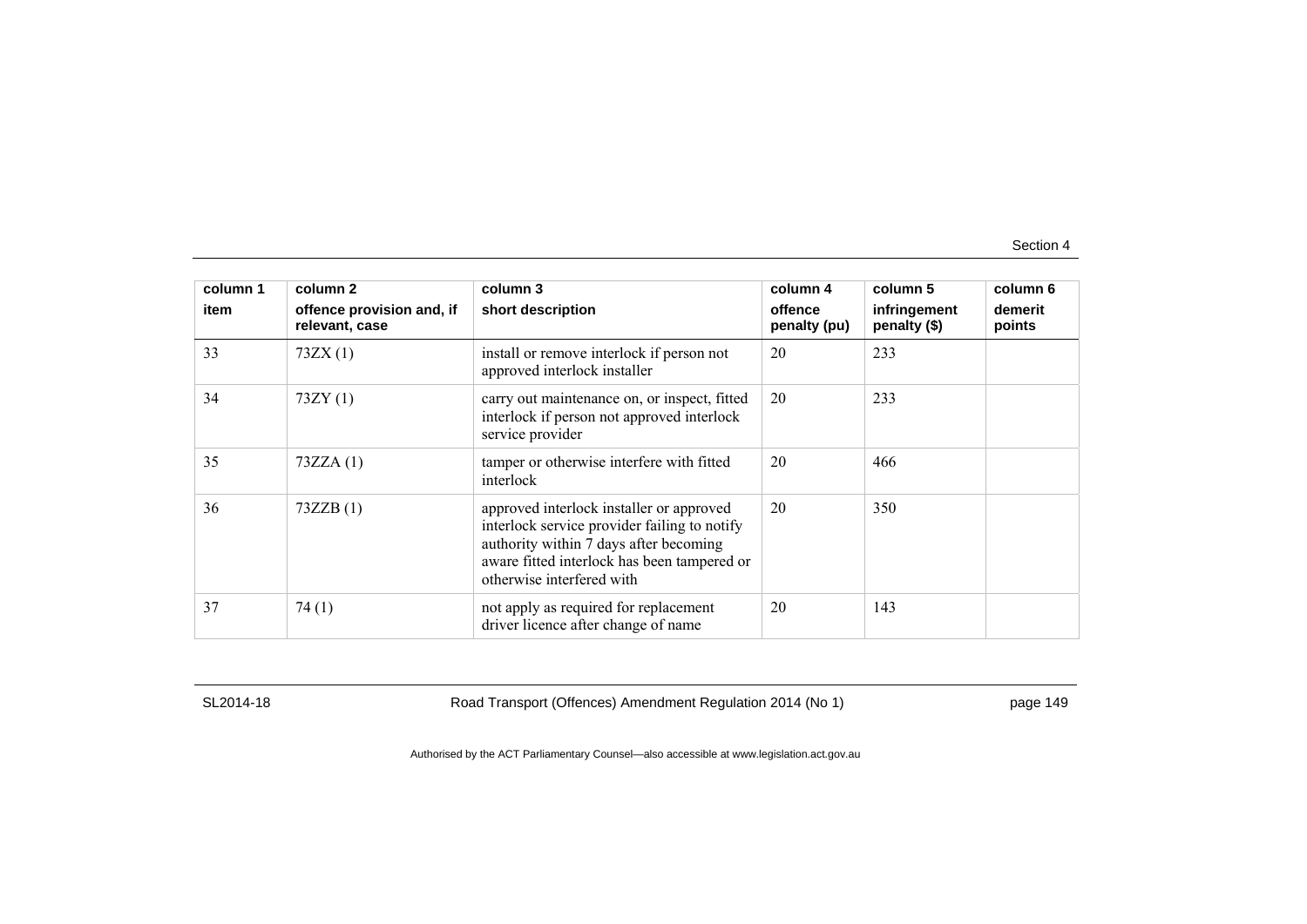| column 1 | column 2                                             | column 3                                                                                                                          | column 4                | column 5                     | column 6          |
|----------|------------------------------------------------------|-----------------------------------------------------------------------------------------------------------------------------------|-------------------------|------------------------------|-------------------|
| item     | offence provision and, if<br>relevant, case          | short description                                                                                                                 | offence<br>penalty (pu) | infringement<br>penalty (\$) | demerit<br>points |
| 38       | 74 $(2)$ $(a)$                                       | not tell authority orally about change to<br>home address/address for service as<br>required                                      | 20                      | 143                          |                   |
| 39       | 74(2)(b)                                             | not tell authority in writing about change to<br>home address/address for service as<br>required                                  | 20                      | 143                          |                   |
| 40       | 75(1)                                                | not apply as required for replacement for<br>damaged/lost/stolen/destroyed driver<br>licence/public vehicle driver authority card | 20                      | 143                          |                   |
| 41       | 76(4)                                                |                                                                                                                                   |                         |                              |                   |
| 41.1     | by contravening<br>$\bullet$<br>notice under $76(1)$ | not return as required driver licence<br>suspended/cancelled under ACT law                                                        | 20                      |                              |                   |
| 41.2     | by contravening<br>$\bullet$<br>notice under $76(2)$ | not return as required driver licence about<br>to be suspended/cancelled under ACT law                                            | 20                      |                              |                   |

page 150 **Road Transport (Offences) Amendment Regulation 2014 (No 1)** SL2014-18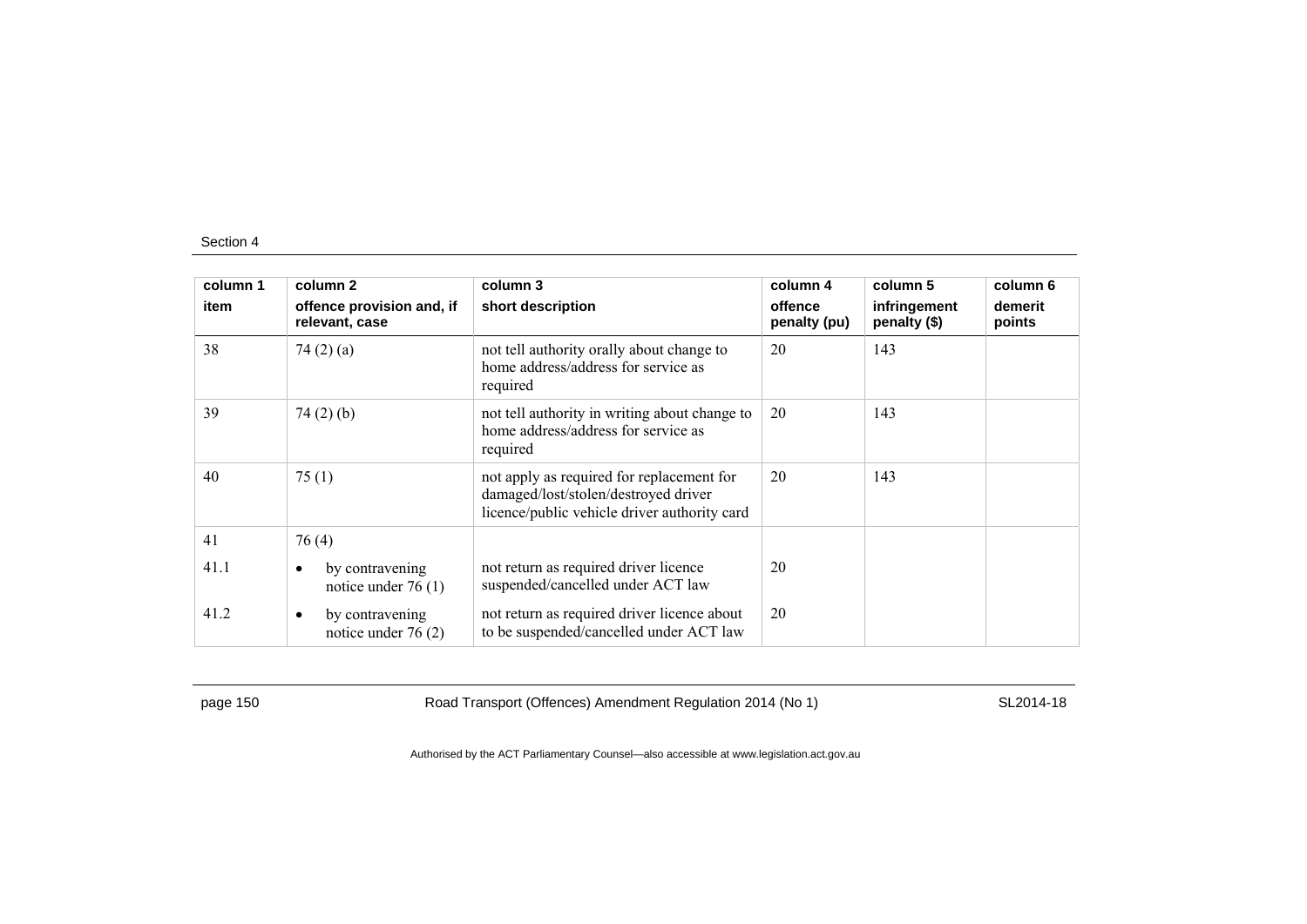| column 1 | column <sub>2</sub>                         | column 3                                                                                                       | column 4                | column 5                     | column 6          |
|----------|---------------------------------------------|----------------------------------------------------------------------------------------------------------------|-------------------------|------------------------------|-------------------|
| item     | offence provision and, if<br>relevant, case | short description                                                                                              | offence<br>penalty (pu) | infringement<br>penalty (\$) | demerit<br>points |
| 42       | 77(1)                                       | drive while impaired by illness/<br>injury/incapacity/effects of treatment                                     | 20                      | 143                          |                   |
| 43       | 77(2)                                       | driver licence holder not tell authority<br>about permanent/long term<br>illness/injury/incapacity as required | 20                      | 143                          |                   |
| 44       | 80(4)                                       |                                                                                                                |                         |                              |                   |
| 44.1     | requirement under<br>80(1)                  | not comply with notice requiring evidence<br>for driver licence register verification                          | 20                      |                              |                   |
| 44.2     | requirement under<br>٠<br>80(2)(a)          | not comply with notice to provide<br>document for driver licence register<br>verification                      | 20                      |                              |                   |
| 44.3     | requirement under<br>80(2)(b)               | not comply with notice to attend for<br>identification for driver licence register<br>verification             | 20                      |                              |                   |

SL2014-18 Road Transport (Offences) Amendment Regulation 2014 (No 1) page 151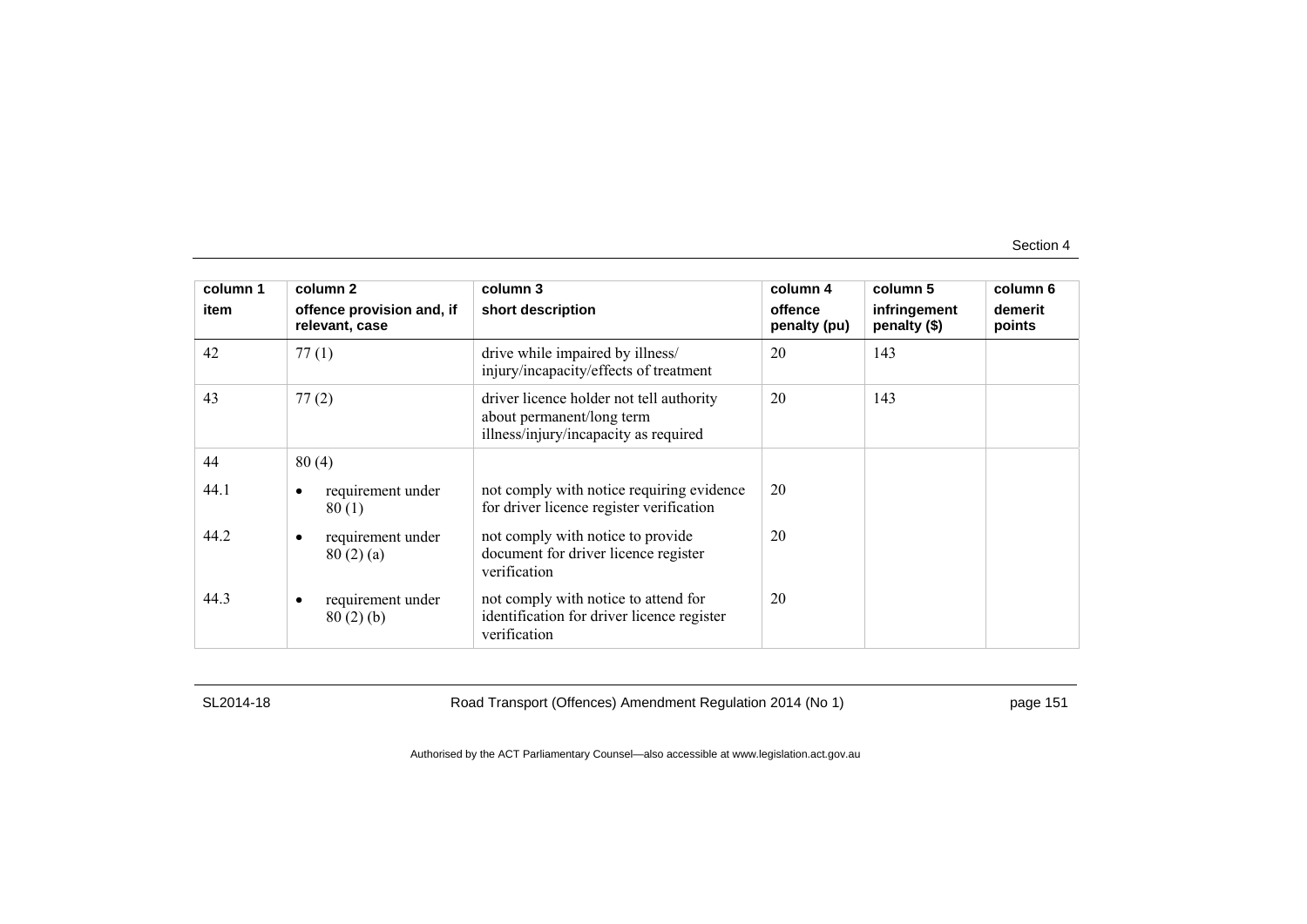| column 1 | column 2                                    | column 3                                                                                                                                  | column 4                | column 5                     | column 6          |
|----------|---------------------------------------------|-------------------------------------------------------------------------------------------------------------------------------------------|-------------------------|------------------------------|-------------------|
| item     | offence provision and, if<br>relevant, case | short description                                                                                                                         | offence<br>penalty (pu) | infringement<br>penalty (\$) | demerit<br>points |
| 45       | 88(6)                                       | not return driver licence as required after<br>variation/suspension/cancellation by<br>authority                                          | 20                      |                              |                   |
| 46       | 88A (4)                                     | not return public vehicle licence/public<br>vehicle driver authority card to authority as<br>required after licence taken to be cancelled | 20                      |                              |                   |
| 47       | 88B(2)                                      | failing to give evidence of visa status to<br>authority as required                                                                       | 10                      |                              |                   |
| 48       | 92(2)                                       | non-ACT licence holder drive without<br>ACT driver licence after 3 months<br>residence                                                    | 20                      | 143                          |                   |
| 49       | 92(3)                                       | foreign driver licence holder drive without<br>Australian driver licence after 3 months<br>permanent visa                                 | 20                      | 143                          |                   |

page 152 **Road Transport (Offences) Amendment Regulation 2014 (No 1)** SL2014-18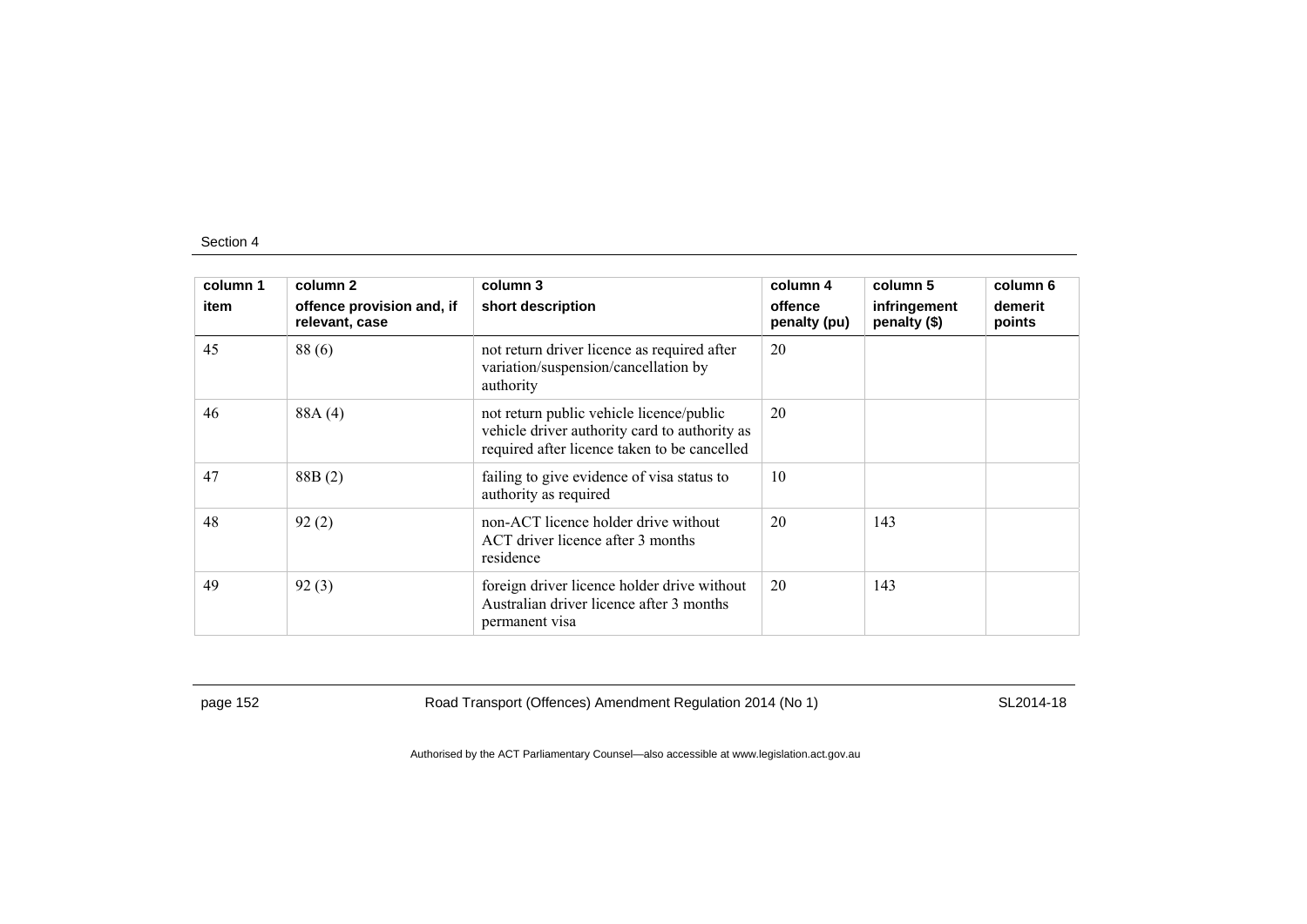| column 1 | column 2                                    | column 3                                                                                                                           | column 4                | column 5                     | column 6          |
|----------|---------------------------------------------|------------------------------------------------------------------------------------------------------------------------------------|-------------------------|------------------------------|-------------------|
| item     | offence provision and, if<br>relevant, case | short description                                                                                                                  | offence<br>penalty (pu) | infringement<br>penalty (\$) | demerit<br>points |
| 50       | 100                                         | not produce international driving<br>permit/official English translation of<br>foreign licence                                     | 20                      | 143                          |                   |
| 51       | 108(1)                                      | driving instructor not display certificate of<br>accreditation as required                                                         | 5                       | 143                          |                   |
| 52       | 108A(1)                                     | heavy vehicle driver assessor not display<br>certificate of accreditation as required                                              | 5                       | 143                          |                   |
| 53       | 108A(3)                                     | heavy vehicle driver assessor in vehicle not<br>owned by assessor or employer not show<br>certificate of accreditation as required | 5                       | 143                          |                   |
| 54       | 108B(1)                                     | examiner not produce certificate of<br>accreditation as required                                                                   | 5                       | 143                          |                   |
| 55       | 113(1)                                      | not return suspended/cancelled certificate<br>of accreditation as required                                                         | 20                      |                              |                   |

SL2014-18 Road Transport (Offences) Amendment Regulation 2014 (No 1) page 153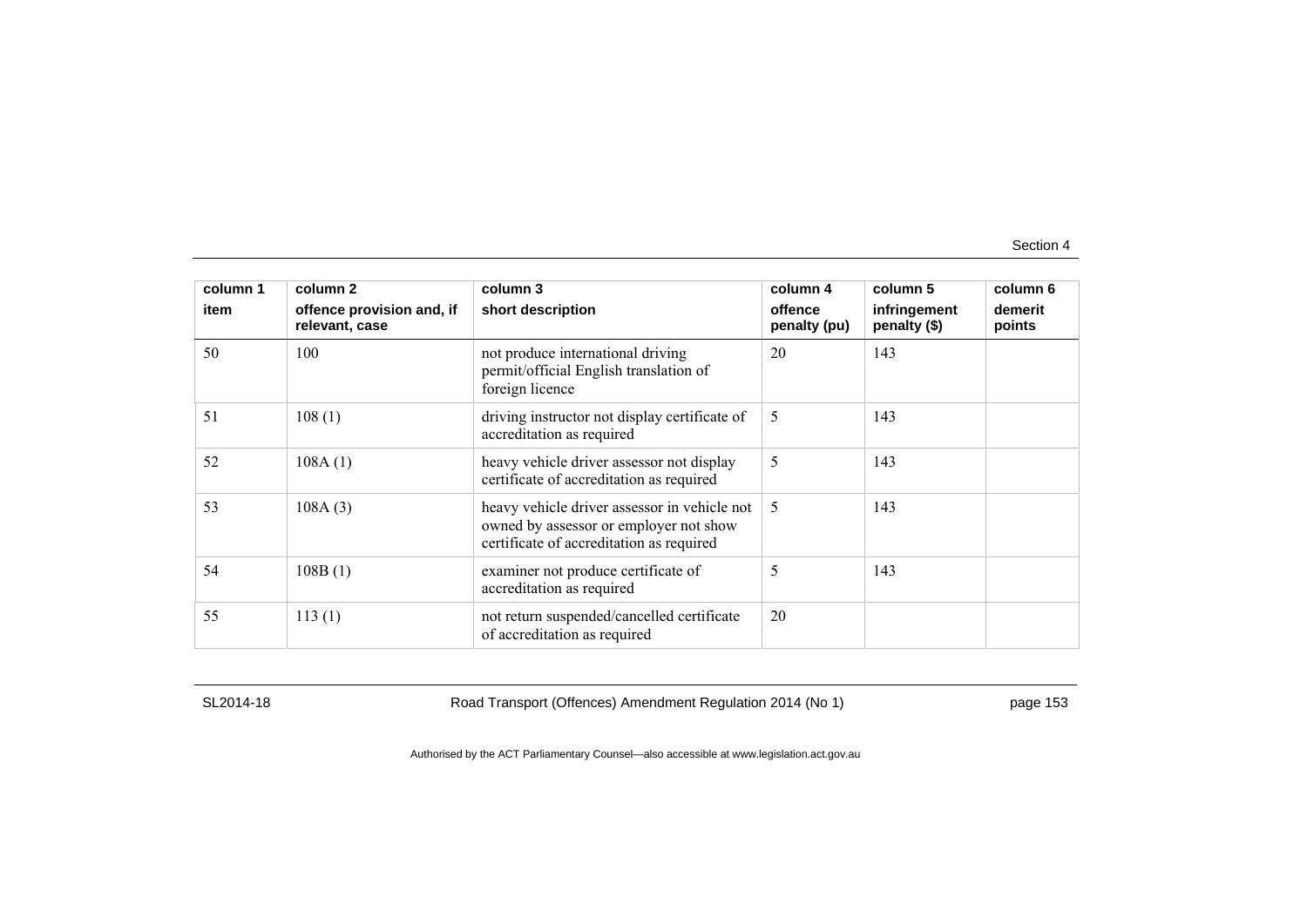| column 1<br>item | column 2<br>offence provision and, if<br>relevant, case | column 3<br>short description                                                                               | column 4<br>offence<br>penalty (pu) | column 5<br>infringement<br>penalty (\$) | column 6<br>demerit<br>points |
|------------------|---------------------------------------------------------|-------------------------------------------------------------------------------------------------------------|-------------------------------------|------------------------------------------|-------------------------------|
| 56               | $114(1)$ (a)                                            | driving instructor use vehicle without<br>required L-plates                                                 | 20                                  | 143                                      |                               |
| 57               | $114(1)$ (b)                                            | driving instructor use vehicle without<br>required internal mirror                                          | 20                                  | 143                                      |                               |
| 58               | 114(1)(c)                                               | driving instructor use vehicle without<br>required brake/clutch pedal control                               | 20                                  | 143                                      |                               |
| 59               | 114A(1)                                                 | person drive dual accelerator vehicle                                                                       | 20                                  | 143                                      |                               |
| 60               | 115(1)                                                  | driving instructor/heavy vehicle driver<br>assessor not maintain insurance policy                           | 20                                  | 594                                      |                               |
| 61               | 115A(2)                                                 | driving instructor/heavy vehicle driver<br>assessor not produce evidence of insurance<br>policy as required | 5                                   | 143                                      |                               |

page 154 **Road Transport (Offences) Amendment Regulation 2014 (No 1)** SL2014-18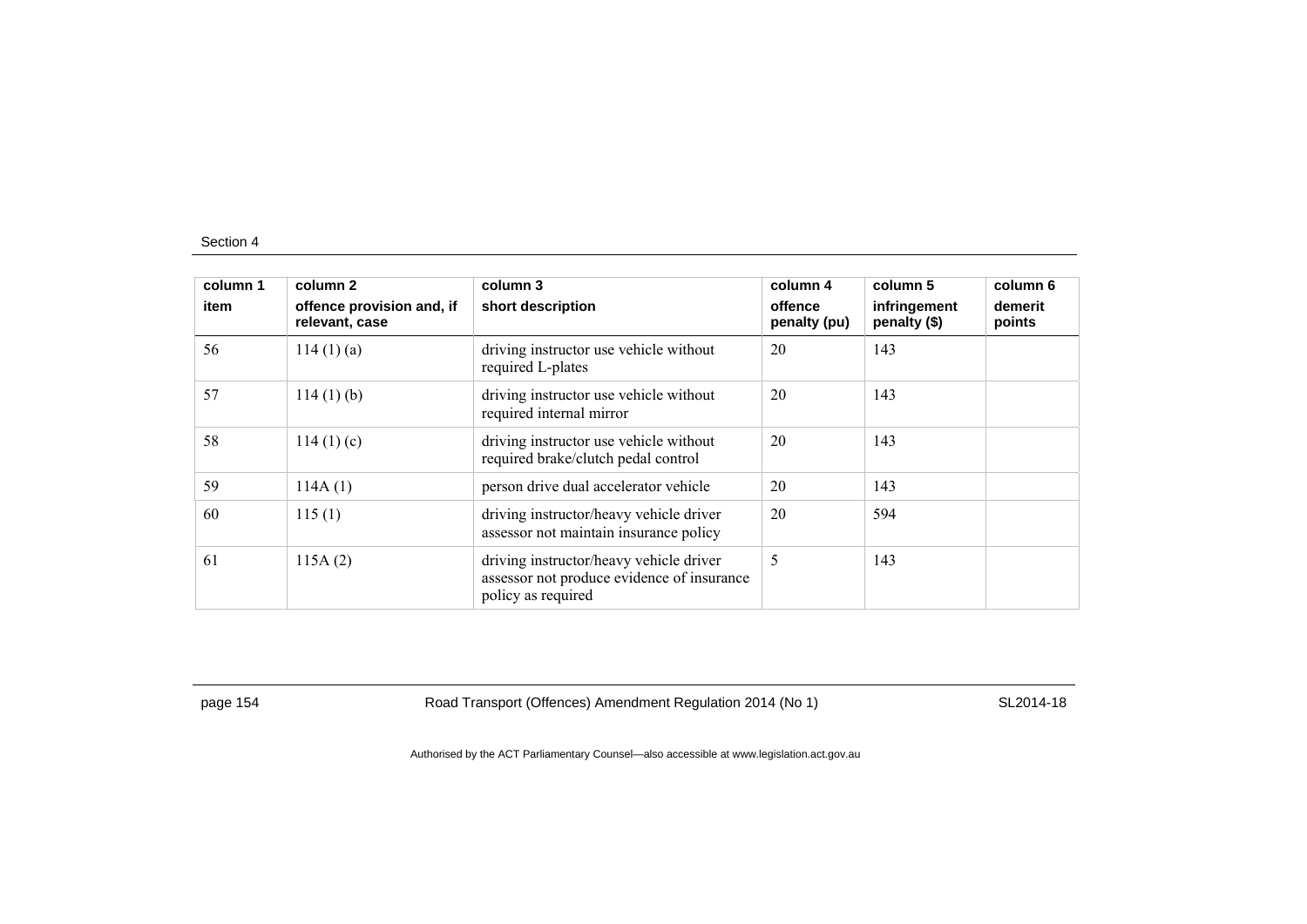| column 1 | column 2                                    | column 3                                                                                                                | column 4                | column 5                     | column 6          |
|----------|---------------------------------------------|-------------------------------------------------------------------------------------------------------------------------|-------------------------|------------------------------|-------------------|
| item     | offence provision and, if<br>relevant, case | short description                                                                                                       | offence<br>penalty (pu) | infringement<br>penalty (\$) | demerit<br>points |
| 62       | 116(1)                                      | person other than driving instructor/<br>authorised person make entry in<br>unauthorised part of learner driver logbook | 20                      |                              |                   |
| 63       | 116(2)                                      | driving instructor make entry in learner<br>driver logbook without providing<br>instruction/assessment                  | 20                      |                              |                   |
| 64       | 116(3)(a)                                   | make false/misleading/incomplete entry in<br>learner driver logbook                                                     | 20                      |                              |                   |
| 65       | 116(3)(b)                                   | change learner driver logbook in way<br>calculated to deceive                                                           | 20                      |                              |                   |
| 66       | 117                                         | pretend to be accredited as driving<br>instructor                                                                       | 20                      | 360                          |                   |

SL2014-18 Road Transport (Offences) Amendment Regulation 2014 (No 1) page 155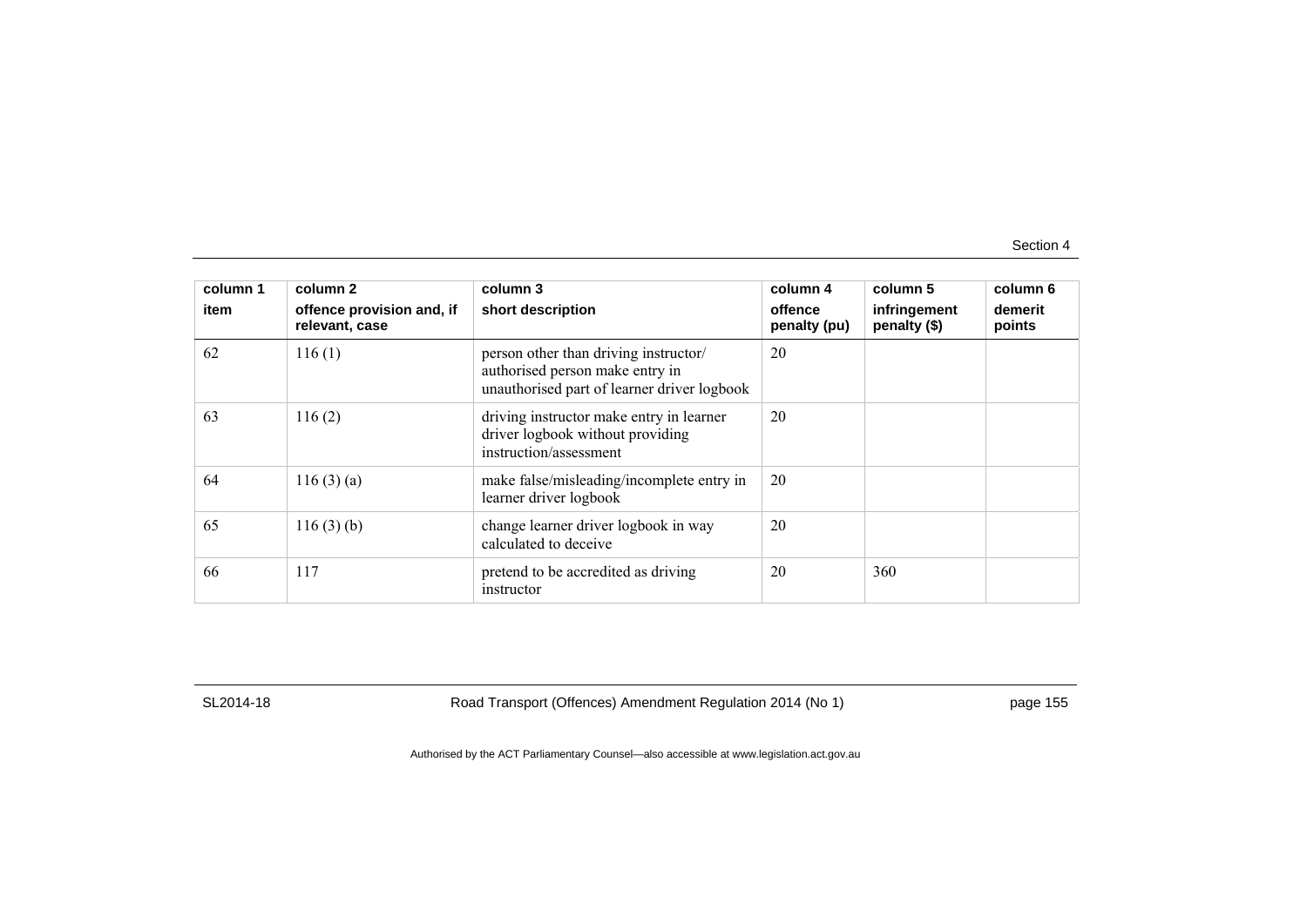# **Part 1.7 Road Transport (General) Act 1999**

| column 1<br>item | column 2<br>offence provision and, if<br>relevant, case | column 3<br>short description                                                                      | column 4<br>offence<br>penalty (pu) | column 5<br>infringement<br>penalty (\$) | column 6<br>demerit<br>points |
|------------------|---------------------------------------------------------|----------------------------------------------------------------------------------------------------|-------------------------------------|------------------------------------------|-------------------------------|
|                  | 20(2)                                                   | not return identity card                                                                           |                                     |                                          |                               |
| $\overline{2}$   | 43B(1)                                                  | drive interstate corporate vehicle when<br>right to drive vehicle in ACT suspended<br>under $s$ 42 | 20                                  | 466                                      |                               |
| 3                | 58(2)                                                   |                                                                                                    |                                     |                                          |                               |
| 3.1              | requirement under<br>٠<br>58 $(1)$ $(a)$                | driver/rider not produce licence                                                                   | 20                                  | 143                                      |                               |
| 3.2              | requirement under<br>٠<br>58 $(1)$ (b)                  | driver/rider not state name                                                                        | 20                                  |                                          |                               |

page 156 **Road Transport (Offences) Amendment Regulation 2014 (No 1)** SL2014-18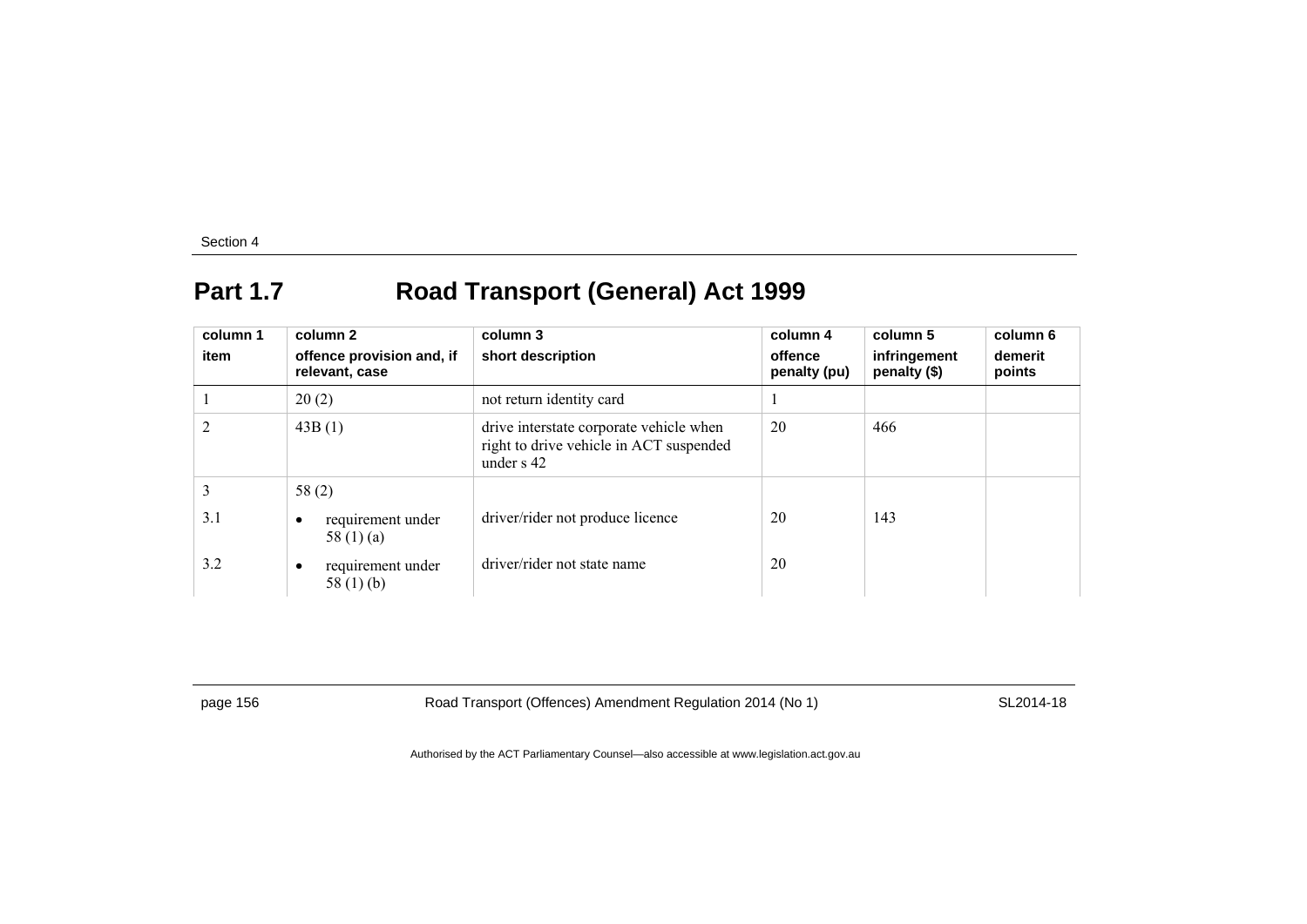| column 1 | column 2                                    | column 3                                                  | column 4                | column 5                     | column 6          |
|----------|---------------------------------------------|-----------------------------------------------------------|-------------------------|------------------------------|-------------------|
| item     | offence provision and, if<br>relevant, case | short description                                         | offence<br>penalty (pu) | infringement<br>penalty (\$) | demerit<br>points |
| 3.3      | requirement under<br>٠<br>58 $(1)(c)$       | driver/rider not state date of birth                      | 20                      |                              |                   |
| 3.4      | requirement under<br>٠<br>58 $(1)$ $(d)$    | driver/rider not state home address                       | 20                      |                              |                   |
| 4        | 58A $(3)$                                   |                                                           |                         |                              |                   |
| 4.1      | requirement under<br>58A $(2)(a)$           | supervisor/instructor/assessor not produce<br>licence     | 20                      | 143                          |                   |
| 4.2      | requirement under<br>٠<br>58A $(2)$ $(b)$   | supervisor/instructor/assessor not state<br>name          | 20                      |                              |                   |
| 4.3      | requirement under<br>٠<br>58A $(2)(c)$      | supervisor/instructor/assessor not state date<br>of birth | 20                      |                              |                   |
| 4.4      | requirement under<br>٠<br>58A $(2)(d)$      | supervisor/instructor/assessor not state<br>home address  | 20                      |                              |                   |

SL2014-18 Road Transport (Offences) Amendment Regulation 2014 (No 1) page 157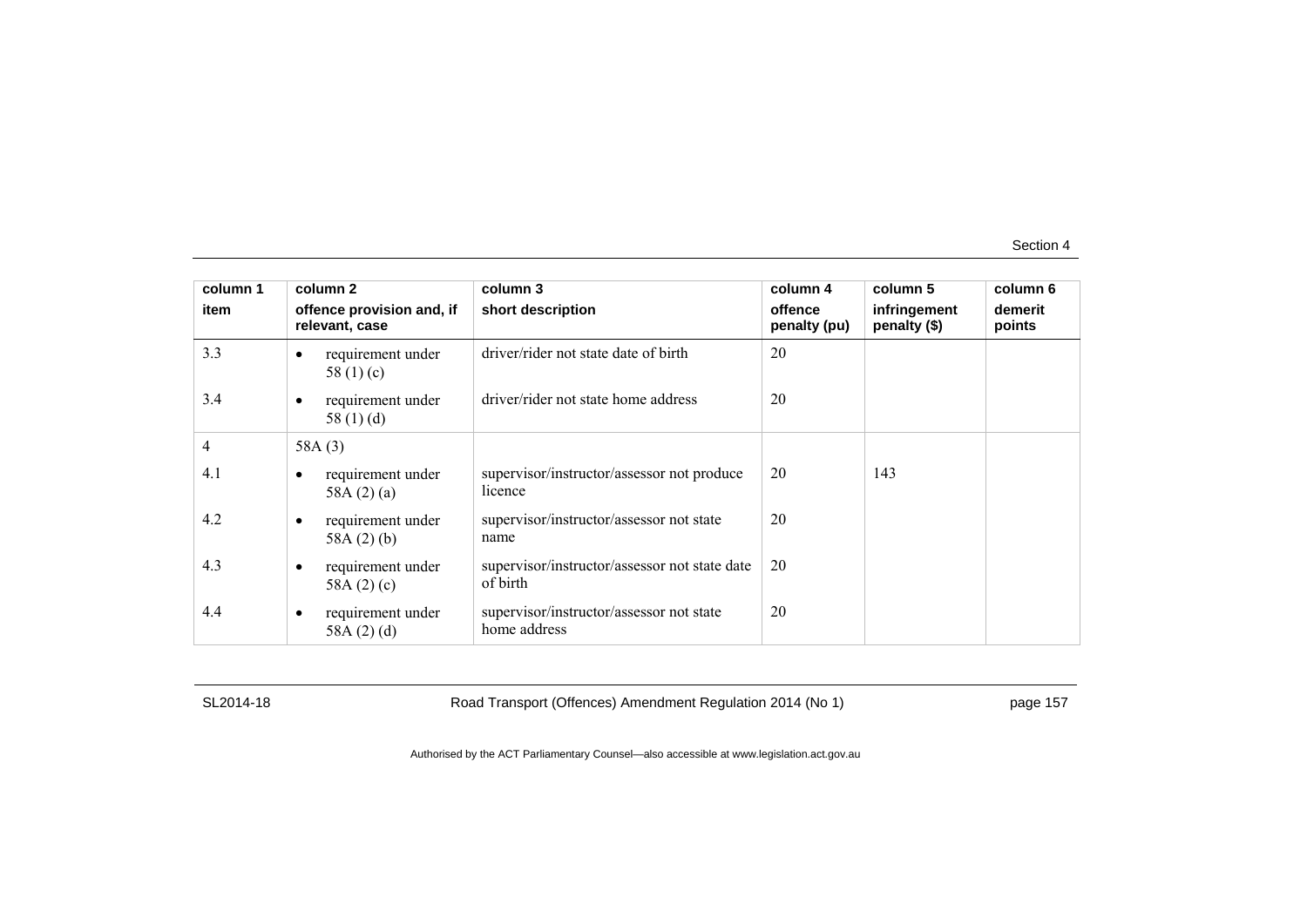| column 1<br>item | column 2<br>offence provision and, if<br>relevant, case | column 3<br>short description                                                                                                              | column 4<br>offence<br>penalty (pu) | column 5<br>infringement<br>penalty (\$) | column 6<br>demerit<br>points |
|------------------|---------------------------------------------------------|--------------------------------------------------------------------------------------------------------------------------------------------|-------------------------------------|------------------------------------------|-------------------------------|
| 5                | 58B(6)                                                  | fail to remove thing covering all or part of<br>face as directed by police officer/authorised<br>person                                    | 30                                  |                                          |                               |
| 6                | 59 $(3)$                                                | not give specimen signature                                                                                                                | 20                                  |                                          |                               |
| 7                | 60(1)(a)                                                | responsible person/possessor not give<br>particulars of driver/written signed<br>statement required by police<br>officer/authorised person | 20                                  | 215                                      |                               |
| 8                | 60(1)(b)                                                | other person not give particulars of driver<br>required by police officer/authorised<br>person                                             | 20                                  | 215                                      |                               |
| 9                | 61(2)                                                   | not produce licence to court                                                                                                               | 20                                  |                                          |                               |

page 158 **Road Transport (Offences) Amendment Regulation 2014 (No 1)** SL2014-18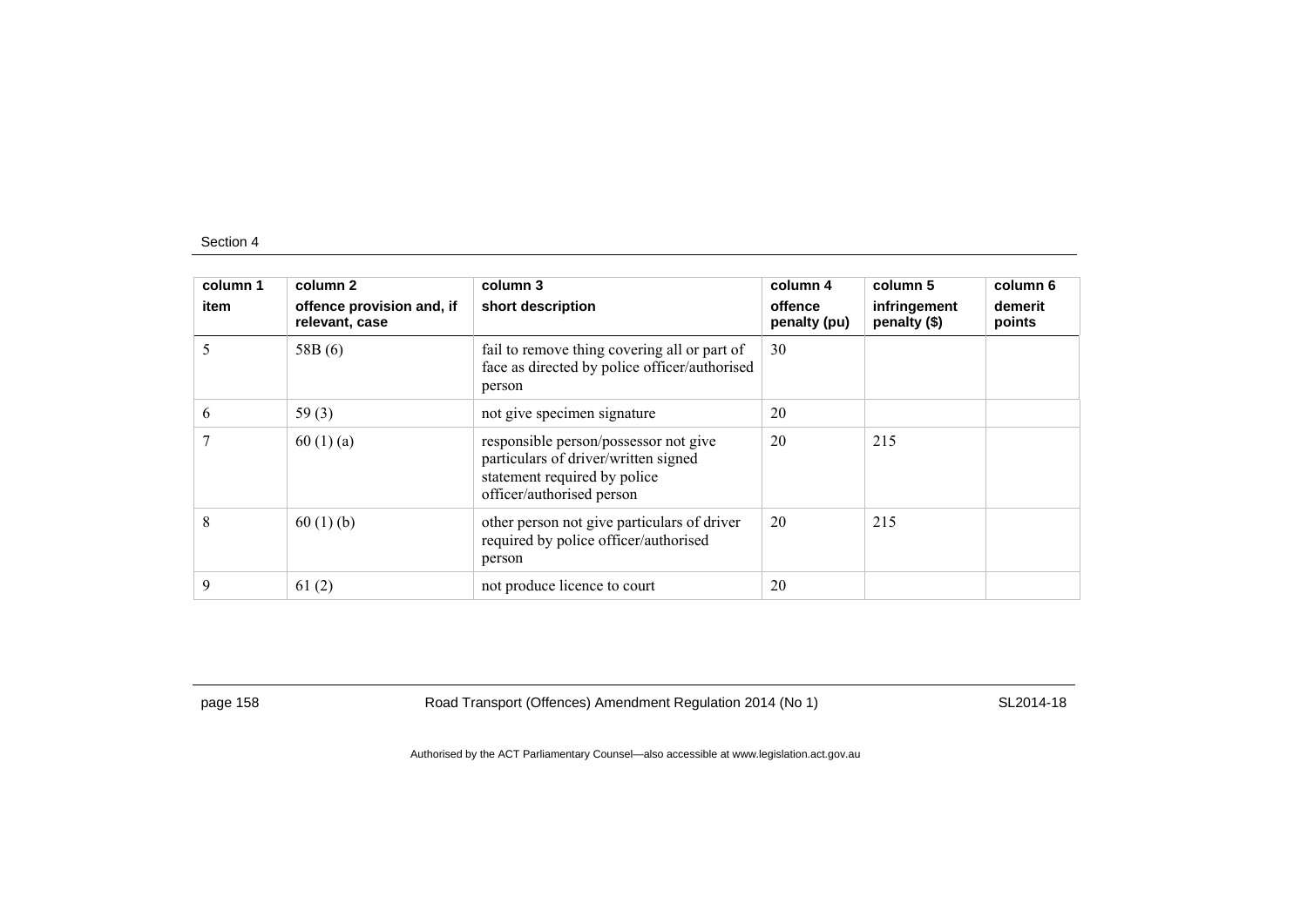| column 1 | column 2                                                                                        | column 3                                                                               | column 4                | column 5                     | column 6          |
|----------|-------------------------------------------------------------------------------------------------|----------------------------------------------------------------------------------------|-------------------------|------------------------------|-------------------|
| item     | offence provision and, if<br>relevant, case                                                     | short description                                                                      | offence<br>penalty (pu) | infringement<br>penalty (\$) | demerit<br>points |
| 10       | 61C(1)                                                                                          |                                                                                        |                         |                              |                   |
| 10.1     | holder of driver<br>licence contravene<br>61B(4)(d)                                             | drive while suspension notice in effect<br>(driver licence holder)                     | 20                      |                              |                   |
| 10.2     | holder of interstate<br>driver<br>licence/external<br>driver licence<br>contravene<br>61B(4)(e) | drive while suspension notice in effect<br>(interstate/external driver licence holder) | 20                      |                              |                   |
| 11       | 61D(1)                                                                                          | fail to surrender suspended licence                                                    | 20                      |                              |                   |
| 12       | 66(4)                                                                                           | not surrender licence when disqualified                                                | 20                      |                              |                   |
| 13       | 82(1)                                                                                           | use vehicle/trailer without owner's consent                                            | 20                      |                              |                   |

SL2014-18 Road Transport (Offences) Amendment Regulation 2014 (No 1) page 159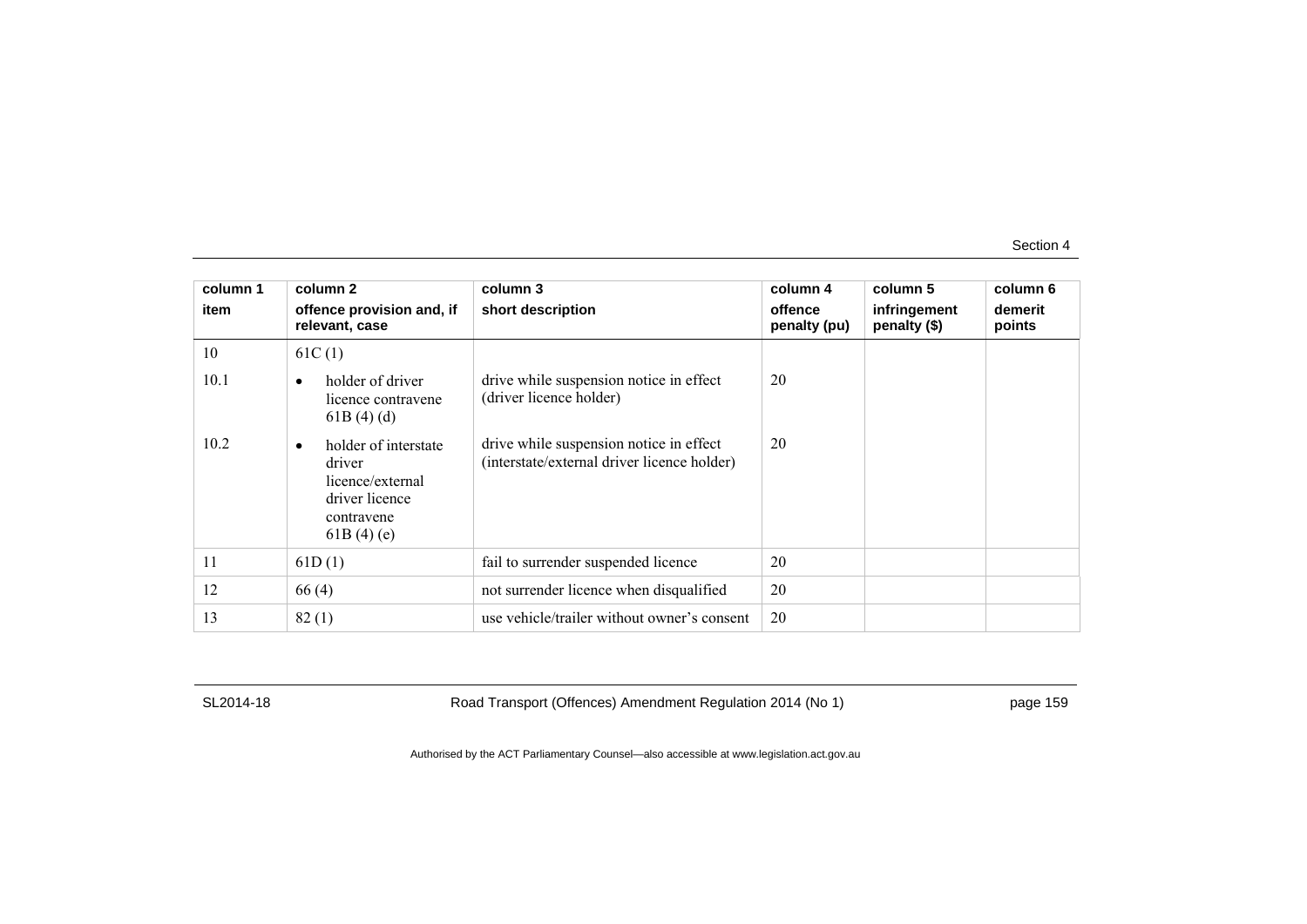| column 1<br>item | column 2<br>offence provision and, if<br>relevant, case | column 3<br>short description                                                                                          | column 4<br>offence<br>penalty (pu) | column 5<br>infringement<br>penalty (\$) | column 6<br>demerit<br>points |
|------------------|---------------------------------------------------------|------------------------------------------------------------------------------------------------------------------------|-------------------------------------|------------------------------------------|-------------------------------|
| 14               | 83                                                      | procure use/hire of vehicle/trailer by<br>fraud/misrepresentation                                                      | 20                                  |                                          |                               |
| 15               | 231                                                     | hinder/obstruct police officer/authorised<br>person/other person                                                       | 50pu/<br>6 months<br>prison/both    |                                          |                               |
| 16               | 232(a)                                                  | state false/misleading thing to road<br>transport authority/police officer/<br>authorised person                       | 20                                  |                                          |                               |
| 17               | 232(b)                                                  | omit thing from statement made to road<br>transport authority/police officer/<br>authorised person so it is misleading | 20                                  |                                          |                               |

page 160 Road Transport (Offences) Amendment Regulation 2014 (No 1) SL2014-18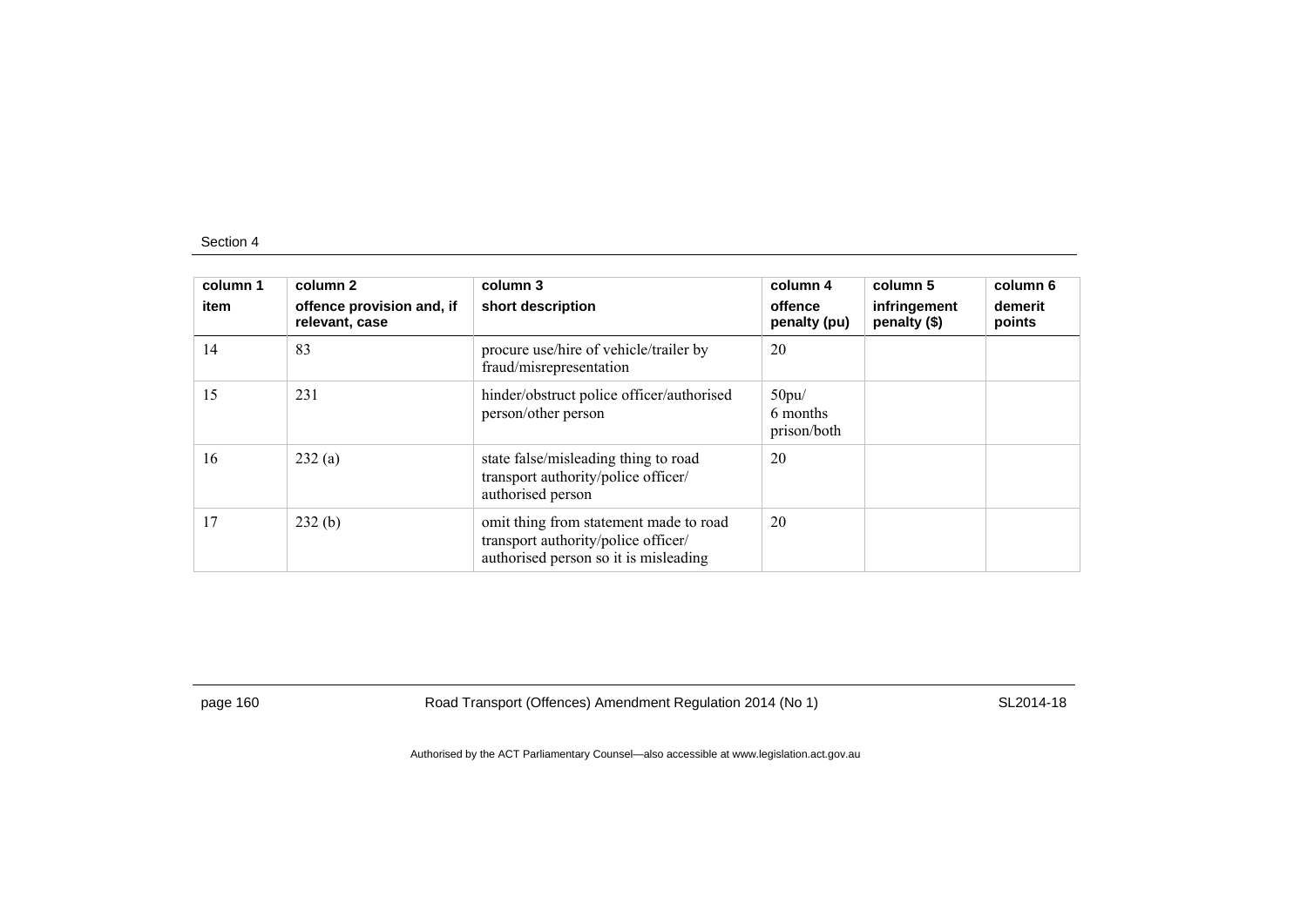## **Part 1.8 Road Transport (General) Regulation 2000**

| column 1<br>item | column 2<br>offence provision and, if<br>relevant, case | column 3<br>short description                                                                                   | column 4<br>offence<br>penalty (pu) | column 5<br>infringement<br>penalty $(\$)$ | column 6<br>demerit<br>points |
|------------------|---------------------------------------------------------|-----------------------------------------------------------------------------------------------------------------|-------------------------------------|--------------------------------------------|-------------------------------|
|                  | 24(1)                                                   | person not notify write-off information                                                                         | 20                                  | 325                                        |                               |
|                  | 25(1)                                                   | person not attach statutory write-off notice                                                                    | 20                                  | 325                                        |                               |
| 3                | 26(1)                                                   | damage, destroy or remove statutory<br>write-off notice                                                         | 20                                  | 325                                        |                               |
| 4                | 27(2)                                                   | designated person not attach/reattach<br>statutory write-off notice to vehicle after<br>part of vehicle removed | 20                                  | 325                                        |                               |
|                  | 28(1)                                                   | person not deface vehicle identifier for<br>statutory write-off                                                 | 20                                  | 325                                        |                               |

SL2014-18 Road Transport (Offences) Amendment Regulation 2014 (No 1) page 161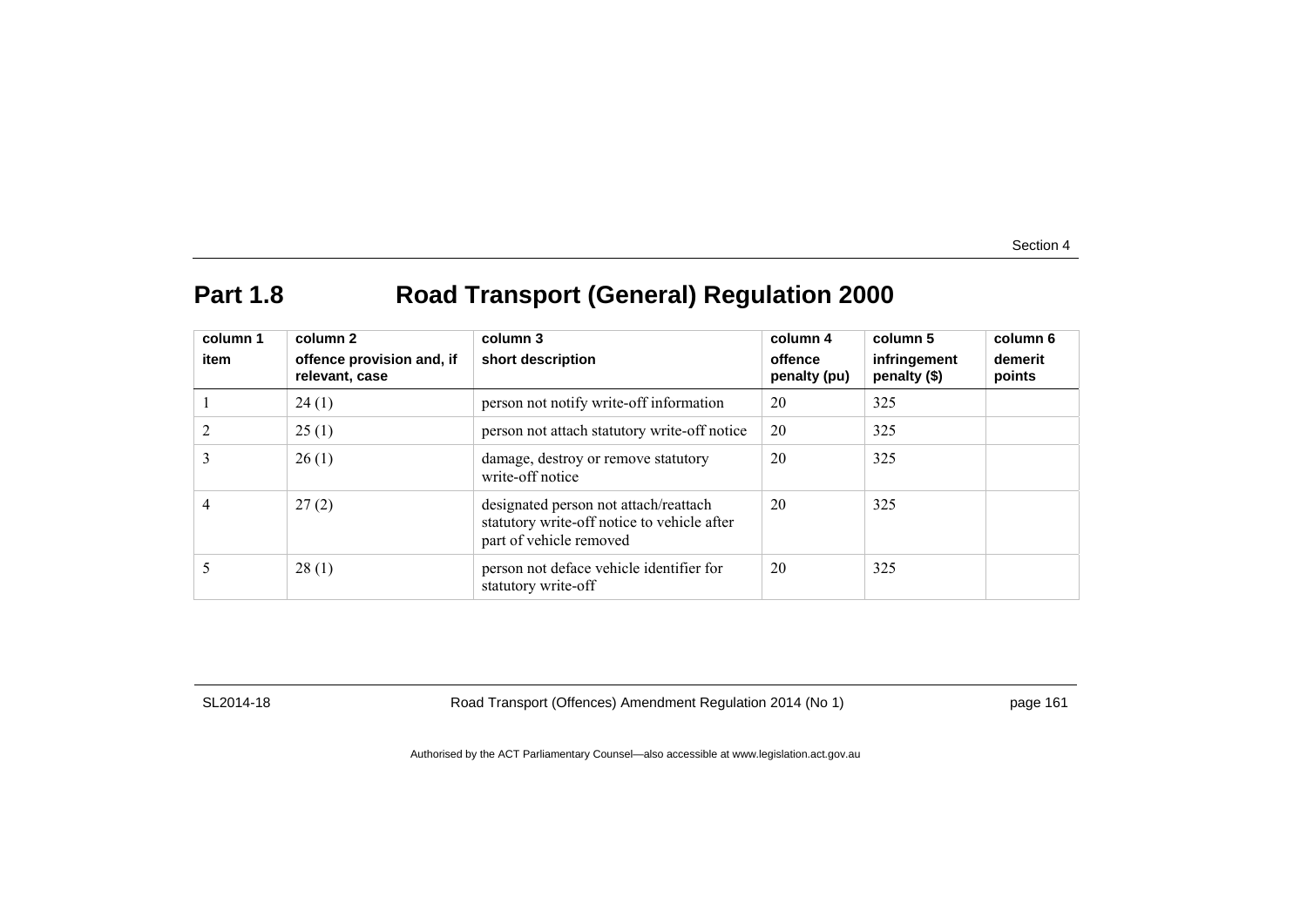| column 1<br>item | column 2<br>offence provision and, if<br>relevant, case | column 3<br>short description                                           | column 4<br>offence<br>penalty (pu) | column 5<br>infringement<br>penalty (\$) | column 6<br>demerit<br>points |
|------------------|---------------------------------------------------------|-------------------------------------------------------------------------|-------------------------------------|------------------------------------------|-------------------------------|
|                  | 28(2)                                                   | motor wrecker not deface vehicle identifier<br>for repairable write-off | 20                                  | 325                                      |                               |

page 162 Road Transport (Offences) Amendment Regulation 2014 (No 1) SL2014-18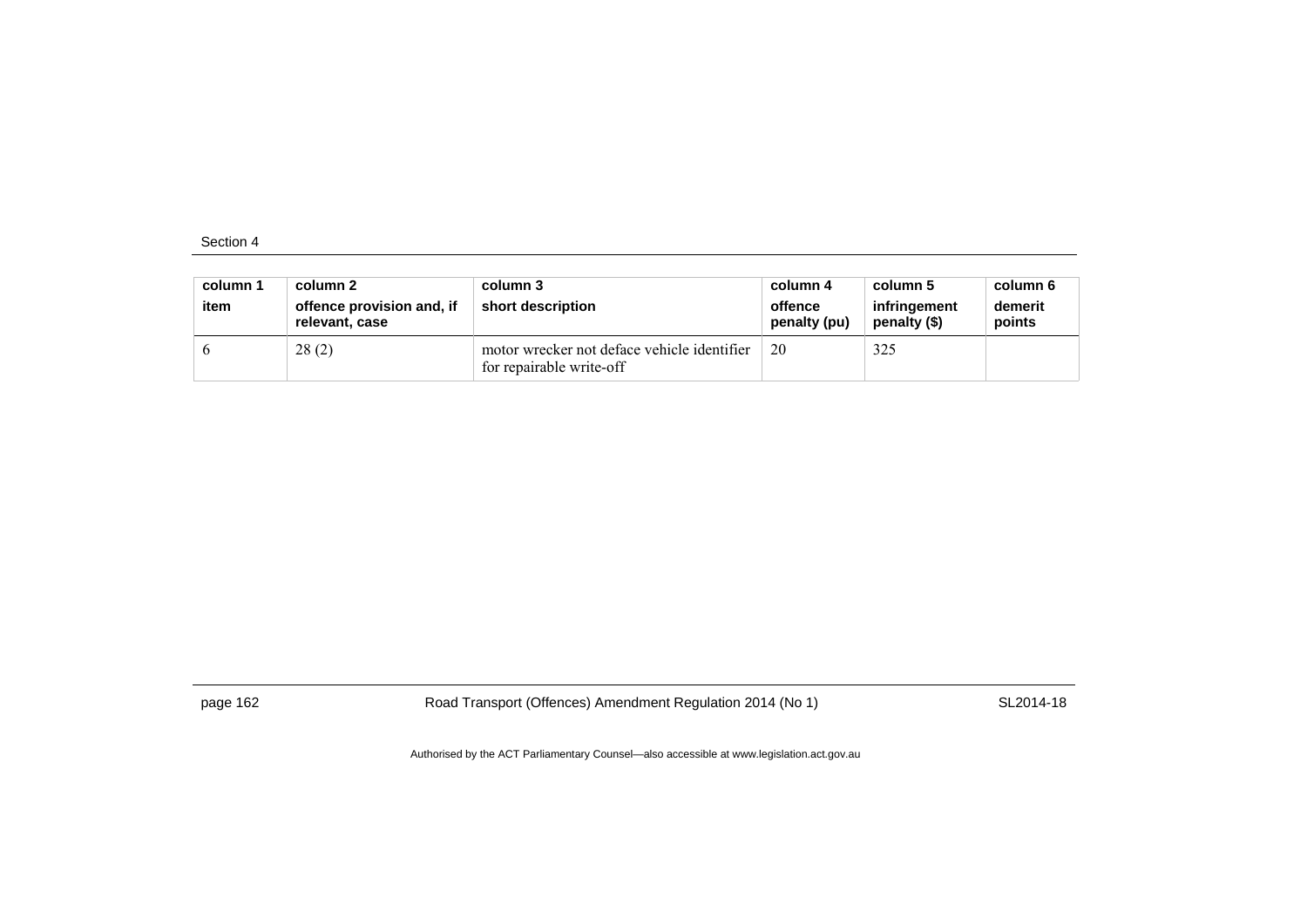## **Part 1.9 Road Transport (Offences) Regulation 2005**

| column 1<br>item | column 2<br>offence provision and, if<br>relevant, case | column 3<br>short description                                                                     | column 4<br>offence<br>penalty (pu) | column 5<br>infringement<br>penalty (\$) | column 6<br>demerit<br>points |
|------------------|---------------------------------------------------------|---------------------------------------------------------------------------------------------------|-------------------------------------|------------------------------------------|-------------------------------|
|                  | 12(4)                                                   | do something to prevent responsible person<br>receiving/reading infringement notice on<br>vehicle | 20                                  | 341                                      |                               |

SL2014-18 Road Transport (Offences) Amendment Regulation 2014 (No 1) page 163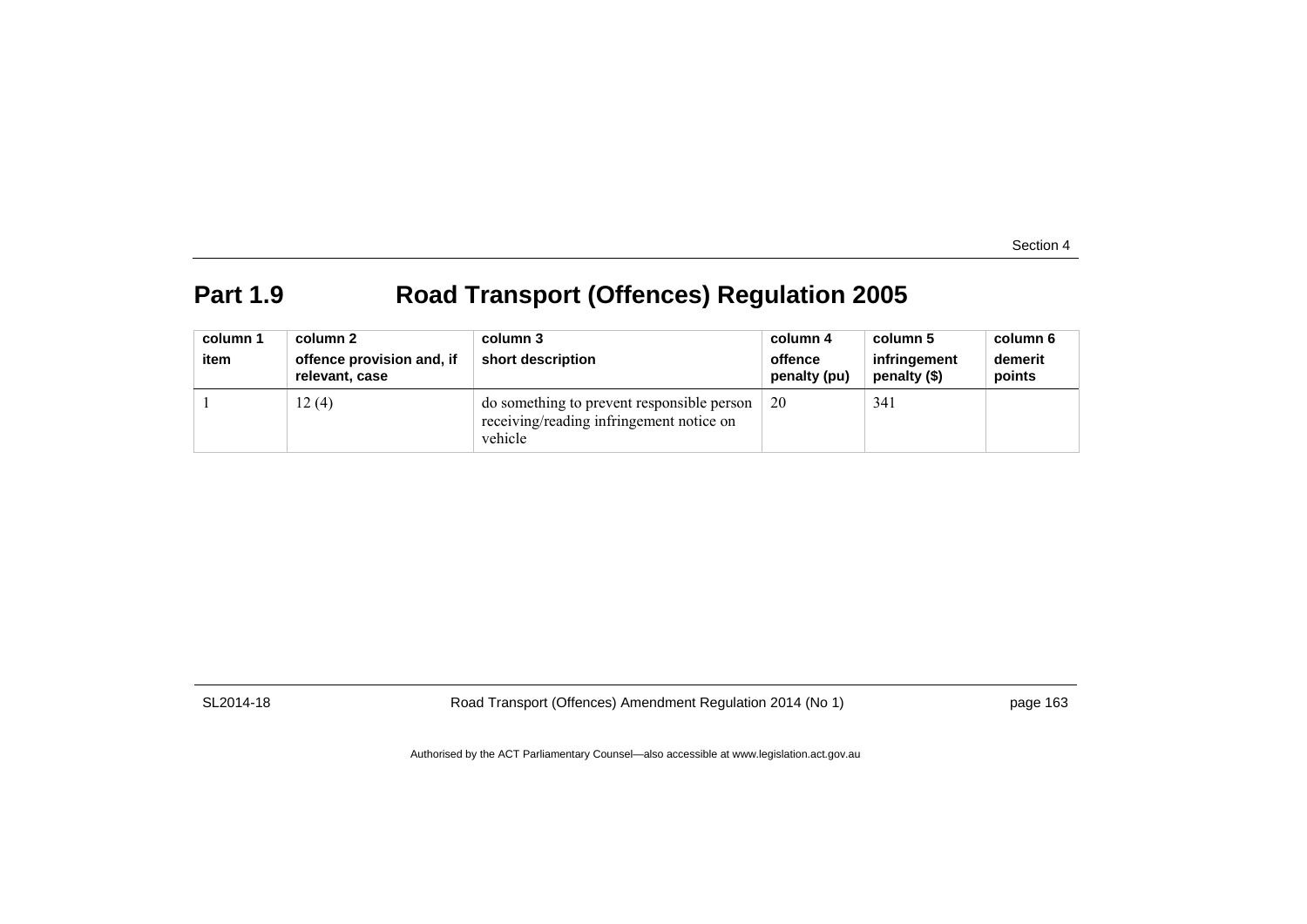# **Part 1.10 Road Transport (Public Passenger Services) Act 2001**

| column 1<br>item | column 2<br>offence provision and, if<br>relevant, case | column 3<br>short description                             | column 4<br>offence<br>penalty (pu) | column 5<br>infringement<br>penalty (\$) | column 6<br>demerit<br>points |
|------------------|---------------------------------------------------------|-----------------------------------------------------------|-------------------------------------|------------------------------------------|-------------------------------|
|                  | 20(1)                                                   | unaccredited person operate regular route<br>service      | 50                                  |                                          |                               |
|                  | 20(2)                                                   | unaccredited person operate tour and<br>charter service   | 50                                  |                                          |                               |
| 3                | 21                                                      | pretend to be accredited to operate a bus<br>service      | 30                                  |                                          |                               |
| 4                | 22(1)                                                   | operate regular route service without<br>service contract | 50                                  |                                          |                               |
|                  | 33(1)                                                   | unaccredited person operate taxi network                  | 50                                  |                                          |                               |

page 164 **Road Transport (Offences) Amendment Regulation 2014 (No 1)** SL2014-18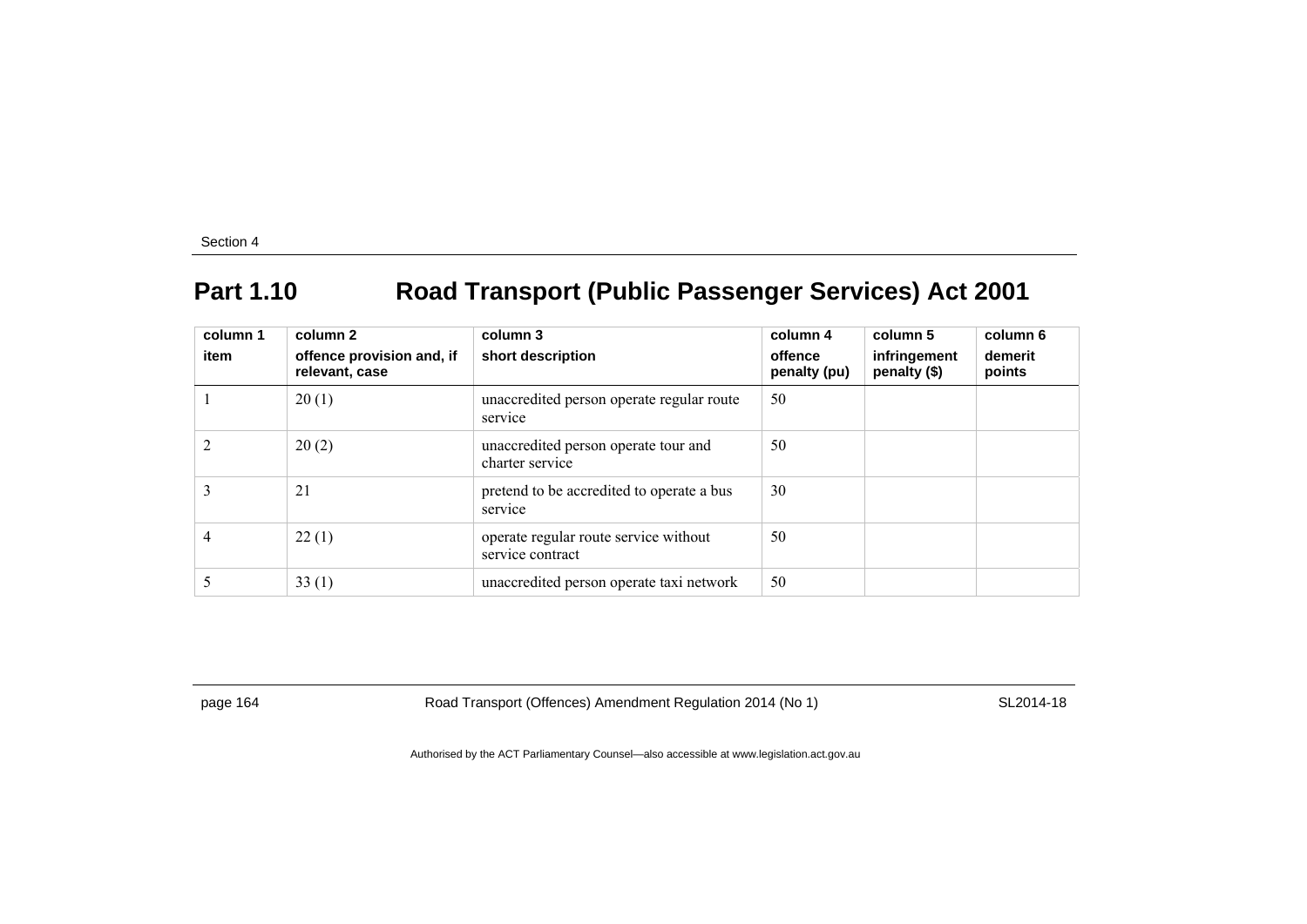| column 1 | column 2                                    | column 3                                                               | column 4                | column 5                     | column 6          |
|----------|---------------------------------------------|------------------------------------------------------------------------|-------------------------|------------------------------|-------------------|
| item     | offence provision and, if<br>relevant, case | short description                                                      | offence<br>penalty (pu) | infringement<br>penalty (\$) | demerit<br>points |
| 6        | 34                                          | pretend to be accredited to operate taxi<br>network                    | 30                      |                              |                   |
| 7        | 42(1)                                       | use of vehicle not licensed as taxi as a taxi                          | 50                      |                              |                   |
| 8        | 42(2)                                       | use of vehicle not licensed as restricted taxi<br>as a restricted taxi | 50                      |                              |                   |
| 9        | 43 $(1)$                                    | pretend vehicle licensed as taxi                                       | 30                      |                              |                   |
| 10       | 43(2)                                       | pretend vehicle licensed as restricted taxi                            | 30                      |                              |                   |
| 11       | 52(1)                                       | unaccredited person operate particular kind<br>of taxi service         | 50                      |                              |                   |
| 12       | 53 $(1)$                                    | pretend to be accredited to operate taxi<br>service                    | 30                      |                              |                   |
| 13       | 53 $(2)$                                    | pretend to be accredited to operate<br>particular kind of taxi service | 30                      |                              |                   |

SL2014-18 Road Transport (Offences) Amendment Regulation 2014 (No 1) page 165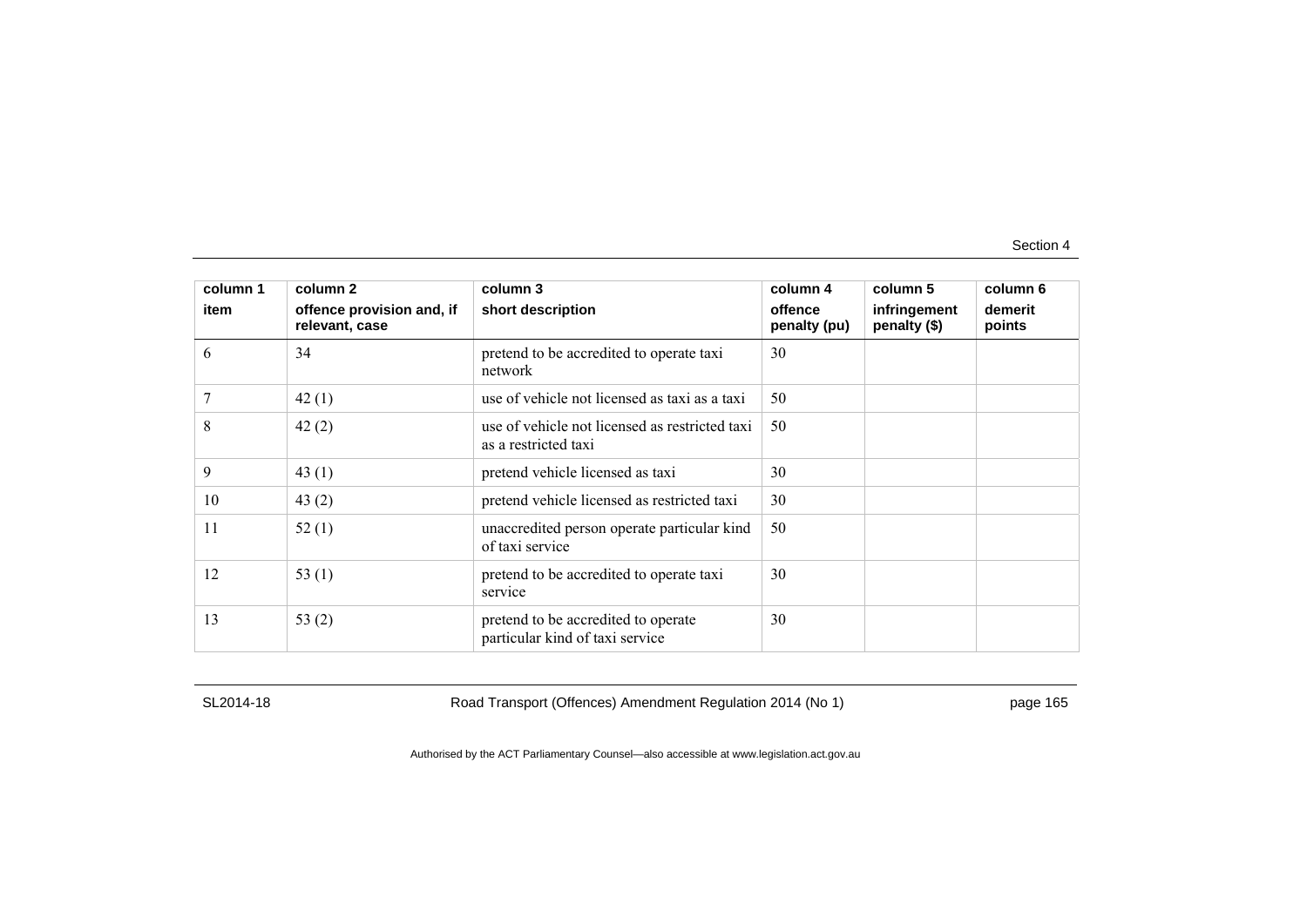| column 1 | column 2                                    | column 3                                                                       | column 4                | column 5                     | column 6          |
|----------|---------------------------------------------|--------------------------------------------------------------------------------|-------------------------|------------------------------|-------------------|
| item     | offence provision and, if<br>relevant, case | short description                                                              | offence<br>penalty (pu) | infringement<br>penalty (\$) | demerit<br>points |
| 14       | 54(1)                                       | operate taxi service without network<br>affiliation                            | 50                      |                              |                   |
| 15       | 55                                          | pretend to be affiliated with taxi network                                     | 30                      |                              |                   |
| 16       | 64(1)                                       | use of vehicle not licensed as hire car as a<br>hire car                       | 50                      |                              |                   |
| 17       | 64(2)                                       | use of vehicle not licensed as restricted hire<br>car as a restricted hire car | 50                      |                              |                   |
| 18       | 65(1)                                       | pretend vehicle licensed as hire car                                           | 30                      |                              |                   |
| 19       | 65(2)                                       | pretend vehicle licensed as restricted hire<br>car                             | 30                      |                              |                   |
| 20       | 74(1)                                       | unaccredited person operate particular kind<br>of hire car service             | 50                      |                              |                   |
| 21       | 75(1)                                       | pretend to be accredited to operate hire car<br>service                        | 30                      |                              |                   |

page 166 Road Transport (Offences) Amendment Regulation 2014 (No 1) SL2014-18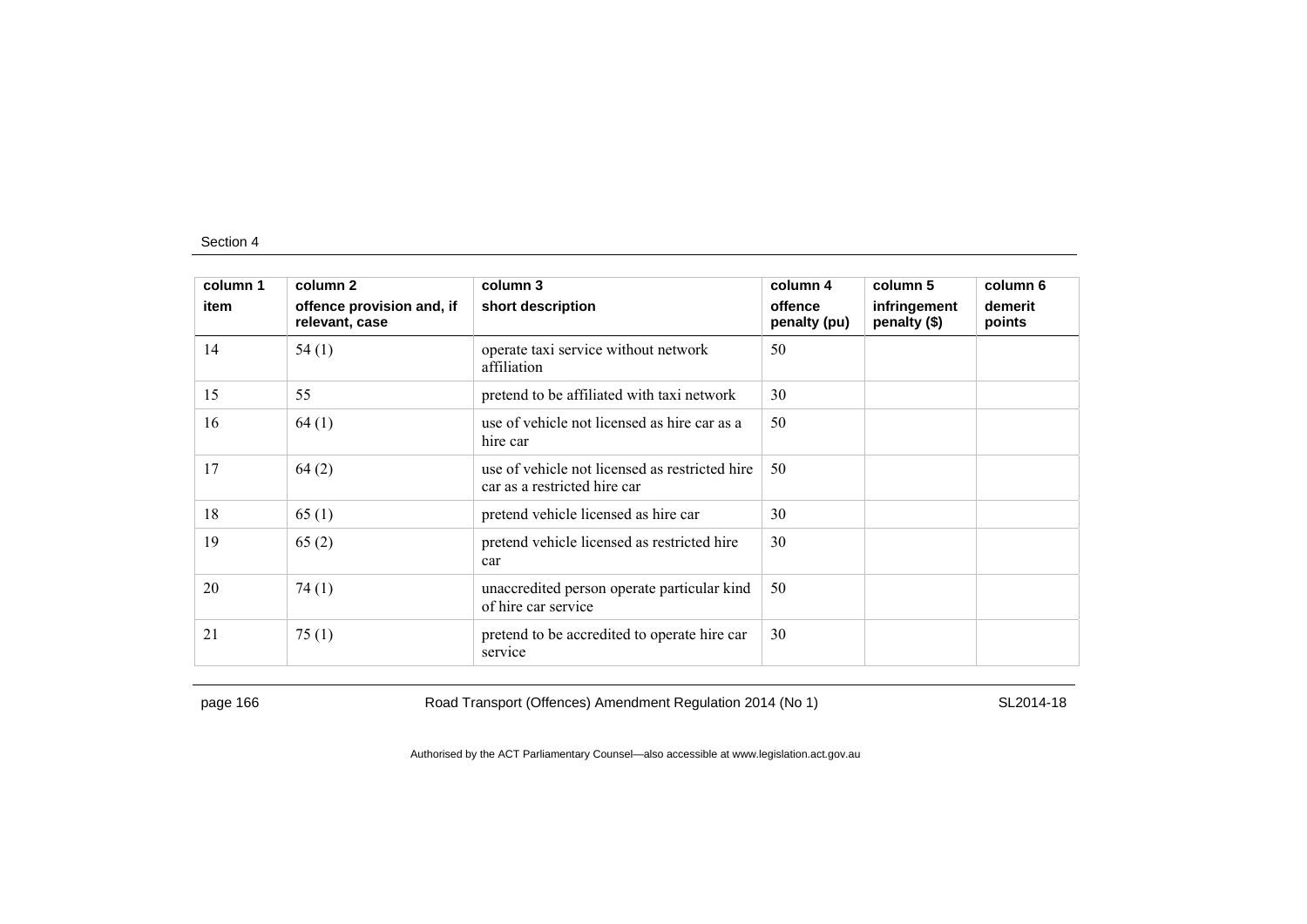| column 1<br>item | column 2<br>offence provision and, if<br>relevant, case | column 3<br>short description                                                        | column 4<br>offence<br>penalty (pu) | column 5<br>infringement<br>penalty (\$) | column 6<br>demerit<br>points |
|------------------|---------------------------------------------------------|--------------------------------------------------------------------------------------|-------------------------------------|------------------------------------------|-------------------------------|
| 22               | 75(2)                                                   | pretend to be accredited to operate<br>particular kind of hire car service           | 30                                  |                                          |                               |
| 23               | 85(1)                                                   | DRS operator using vehicle to operate<br>service without authorisation               | 50                                  |                                          |                               |
| 24               | 86(1)                                                   | representing vehicle as DRS vehicle                                                  | 30                                  |                                          |                               |
| 25               | 91(1)                                                   | operating DRS without entitlement                                                    | 50                                  |                                          |                               |
| 26               | 92(1)                                                   | representing entitlement to operate DRS                                              | 30                                  |                                          |                               |
| 27               | 111(1)                                                  | accredited operator not maintain required<br>public passenger vehicle policy         | 50                                  | 699                                      |                               |
| 28               | 112(2)                                                  | accredited operator not produce evidence<br>public passenger vehicle policy in force | 20                                  |                                          |                               |

SL2014-18 Road Transport (Offences) Amendment Regulation 2014 (No 1) page 167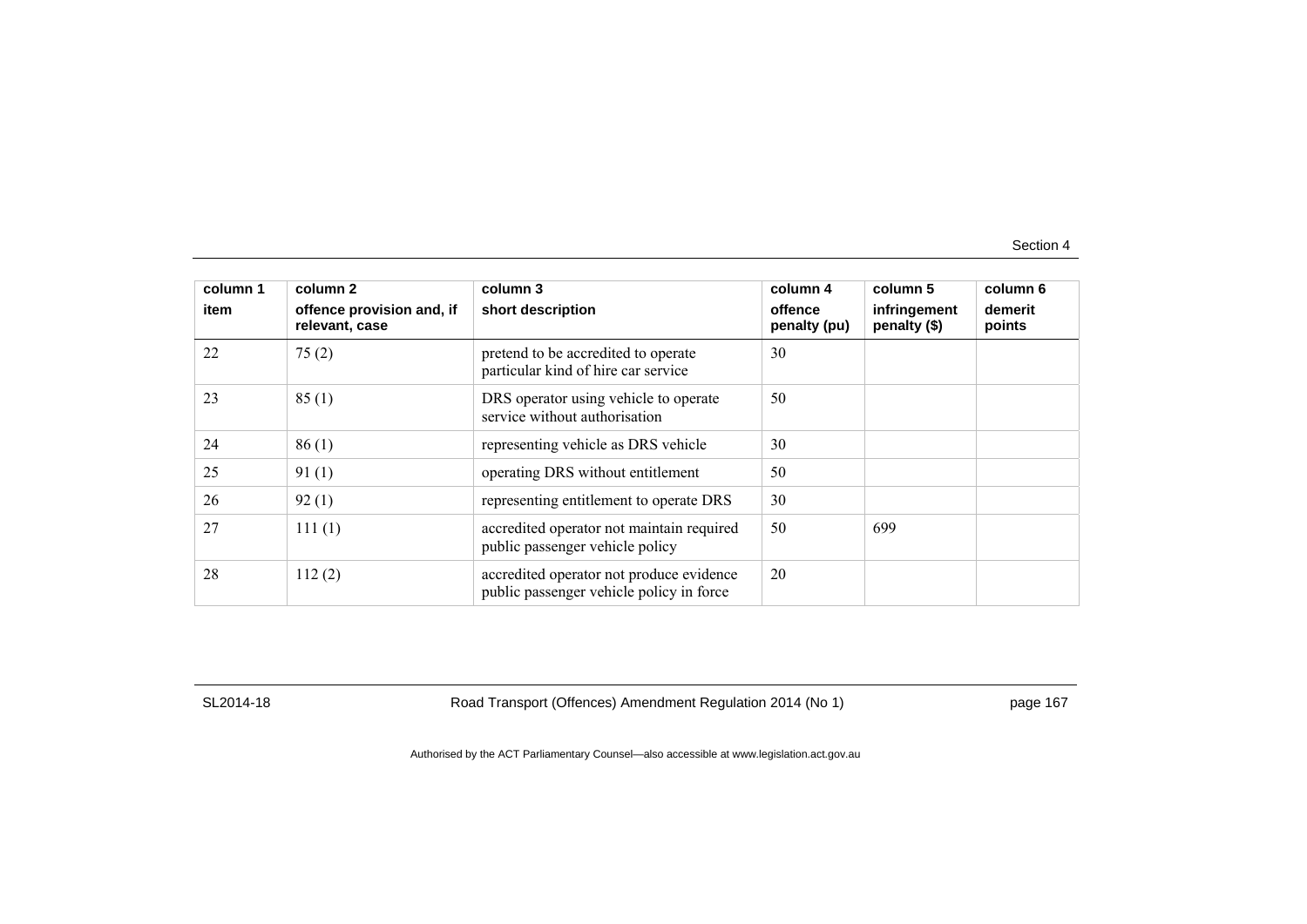| column 1<br>item | column 2<br>offence provision and, if<br>relevant, case | column 3<br>short description                                                                                       | column 4<br>offence<br>penalty (pu) | column 5<br>infringement<br>penalty (\$) | column 6<br>demerit<br>points |
|------------------|---------------------------------------------------------|---------------------------------------------------------------------------------------------------------------------|-------------------------------------|------------------------------------------|-------------------------------|
| 29               | 116(5)                                                  | not provide records/information for<br>enforcement purposes                                                         | 20                                  | 445                                      |                               |
| 30               | 117(5)                                                  | not comply with requirement by police<br>officer/authorised person for maintenance<br>facility enforcement purposes | 20                                  | 445                                      |                               |
| 31               | 118(4)                                                  | not comply with request/signal by police<br>officer/authorised person for enforcement<br>purposes                   | 20                                  | 445                                      |                               |
| 32               | 119(3)                                                  | operator not comply with inspection<br>requirement by police officer/authorised<br>person for enforcement purposes  | 20                                  | 445                                      |                               |

page 168 Road Transport (Offences) Amendment Regulation 2014 (No 1) SL2014-18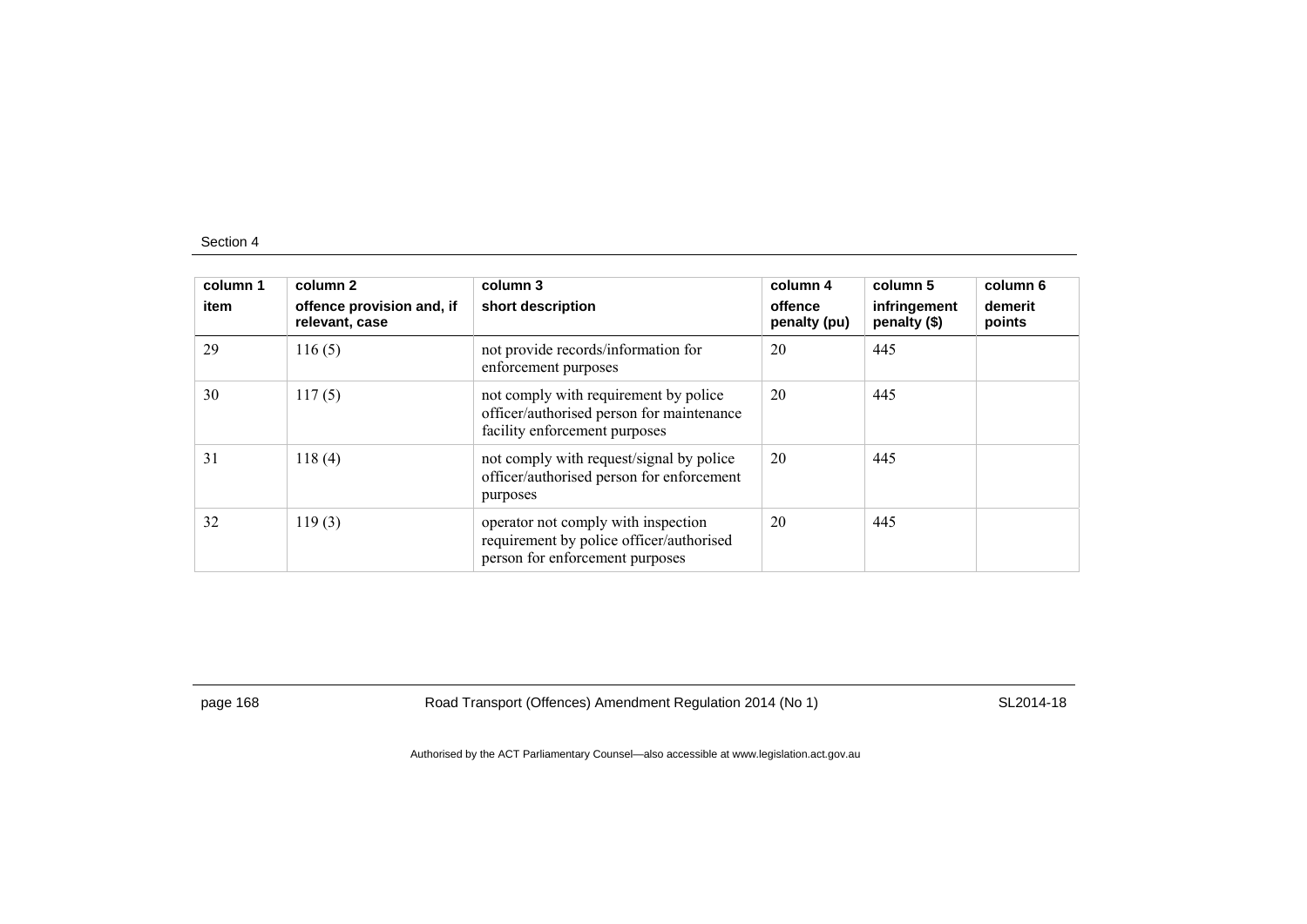| column 1<br>item | column 2<br>offence provision and, if<br>relevant, case | column 3<br>short description                                                                           | column 4<br>offence<br>penalty (pu) | column 5<br>infringement<br>penalty (\$) | column 6<br>demerit<br>points |
|------------------|---------------------------------------------------------|---------------------------------------------------------------------------------------------------------|-------------------------------------|------------------------------------------|-------------------------------|
| 33               | 120(4)                                                  | unauthorised removal of noncompliance<br>notice                                                         | 20                                  | 445                                      |                               |
| 34               | 121(4)                                                  | not state name/address when required by<br>police officer/authorised person for<br>enforcement purposes | 10                                  |                                          |                               |
| 35               | 125(1)                                                  | unauthorised use of vehicle for paid<br>passenger transport                                             | 50                                  |                                          |                               |

SL2014-18 Road Transport (Offences) Amendment Regulation 2014 (No 1) page 169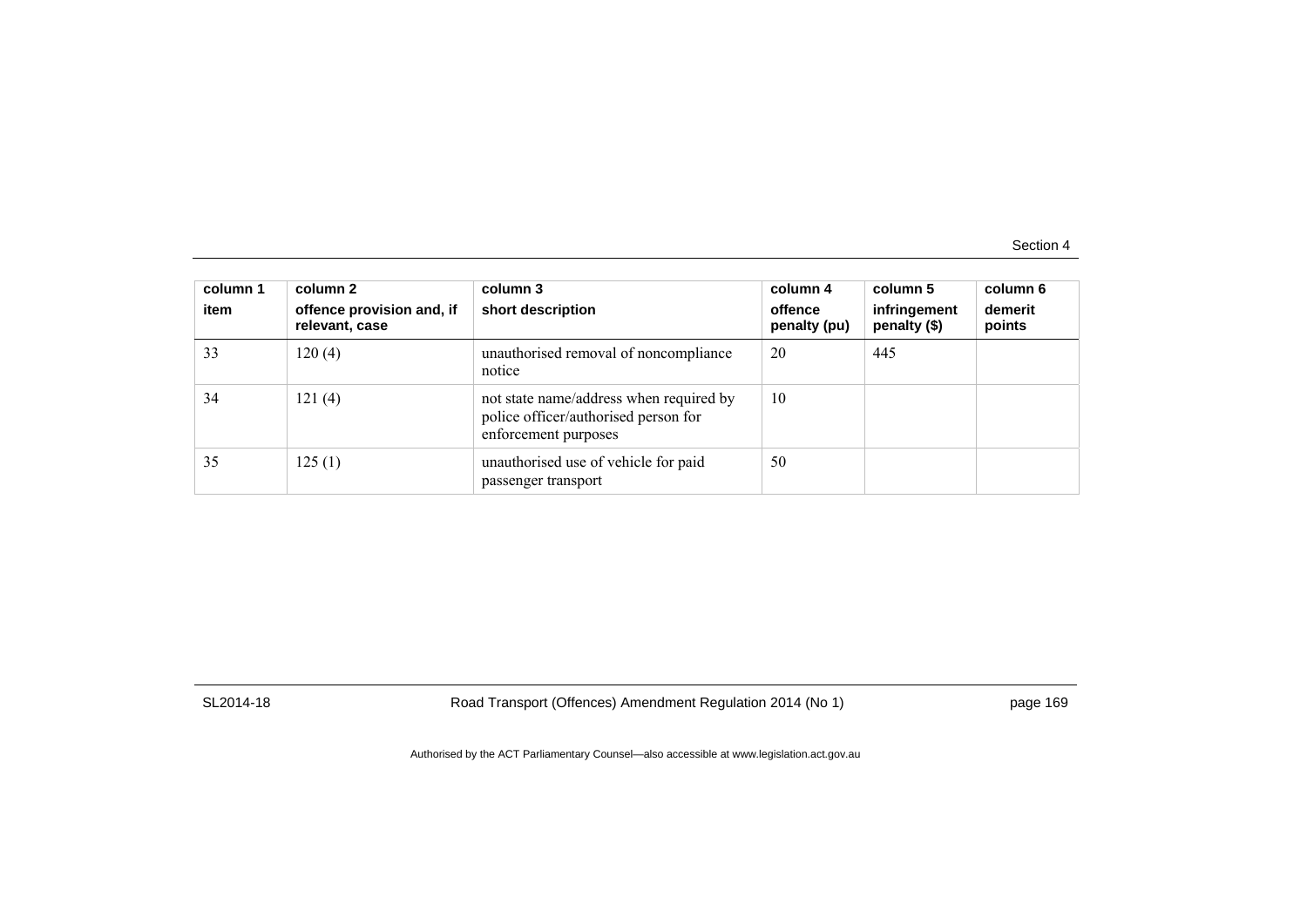#### **Part 1.11 Road Transport (Public Passenger Services) Regulation 2002**

| column 1<br>item | column 2<br>offence provision and, if<br>relevant, case | column 3<br>short description                                                                                      | column 4<br>offence<br>penalty (pu) | column 5<br>infringement<br>penalty (\$) | column 6<br>demerit<br>points |
|------------------|---------------------------------------------------------|--------------------------------------------------------------------------------------------------------------------|-------------------------------------|------------------------------------------|-------------------------------|
|                  | 14(2)                                                   | accredited person not notify change in<br>accreditation/service operation/financial<br>circumstances               | 20                                  | 445                                      |                               |
|                  | 14(5)                                                   | person not provide relevant information<br>after change of relevant person                                         | 20                                  | 445                                      |                               |
|                  | 15                                                      | holder of conditional accreditation not<br>comply with conditions                                                  | 20                                  | 445                                      |                               |
| 4                | 17(1)                                                   | accredited person not produce certificate of<br>accreditation when required by police<br>officer/authorised person | -5                                  | 128                                      |                               |

page 170 SL2014-18 Road Transport (Offences) Amendment Regulation 2014 (No 1)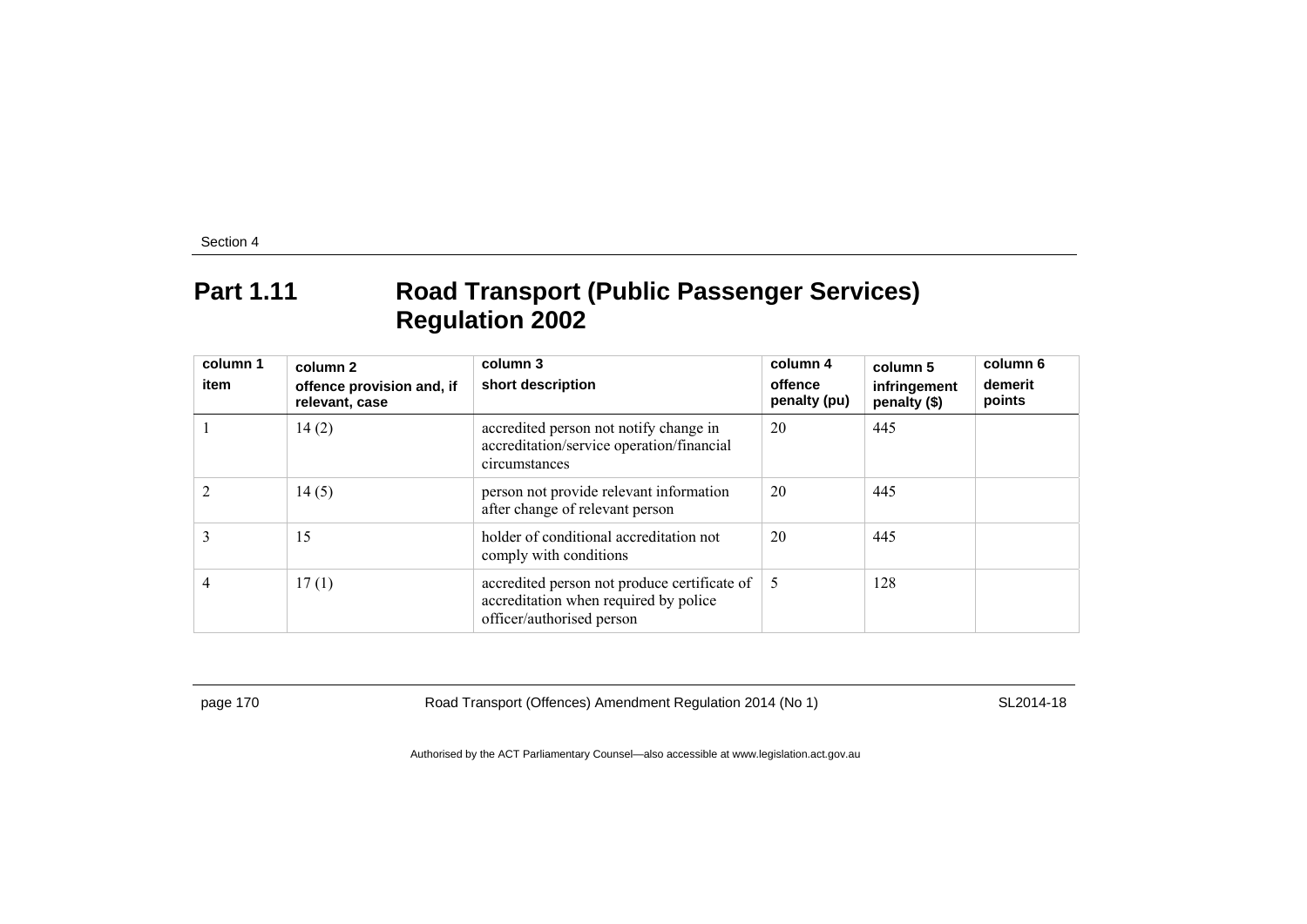| column 1<br>item | column 2<br>offence provision and, if<br>relevant, case | column 3<br>short description                                                 | column 4<br>offence<br>penalty (pu) | column 5<br>infringement<br>penalty (\$) | column 6<br>demerit<br>points |
|------------------|---------------------------------------------------------|-------------------------------------------------------------------------------|-------------------------------------|------------------------------------------|-------------------------------|
| 5                | 18A(2)                                                  | not return recovered certificate of<br>accreditation                          | 20                                  | 171                                      |                               |
| 6                | 21(1)                                                   | bus operator not service/maintain bus                                         | 20                                  | 445                                      |                               |
| 7                | 21(2)                                                   | bus operator not ensure bus complies with<br>applicable vehicle standards etc | 20                                  | 445                                      |                               |
| 8                | 22(2)                                                   |                                                                               |                                     |                                          |                               |
| 8.1              | by contravening<br>$\bullet$<br>22(1)(a)                | bus operator not record bus manufacture<br>details                            | 10                                  | 291                                      |                               |
| 8.2              | by contravening<br>$\bullet$<br>22(1)(b)                | bus operator not record bus registration<br>number                            | 10                                  | 291                                      |                               |
| 8.3              | by contravening<br>$\bullet$<br>22(1)(c)                | bus operator not record bus insurance<br>policies                             | 10                                  | 291                                      |                               |

SL2014-18 Road Transport (Offences) Amendment Regulation 2014 (No 1) page 171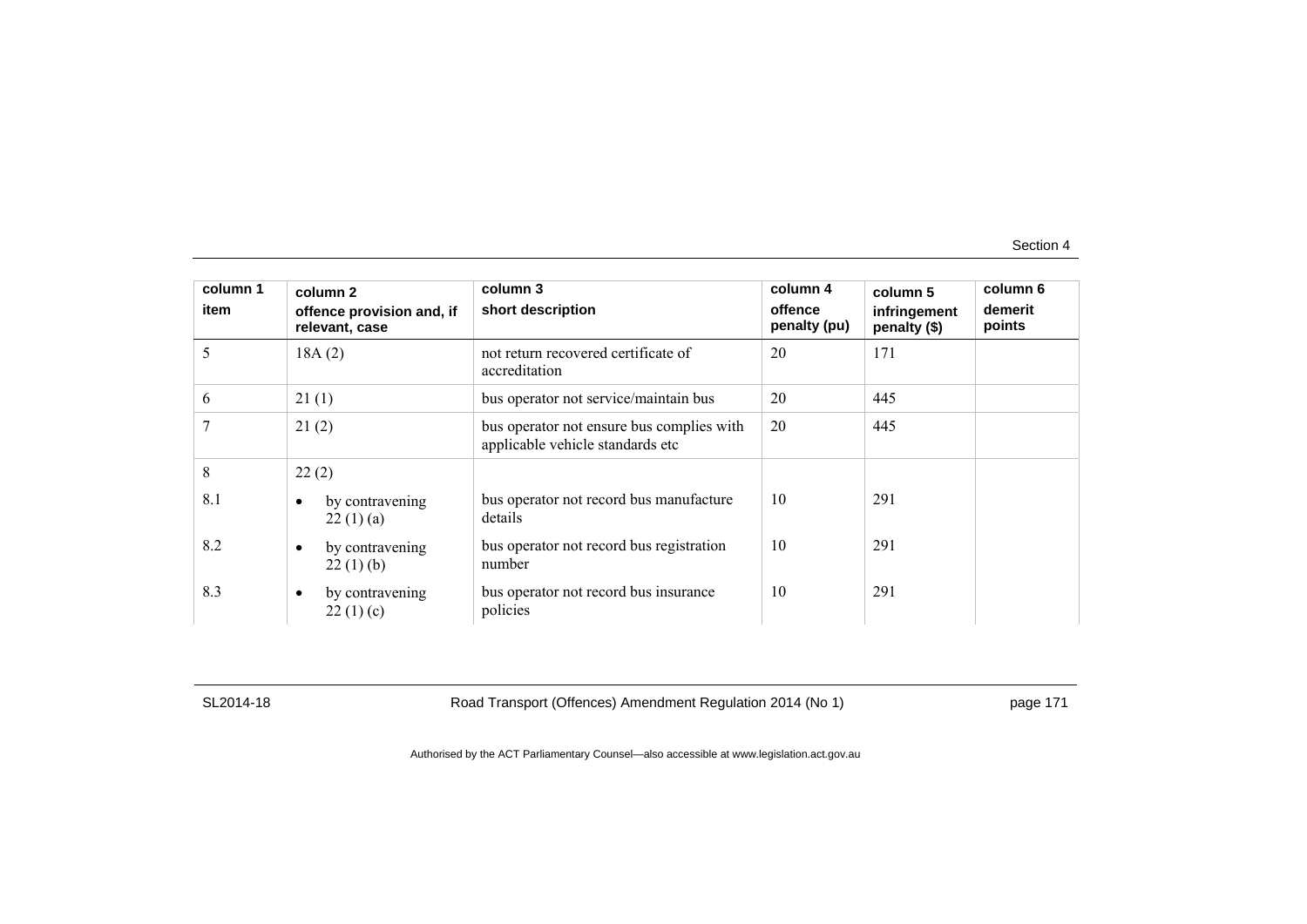| column 1 |           | column 2                                    | column 3                                                                   | column 4                | column 5                     | column 6          |
|----------|-----------|---------------------------------------------|----------------------------------------------------------------------------|-------------------------|------------------------------|-------------------|
| item     |           | offence provision and, if<br>relevant, case | short description                                                          | offence<br>penalty (pu) | infringement<br>penalty (\$) | demerit<br>points |
| 8.4      | $\bullet$ | by contravening<br>22(1)(d)                 | bus operator not record bus passenger<br>capacity                          | 10                      | 291                          |                   |
| 8.5      | $\bullet$ | by contravening<br>22(1)(e)                 | bus operator not record bus operation<br>start/end dates                   | 10                      | 291                          |                   |
| 8.6      | $\bullet$ | by contravening<br>$22(1)$ (f)              | bus operator not record bus safety<br>inspections                          | 10                      | 291                          |                   |
| 8.7      | $\bullet$ | by contravening<br>22(1)(g)                 | bus operator not record bus safety defects                                 | 10                      | 291                          |                   |
| 8.8      | $\bullet$ | by contravening<br>$22(1)$ (h)              | bus operator not record bus maintenance                                    | 10                      | 291                          |                   |
| 8.9      | $\bullet$ | by contravening<br>22(1)(i)(i)              | bus operator not record details of bus<br>accident causing death/injury    | 10                      | 291                          |                   |
| 8.10     | $\bullet$ | by contravening<br>22(1)(i)(ii)             | bus operator not record details of bus<br>accident causing property damage | 10                      | 291                          |                   |

page 172 **Road Transport (Offences) Amendment Regulation 2014 (No 1)** SL2014-18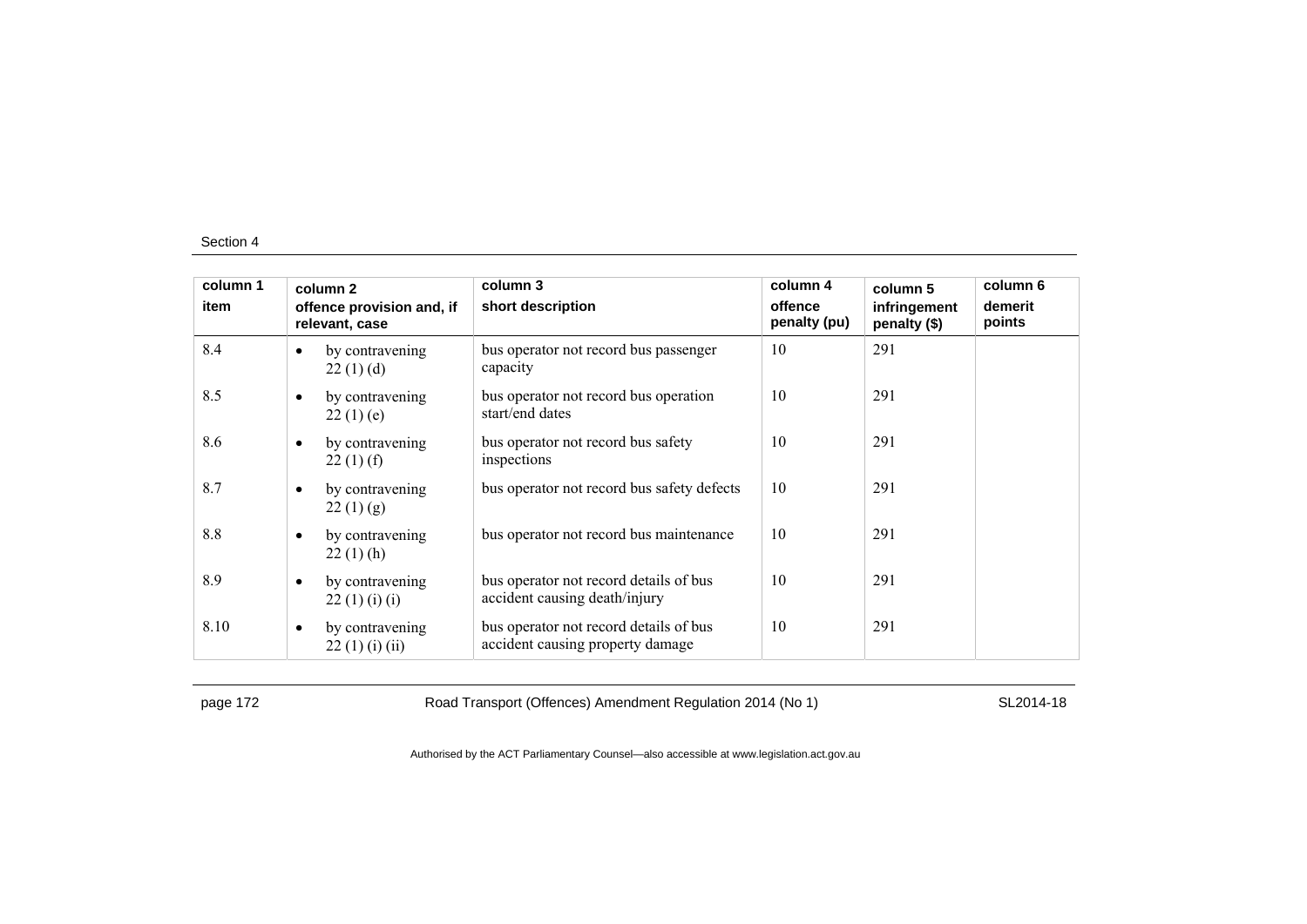| column 1<br>item | column 2<br>offence provision and, if<br>relevant, case | column 3<br>short description                                                                                      | column 4<br>offence<br>penalty (pu) | column 5<br>infringement<br>penalty (\$) | column 6<br>demerit<br>points |
|------------------|---------------------------------------------------------|--------------------------------------------------------------------------------------------------------------------|-------------------------------------|------------------------------------------|-------------------------------|
| 9                | 23(2)                                                   | bus operator not give notice of additional<br>bus                                                                  | 20                                  | 171                                      |                               |
| 10               | 24(1)                                                   | bus operator not give immediate notice of<br>notifiable accident                                                   | 20                                  | 309                                      |                               |
| 11               | 24(2)                                                   | bus operator not give follow-up notice of<br>notifiable accident                                                   | 20                                  | 309                                      |                               |
| 12               | 24(4)                                                   | bus operator not give notice of incident                                                                           | 20                                  | 309                                      |                               |
| 13               | 25(1)                                                   | bus operator not ensure interior/exterior/<br>fittings of bus clean/undamaged/properly<br>fitted/securely in place | 10                                  | 291                                      |                               |
| 14               | 26(1)                                                   | bus operator allow unlicensed/unauthorised<br>person drive bus                                                     | 20                                  | 445                                      |                               |

SL2014-18 Road Transport (Offences) Amendment Regulation 2014 (No 1) page 173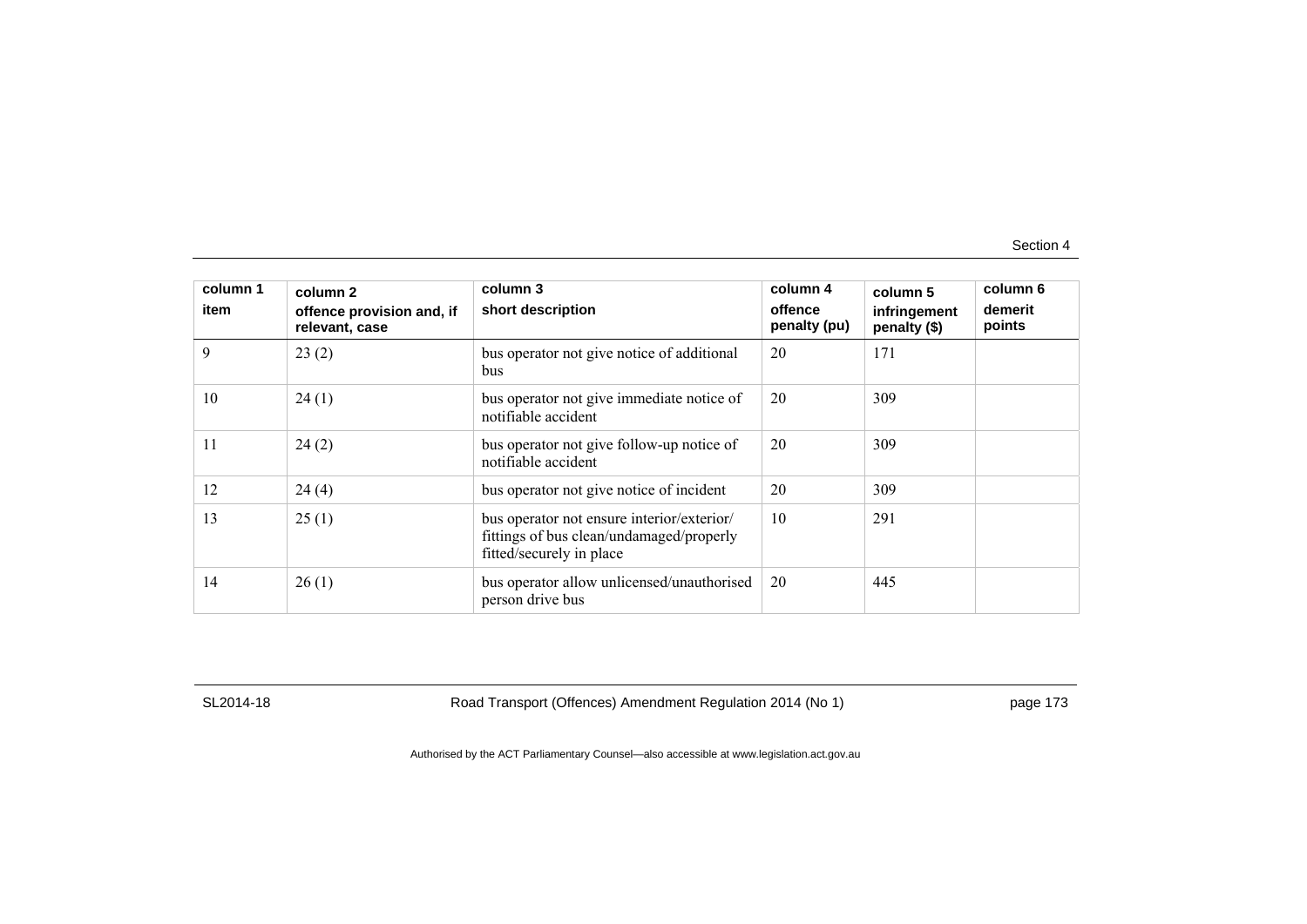| column 1<br>item | column 2<br>offence provision and, if<br>relevant, case | column 3<br>short description                                                  | column 4<br>offence<br>penalty (pu) | column 5<br>infringement<br>penalty (\$) | column 6<br>demerit<br>points |
|------------------|---------------------------------------------------------|--------------------------------------------------------------------------------|-------------------------------------|------------------------------------------|-------------------------------|
| 15               | 27(2)                                                   |                                                                                |                                     |                                          |                               |
| 15.1             | by contravening<br>$\bullet$<br>27(1)(a)                | bus operator not record driver's name and<br>address                           | 10                                  | 291                                      |                               |
| 15.2             | by contravening<br>$\bullet$<br>$27(1)$ (b)             | bus operator not record prescribed driver<br>authority information             | 10                                  | 291                                      |                               |
| 15.3             | by contravening<br>$\bullet$<br>27(1)(c)                | bus operator not record driving dates/times                                    | 10                                  | 291                                      |                               |
| 16               | 27(4)                                                   | bus operator not make record of<br>suspension/cancellation of driver's licence | 10                                  |                                          |                               |
| 17               | 27(5)                                                   | bus operator not record driver no longer<br>exempt from holding licence        | 10                                  |                                          |                               |

page 174 **Road Transport (Offences) Amendment Regulation 2014 (No 1)** SL2014-18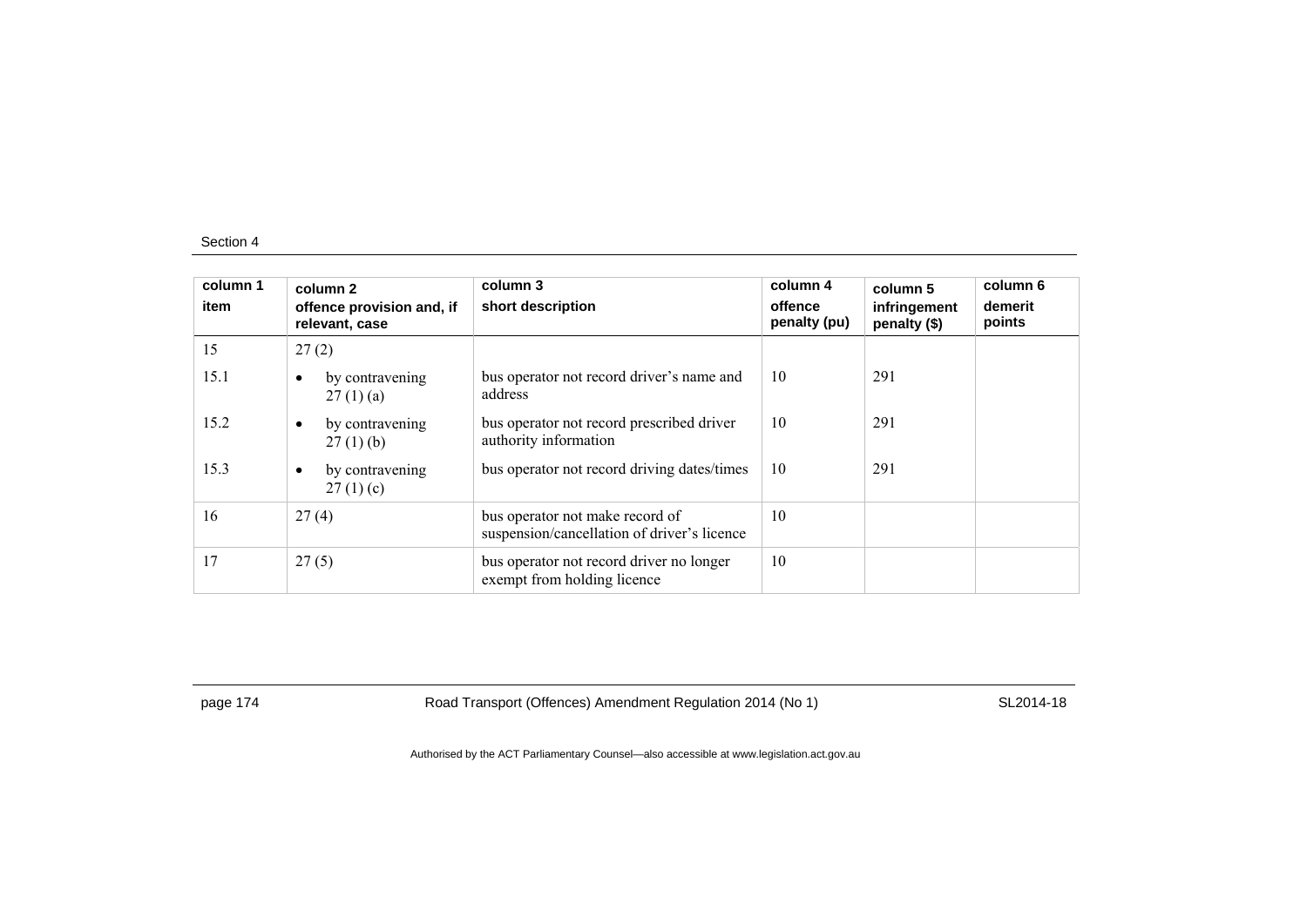| column 1<br>item |   | column 2<br>offence provision and, if<br>relevant, case | column 3<br>short description                                                                                                          | column 4<br>offence<br>penalty (pu) | column 5<br>infringement<br>penalty (\$) | column 6<br>demerit<br>points |
|------------------|---|---------------------------------------------------------|----------------------------------------------------------------------------------------------------------------------------------------|-------------------------------------|------------------------------------------|-------------------------------|
| 18               |   | 27A(2)                                                  |                                                                                                                                        |                                     |                                          |                               |
| 18.1             |   | by contravening<br>27A(1)(a)                            | bus operator not tell road transport<br>authority driver's name and address                                                            | 10                                  |                                          |                               |
| 18.2             | ٠ | by contravening<br>27A(1)(b)                            | bus operator not tell road transport<br>authority prescribed driver authority<br>information                                           | 10                                  |                                          |                               |
| 18.3             | ٠ | by contravening<br>27A(1)(c)                            | bus operator not tell road transport<br>authority about change to driver's name/<br>address/prescribed driver authority<br>information | 10                                  |                                          |                               |
| 18.4             |   | by contravening<br>27A(1)(d)                            | bus operator not tell road transport<br>authority driver no longer driving bus for<br>bus operator                                     | 10                                  |                                          |                               |

SL2014-18 Road Transport (Offences) Amendment Regulation 2014 (No 1) page 175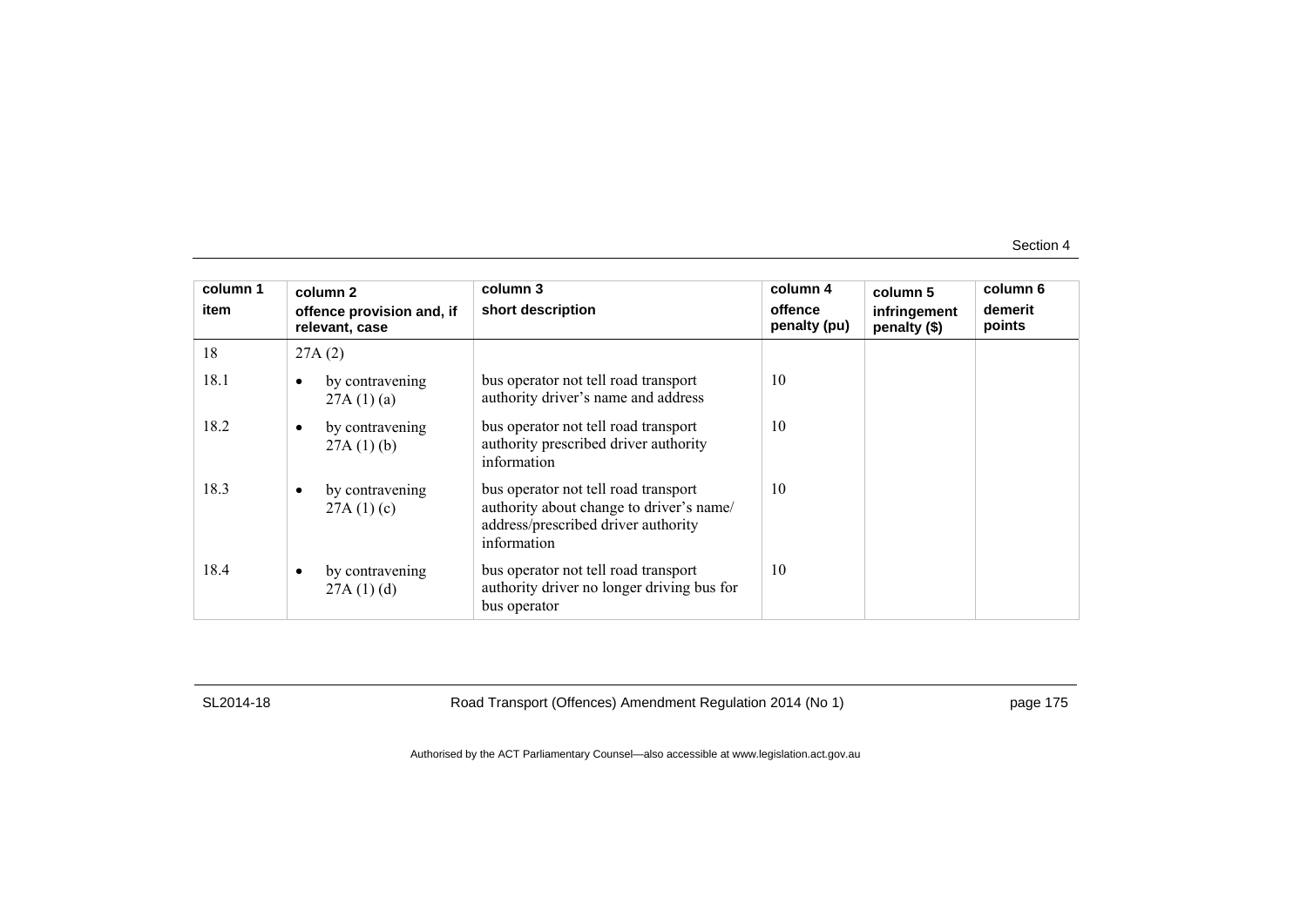| column 1<br>item | column 2<br>offence provision and, if<br>relevant, case | column 3<br>short description                                                         | column 4<br>offence<br>penalty (pu) | column 5<br>infringement<br>penalty (\$) | column 6<br>demerit<br>points |
|------------------|---------------------------------------------------------|---------------------------------------------------------------------------------------|-------------------------------------|------------------------------------------|-------------------------------|
| 19               | 28(2)                                                   |                                                                                       |                                     |                                          |                               |
| 19.1             | by contravening<br>$\bullet$<br>28(1)(a)                | not keep bus records as required                                                      | 10                                  | 291                                      |                               |
| 19.2             | by contravening<br>$\bullet$<br>28(1)(b)                | not produce bus records as required                                                   | 10                                  | 291                                      |                               |
| 19.3             | by contravening<br>$\bullet$<br>28(1)(c)                | not provide bus records as required                                                   | 10                                  | 291                                      |                               |
| 20               | 29(1)                                                   | bus operator not state on single-decker bus<br>maximum number of passengers permitted | 5                                   | 128                                      |                               |
| 21               | 29(2)                                                   | bus operator not state on double-decker bus<br>maximum number of passengers permitted | 5                                   | 128                                      |                               |
| 22               | 30(1)                                                   | bus operator not display accreditation<br>information                                 | 5                                   | 128                                      |                               |

page 176 **Road Transport (Offences) Amendment Regulation 2014 (No 1)** SL2014-18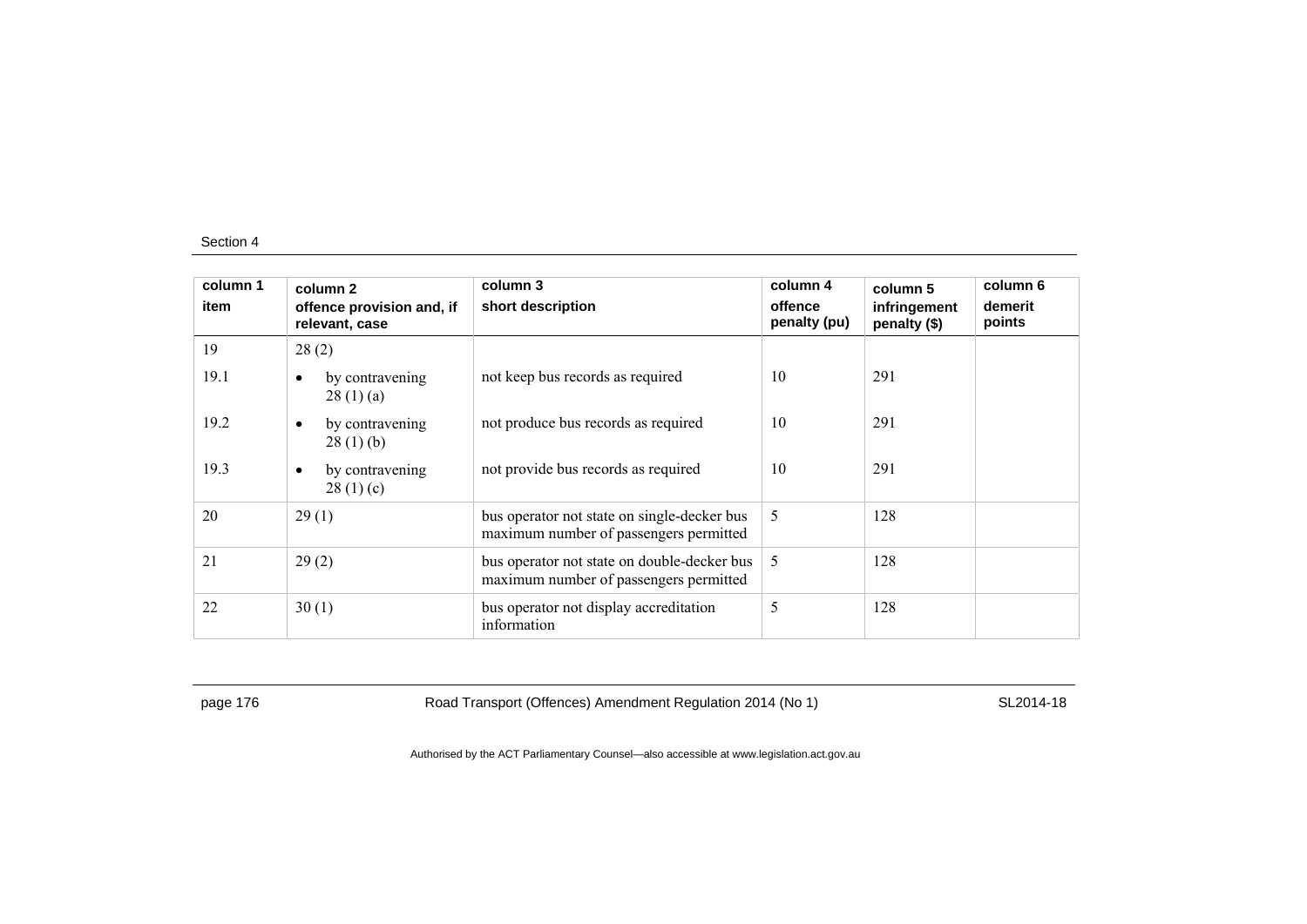| column 1<br>item | column 2<br>offence provision and, if<br>relevant, case | column 3<br>short description                                                 | column 4<br>offence<br>penalty (pu) | column 5<br>infringement<br>penalty (\$) | column 6<br>demerit<br>points |
|------------------|---------------------------------------------------------|-------------------------------------------------------------------------------|-------------------------------------|------------------------------------------|-------------------------------|
| 23               | 30A(1)                                                  | bus operator not ensure advertisement<br>includes accreditation number        | 10                                  | 341                                      |                               |
| 24               | 30B(2)                                                  | bus operator not ensure airconditioning<br>operational/in good repair         | 10                                  |                                          |                               |
| 25               | 30C(2)                                                  | bus operator not ensure bus fitted with<br>approved signs/livery              | 10                                  | 240                                      |                               |
| 26               | 30D(1)                                                  | bus operator not ensure inappropriate<br>advertisement/document not displayed | 10                                  |                                          |                               |
| 27               | 30D(3)                                                  | bus operator not remove inappropriate<br>advertisement/document as directed   | 10                                  | 291                                      |                               |
| 28               | 30E(1)                                                  | bus operator not ensure driver complying<br>with dress code of practice       | 10                                  |                                          |                               |
| 29               | 31                                                      | bus operator not display security camera<br>notice                            | 5                                   | 231                                      |                               |

SL2014-18 Road Transport (Offences) Amendment Regulation 2014 (No 1) page 177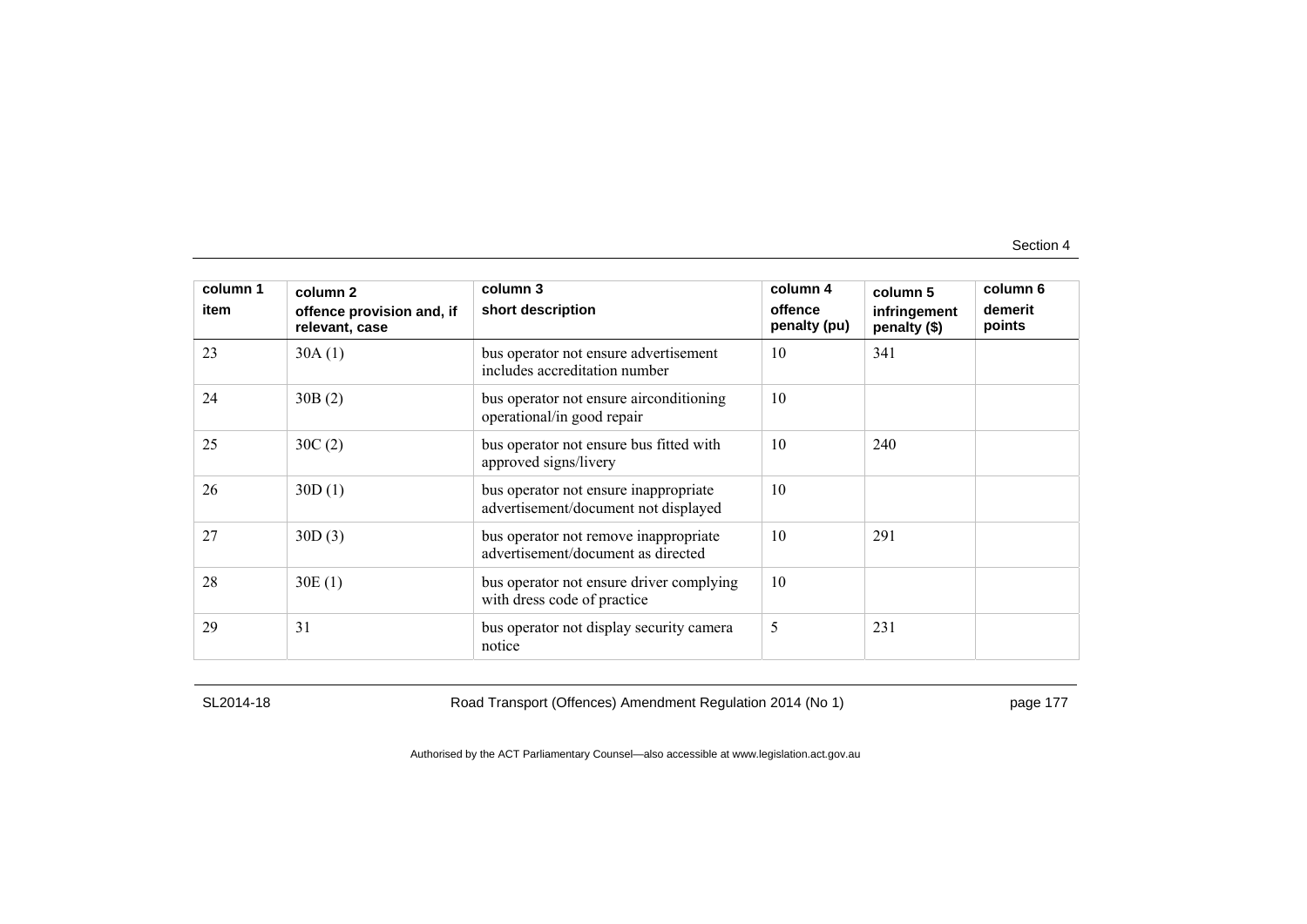| column 1<br>item | column 2<br>offence provision and, if<br>relevant, case | column 3<br>short description                                                     | column 4<br>offence<br>penalty (pu) | column 5<br>infringement<br>penalty (\$) | column 6<br>demerit<br>points |
|------------------|---------------------------------------------------------|-----------------------------------------------------------------------------------|-------------------------------------|------------------------------------------|-------------------------------|
| 30               | 32(3)                                                   |                                                                                   |                                     |                                          |                               |
| 30.1             | by contravening<br>$\bullet$<br>32(2)(a)                | bus operator not keep security camera<br>recording as required                    | 10                                  | 291                                      |                               |
| 30.2             | by contravening<br>$\bullet$<br>32(2)(b)                | bus operator not destroy security camera<br>recording as required                 | 10                                  | 291                                      |                               |
| 31               | 32(4)                                                   | bus operator not produce security camera<br>recording to police officer/authority | 10                                  | 291                                      |                               |
| 32               | 32(5)                                                   | bus operator not maintain equipment to<br>display security camera recordings      | 5                                   | 128                                      |                               |
| 33               | 33                                                      | bus operator not deal with lost property as<br>required                           | 5                                   | 128                                      |                               |
| 34               | 34(2)                                                   | bus operator allow bus operation after time<br>of effect of noncompliance notice  | 20                                  | 445                                      |                               |

page 178 **Road Transport (Offences) Amendment Regulation 2014 (No 1)** SL2014-18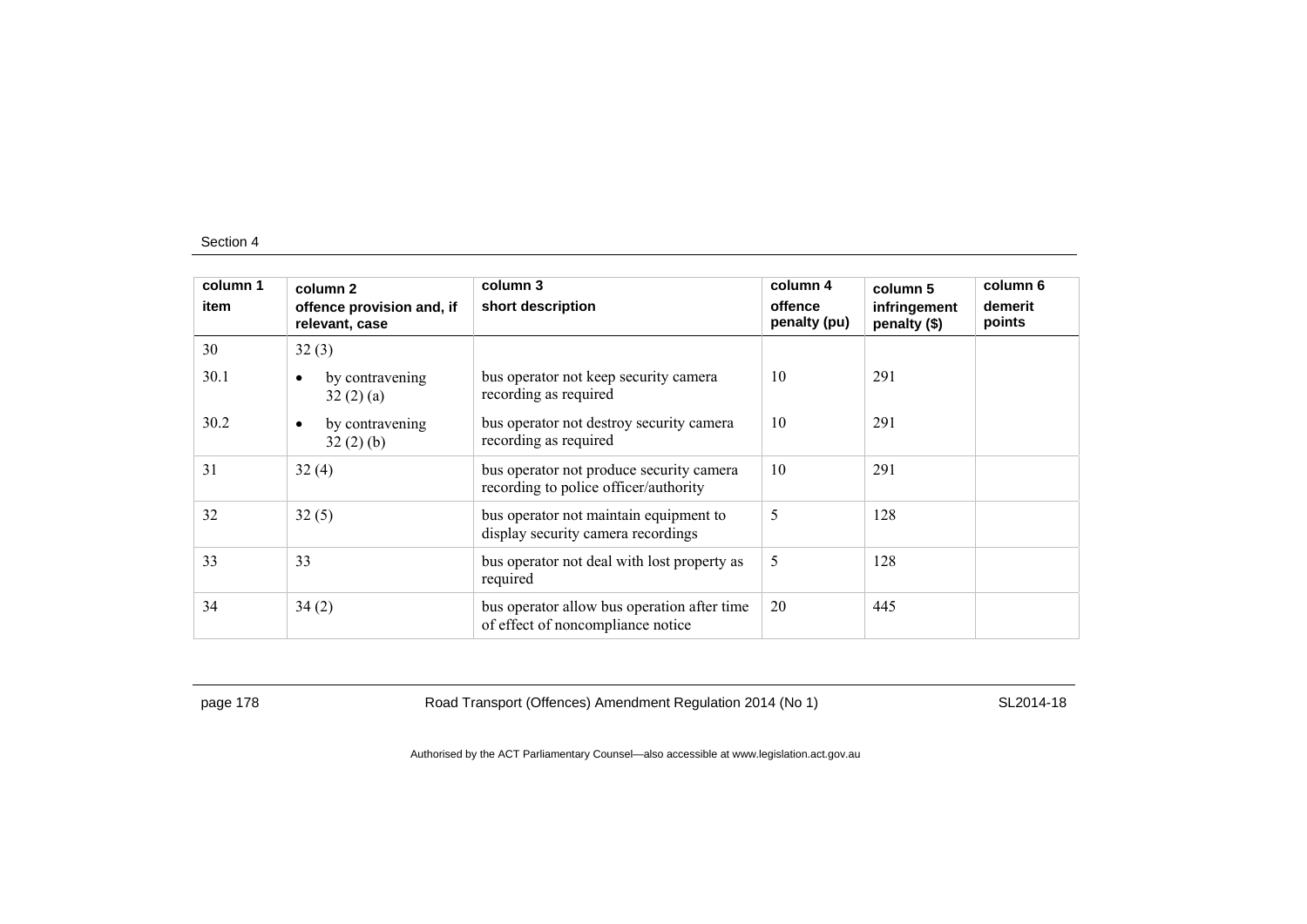| column 1<br>item | column 2<br>offence provision and, if<br>relevant, case | column 3<br>short description                                                                        | column 4<br>offence<br>penalty (pu) | column 5<br>infringement<br>penalty (\$) | column 6<br>demerit<br>points |
|------------------|---------------------------------------------------------|------------------------------------------------------------------------------------------------------|-------------------------------------|------------------------------------------|-------------------------------|
| 35               | 34(3)                                                   | bus operator allow bus operation after<br>unauthorised removal of noncompliance<br>notice            | 20                                  | 445                                      |                               |
| 36               | 35(1)                                                   | bus driver not drop off passenger                                                                    | 5                                   | 128                                      |                               |
| 37               | 35(2)                                                   | bus driver not pick up passenger                                                                     | 5                                   | 128                                      |                               |
| 38               | 36                                                      | bus driver not stop bus parallel/close to<br>side of road                                            | 5                                   | 128                                      |                               |
| 39               | 37(1)(a)                                                | bus driver carry more than maximum<br>number of passengers permitted in bus                          | 5                                   | 128                                      |                               |
| 40               | $37(1)$ (b) (i)                                         | bus driver carry more than maximum<br>number of seated passengers than<br>permitted in single-decker | 5                                   | 128                                      |                               |

SL2014-18 Road Transport (Offences) Amendment Regulation 2014 (No 1) page 179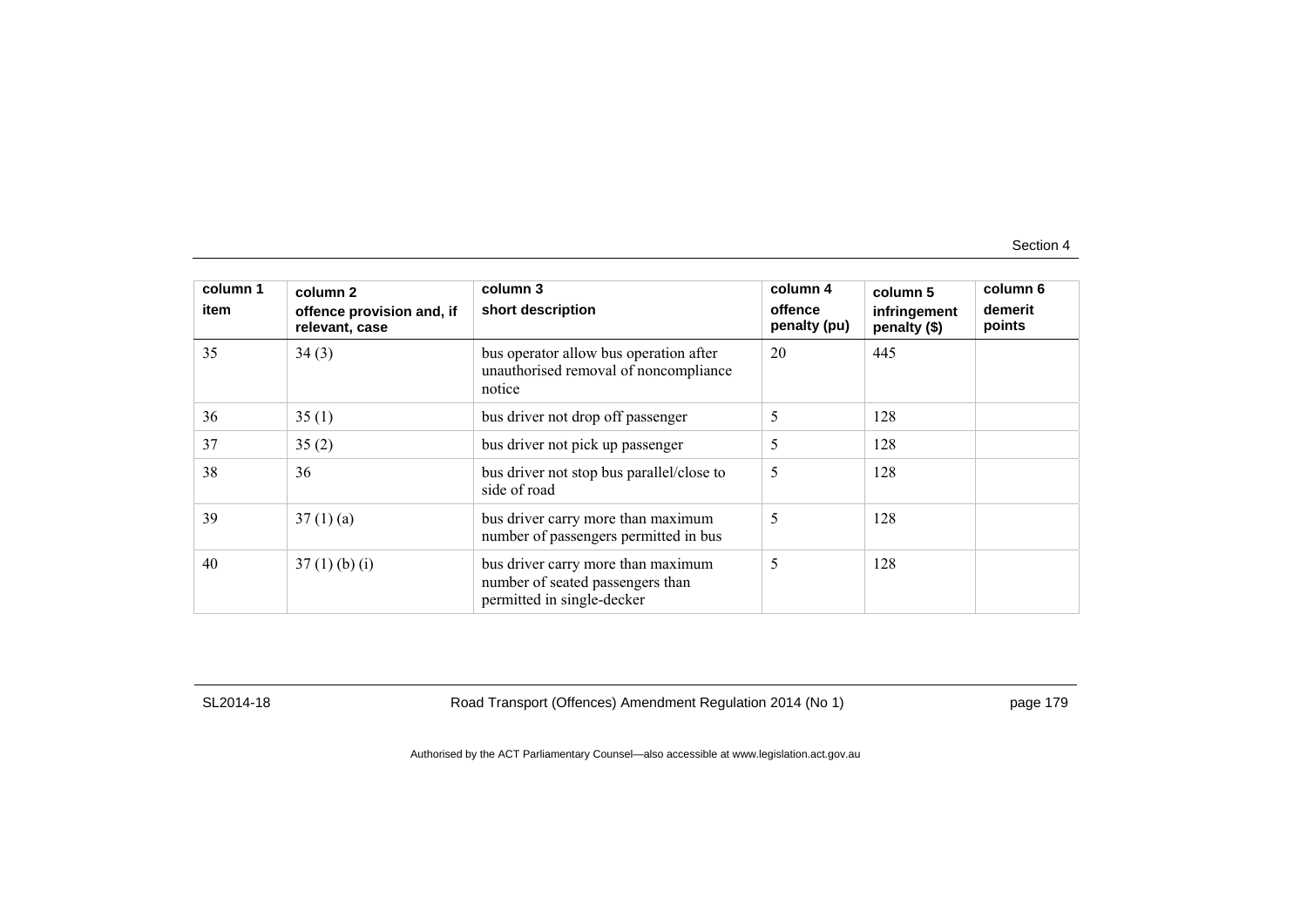| column 1<br>item | column 2<br>offence provision and, if<br>relevant, case | column 3<br>short description                                                                                              | column 4<br>offence<br>penalty (pu) | column 5<br>infringement<br>penalty (\$) | column 6<br>demerit<br>points |
|------------------|---------------------------------------------------------|----------------------------------------------------------------------------------------------------------------------------|-------------------------------------|------------------------------------------|-------------------------------|
| 41               | $37(1)$ (b) (ii)                                        | bus driver carry more than maximum<br>number of standing passengers than<br>permitted in single-decker                     | 5                                   | 128                                      |                               |
| 42               | 37(1)(c)(i)                                             | bus driver carry more than maximum<br>number of seated passengers on deck of<br>double-decker than permitted on the deck   | 5                                   | 128                                      |                               |
| 43               | $37(1)$ (c) (ii)                                        | bus driver carry more than maximum<br>number of standing passengers on deck of<br>double-decker than permitted on the deck | 5                                   | 128                                      |                               |
| 44               | 38(2)                                                   | bus driver not check security camera<br>operating                                                                          | 5                                   | 176                                      |                               |
| 45               | 38(3)                                                   | bus driver not tell accredited operator<br>security camera not operating                                                   | 5                                   | 176                                      |                               |
| 46               | 39(1)                                                   | bus driver allow inconvenient/dangerous<br>thing in bus                                                                    | 5                                   | 128                                      |                               |

page 180 Road Transport (Offences) Amendment Regulation 2014 (No 1) SL2014-18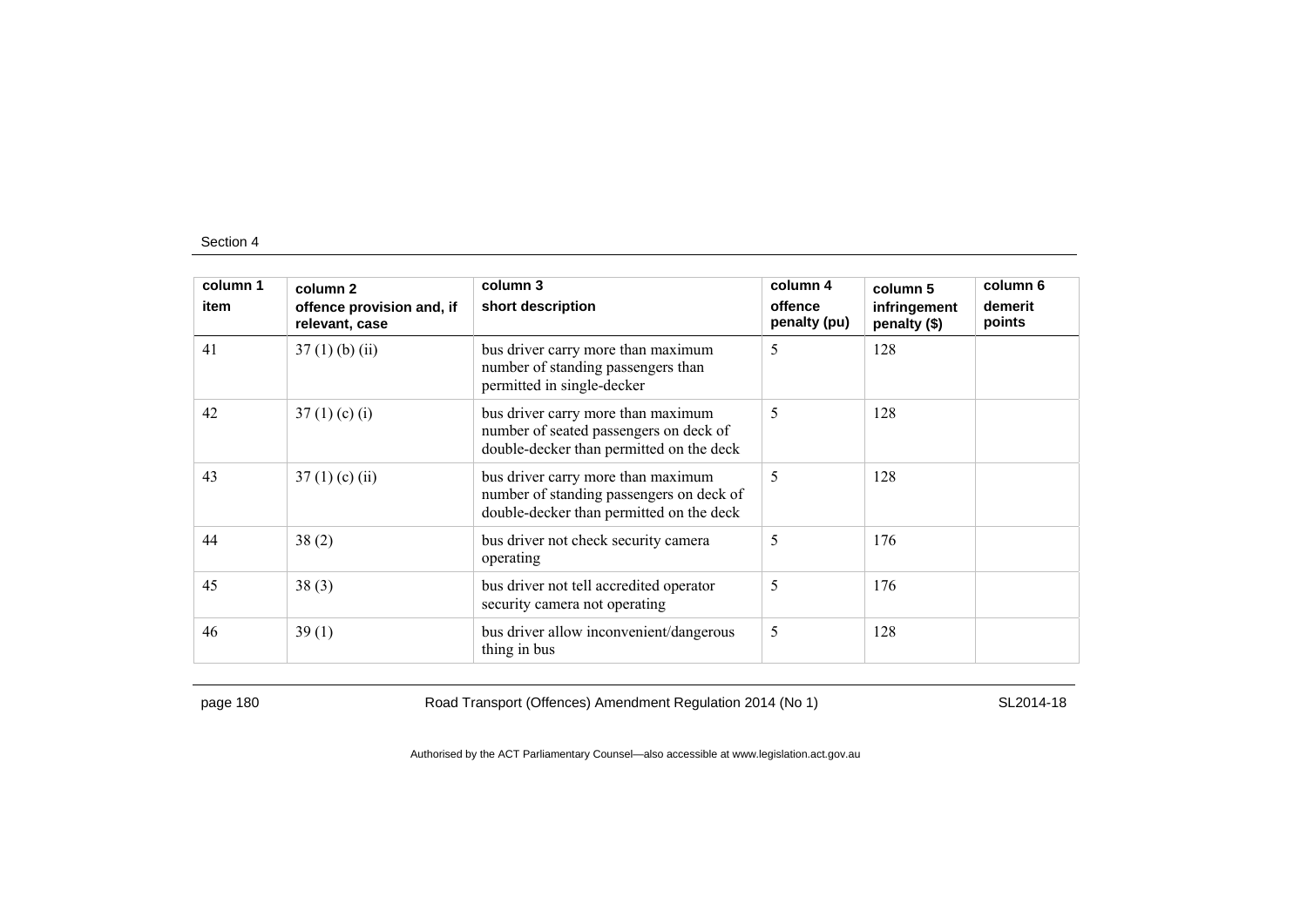| column 1<br>item | column 2<br>offence provision and, if<br>relevant, case | column 3<br>short description                                                       | column 4<br>offence<br>penalty (pu) | column 5<br>infringement<br>penalty (\$) | column 6<br>demerit<br>points |
|------------------|---------------------------------------------------------|-------------------------------------------------------------------------------------|-------------------------------------|------------------------------------------|-------------------------------|
| 47               | 40(2)                                                   | bus driver not deal with lost property as<br>required                               | 5                                   | 128                                      |                               |
| 48               | 41 $(a)$                                                | bus driver solicit passenger/hiring                                                 | 10                                  | 171                                      |                               |
| 49               | 41 <sub>(b)</sub>                                       | bus driver move bus with door open                                                  | 10                                  | 291                                      |                               |
| 50               | 41 $(c)$                                                | bus driver start/stop bus in way to subject<br>person to unnecessary risk of injury | 10                                  | 291                                      |                               |
| 51               | 42 $(1)(a)$                                             | bus driver not clean and tidy                                                       | 5                                   |                                          |                               |
| 52               | 42 $(1)$ $(b)$                                          | bus driver not behave in orderly<br>way/politely/with propriety                     | 5                                   |                                          |                               |
| 53               | 42(2)                                                   | bus driver not comply with dress code of<br>practice                                | 5                                   | 128                                      |                               |
| 54               | 43                                                      | bus driver leave driver's seat                                                      | 5                                   | 128                                      |                               |

SL2014-18 Road Transport (Offences) Amendment Regulation 2014 (No 1) page 181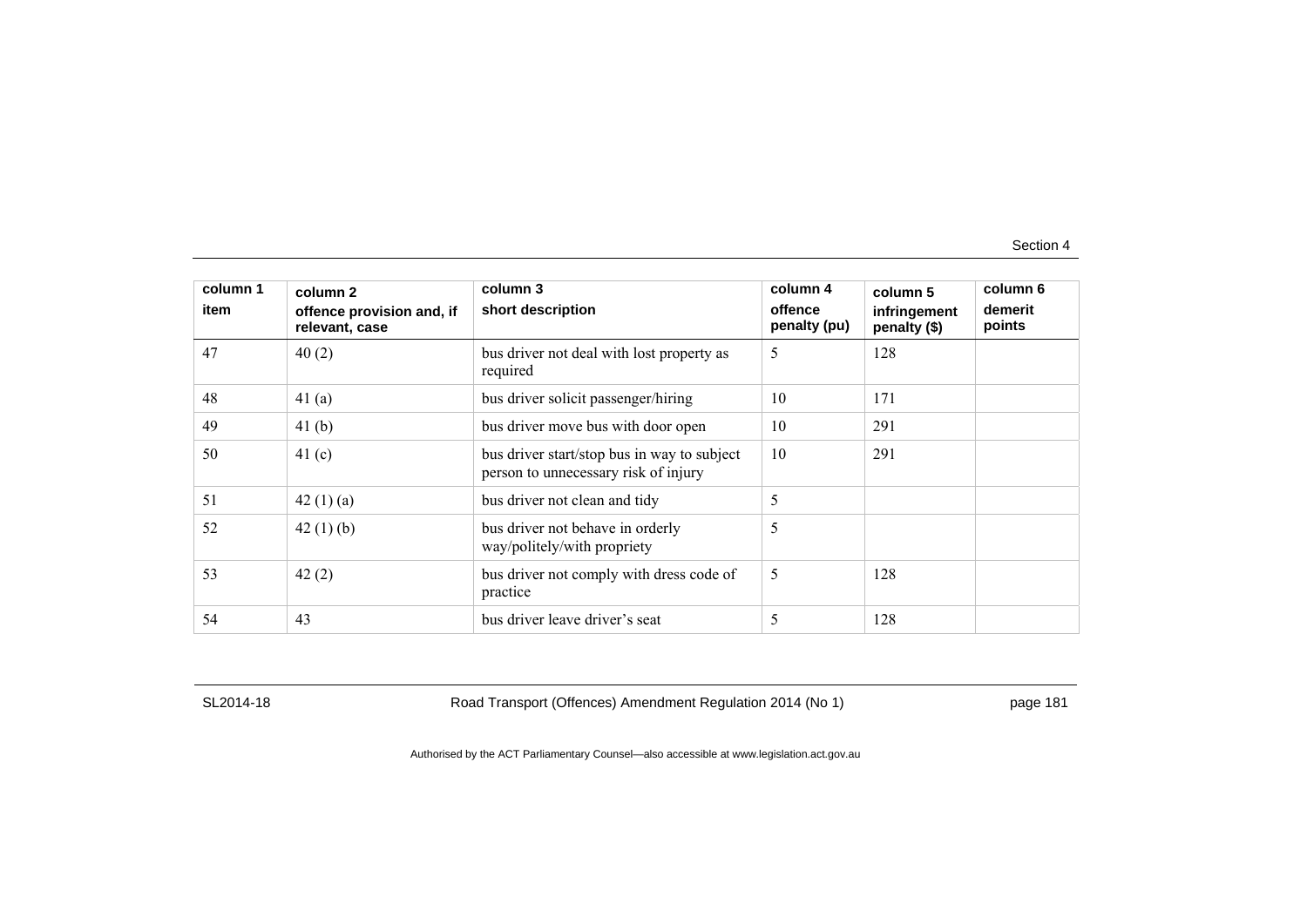| column 1<br>item | column 2<br>offence provision and, if<br>relevant, case | column 3<br>short description                                                | column 4<br>offence<br>penalty (pu) | column 5<br>infringement<br>penalty (\$) | column 6<br>demerit<br>points |
|------------------|---------------------------------------------------------|------------------------------------------------------------------------------|-------------------------------------|------------------------------------------|-------------------------------|
| 55               | 44 $(1)(a)$                                             | bus driver allow passenger in driver's<br>compartment                        | 5                                   | 231                                      |                               |
| 56               | 44 $(1)$ $(b)$                                          | bus driver allow passenger on driver's seat                                  | 5                                   | 231                                      |                               |
| 57               | 44 $(2)$ $(a)$                                          | bus driver allow passenger on unauthorised<br>part of bus                    | 5                                   | 231                                      |                               |
| 58               | $44(2)$ (b)                                             | bus driver allow passenger beside/in front<br>of driver's seat               | 5                                   | 231                                      |                               |
| 59               | 44 $(2)$ $(c)$                                          | bus driver allow passenger to stand on<br>upper deck                         | 5                                   | 231                                      |                               |
| 60               | 45(2)                                                   | bus driver operate bus after time of effect<br>of noncompliance notice       | 20                                  | 445                                      |                               |
| 61               | 45(3)                                                   | bus driver operate bus after unauthorised<br>removal of noncompliance notice | 20                                  | 445                                      |                               |
| 62               | 47(1)                                                   | travel on bus without valid bus ticket                                       | 5                                   | 128                                      |                               |

page 182 Road Transport (Offences) Amendment Regulation 2014 (No 1) SL2014-18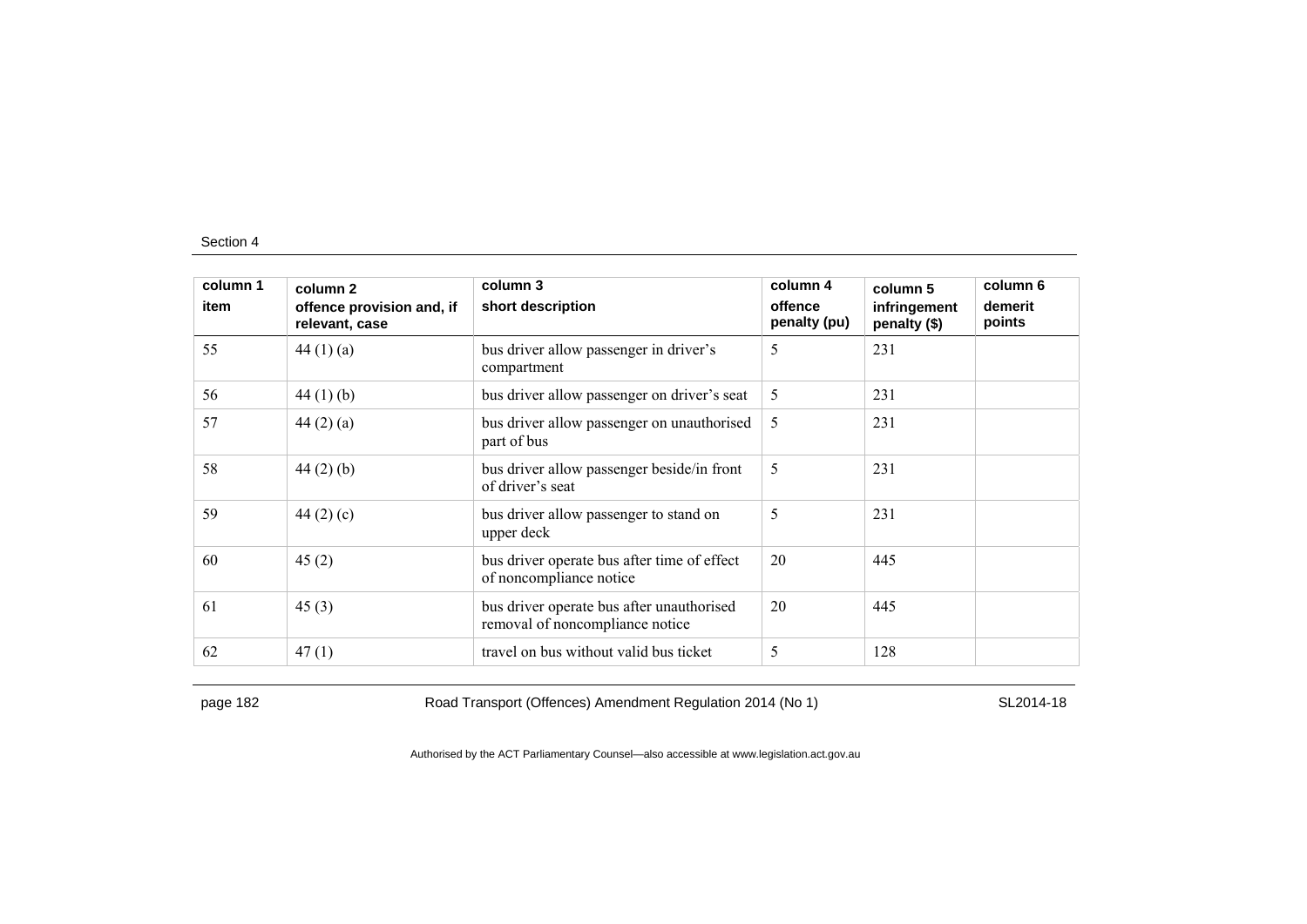| column 1<br>item | column 2<br>offence provision and, if<br>relevant, case | column 3<br>short description                                                                                                      | column 4<br>offence<br>penalty (pu) | column 5<br>infringement<br>penalty (\$) | column 6<br>demerit<br>points |
|------------------|---------------------------------------------------------|------------------------------------------------------------------------------------------------------------------------------------|-------------------------------------|------------------------------------------|-------------------------------|
| 63               | 48(1)                                                   | transfer bus ticket to someone else                                                                                                | 5                                   | 128                                      |                               |
| 64               | 49(a)                                                   | use damaged/defaced bus ticket                                                                                                     | 5                                   | 128                                      |                               |
| 65               | 49(b)                                                   | use changed bus ticket                                                                                                             | 5                                   | 128                                      |                               |
| 66               | 50(1)                                                   | use concession bus ticket when not entitled                                                                                        | 5                                   | 128                                      |                               |
| 67               | 50(3)                                                   | not produce evidence of entitlement to bus<br>ticket concession                                                                    | 5                                   | 128                                      |                               |
| 68               | 50 $(6)(a)$                                             | provide document containing false/<br>misleading/incomplete information for bus<br>ticket concession application                   | 20                                  | 171                                      |                               |
| 69               | 50 $(6)(b)$                                             | provide document containing false/<br>misleading/incomplete information for<br>evidence of entitlement to bus ticket<br>concession | 20                                  | 171                                      |                               |

SL2014-18 Road Transport (Offences) Amendment Regulation 2014 (No 1) page 183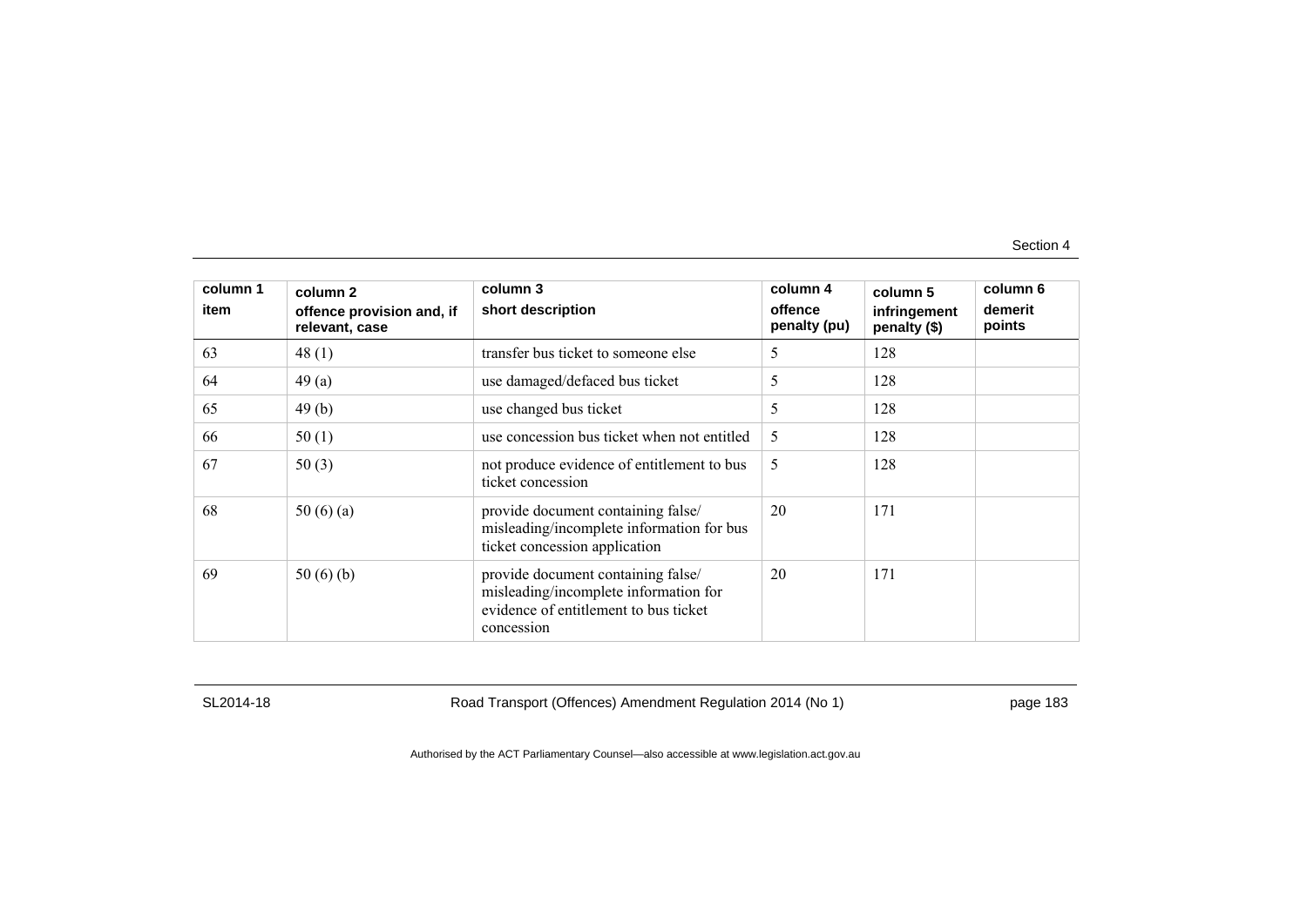| column 1<br>item | column 2<br>offence provision and, if<br>relevant, case | column 3<br>short description                                                                                                                 | column 4<br>offence<br>penalty (pu) | column 5<br>infringement<br>penalty (\$) | column 6<br>demerit<br>points |
|------------------|---------------------------------------------------------|-----------------------------------------------------------------------------------------------------------------------------------------------|-------------------------------------|------------------------------------------|-------------------------------|
| 70               | 50 $(7)(a)$                                             | state false/misleading thing for bus ticket<br>concession application/evidence of<br>entitlement to bus ticket concession                     | 20                                  | 171                                      |                               |
| 71               | 50(7)(b)                                                | omit thing from statement for bus ticket<br>concession application/evidence of<br>entitlement to bus ticket concession so it is<br>misleading | 20                                  | 171                                      |                               |
| 72               | 51                                                      | not make bus ticket available to authorised<br>person for inspection/processing                                                               | 5                                   | 128                                      |                               |
| 73               | 52(1)                                                   | interfere with comfort/safety of person in<br>bus                                                                                             | 5                                   | 231                                      |                               |
| 74               | 53 $(1)$                                                | occupy reserved bus seat                                                                                                                      | 5                                   | 128                                      |                               |
| 75               | 54(1)                                                   | drink/possess open container of liquor in<br>bus                                                                                              | 5                                   | 231                                      |                               |

page 184 Road Transport (Offences) Amendment Regulation 2014 (No 1) SL2014-18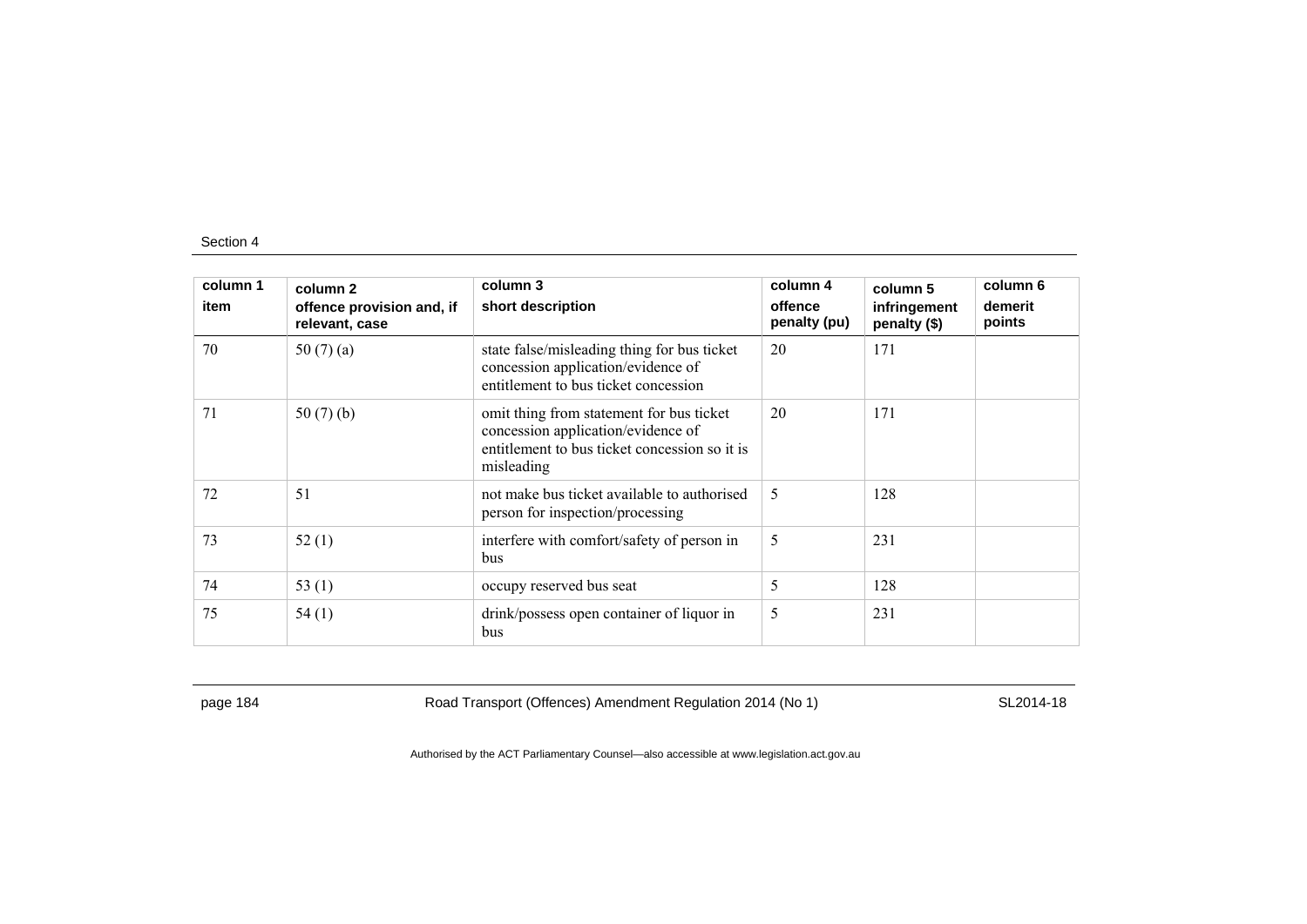| column 1<br>item | column 2<br>offence provision and, if<br>relevant, case | column 3<br>short description                   | column 4<br>offence<br>penalty (pu) | column 5<br>infringement<br>penalty (\$) | column 6<br>demerit<br>points |
|------------------|---------------------------------------------------------|-------------------------------------------------|-------------------------------------|------------------------------------------|-------------------------------|
| 76               | 55(1)                                                   | eat/drink on bus contrary to sign               | 5                                   | 128                                      |                               |
| 77               | 56(a)                                                   | get on/get off moving bus                       | 5                                   | 231                                      |                               |
| 78               | 56 <sub>(b)</sub>                                       | get on/get off bus through window/roof<br>hatch | 5                                   | 231                                      |                               |
| 79               | 57(a)                                                   | interfere with bus equipment                    | 5                                   | 231                                      |                               |
| 80               | 57(b)                                                   | block bus door                                  | 5                                   | 231                                      |                               |
| 81               | 57 <sub>(c)</sub>                                       | unlock bus door                                 | 5                                   | 231                                      |                               |
| 82               | 57(d)                                                   | open door while bus moving                      | 5                                   | 231                                      |                               |
| 83               | 57(e)                                                   | interfere with automatic bus door               | 5                                   | 231                                      |                               |
| 84               | 58                                                      | throw thing in/from bus                         | 5                                   | 231                                      |                               |
| 85               | 59 $(1)(a)$                                             | bus passenger enter driver's compartment        | 5                                   | 231                                      |                               |
| 86               | 59 $(1)$ (b)                                            | bus passenger occupy driver's seat              | 5                                   | 231                                      |                               |

SL2014-18 Road Transport (Offences) Amendment Regulation 2014 (No 1) page 185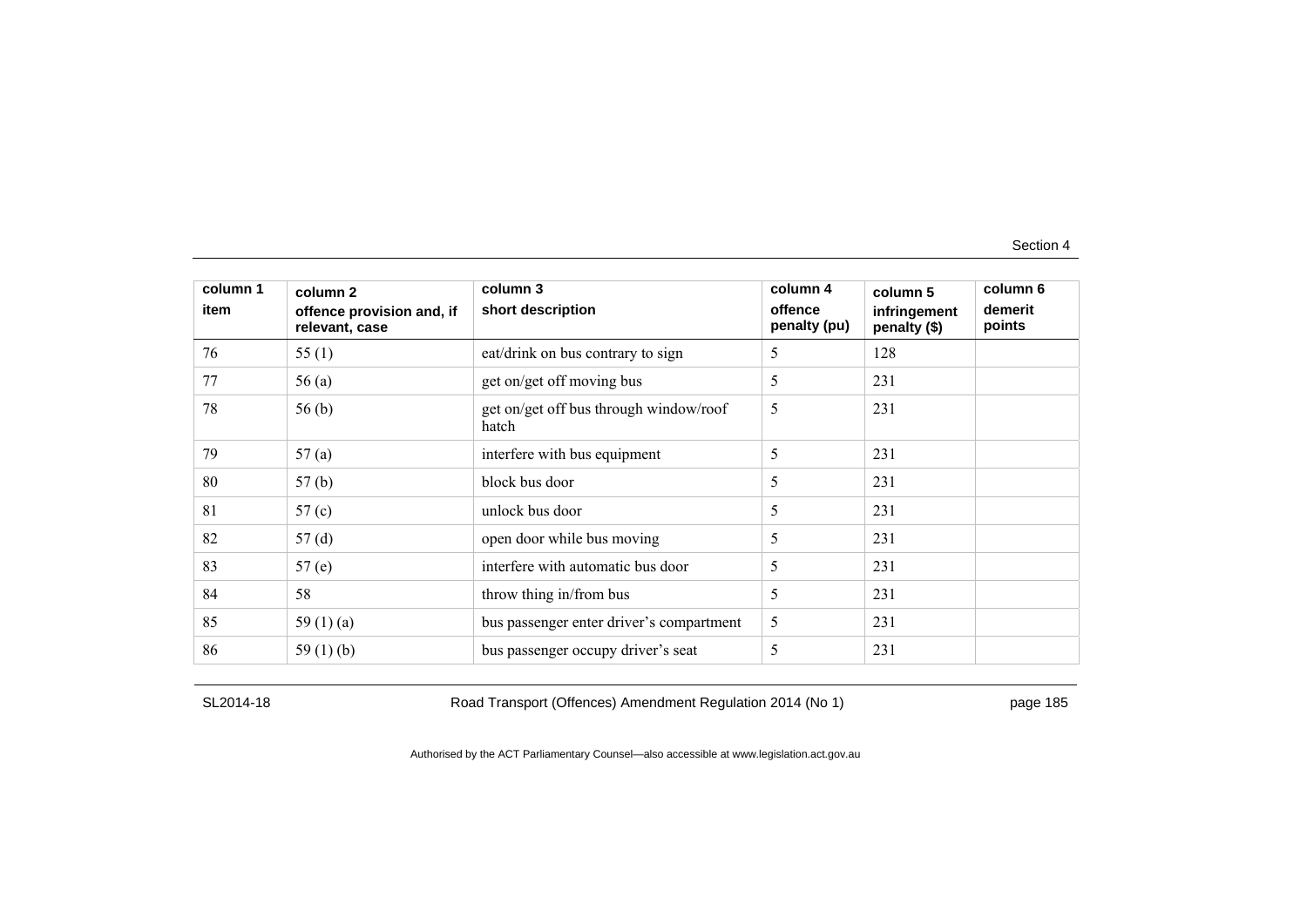| column 1<br>item | column 2<br>offence provision and, if<br>relevant, case | column 3<br>short description                          | column 4<br>offence<br>penalty (pu) | column 5<br>infringement<br>penalty (\$) | column 6<br>demerit<br>points |
|------------------|---------------------------------------------------------|--------------------------------------------------------|-------------------------------------|------------------------------------------|-------------------------------|
| 87               | 59 $(2)$ $(a)$                                          | bus passenger travel on unauthorised part<br>of bus    | 5                                   | 231                                      |                               |
| 88               | 59 $(2)$ $(b)$                                          | bus passenger beside/in front of driver's<br>seat      | 5                                   | 128                                      |                               |
| 89               | 59 $(2)$ $(c)$                                          | bus passenger stand on upper bus deck                  | 5                                   | 128                                      |                               |
| 90               | 60(1)                                                   | remove property of bus operator from bus               | 5                                   | 231                                      |                               |
| 91               | 61(1)                                                   | deposit litter/dangerous thing in bus                  | 5                                   | 128                                      |                               |
| 92               | 62(1)                                                   | bus passenger take animal on bus without<br>permission | 5                                   | 128                                      |                               |

page 186 Road Transport (Offences) Amendment Regulation 2014 (No 1) SL2014-18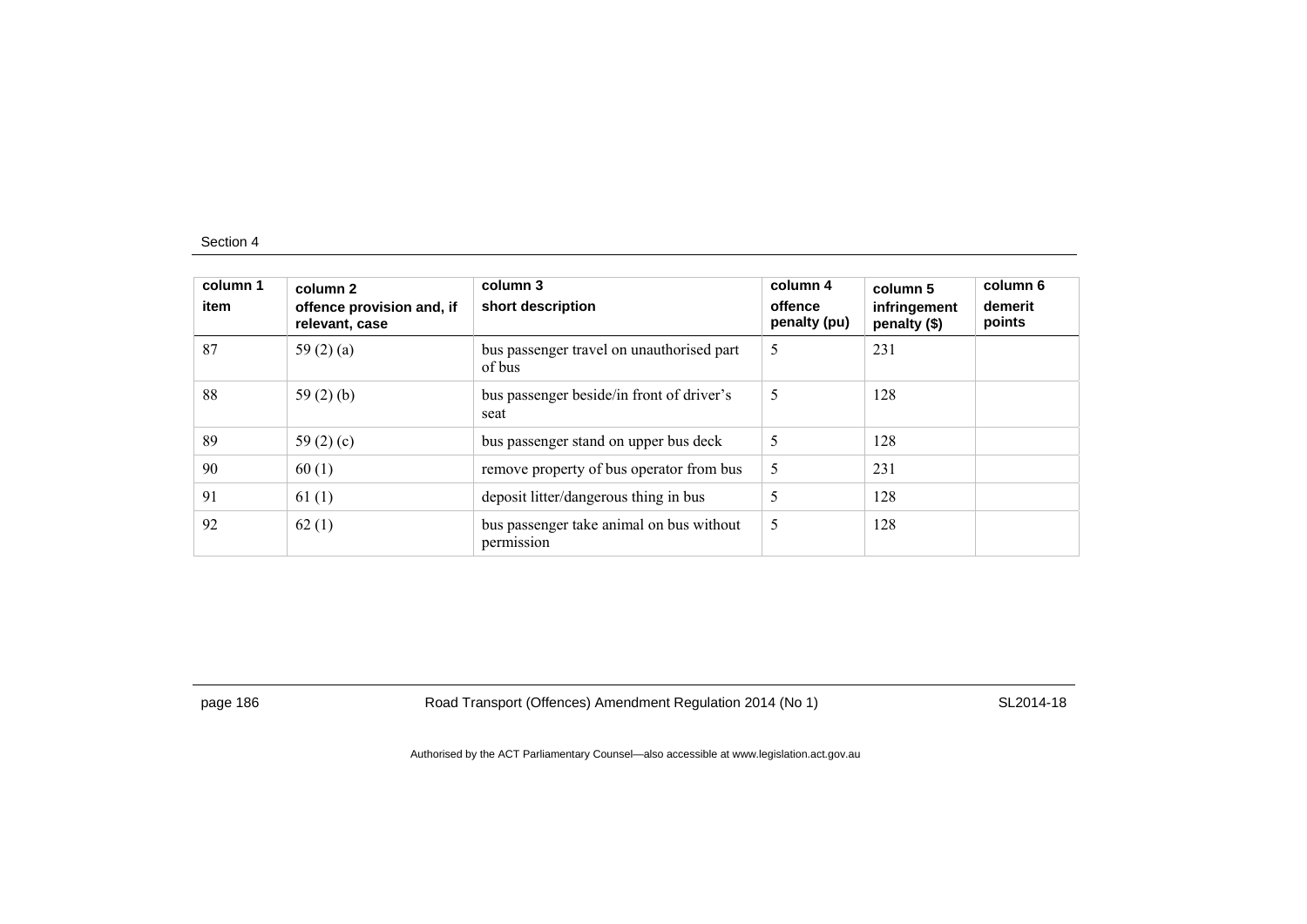| column 1<br>item | column 2                                     | column 3                                                                                                                                | column 4<br>offence | column 5                     | column 6<br>demerit |
|------------------|----------------------------------------------|-----------------------------------------------------------------------------------------------------------------------------------------|---------------------|------------------------------|---------------------|
|                  | offence provision and, if<br>relevant, case  | short description                                                                                                                       | penalty (pu)        | infringement<br>penalty (\$) | points              |
| 93               | 63(3)                                        |                                                                                                                                         |                     |                              |                     |
| 93.1             | by contravening<br>63 $(1)(a)$               | bus passenger not comply with direction by<br>driver/police officer/authorised person<br>because soil/damage bus/person                 | .5                  | 128                          |                     |
| 93.2             | by contravening<br>$\bullet$<br>63 $(1)$ (b) | bus passenger not comply with direction by<br>driver/police officer/authorised person<br>because goods inconvenience/endanger<br>person | 5                   | 128                          |                     |
| 94               | 64(2)                                        | intoxicated bus passenger not comply with<br>direction by driver/police officer/<br>authorised person                                   | 5                   | 231                          |                     |
| 95               | 65(2)                                        | bus passenger offender not comply with<br>direction by driver/police officer/<br>authorised person                                      | 5                   | 231                          |                     |

SL2014-18 Road Transport (Offences) Amendment Regulation 2014 (No 1) page 187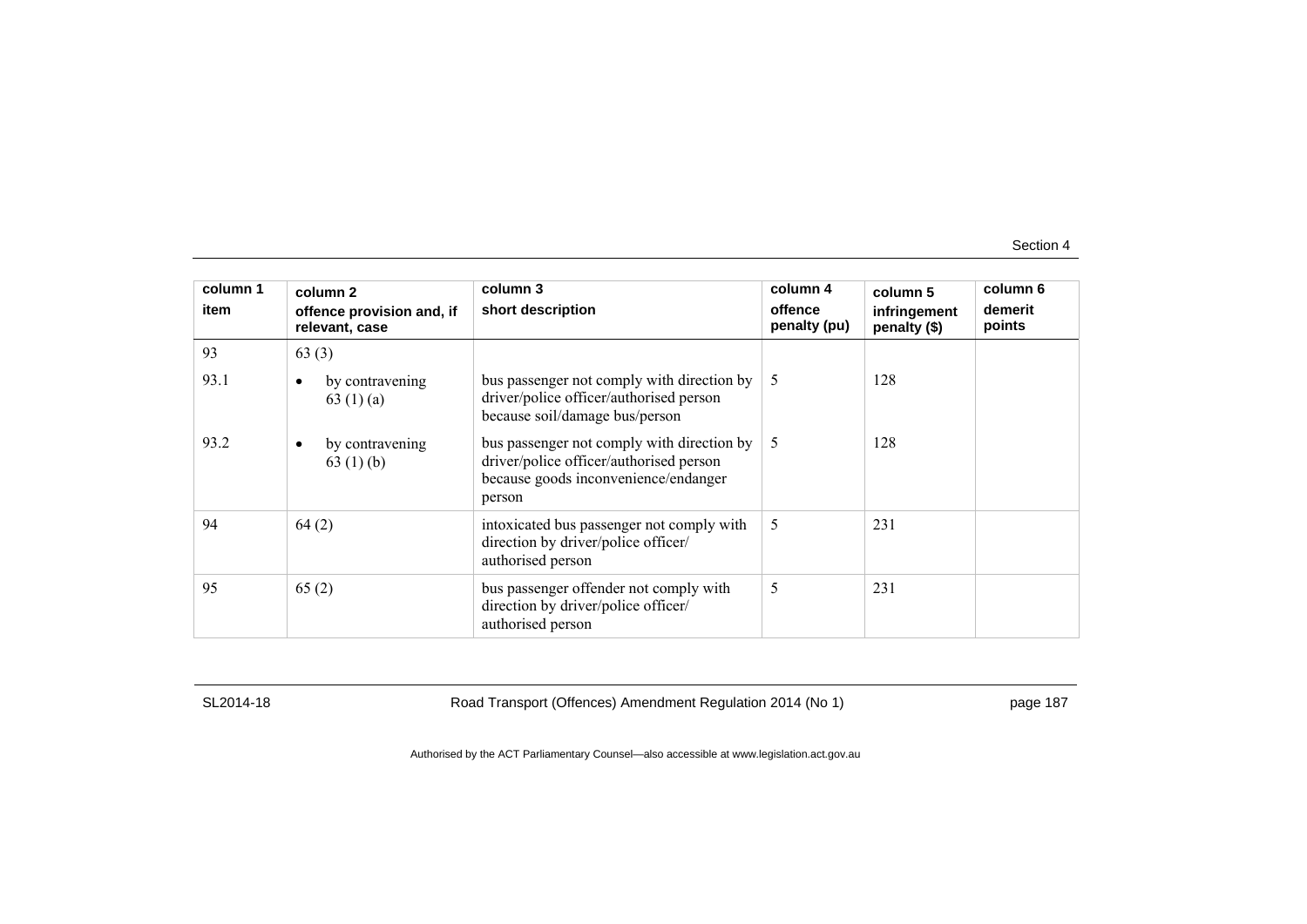| column 1<br>item | column 2<br>offence provision and, if<br>relevant, case | column 3<br>short description                                    | column 4<br>offence<br>penalty (pu) | column 5<br>infringement<br>penalty (\$) | column 6<br>demerit<br>points |
|------------------|---------------------------------------------------------|------------------------------------------------------------------|-------------------------------------|------------------------------------------|-------------------------------|
| 96               | 67(1)                                                   | bus passenger not deal with lost property<br>on bus as required  | 5                                   | 128                                      |                               |
| 97               | 68(5)                                                   | not comply with bus security camera<br>standard                  | 20                                  | 309                                      |                               |
| 98               | 69(1)                                                   | interfere with bus security camera                               | 20                                  | 445                                      |                               |
| 99               | 69(2)                                                   | interfere with bus security camera<br>recording                  | 20                                  | 445                                      |                               |
| 100              | 71(1)                                                   | taxi network provider refuse affiliation                         | 20                                  | 309                                      |                               |
| 101              | 72(3)                                                   |                                                                  |                                     |                                          |                               |
| 101.1            | by contravening<br>$\bullet$<br>72(2)(a)                | taxi network not ensure vehicle licensed as<br>taxi              | 20                                  | 445                                      |                               |
| 101.2            | by contravening<br>$\bullet$<br>72(2)(b)                | taxi network not ensure vehicle operated by<br>accredited person | 20                                  | 445                                      |                               |

page 188 Road Transport (Offences) Amendment Regulation 2014 (No 1) SL2014-18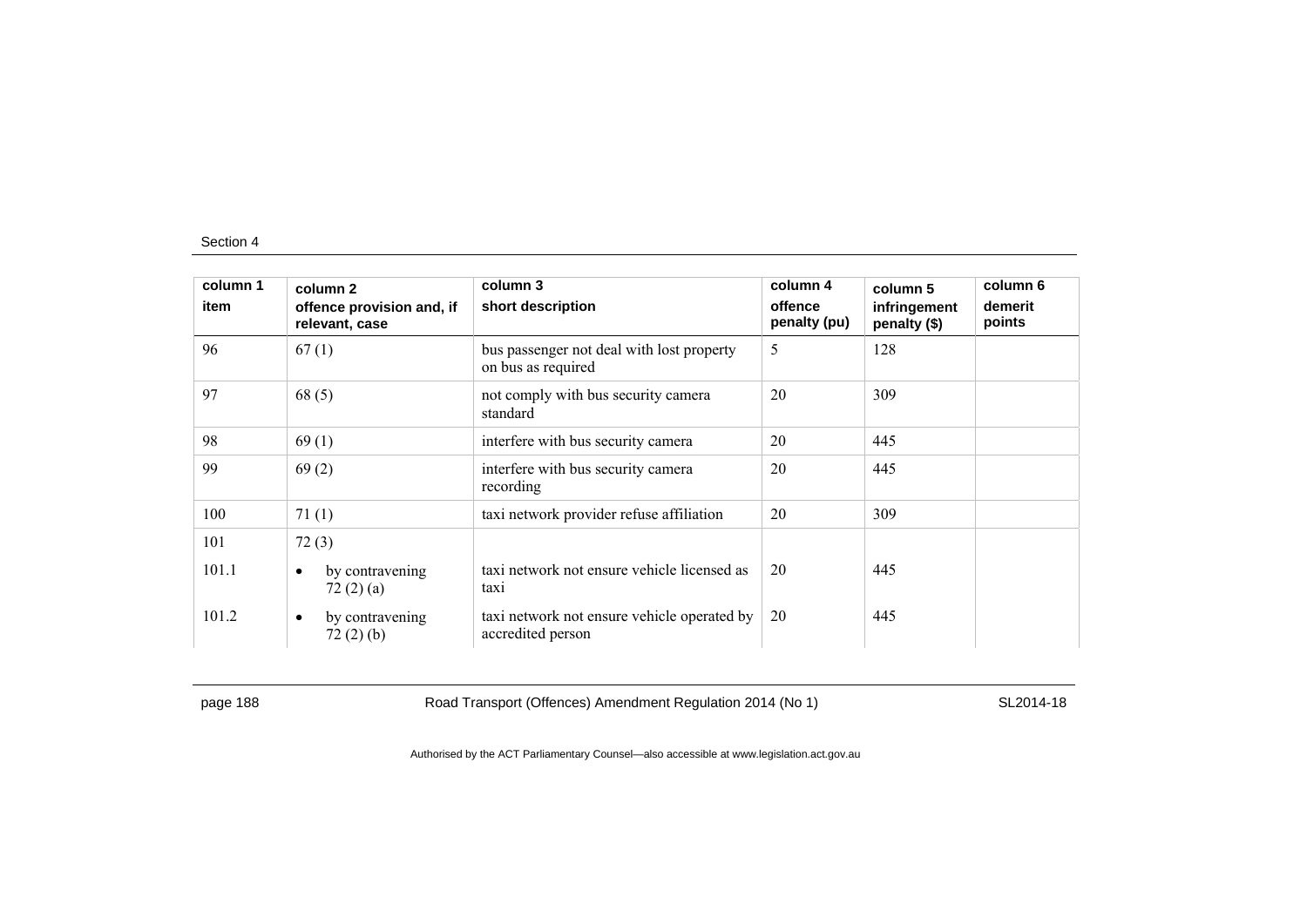| column 1<br>item | column 2<br>offence provision and, if<br>relevant, case | column 3<br>short description                                                                                    | column 4<br>offence<br>penalty (pu) | column 5<br>infringement<br>penalty (\$) | column 6<br>demerit<br>points |
|------------------|---------------------------------------------------------|------------------------------------------------------------------------------------------------------------------|-------------------------------------|------------------------------------------|-------------------------------|
| 101.3            | by contravening<br>$\bullet$<br>72 $(2)$ $(c)$          | taxi network allow unlicensed/unauthorised<br>person drive taxi                                                  | 20                                  | 445                                      |                               |
| 101.4            | by contravening<br>$\bullet$<br>72(2)(d)                | taxi network not ensure taxi complies with<br>network standards                                                  | 20                                  | 445                                      |                               |
| 102              | 73(1)                                                   | taxi network not ensure taxi booking<br>service available                                                        | 20                                  | 309                                      |                               |
| 103              | 73(2)                                                   | taxi network not ensure taxi booking<br>service complies with service standards                                  | 20                                  | 309                                      |                               |
| 104              | 74(2)                                                   | accredited taxi network provider's taxi<br>booking service not, without delay, direct<br>booking request to WCBS | 10                                  | 291                                      |                               |
| 105              | 74A(2)                                                  | WCBS not, without delay, direct driver of<br>wheelchair-accessible taxi to accept<br>booking                     | 10                                  | 291                                      |                               |

SL2014-18 Road Transport (Offences) Amendment Regulation 2014 (No 1) page 189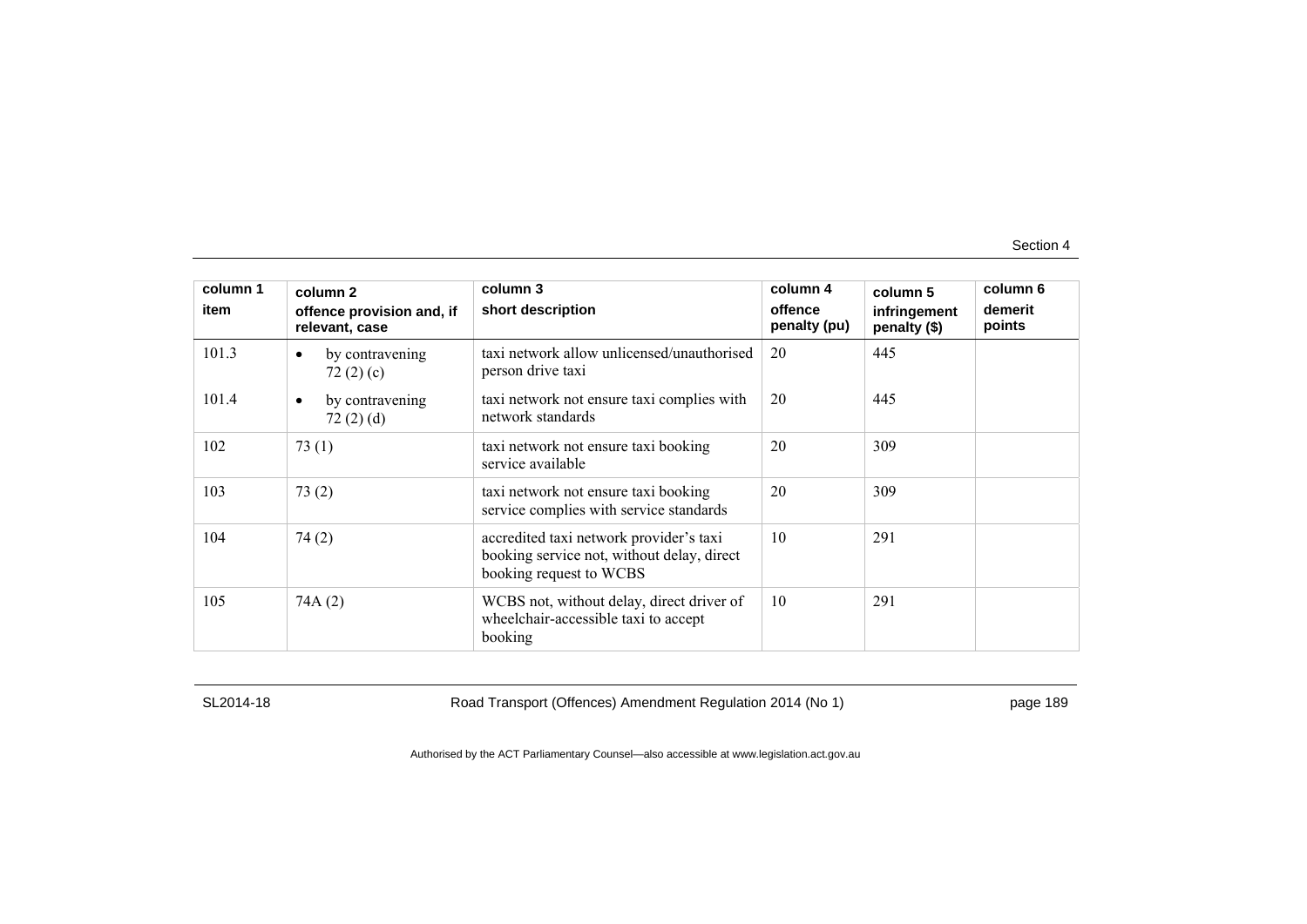| column 1 | column 2                                       | column 3                                                                                                                                           | column 4                | column 5                     | column 6          |
|----------|------------------------------------------------|----------------------------------------------------------------------------------------------------------------------------------------------------|-------------------------|------------------------------|-------------------|
| item     | offence provision and, if<br>relevant, case    | short description                                                                                                                                  | offence<br>penalty (pu) | infringement<br>penalty (\$) | demerit<br>points |
| 106      | 74B(2)                                         | accredited taxi network provider's taxi<br>booking service not, without delay, direct<br>driver of wheelchair-accessible taxi to<br>accept booking | 10                      | 291                          |                   |
| 107      | 75(1)                                          | WCBS not tell waiting time for<br>wheelchair-accessible taxi                                                                                       | 10                      | 291                          |                   |
| 108      | 75(2)                                          | accredited taxi network provider's taxi<br>booking service not tell waiting time for<br>wheelchair-accessible taxi                                 | 10                      | 291                          |                   |
| 109      | 76(2)                                          |                                                                                                                                                    |                         |                              |                   |
| 109.1    | by contravening<br>$\bullet$<br>76 $(1)$ $(a)$ | taxi network not record operator's name<br>and address                                                                                             | 10                      | 291                          |                   |
| 109.2    | by contravening<br>$\bullet$<br>76(1)(b)       | taxi network not record operator's<br>accreditation number                                                                                         | 10                      | 291                          |                   |

page 190 Road Transport (Offences) Amendment Regulation 2014 (No 1) SL2014-18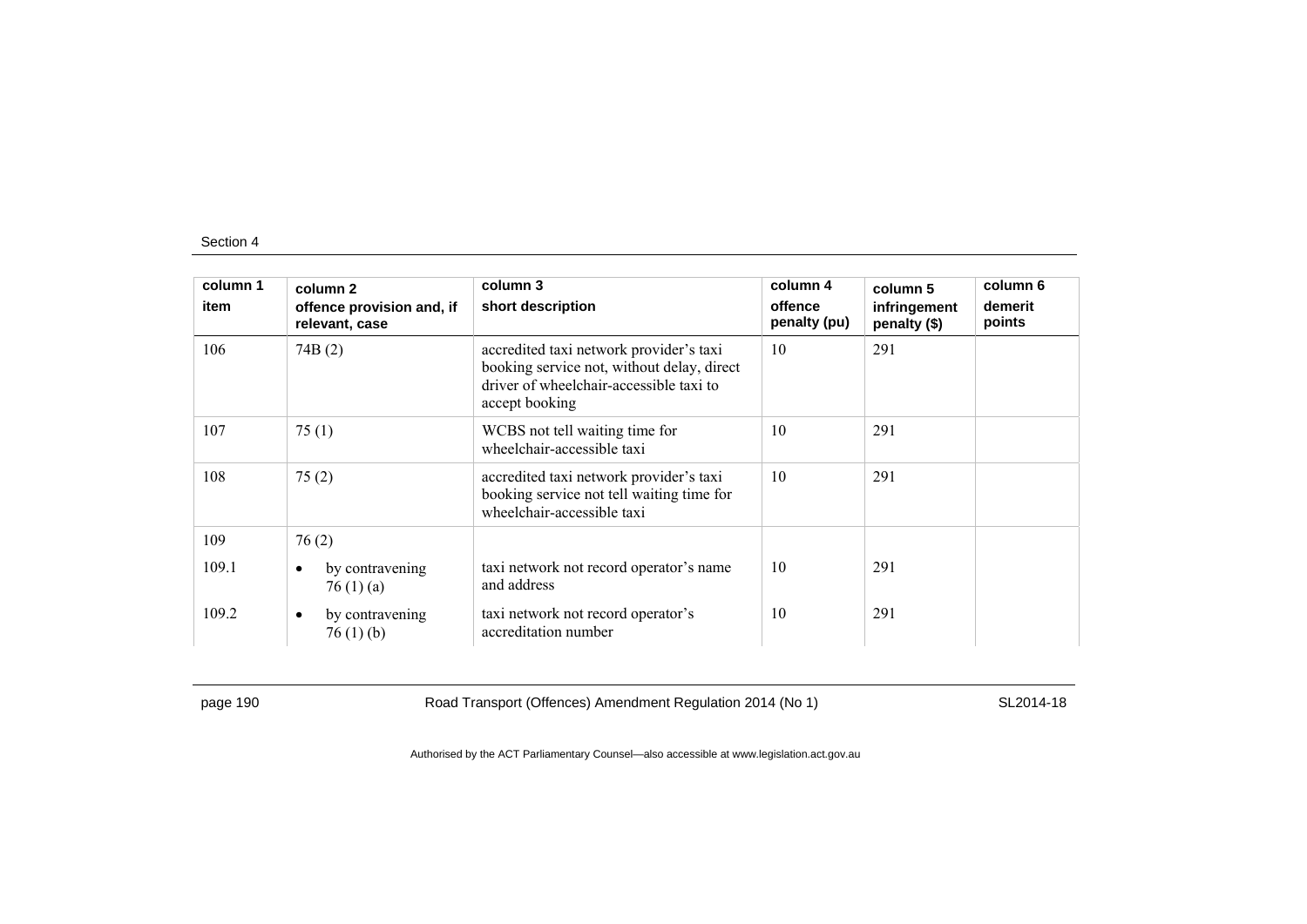| column 1 | column 2                                       | column 3                                                                    | column 4                | column 5                     | column 6          |
|----------|------------------------------------------------|-----------------------------------------------------------------------------|-------------------------|------------------------------|-------------------|
| item     | offence provision and, if<br>relevant, case    | short description                                                           | offence<br>penalty (pu) | infringement<br>penalty (\$) | demerit<br>points |
| 109.3    | by contravening<br>$\bullet$<br>76 $(1)$ (c)   | taxi network not record kind of taxi service<br>operator accredited for     | 10                      | 291                          |                   |
| 109.4    | by contravening<br>$\bullet$<br>76(1)(d)       | taxi network not record operator's<br>accreditation expiry date             | 10                      | 291                          |                   |
| 109.5    | by contravening<br>$\bullet$<br>76 $(1)$ $(e)$ | taxi network not record registration number<br>of taxi operated by operator | 10                      | 291                          |                   |
| 110      | 77(2)                                          |                                                                             |                         |                              |                   |
| 110.1    | by contravening<br>$\bullet$<br>77 $(1)$ $(a)$ | taxi network not record driver's name and<br>address                        | 10                      | 291                          |                   |
| 110.2    | by contravening<br>$\bullet$<br>$77(1)$ (b)    | taxi network not record prescribed driver<br>authority information          | 10                      | 291                          |                   |
| 110.3    | by contravening<br>$\bullet$<br>77 $(1)$ $(c)$ | taxi network not record driving dates/times                                 | 10                      | 291                          |                   |

SL2014-18 Road Transport (Offences) Amendment Regulation 2014 (No 1) page 191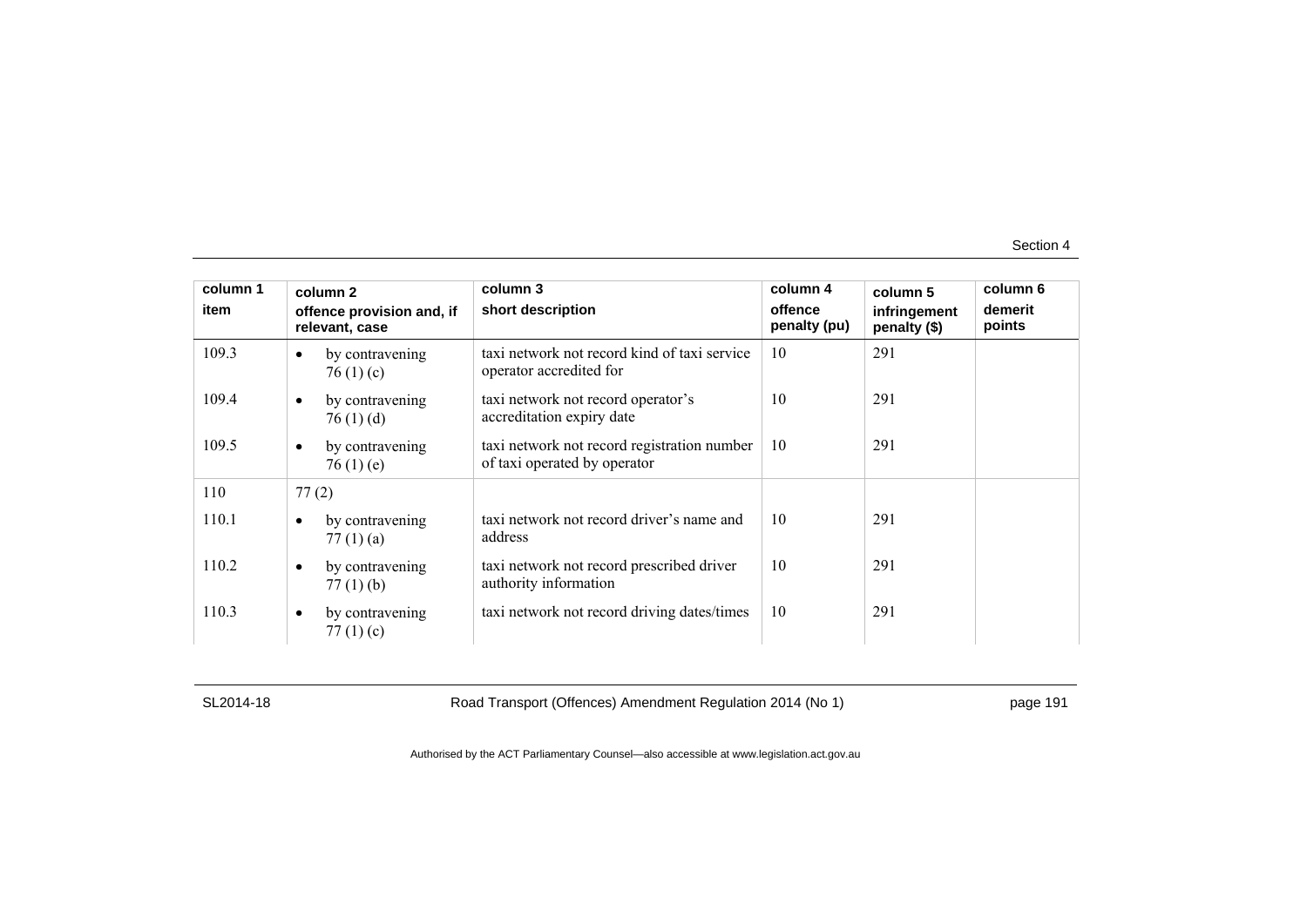| column 1<br>item | column 2<br>offence provision and, if<br>relevant, case | column 3<br>short description                                                                      | column 4<br>offence<br>penalty (pu) | column 5<br>infringement<br>penalty (\$) | column 6<br>demerit<br>points |
|------------------|---------------------------------------------------------|----------------------------------------------------------------------------------------------------|-------------------------------------|------------------------------------------|-------------------------------|
| 110.4            | by contravening<br>$\bullet$<br>77 $(1)$ $(d)$          | taxi network not record registration number<br>of taxi driven by driver                            | 10                                  | 291                                      |                               |
| 111              | 77(4)                                                   | taxi network not make record of<br>suspension/cancellation of driver's licence                     | 10                                  |                                          |                               |
| 112              | 77(5)                                                   | taxi network not record driver no longer<br>exempt from holding licence                            | 10                                  |                                          |                               |
| 113              | 77A(2)                                                  |                                                                                                    |                                     |                                          |                               |
| 113.1            | by contravening<br>$\bullet$<br>77A(1)(a)               | taxi network not tell road transport<br>authority about driver's name and address                  | 10                                  |                                          |                               |
| 113.2            | by contravening<br>$\bullet$<br>77A(1)(b)               | taxi network not tell road transport<br>authority about prescribed driver authority<br>information | 10                                  |                                          |                               |

page 192 **Road Transport (Offences) Amendment Regulation 2014 (No 1)** SL2014-18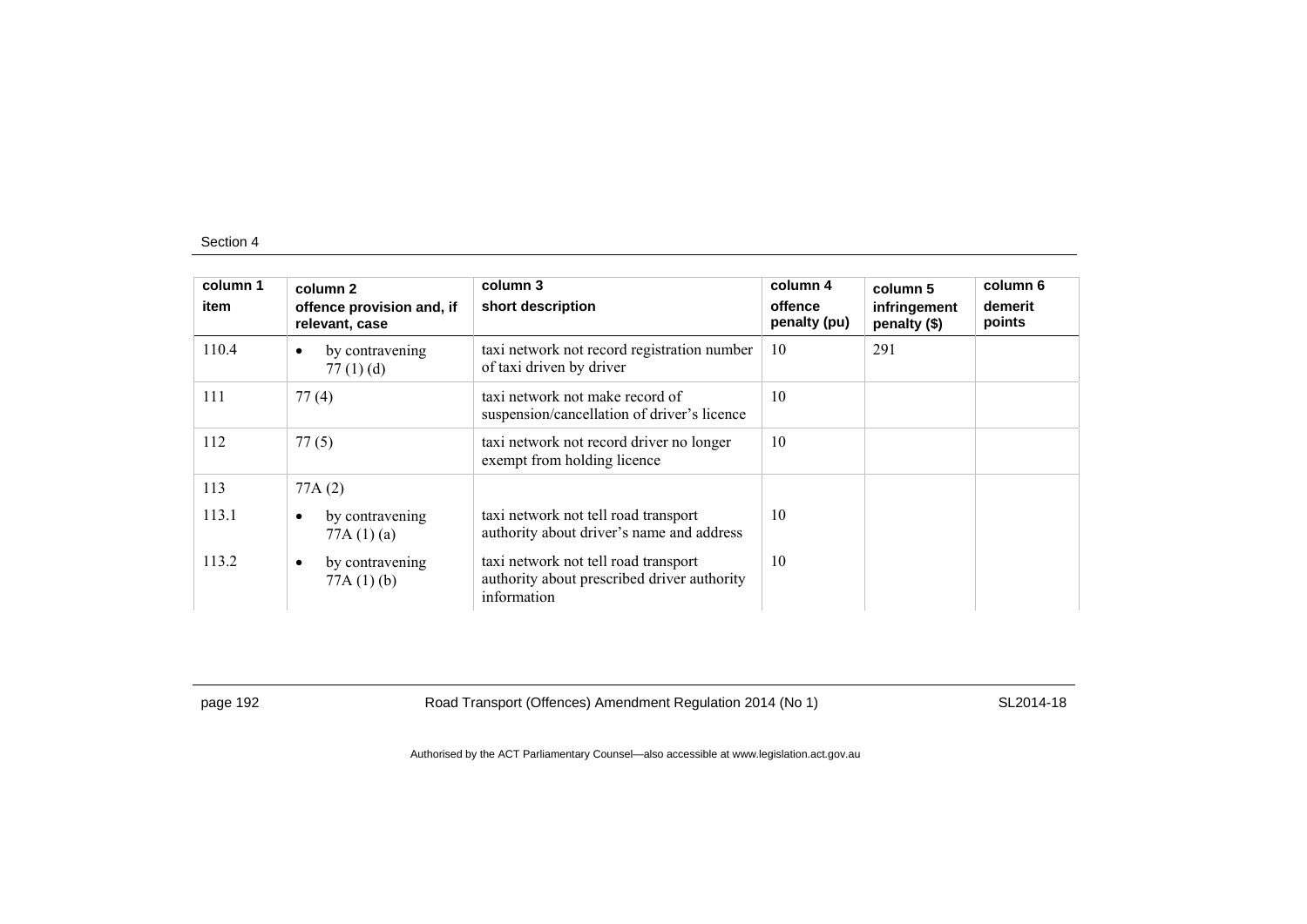| column 1 | column 2                                       | column 3                                                                                                                               | column 4                | column 5                     | column 6          |
|----------|------------------------------------------------|----------------------------------------------------------------------------------------------------------------------------------------|-------------------------|------------------------------|-------------------|
| item     | offence provision and, if<br>relevant, case    | short description                                                                                                                      | offence<br>penalty (pu) | infringement<br>penalty (\$) | demerit<br>points |
| 113.3    | by contravening<br>$\bullet$<br>77A(1)(c)      | taxi network not tell road transport<br>authority about change to driver's name/<br>address/prescribed driver authority<br>information | 10                      |                              |                   |
| 113.4    | by contravening<br>77A(1)(d)                   | taxi network not tell road transport<br>authority about driver no longer driving<br>taxi for network                                   | 10                      |                              |                   |
| 114      | 78(2)                                          |                                                                                                                                        |                         |                              |                   |
| 114.1    | by contravening<br>$\bullet$<br>78 $(1)$ $(a)$ | not keep taxi network records as required                                                                                              | 10                      | 291                          |                   |
| 114.2    | by contravening<br>$\bullet$<br>78 $(1)$ $(b)$ | not produce taxi network records as<br>required                                                                                        | 10                      | 291                          |                   |
| 114.3    | by contravening<br>$\bullet$<br>78 $(1)(c)$    | not provide taxi network records as<br>required                                                                                        | 10                      | 291                          |                   |

SL2014-18 Road Transport (Offences) Amendment Regulation 2014 (No 1) page 193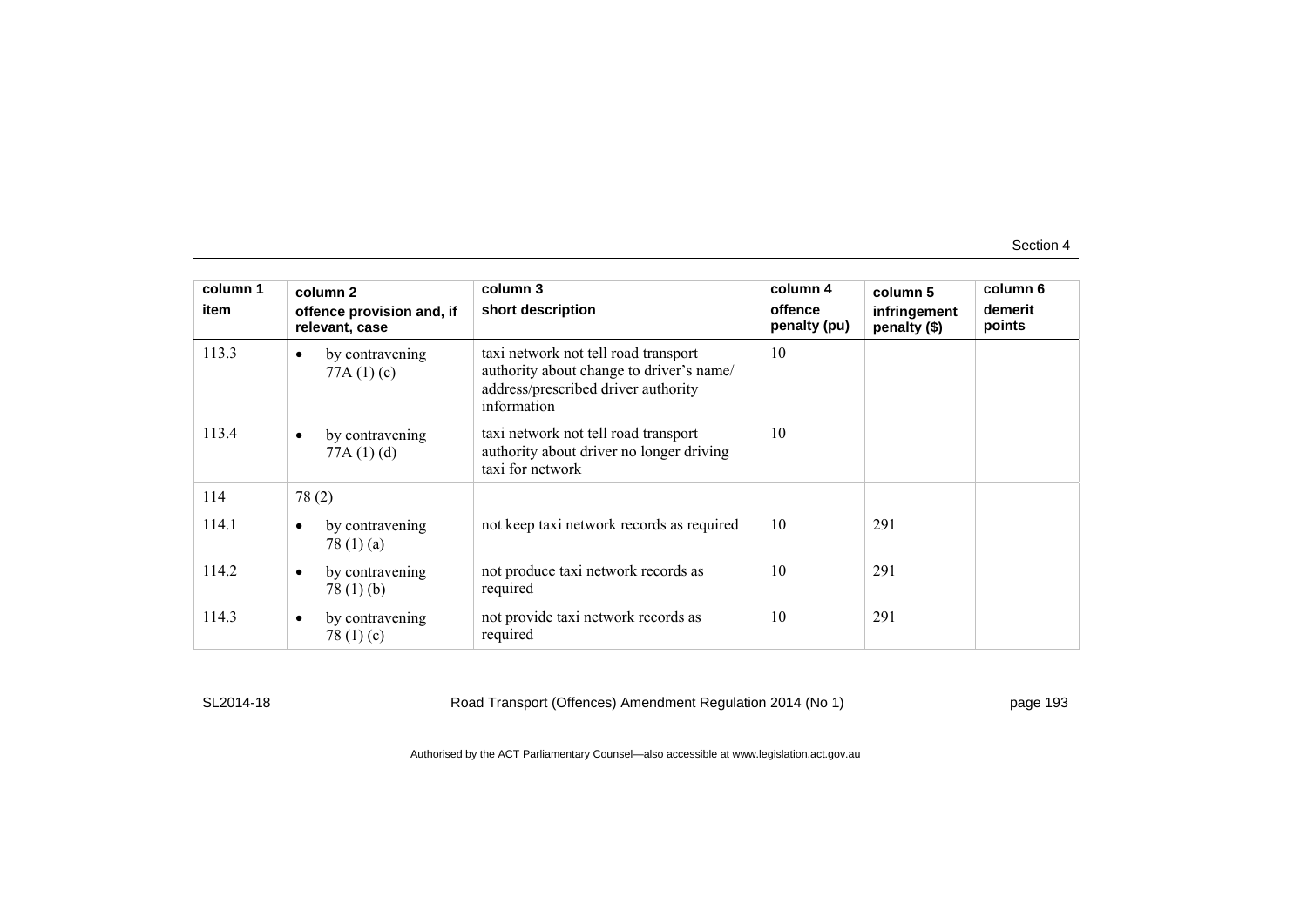| column 1<br>item | column 2<br>offence provision and, if<br>relevant, case | column 3<br>short description                                                     | column 4<br>offence<br>penalty (pu) | column 5<br>infringement<br>penalty (\$) | column 6<br>demerit<br>points |
|------------------|---------------------------------------------------------|-----------------------------------------------------------------------------------|-------------------------------------|------------------------------------------|-------------------------------|
| 115              | 79(3)                                                   |                                                                                   |                                     |                                          |                               |
| 115.1            | by contravening<br>$\bullet$<br>79(2)(a)                | taxi network not keep security camera<br>recording as required                    | 10                                  | 291                                      |                               |
| 115.2            | by contravening<br>$\bullet$<br>79(2)(b)                | taxi network not destroy security camera<br>recording as required                 | 10                                  | 291                                      |                               |
| 116              | 79(4)                                                   | taxi network not produce security camera<br>recording to police officer/authority | 10                                  | 291                                      |                               |
| 117              | 79(5)                                                   | taxi network not maintain equipment to<br>display security camera recordings      | 5                                   | 128                                      |                               |
| 118              | 80                                                      | taxi network not deal with lost property as<br>required                           | 5                                   | 128                                      |                               |
| 119              | 88(1)                                                   | taxi licensee not notify change of<br>name/address                                | 20                                  | 445                                      |                               |

page 194 **Road Transport (Offences) Amendment Regulation 2014 (No 1)** SL2014-18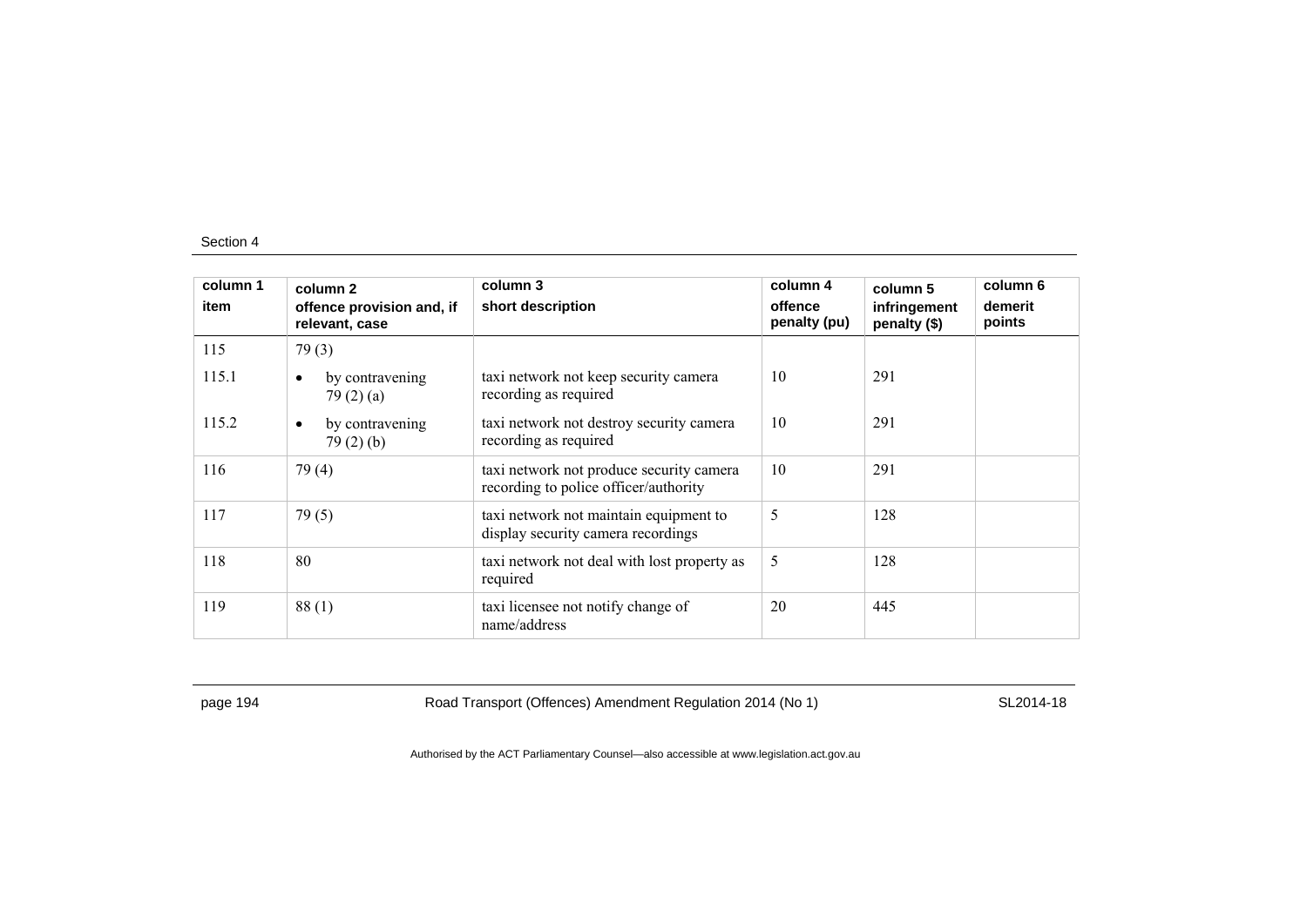| column 1<br>item | column 2<br>offence provision and, if<br>relevant, case | column 3<br>short description                                                                  | column 4<br>offence<br>penalty (pu) | column 5<br>infringement<br>penalty (\$) | column 6<br>demerit<br>points |
|------------------|---------------------------------------------------------|------------------------------------------------------------------------------------------------|-------------------------------------|------------------------------------------|-------------------------------|
| 120              | 89                                                      | taxi operator contravene condition of taxi<br>licence                                          | 20                                  | 445                                      |                               |
| 121              | 91(1)                                                   | taxi operator not produce licence when<br>required by police officer/authorised<br>person      | 5                                   | 128                                      |                               |
| 122              | 93(1)                                                   | taxi operator not service/maintain taxi                                                        | 20                                  | 445                                      |                               |
| 123              | 93(2)                                                   | taxi operator not ensure taxi complies with<br>applicable vehicle standards etc                | 20                                  | 445                                      |                               |
| 124              | 94(1)                                                   | taxi operator not ensure taxi<br>interior/exterior/clean/undamaged                             | 10                                  | 291                                      |                               |
| 125              | 94(2)                                                   | taxi operator not ensure taxi fittings<br>clean/undamaged/properly fitted/securely<br>in place | 10                                  | 291                                      |                               |

SL2014-18 Road Transport (Offences) Amendment Regulation 2014 (No 1) page 195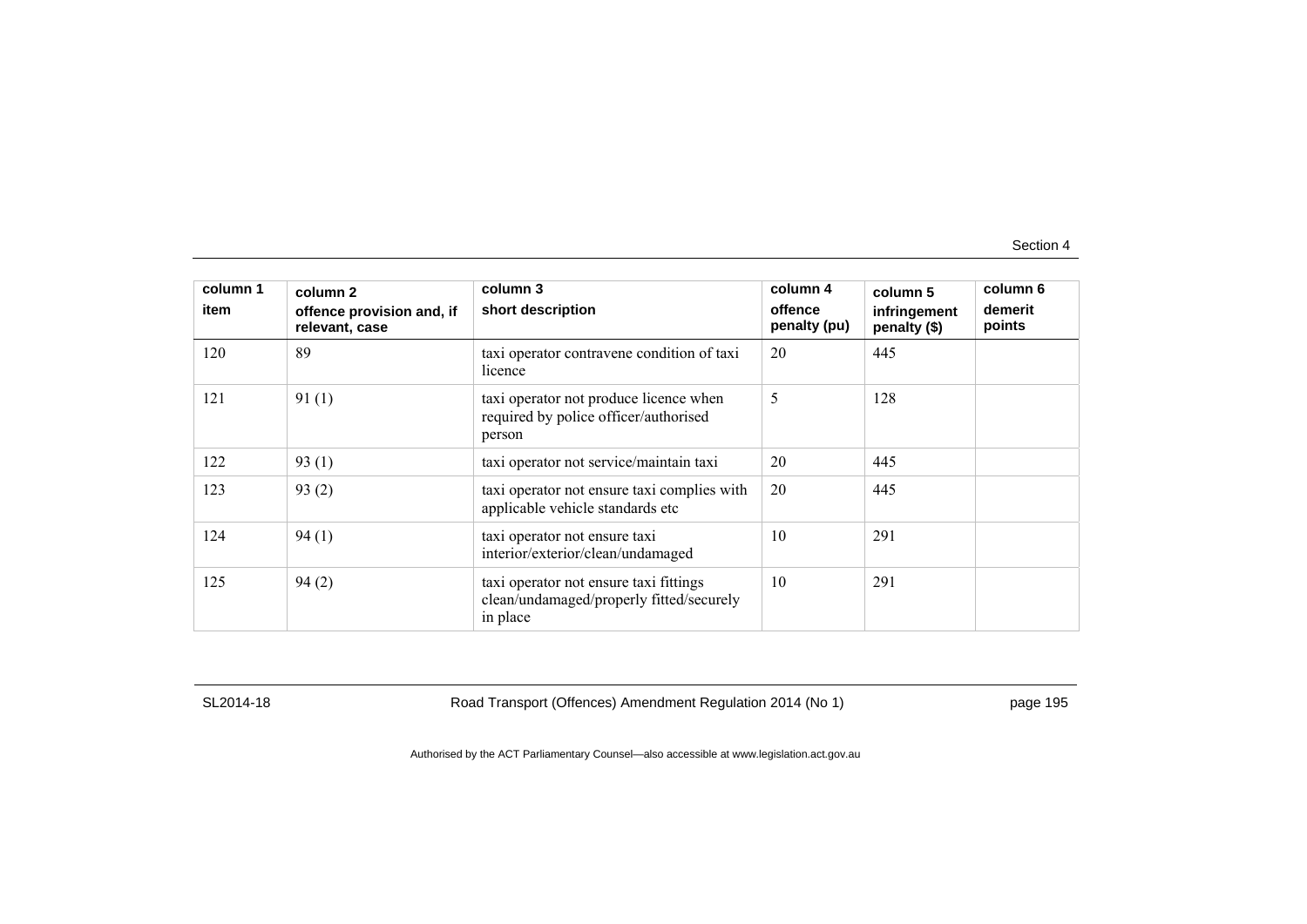| column 1<br>item | column 2<br>offence provision and, if<br>relevant, case | column 3<br>short description                                                     | column 4<br>offence<br>penalty (pu) | column 5<br>infringement<br>penalty (\$) | column 6<br>demerit<br>points |
|------------------|---------------------------------------------------------|-----------------------------------------------------------------------------------|-------------------------------------|------------------------------------------|-------------------------------|
| 126              | 95(2)                                                   |                                                                                   |                                     |                                          |                               |
| 126.1            | by contravening<br>$\bullet$<br>95 $(1)(a)$             | taxi operator not ensure taximeter fitted                                         | 20                                  | 445                                      |                               |
| 126.2            | by contravening<br>$\bullet$<br>95 $(1)$ $(a)$          | taxi operator not ensure taximeter complies<br>with standards                     | 20                                  | 445                                      |                               |
| 127              | 96                                                      | taxi operator not ensure metered fare<br>visible                                  | 5                                   | 341                                      |                               |
| 128              | 97(1)                                                   | taxi operator allow<br>unlicensed/unauthorised person drive taxi                  | 20                                  | 445                                      |                               |
| 129              | 98                                                      | taxi operator not ensure<br>wheelchair-accessible taxi driver<br>trained/exempted | 20                                  | 309                                      |                               |

page 196 **Road Transport (Offences) Amendment Regulation 2014 (No 1)** SL2014-18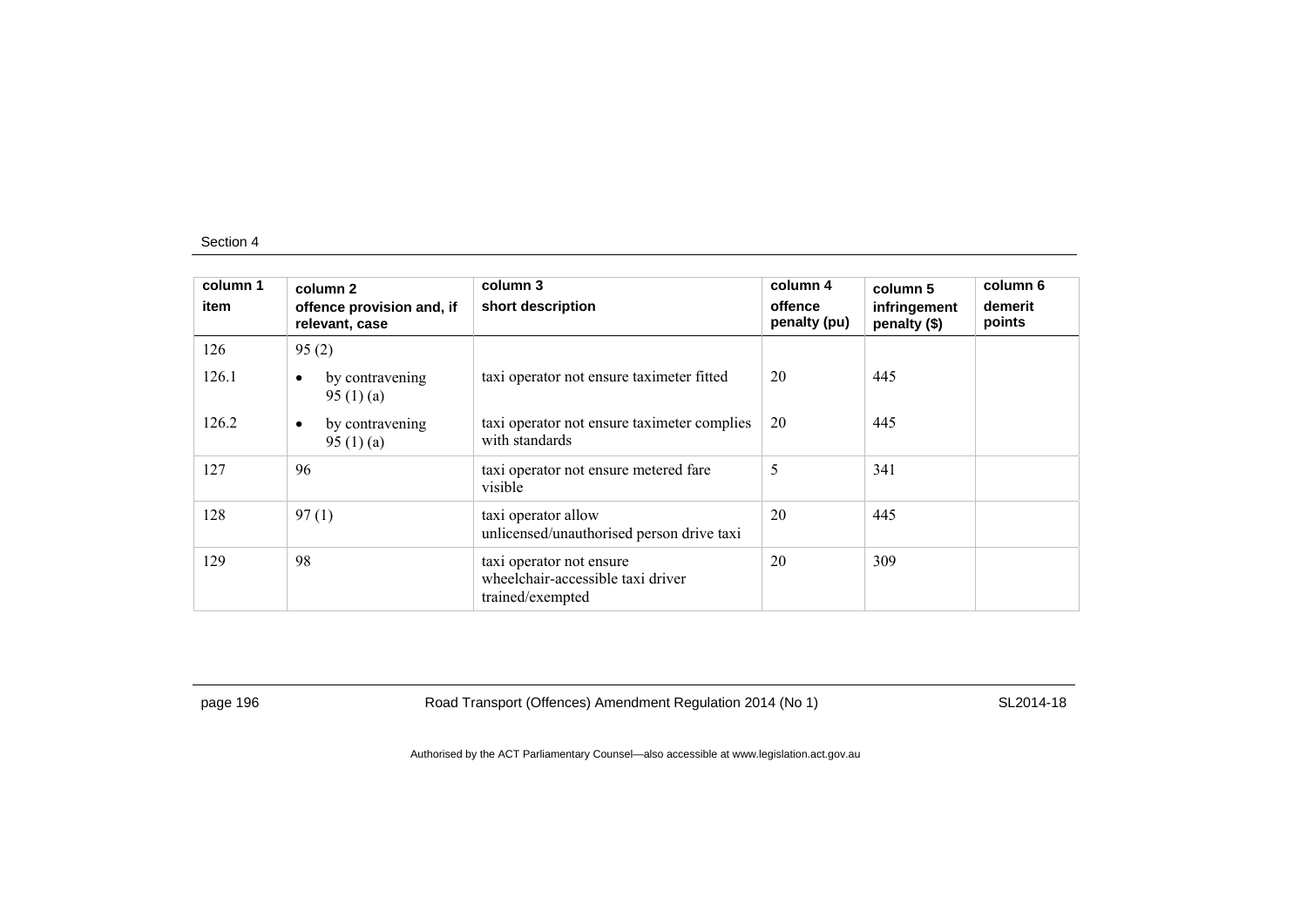| column 1 | column 2                                       | column 3                                                                                 | column 4                | column 5                     | column 6          |
|----------|------------------------------------------------|------------------------------------------------------------------------------------------|-------------------------|------------------------------|-------------------|
| item     | offence provision and, if<br>relevant, case    | short description                                                                        | offence<br>penalty (pu) | infringement<br>penalty (\$) | demerit<br>points |
| 130      | 99(2)                                          |                                                                                          |                         |                              |                   |
| 130.1    | by contravening<br>99 $(1)$ $(a)$              | taxi operator not record driver's name and<br>address                                    | 10                      | 291                          |                   |
| 130.2    | by contravening<br>$\bullet$<br>99(1)(b)       | taxi operator not record prescribed driver<br>authority information                      | 10                      | 291                          |                   |
| 130.3    | by contravening<br>$\bullet$<br>99 $(1)(c)$    | taxi operator not record<br>wheelchair-accessible taxi<br>training/exemption information | 10                      | 291                          |                   |
| 130.4    | by contravening<br>$\bullet$<br>99(1)(d)       | taxi operator not record driving times                                                   | 10                      | 291                          |                   |
| 130.5    | by contravening<br>$\bullet$<br>99 $(1)$ $(e)$ | taxi operator not record registration<br>number of taxi driven by driver                 | 10                      | 291                          |                   |
| 131      | 99(4)                                          | taxi operator not make record of<br>suspension/cancellation of driver's licence          | 10                      |                              |                   |

SL2014-18 Road Transport (Offences) Amendment Regulation 2014 (No 1) page 197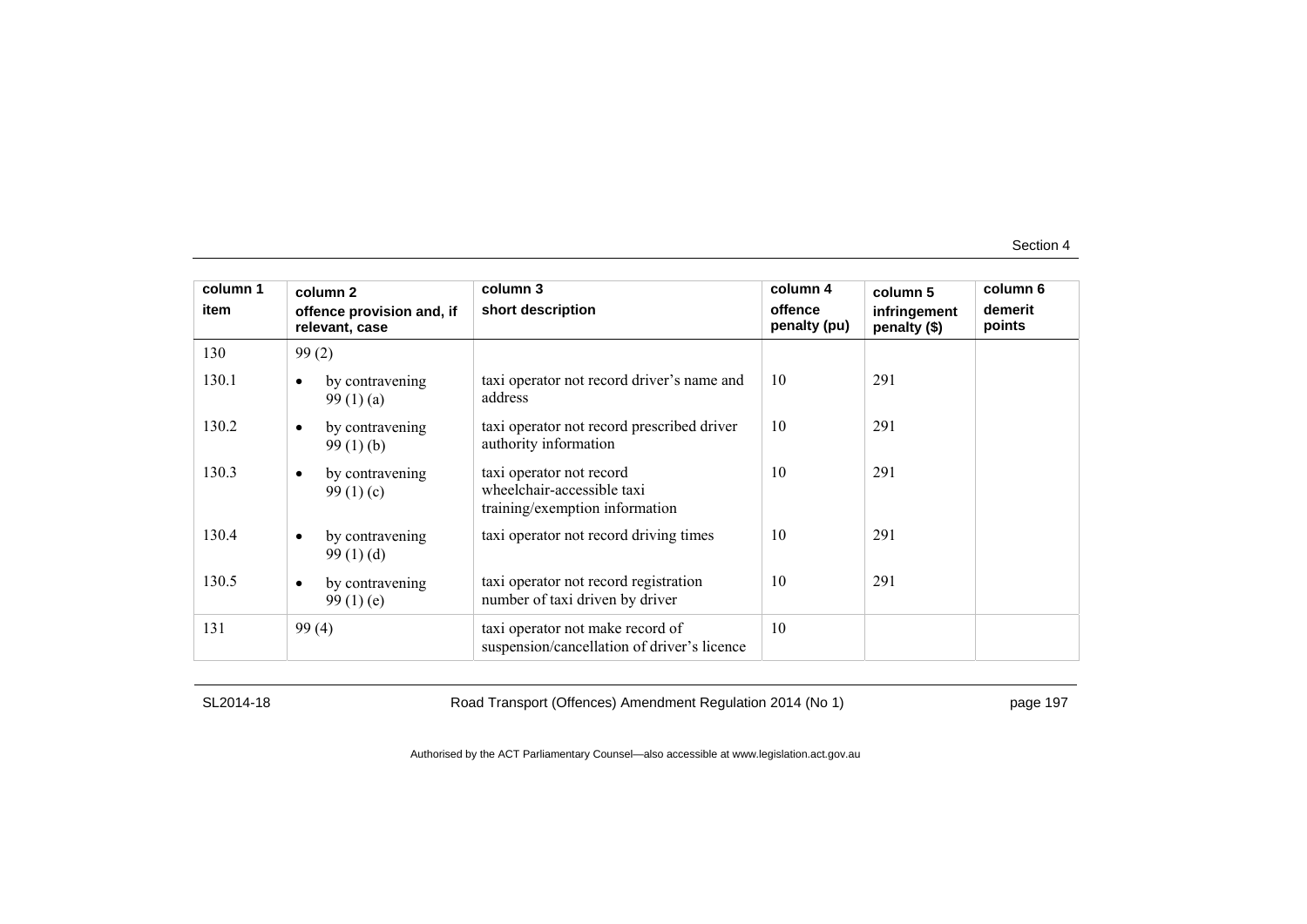| column 1<br>item | column 2<br>offence provision and, if<br>relevant, case | column 3<br>short description                                              | column 4<br>offence<br>penalty (pu) | column 5<br>infringement<br>penalty (\$) | column 6<br>demerit<br>points |
|------------------|---------------------------------------------------------|----------------------------------------------------------------------------|-------------------------------------|------------------------------------------|-------------------------------|
| 132              | 99(5)                                                   | taxi operator not record driver no longer<br>exempt from holding licence   | 10                                  |                                          |                               |
| 133              | 100(2)                                                  |                                                                            |                                     |                                          |                               |
| 133.1            | by contravening<br>$\bullet$<br>100(1)(a)               | not keep taxi operator records as required                                 | 10                                  | 291                                      |                               |
| 133.2            | by contravening<br>$\bullet$<br>$100(1)$ (b)            | not produce taxi operator records as<br>required                           | 10                                  | 291                                      |                               |
| 133.3            | by contravening<br>$\bullet$<br>100(1)(c)               | not provide taxi operator records as<br>required                           | 10                                  | 291                                      |                               |
| 134              | 101(1)                                                  | taxi operator not ensure booking service<br>arrangements with taxi network | 10                                  | 291                                      |                               |
| 135              | 101(2)                                                  | taxi operator not ensure communications<br>equipment fitted                | 10                                  | 291                                      |                               |

page 198 **Road Transport (Offences) Amendment Regulation 2014 (No 1)** SL2014-18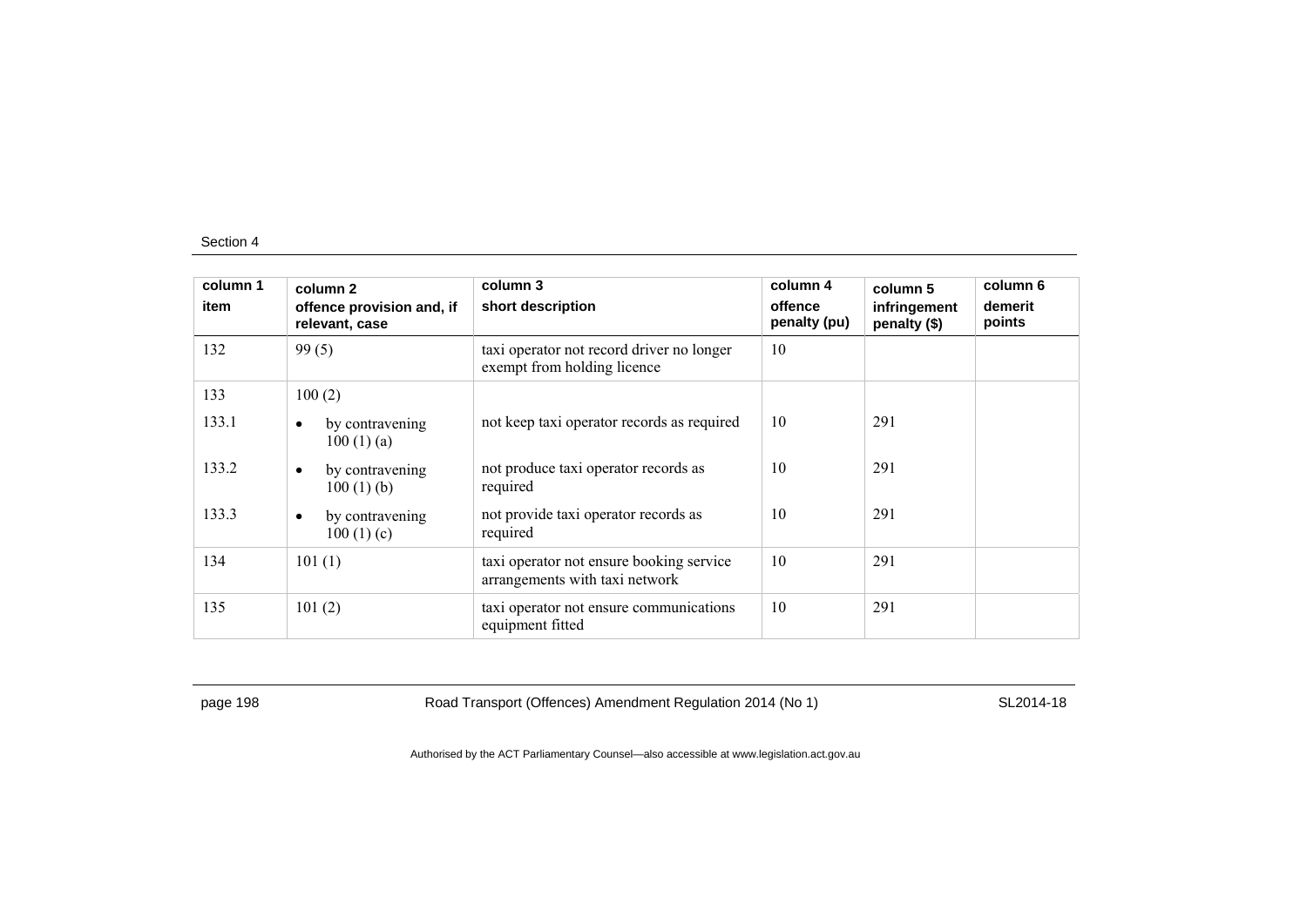| column 1<br>item | column 2<br>offence provision and, if<br>relevant, case | column 3<br>short description                                                                          | column 4<br>offence<br>penalty (pu) | column 5<br>infringement<br>penalty (\$) | column 6<br>demerit<br>points |
|------------------|---------------------------------------------------------|--------------------------------------------------------------------------------------------------------|-------------------------------------|------------------------------------------|-------------------------------|
| 136              | 101A(2)                                                 | wheelchair-accessible taxi operator not<br>have arrangements with WCBS operator<br>for booking service | 10                                  | 291                                      |                               |
| 137              | 101A(3)                                                 | wheelchair-accessible taxi operator not<br>have communications equipment fitted                        | 10                                  | 291                                      |                               |
| 138              | 102(1)                                                  | taxi operator not ensure required<br>information displayed in taxi                                     | 5                                   | 231                                      |                               |
| 139              | 103                                                     | taxi operator not display security camera<br>notice                                                    | 5                                   | 231                                      |                               |
| 140              | 104                                                     | taxi operator not ensure taxi fitted with<br>operational airconditioning/in good repair                | 10                                  | 291                                      |                               |
| 141              | 105                                                     | taxi operator not ensure complying child<br>restraint anchorage fitted                                 | 10                                  | 291                                      |                               |

SL2014-18 Road Transport (Offences) Amendment Regulation 2014 (No 1) page 199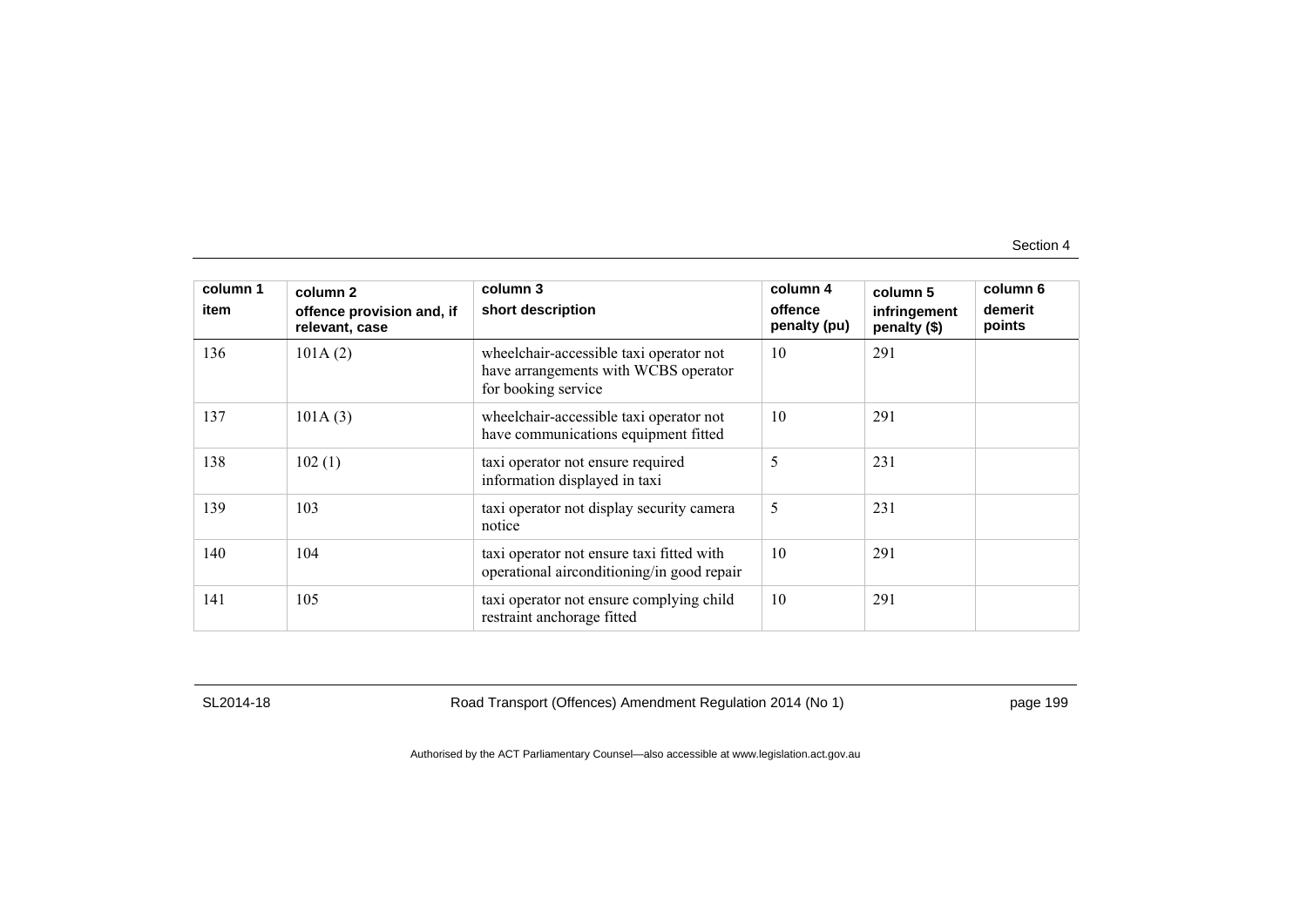| column 1<br>item | column 2<br>offence provision and, if<br>relevant, case | column 3<br>short description                                                                | column 4<br>offence<br>penalty (pu) | column 5<br>infringement<br>penalty (\$) | column 6<br>demerit<br>points |
|------------------|---------------------------------------------------------|----------------------------------------------------------------------------------------------|-------------------------------------|------------------------------------------|-------------------------------|
| 142              | 106(1)                                                  | taxi operator not ensure roof sign/roof sign<br>light fitted/working properly                | 10                                  | 291                                      |                               |
| 143              | 106(5)                                                  | taxi operator not ensure taxi not displaying<br>unauthorised thing to show hire availability | 10                                  | 291                                      |                               |
| 144              | 107(1)                                                  | taxi operator not ensure taxi fitted with<br>approved signs/livery                           | 10                                  | 240                                      |                               |
| 145              | 108(1)                                                  | taxi operator not ensure inappropriate<br>advertisement/document not displayed               | 10                                  | 240                                      |                               |
| 146              | 108(3)                                                  | taxi operator not remove inappropriate<br>advertisement/document as directed                 | 10                                  | 291                                      |                               |
| 147              | 109(2)                                                  |                                                                                              |                                     |                                          |                               |
| 147.1            | by contravening<br>٠<br>109(1)(a)                       | taxi operator use stand-by taxi when usual<br>taxi available                                 | 10                                  | 291                                      |                               |

page 200 Road Transport (Offences) Amendment Regulation 2014 (No 1) SL2014-18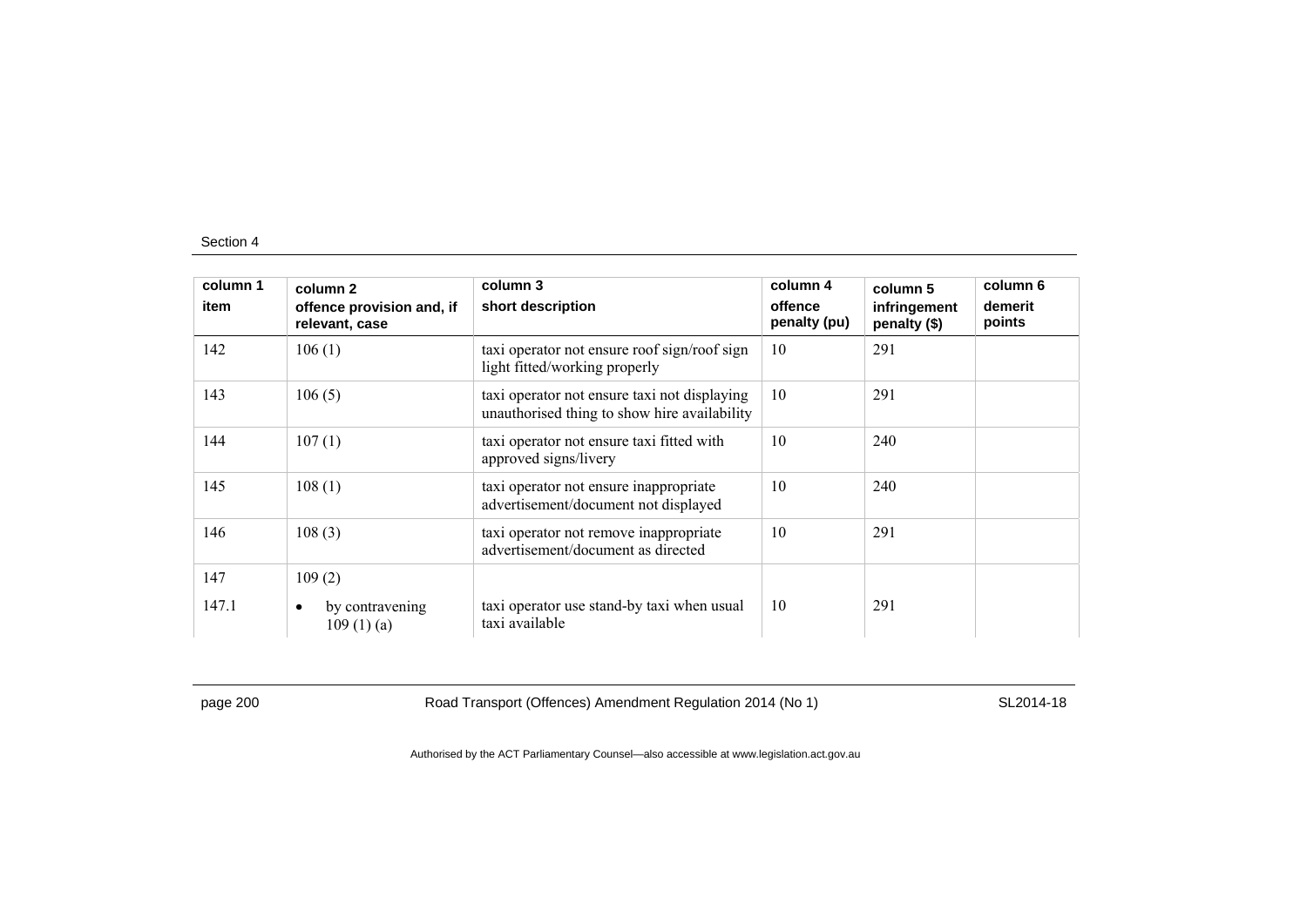| column 1<br>item | column 2<br>offence provision and, if<br>relevant, case | column 3<br>short description                                                               | column 4<br>offence<br>penalty (pu) | column 5<br>infringement<br>penalty (\$) | column 6<br>demerit<br>points |
|------------------|---------------------------------------------------------|---------------------------------------------------------------------------------------------|-------------------------------------|------------------------------------------|-------------------------------|
| 147.2            | by contravening<br>٠<br>$109(1)$ (b)                    | taxi operator not comply with stand-by taxi<br>requirements                                 | 10                                  | 291                                      |                               |
| 147.3            | by contravening<br>٠<br>109(1)(c)                       | taxi operator not give notice of stand-by<br>taxi                                           | 10                                  | 291                                      |                               |
| 148              | 110                                                     | taxi operator not ensure driver wearing<br>clean/approved uniform                           | 10                                  | 240                                      |                               |
| 149              | 111                                                     | taxi operator not deal with lost property as<br>required                                    | 5                                   | 128                                      |                               |
| 150              | 112(2)                                                  | taxi operator allow taxi operation after time<br>of effect of noncompliance notice          | 20                                  | 445                                      |                               |
| 151              | 112(3)                                                  | taxi operator allow taxi operation after<br>unauthorised removal of noncompliance<br>notice | 20                                  | 445                                      |                               |
| 152              | 113                                                     | taxi driver operate dirty/untidy taxi                                                       | 5                                   | 176                                      |                               |

SL2014-18 Road Transport (Offences) Amendment Regulation 2014 (No 1) page 201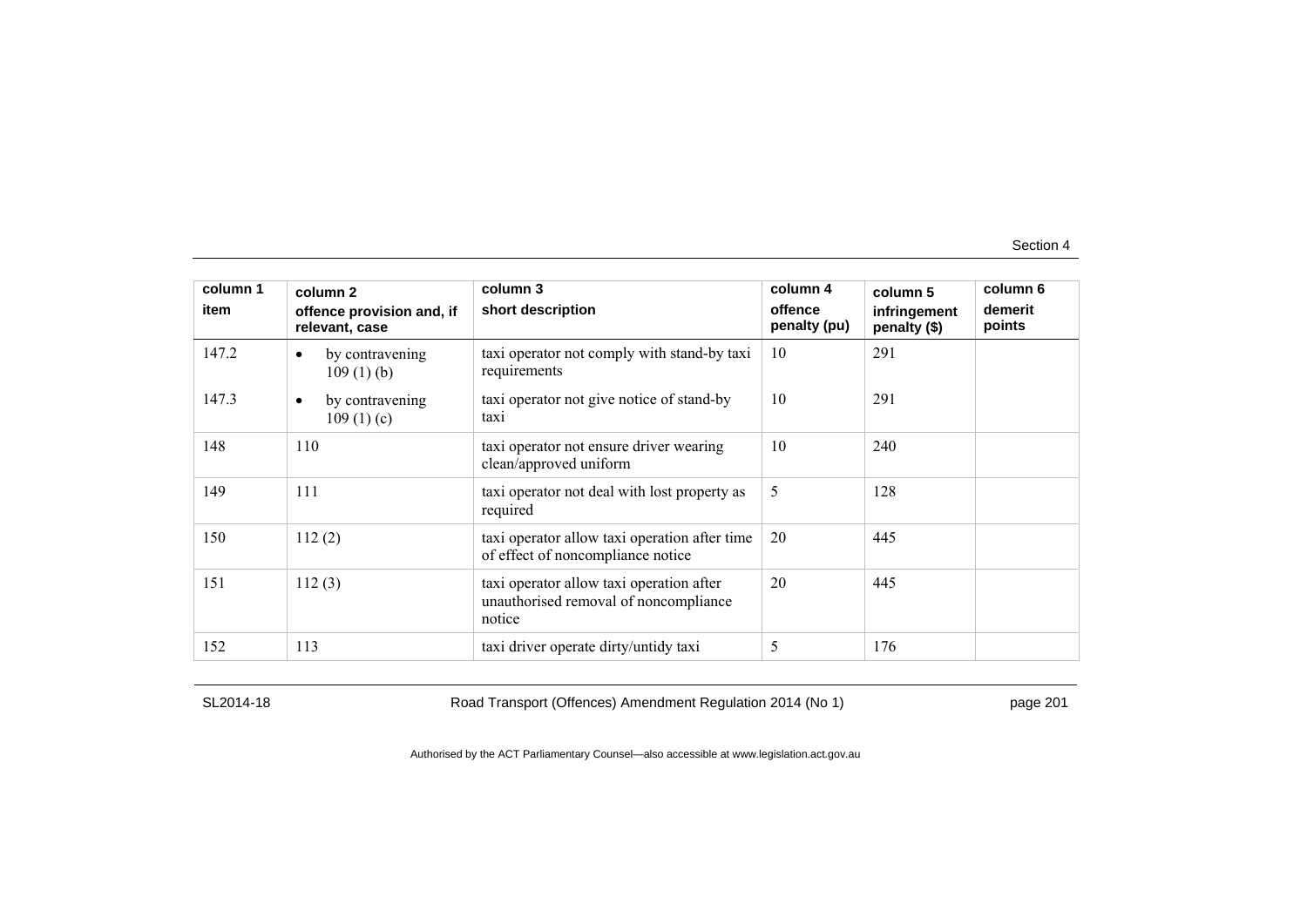| column 1<br>item | column 2<br>offence provision and, if<br>relevant, case | column 3<br>short description                                                                                                | column 4<br>offence<br>penalty (pu) | column 5<br>infringement<br>penalty (\$) | column 6<br>demerit<br>points |
|------------------|---------------------------------------------------------|------------------------------------------------------------------------------------------------------------------------------|-------------------------------------|------------------------------------------|-------------------------------|
| 153              | 114(2)                                                  | wheelchair-accessible taxi driver not tell<br>booking service of hiring availability                                         | 10                                  | 291                                      |                               |
| 154              | 114(3)                                                  | wheelchair-accessible taxi driver not<br>comply with booking service direction to<br>accept booking for person in wheelchair | 10                                  | 291                                      |                               |
| 155              | 115(2)                                                  | taxi driver not check security camera<br>operating                                                                           | 5                                   | 176                                      |                               |
| 156              | 115(3)                                                  | taxi driver not tell network security camera<br>not operating                                                                | 5                                   | 176                                      |                               |
| 157              | 116(1)                                                  | taxi driver allow inconvenient/dangerous<br>thing in taxi                                                                    | 5                                   | 128                                      |                               |
| 158              | 117(1)                                                  | taxi driver allow unconfined<br>dog/cat/bird/other animal in taxi                                                            | 5                                   | 128                                      |                               |

page 202 Road Transport (Offences) Amendment Regulation 2014 (No 1) SL2014-18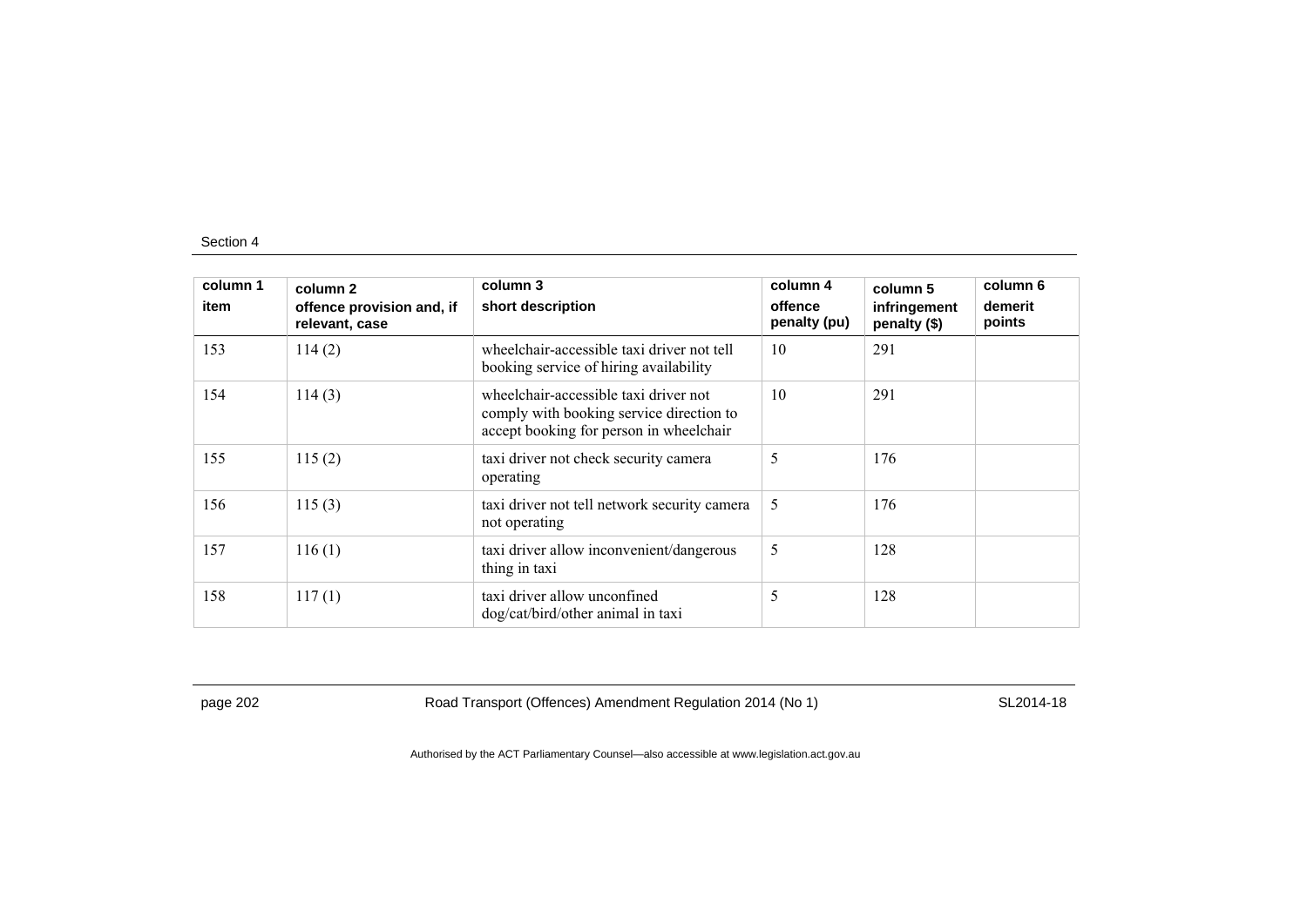| column 1<br>item | column 2<br>offence provision and, if<br>relevant, case | column 3<br>short description                                                  | column 4<br>offence<br>penalty (pu) | column 5<br>infringement<br>penalty (\$) | column 6<br>demerit<br>points |
|------------------|---------------------------------------------------------|--------------------------------------------------------------------------------|-------------------------------------|------------------------------------------|-------------------------------|
| 159              | 118                                                     | taxi driver not deal with lost property as<br>required                         | 5                                   | 128                                      |                               |
| 160              | $119(1)$ (a)                                            | taxi driver move taxi while door open                                          | 10                                  | 291                                      |                               |
| 161              | $119(1)$ (b)                                            | taxi driver start/stop taxi subjecting person<br>to unnecessary risk of injury | 10                                  | 291                                      |                               |
| 162              | 119(1)(c)                                               | taxi driver eat/drink in available/hired taxi                                  | 10                                  | 240                                      |                               |
| 163              | 120(2)                                                  | taxi driver not clean/tidy                                                     | 5                                   | 128                                      |                               |
| 164              | 120(3)                                                  | taxi driver not wear clean network uniform                                     | 5                                   | 128                                      |                               |
| 165              | 120(4)                                                  | taxi driver not behave in orderly way/<br>politely/with propriety              | 5                                   | 128                                      |                               |
| 166              | 120(5)                                                  | taxi driver not comply with passenger<br>request                               | 5                                   | 128                                      |                               |
| 167              | 121                                                     | taxi driver leave driver's seat during hiring                                  | 5                                   | 128                                      |                               |

SL2014-18 Road Transport (Offences) Amendment Regulation 2014 (No 1) page 203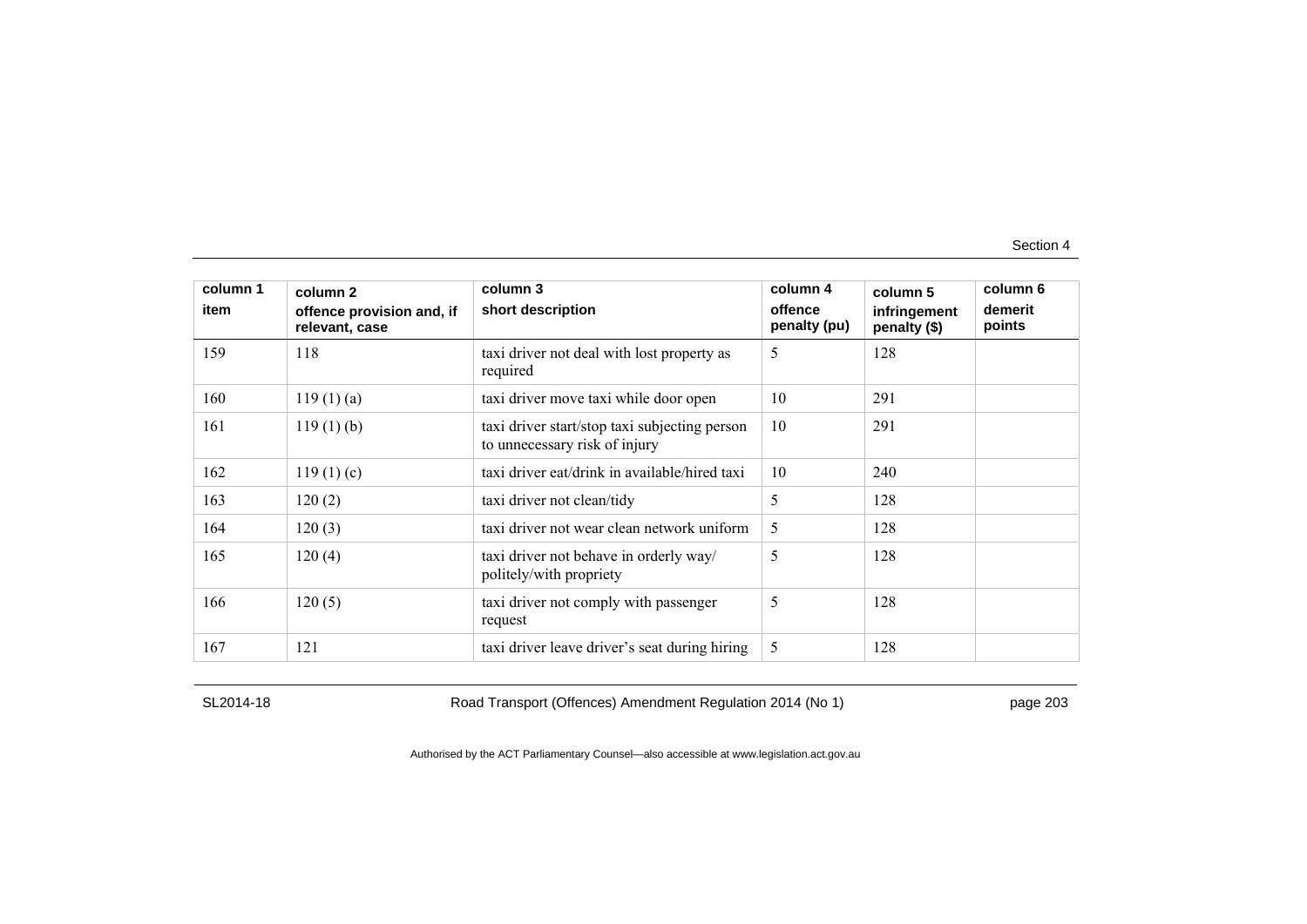| column 1<br>item | column 2<br>offence provision and, if<br>relevant, case | column 3<br>short description                                                                                       | column 4<br>offence<br>penalty (pu) | column 5<br>infringement<br>penalty (\$) | column 6<br>demerit<br>points |
|------------------|---------------------------------------------------------|---------------------------------------------------------------------------------------------------------------------|-------------------------------------|------------------------------------------|-------------------------------|
| 168              | 122(1)                                                  | taxi driver illegally stop taxi in taxi zone                                                                        | 5                                   | 176                                      |                               |
| 169              | 122(3)                                                  | taxi driver not place/keep taxi in 1st<br>available position at taxi zone                                           | 5                                   | 176                                      |                               |
| 170              | 122(5)                                                  | taxi driver contravene another taxi's right<br>to next hiring                                                       | 5                                   | 176                                      |                               |
| 171              | 122(6)                                                  | taxi driver leave taxi zone/pick up<br>area/drop off area/contrary to police<br>officer/authorised person direction | 10                                  | 291                                      |                               |
| 172              | 123(2)                                                  | taxi driver use temporary taxi zone<br>contrary to police officer/authorised person<br>direction                    | 10                                  | 291                                      |                               |
| 173              | 124(1)                                                  | taxi driver park taxi longer than 30 minutes                                                                        | 10                                  | 291                                      |                               |

page 204 Road Transport (Offences) Amendment Regulation 2014 (No 1) SL2014-18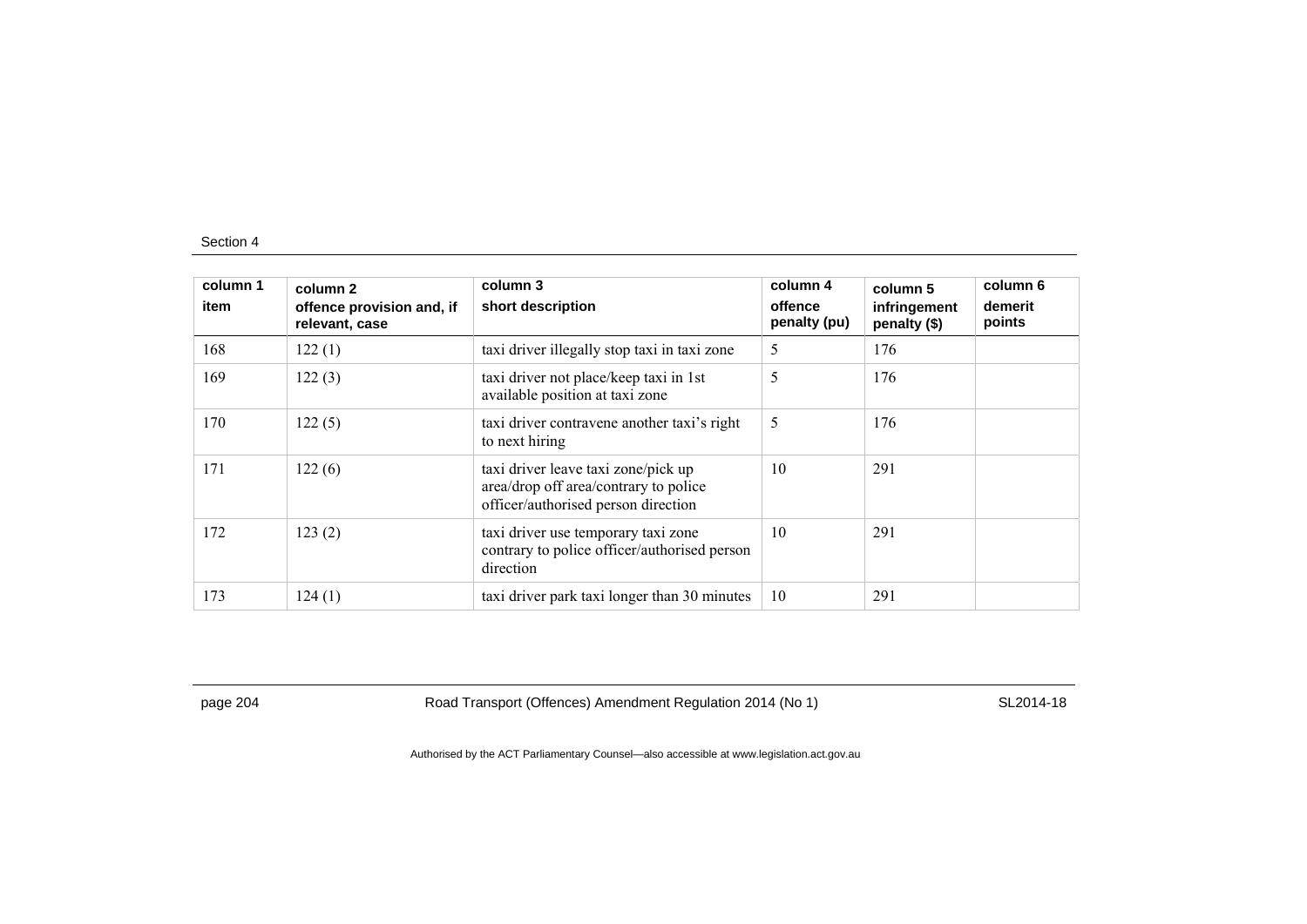| column 1<br>item | column 2<br>offence provision and, if<br>relevant, case | column 3<br>short description                                                                                          | column 4<br>offence<br>penalty (pu) | column 5<br>infringement<br>penalty (\$) | column 6<br>demerit<br>points |
|------------------|---------------------------------------------------------|------------------------------------------------------------------------------------------------------------------------|-------------------------------------|------------------------------------------|-------------------------------|
| 174              | 125(1)                                                  | taxi driver not use communications<br>equipment according to network<br>procedures                                     | 5                                   | 176                                      |                               |
| 175              | 125(2)                                                  | taxi driver not follow network rules                                                                                   | 5                                   | 176                                      |                               |
| 176              | 125(3)                                                  | taxi driver not comply with network<br>request                                                                         | 5                                   | 176                                      |                               |
| 177              | 125B(2)                                                 | wheelchair-accessible taxi driver not use<br>communications equipment in accordance<br>with WCBS's approved procedures | 5                                   | 176                                      |                               |
| 178              | 125B(3)                                                 | wheelchair-accessible taxi driver not<br>comply with WCBS's approved rules                                             | 5                                   | 176                                      |                               |
| 179              | 126(2)                                                  | taxi driver operate taxi after time of effect<br>of noncompliance notice                                               | 20                                  | 445                                      |                               |

SL2014-18 Road Transport (Offences) Amendment Regulation 2014 (No 1) page 205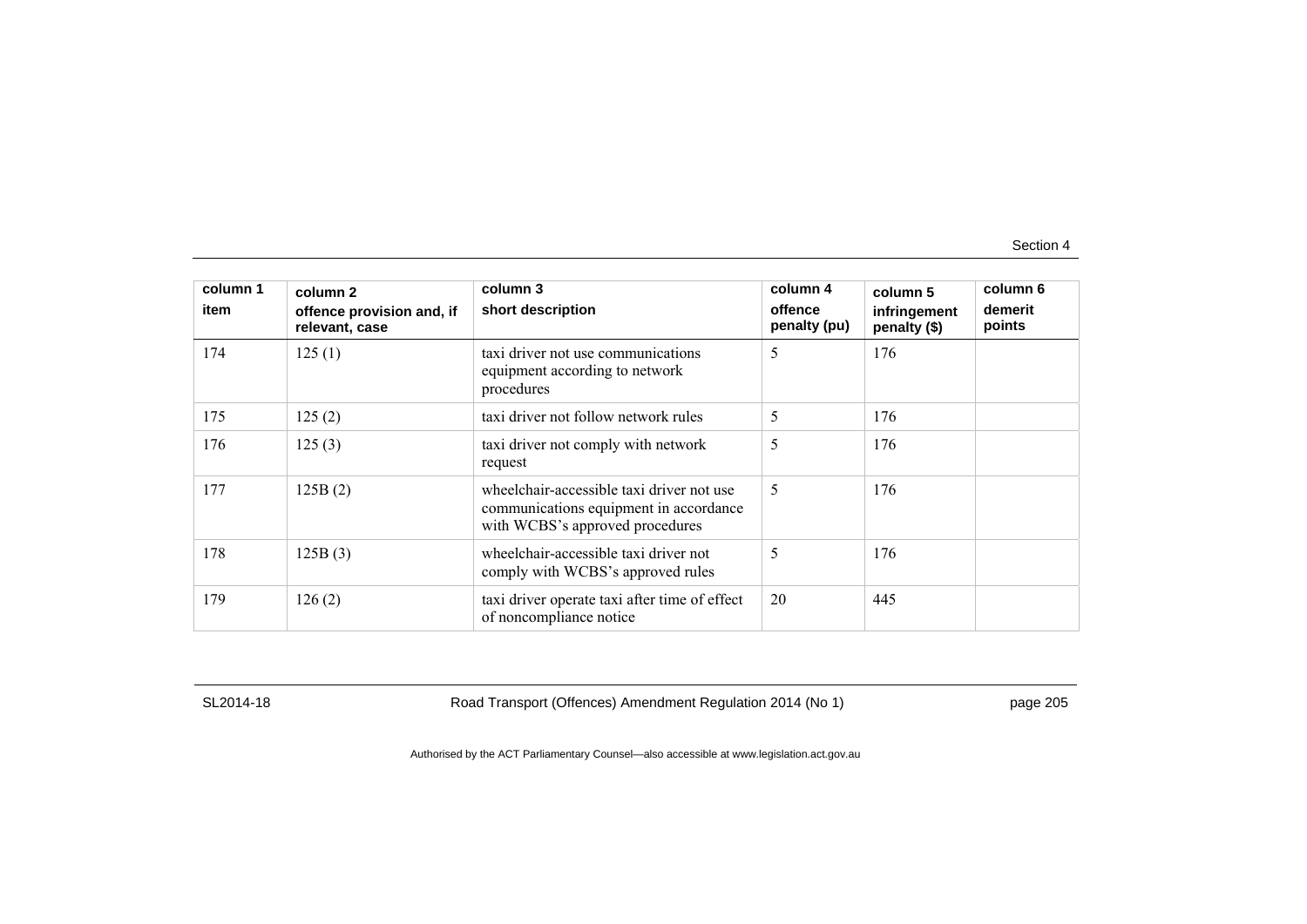| column 1<br>item | column 2<br>offence provision and, if<br>relevant, case | column 3<br>short description                                                          | column 4<br>offence<br>penalty (pu) | column 5<br>infringement<br>penalty (\$) | column 6<br>demerit<br>points |
|------------------|---------------------------------------------------------|----------------------------------------------------------------------------------------|-------------------------------------|------------------------------------------|-------------------------------|
| 180              | 126(3)                                                  | taxi driver operate taxi after unauthorised<br>removal of noncompliance notice         | 20                                  | 445                                      |                               |
| 181              | 128                                                     | person soliciting for passenger/hiring                                                 | 10                                  | 240                                      |                               |
| 182              | 129(1)                                                  | taxi driver not accept hiring promptly                                                 | 5                                   | 176                                      |                               |
| 183              | 129(2)                                                  | wheelchair-accessible taxi driver not prefer<br>hiring offered by person in wheelchair | 5                                   | 231                                      |                               |
| 184              | 129(3)                                                  | wheelchair-accessible taxi driver not accept<br>hiring offered by person in wheelchair | 5                                   | 231                                      |                               |
| 185              | 130(3)                                                  | taxi driver not carry out hiring directed by<br>police officer/authorised person       | 5                                   | 231                                      |                               |
| 186              | 131(1)                                                  | taxi driver not carry out hiring promptly                                              | 5                                   | 176                                      |                               |
| 187              | 131(2)                                                  | taxi driver not drive by shortest route                                                | 5                                   | 176                                      |                               |

page 206 Road Transport (Offences) Amendment Regulation 2014 (No 1) SL2014-18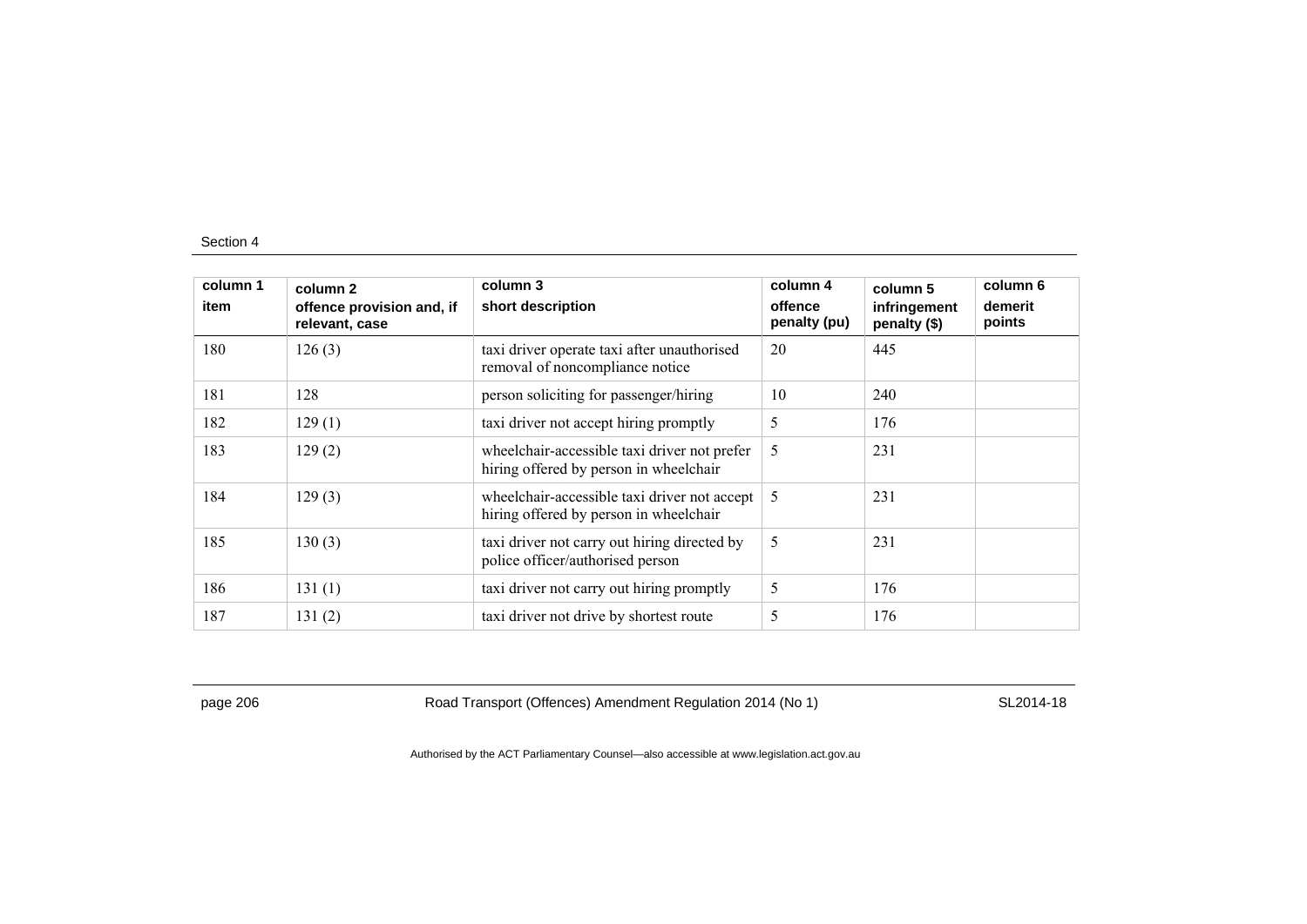| column 1<br>item | column 2<br>offence provision and, if<br>relevant, case | column 3<br>short description                                                                              | column 4<br>offence<br>penalty (pu) | column 5<br>infringement<br>penalty (\$) | column 6<br>demerit<br>points |
|------------------|---------------------------------------------------------|------------------------------------------------------------------------------------------------------------|-------------------------------------|------------------------------------------|-------------------------------|
| 188              | 131(4)                                                  | taxi driver not comply with direction to<br>take hirer to new destination                                  | 5                                   | 176                                      |                               |
| 189              | 132(1)                                                  | wheelchair-accessible taxi driver not carry<br>wheelchair in safe way                                      | 10                                  | 291                                      |                               |
| 190              | 132(2)                                                  | wheelchair-accessible taxi driver not carry<br>person in wheelchair in safe way                            | 10                                  | 291                                      |                               |
| 191              | 132(4)                                                  | wheelchair-accessible taxi driver carry<br>person in scooter/tricycle                                      | 10                                  | 291                                      |                               |
| 192              | 132(5)                                                  | wheelchair-accessible taxi driver not<br>provide loading assistance for person in<br>wheelchair when asked | 10                                  | 291                                      |                               |
| 193              | 133(3)                                                  | taxi driver not stop taxi parallel/close to<br>side of road                                                | 5                                   | 176                                      |                               |

SL2014-18 Road Transport (Offences) Amendment Regulation 2014 (No 1) page 207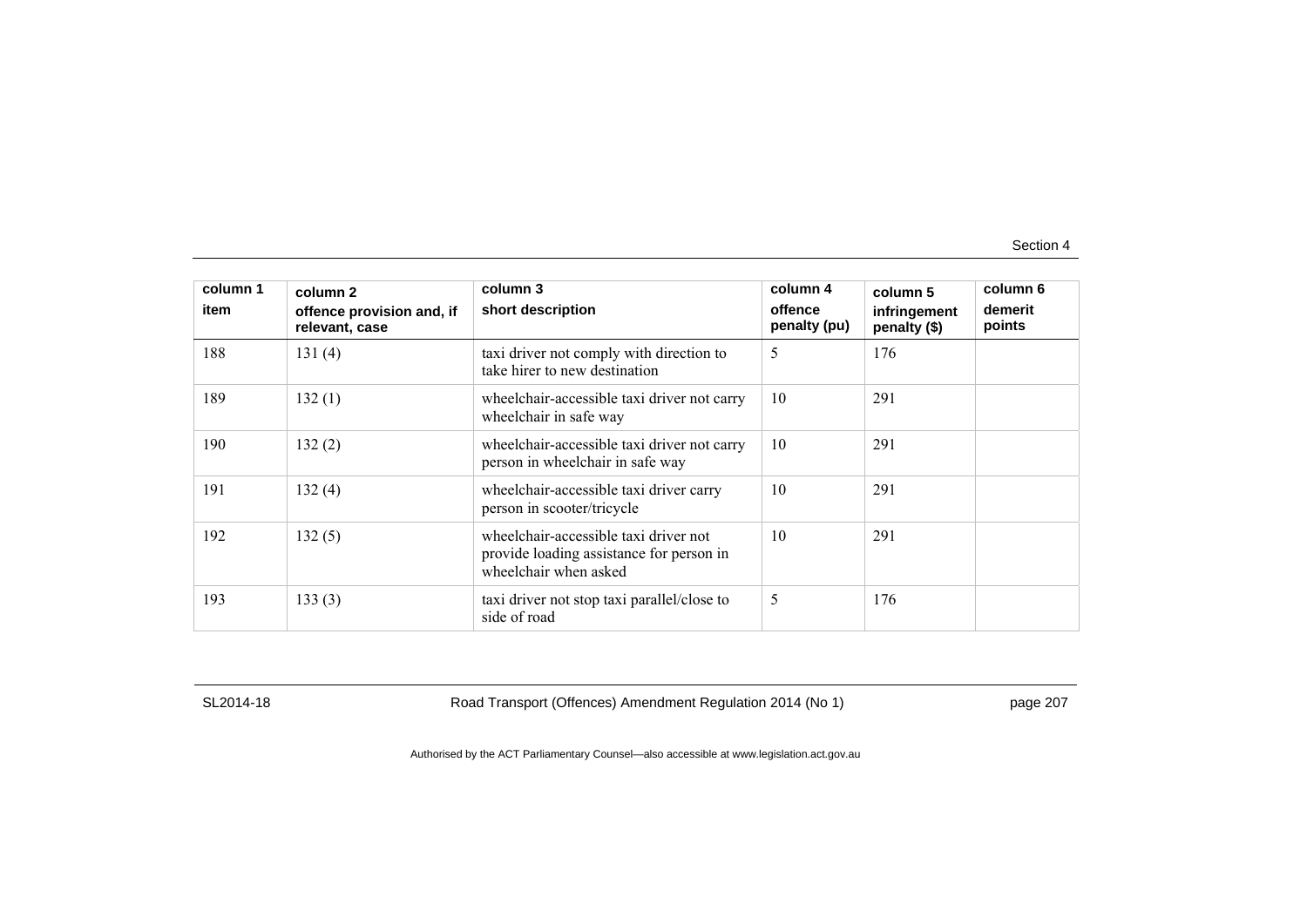| column 1<br>item | column 2<br>offence provision and, if<br>relevant, case | column 3<br>short description                                   | column 4<br>offence<br>penalty (pu) | column 5<br>infringement<br>penalty (\$) | column 6<br>demerit<br>points |
|------------------|---------------------------------------------------------|-----------------------------------------------------------------|-------------------------------------|------------------------------------------|-------------------------------|
| 194              | 134(1)                                                  | taxi driver not ensure roof sign off when<br>taxi not for hire  | 5                                   | 176                                      |                               |
| 195              | 135(1)                                                  | taxi driver not carry goods when asked                          | 5                                   | 176                                      |                               |
| 196              | 135(3)(a)                                               | taxi driver carry goods on taxi roof without<br>permission      | 5                                   | 176                                      |                               |
| 197              | 135(3)(b)                                               | taxi driver carry overweight goods in<br>passenger compartment  | 5                                   | 176                                      |                               |
| 198              | 135(5)                                                  | taxi driver not provide reasonable<br>assistance with goods     | 5                                   | 176                                      |                               |
| 199              | 135(6)                                                  | taxi driver not take reasonable care with<br>goods              | 5                                   | 176                                      |                               |
| 200              | 135(7)                                                  | taxi driver not deliver goods promptly/in<br>received condition | 5                                   | 176                                      |                               |
| 201              | 136(1)                                                  | taxi driver not wait 15 mins/as agreed                          | 5                                   | 176                                      |                               |

page 208 Road Transport (Offences) Amendment Regulation 2014 (No 1) SL2014-18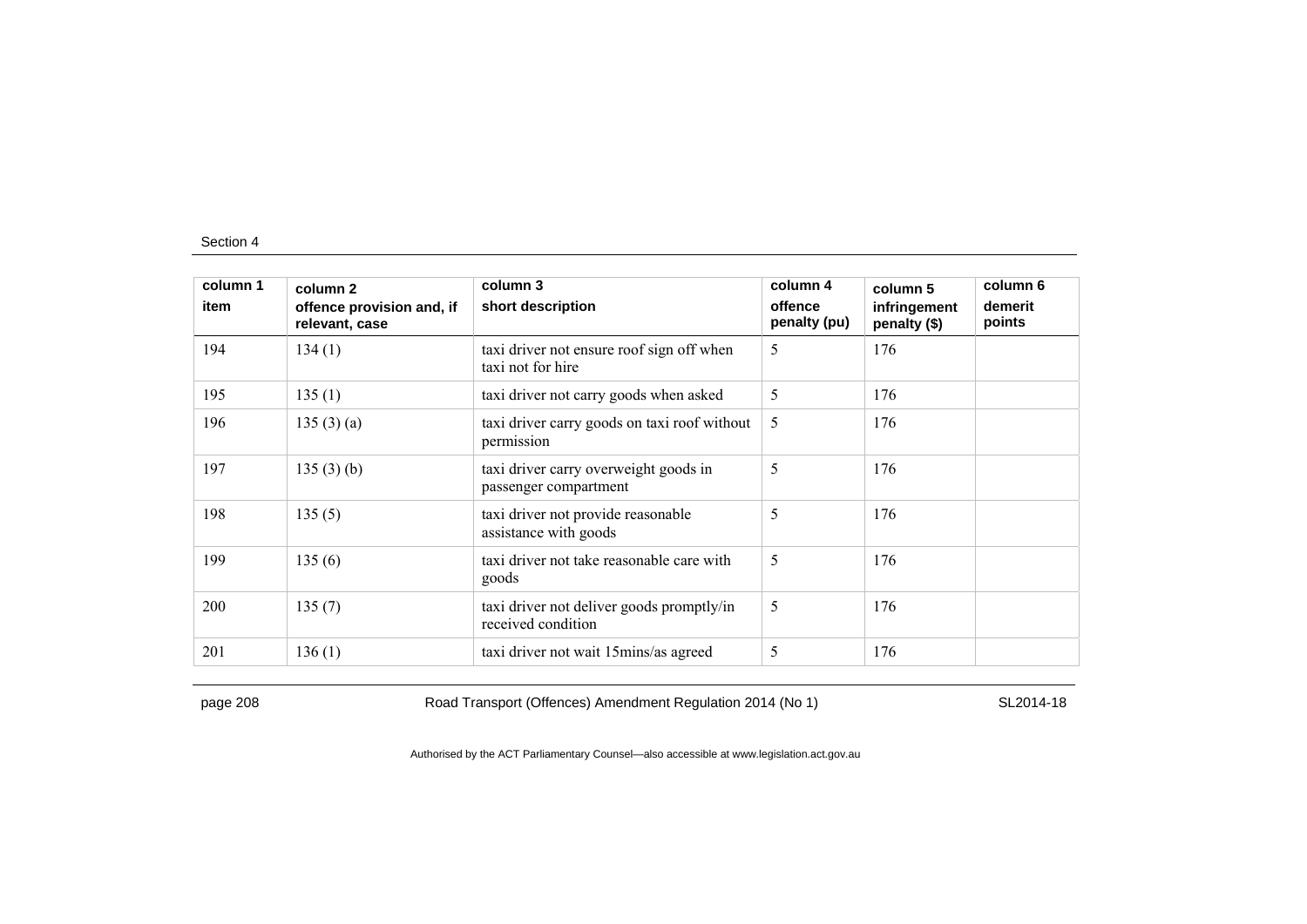| column 1<br>item | column 2<br>offence provision and, if<br>relevant, case | column 3<br>short description                                         | column 4<br>offence<br>penalty (pu) | column 5<br>infringement<br>penalty (\$) | column 6<br>demerit<br>points |
|------------------|---------------------------------------------------------|-----------------------------------------------------------------------|-------------------------------------|------------------------------------------|-------------------------------|
| 202              | 139                                                     | taxi driver allow extra person in taxi<br>without hirer's agreement   | 5                                   | 176                                      |                               |
| 203              | 140(2)                                                  | taxi driver not comply with hirer's<br>requirement about sharing taxi | 5                                   | 176                                      |                               |
| 204              | 140(4)                                                  | taxi driver ask hirer's guests for payment<br>of all or part of fare  | 5                                   | 176                                      |                               |
| 205              | 141                                                     | taxi driver accept subsequent hiring<br>without hirer's agreement     | 5                                   | 176                                      |                               |
| 206              | 143(1)                                                  | taxi driver start taximeter before taxi hired                         | 5                                   | 176                                      |                               |
| 207              | 143A(1)                                                 | taxi driver not start taximeter when taxi<br>hired                    | 5                                   | 176                                      |                               |
| 208              | 143A (3) (c) (i)                                        | taxi driver start taximeter before<br>wheelchair secured              | 5                                   | 176                                      |                               |

SL2014-18 Road Transport (Offences) Amendment Regulation 2014 (No 1) page 209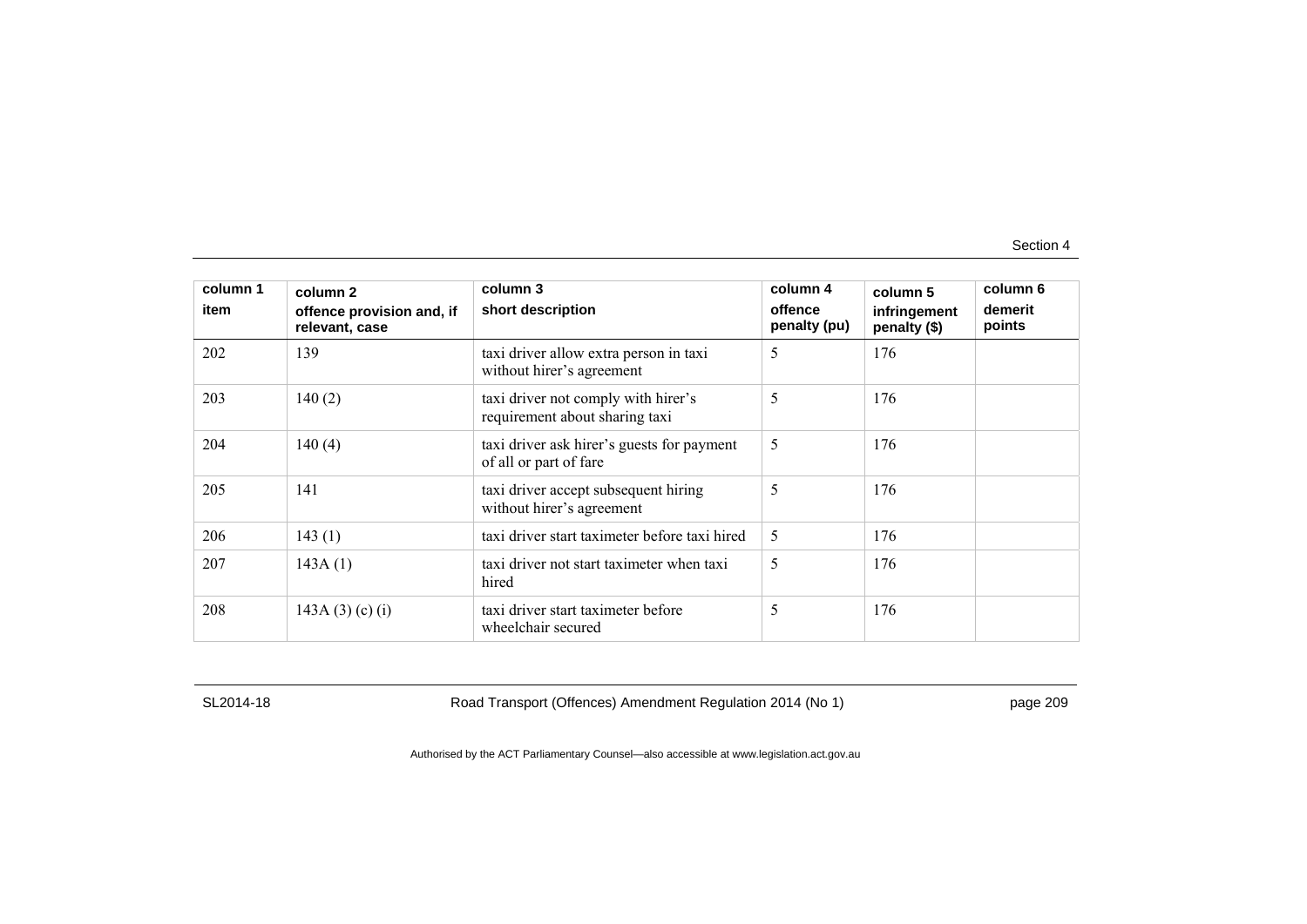| column 1<br>item | column 2<br>offence provision and, if<br>relevant, case | column 3<br>short description                                                                     | column 4<br>offence<br>penalty (pu) | column 5<br>infringement<br>penalty (\$) | column 6<br>demerit<br>points |
|------------------|---------------------------------------------------------|---------------------------------------------------------------------------------------------------|-------------------------------------|------------------------------------------|-------------------------------|
| 209              | 143A $(3)$ $(c)$ $(ii)$                                 | taxi driver not start taximeter after<br>wheelchair secured                                       | 5                                   | 176                                      |                               |
| 210              | 143A (4) (c) (i)                                        | taxi driver not stop taximeter until<br>wheelchair secured                                        | 5                                   | 176                                      |                               |
| 211              | 143A (4) (c) (ii)                                       | taxi driver not restart taximeter after<br>wheelchair secured                                     | 5                                   | 176                                      |                               |
| 212              | 143B(1)                                                 | taxi driver stop taximeter during hiring                                                          | 5                                   | 176                                      |                               |
| 213              | 143B(3)                                                 | taxi driver not restart taximeter after<br>breakdown/accident/avoidable action/hirer<br>pays fare | 5                                   | 176                                      |                               |
| 214              | 143C(1)                                                 | taxi driver not stop taximeter at end of<br>hiring                                                | 5                                   | 176                                      |                               |
| 215              | 143C(2)                                                 | taxi driver not ensure taximeter readily<br>readable by hirer/not state extra charges             | 5                                   | 176                                      |                               |

page 210 Road Transport (Offences) Amendment Regulation 2014 (No 1) SL2014-18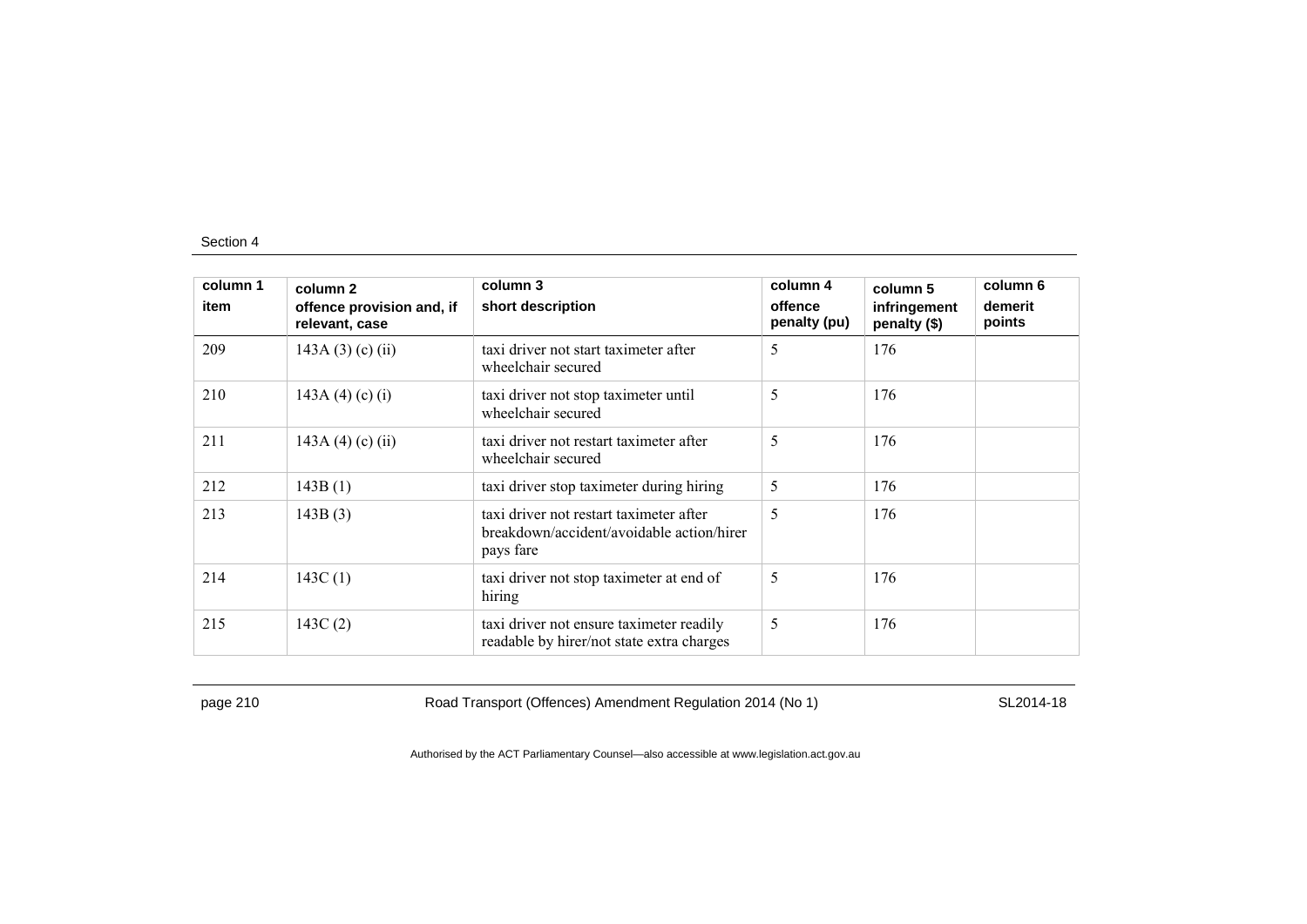| column 1<br>item | column 2<br>offence provision and, if<br>relevant, case | column 3<br>short description                                                          | column 4<br>offence<br>penalty (pu) | column 5<br>infringement<br>penalty (\$) | column 6<br>demerit<br>points |
|------------------|---------------------------------------------------------|----------------------------------------------------------------------------------------|-------------------------------------|------------------------------------------|-------------------------------|
| 216              | 143C $(3)(a)$                                           | taxi driver not ensure taximeter fare<br>indicators show zero after payment            | 5                                   | 176                                      |                               |
| 217              | 143C $(3)$ $(b)$                                        | taxi driver not ensure taximeter fare<br>indicators show zero after hirer fails to pay | 5                                   | 176                                      |                               |
| 218              | 144(1)                                                  | taxi driver ask more than correct fare                                                 | 5                                   | 176                                      |                               |
| 219              | 144(2)                                                  | taxi driver make agreement for payment of<br>more than fare                            | 5                                   | 176                                      |                               |
| 220              | 144A(1)                                                 | taxi hirer not pay fare                                                                | 5                                   | 176                                      |                               |
| 221              | 144A(2)                                                 | taxi hirer not pay fare deposit difference                                             | 5                                   | 176                                      |                               |
| 222              | 144A(3)                                                 | taxi driver not pay fare deposit difference                                            | 5                                   | 176                                      |                               |
| 223              | 144A(4)                                                 | taxi driver not offer correct change                                                   | 5                                   | 176                                      |                               |
| 224              | 144B(1)                                                 | unauthorised use of Taxi Subsidy Scheme<br>voucher                                     | 5                                   | 176                                      |                               |

SL2014-18 Road Transport (Offences) Amendment Regulation 2014 (No 1) page 211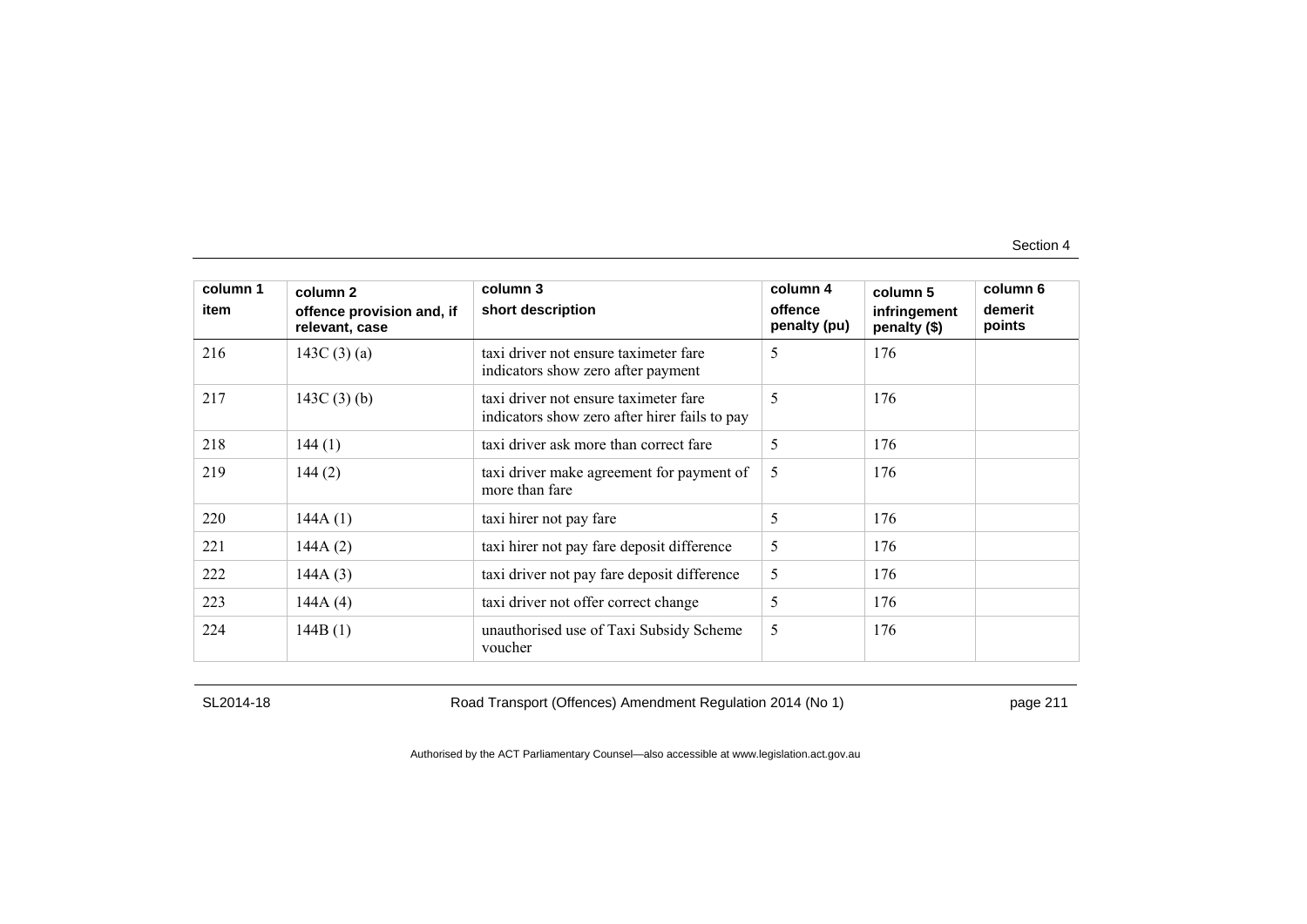| column 1<br>item | column 2<br>offence provision and, if<br>relevant, case | column 3<br>short description                                          | column 4<br>offence<br>penalty (pu) | column 5<br>infringement<br>penalty (\$) | column 6<br>demerit<br>points |
|------------------|---------------------------------------------------------|------------------------------------------------------------------------|-------------------------------------|------------------------------------------|-------------------------------|
| 225              | 144B(2)                                                 | making false or misleading statement in<br>Taxi Subsidy Scheme voucher | 5                                   | 176                                      |                               |
| 226              | 145(a)                                                  | taxi driver charge fare for<br>breakdown/accident                      | 5                                   | 176                                      |                               |
| 227              | 145 $(b)$                                               | taxi driver charge fare for avoidable action                           | 5                                   | 176                                      |                               |
| 228              | 146 $(a)$                                               | taxi passenger offensive behaviour                                     | 10                                  | 291                                      |                               |
| 229              | 146 $(b)$                                               | taxi passenger offensive language                                      | 10                                  | 291                                      |                               |
| 230              | 147                                                     | taxi passenger drink liquor                                            | 5                                   | 231                                      |                               |
| 231              | 148(1)                                                  | taxi passenger eat/drink without taxi<br>driver's agreement            | 5                                   | 128                                      |                               |
| 232              | 149(1)                                                  | taxi passenger take unconfined<br>dog/cat/bird/other animal into taxi  | 5                                   | 128                                      |                               |

page 212 **Road Transport (Offences) Amendment Regulation 2014 (No 1)** SL2014-18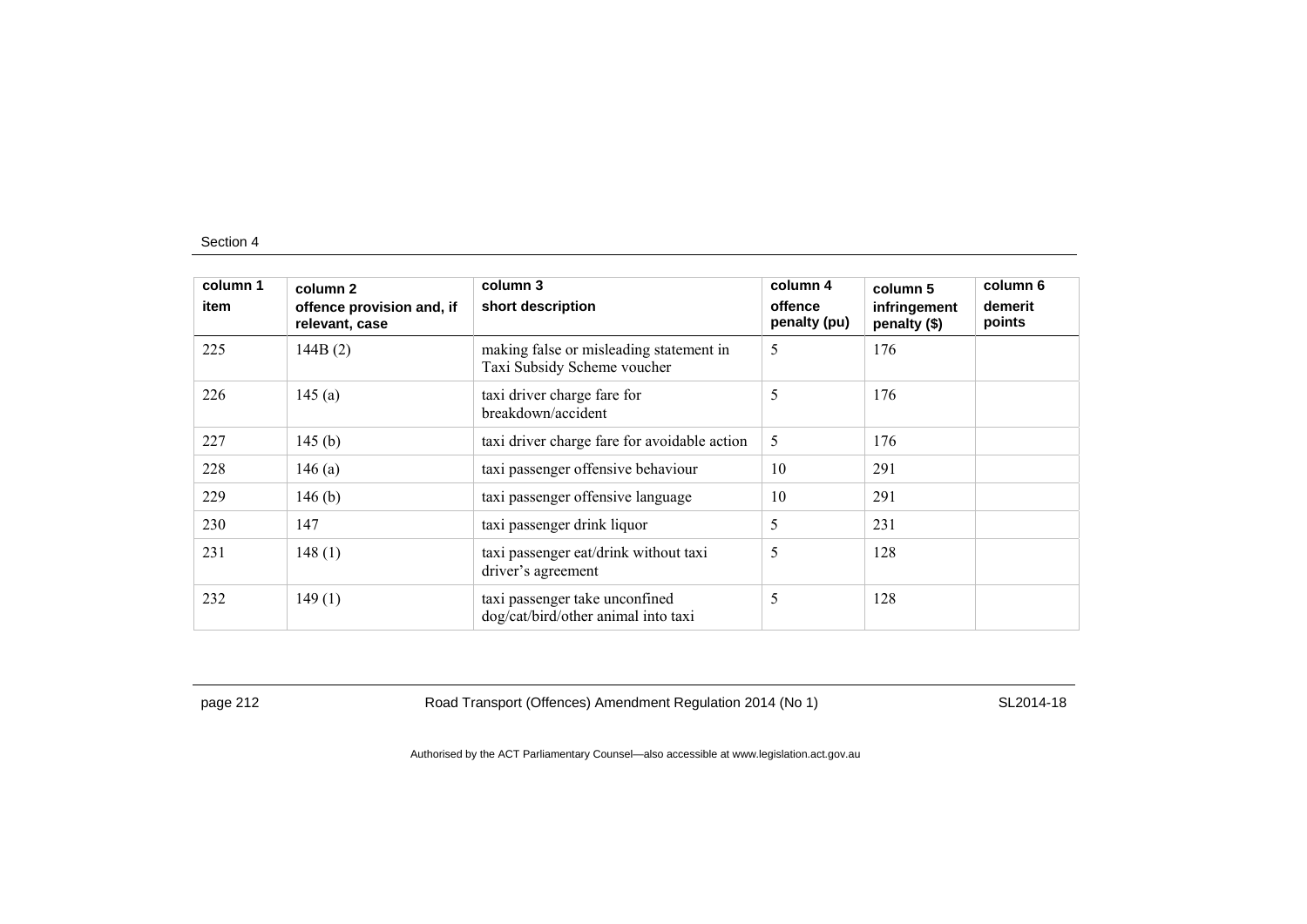| column 1<br>item | column 2<br>offence provision and, if<br>relevant, case | column 3<br>short description                                                                                                            | column 4<br>offence<br>penalty (pu) | column 5<br>infringement<br>penalty (\$) | column 6<br>demerit<br>points |
|------------------|---------------------------------------------------------|------------------------------------------------------------------------------------------------------------------------------------------|-------------------------------------|------------------------------------------|-------------------------------|
| 233              | 150(3)                                                  |                                                                                                                                          |                                     |                                          |                               |
| 233.1            | by contravening<br>150(1)(a)                            | taxi passenger not comply with direction<br>by driver/police officer/authorised person<br>because soil/damage taxi/person                | 5                                   | 128                                      |                               |
| 233.2            | by contravening<br>$\bullet$<br>150(1)(b)               | taxi passenger not comply with direction<br>by driver/police officer/authorised person<br>because goods inconvenience/endanger<br>person | 5                                   | 128                                      |                               |
| 234              | 151(2)                                                  | intoxicated taxi passenger not comply with<br>direction by driver/police officer/<br>authorised person                                   | 5                                   | 231                                      |                               |
| 235              | 152(2)                                                  | taxi passenger offender not comply with<br>direction by driver/police officer/<br>authorised person                                      | 5                                   | 231                                      |                               |

SL2014-18 Road Transport (Offences) Amendment Regulation 2014 (No 1) page 213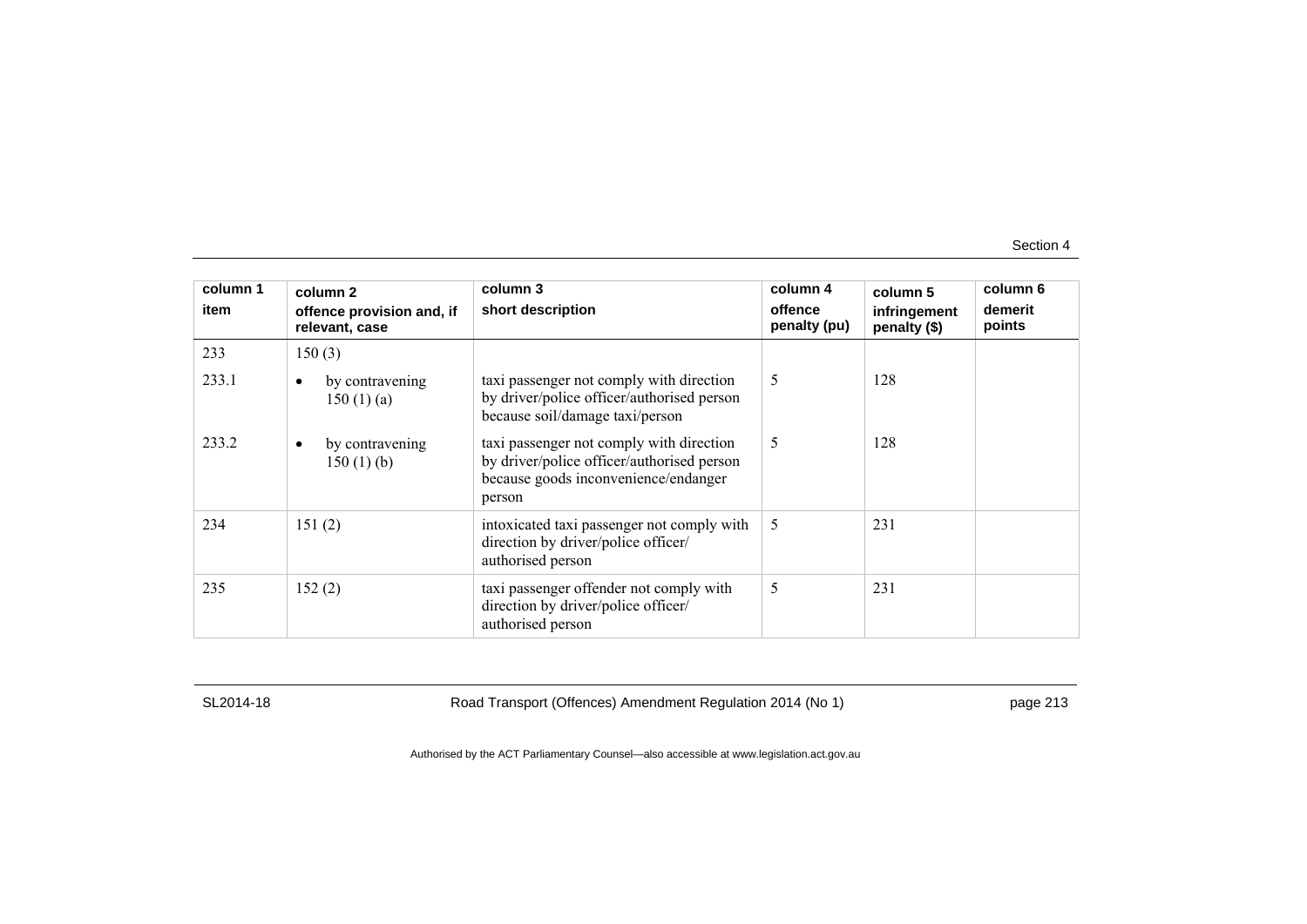| column 1<br>item | column 2<br>offence provision and, if<br>relevant, case | column 3<br>short description                                     | column 4<br>offence<br>penalty (pu) | column 5<br>infringement<br>penalty (\$) | column 6<br>demerit<br>points |
|------------------|---------------------------------------------------------|-------------------------------------------------------------------|-------------------------------------|------------------------------------------|-------------------------------|
| 236              | 154                                                     | taxi passenger not deal with lost property<br>in taxi as required | 5                                   | 128                                      |                               |
| 237              | 154M                                                    | operate WCBS without entitlement                                  | 20                                  |                                          |                               |
| 238              | 156(5)                                                  | not comply with taxi security camera<br>standard                  | 20                                  | 309                                      |                               |
| 239              | 157(1)                                                  | interfere with taxi security camera                               | 20                                  | 445                                      |                               |
| 240              | 157(2)                                                  | interfere with taxi security camera<br>recording                  | 20                                  | 445                                      |                               |
| 241              | 159                                                     | unlawfully interfere with taximeter                               | 20                                  | 445                                      |                               |
| 242              | 173(1)                                                  | hire car licensee not notify change in<br>name/address            | 20                                  | 445                                      |                               |

page 214 **Road Transport (Offences) Amendment Regulation 2014 (No 1)** SL2014-18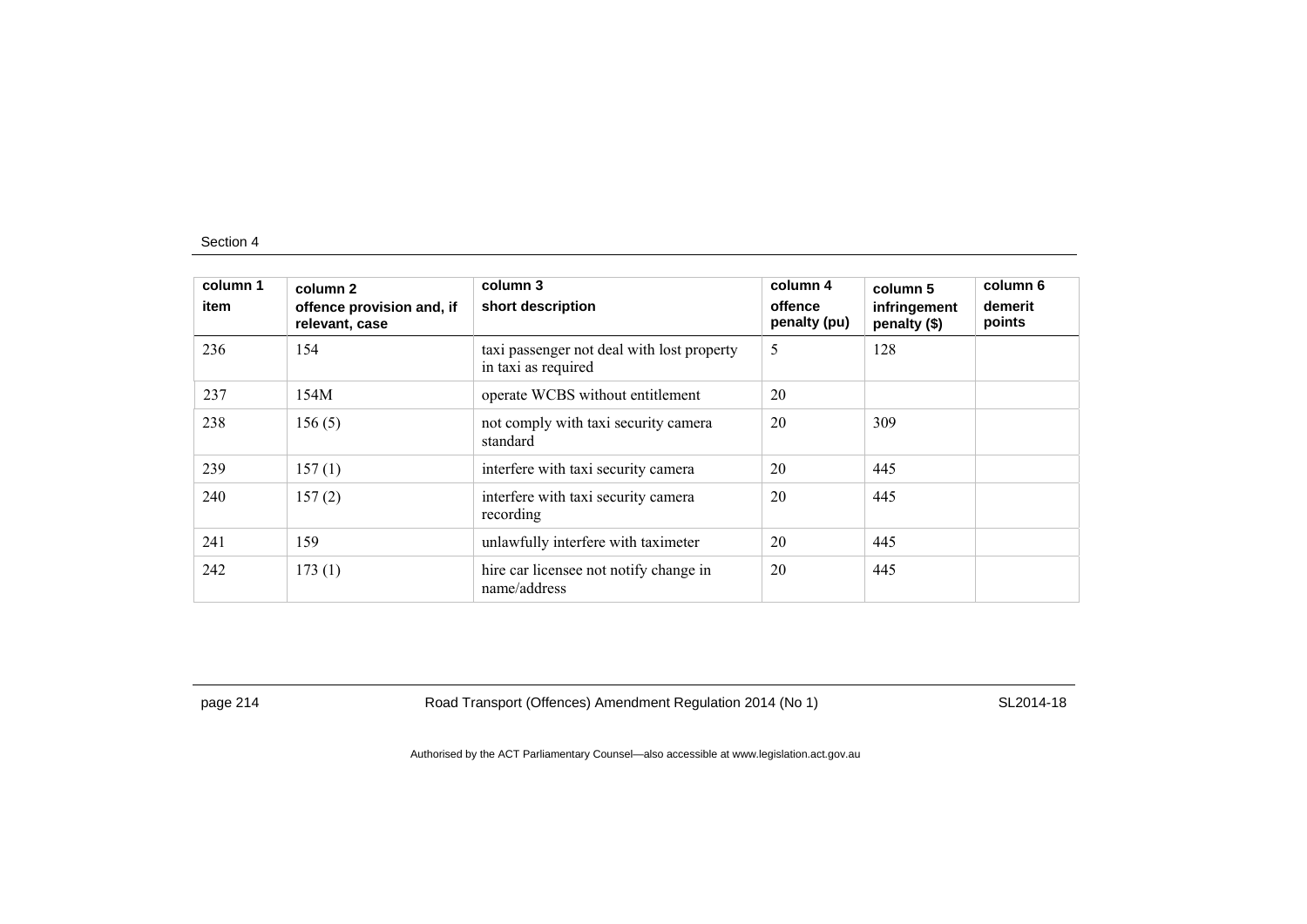| column 1<br>item | column 2<br>offence provision and, if<br>relevant, case | column 3<br>short description                                                                 | column 4<br>offence<br>penalty (pu) | column 5<br>infringement<br>penalty (\$) | column 6<br>demerit<br>points |
|------------------|---------------------------------------------------------|-----------------------------------------------------------------------------------------------|-------------------------------------|------------------------------------------|-------------------------------|
| 243              | 174(1)                                                  | hire car operator contravene condition of<br>hire car licence                                 | 20                                  | 445                                      |                               |
| 244              | 176(1)                                                  | hire car operator not produce licence when<br>required by police officer/authorised<br>person | 5                                   | 128                                      |                               |
| 245              | 177E $(4)(a)$                                           | person operating without stand-by hire car<br>permit label attached to car                    | 20                                  | 445                                      |                               |
| 246              | 177E $(4)(b)$                                           | person operating with stand-by hire car<br>permit label not properly attached to car          | 20                                  | 445                                      |                               |
| 247              | 177E $(4)(c)$                                           | person operating with stand-by hire car<br>permit label not readable                          | 20                                  | 445                                      |                               |

SL2014-18 Road Transport (Offences) Amendment Regulation 2014 (No 1) page 215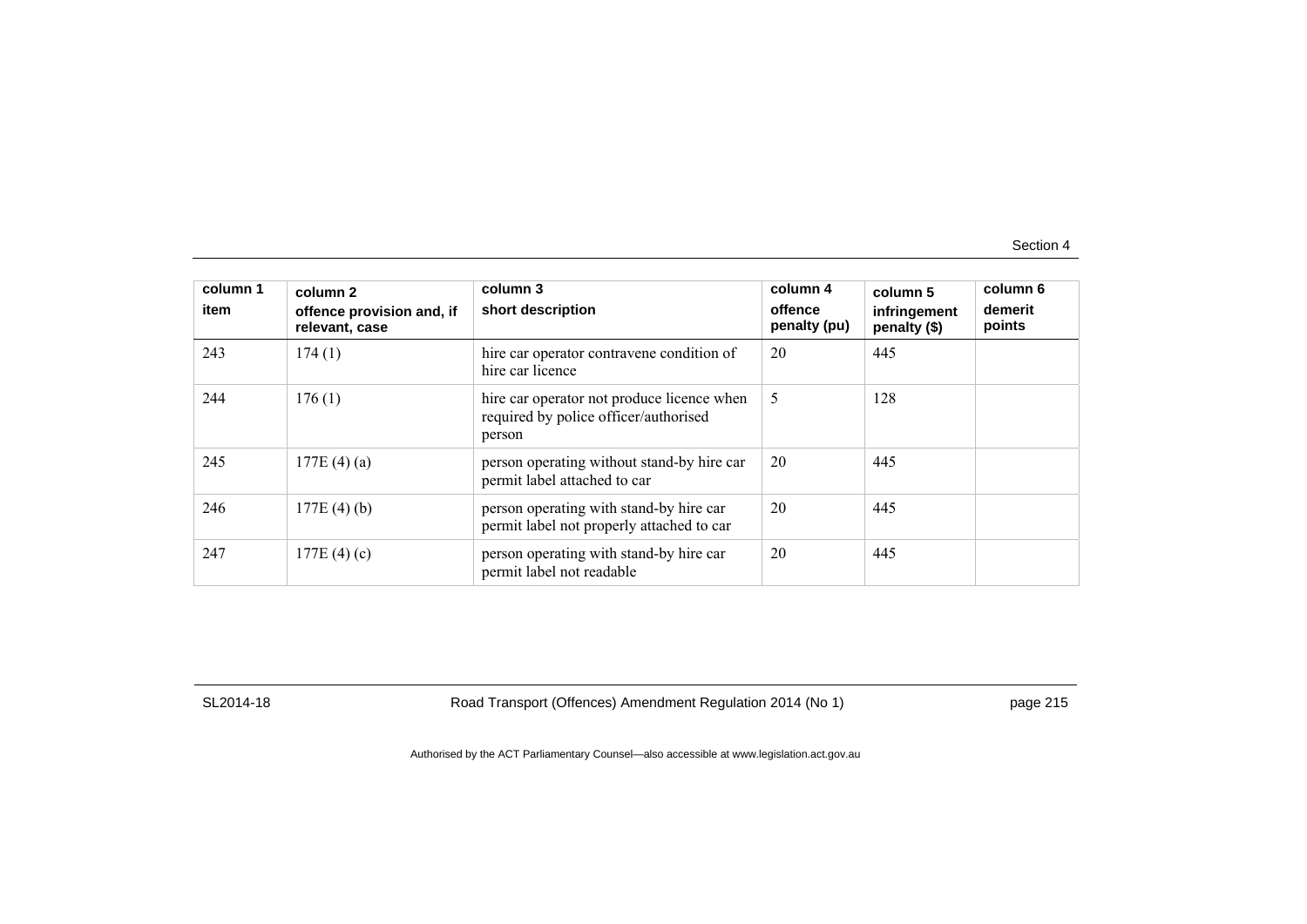| column 1<br>item | column 2<br>offence provision and, if<br>relevant, case | column 3<br>short description                                                                                                | column 4<br>offence<br>penalty (pu) | column 5<br>infringement<br>penalty (\$) | column 6<br>demerit<br>points |
|------------------|---------------------------------------------------------|------------------------------------------------------------------------------------------------------------------------------|-------------------------------------|------------------------------------------|-------------------------------|
| 248              | 177E(5)                                                 |                                                                                                                              |                                     |                                          |                               |
| 248.1            | by contravening<br>$\bullet$<br>177E(4)(a)              | stand-by hire car operator not prevent use<br>of car without permit label attached to car                                    | 20                                  |                                          |                               |
| 248.2            | by contravening<br>٠<br>$177E(4)$ (b)                   | stand-by hire car operator not prevent use<br>of car with permit label not properly<br>attached to car                       | 20                                  |                                          |                               |
| 248.3            | by contravening<br>$\bullet$<br>177E $(4)(c)$           | stand-by hire car operator not prevent use<br>of car with permit label not readable                                          | 20                                  |                                          |                               |
| 249              | 177H(1)                                                 | stand-by hire car driver not produce permit<br>when required by road transport<br>authority/police officer/authorised person | 5                                   | 128                                      |                               |
| 250              | 179(1)                                                  | hire car operator not service/maintain hire<br>car                                                                           | 20                                  | 445                                      |                               |

page 216 **Road Transport (Offences) Amendment Regulation 2014 (No 1)** SL2014-18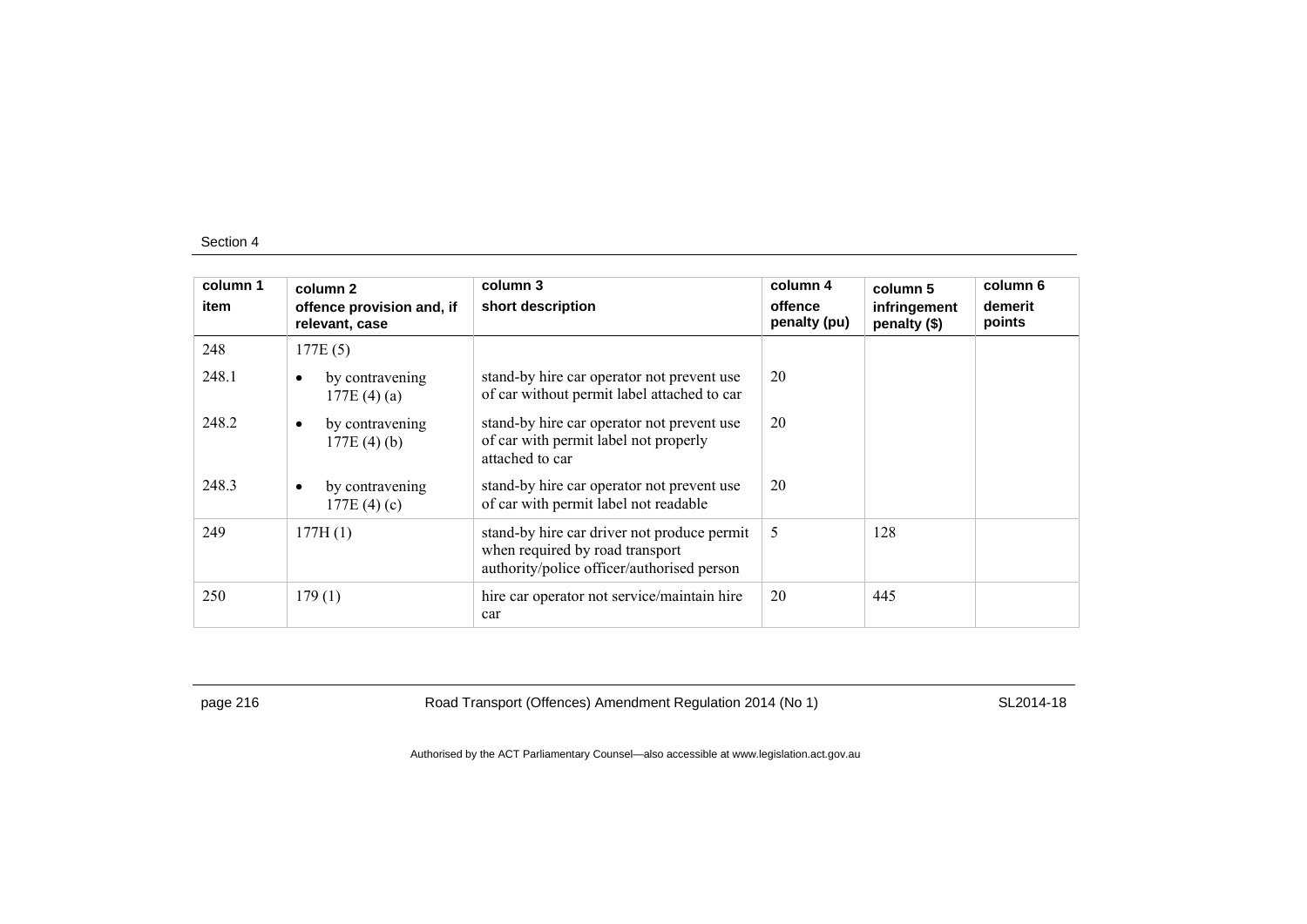| column 1<br>item | column 2<br>offence provision and, if<br>relevant, case | column 3<br>short description                                                                          | column 4<br>offence<br>penalty (pu) | column 5<br>infringement<br>penalty (\$) | column 6<br>demerit<br>points |
|------------------|---------------------------------------------------------|--------------------------------------------------------------------------------------------------------|-------------------------------------|------------------------------------------|-------------------------------|
| 251              | 179(3)                                                  | hire car operator not ensure hire car<br>complies with applicable vehicle standards<br>etc             | 20                                  | 445                                      |                               |
| 252              | 180(1)(a)                                               | hire car operator not ensure hire car<br>interior/exterior/clean/undamaged                             | 10                                  | 291                                      |                               |
| 253              | $180(1)$ (b)                                            | hire car operator not ensure hire car fittings<br>clean/undamaged/properly fitted/securely<br>in place | 10                                  | 291                                      |                               |
| 254              | 181(1)                                                  | hire car operator allow<br>unlicensed/unauthorised person drive hire<br>car                            | 20                                  | 445                                      |                               |
| 255              | 182(1)(a)                                               | hire car operator not record driver's name<br>and address                                              | 10                                  | 291                                      |                               |

SL2014-18 Road Transport (Offences) Amendment Regulation 2014 (No 1) page 217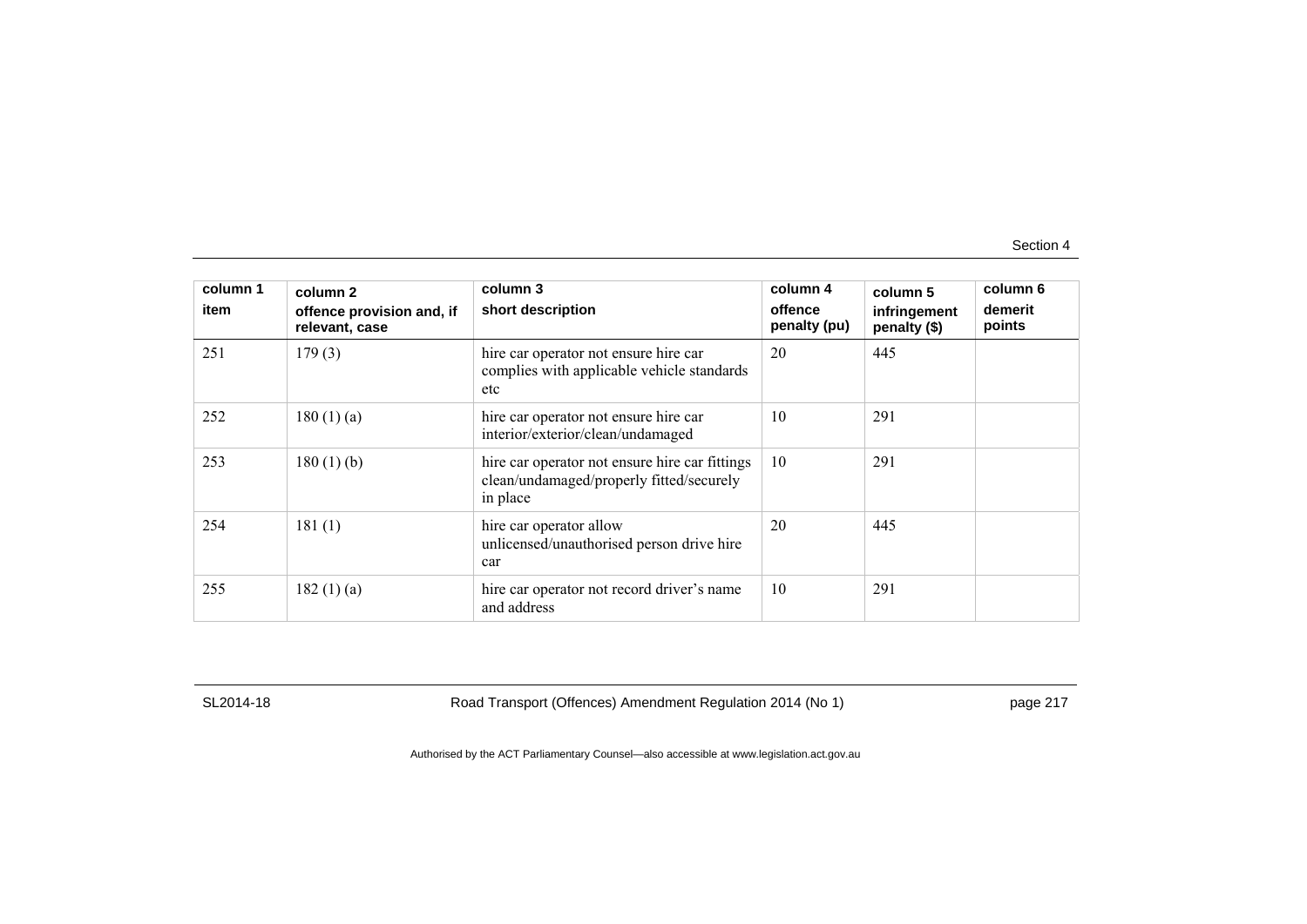| column 1<br>item | column <sub>2</sub><br>offence provision and, if<br>relevant, case | column 3<br>short description                                                       | column 4<br>offence<br>penalty (pu) | column 5<br>infringement<br>penalty (\$) | column 6<br>demerit<br>points |
|------------------|--------------------------------------------------------------------|-------------------------------------------------------------------------------------|-------------------------------------|------------------------------------------|-------------------------------|
| 256              | 182(1)(b)                                                          | hire car operator not record prescribed<br>driver authority information             | 10                                  | 291                                      |                               |
| 257              | 182 $(1)(c)$                                                       | hire car operator not record driving times                                          | 10                                  | 291                                      |                               |
| 258              | 182(1)(d)                                                          | hire car operator not record registration<br>number of hire car driven by driver    | 10                                  | 291                                      |                               |
| 259              | 182(3)                                                             | hire car operator not make record of<br>suspension/cancellation of driver's licence | 10                                  |                                          |                               |
| 260              | 182(4)                                                             | hire car operator not record driver no<br>longer exempt from holding licence        | 10                                  |                                          |                               |

page 218 **Road Transport (Offences) Amendment Regulation 2014 (No 1)** SL2014-18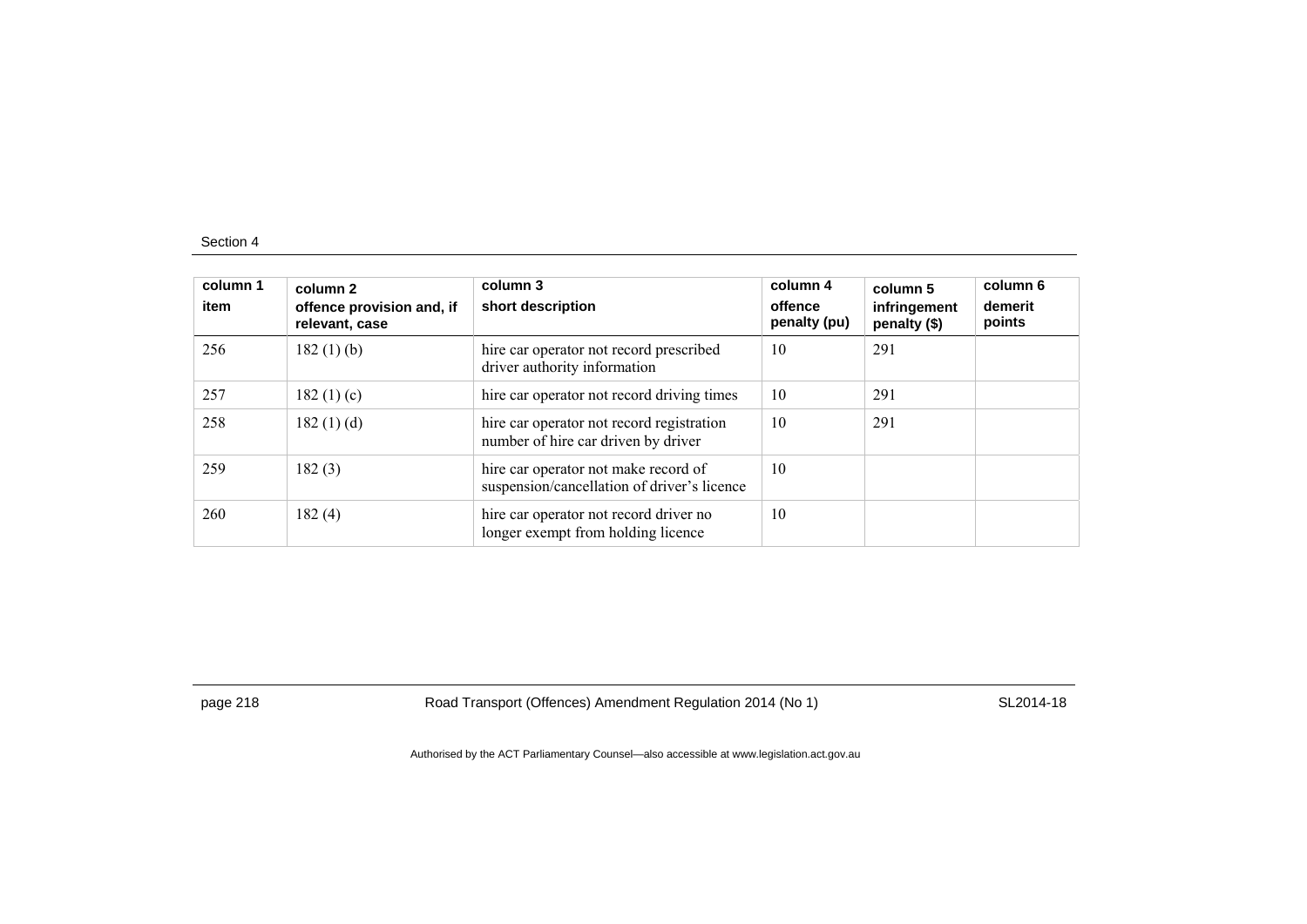| column 1 | column 2                                    | column 3                                                                                                                                    | column 4                | column 5                     | column 6          |
|----------|---------------------------------------------|---------------------------------------------------------------------------------------------------------------------------------------------|-------------------------|------------------------------|-------------------|
| item     | offence provision and, if<br>relevant, case | short description                                                                                                                           | offence<br>penalty (pu) | infringement<br>penalty (\$) | demerit<br>points |
| 261      | 182A(2)                                     |                                                                                                                                             |                         |                              |                   |
| 261.1    | by contravening<br>$\bullet$<br>182A(1)(a)  | hire car operator not tell road transport<br>authority about driver's name and address                                                      | 10                      |                              |                   |
| 261.2    | by contravening<br>$\bullet$<br>182A(1)(b)  | hire car operator not tell road transport<br>authority about prescribed driver authority<br>information                                     | 10                      |                              |                   |
| 261.3    | by contravening<br>$\bullet$<br>182A(1)(c)  | hire car operator not tell road transport<br>authority about change to driver's name/<br>address/prescribed driver authority<br>information | 10                      |                              |                   |
| 261.4    | by contravening<br>$\bullet$<br>182A(1)(d)  | hire car operator not tell road transport<br>authority about driver no longer driving<br>hire car for operator                              | 10                      |                              |                   |
| 262      | 183 $(2)$ $(a)$                             | hire car operator not keep hire car operator<br>records as required                                                                         | 10                      | 291                          |                   |

SL2014-18 Road Transport (Offences) Amendment Regulation 2014 (No 1) page 219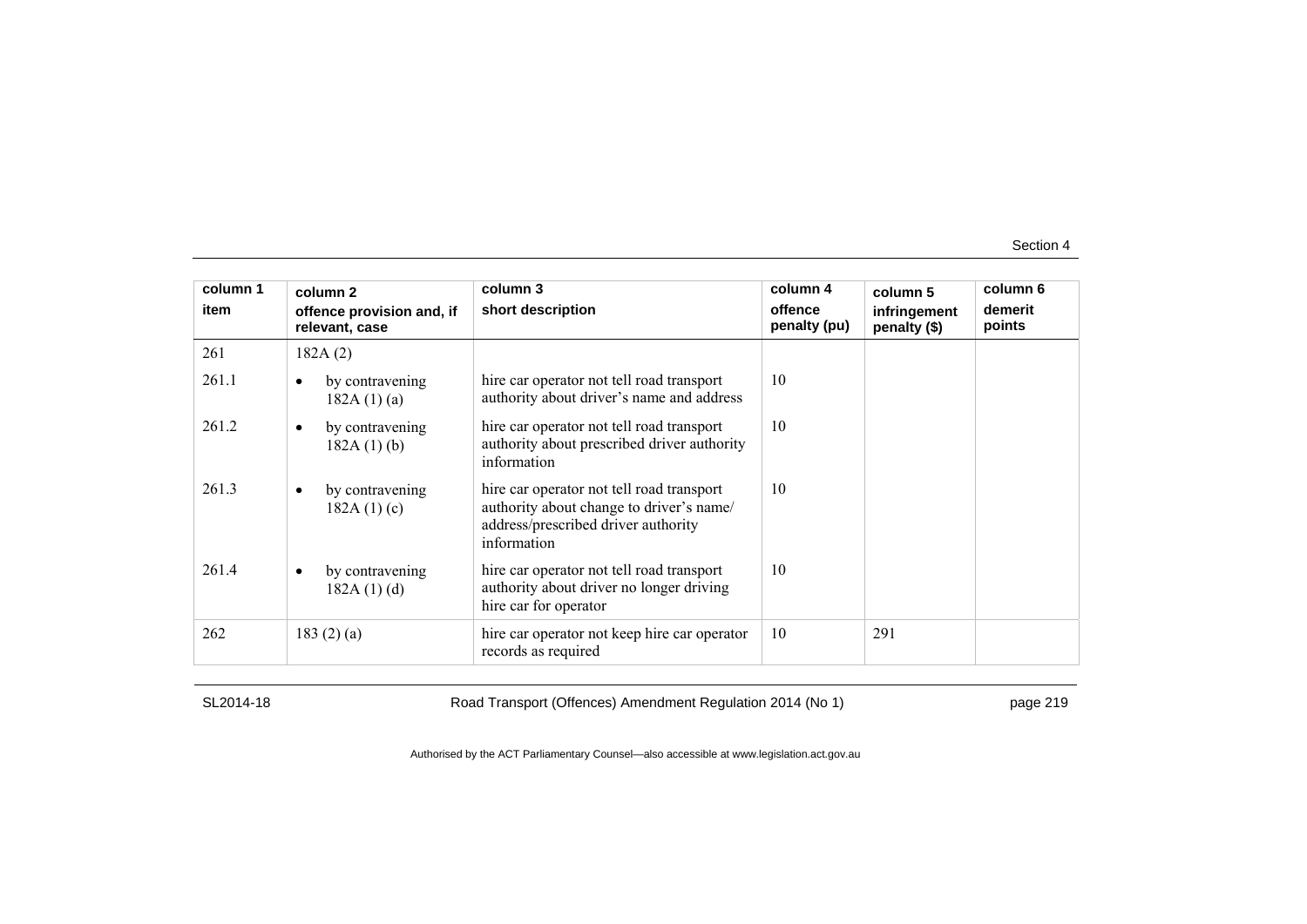| column 1<br>item | column 2<br>offence provision and, if<br>relevant, case | column 3<br>short description                                                           | column 4<br>offence<br>penalty (pu) | column 5<br>infringement<br>penalty (\$) | column 6<br>demerit<br>points |
|------------------|---------------------------------------------------------|-----------------------------------------------------------------------------------------|-------------------------------------|------------------------------------------|-------------------------------|
| 263              | $183(2)$ (b)                                            | hire car operator not produce hire car<br>operator records as required                  | 10                                  | 291                                      |                               |
| 264              | 183 $(2)$ $(c)$                                         | hire car operator not provide hire car<br>operator records as required                  | 10                                  | 291                                      |                               |
| 265              | 185(1)                                                  | hire car operator not ensure duplicate hire<br>car licence kept in restricted hire car  | 20                                  | 309                                      |                               |
| 266              | 186(2)(a)                                               | person operating without restricted hire car<br>licence label attached to car           | 20                                  | 445                                      |                               |
| 267              | $186(2)$ (b)                                            | person operating with restricted hire car<br>licence label not properly attached to car | 20                                  | 445                                      |                               |
| 268              | 186 $(2)$ $(c)$                                         | person operating with restricted hire car<br>licence label not readable                 | 20                                  | 445                                      |                               |

page 220 **Road Transport (Offences) Amendment Regulation 2014 (No 1)** SL2014-18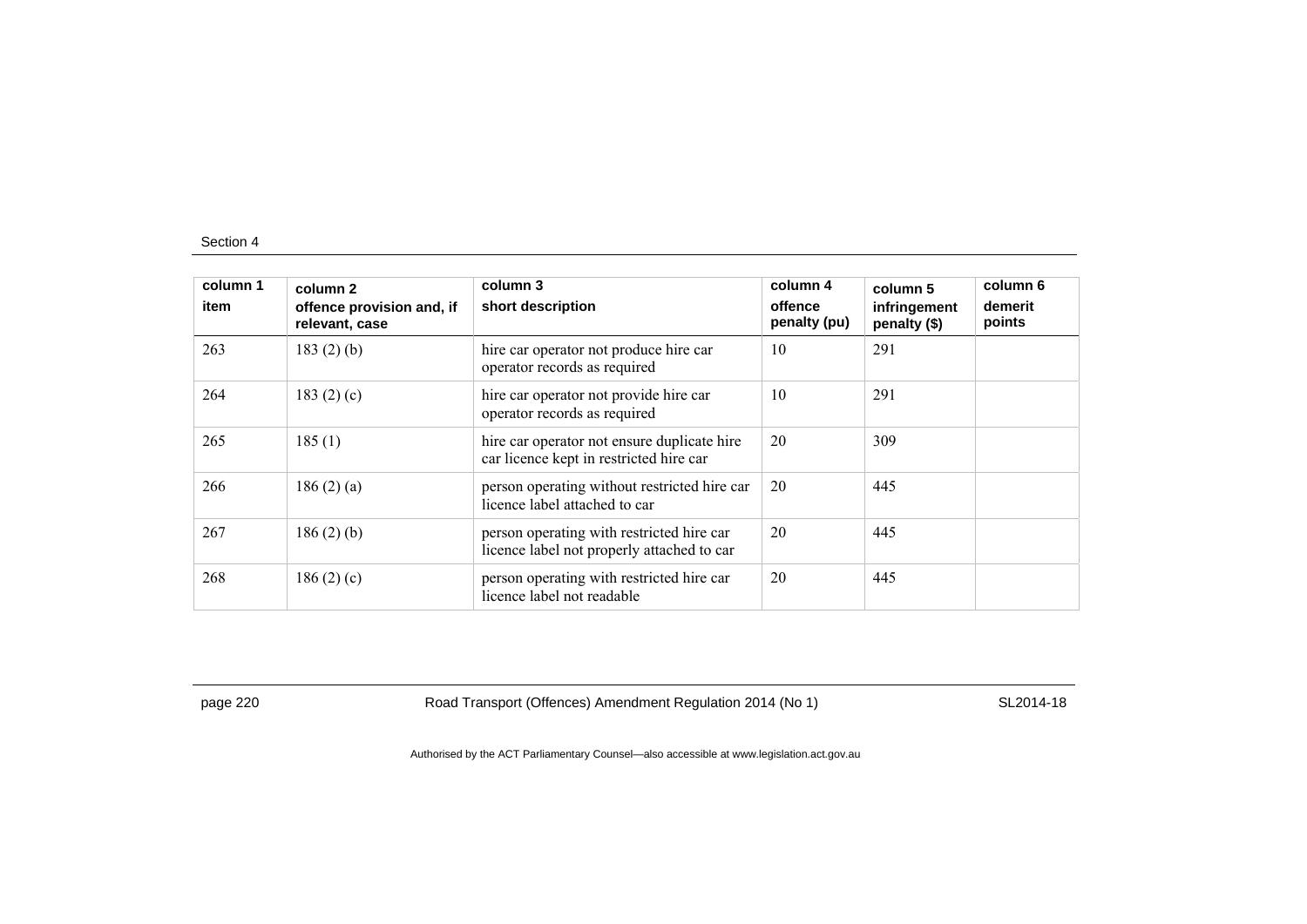| column 1<br>item | column <sub>2</sub><br>offence provision and, if            | column 3<br>short description                                                                        | column 4<br>offence | column 5<br>infringement | column 6<br>demerit |
|------------------|-------------------------------------------------------------|------------------------------------------------------------------------------------------------------|---------------------|--------------------------|---------------------|
| 269              | relevant, case<br>186(3)                                    |                                                                                                      | penalty (pu)        | penalty (\$)             | points              |
| 269.1            | in relation to offence<br>$\bullet$<br>against $186(2)(a)$  | fail to prevent use of vehicle without<br>restricted hire car licence label attached                 | 20                  | 445                      |                     |
| 269.2            | in relation to offence<br>$\bullet$<br>against $186(2)$ (b) | fail to prevent use of vehicle with restricted<br>hire car licence label not attached as<br>required | 20                  | 445                      |                     |
| 269.3            | in relation to offence<br>$\bullet$<br>against $186(2)(c)$  | fail to prevent use of vehicle with illegible<br>restricted hire car licence label                   | 20                  | 445                      |                     |
| 270              | 188(1)                                                      | hire car operator not ensure advertisement<br>includes accreditation number                          | 10                  | 341                      |                     |
| 271              | 189(1)                                                      | hire car operator not display security<br>camera notice                                              | 5                   | 231                      |                     |
| 272              | 192(1)                                                      | hire car operator not ensure inappropriate<br>advertisement/document not displayed                   | 10                  | 240                      |                     |

SL2014-18 Road Transport (Offences) Amendment Regulation 2014 (No 1) page 221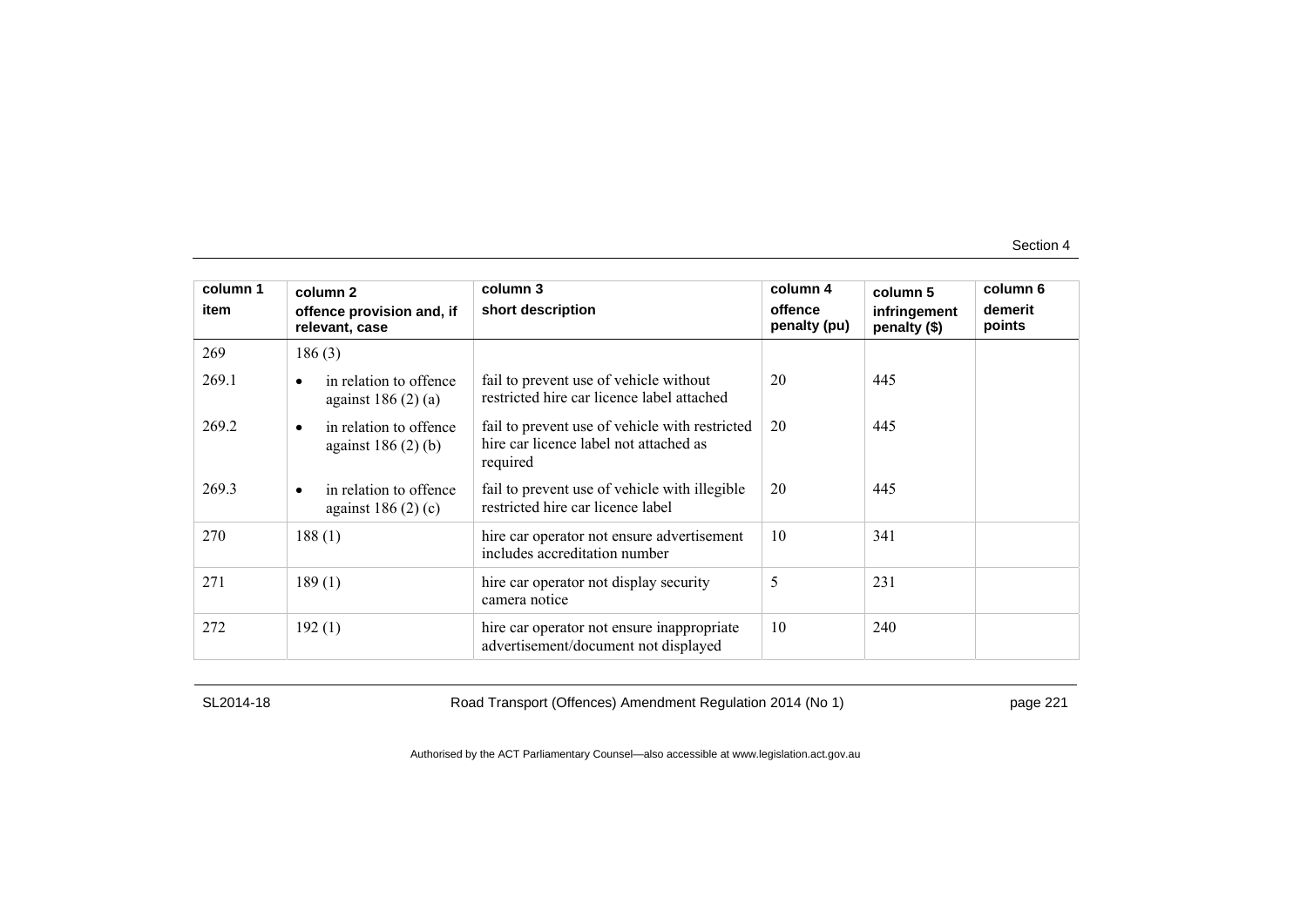| column 1<br>item | column 2<br>offence provision and, if<br>relevant, case | column 3<br>short description                                                          | column 4<br>offence<br>penalty (pu) | column 5<br>infringement<br>penalty (\$) | column 6<br>demerit<br>points |
|------------------|---------------------------------------------------------|----------------------------------------------------------------------------------------|-------------------------------------|------------------------------------------|-------------------------------|
| 273              | 192(3)                                                  | hire car operator not remove inappropriate<br>advertisement/document as directed       | 10                                  | 291                                      |                               |
| 274              | 194(3)                                                  |                                                                                        |                                     |                                          |                               |
| 274.1            | by contravening<br>194(2)(a)                            | hire car operator not keep security camera<br>recording as required                    | 10                                  | 291                                      |                               |
| 274.2            | by contravening<br>٠<br>$194(2)$ (b)                    | hire car operator not destroy security<br>camera recording as required                 | 10                                  | 291                                      |                               |
| 275              | 194(4)                                                  | hire car operator not produce security<br>camera recording to police officer/authority | 10                                  | 291                                      |                               |
| 276              | 194(5)                                                  | hire car operator not maintain equipment to<br>display security camera recordings      | 5                                   | 128                                      |                               |
| 277              | 195(2)                                                  | hire car operator not deal with lost property<br>as required                           | 5                                   | 128                                      |                               |

page 222 Road Transport (Offences) Amendment Regulation 2014 (No 1) SL2014-18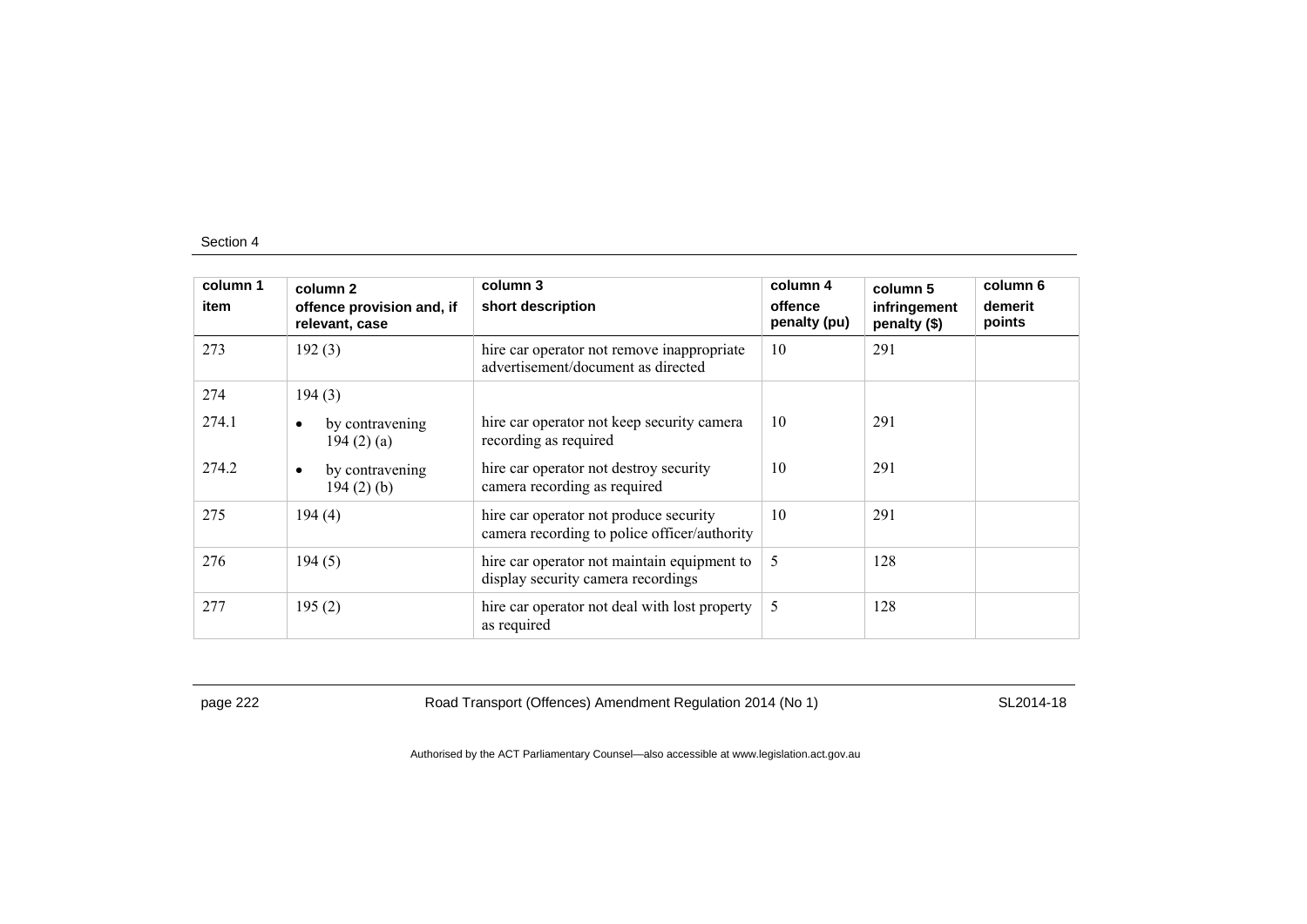| column 1<br>item | column 2<br>offence provision and, if<br>relevant, case | column 3<br>short description                                                                       | column 4<br>offence<br>penalty (pu) | column 5<br>infringement<br>penalty (\$) | column 6<br>demerit<br>points |
|------------------|---------------------------------------------------------|-----------------------------------------------------------------------------------------------------|-------------------------------------|------------------------------------------|-------------------------------|
| 278              | 196(2)                                                  | hire car operator allow hire car operation<br>after time of effect of noncompliance<br>notice       | 20                                  | 445                                      |                               |
| 279              | 196(3)                                                  | hire car operator allow hire car operation<br>after unauthorised removal of<br>noncompliance notice | 20                                  | 445                                      |                               |
| 280              | 197(1)                                                  | hire car driver operate dirty/untidy hire car                                                       | 5                                   | 176                                      |                               |
| 281              | 198(2)(a)                                               | hire car driver not check security camera<br>operating                                              | 5                                   | 176                                      |                               |
| 282              | 198(2)(b)                                               | hire car driver not tell hire car operator<br>security camera not operating                         | 5                                   | 176                                      |                               |
| 283              | 199(1)                                                  | hire car driver allow<br>inconvenient/dangerous thing in hire car                                   | 5                                   | 128                                      |                               |

SL2014-18 Road Transport (Offences) Amendment Regulation 2014 (No 1) page 223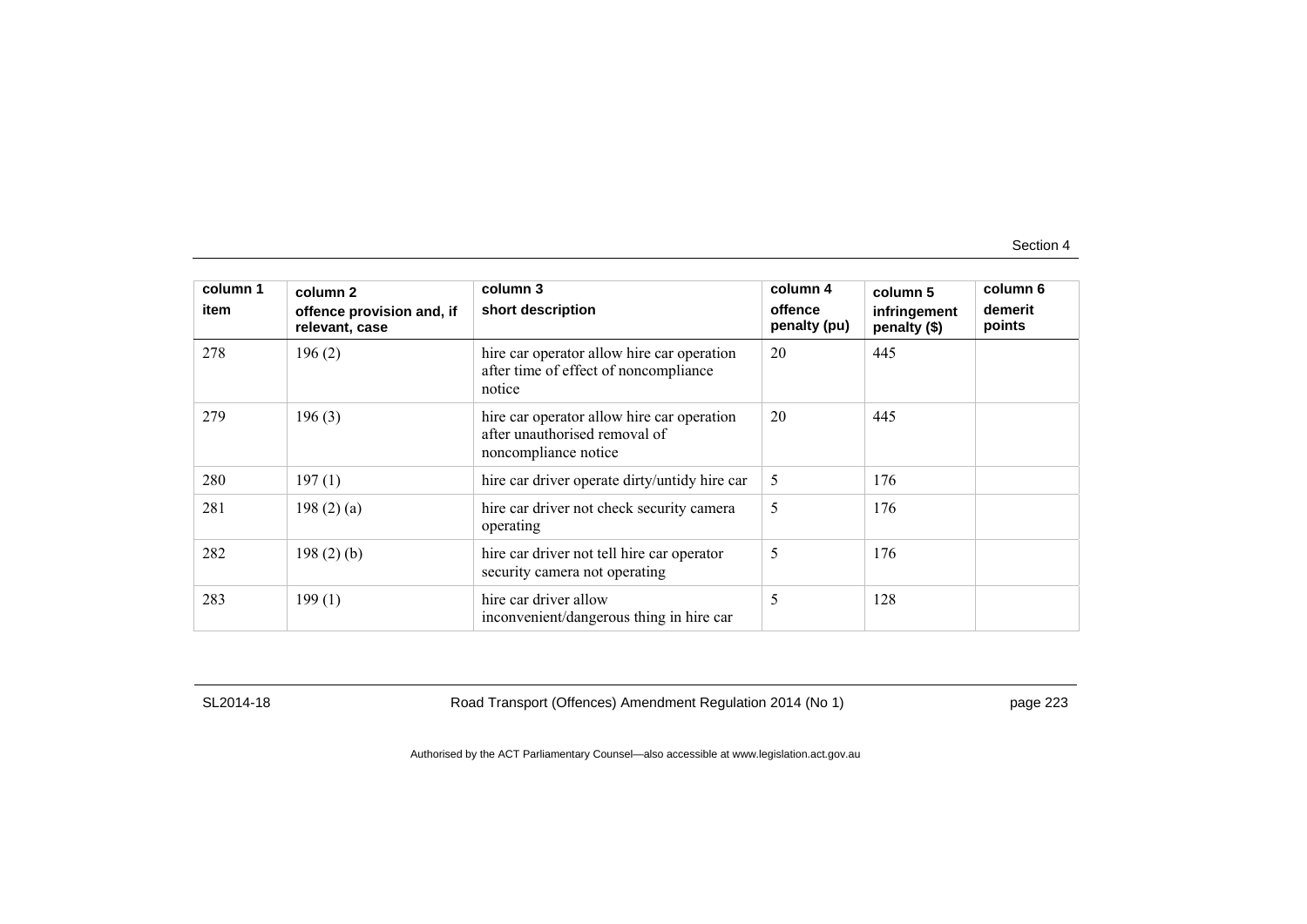| column 1<br>item | column 2<br>offence provision and, if<br>relevant, case | column 3<br>short description                                                       | column 4<br>offence<br>penalty (pu) | column 5<br>infringement<br>penalty (\$) | column 6<br>demerit<br>points |
|------------------|---------------------------------------------------------|-------------------------------------------------------------------------------------|-------------------------------------|------------------------------------------|-------------------------------|
| 284              | 200(1)                                                  | hire car driver allow unconfined<br>dog/cat/bird/other animal in hire car           | 5                                   | 128                                      |                               |
| 285              | 201(2)                                                  | hire car driver not deal with lost property<br>as required                          | 5                                   | 128                                      |                               |
| 286              | 202(1)(a)                                               | hire car driver move hire car while door<br>open                                    | 10                                  | 291                                      |                               |
| 287              | 202(1)(b)                                               | hire car driver start/stop hire car subject<br>person to unnecessary risk of injury | 10                                  | 291                                      |                               |
| 288              | 202(1)(c)                                               | hire car driver eat/drink in hired hire car                                         | 10                                  | 240                                      |                               |
| 289              | 203(1)(a)                                               | hire car driver not clean/tidy                                                      | 5                                   | 128                                      |                               |
| 290              | 203(1)(b)                                               | hire car driver not behave in orderly way/<br>politely/with propriety               | 5                                   | 128                                      |                               |
| 291              | 203(1)(c)                                               | hire car driver not comply with passenger<br>request                                | 5                                   | 128                                      |                               |

page 224 Road Transport (Offences) Amendment Regulation 2014 (No 1) SL2014-18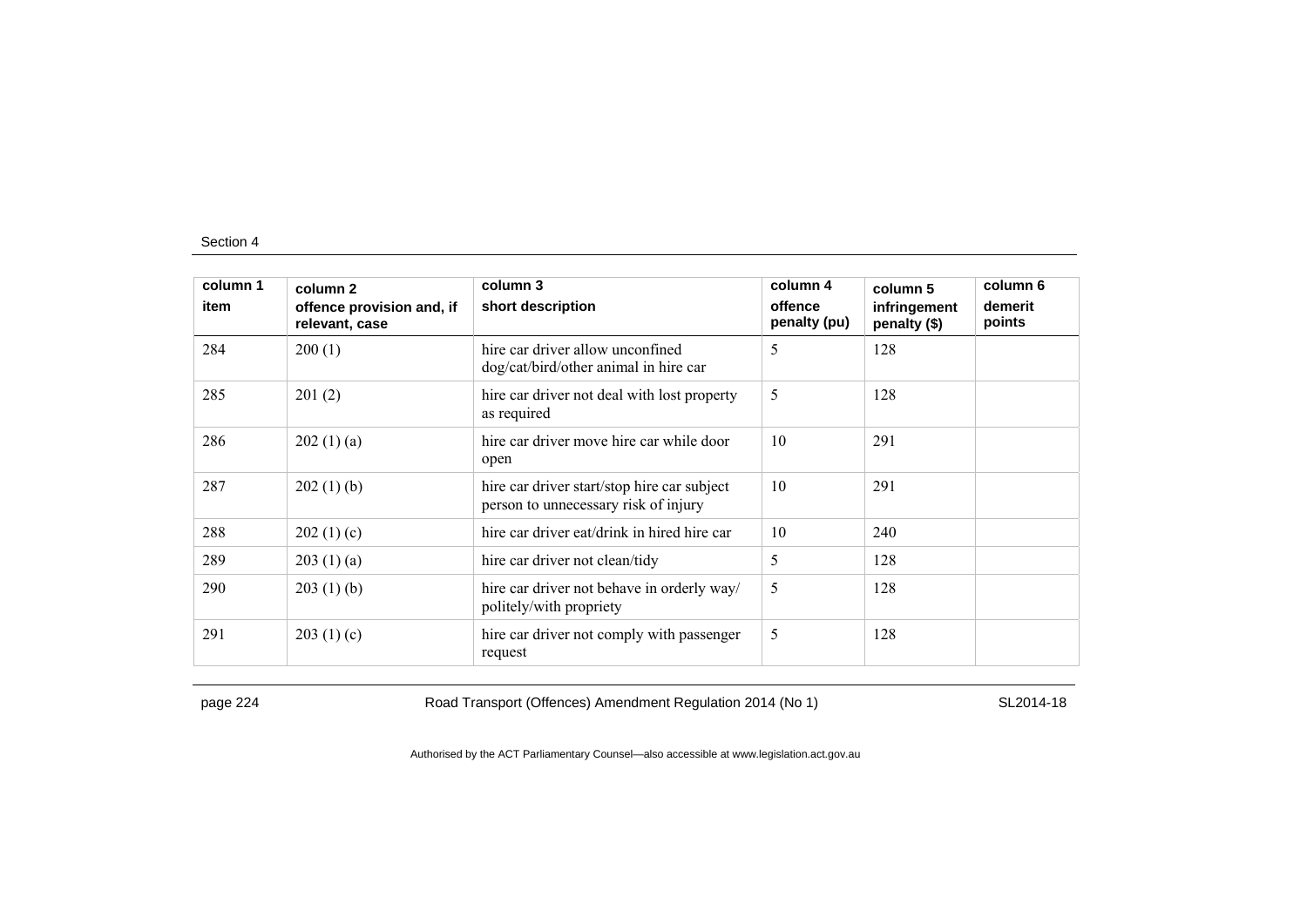| column 1<br>item | column 2<br>offence provision and, if<br>relevant, case | column 3<br>short description                                                             | column 4<br>offence<br>penalty (pu) | column 5<br>infringement<br>penalty (\$) | column 6<br>demerit<br>points |
|------------------|---------------------------------------------------------|-------------------------------------------------------------------------------------------|-------------------------------------|------------------------------------------|-------------------------------|
| 292              | 204(1)                                                  | driver restricted hire car not produce<br>duplicate hire car licence when required        | 5                                   | 128                                      |                               |
| 293              | 205(2)                                                  | hire car driver operate hire car after time of<br>effect of noncompliance notice          | 20                                  | 445                                      |                               |
| 294              | 205(3)                                                  | hire car driver operate hire car after<br>unauthorised removal of noncompliance<br>notice | 20                                  | 445                                      |                               |
| 295              | 206(1)                                                  | person soliciting for passenger/hiring                                                    | 10                                  | 240                                      |                               |
| 296              | 207(3)                                                  | hire car driver not stop hire car<br>parallel/close to side of road                       | 5                                   | 176                                      |                               |
| 297              | 208(1)                                                  | hire car driver allow extra person in hire<br>car without hirer's agreement               | 5                                   | 176                                      |                               |
| 298              | 209(1)                                                  | hire car hirer not pay fare                                                               | 5                                   | 231                                      |                               |

SL2014-18 Road Transport (Offences) Amendment Regulation 2014 (No 1) page 225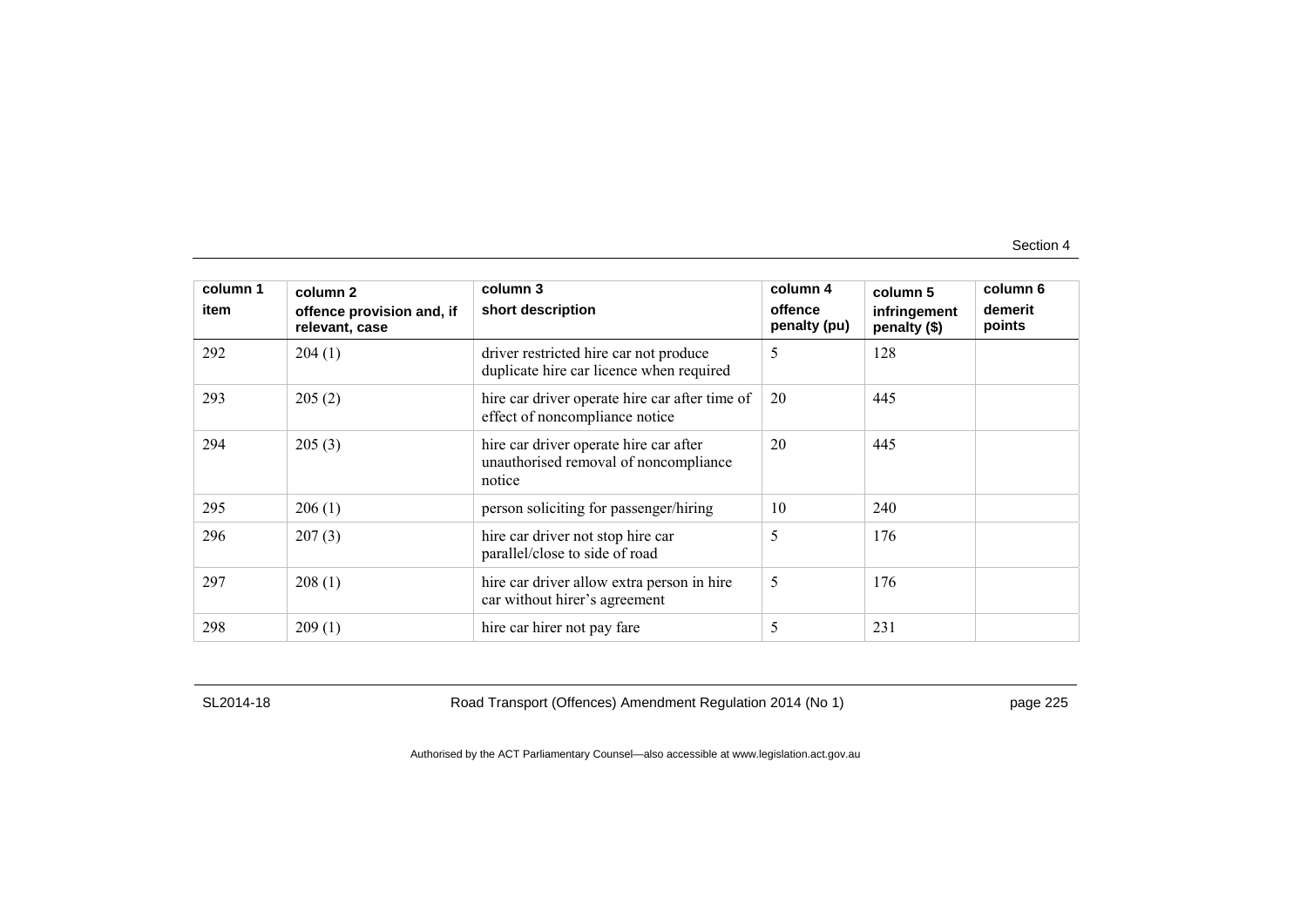| column 1 | column 2                                    | column 3                                                                                                                                     | column 4                | column 5                     | column 6          |
|----------|---------------------------------------------|----------------------------------------------------------------------------------------------------------------------------------------------|-------------------------|------------------------------|-------------------|
| item     | offence provision and, if<br>relevant, case | short description                                                                                                                            | offence<br>penalty (pu) | infringement<br>penalty (\$) | demerit<br>points |
| 299      | 209(4)                                      | hire car hirer not pay fare under agreement                                                                                                  | 5                       | 176                          |                   |
| 300      | 210(1)(a)                                   | hire car passenger offensive behaviour                                                                                                       | 10                      | 291                          |                   |
| 301      | 210(1)(b)                                   | hire car passenger offensive language                                                                                                        | 10                      | 291                          |                   |
| 302      | 212(1)                                      | hire car passenger take unconfined<br>dog/cat/bird/other animal into hire car                                                                | 5                       | 128                          |                   |
| 303      | 213(2)                                      |                                                                                                                                              |                         |                              |                   |
| 303.1    | by contravening<br>$\bullet$<br>213(1)(a)   | hire car passenger not comply with<br>direction by driver/police<br>officer/authorised person because<br>soil/damage hire car/person         | 5                       | 128                          |                   |
| 303.2    | by contravening<br>٠<br>213(1)(b)           | hire car passenger not comply with<br>direction by driver/police<br>officer/authorised person because goods<br>inconvenience/endanger person | 5                       | 128                          |                   |

page 226 Road Transport (Offences) Amendment Regulation 2014 (No 1) SL2014-18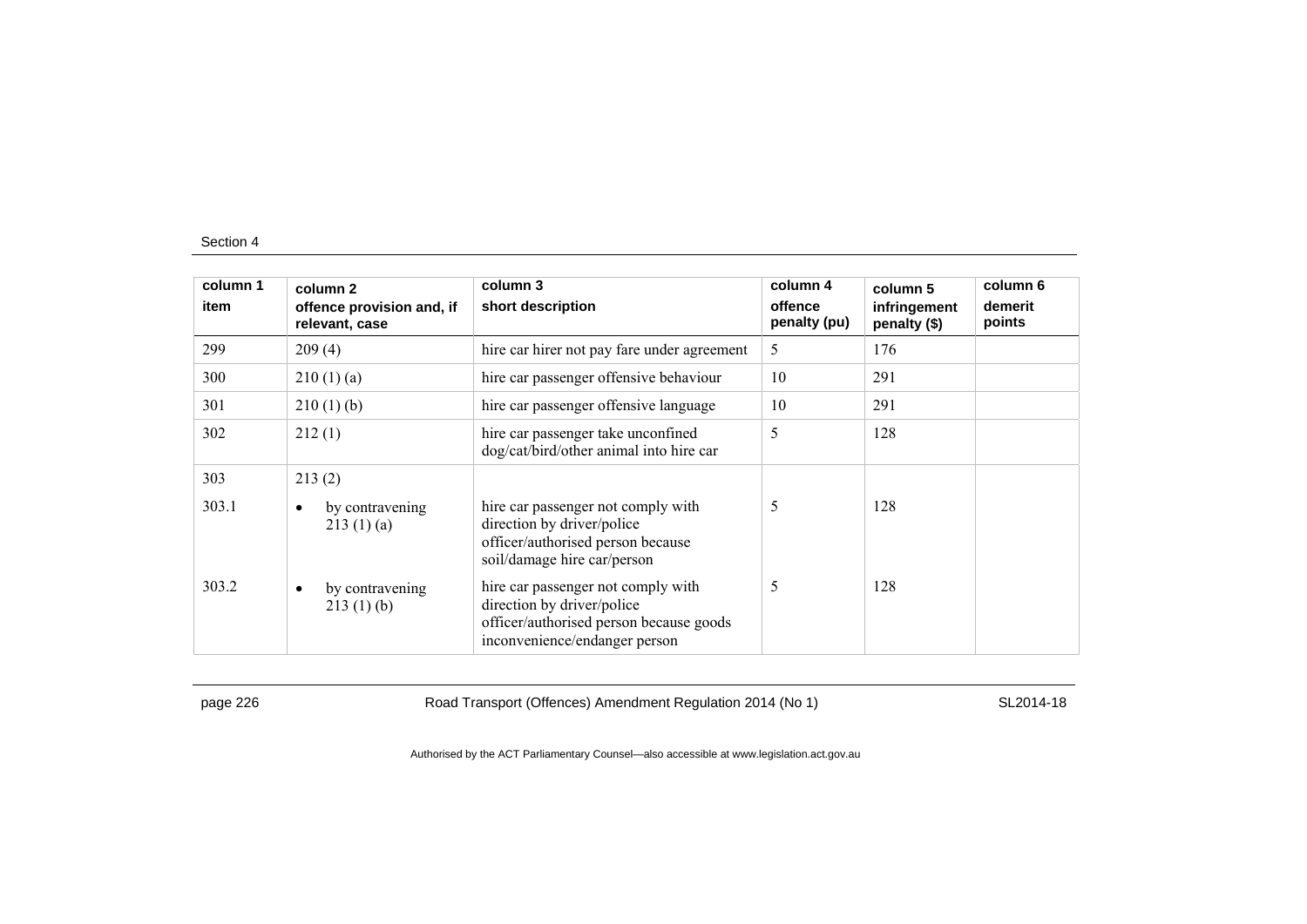| column 1<br>item | column 2<br>offence provision and, if<br>relevant, case | column 3<br>short description                                                                           | column 4<br>offence<br>penalty (pu) | column 5<br>infringement<br>penalty (\$) | column 6<br>demerit<br>points |
|------------------|---------------------------------------------------------|---------------------------------------------------------------------------------------------------------|-------------------------------------|------------------------------------------|-------------------------------|
| 304              | 214(2)                                                  | fail to comply with direction given under<br>s $214(1)$ to not get into/out of hire car                 | 5                                   | 128                                      |                               |
| 305              | 215(2)                                                  | hire car passenger offender not comply<br>with direction by driver/police officer/<br>authorised person | 5                                   | 231                                      |                               |
| 306              | 217(1)                                                  | hire car passenger not deal with lost<br>property in hire car as required                               | 5                                   | 128                                      |                               |
| 307              | 219(5)                                                  | not comply with hire car security camera<br>standard                                                    | 20                                  | 309                                      |                               |
| 308              | 220(1)                                                  | interfere with hire car security camera                                                                 | 20                                  | 445                                      |                               |
| 309              | 220(2)                                                  | interfere with hire car security camera<br>recording                                                    | 20                                  | 445                                      |                               |
| 310              | 236(4)(a)                                               | person operating without DRS<br>authorisation label attached to vehicle                                 | 20                                  | 445                                      |                               |

SL2014-18 Road Transport (Offences) Amendment Regulation 2014 (No 1) page 227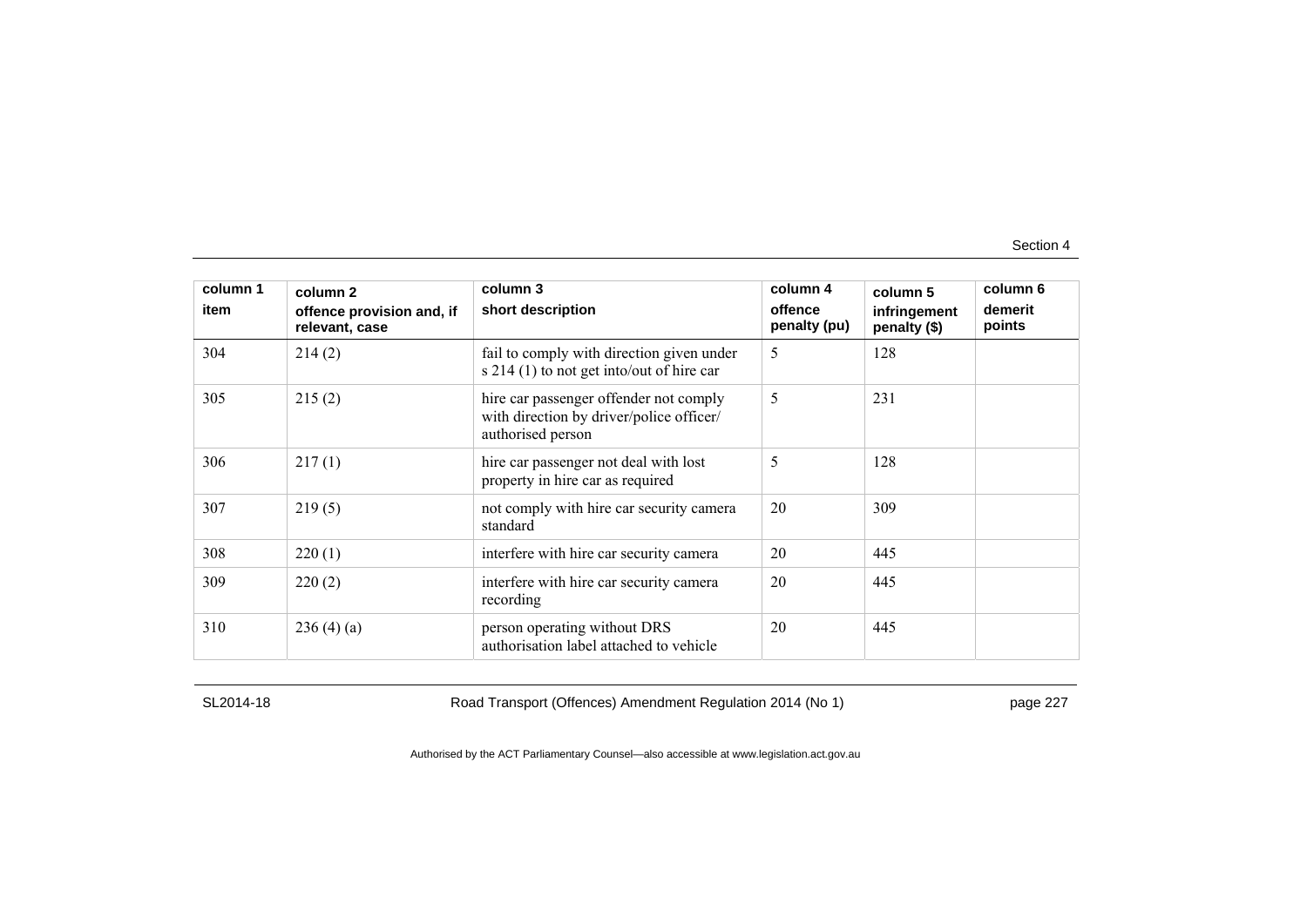| column 1<br>item | column 2<br>offence provision and, if<br>relevant, case | column 3<br>short description                                                                                  | column 4<br>offence<br>penalty (pu) | column 5<br>infringement<br>penalty (\$) | column 6<br>demerit<br>points |
|------------------|---------------------------------------------------------|----------------------------------------------------------------------------------------------------------------|-------------------------------------|------------------------------------------|-------------------------------|
| 311              | 236(4)(b)                                               | person operating with DRS authorisation<br>label not properly attached to vehicle                              | 20                                  | 445                                      |                               |
| 312              | 236(4)(c)                                               | person operating with DRS authorisation<br>label not readable                                                  | 20                                  | 445                                      |                               |
| 313              | 236(5)                                                  |                                                                                                                |                                     |                                          |                               |
| 313.1            | by contravening<br>٠<br>236(4)(a)                       | DRS operator failing to prevent use of<br>vehicle without authorisation label attached<br>to vehicle           | 20                                  |                                          |                               |
| 313.2            | by contravening<br>$\bullet$<br>236(4)(b)               | DRS operator failing to prevent use of<br>vehicle with authorisation label not<br>properly attached to vehicle | 20                                  |                                          |                               |
| 313.3            | by contravening<br>$\bullet$<br>236(4)(c)               | DRS operator failing to prevent use of<br>vehicle with authorisation label not<br>readable                     | 20                                  |                                          |                               |

page 228 Road Transport (Offences) Amendment Regulation 2014 (No 1) SL2014-18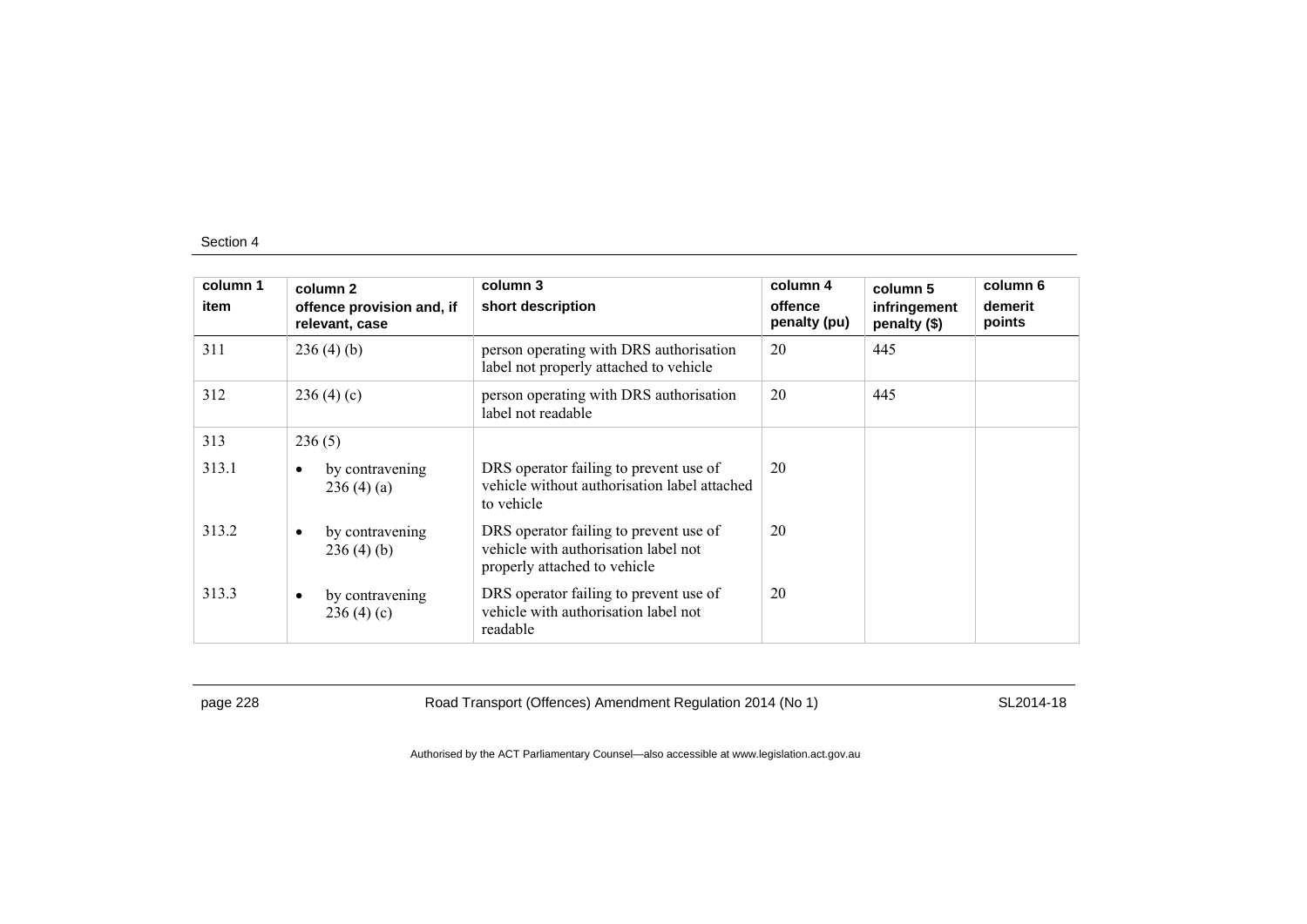| column 1<br>item | column <sub>2</sub><br>offence provision and, if<br>relevant, case | column 3<br>short description                                                                                                          | column 4<br>offence<br>penalty (pu) | column 5<br>infringement<br>penalty (\$) | column 6<br>demerit<br>points |
|------------------|--------------------------------------------------------------------|----------------------------------------------------------------------------------------------------------------------------------------|-------------------------------------|------------------------------------------|-------------------------------|
| 314              | 238(1)                                                             | DRS authorisation-holder not notify<br>change in name/address                                                                          | 20                                  | 445                                      |                               |
| 315              | 239(1)                                                             | DRS authorisation-holder contravene<br>condition of authorisation                                                                      | 20                                  | 445                                      |                               |
| 316              | 241(1)                                                             | DRS authorisation-holder not produce<br>authorisation when required by road<br>transport authority/police officer/authorised<br>person | 5                                   | 128                                      |                               |
| 317              | 245(1)                                                             | DRS operator not service/maintain DRS<br>vehicle                                                                                       | 20                                  |                                          |                               |
| 318              | 245(2)                                                             | DRS operator not ensure DRS vehicle<br>complies with applicable vehicle standards<br>etc                                               | 20                                  |                                          |                               |

SL2014-18 Road Transport (Offences) Amendment Regulation 2014 (No 1) page 229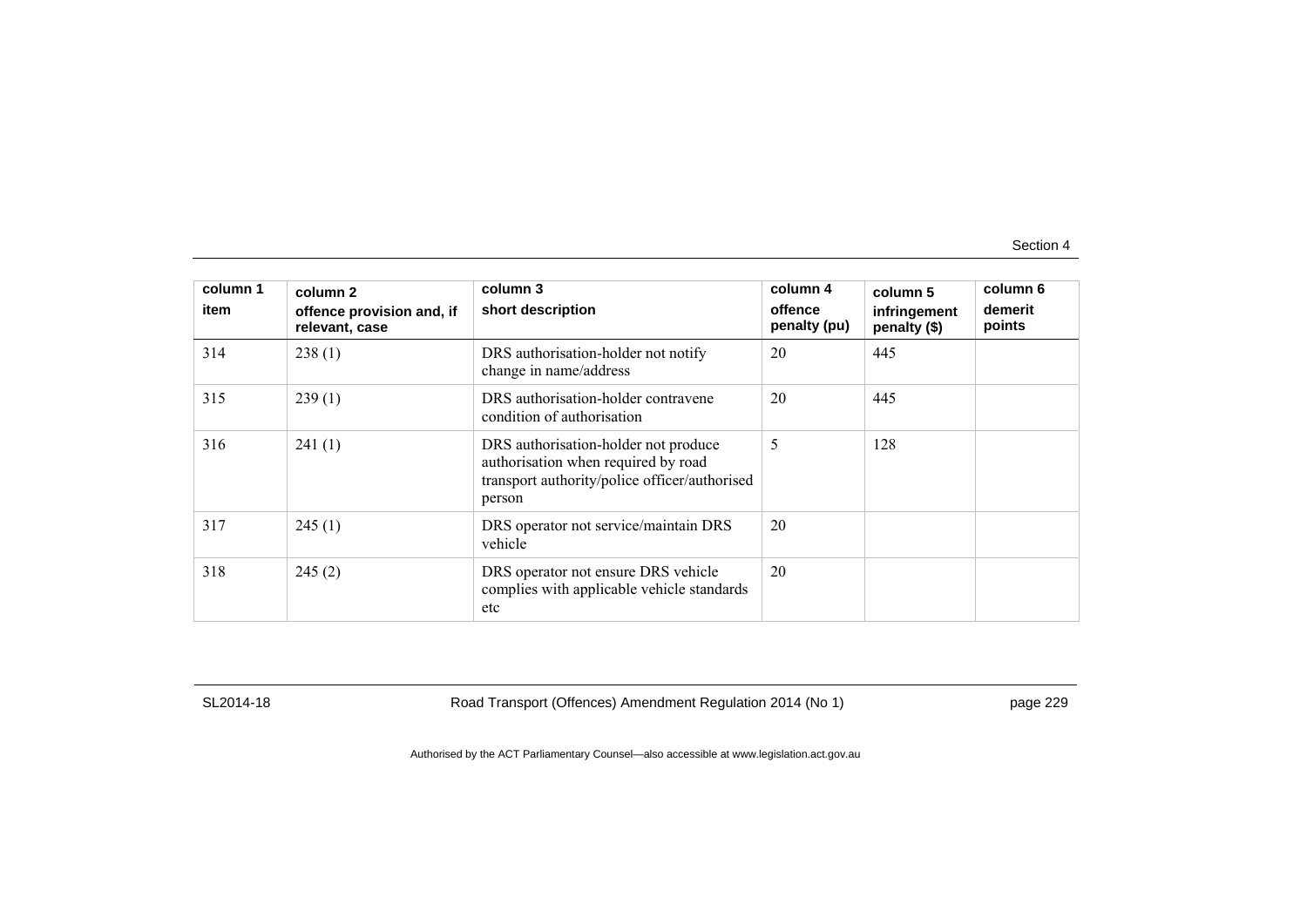| column 1<br>item | column 2<br>offence provision and, if<br>relevant, case | column 3<br>short description                                                 | column 4<br>offence<br>penalty (pu) | column 5<br>infringement<br>penalty (\$) | column 6<br>demerit<br>points |
|------------------|---------------------------------------------------------|-------------------------------------------------------------------------------|-------------------------------------|------------------------------------------|-------------------------------|
| 319              | 246(2)                                                  |                                                                               |                                     |                                          |                               |
| 319.1            | by contravening<br>$\bullet$<br>246(1)(a)               | DRS operator not record DRS vehicle<br>manufacture details                    | 10                                  | 291                                      |                               |
| 319.2            | by contravening<br>$\bullet$<br>$246(1)$ (b)            | DRS operator not record DRS vehicle<br>registration number                    | 10                                  | 291                                      |                               |
| 319.3            | by contravening<br>$\bullet$<br>246(1)(c)               | DRS operator not record DRS vehicle<br>insurance policies                     | 10                                  | 291                                      |                               |
| 319.4            | by contravening<br>$\bullet$<br>246(1)(d)               | DRS operator not record DRS vehicle<br>passenger capacity if vehicle is a bus | 10                                  | 291                                      |                               |
| 319.5            | by contravening<br>$\bullet$<br>246(1)(e)               | DRS operator not record DRS vehicle<br>operation start/end dates              | 10                                  | 291                                      |                               |
| 319.6            | by contravening<br>$\bullet$<br>$246(1)$ (f)            | DRS operator not record DRS vehicle<br>safety inspections                     | 10                                  | 291                                      |                               |

page 230 Road Transport (Offences) Amendment Regulation 2014 (No 1) SL2014-18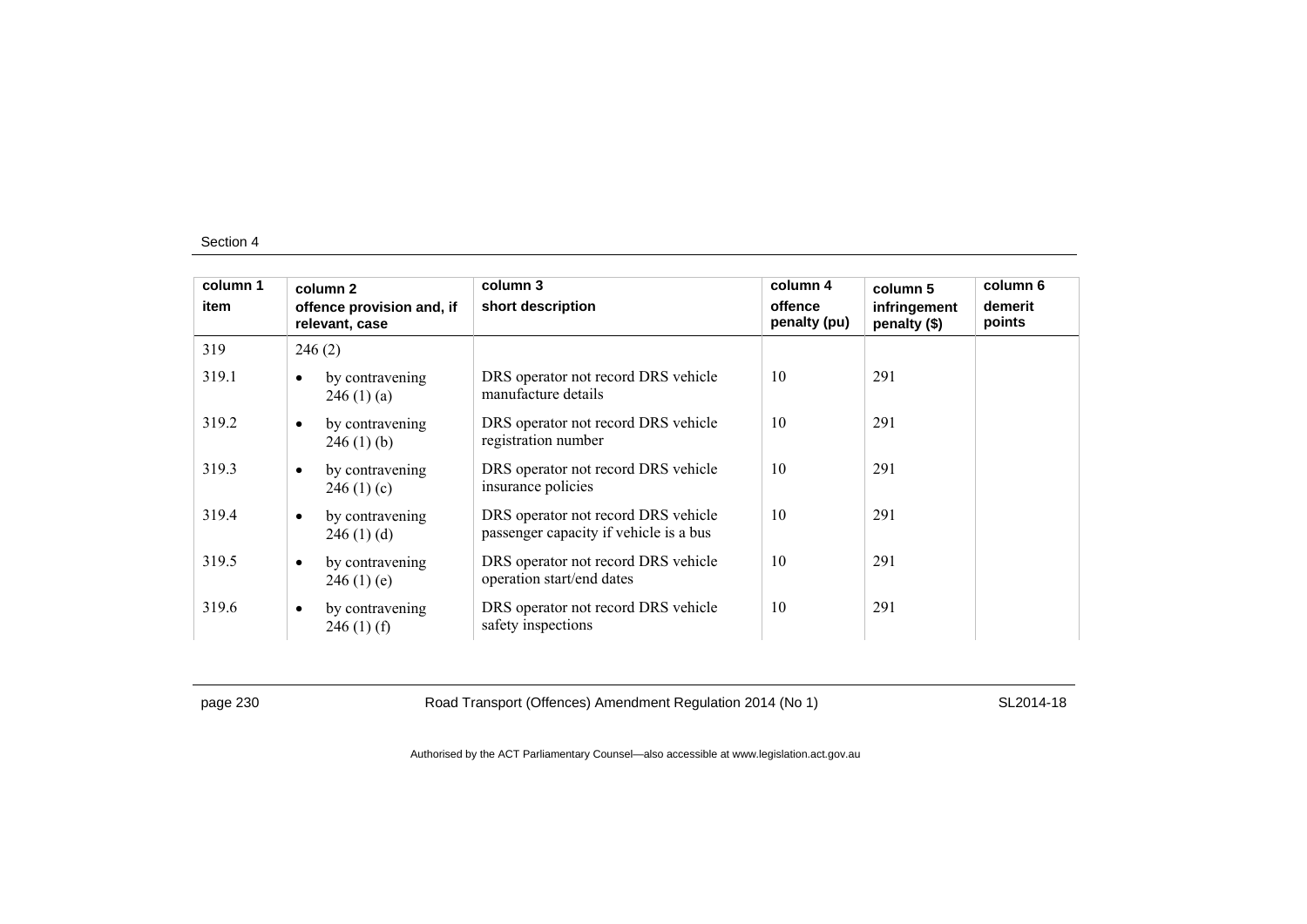| column 1<br>item | column 2<br>offence provision and, if<br>relevant, case | column 3<br>short description                                                      | column 4<br>offence<br>penalty (pu) | column 5<br>infringement<br>penalty (\$) | column 6<br>demerit<br>points |
|------------------|---------------------------------------------------------|------------------------------------------------------------------------------------|-------------------------------------|------------------------------------------|-------------------------------|
| 319.7            | by contravening<br>$\bullet$<br>246(1)(g)               | DRS operator not record DRS vehicle<br>safety defects                              | 10                                  | 291                                      |                               |
| 319.8            | by contravening<br>$\bullet$<br>$246(1)$ (h)            | DRS operator not record DRS vehicle<br>maintenance                                 | 10                                  | 291                                      |                               |
| 319.9            | by contravening<br>$\bullet$<br>246(1)(i)(i)            | DRS operator not record details of DRS<br>vehicle accident causing death/injury    | 10                                  | 291                                      |                               |
| 319.10           | by contravening<br>$\bullet$<br>246 (1) (i) (ii)        | DRS operator not record details of DRS<br>vehicle accident causing property damage | 10                                  | 291                                      |                               |
| 320              | 247(2)                                                  | DRS operator not give notice of additional<br>DRS vehicle                          | 20                                  | 171                                      |                               |
| 321              | 248(1)                                                  | DRS operator not give immediate notice of<br>notifiable accident                   | 20                                  | 309                                      |                               |
| 322              | 248(2)                                                  | DRS operator not give follow-up notice of<br>notifiable accident                   | 20                                  | 309                                      |                               |

SL2014-18 Road Transport (Offences) Amendment Regulation 2014 (No 1) page 231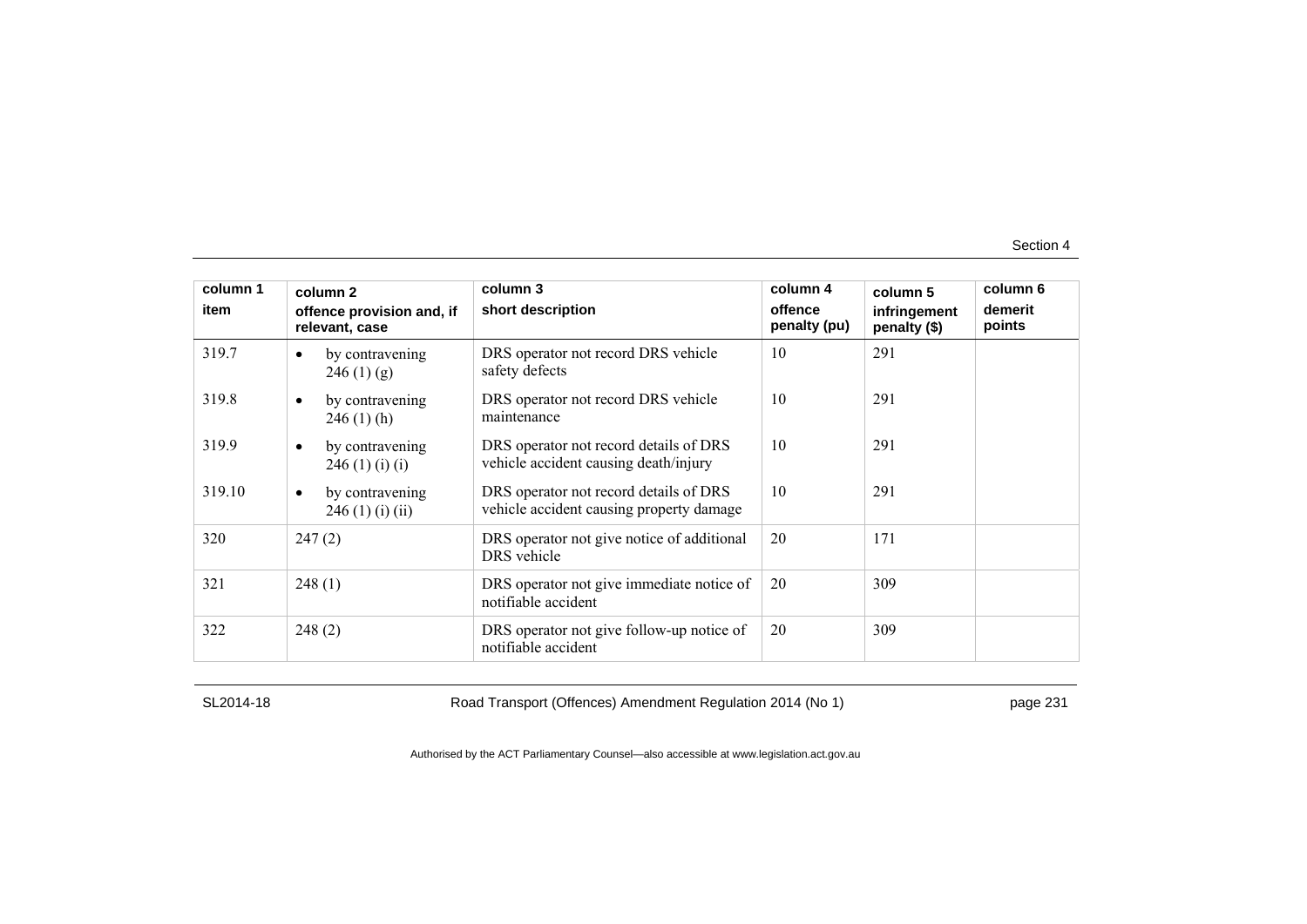| column 1<br>item | column 2<br>offence provision and, if     | column 3<br>short description                                                                                               | column 4<br>offence | column 5<br>infringement | column 6<br>demerit |
|------------------|-------------------------------------------|-----------------------------------------------------------------------------------------------------------------------------|---------------------|--------------------------|---------------------|
| 323              | relevant, case<br>248(4)                  | DRS operator not give notice of incident                                                                                    | penalty (pu)<br>20  | penalty (\$)<br>309      | points              |
|                  |                                           |                                                                                                                             |                     |                          |                     |
| 324              | 249(1)                                    | DRS operator not ensure interior/exterior/<br>fittings of DRS vehicle clean/undamaged/<br>properly fitted/securely in place | 10                  | 291                      |                     |
| 325              | 250(1)                                    | DRS operator allow<br>unlicensed/unauthorised person drive DRS<br>vehicle                                                   | 20                  | 445                      |                     |
| 326              | 251(2)                                    |                                                                                                                             |                     |                          |                     |
| 326.1            | by contravening<br>٠<br>251(1)(a)         | DRS operator not record driver's name and<br>address                                                                        | 10                  |                          |                     |
| 326.2            | by contravening<br>٠<br>251(1)(b)         | DRS operator not record prescribed driver<br>authority information                                                          | 10                  |                          |                     |
| 326.3            | by contravening<br>$\bullet$<br>251(1)(c) | DRS operator not record driving<br>dates/times                                                                              | 10                  |                          |                     |

page 232 Road Transport (Offences) Amendment Regulation 2014 (No 1) SL2014-18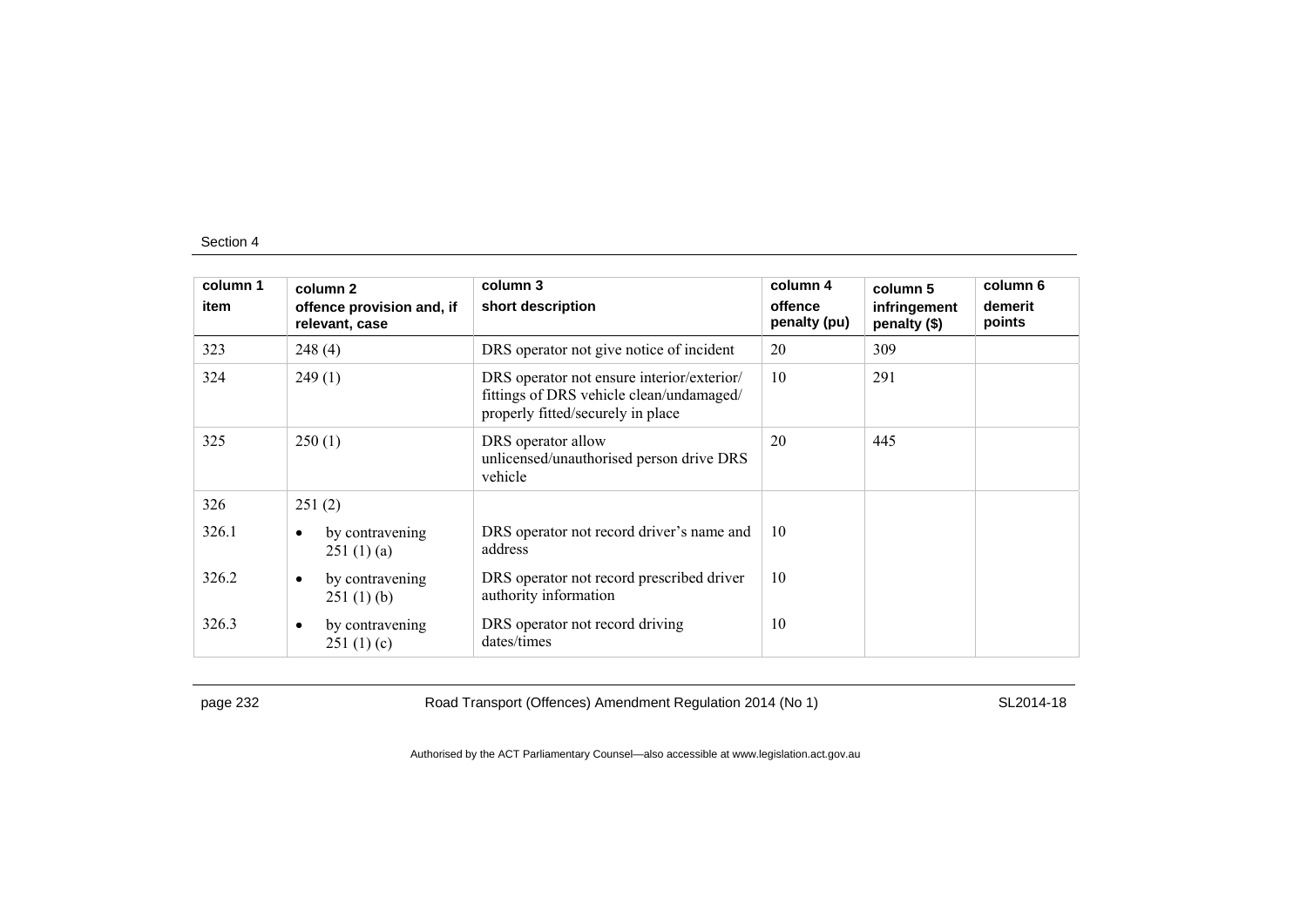| column 1 | column 2                                    | column 3                                                                                                                               | column 4                | column 5                     | column 6          |
|----------|---------------------------------------------|----------------------------------------------------------------------------------------------------------------------------------------|-------------------------|------------------------------|-------------------|
| item     | offence provision and, if<br>relevant, case | short description                                                                                                                      | offence<br>penalty (pu) | infringement<br>penalty (\$) | demerit<br>points |
| 327      | 251(4)                                      | DRS operator not make record of<br>suspension/cancellation of driver's licence                                                         | 10                      |                              |                   |
| 328      | 251(5)                                      | DRS operator not record driver no longer<br>exempt from holding licence                                                                | 10                      |                              |                   |
| 329      | 252(2)                                      |                                                                                                                                        |                         |                              |                   |
| 329.1    | by contravening<br>252(1)(a)                | DRS operator not tell road transport<br>authority about driver's name and address                                                      | 10                      |                              |                   |
| 329.2    | by contravening<br>$\bullet$<br>252(1)(b)   | DRS operator not tell road transport<br>authority about prescribed driver authority<br>information                                     | 10                      |                              |                   |
| 329.3    | by contravening<br>$\bullet$<br>252(1)(c)   | DRS operator not tell road transport<br>authority about change to driver's name/<br>address/prescribed driver authority<br>information | 10                      |                              |                   |

SL2014-18 Road Transport (Offences) Amendment Regulation 2014 (No 1) page 233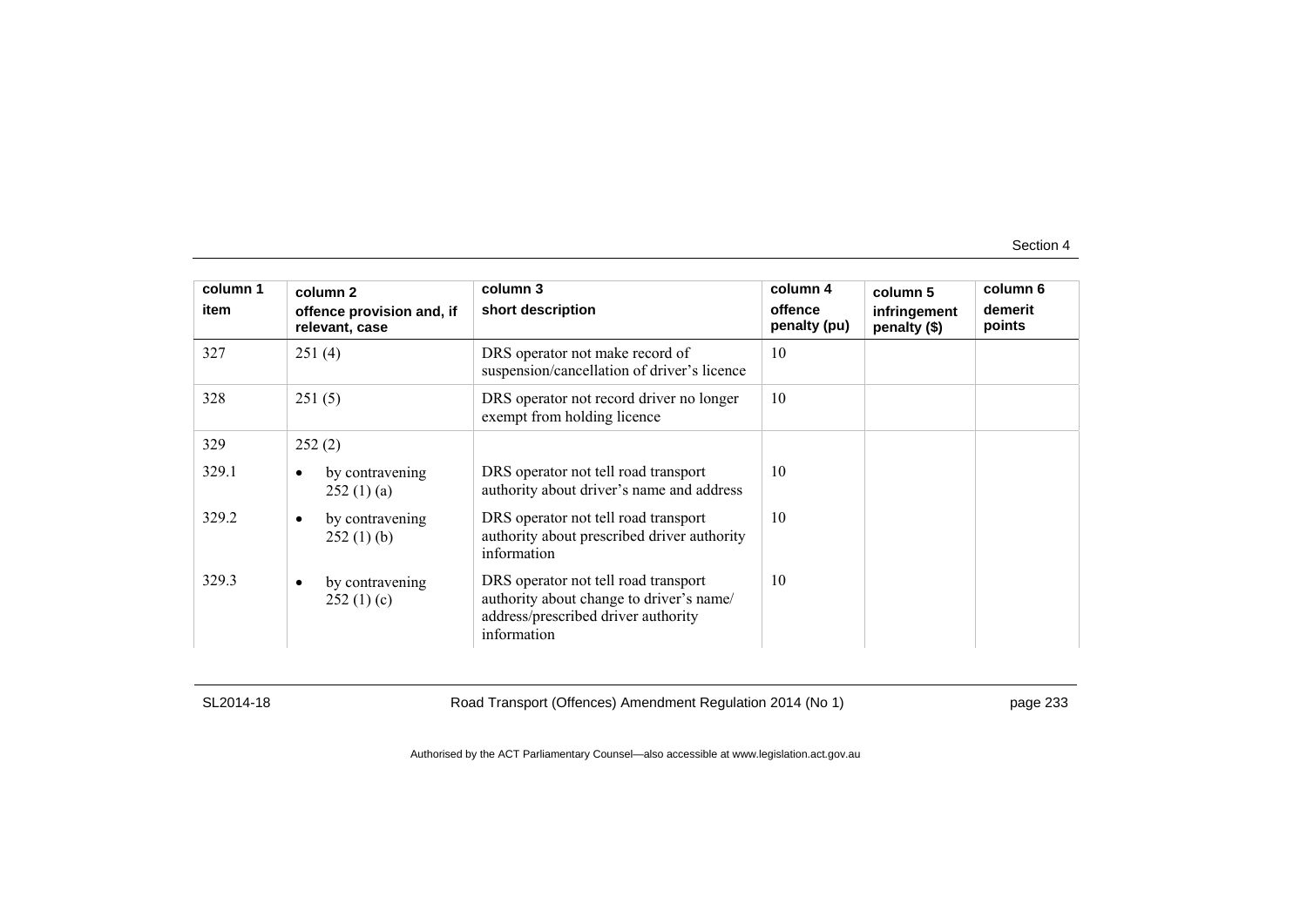| column 1<br>item | column 2<br>offence provision and, if<br>relevant, case | column 3<br>short description                                                                   | column 4<br>offence<br>penalty (pu) | column 5<br>infringement<br>penalty (\$) | column 6<br>demerit<br>points |
|------------------|---------------------------------------------------------|-------------------------------------------------------------------------------------------------|-------------------------------------|------------------------------------------|-------------------------------|
| 329.4            | by contravening<br>٠<br>252(1)(d)                       | DRS operator not tell road transport<br>authority about driver no longer driving<br>DRS vehicle | 10                                  |                                          |                               |
| 330              | 254(2)(a)                                               | not keep DRS vehicle records as required                                                        | 10                                  | 291                                      |                               |
| 331              | $254(2)$ (b)                                            | not produce DRS vehicle records as<br>required                                                  | 10                                  | 291                                      |                               |
| 332              | 254(2)(c)                                               | not provide DRS vehicle records as<br>required                                                  | 10                                  | 291                                      |                               |
| 333              | 255(2)                                                  | DRS operator not state on DRS vehicle<br>maximum number of bus passengers<br>permitted          | 5                                   | 128                                      |                               |
| 334              | 256(1)                                                  | DRS operator not display accreditation<br>information                                           | 5                                   | 128                                      |                               |

page 234 Road Transport (Offences) Amendment Regulation 2014 (No 1) SL2014-18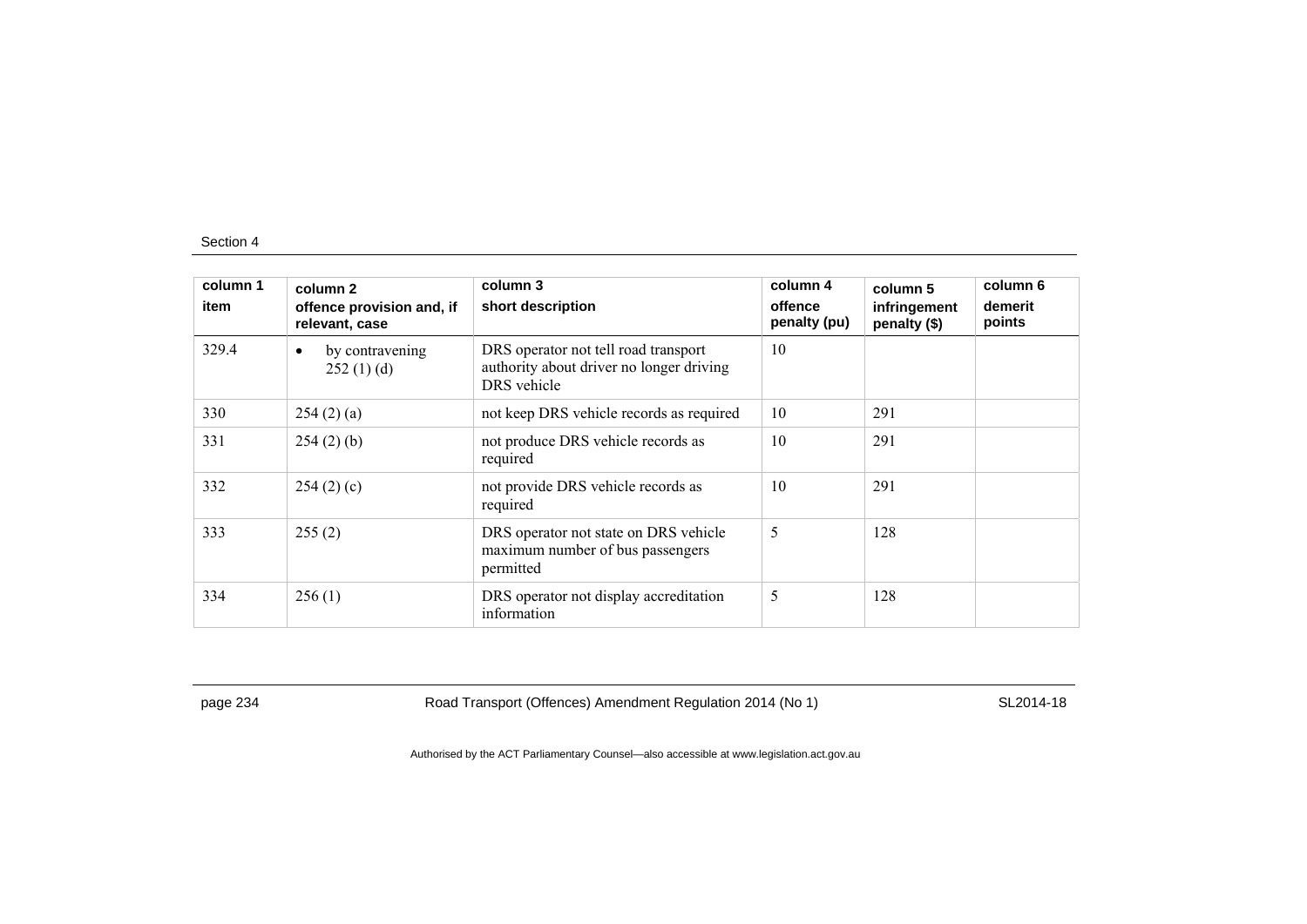| column 1<br>item | column 2<br>offence provision and, if<br>relevant, case | column 3<br>short description                                                 | column 4<br>offence<br>penalty (pu) | column 5<br>infringement<br>penalty (\$) | column 6<br>demerit<br>points |
|------------------|---------------------------------------------------------|-------------------------------------------------------------------------------|-------------------------------------|------------------------------------------|-------------------------------|
| 335              | 257(1)                                                  | DRS operator not ensure advertisement<br>includes accreditation number        | 10                                  | 291                                      |                               |
| 336              | 258(1)                                                  | DRS operator not ensure required fare<br>information displayed in DRS vehicle | 5                                   | 128                                      |                               |
| 337              | 259(1)                                                  | DRS operator not display security camera<br>notice                            | 5                                   | 128                                      |                               |
| 338              | 260(2)                                                  | DRS operator not ensure airconditioning<br>operational/in good repair         | 10                                  |                                          |                               |
| 339              | 261(1)                                                  | DRS operator not ensure DRS vehicle<br>fitted with approved signs/livery      | 10                                  | 240                                      |                               |
| 340              | 262(1)                                                  | DRS operator not ensure inappropriate<br>advertisement/document not displayed | 10                                  |                                          |                               |
| 341              | 262(3)                                                  | DRS operator not remove inappropriate<br>advertisement/document as directed   | 10                                  | 291                                      |                               |

SL2014-18 Road Transport (Offences) Amendment Regulation 2014 (No 1) page 235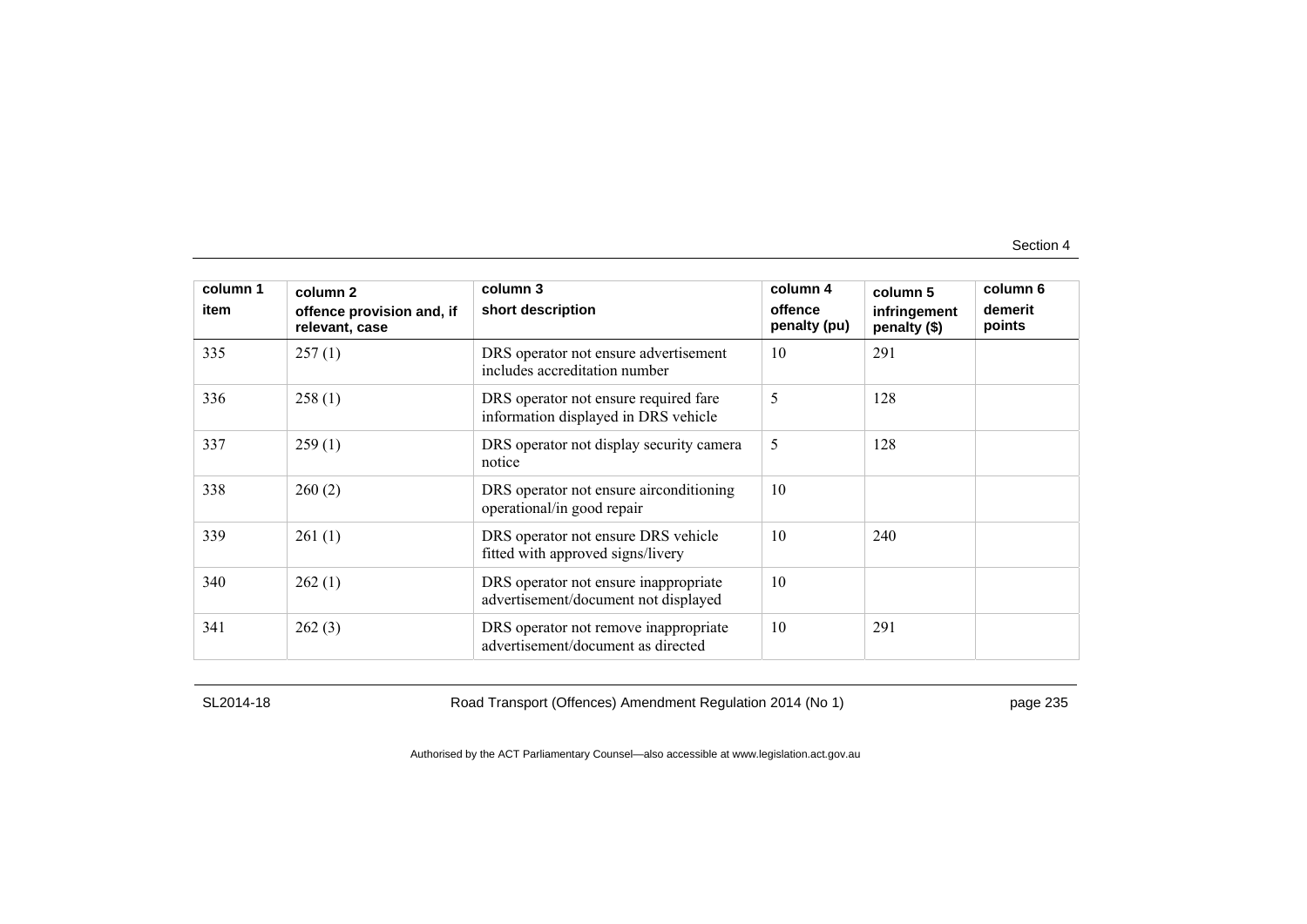| column 1<br>item | column 2<br>offence provision and, if<br>relevant, case | column 3<br>short description                                                     | column 4<br>offence<br>penalty (pu) | column 5<br>infringement<br>penalty (\$) | column 6<br>demerit<br>points |
|------------------|---------------------------------------------------------|-----------------------------------------------------------------------------------|-------------------------------------|------------------------------------------|-------------------------------|
| 342              | 263(1)                                                  | DRS operator not ensure driver complying<br>with dress code of practice           | 10                                  |                                          |                               |
| 343              | 264(3)                                                  |                                                                                   |                                     |                                          |                               |
| 343.1            | by contravening<br>٠<br>264(2)(a)                       | DRS operator not keep security camera<br>recording as required                    | 10                                  |                                          |                               |
| 343.2            | by contravening<br>$\bullet$<br>264(2)(b)               | DRS operator not destroy security camera<br>recording as required                 | 10                                  |                                          |                               |
| 344              | 264(4)                                                  | DRS operator not produce security camera<br>recording to police officer/authority | 10                                  |                                          |                               |
| 345              | 264(5)                                                  | DRS operator not maintain equipment to<br>display security camera recordings      | 5                                   |                                          |                               |
| 346              | 265(2)                                                  | DRS operator not deal with lost property as<br>required                           | 5                                   |                                          |                               |

page 236 Road Transport (Offences) Amendment Regulation 2014 (No 1) SL2014-18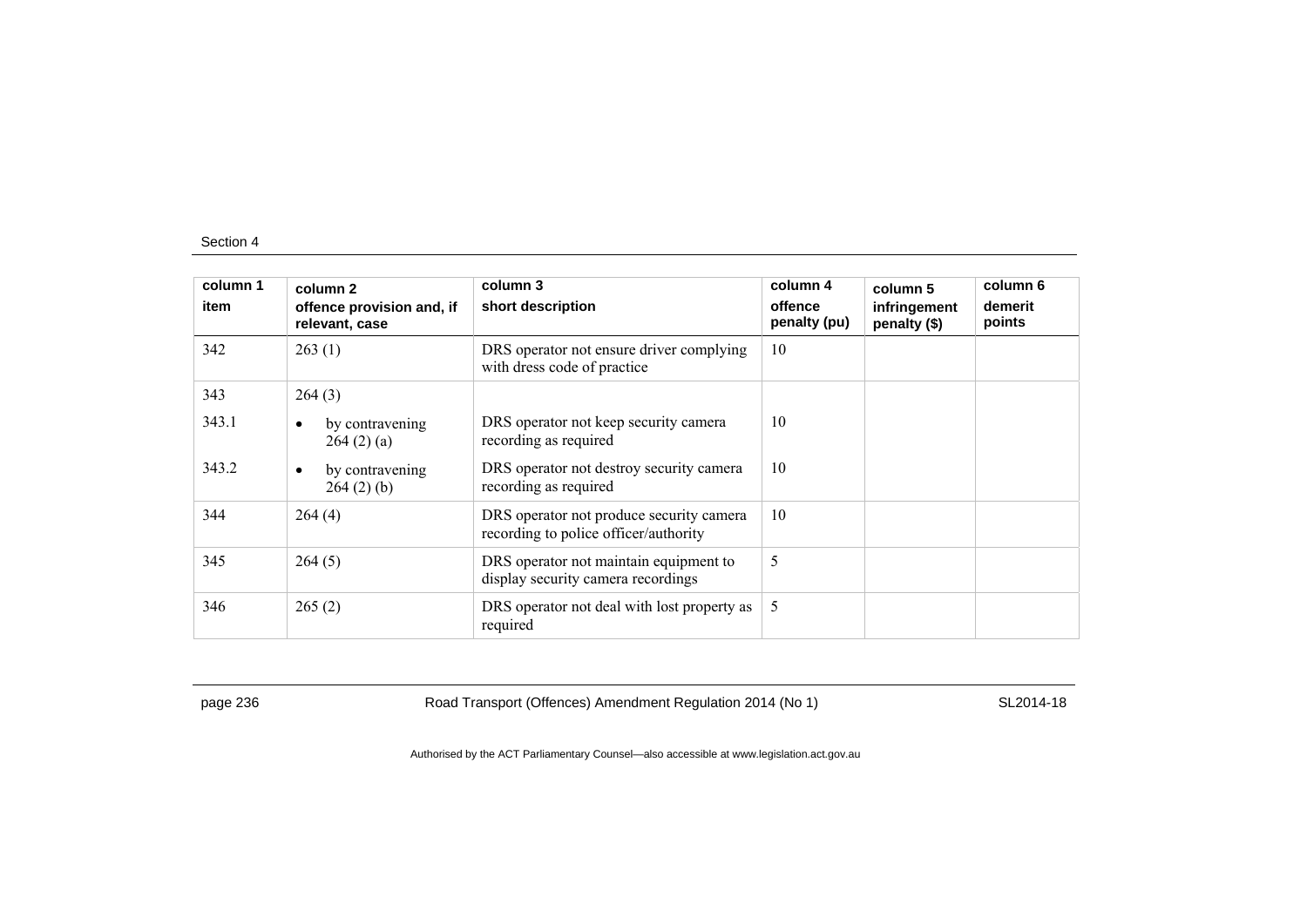| column 1<br>item | column 2<br>offence provision and, if | column 3<br>short description                                                                      | column 4<br>offence | column 5<br>infringement | column 6<br>demerit |
|------------------|---------------------------------------|----------------------------------------------------------------------------------------------------|---------------------|--------------------------|---------------------|
| 347              | relevant, case<br>266(2)              | DRS operator allow DRS vehicle operation<br>after time of effect of noncompliance<br>notice        | penalty (pu)<br>20  | penalty (\$)             | points              |
| 348              | 266(3)                                | DRS operator allow DRS vehicle operation<br>after unauthorised removal of<br>noncompliance notice  | 20                  |                          |                     |
| 349              | 267(1)                                | DRS vehicle driver not drop off passenger                                                          | 5                   |                          |                     |
| 350              | 267(2)                                | DRS vehicle driver not pick up passenger                                                           | 5                   |                          |                     |
| 351              | 268(1)                                | DRS vehicle driver not stop DRS vehicle<br>parallel/close to side of road                          | 5                   | 128                      |                     |
| 352              | 269(2)(a)                             | DRS vehicle driver carry more than<br>maximum number of bus passengers<br>permitted in DRS vehicle | 5                   | 128                      |                     |

SL2014-18 Road Transport (Offences) Amendment Regulation 2014 (No 1) page 237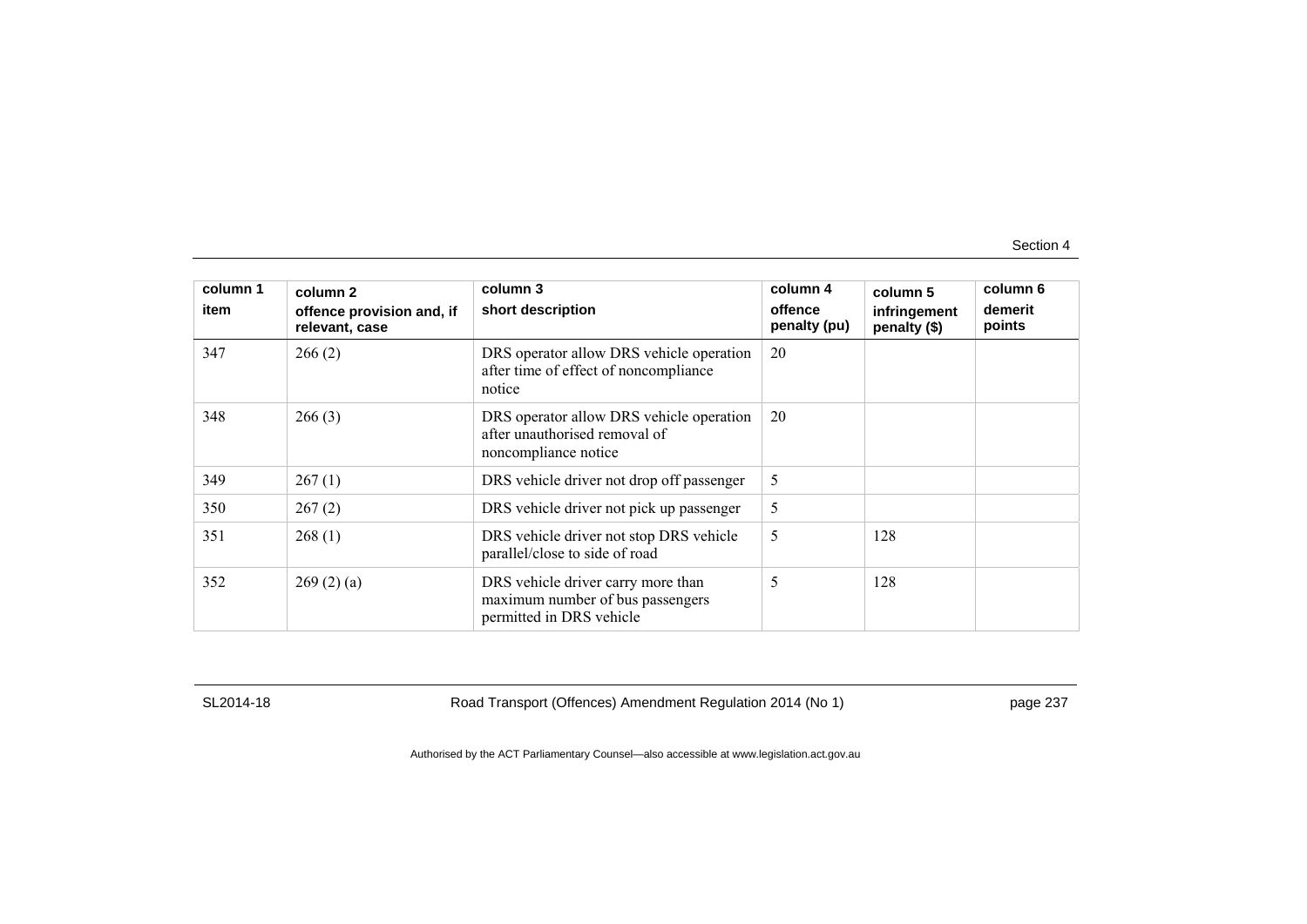| column 1 | column <sub>2</sub>                         | column 3                                                                                                          | column 4                | column 5                     | column 6          |
|----------|---------------------------------------------|-------------------------------------------------------------------------------------------------------------------|-------------------------|------------------------------|-------------------|
| item     | offence provision and, if<br>relevant, case | short description                                                                                                 | offence<br>penalty (pu) | infringement<br>penalty (\$) | demerit<br>points |
| 353      | 269(2)(b)                                   | DRS vehicle driver carry more than<br>maximum number of seated bus passengers<br>than permitted in DRS vehicle    | 5                       | 128                          |                   |
| 354      | 269(2)(c)                                   | DRS vehicle driver carry more than<br>maximum number of standing bus<br>passengers than permitted in DRS vehicle  | 5                       | 128                          |                   |
| 355      | 270(2)                                      | wheelchair-accessible DRS vehicle driver<br>not carry wheelchair in safe way                                      | 10                      | 291                          |                   |
| 356      | 270(3)                                      | wheelchair-accessible DRS vehicle driver<br>not carry person in wheelchair in safe way                            | 10                      |                              |                   |
| 357      | 270(6)                                      | wheelchair-accessible DRS vehicle driver<br>carry person in scooter/tricycle                                      | 10                      | 291                          |                   |
| 358      | 270(7)                                      | wheelchair-accessible DRS vehicle driver<br>not provide loading assistance for person in<br>wheelchair when asked | 10                      |                              |                   |

page 238 Road Transport (Offences) Amendment Regulation 2014 (No 1) SL2014-18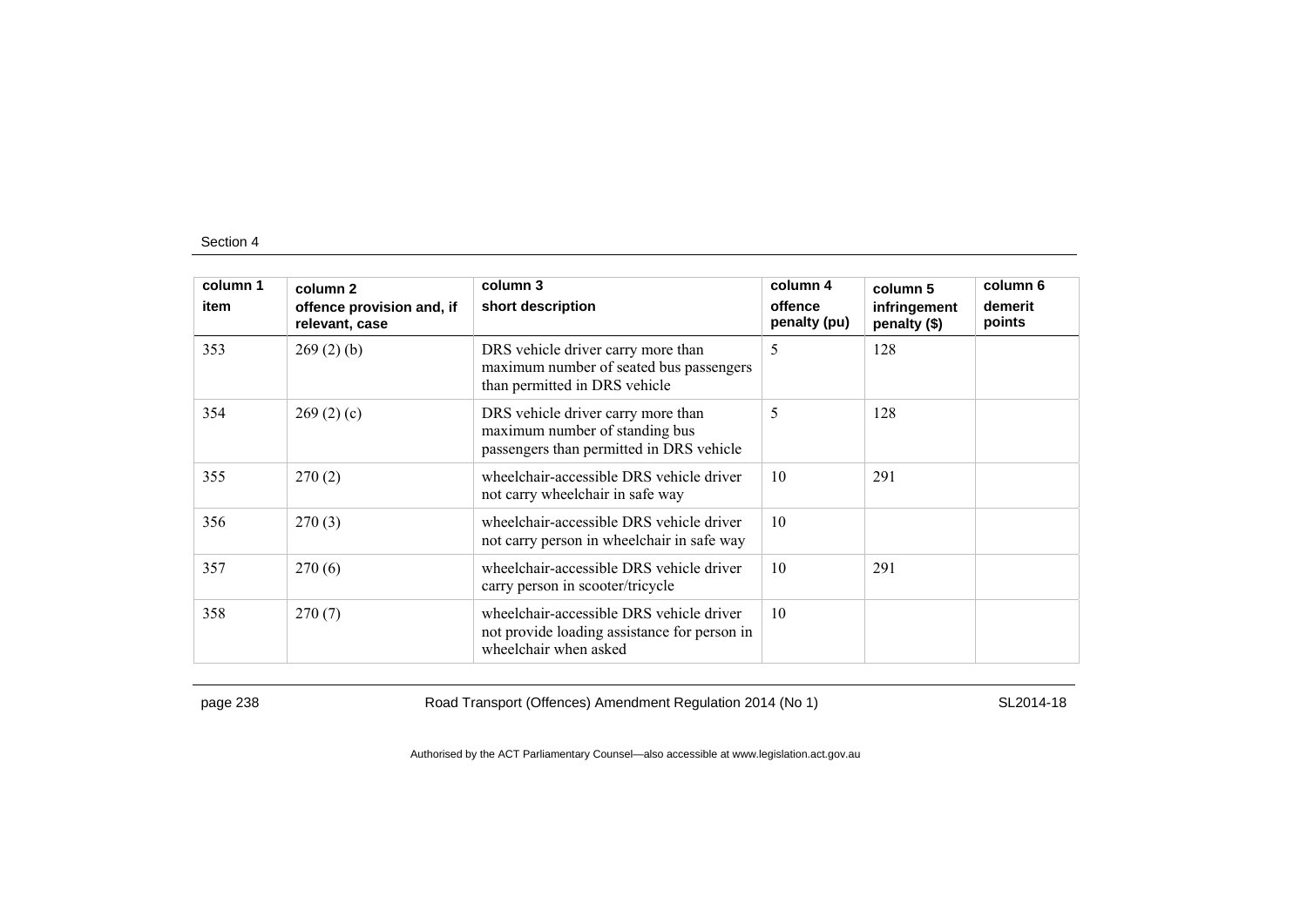| column 1<br>item | column 2<br>offence provision and, if<br>relevant, case | column 3<br>short description                                                                      | column 4<br>offence<br>penalty (pu) | column 5<br>infringement<br>penalty (\$) | column 6<br>demerit<br>points |
|------------------|---------------------------------------------------------|----------------------------------------------------------------------------------------------------|-------------------------------------|------------------------------------------|-------------------------------|
| 359              | 271(2)(a)                                               | DRS vehicle driver not check security<br>camera operating                                          | 5                                   |                                          |                               |
| 360              | 271(2)(b)                                               | DRS vehicle driver not tell authorised<br>operator security camera not operating                   | 5                                   |                                          |                               |
| 361              | 272(1)                                                  | DRS vehicle driver allow<br>inconvenient/dangerous thing in vehicle                                | 5                                   |                                          |                               |
| 362              | 273(2)                                                  | DRS vehicle driver not deal with lost<br>property as required                                      | 5                                   |                                          |                               |
| 363              | 274(1)(a)                                               | DRS vehicle driver solicit passenger                                                               | 10                                  |                                          |                               |
| 364              | $274(1)$ (b)                                            | DRS vehicle driver move DRS vehicle<br>with door open                                              | 10                                  | 291                                      |                               |
| 365              | 274(1)(c)                                               | DRS vehicle driver start/stop vehicle in<br>way to subject person to unnecessary risk<br>of injury | 10                                  |                                          |                               |

SL2014-18 Road Transport (Offences) Amendment Regulation 2014 (No 1) page 239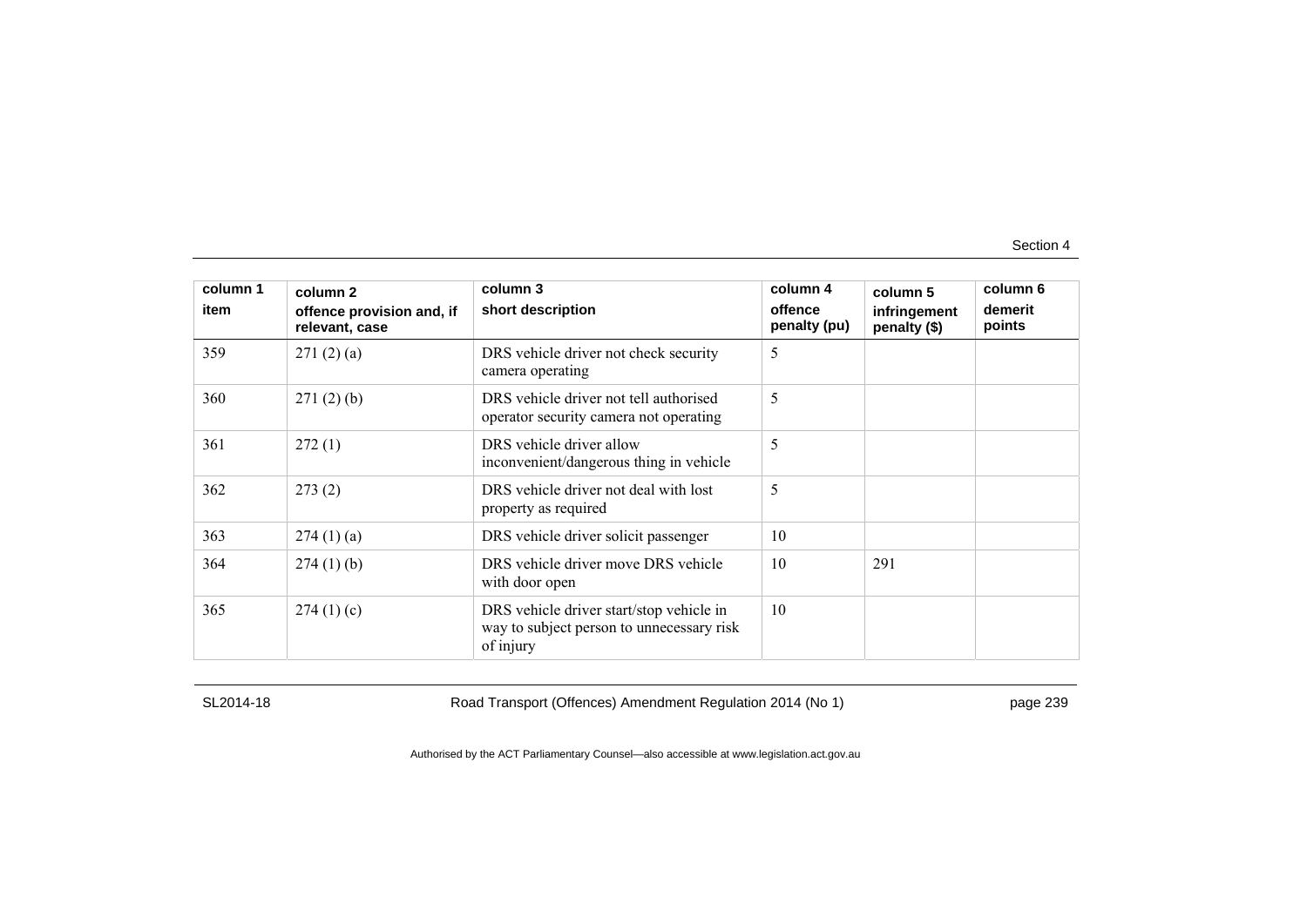| column 1 | column 2                                    | column 3                                                                | column 4                | column 5                     | column 6          |
|----------|---------------------------------------------|-------------------------------------------------------------------------|-------------------------|------------------------------|-------------------|
| item     | offence provision and, if<br>relevant, case | short description                                                       | offence<br>penalty (pu) | infringement<br>penalty (\$) | demerit<br>points |
| 366      | 275(1)(a)                                   | DRS vehicle driver not clean and tidy                                   | 5                       |                              |                   |
| 367      | 275(1)(b)                                   | DRS vehicle driver not behave in orderly<br>way/politely/with propriety | 5                       |                              |                   |
| 368      | 275(2)                                      | DRS driver not comply with dress code of<br>practice                    | 5                       | 128                          |                   |
| 369      | 276(1)                                      | DRS vehicle driver operate dirty/untidy<br>DRS vehicle                  | 5                       |                              |                   |
| 370      | 277(2)                                      | DRS vehicle driver leave driver's seat                                  | 5                       | 128                          |                   |
| 371      | 278(2)(a)                                   | DRS vehicle driver allow passenger in bus<br>driver's compartment       | 5                       |                              |                   |
| 372      | 278(2)(b)                                   | DRS vehicle driver allow passenger on bus<br>driver's seat              | 5                       |                              |                   |
| 373      | 278(3)(a)                                   | DRS vehicle driver allow passenger on<br>unauthorised part of bus       | 5                       |                              |                   |

page 240 Road Transport (Offences) Amendment Regulation 2014 (No 1) SL2014-18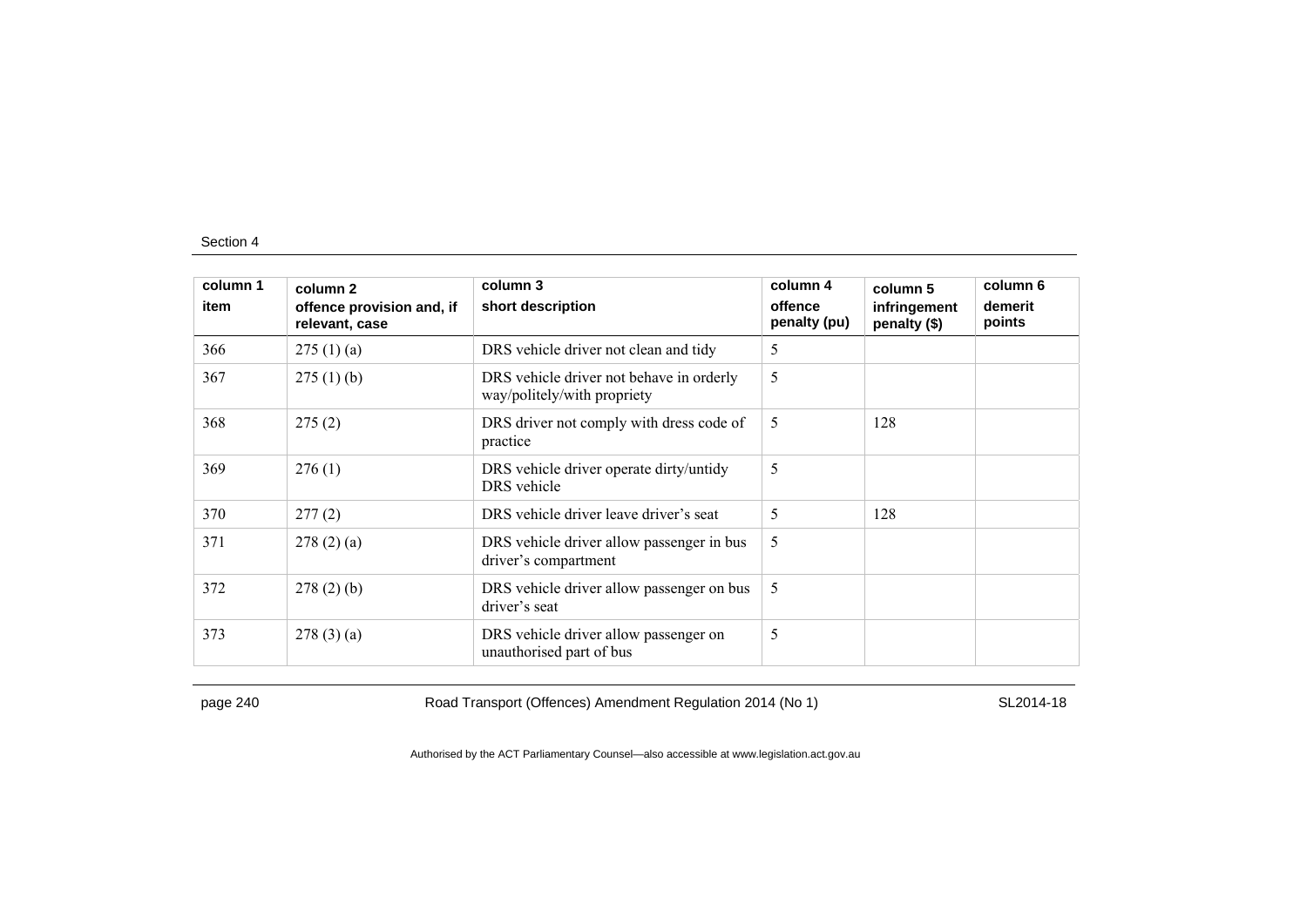| column 1<br>item | column 2<br>offence provision and, if<br>relevant, case | column 3<br>short description                                                               | column 4<br>offence<br>penalty (pu) | column 5<br>infringement<br>penalty (\$) | column 6<br>demerit<br>points |
|------------------|---------------------------------------------------------|---------------------------------------------------------------------------------------------|-------------------------------------|------------------------------------------|-------------------------------|
| 374              | 278(3)(b)                                               | DRS vehicle driver allow passenger<br>beside/in front of bus driver's seat                  | 5                                   |                                          |                               |
| 375              | 279(2)                                                  | DRS vehicle driver operate vehicle after<br>time of effect of noncompliance notice          | 20                                  | 445                                      |                               |
| 376              | 279(3)                                                  | DRS vehicle driver operate vehicle after<br>unauthorised removal of noncompliance<br>notice | 20                                  |                                          |                               |
| 377              | 281(1)                                                  | travel on DRS vehicle without valid DRS<br>ticket                                           | 5                                   | 128                                      |                               |
| 378              | 282(1)                                                  | transfer DRS ticket to someone else                                                         | 5                                   | 128                                      |                               |
| 379              | 283(1)(a)                                               | use damaged/defaced DRS ticket                                                              | 5                                   | 128                                      |                               |
| 380              | 283(1)(b)                                               | use changed DRS ticket                                                                      | 5                                   | 128                                      |                               |

SL2014-18 Road Transport (Offences) Amendment Regulation 2014 (No 1) page 241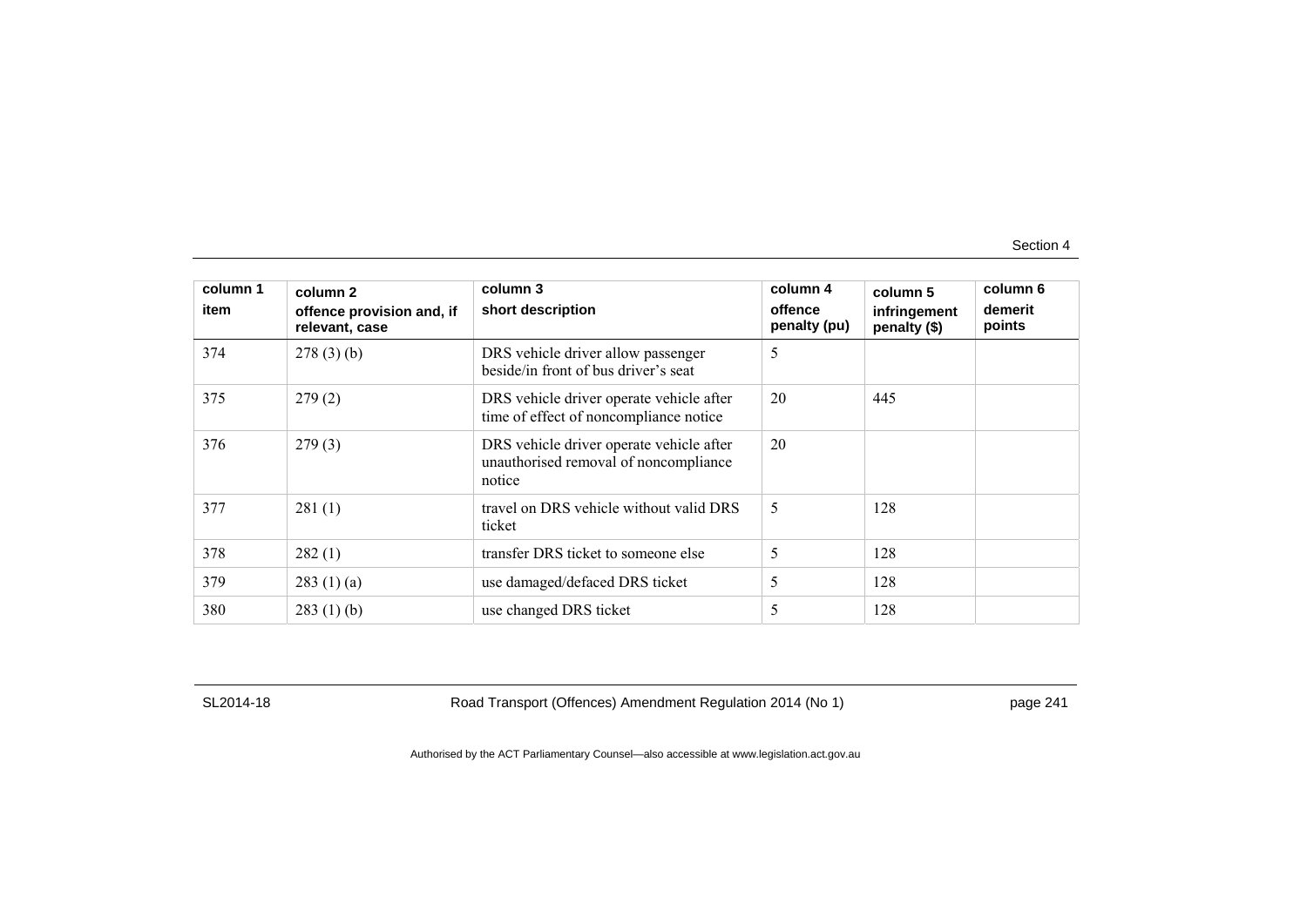| column 1<br>item | column 2<br>offence provision and, if<br>relevant, case | column 3<br>short description                                                                                                      | column 4<br>offence<br>penalty (pu) | column 5<br>infringement<br>penalty (\$) | column 6<br>demerit<br>points |
|------------------|---------------------------------------------------------|------------------------------------------------------------------------------------------------------------------------------------|-------------------------------------|------------------------------------------|-------------------------------|
| 381              | 284(1)                                                  | use concession DRS ticket when not<br>entitled                                                                                     | 5                                   | 128                                      |                               |
| 382              | 284(3)                                                  | not produce evidence of entitlement to<br>DRS ticket concession                                                                    | 5                                   | 128                                      |                               |
| 383              | 284(7)(a)                                               | provide document containing false/<br>misleading/incomplete information for<br>DRS ticket concession application                   | 20                                  |                                          |                               |
| 384              | $284(7)$ (b)                                            | provide document containing false/<br>misleading/incomplete information for<br>evidence of entitlement to DRS ticket<br>concession | 20                                  |                                          |                               |
| 385              | 284(8)(a)                                               | state false/misleading thing for DRS ticket<br>concession application/evidence of<br>entitlement to DRS ticket concession          | 20                                  |                                          |                               |

page 242 Road Transport (Offences) Amendment Regulation 2014 (No 1) SL2014-18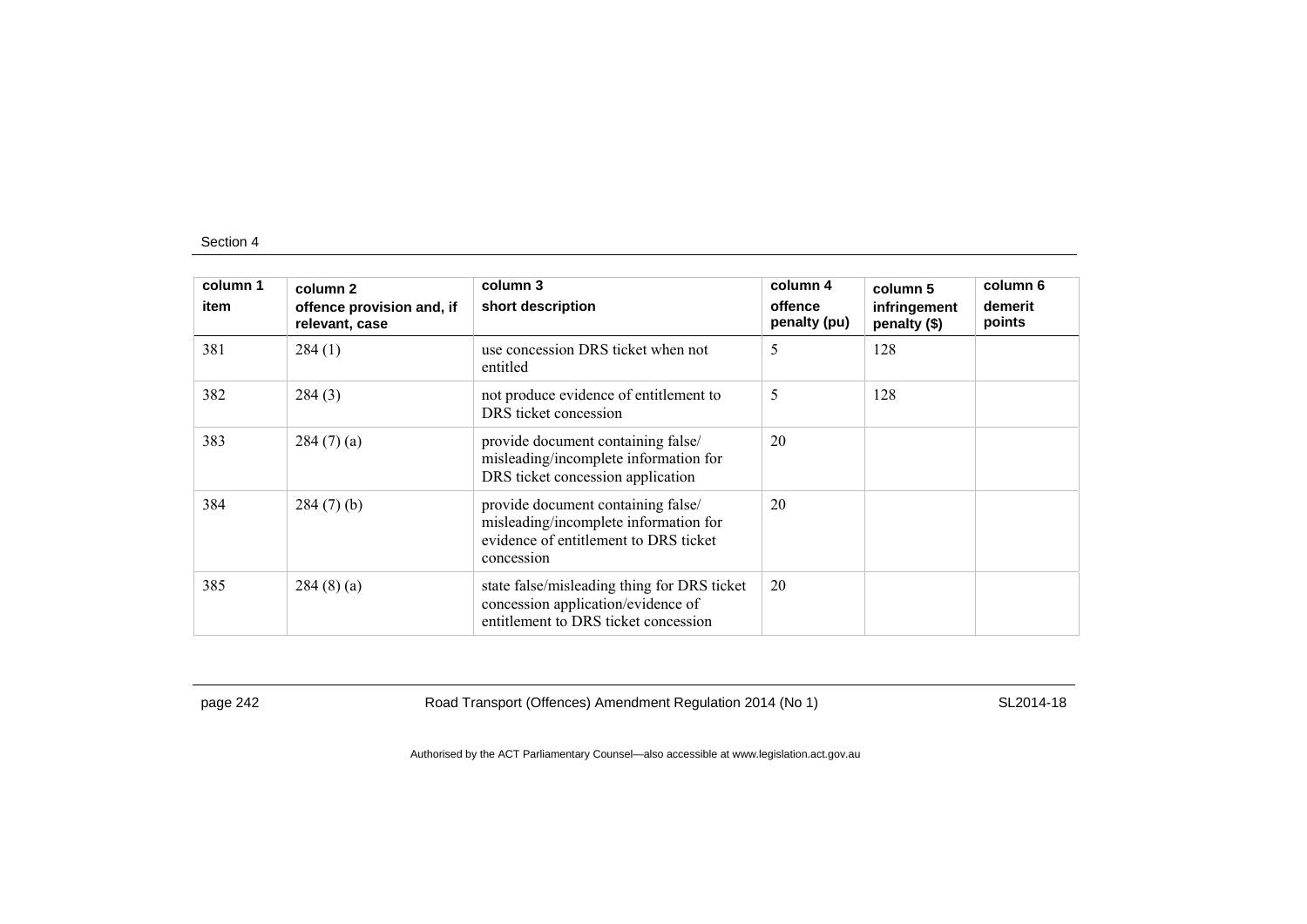| column 1<br>item | column 2<br>offence provision and, if<br>relevant, case | column 3<br>short description                                                                                                                 | column 4<br>offence<br>penalty (pu) | column 5<br>infringement<br>penalty (\$) | column 6<br>demerit<br>points |
|------------------|---------------------------------------------------------|-----------------------------------------------------------------------------------------------------------------------------------------------|-------------------------------------|------------------------------------------|-------------------------------|
| 386              | 284(8)(b)                                               | omit thing from statement for DRS ticket<br>concession application/evidence of<br>entitlement to DRS ticket concession so it<br>is misleading | 20                                  |                                          |                               |
| 387              | 285(1)                                                  | not make DRS ticket available to<br>authorised person for inspection/<br>processing                                                           | 5                                   | 128                                      |                               |
| 388              | 286(1)                                                  | interfere with comfort/safety of person in<br>DRS vehicle                                                                                     | 5                                   |                                          |                               |
| 389              | 287(1)                                                  | occupy reserved DRS vehicle seat                                                                                                              | 5                                   | 128                                      |                               |
| 390              | 288(1)                                                  | drink/possess open container of liquor in<br>DRS vehicle                                                                                      | 5                                   | 128                                      |                               |
| 391              | 289(1)                                                  | eat/drink on DRS vehicle contrary to sign                                                                                                     | 5                                   | 128                                      |                               |
| 392              | 290(1)(a)                                               | get on/get off moving DRS vehicle                                                                                                             | 5                                   | 128                                      |                               |

SL2014-18 Road Transport (Offences) Amendment Regulation 2014 (No 1) page 243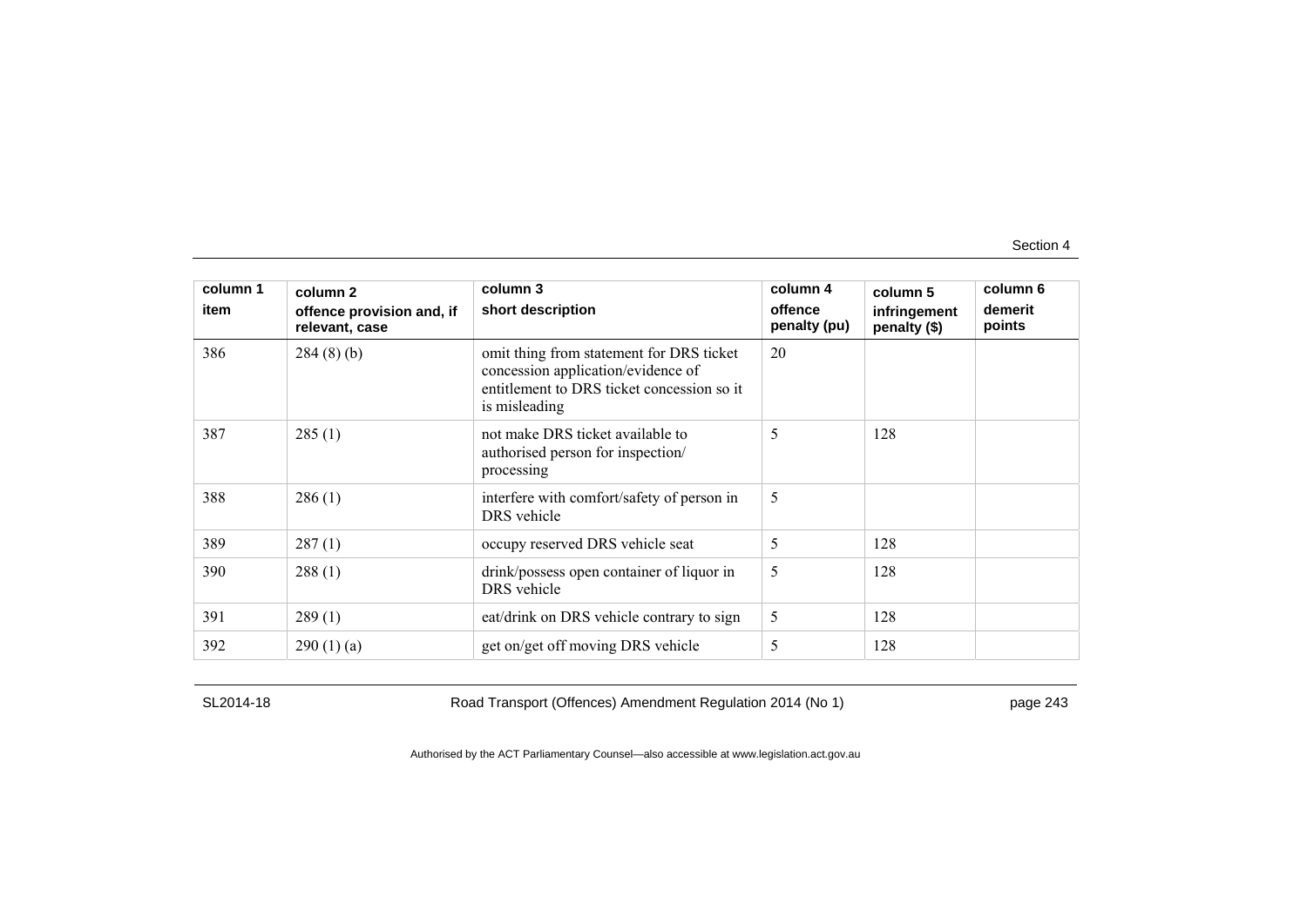| column 1<br>item | column 2<br>offence provision and, if<br>relevant, case | column 3<br>short description                           | column 4<br>offence<br>penalty (pu) | column 5<br>infringement<br>penalty (\$) | column 6<br>demerit<br>points |
|------------------|---------------------------------------------------------|---------------------------------------------------------|-------------------------------------|------------------------------------------|-------------------------------|
| 393              | 290(1)(b)                                               | get on/get off DRS vehicle through<br>window/roof hatch | 5                                   | 128                                      |                               |
| 394              | 291(1)(a)                                               | interfere with DRS vehicle equipment                    | 5                                   | 128                                      |                               |
| 395              | 291(1)(b)                                               | block DRS vehicle door                                  | 5                                   | 128                                      |                               |
| 396              | 291 $(1)(c)$                                            | unlock DRS vehicle door                                 | 5                                   | 128                                      |                               |
| 397              | 291(1)(d)                                               | open door while DRS vehicle moving                      | 5                                   | 128                                      |                               |
| 398              | 291(1)(e)                                               | interfere with automatic DRS vehicle door               | 5                                   | 128                                      |                               |
| 399              | 292(1)                                                  | throw thing in/from DRS vehicle                         | 5                                   | 128                                      |                               |
| 400              | 293(2)(a)                                               | DRS vehicle passenger enter bus driver's<br>compartment | 5                                   | 128                                      |                               |
| 401              | 293(2)(b)                                               | DRS vehicle passenger occupy bus driver's<br>seat       | 5                                   | 128                                      |                               |

page 244 Road Transport (Offences) Amendment Regulation 2014 (No 1) SL2014-18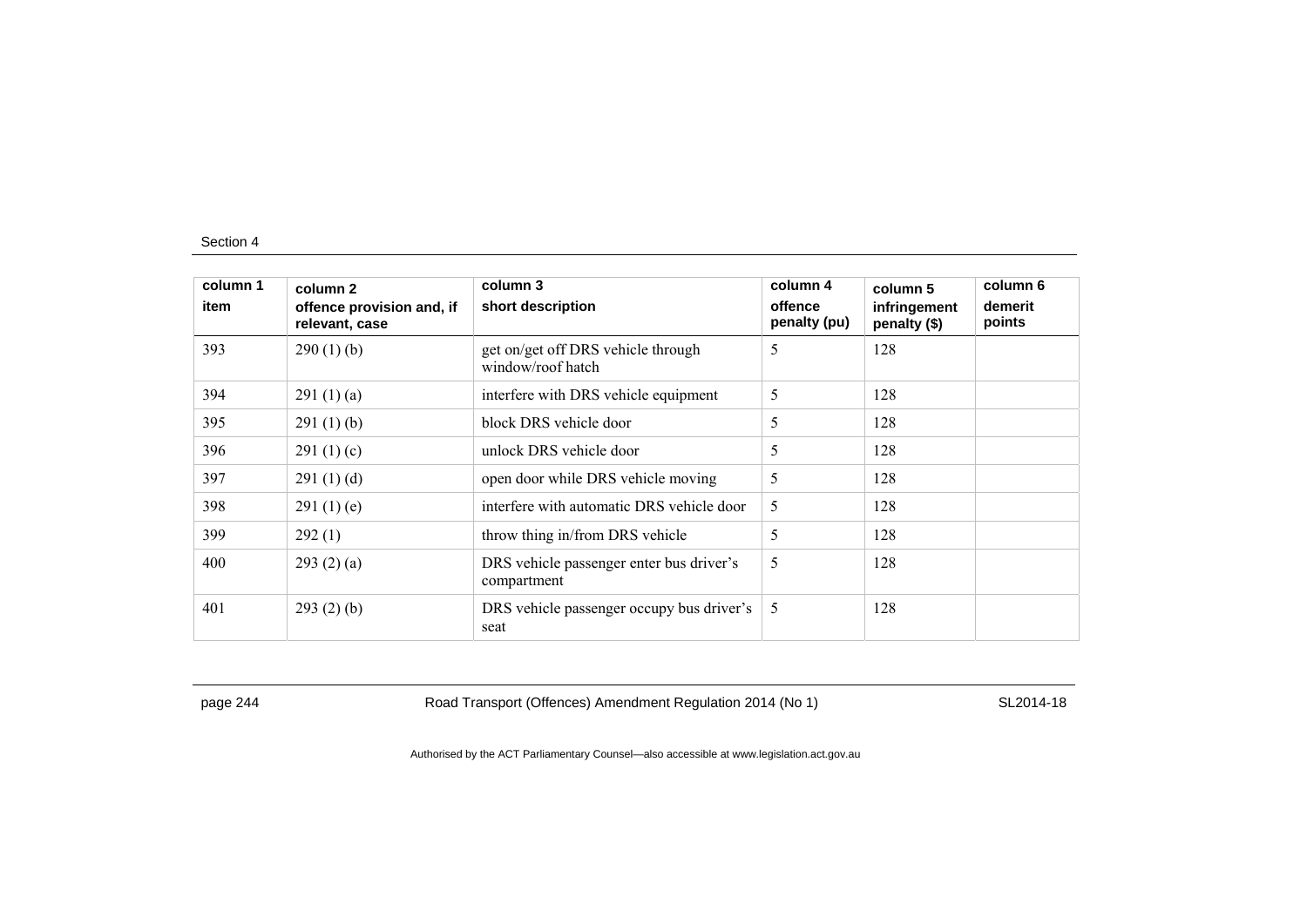| column 1<br>item | column 2<br>offence provision and, if<br>relevant, case | column 3<br>short description                                          | column 4<br>offence<br>penalty (pu) | column 5<br>infringement<br>penalty (\$) | column 6<br>demerit<br>points |
|------------------|---------------------------------------------------------|------------------------------------------------------------------------|-------------------------------------|------------------------------------------|-------------------------------|
| 402              | 293(3)(a)                                               | DRS vehicle passenger travel on<br>unauthorised part of bus            | 5                                   | 128                                      |                               |
| 403              | 293(3)(b)                                               | DRS vehicle passenger beside/in front of<br>bus driver's seat          | 5                                   | 128                                      |                               |
| 404              | 294(1)                                                  | remove property of DRS operator from<br>DRS vehicle                    | 5                                   | 128                                      |                               |
| 405              | 295(1)                                                  | deposit litter/dangerous thing in DRS<br>vehicle                       | 5                                   | 128                                      |                               |
| 406              | 296(1)                                                  | DRS vehicle passenger take animal on<br>DRS vehicle without permission | 5                                   | 128                                      |                               |

SL2014-18 Road Transport (Offences) Amendment Regulation 2014 (No 1) page 245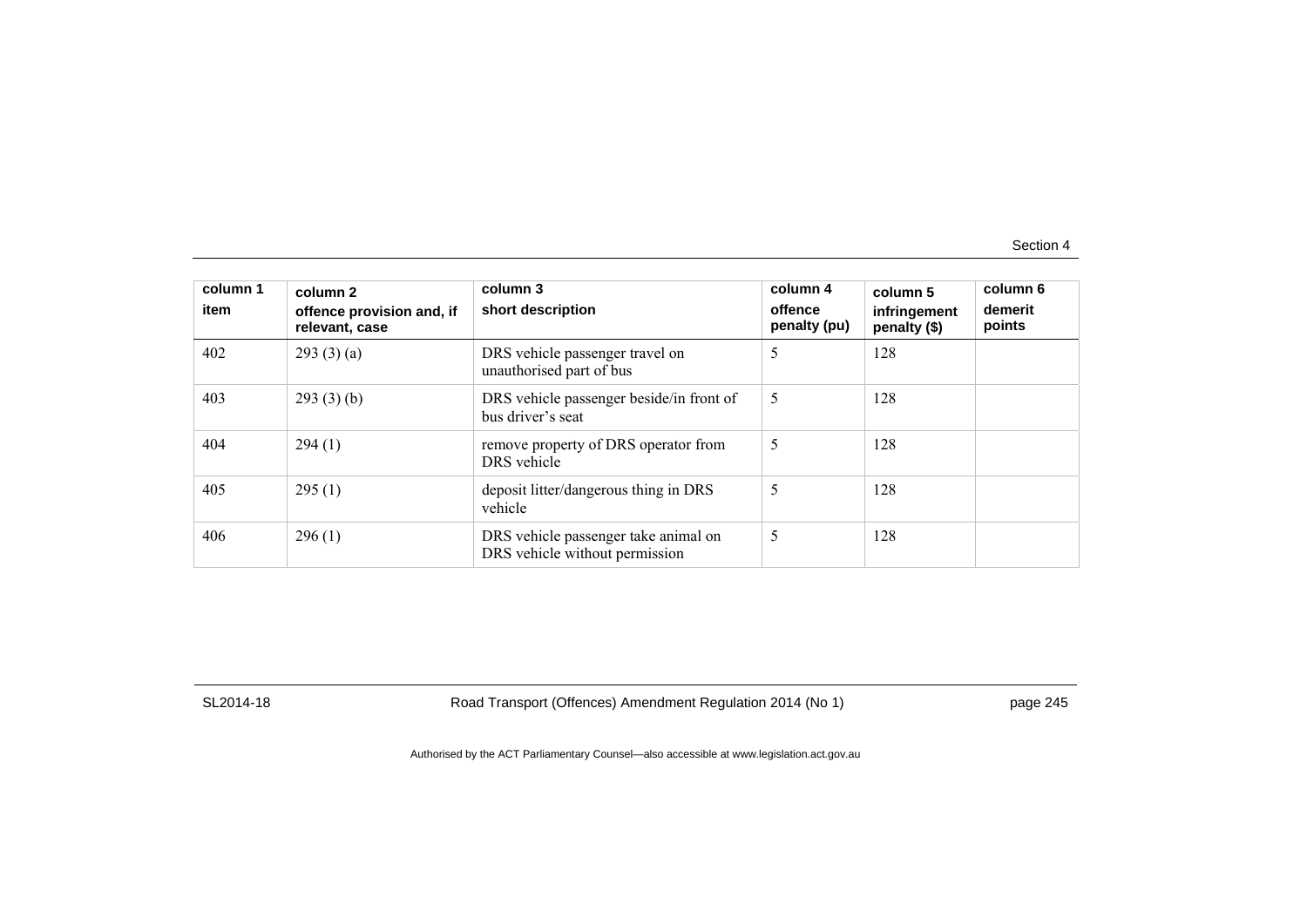| column 1 | column 2                                     | column 3                                                                                                                                        | column 4                | column 5                     | column 6          |
|----------|----------------------------------------------|-------------------------------------------------------------------------------------------------------------------------------------------------|-------------------------|------------------------------|-------------------|
| item     | offence provision and, if<br>relevant, case  | short description                                                                                                                               | offence<br>penalty (pu) | infringement<br>penalty (\$) | demerit<br>points |
| 407      | 297(2)                                       |                                                                                                                                                 |                         |                              |                   |
| 407.1    | by contravening<br>$\bullet$<br>297(1)(a)    | DRS vehicle passenger not comply with<br>direction by driver/police<br>officer/authorised person because<br>soil/damage DRS vehicle/person      | 5                       | 128                          |                   |
| 407.2    | by contravening<br>$\bullet$<br>$297(1)$ (b) | DRS vehicle passenger not comply with<br>direction by driver/police<br>officer/authorised person because goods<br>inconvenience/endanger person | 5                       | 128                          |                   |
| 408      | 298(2)                                       | intoxicated DRS vehicle passenger not<br>comply with direction by driver/police<br>officer/authorised person                                    | 5                       | 128                          |                   |
| 409      | 299(2)                                       | DRS vehicle passenger offender not<br>comply with direction by driver/police<br>officer/authorised person                                       | 5                       | 128                          |                   |

page 246 Road Transport (Offences) Amendment Regulation 2014 (No 1) SL2014-18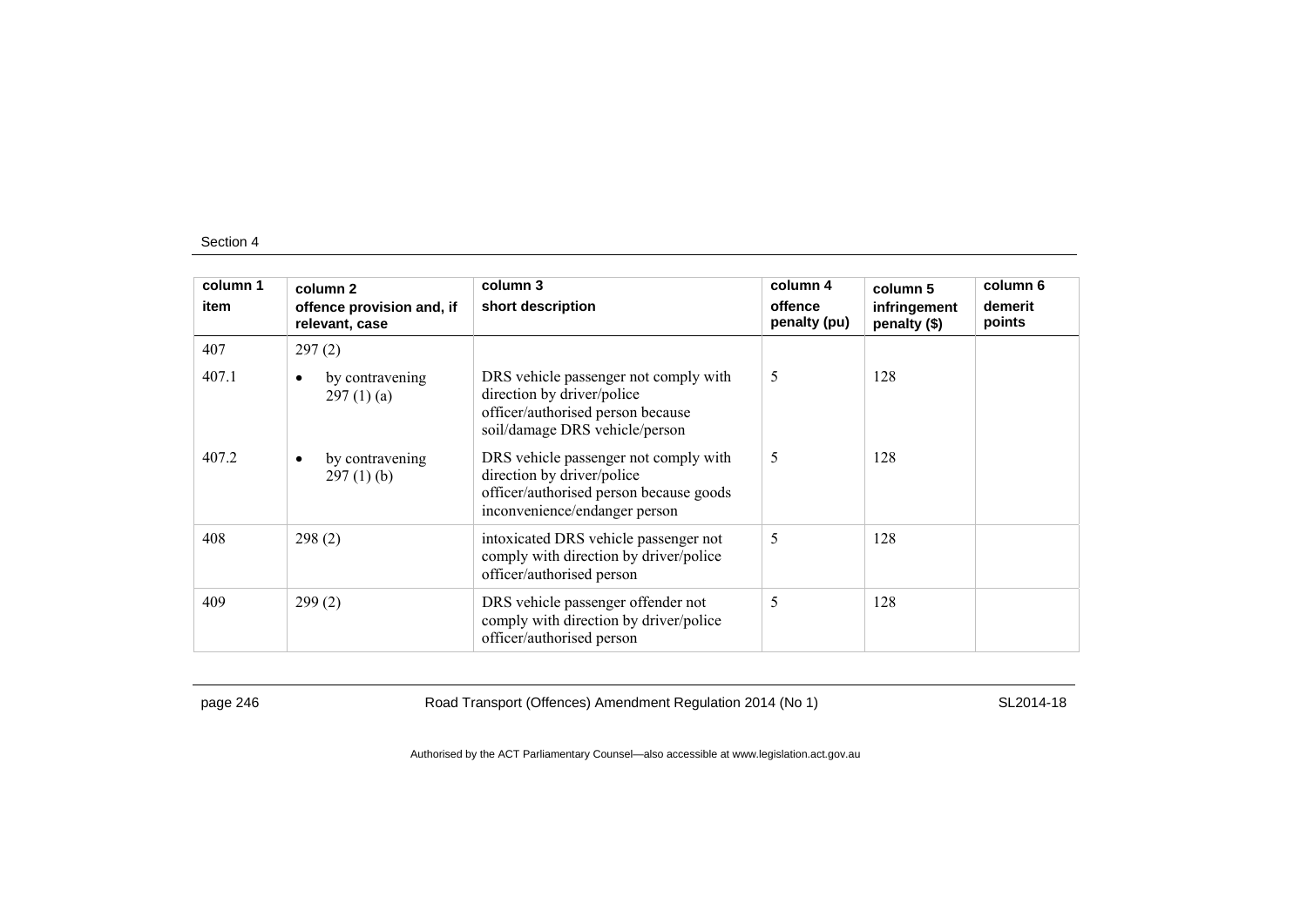| column 1<br>item | column 2<br>offence provision and, if<br>relevant, case | column 3<br>short description                                                    | column 4<br>offence<br>penalty (pu) | column 5<br>infringement<br>penalty (\$) | column 6<br>demerit<br>points |
|------------------|---------------------------------------------------------|----------------------------------------------------------------------------------|-------------------------------------|------------------------------------------|-------------------------------|
| 410              | 301(1)                                                  | DRS vehicle passenger not deal with lost<br>property on DRS vehicle as required  | 5                                   | 128                                      |                               |
| 411              | 303(5)                                                  | not comply with DRS vehicle security<br>camera standard                          | 20                                  |                                          |                               |
| 412              | 304(1)                                                  | interfere with DRS vehicle security camera                                       | 20                                  | 445                                      |                               |
| 413              | 304(2)                                                  | interfere with DRS vehicle security camera<br>recording                          | 20                                  | 445                                      |                               |
| 414              | 307(1)                                                  | public passenger vehicle driver-not<br>display driver authority card as required | 20                                  | 309                                      |                               |

SL2014-18 Road Transport (Offences) Amendment Regulation 2014 (No 1) page 247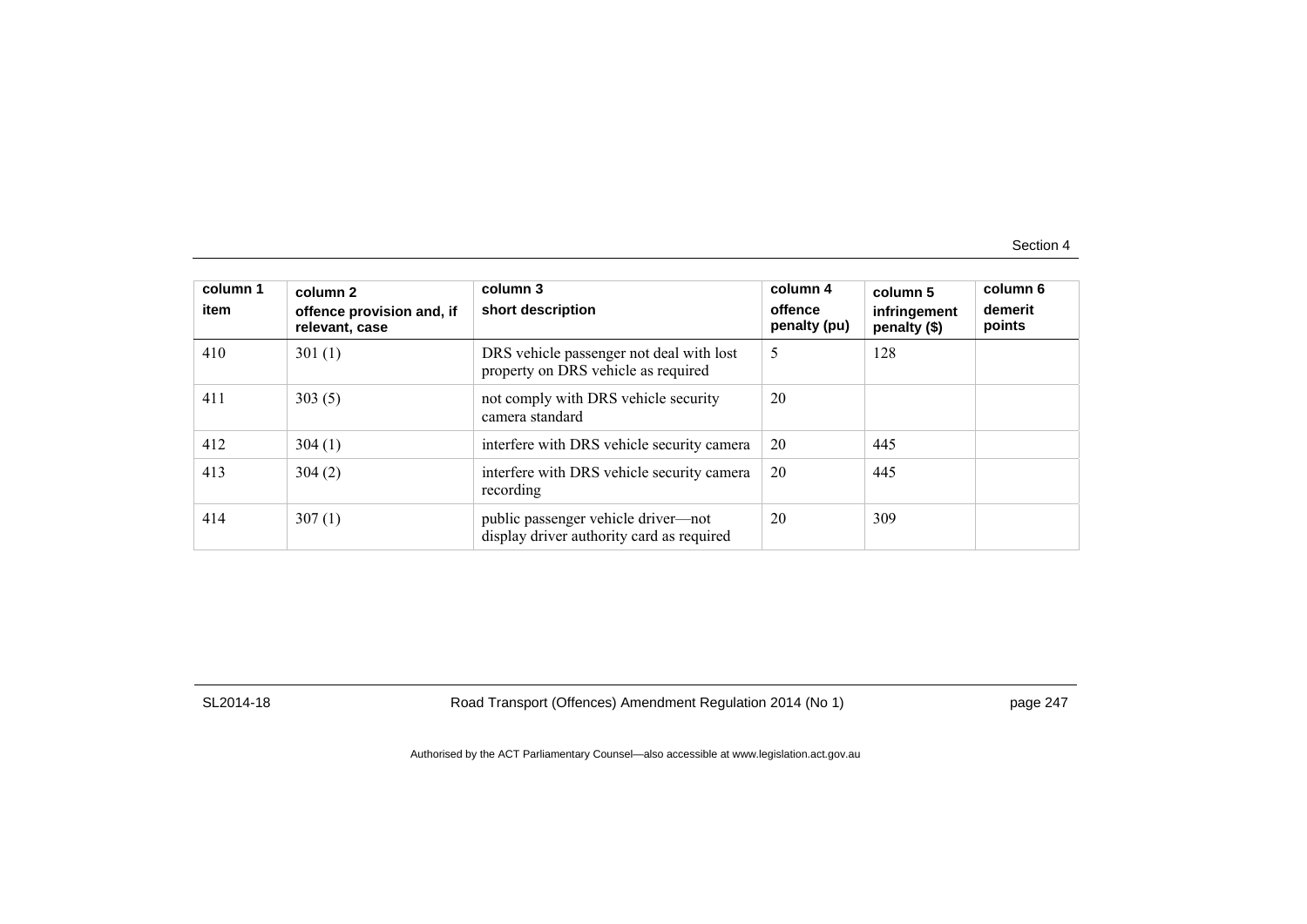| column 1<br>item | column 2<br>offence provision and, if<br>relevant, case | column 3<br>short description                                                                                             | column 4<br>offence<br>penalty (pu) | column 5<br>infringement<br>penalty (\$) | column 6<br>demerit<br>points |
|------------------|---------------------------------------------------------|---------------------------------------------------------------------------------------------------------------------------|-------------------------------------|------------------------------------------|-------------------------------|
| 415              | 308(1)                                                  | driver of public passenger vehicle—not<br>produce driver authority card to police<br>officer/authorised person on request |                                     | 231                                      |                               |
| 416              | 326(1)                                                  | not return suspended/cancelled certificate<br>of accreditation/hire car licence/taxi licence<br>as required               |                                     | 128                                      |                               |

page 248 Road Transport (Offences) Amendment Regulation 2014 (No 1) SL2014-18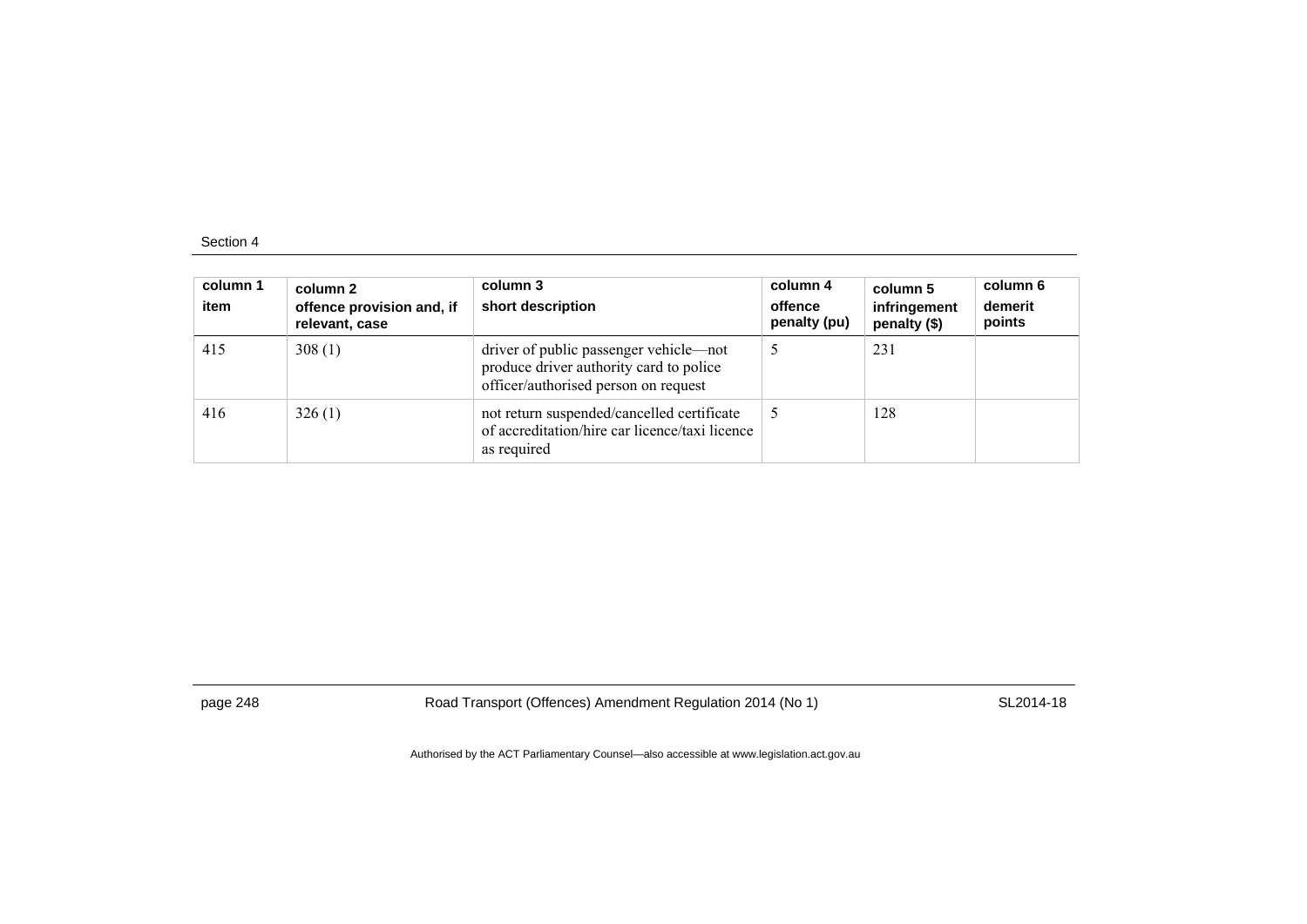## **Part 1.12 Road Transport (Safety and Traffic Management) Act 1999**

| column 1<br>item | column 2<br>offence provision and, if<br>relevant, case | column 3<br>short description                                                                            | column 4<br>offence<br>penalty (pu) | column 5<br>infringement<br>penalty (\$) | column 6<br>demerit<br>points |
|------------------|---------------------------------------------------------|----------------------------------------------------------------------------------------------------------|-------------------------------------|------------------------------------------|-------------------------------|
|                  | 5A(1)(a)                                                | organise/promote/take part in race with<br>another vehicle                                               | 20                                  | 352                                      | 3                             |
|                  | 5A(1)(b)                                                | organise/promote/take part in attempt to<br>break vehicle speed record                                   | 20                                  | 352                                      | 3                             |
|                  | 5A(1)(c)                                                | organise/promote/take part in trial of<br>vehicle's maximum speed/acceleration                           | 20                                  | 352                                      | 3                             |
| 4                | 5A(1)(d)                                                | organise/promote/take part in trial of driver<br>skill/reliability of/mechanical condition of<br>vehicle | 20                                  | 352                                      | 3                             |

SL2014-18 Road Transport (Offences) Amendment Regulation 2014 (No 1) page 249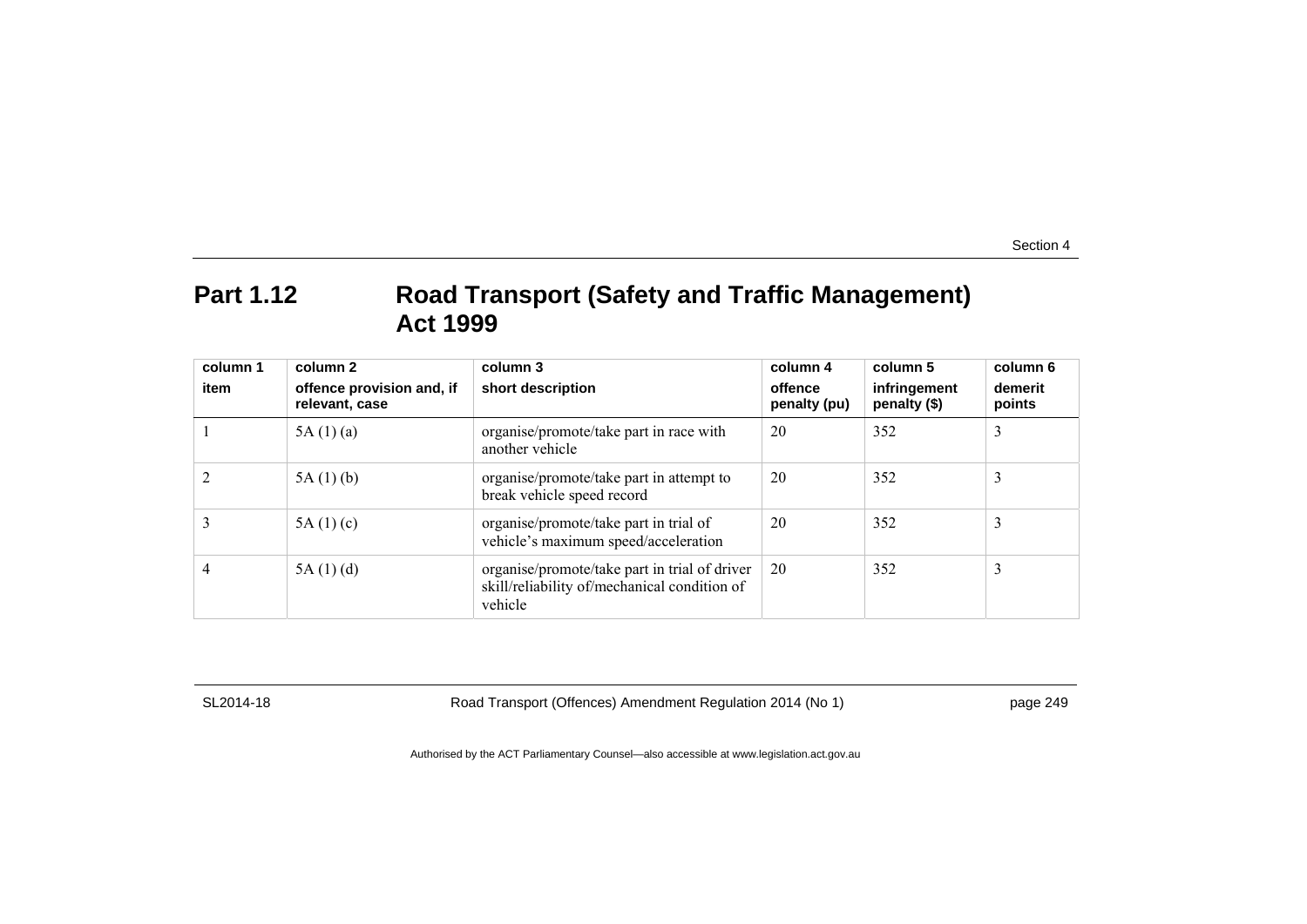| column 1<br>item | column 2<br>offence provision and, if<br>relevant, case | column 3<br>short description                                                                     | column 4<br>offence<br>penalty (pu) | column 5<br>infringement<br>penalty (\$) | column 6<br>demerit<br>points |
|------------------|---------------------------------------------------------|---------------------------------------------------------------------------------------------------|-------------------------------------|------------------------------------------|-------------------------------|
|                  | 5A(5)                                                   | organiser/promoter/participant in race/<br>attempt/trial not comply with condition of<br>approval | 20                                  | 352                                      | 3                             |
| 6                | 5B(2)                                                   |                                                                                                   |                                     |                                          |                               |
| 6.1              | if prohibited<br>$\bullet$<br>substance on surface      | aggravated burnout                                                                                | 30                                  | 765                                      | 3                             |
| 6.2              | if no prohibited<br>$\bullet$<br>substance on surface   | burnout                                                                                           | 20                                  | 565                                      | 3                             |
|                  | 5B(4)                                                   | engage in other prohibited conduct                                                                | 20                                  | 352                                      | 3                             |

page 250 Road Transport (Offences) Amendment Regulation 2014 (No 1) SL2014-18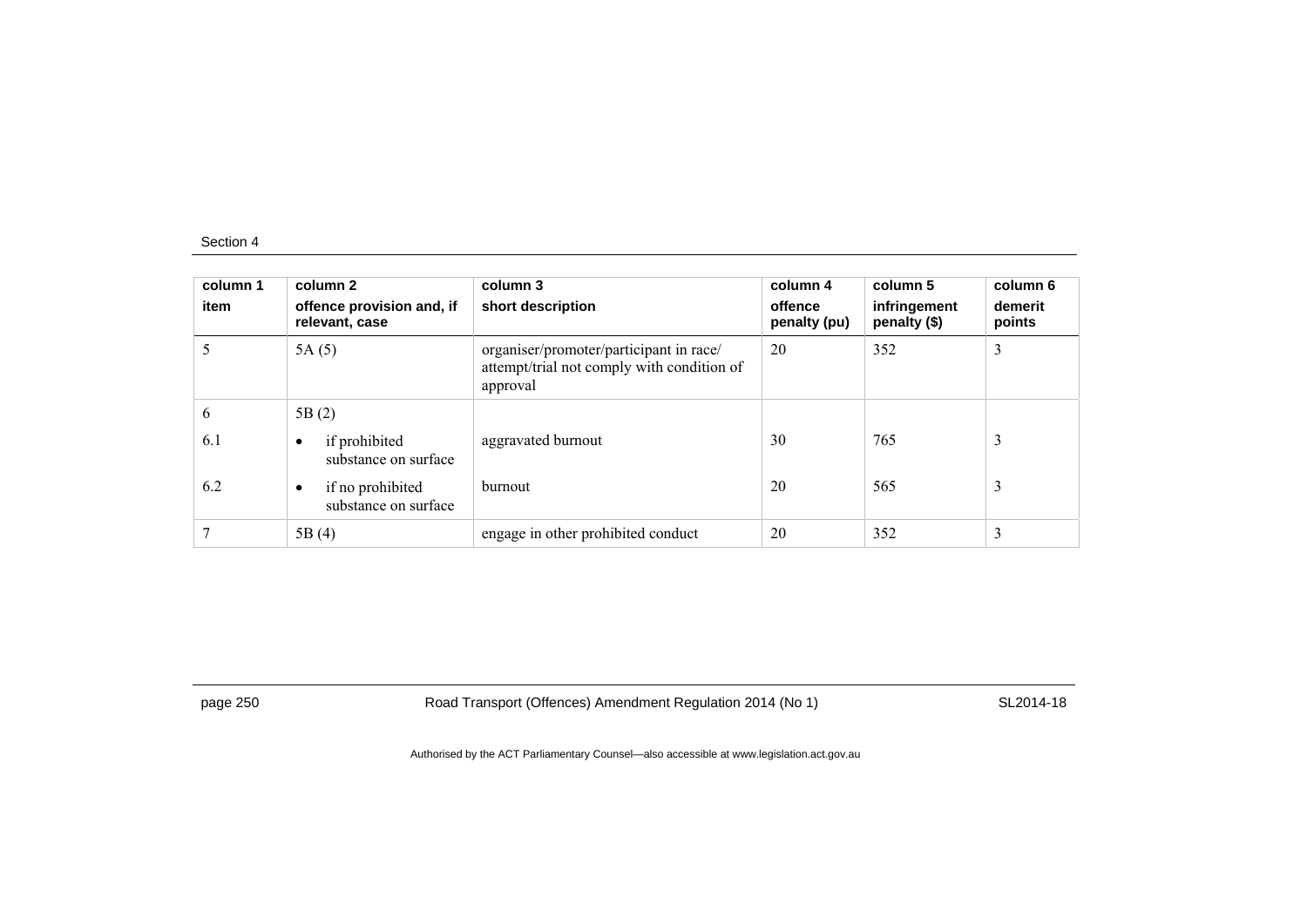| column 1 | column 2                                                         | column 3                                                                                | column 4                                 | column 5                     | column 6          |
|----------|------------------------------------------------------------------|-----------------------------------------------------------------------------------------|------------------------------------------|------------------------------|-------------------|
| item     | offence provision and, if<br>relevant, case                      | short description                                                                       | offence<br>penalty (pu)                  | infringement<br>penalty (\$) | demerit<br>points |
| 8        | 6(1)                                                             |                                                                                         |                                          |                              |                   |
| 8.1      | if the driving<br>$\bullet$<br>occasions death                   | negligent driving occasioning death                                                     | 200pu/<br>24 months<br>prison/both       |                              |                   |
| 8.2      | if the driving<br>$\bullet$<br>occasions grievous<br>bodily harm | negligent driving occasioning grievous<br>bodily harm                                   | $100$ pu $/$<br>12 months<br>prison/both |                              |                   |
| 8.3      | in any other case<br>$\bullet$                                   | negligent driving                                                                       | 20                                       | 289                          | $3$ (NS)          |
| 9        | 7(1)                                                             |                                                                                         |                                          |                              |                   |
| 9.1      | for an aggravated<br>$\bullet$<br>offence                        | aggravated offence—drive<br>furiously/recklessly/at speed dangerous/in<br>way dangerous | 200pu/<br>24 months<br>prison/both       |                              |                   |

SL2014-18 Road Transport (Offences) Amendment Regulation 2014 (No 1) page 251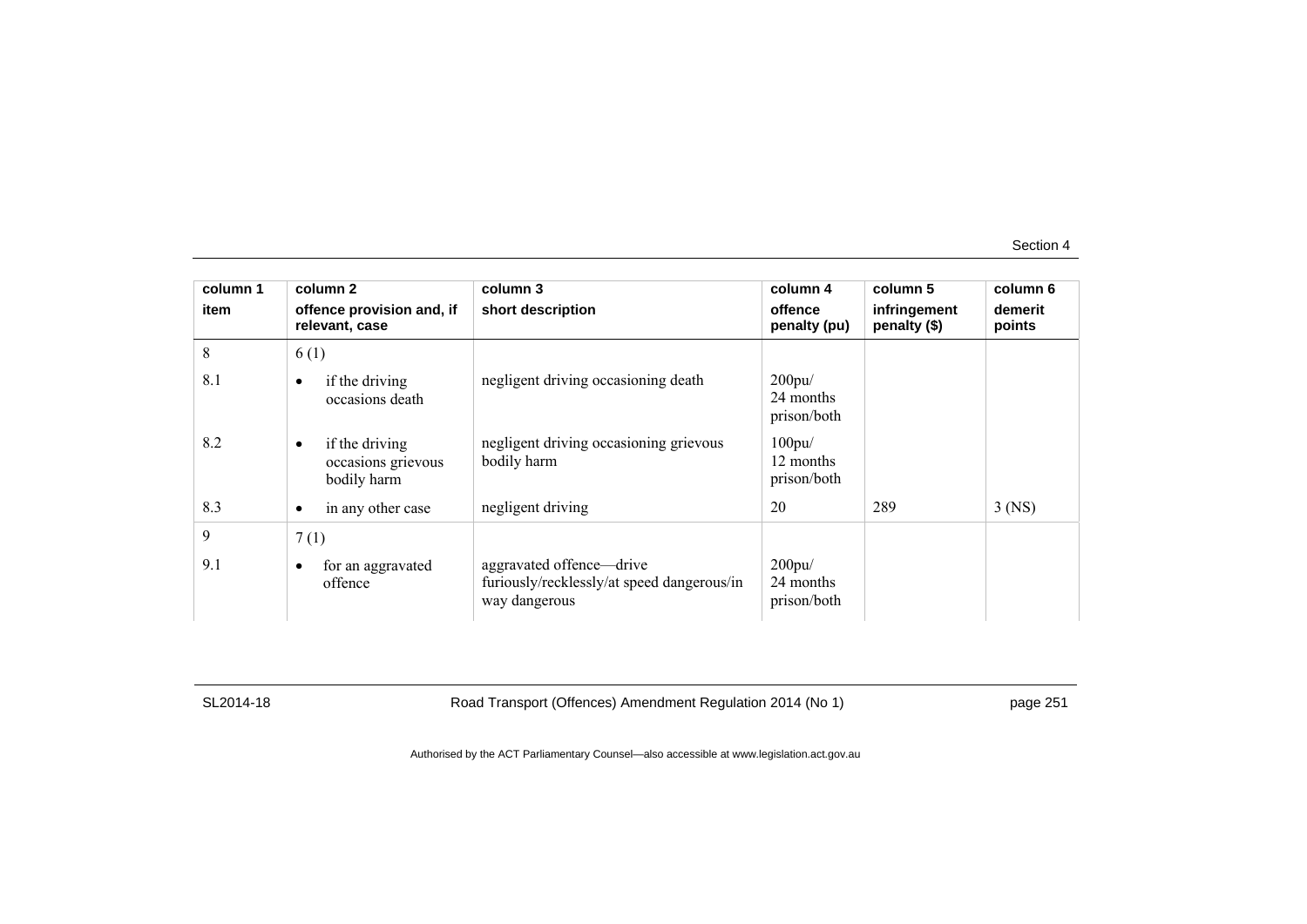| column 1 | column 2                                    | column 3                                                                         | column 4                                 | column 5                     | column 6          |
|----------|---------------------------------------------|----------------------------------------------------------------------------------|------------------------------------------|------------------------------|-------------------|
| item     | offence provision and, if<br>relevant, case | short description                                                                | offence<br>penalty (pu)                  | infringement<br>penalty (\$) | demerit<br>points |
| 9.2      | in any other case<br>٠                      | drive furiously/recklessly/at speed<br>dangerous/in way dangerous                | 100pu/<br>12 months<br>prison/both       |                              |                   |
| 10       | 8(1)                                        | drive with intent to menace                                                      | $100$ pu $/$<br>12 months<br>prison/both |                              |                   |
| 11       | 8(2)                                        | drive knowing other may be menaced                                               | $100$ pu $/$<br>12 months<br>prison/both |                              |                   |
| 12       | 9(1)                                        | sell/offer for sale/buy traffic offence<br>evasion article                       | 20                                       | 1 3 6 6                      |                   |
| 13       | 9(2)                                        | drive/park vehicle with traffic offence<br>evasion article                       | 20                                       | 1 3 6 6                      |                   |
| 14       | 9(3)                                        | responsible person vehicle driven/parked<br>with traffic offence evasion article | 20                                       | 1 3 6 6                      |                   |

page 252 Road Transport (Offences) Amendment Regulation 2014 (No 1) SL2014-18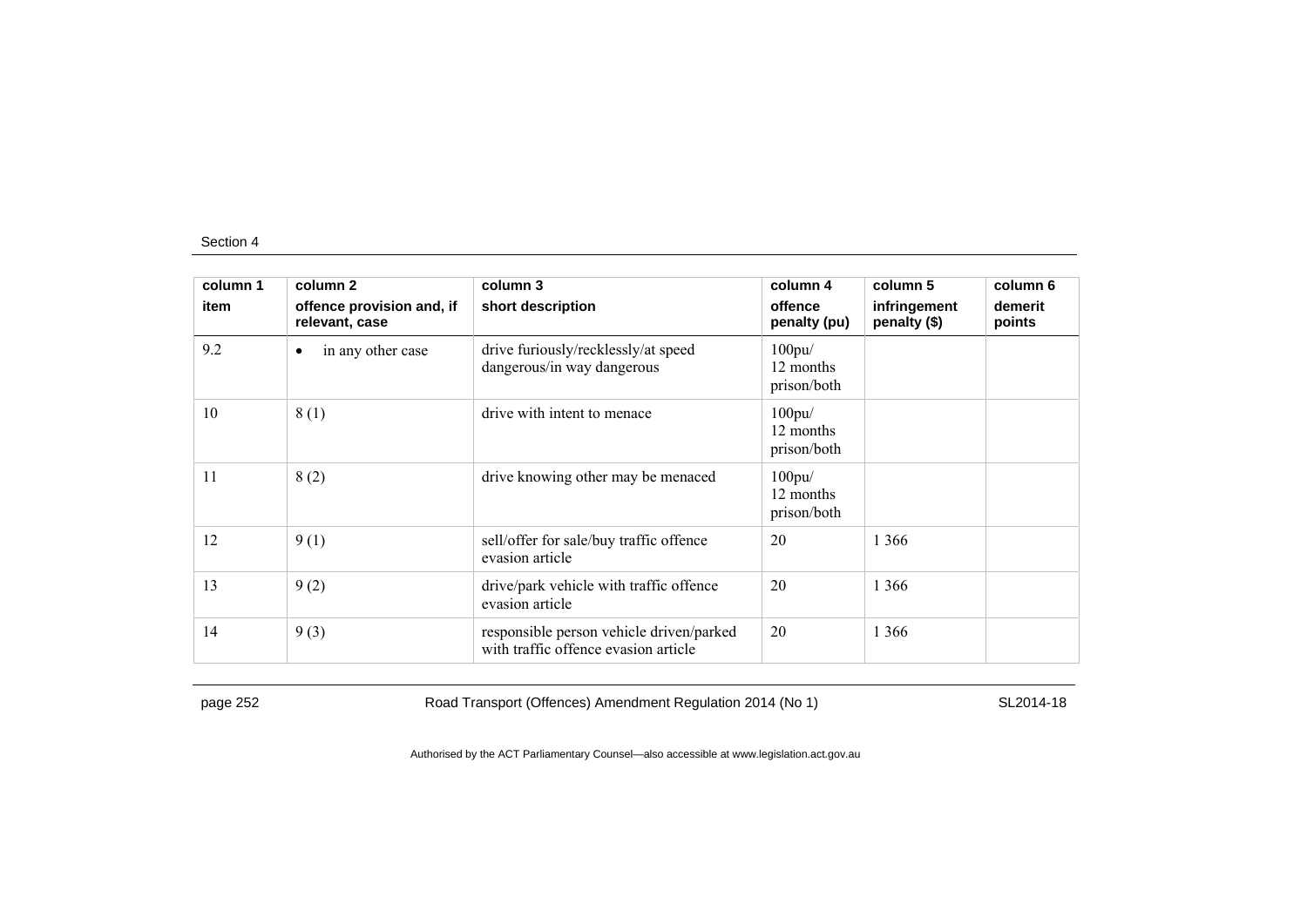| column 1 | column 2                                    | column 3                                                                                                         | column 4                               | column 5                     | column 6          |
|----------|---------------------------------------------|------------------------------------------------------------------------------------------------------------------|----------------------------------------|------------------------------|-------------------|
| item     | offence provision and, if<br>relevant, case | short description                                                                                                | offence<br>penalty (pu)                | infringement<br>penalty (\$) | demerit<br>points |
| 15       | 10(6)                                       | not surrender traffic offence evasion article<br>as required                                                     | 20                                     | 1 3 6 6                      |                   |
| 16       | 12                                          | knowingly drive/stand unsafely loaded<br>vehicle causing death/injury/damage                                     | 50pu/<br>6 months<br>prison/both       |                              |                   |
| 17       | 13(1)                                       | responsible person for unsafely loaded<br>vehicle causing death/injury/damage                                    | 50pu/<br>6 months<br>prison/both       |                              |                   |
| 18       | 13(2)                                       | director/manager of corporation<br>responsible person for unsafely loaded<br>vehicle causing death/injury/damage | 50pu/<br>6 months<br>prison/both       |                              |                   |
| 19       | 16                                          | not stop/give assistance after accident<br>causing death/injury                                                  | $200$ pu $/$<br>2 years<br>prison/both |                              |                   |

SL2014-18 Road Transport (Offences) Amendment Regulation 2014 (No 1) page 253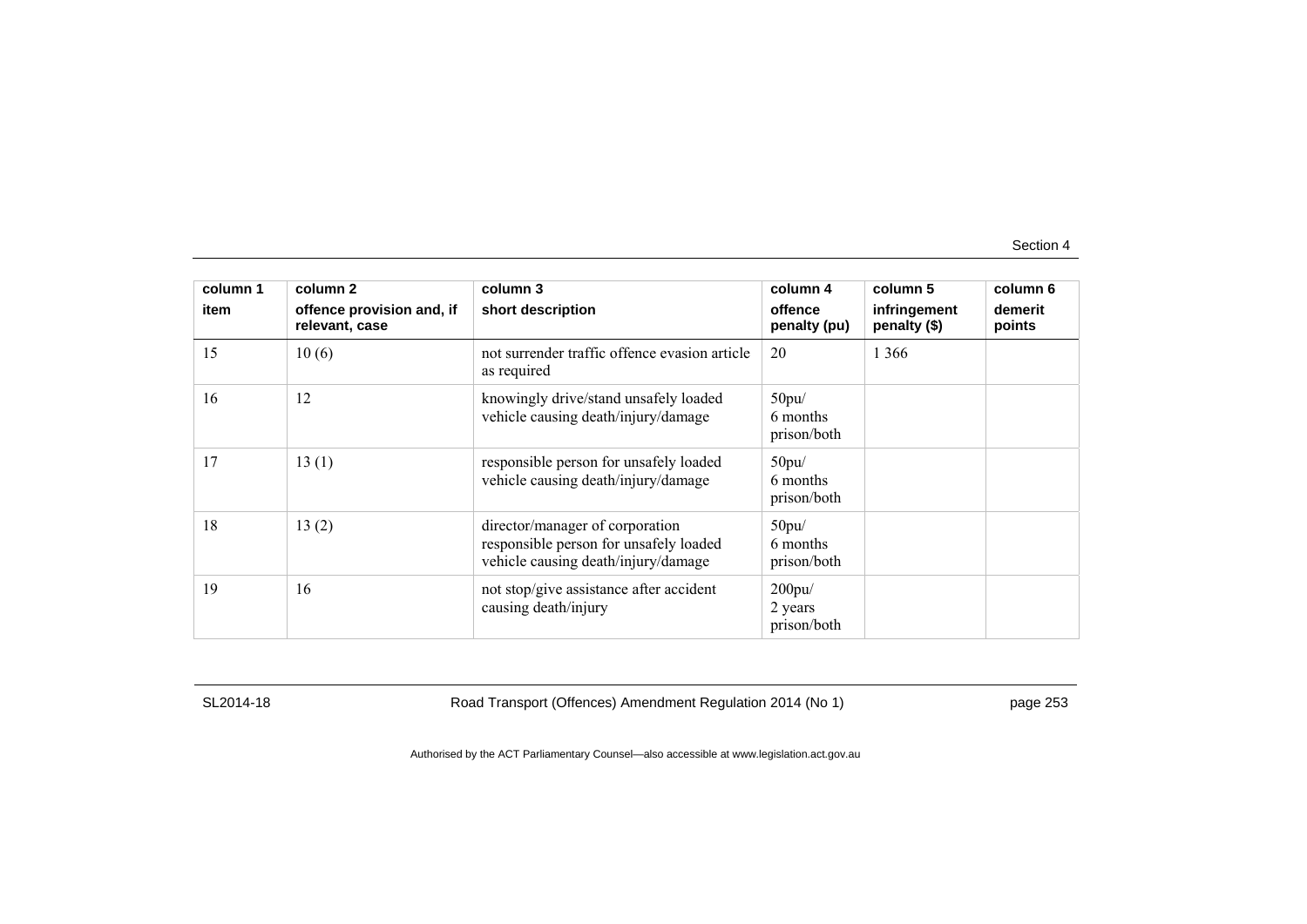| column 1 | column 2                                    | column 3                                                                                                                 | column 4                | column 5                     | column 6          |
|----------|---------------------------------------------|--------------------------------------------------------------------------------------------------------------------------|-------------------------|------------------------------|-------------------|
| item     | offence provision and, if<br>relevant, case | short description                                                                                                        | offence<br>penalty (pu) | infringement<br>penalty (\$) | demerit<br>points |
| 20       | 19(1)(a)                                    | install/display traffic control device<br>without authority                                                              | 20                      |                              |                   |
| 21       | 19(1)(b)                                    | interfere with/change/remove traffic<br>control device without authority                                                 | 20                      |                              |                   |
| 22       | 19(2)                                       | install/display false sign/signal/<br>marking/structure/device                                                           | 20                      |                              |                   |
| 23       | 20(3)                                       | not comply with direction to remove traffic<br>control device                                                            | 20                      |                              |                   |
| 24       | 26(a)                                       | knowingly/recklessly interfere with traffic<br>offence detection device/operation of<br>traffic offence detection device | 30                      |                              |                   |
| 25       | 26(b)                                       | knowingly/recklessly interfere with seal on<br>traffic offence detection device                                          | 30                      |                              |                   |

page 254 Road Transport (Offences) Amendment Regulation 2014 (No 1) SL2014-18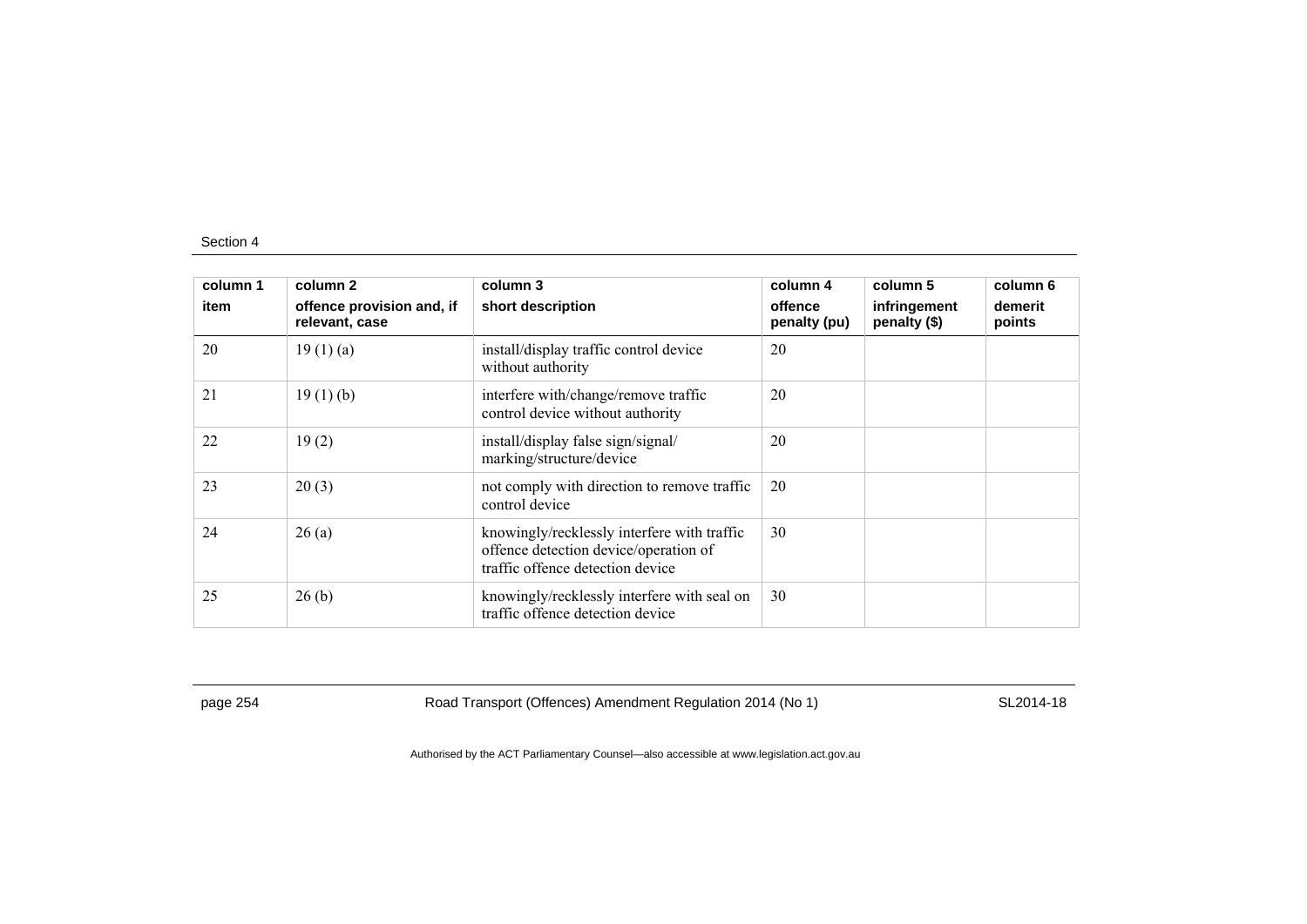| column 1<br>item | column 2<br>offence provision and, if<br>relevant, case | column 3<br>short description                                                                | column 4<br>offence<br>penalty (pu) | column 5<br>infringement<br>penalty (\$) | column 6<br>demerit<br>points |
|------------------|---------------------------------------------------------|----------------------------------------------------------------------------------------------|-------------------------------------|------------------------------------------|-------------------------------|
| 26               | 26(c)                                                   | knowingly/recklessly interfere with thing<br>produced by traffic offence detection<br>device | 30                                  |                                          |                               |
|                  | 30(2)                                                   | not comply with direction—closed<br>road/road related area                                   | 20                                  |                                          |                               |

SL2014-18 Road Transport (Offences) Amendment Regulation 2014 (No 1) page 255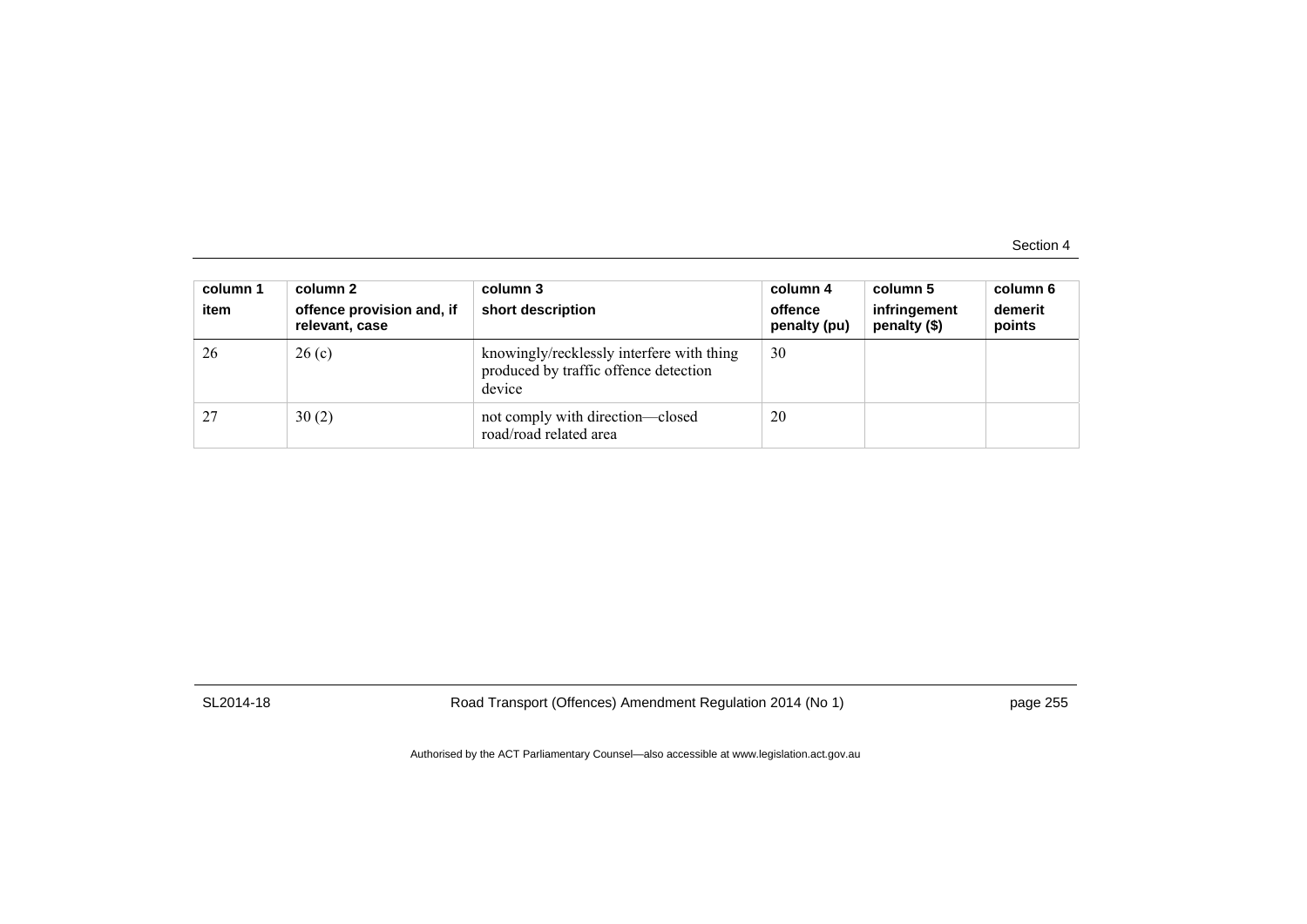### **Part 1.13 Road Transport (Safety and Traffic Management) Regulation 2000**

| column 1<br>item | column 2<br>offence provision and, if<br>relevant, case | column 3<br>short description                                                                                   | column 4<br>offence<br>penalty (pu) | column 5<br>infringement<br>penalty (\$) | column 6<br>demerit<br>points |
|------------------|---------------------------------------------------------|-----------------------------------------------------------------------------------------------------------------|-------------------------------------|------------------------------------------|-------------------------------|
|                  | 37                                                      | make unnecessary noise by turning<br>on/running/not turning off engine                                          | 20                                  | 179                                      |                               |
|                  | 38(1)                                                   | use motor vehicle/trailer without adequate<br>precautions to prevent oil/grease dropping<br>onto road           | 20                                  | 179                                      |                               |
|                  | 38(2)                                                   | responsible person for vehicle/trailer not<br>take reasonable steps to prevent oil/grease<br>dropping onto road | 20                                  | 179                                      |                               |
|                  | 39(1)                                                   | travel on part of trailer not designed for<br>passengers/goods                                                  | 20                                  | 143                                      |                               |

page 256 Road Transport (Offences) Amendment Regulation 2014 (No 1) SL2014-18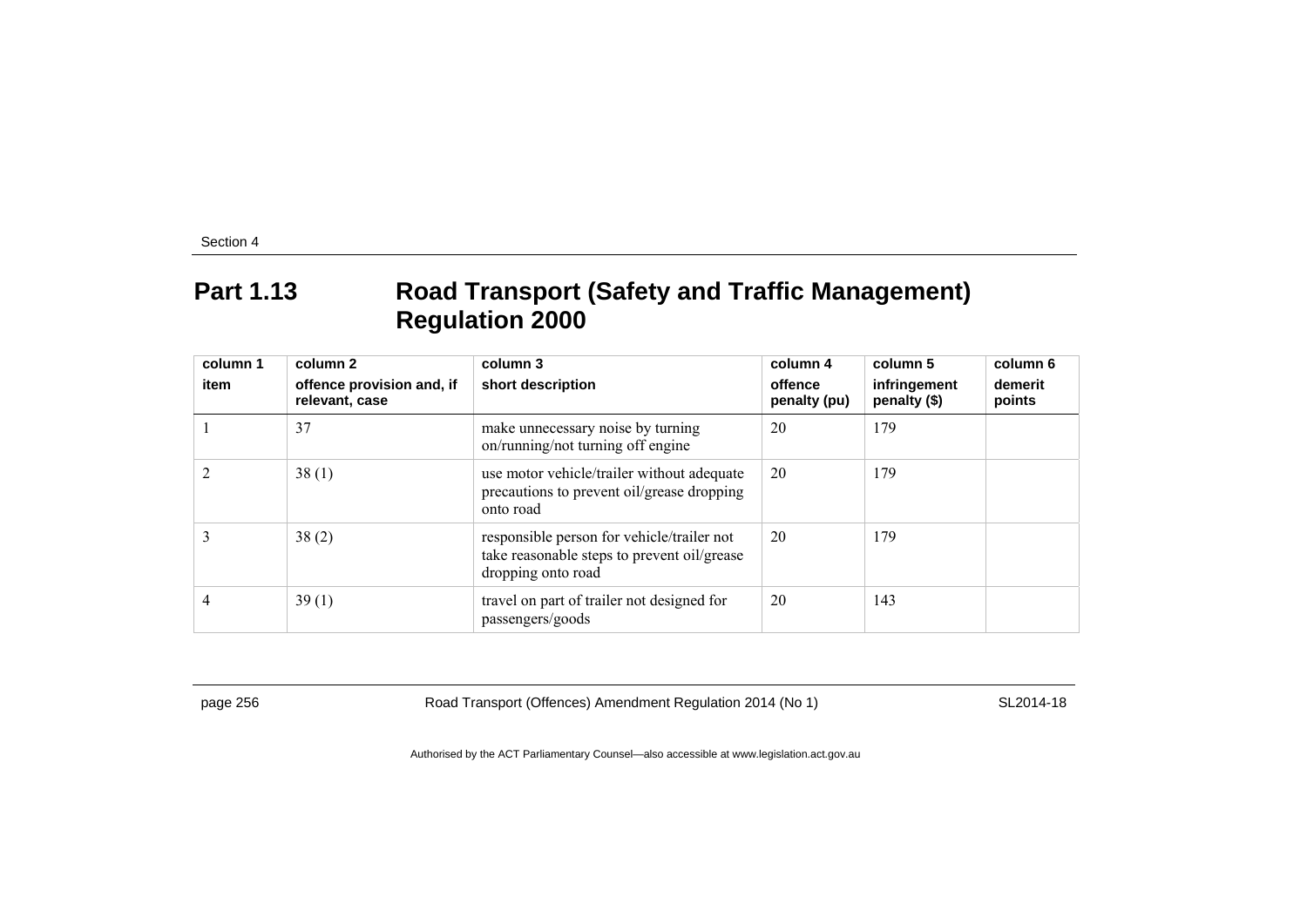| column 1 | column 2                                    | column 3                                                                                | column 4                | column 5                     | column 6          |
|----------|---------------------------------------------|-----------------------------------------------------------------------------------------|-------------------------|------------------------------|-------------------|
| item     | offence provision and, if<br>relevant, case | short description                                                                       | offence<br>penalty (pu) | infringement<br>penalty (\$) | demerit<br>points |
| 5        | 39(2)                                       | travel on unenclosed part of trailer<br>designed for goods                              | 20                      | 143                          |                   |
| 6        | 40(1)                                       | passenger in sidecar not sitting in place<br>designed for passenger                     | 20                      | 143                          |                   |
|          | 40(2)                                       | ride motorbike with passenger in sidecar<br>not sitting in place designed for passenger | 20                      | 143                          |                   |
| 8        | 41 $(1)$                                    | drive articulated vehicle towing other<br>vehicle                                       | 20                      | 138                          |                   |
| 9        | 41 $(2)$                                    | drive motor vehicle towing more than<br>1 vehicle                                       | 20                      | 138                          |                   |
| 10       | 42 $(1)(a)$                                 | drive motor vehicle towing vehicle<br>exceeding towing attachment capacity              | 20                      | 276                          |                   |
| 11       | 42 $(1)$ $(b)$                              | drive motor vehicle towing vehicle<br>exceeding maximum laden weight                    | 20                      | 276                          |                   |

SL2014-18 Road Transport (Offences) Amendment Regulation 2014 (No 1) page 257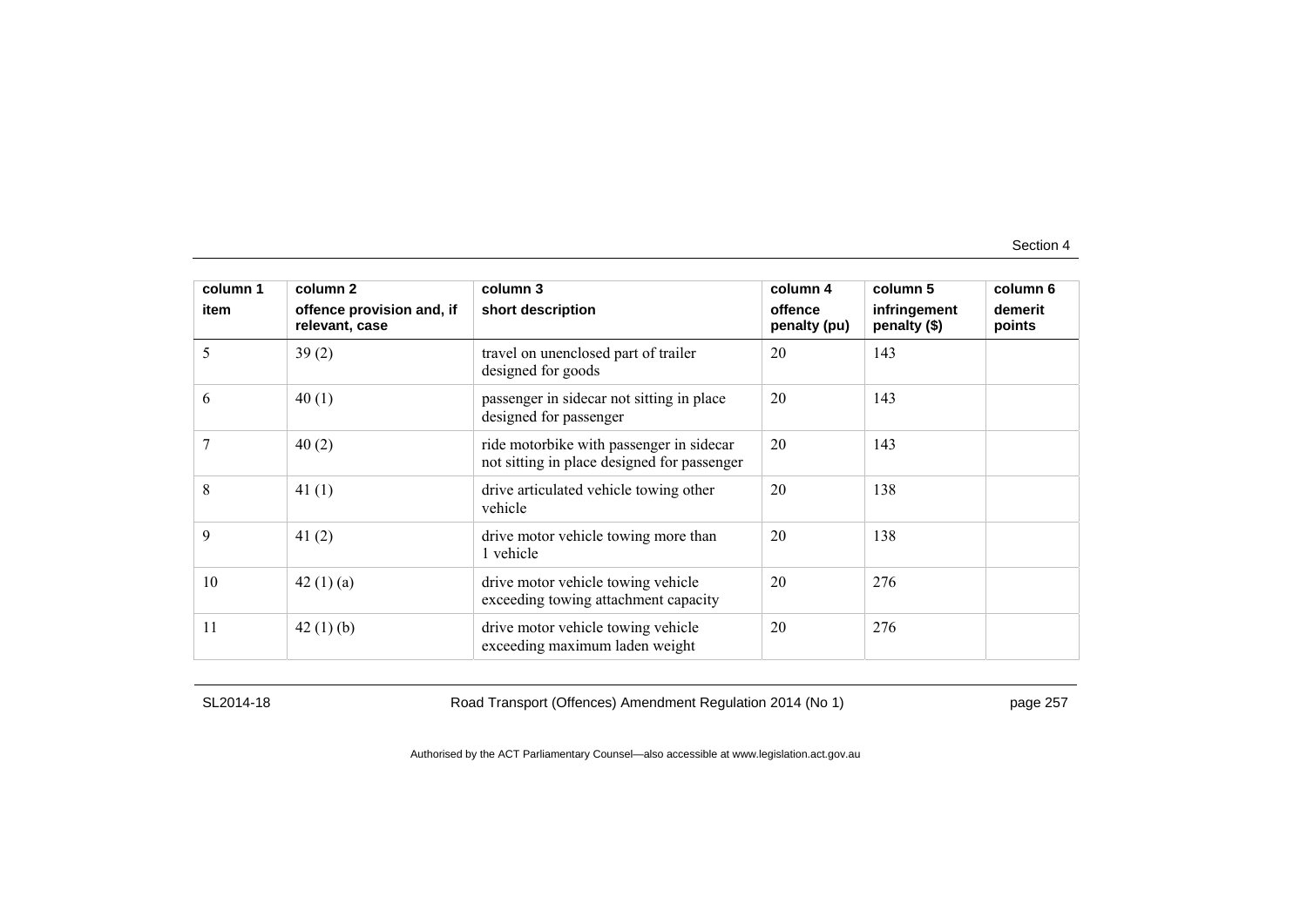| column 1 | column 2                                    | column 3                                                                                                           | column 4                | column 5                     | column 6          |
|----------|---------------------------------------------|--------------------------------------------------------------------------------------------------------------------|-------------------------|------------------------------|-------------------|
| item     | offence provision and, if<br>relevant, case | short description                                                                                                  | offence<br>penalty (pu) | infringement<br>penalty (\$) | demerit<br>points |
| 12       | 43(1)                                       | unlawful operation of spotlight/searchlight                                                                        | 20                      | 143                          |                   |
| 13       | 43 $(2)$ $(a)$                              | unlawful operation of additional headlight<br>in built-up area                                                     | 20                      | 143                          |                   |
| 14       | 43 $(2)$ $(b)$ $(i)$                        | unlawful operation of additional headlight<br>$\leq$ 200 $\text{m}$ behind vehicle travelling in same<br>direction | 20                      | 143                          |                   |
| 15       | 43 $(2)$ $(b)$ $(ii)$                       | unlawful operation of additional headlight<br>$\leq$ 200 $\text{m}$ from oncoming vehicle                          | 20                      | 143                          |                   |
| 16       | 44(1)                                       | park outside metered space                                                                                         | 20                      | 97                           |                   |
| 17       | 44(2)                                       | park in occupied metered space                                                                                     | 20                      | 97                           |                   |
| 18       | 44(3)                                       | park not completely in metered space                                                                               | 20                      | 97                           |                   |
| 19       | 44A(1)                                      | park without paying meter fee                                                                                      | 20                      | 97                           |                   |
| 20       | 44B(1)                                      | park after meter expired                                                                                           | 20                      | 97                           |                   |

page 258 Road Transport (Offences) Amendment Regulation 2014 (No 1) SL2014-18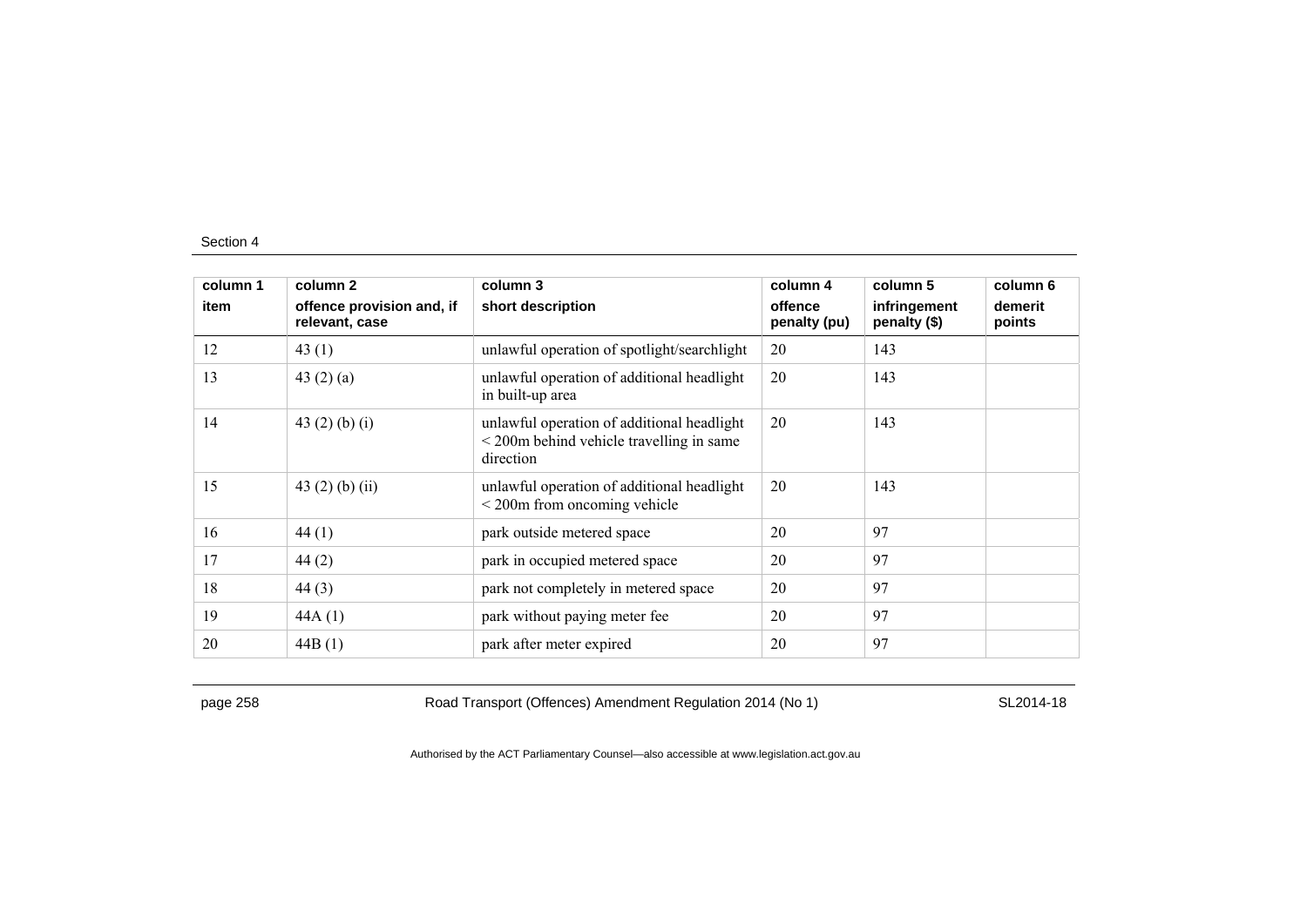| column 1 | column 2                                    | column 3                                                                       | column 4                | column 5                     | column 6          |
|----------|---------------------------------------------|--------------------------------------------------------------------------------|-------------------------|------------------------------|-------------------|
| item     | offence provision and, if<br>relevant, case | short description                                                              | offence<br>penalty (pu) | infringement<br>penalty (\$) | demerit<br>points |
| 21       | 44B(2)                                      | park for longer than allowed by meter signs                                    | 20                      | 97                           |                   |
| 22       | 46(2)                                       | park in closed metered space                                                   | 20                      | 97                           |                   |
| 23       | 47(a)                                       | insert prohibited thing into parking meter                                     | 20                      | 133                          |                   |
| 24       | 47(b)                                       | attach anything to parking meter                                               | 20                      | 133                          |                   |
| 25       | 48(a)                                       | interfere with parking meter                                                   | 20                      | 549                          |                   |
| 26       | 48(b)                                       | fraudulently operate parking meter                                             | 20                      |                              |                   |
| 27       | 49(1)                                       | park outside ticket space                                                      | 20                      | 97                           |                   |
| 28       | 49(3)                                       | park in occupied ticket space                                                  | 20                      | 97                           |                   |
| 29       | 49(4)                                       | park not completely in ticket space                                            | 20                      | 97                           |                   |
| 30       | 49A(1)                                      | park without current/current equivalent<br>ticket displayed/properly displayed | 20                      | 97                           |                   |
| 31       | 49B(1)                                      | park after ticket expired                                                      | 20                      | 97                           |                   |

SL2014-18 Road Transport (Offences) Amendment Regulation 2014 (No 1) page 259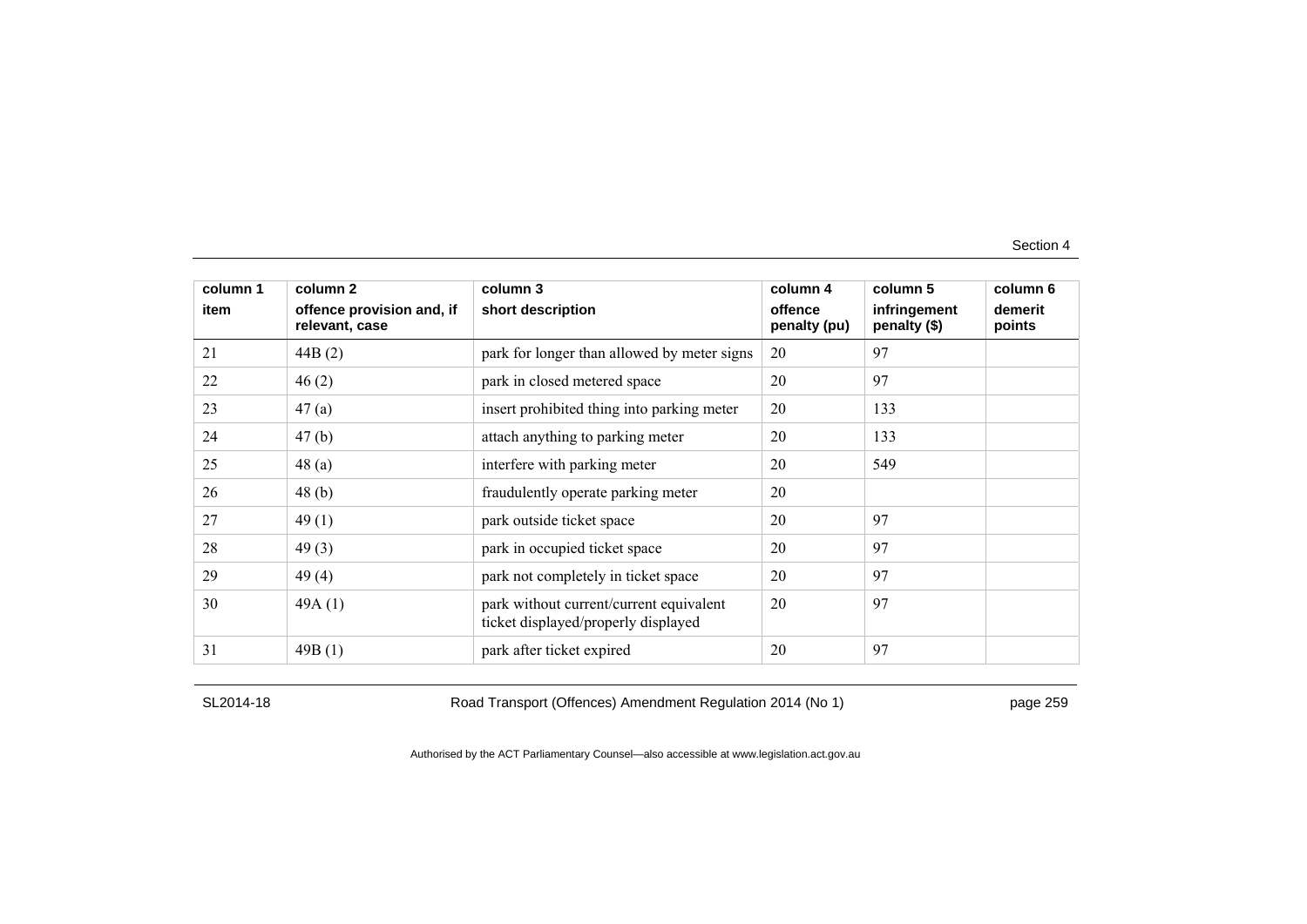| column 1 | column 2                                    | column 3                                           | column 4                | column 5                     | column 6          |
|----------|---------------------------------------------|----------------------------------------------------|-------------------------|------------------------------|-------------------|
| item     | offence provision and, if<br>relevant, case | short description                                  | offence<br>penalty (pu) | infringement<br>penalty (\$) | demerit<br>points |
| 32       | 49B(2)                                      | park after e-payment period ends                   | 20                      | 97                           |                   |
| 33       | 49B(3)                                      | park for longer than allowed by ticket signs       | 20                      | 97                           |                   |
| 34       | 51 $(3)$                                    | park in closed ticket area/space                   | 20                      | 97                           |                   |
| 35       | 52 $(2)$ $(a)$                              | display thing falsely resembling parking<br>ticket | 20                      | 515                          |                   |
| 36       | 52 $(2)$ $(b)$                              | display changed/damaged/defaced parking<br>ticket  | 20                      | 515                          |                   |
| 37       | 53 $(a)$                                    | insert prohibited thing into ticket machine        | 20                      | 549                          |                   |
| 38       | 53(b)                                       | attach anything to ticket machine                  | 20                      | 133                          |                   |
| 39       | 54(a)                                       | interfere with ticket machine                      | 20                      | 549                          |                   |
| 40       | 54(b)                                       | fraudulently operate ticket machine                | 20                      |                              |                   |
| 41       | 55                                          | interfere with parking ticket                      | 20                      |                              |                   |

page 260 Road Transport (Offences) Amendment Regulation 2014 (No 1) SL2014-18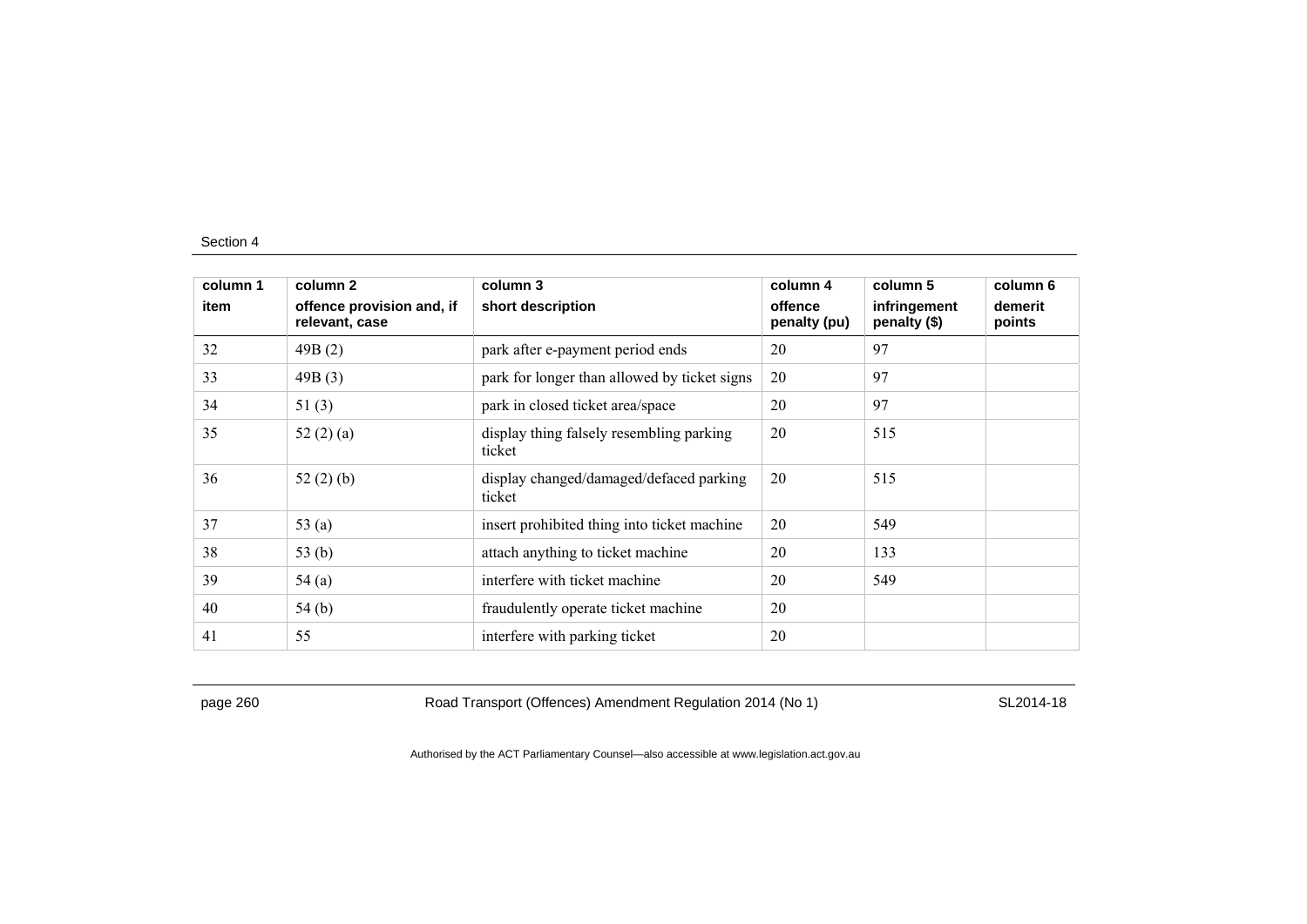| column 1 | column 2                                                                                | column 3                                                            | column 4                | column 5                     | column 6          |
|----------|-----------------------------------------------------------------------------------------|---------------------------------------------------------------------|-------------------------|------------------------------|-------------------|
| item     | offence provision and, if<br>relevant, case                                             | short description                                                   | offence<br>penalty (pu) | infringement<br>penalty (\$) | demerit<br>points |
| 42       | 56(1)                                                                                   | display parking permit without being<br>entitled                    | 20                      |                              |                   |
| 43       | 56(2)                                                                                   | display mobility parking scheme authority<br>without being entitled | 20                      |                              |                   |
| 44       | 56A                                                                                     | interfere with parking permit/mobility<br>parking scheme authority  | 20                      |                              |                   |
| 45       | 57A $(1)$                                                                               |                                                                     |                         |                              |                   |
| 45.1     | for a bus zone in a<br>$\bullet$<br>clearway, transit lane<br>or bus lane               | stop public bus in bus zone<br>(clearway/transit lane/bus lane)     | 20                      | 181                          |                   |
| 45.2     | other than for a bus<br>$\bullet$<br>zone in a clearway,<br>transit lane or bus<br>lane | stop public bus in bus zone (not<br>clearway/transit lane/bus lane) | 20                      | 130                          |                   |

SL2014-18 Road Transport (Offences) Amendment Regulation 2014 (No 1) page 261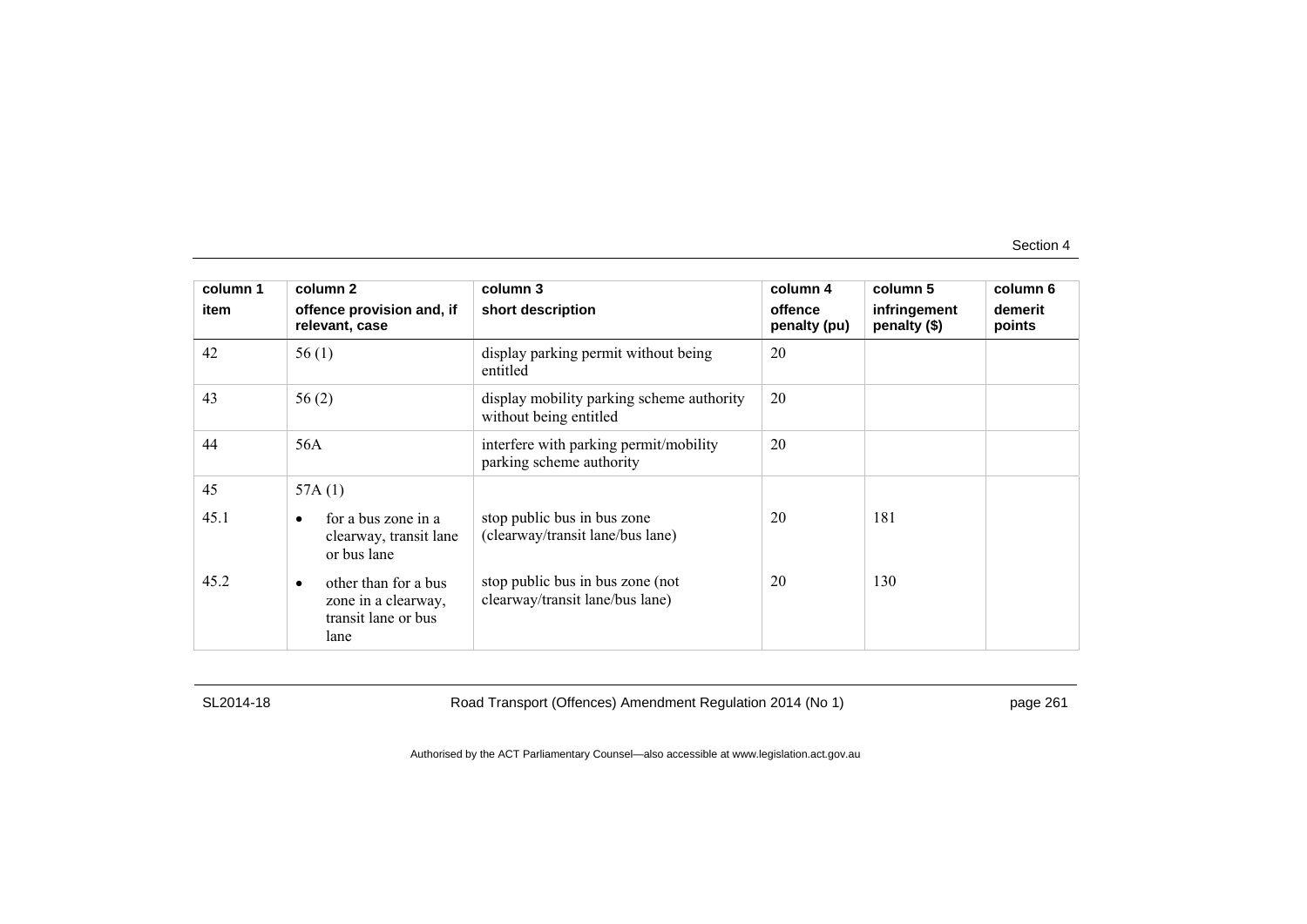| column 1 | column 2                                    | column 3                                                                                                      | column 4                | column 5                     | column 6          |
|----------|---------------------------------------------|---------------------------------------------------------------------------------------------------------------|-------------------------|------------------------------|-------------------|
| item     | offence provision and, if<br>relevant, case | short description                                                                                             | offence<br>penalty (pu) | infringement<br>penalty (\$) | demerit<br>points |
| 46       | 57A(3)                                      | stop public bus at/near bus stop                                                                              | 20                      | 130                          |                   |
| 47       | 60                                          | interfere with/interrupt funeral<br>procession/other procession/vehicle in<br>procession/person in procession | 20                      | 143                          |                   |
| 48       | 61                                          | drive on road closed to traffic                                                                               | 20                      | 143                          |                   |
| 49       | 62(1)                                       | ride wheeled recreational device/wheeled<br>toy while attached to another vehicle                             | 20                      | 104                          |                   |
| 50       | 62(2)                                       | rider permit wheeled recreational<br>device/wheeled toy to be drawn by vehicle                                | 20                      | 104                          |                   |
| 51       | 62(3)                                       | rider permit wheeled recreational<br>device/wheeled toy to be power assisted                                  | 20                      | 104                          |                   |
| 52       | 64(1)                                       | obscure traffic control device                                                                                | 20                      | 215                          |                   |
| 53       | 64(3)                                       | not remove obstruction to traffic control<br>device as directed                                               | 20                      | 215                          |                   |

page 262 Road Transport (Offences) Amendment Regulation 2014 (No 1) SL2014-18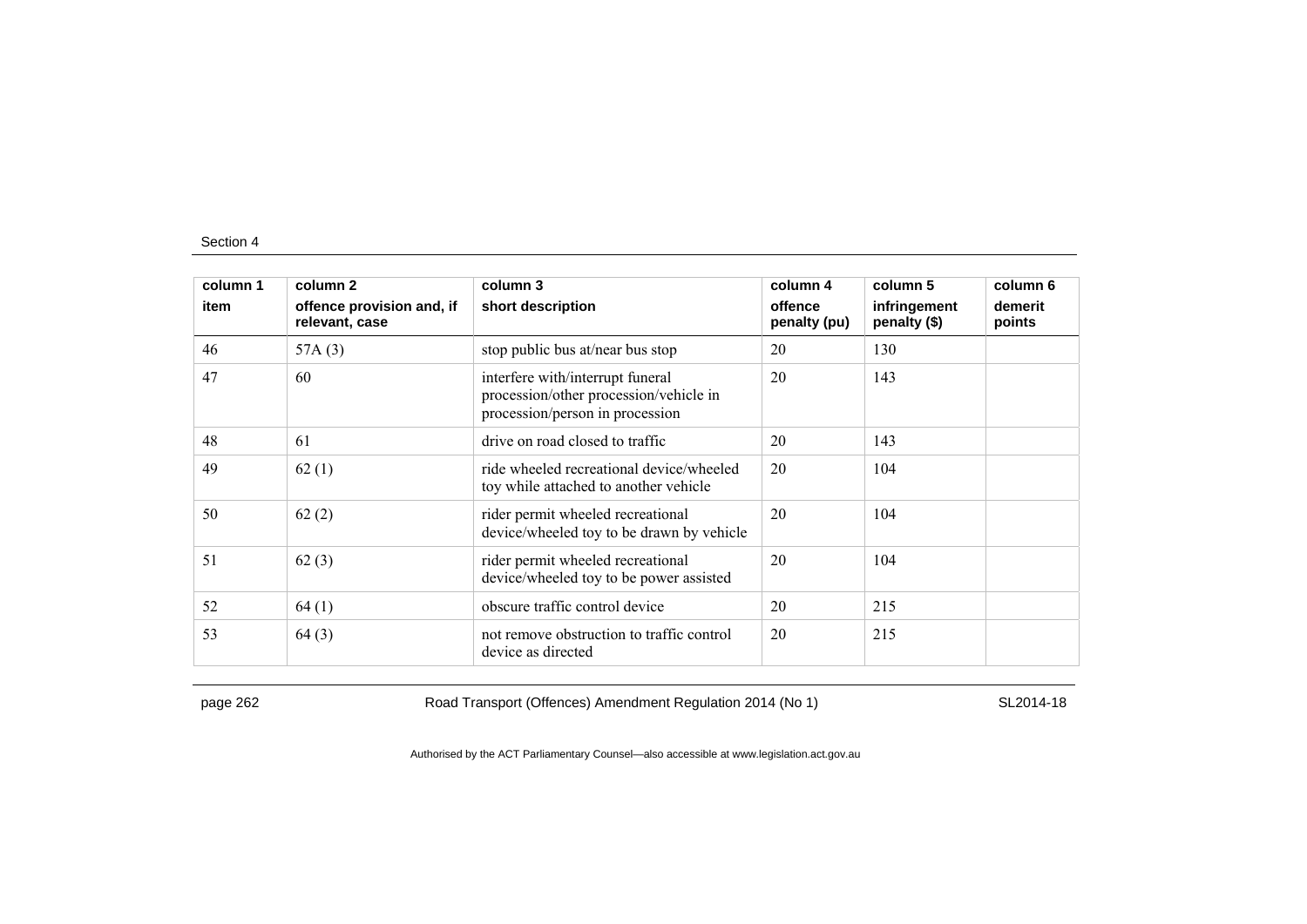| column 1 | column 2                                    | column 3                                                                                                                                               | column 4                | column 5                     | column 6          |
|----------|---------------------------------------------|--------------------------------------------------------------------------------------------------------------------------------------------------------|-------------------------|------------------------------|-------------------|
| item     | offence provision and, if<br>relevant, case | short description                                                                                                                                      | offence<br>penalty (pu) | infringement<br>penalty (\$) | demerit<br>points |
| 54       | 65                                          | Unlawfully display do not overtake turning<br>vehicle sign                                                                                             | 20                      | 215                          |                   |
| 55       | 85(2)                                       | park stock truck/enclosed<br>semitrailer/commercial vehicle with<br>height $> 3.6$ m on residential land                                               | 20                      | 181                          |                   |
| 56       | 85A(1)                                      | park more than 1 heavy vehicle/second<br>heavy vehicle on residential land                                                                             | 20                      | 181                          |                   |
| 57       | 85B(1)                                      | park heavy vehicle on residential land—<br>any part of vehicle in front of setback line<br>of front boundary/less than 1.5m from any<br>other boundary | 20                      | 181                          |                   |
| 58       | 86(2)                                       | park vehicle/combination with<br>length $>$ 7.5m and GVM $>$ 4.5t on land<br>adjoining residential land longer than<br>1 hour                          | 20                      | 109                          |                   |

SL2014-18 Road Transport (Offences) Amendment Regulation 2014 (No 1) page 263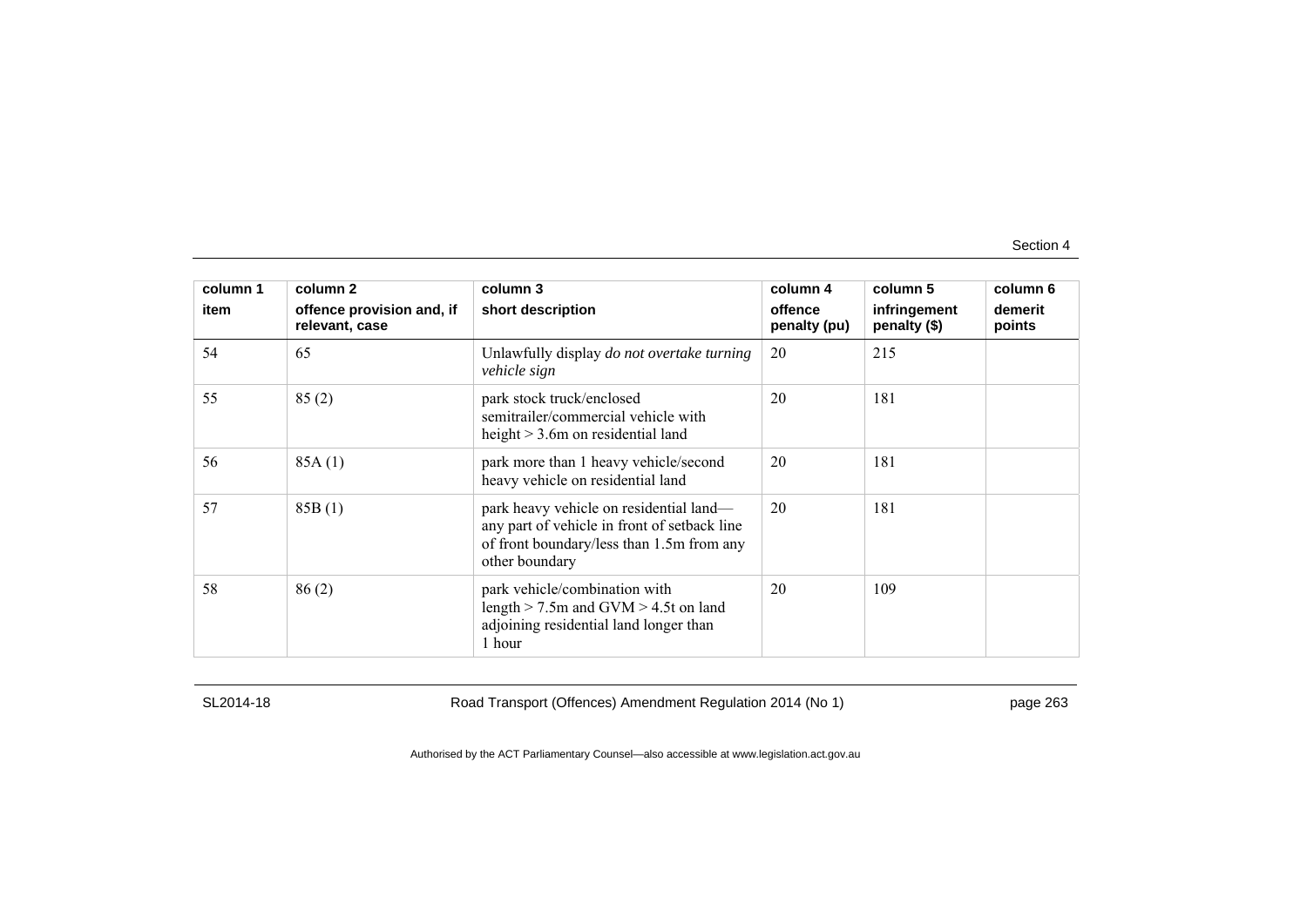| column 1 | column 2                                    | column 3                                                                                                                      | column 4                | column 5                     | column 6          |
|----------|---------------------------------------------|-------------------------------------------------------------------------------------------------------------------------------|-------------------------|------------------------------|-------------------|
| item     | offence provision and, if<br>relevant, case | short description                                                                                                             | offence<br>penalty (pu) | infringement<br>penalty (\$) | demerit<br>points |
| 59       | 87(2)                                       | park commercial vehicle with length $> 6m/$<br>height $> 2.6$ m/GVM $> 3.75$ t on residential<br>land with multi-unit housing | 20                      | 181                          |                   |
| 60       | 87 <sub>B</sub>                             | run refrigeration unit of heavy vehicle<br>parked on residential land                                                         | 20                      | 203                          |                   |
| 61       | 87C(1)                                      | operating heavy vehicle parked on<br>residential land between 10 pm and 6 am                                                  | 20                      | 203                          |                   |
| 62       | 87C(2)                                      | existing operator operating heavy vehicle<br>parked on residential land between<br>midnight and 5.30 am                       | 20                      | 203                          |                   |
| 63       | 93(2)                                       | fail to take reasonable steps to comply with<br>requirement under $s$ 93 (1) (d)                                              | 5                       |                              |                   |
| 64       | 101B                                        | not return parking permit/mobility parking<br>scheme authority as required                                                    | 20                      |                              |                   |

page 264 Road Transport (Offences) Amendment Regulation 2014 (No 1) SL2014-18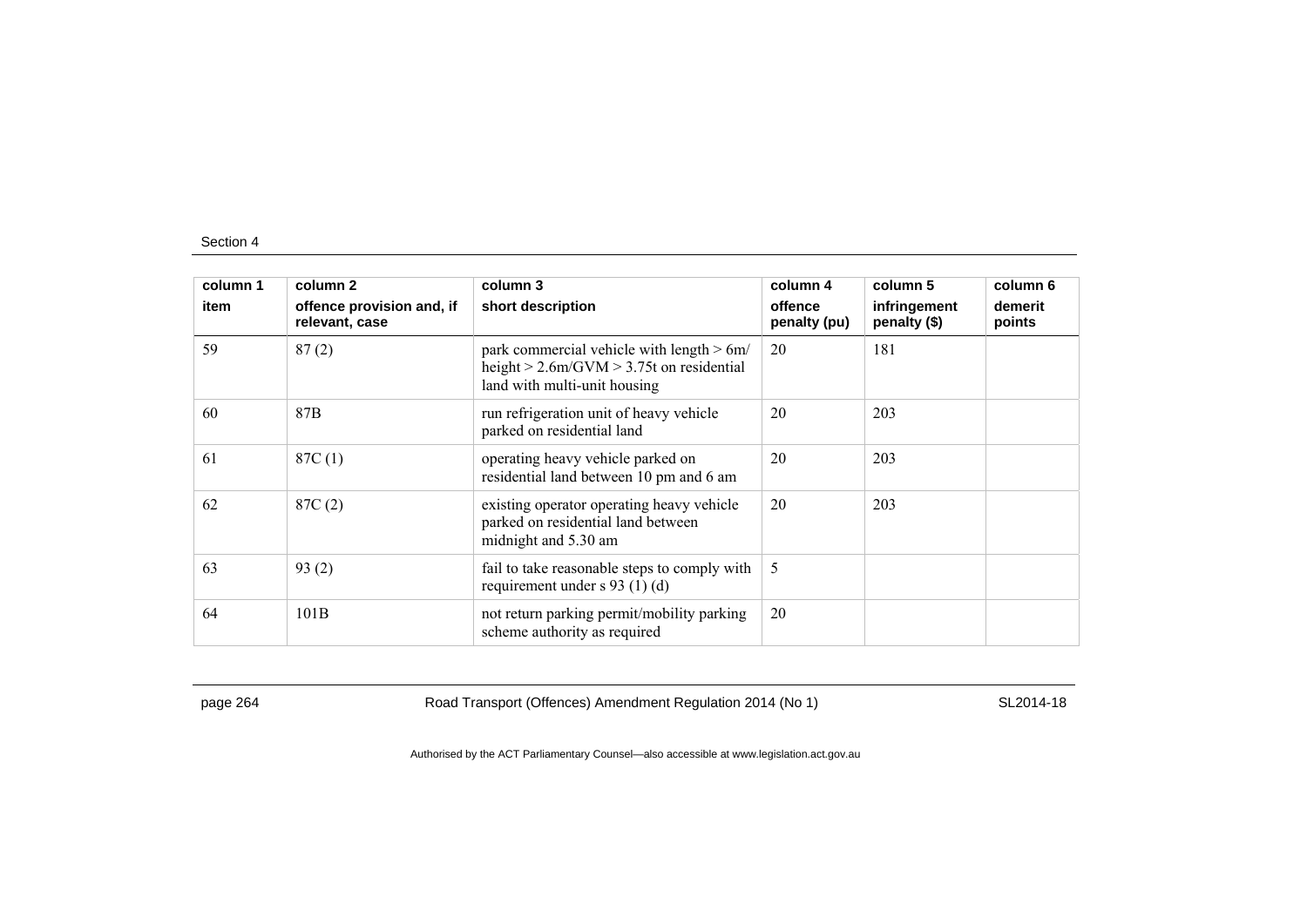| column 1<br>item | column 2<br>offence provision and, if<br>relevant, case | column 3<br>short description                                                | column 4<br>offence<br>penalty (pu) | column 5<br>infringement<br>penalty (\$) | column 6<br>demerit<br>points |
|------------------|---------------------------------------------------------|------------------------------------------------------------------------------|-------------------------------------|------------------------------------------|-------------------------------|
| 65               | 109(2)                                                  | not stop vehicle if requested/signalled by<br>police officer                 | 20                                  |                                          |                               |
| -66              | 110(2)                                                  | not comply with notice prohibiting car<br>minding                            | 20                                  |                                          |                               |
| 67               | 113(1)                                                  | responsible person/person in charge vehicle<br>not inspecting driver licence | 20                                  | 143                                      |                               |
| 68               | 114                                                     | custodian permit use of vehicle without<br>owner's consent                   | 20                                  |                                          |                               |

SL2014-18 Road Transport (Offences) Amendment Regulation 2014 (No 1) page 265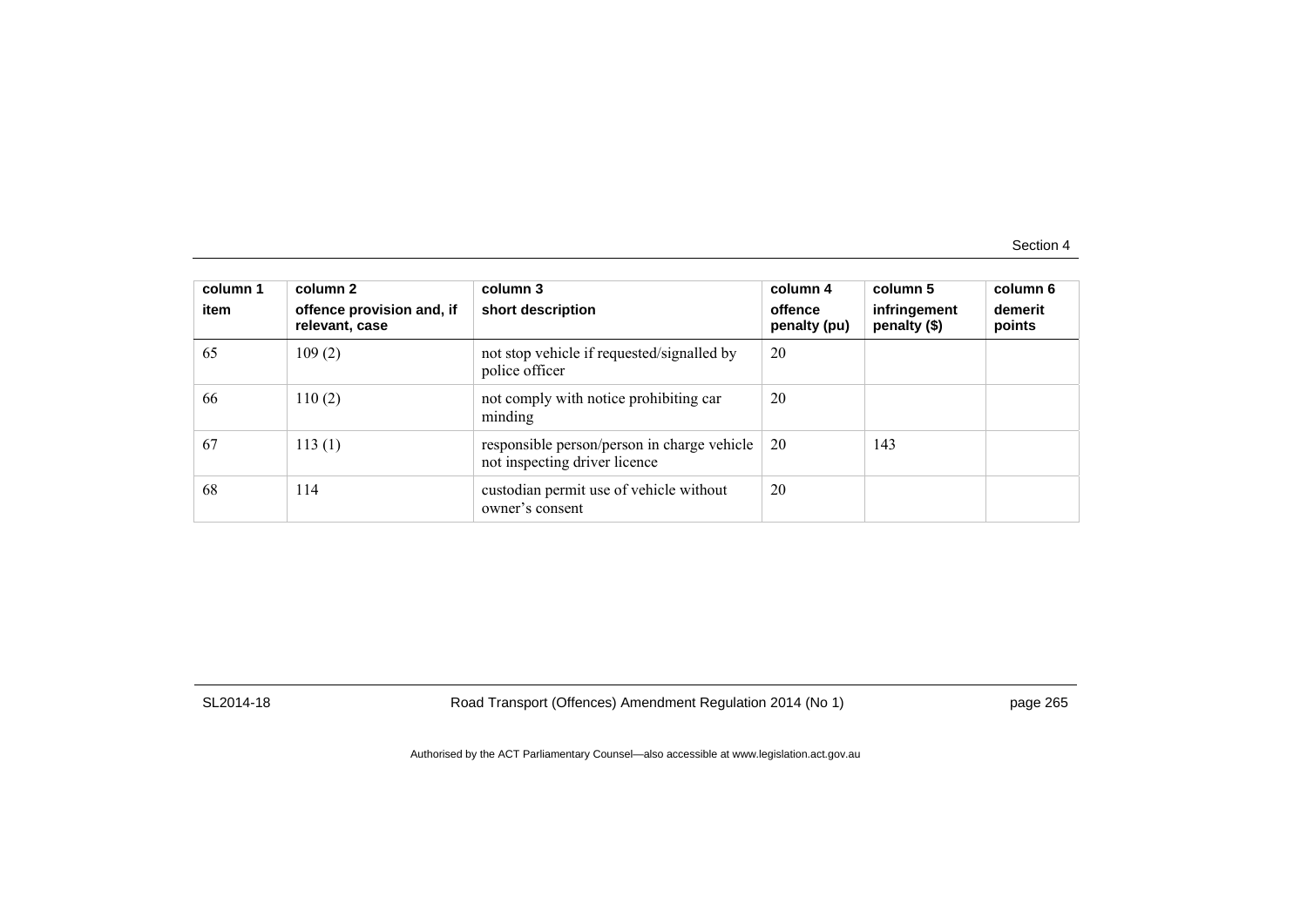## **Part 1.13A Road Transport (Third-Party Insurance) Act 2008**

| column 1<br>item | column 2<br>offence provision and, if<br>relevant, case | column 3<br>short description                               | column 4<br>offence<br>penalty (pu) | column 5<br>infringement<br>penalty (\$) | column 6<br>demerit<br>points |
|------------------|---------------------------------------------------------|-------------------------------------------------------------|-------------------------------------|------------------------------------------|-------------------------------|
|                  | 17(1)                                                   | use uninsured motor vehicle on road or<br>road related area | 50                                  | 699                                      |                               |
| $\overline{2}$   | 112                                                     | party not give document/information as<br>required          | 100                                 |                                          |                               |
| 3                | 116(1)                                                  | knowingly make false/misleading<br>statement                | $100$ pu/ 1 year<br>prison/both     |                                          |                               |
| 4                | 116(2)                                                  | recklessly make false/misleading statement                  | 50pu/<br>6 months<br>prison/both    |                                          |                               |
|                  | 180(1)                                                  | issue CTP policy while not licensed insurer                 | 100                                 |                                          |                               |

page 266 Road Transport (Offences) Amendment Regulation 2014 (No 1) SL2014-18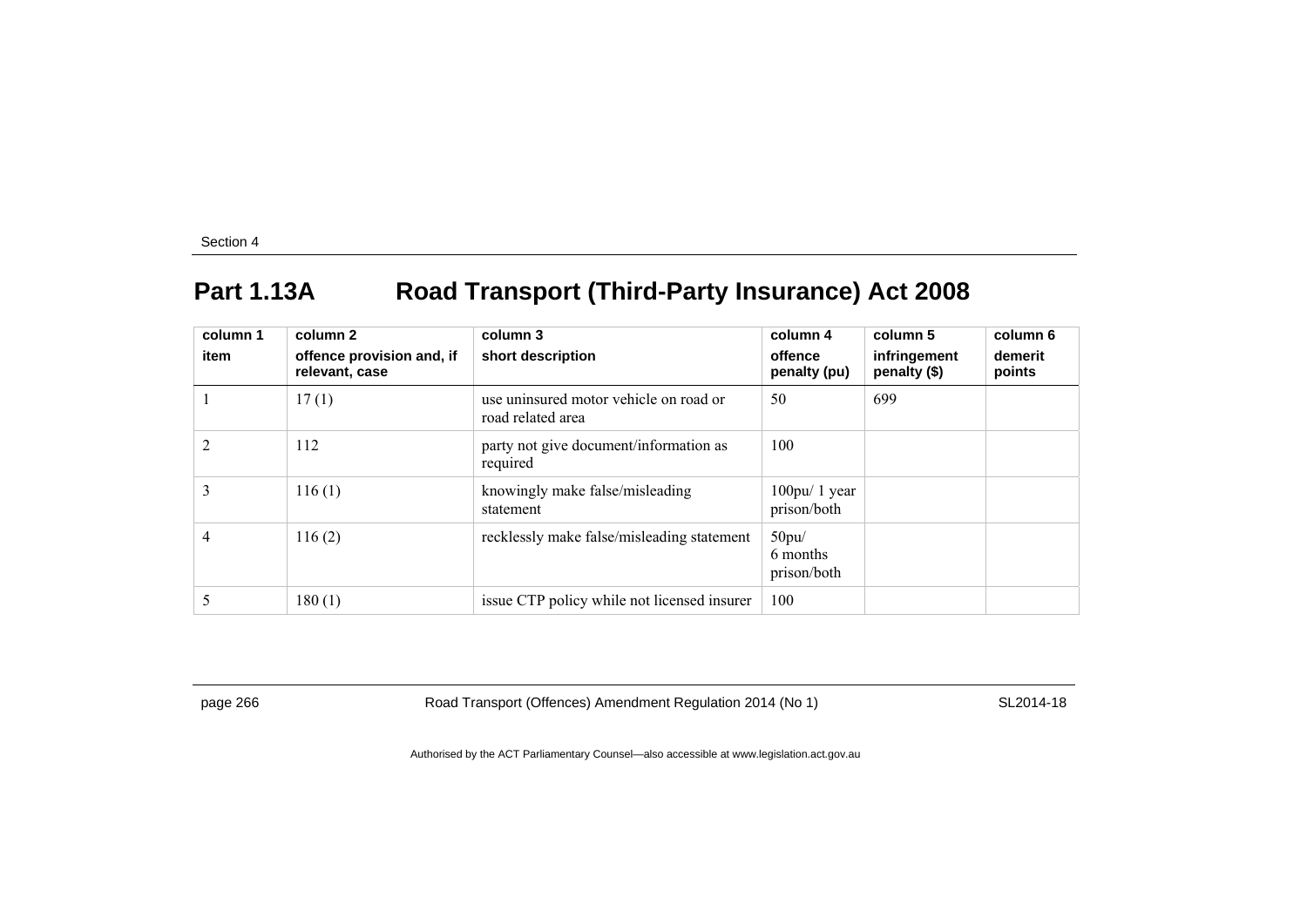| column 1 | column 2                                    | column 3                                                                                             | column 4                | column 5                     | column 6          |
|----------|---------------------------------------------|------------------------------------------------------------------------------------------------------|-------------------------|------------------------------|-------------------|
| item     | offence provision and, if<br>relevant, case | short description                                                                                    | offence<br>penalty (pu) | infringement<br>penalty (\$) | demerit<br>points |
| 6        | 180(2)                                      | purport to issue CTP policy while not<br>licensed insurer                                            | 100                     |                              |                   |
|          | 188(1)                                      | licensed insurer contravene condition of<br>CTP insurer license                                      | 100                     |                              |                   |
| 8        | 190                                         | engage in conduct that would, if licensed<br>insurer, contravene condition of<br>CTP insurer licence | 100                     |                              |                   |
| 9        | 197                                         | licensed insurer issue CTP policy while<br>license suspended                                         | 100                     |                              |                   |
| 10       | 221(1)(a)                                   | licensed insurer not keep records<br>prescribed by regulation                                        | 100                     |                              |                   |
| 11       | 221(1)(b)                                   | licensed insurer not keep records directed<br>by CTP regulator                                       | 100                     |                              |                   |

SL2014-18 Road Transport (Offences) Amendment Regulation 2014 (No 1) page 267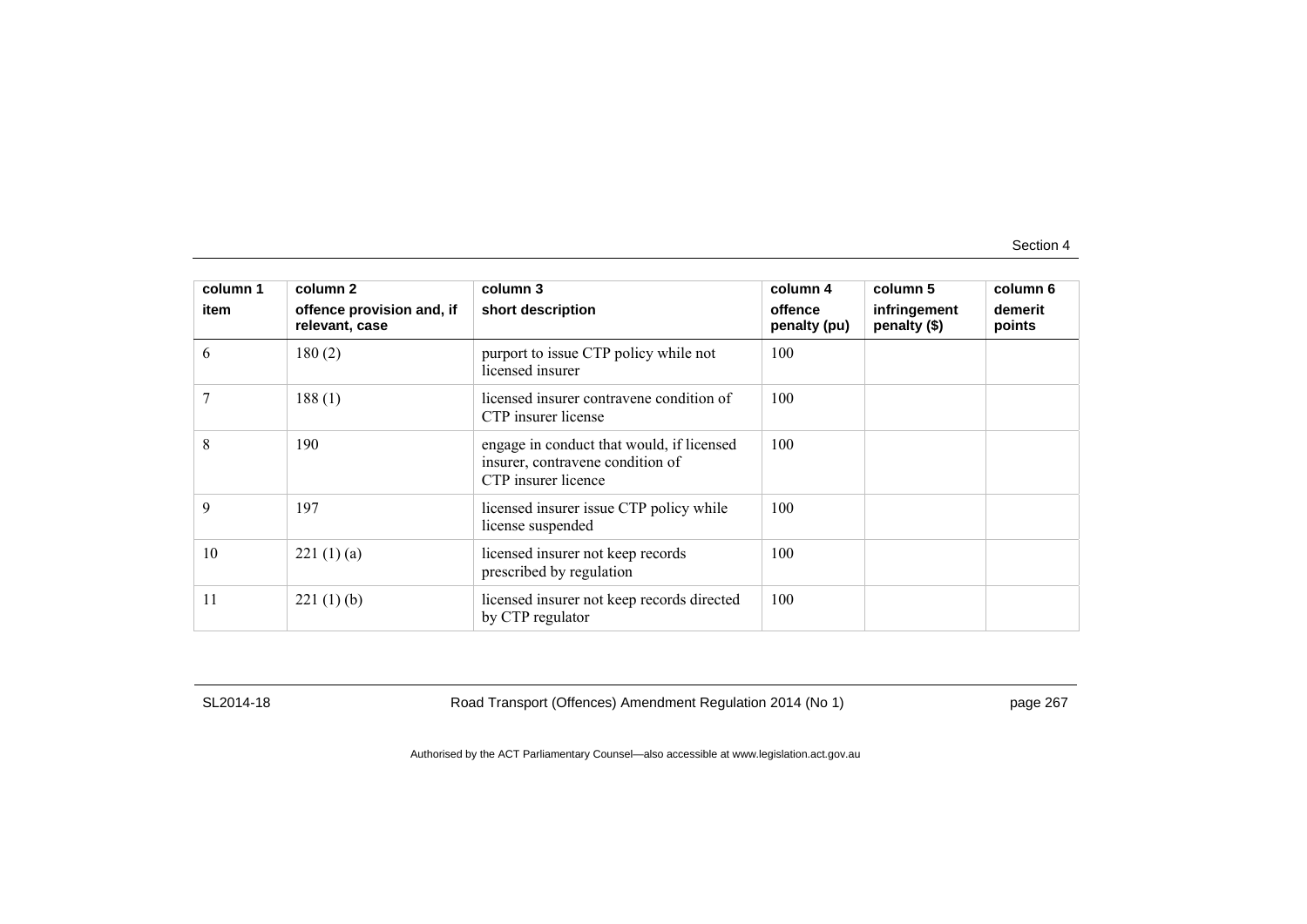| column 1 | column 2                                    | column 3                                                                        | column 4                | column 5                     | column 6          |
|----------|---------------------------------------------|---------------------------------------------------------------------------------|-------------------------|------------------------------|-------------------|
| item     | offence provision and, if<br>relevant, case | short description                                                               | offence<br>penalty (pu) | infringement<br>penalty (\$) | demerit<br>points |
| 12       | 222(1)(a)                                   | licensed insurer not give records prescribed<br>by regulation to CTP regulator  | 100                     |                              |                   |
| 13       | $222(1)$ (b)                                | licensed insurer not give records directed<br>by CTP regulator to CTP regulator | 100                     |                              |                   |
| 14       | 222(2)(a)                                   | licensed insurer not give returns as<br>prescribed by regulation                | 100                     |                              |                   |
| 15       | $222(2)$ (b)                                | licensed insurer not give returns as directed<br>by CTP regulator               | 100                     |                              |                   |
| 16       | 222(3)(a)                                   | licensed insurer not include in return<br>details prescribed by regulation      | 100                     |                              |                   |
| 17       | $222(3)$ (b)                                | licensed insurer not include in return<br>details directed by CTP regulator     | 100                     |                              |                   |
| 18       | 222(4)(a)                                   | licensed insurer not include with return<br>document prescribed by regulation   | 100                     |                              |                   |

page 268 Road Transport (Offences) Amendment Regulation 2014 (No 1) SL2014-18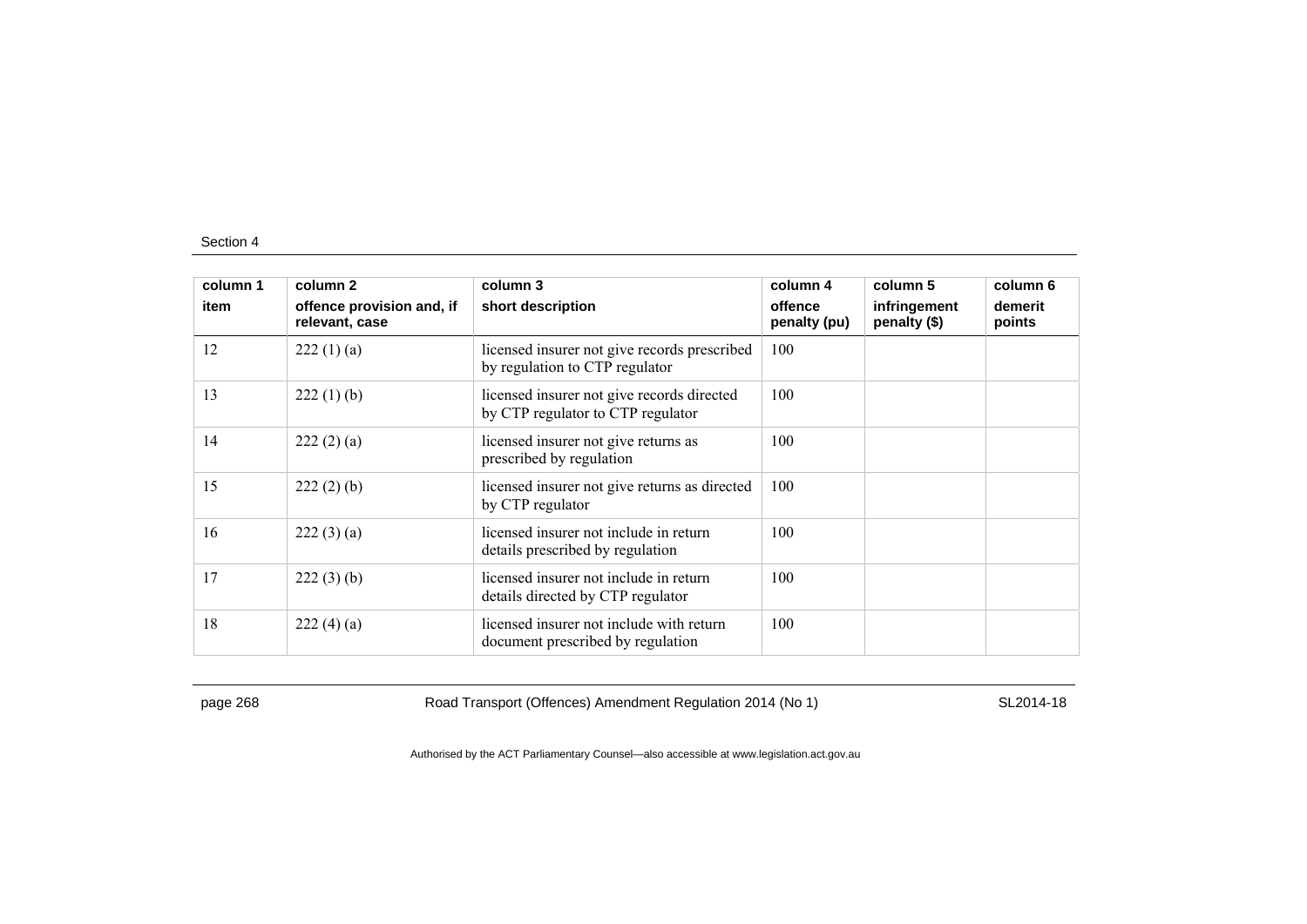| column 1 | column 2                                    | column 3                                                                                            | column 4                         | column 5                     | column 6          |
|----------|---------------------------------------------|-----------------------------------------------------------------------------------------------------|----------------------------------|------------------------------|-------------------|
| item     | offence provision and, if<br>relevant, case | short description                                                                                   | offence<br>penalty (pu)          | infringement<br>penalty (\$) | demerit<br>points |
| 19       | 222(4)(b)                                   | licensed insurer not include with return<br>document directed by CTP regulator                      | 100                              |                              |                   |
| 20       | 222(5)(a)                                   | licensed insurer not give return to<br>CTP regulator not later than 6 weeks after<br>end of quarter | 100                              |                              |                   |
| 21       | $222(5)$ (b)                                | licensed insurer not give return to<br>CTP regulator not later than other stated<br>time            | 100                              |                              |                   |
| 22       | 225                                         | licensed insurer not provide all reasonable<br>assistance requested by auditor                      | 100                              |                              |                   |
| 23       | 229(1)                                      | licensed insurer/former licensed insurer not<br>comply with request for information etc.            | 100                              |                              |                   |
| 24       | 233                                         | contravene court order made to protect<br>interests of CTP policy holders                           | 20pu/<br>6 months<br>prison/both |                              |                   |

SL2014-18 Road Transport (Offences) Amendment Regulation 2014 (No 1) page 269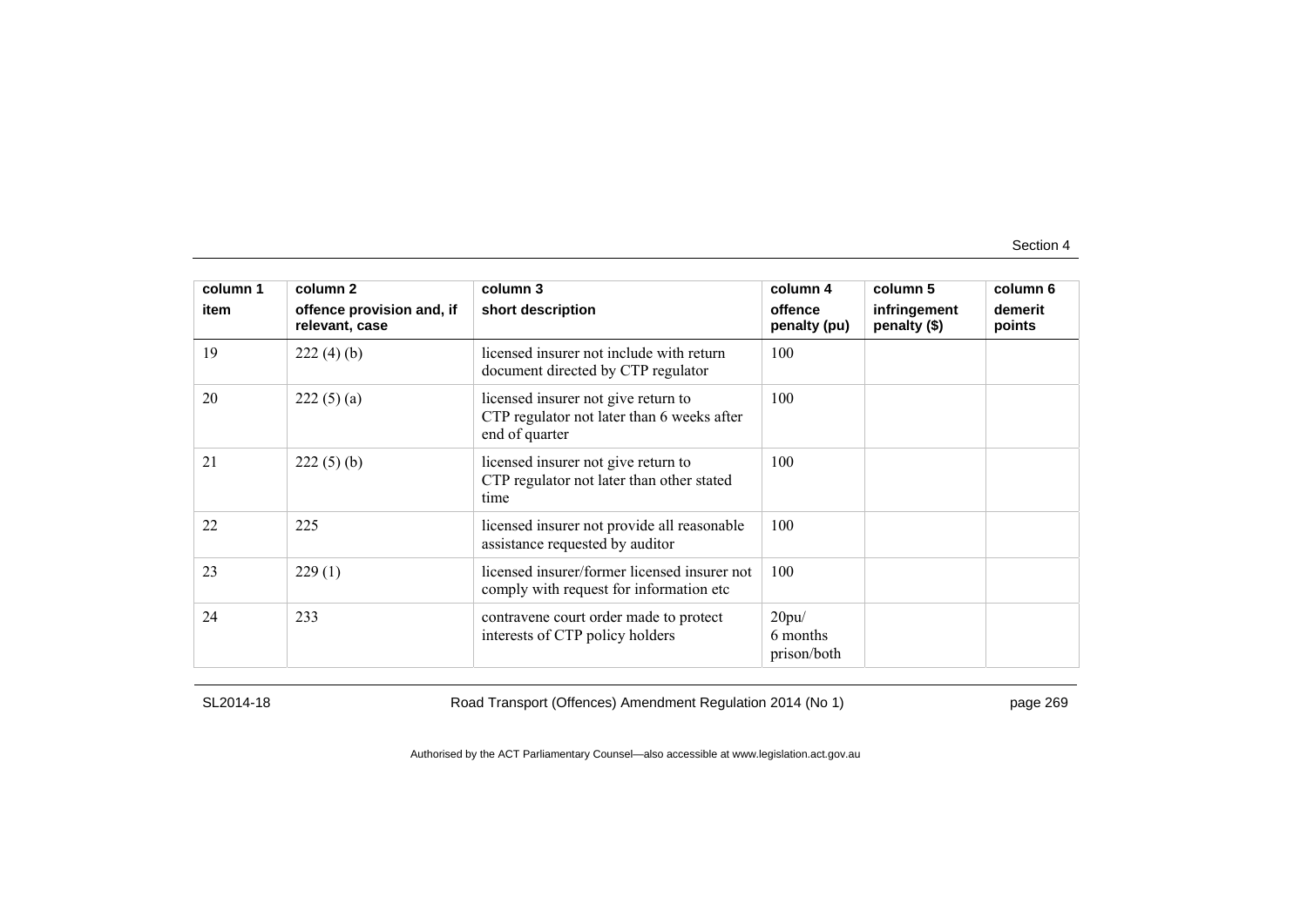| column 1<br>item | column 2<br>offence provision and, if<br>relevant, case | column 3<br>short description                                                                                                                | column 4<br>offence<br>penalty (pu) | column 5<br>infringement<br>penalty (\$) | column 6<br>demerit<br>points |
|------------------|---------------------------------------------------------|----------------------------------------------------------------------------------------------------------------------------------------------|-------------------------------------|------------------------------------------|-------------------------------|
| 25               | 234                                                     | licensed insurer/former licensed insurer not<br>tell CTP regulator about event/thing in<br>writing within 21 days                            | 100                                 |                                          |                               |
| 26               | 235                                                     | licensed insurer not tell CTP regulator<br>about decrease/proposed decrease in issued<br>capital of the insurer in writing within<br>21 days | 100                                 |                                          |                               |
| 27               | 236(1)                                                  | licensed insurer not tell CTP regulator<br>about receiving bidder's statement or<br>target's statement in writing within 21 days             | 100                                 |                                          |                               |
| 28               | 243                                                     | liquidator of insolvent insurer not give<br>motor accident claim about CTP policy<br>issued by insolvent insurer to nominal<br>defendant     | 20                                  |                                          |                               |

page 270 Road Transport (Offences) Amendment Regulation 2014 (No 1) SL2014-18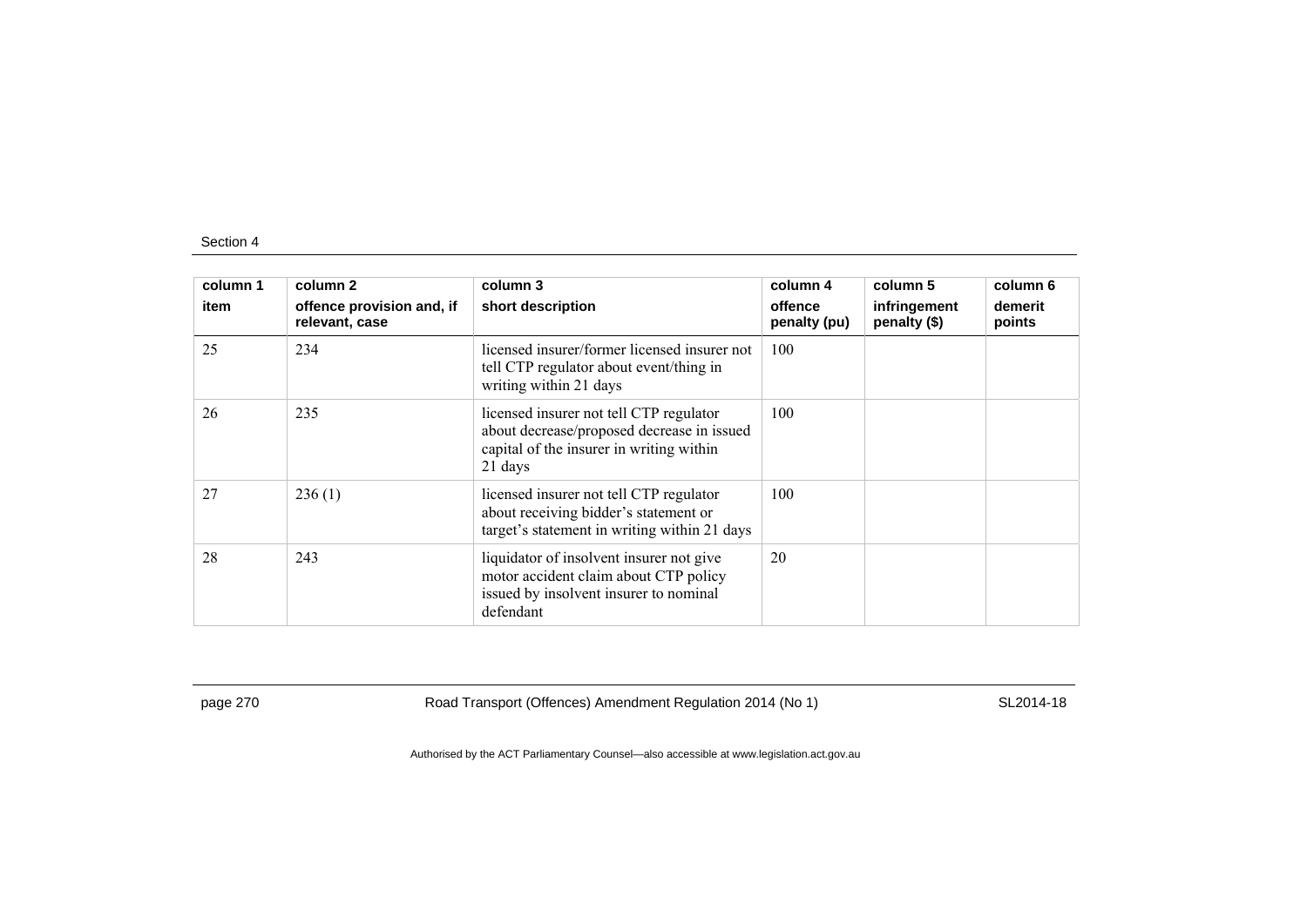| column 1<br>item | column 2<br>offence provision and, if<br>relevant, case | column 3<br>short description                                                                                                   | column 4<br>offence<br>penalty (pu) | column 5<br>infringement<br>penalty (\$) | column 6<br>demerit<br>points |
|------------------|---------------------------------------------------------|---------------------------------------------------------------------------------------------------------------------------------|-------------------------------------|------------------------------------------|-------------------------------|
| 29               | 244(1)                                                  | liquidator of insolvent company not give<br>information to nominal defendant within<br>45 days after request                    | 20                                  |                                          |                               |
| 30               | 245(1)                                                  | liquidator of insolvent insurer not allow<br>person authorised by Minister to inspect<br>documents within 45 days after request | 20                                  |                                          |                               |
| 31               | 253(2)                                                  | not take all reasonable steps to comply<br>with requirement of authorised person                                                | 50                                  |                                          |                               |
| 32               | 269(3)                                                  | licensed insurer not give CTP regulator<br>periodic return/information required by<br>CTP regulator                             | 150                                 |                                          |                               |

SL2014-18 Road Transport (Offences) Amendment Regulation 2014 (No 1) page 271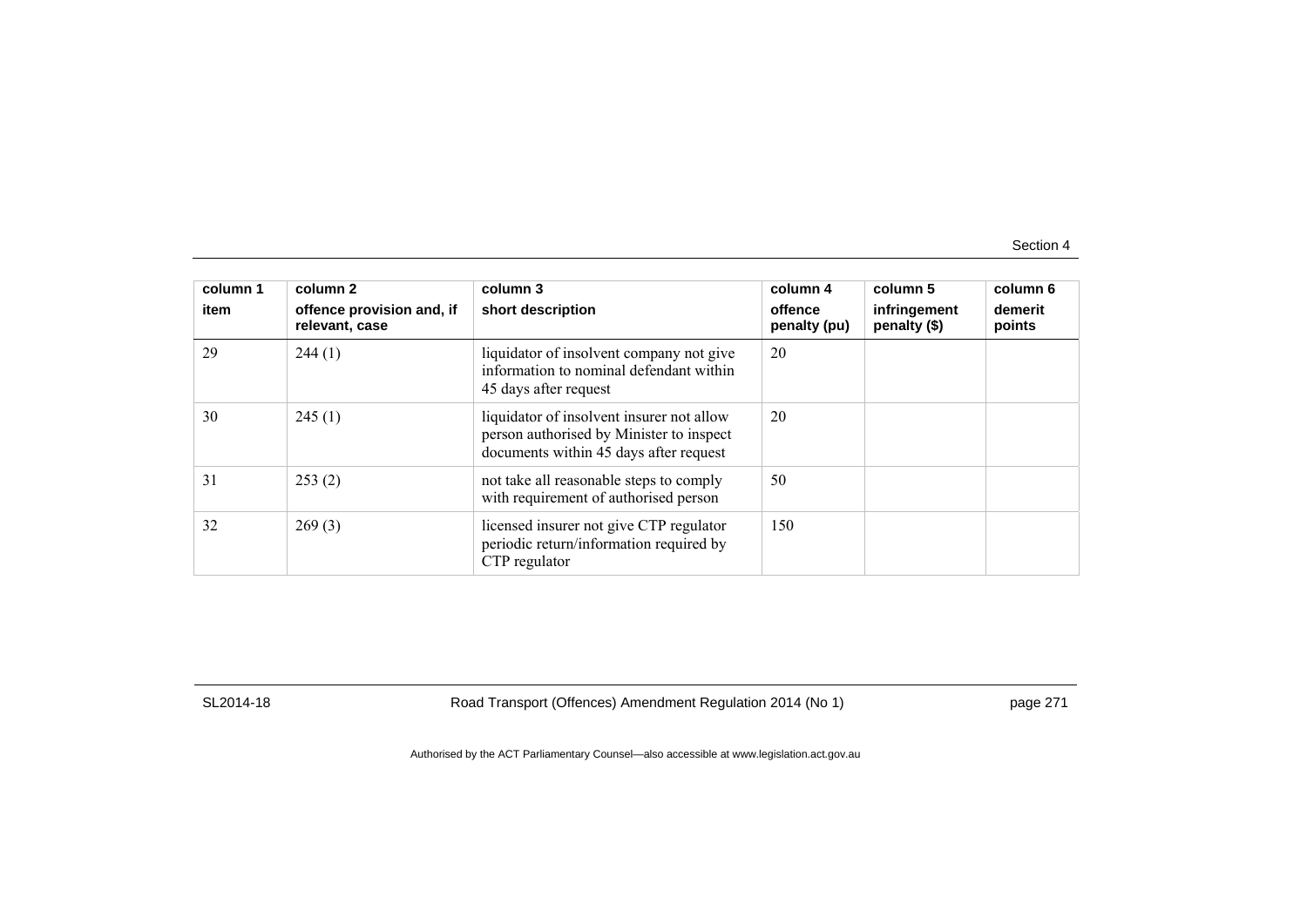| column 1<br>item | column 2<br>offence provision and, if<br>relevant, case | column 3<br>short description                              | column 4<br>offence<br>penalty (pu) | column 5<br>infringement<br>penalty (\$) | column 6<br>demerit<br>points |
|------------------|---------------------------------------------------------|------------------------------------------------------------|-------------------------------------|------------------------------------------|-------------------------------|
| 33               | 271(2)(a)                                               | make record of protected information about<br>someone else | 50pu/<br>6 months<br>prison/both    |                                          |                               |
| 34               | 271(2)(b)                                               | divulge protected information about<br>someone else        | 50pu/<br>6 months<br>prison/both    |                                          |                               |

page 272 Road Transport (Offences) Amendment Regulation 2014 (No 1) SL2014-18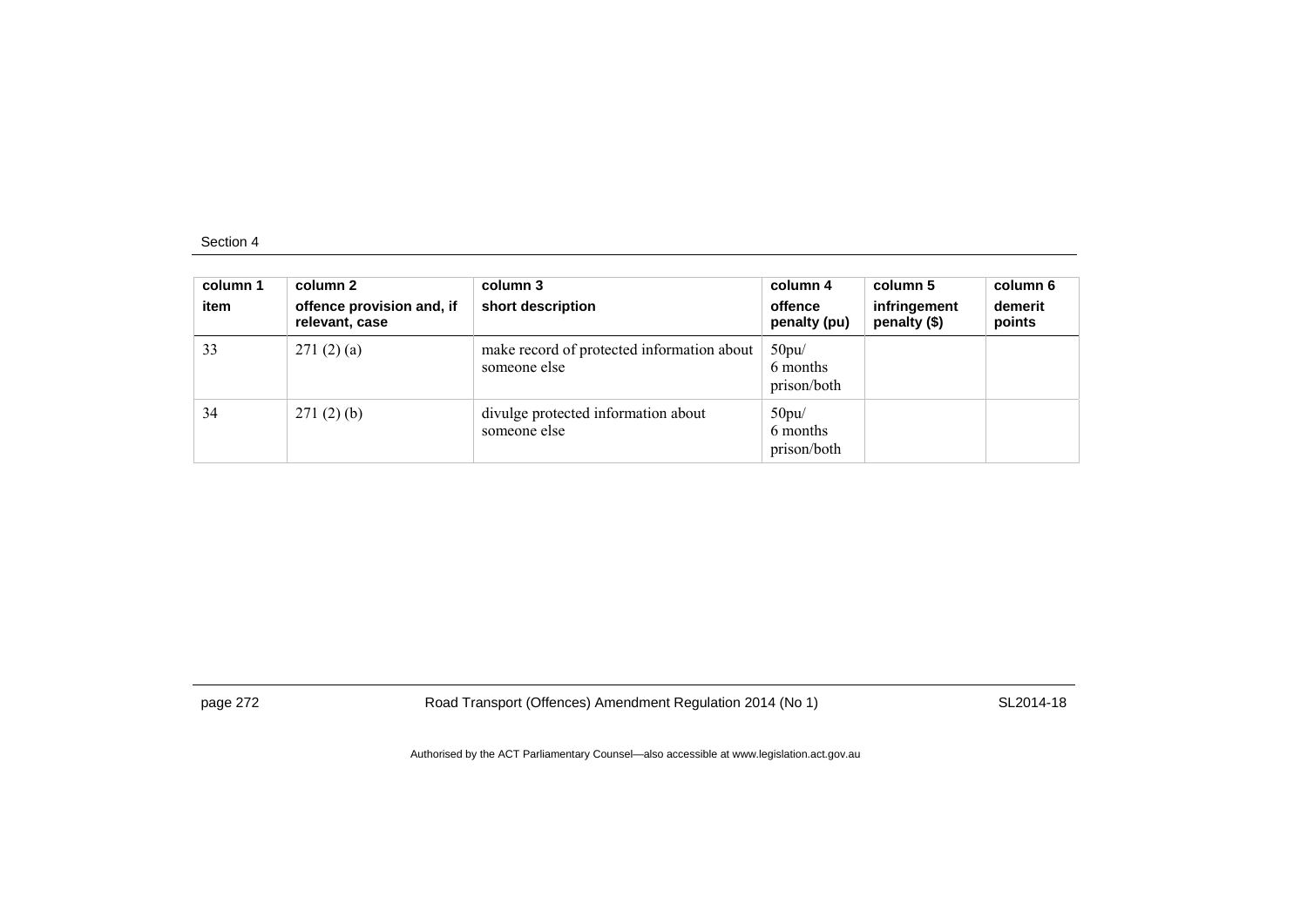# **Part 1.13B Road Transport (Third-Party Insurance) Regulation 2008**

| column 1<br>item | column 2<br>offence provision and, if<br>relevant, case | column 3<br>short description                                              | column 4<br>offence<br>penalty (pu) | column 5<br>infringement<br>penalty (\$) | column 6<br>demerit<br>points |
|------------------|---------------------------------------------------------|----------------------------------------------------------------------------|-------------------------------------|------------------------------------------|-------------------------------|
|                  | 30D(1)                                                  | licensed insurer not pay amount in<br>collection notice on/before due date | 20                                  |                                          |                               |

SL2014-18 Road Transport (Offences) Amendment Regulation 2014 (No 1) page 273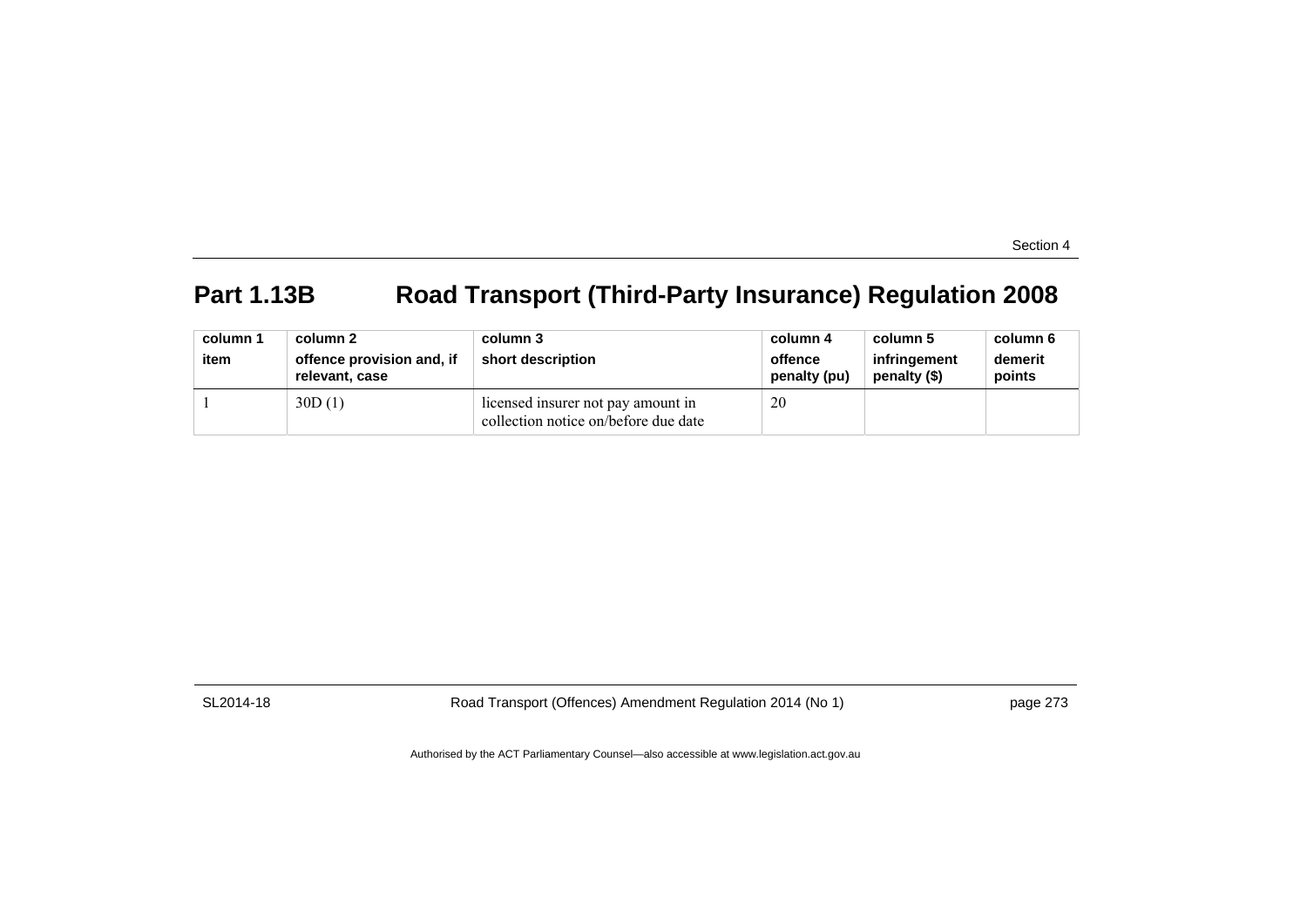## **Part 1.14 Road Transport (Vehicle Registration) Act 1999**

| column 1<br>item | column 2<br>offence provision and, if<br>relevant, case | column 3<br>short description                                                                                                                                     | column 4<br>offence<br>penalty (pu) | column 5<br>infringement<br>penalty (\$) | column 6<br>demerit<br>points |
|------------------|---------------------------------------------------------|-------------------------------------------------------------------------------------------------------------------------------------------------------------------|-------------------------------------|------------------------------------------|-------------------------------|
|                  | 17B(5)                                                  | not comply with requirement by police<br>officer/authorised person for approved<br>premises enforcement purposes                                                  | 20                                  | 143                                      |                               |
|                  | 18(1)                                                   | use unregistered/suspended vehicle                                                                                                                                | 20                                  | 594                                      |                               |
|                  | 19(1)(a)                                                | register/renew registration/obtain<br>unregistered vehicle permit/renew<br>unregistered vehicle permit by false<br>statement/misrepresentation/dishonest<br>means | 20                                  |                                          |                               |

page 274 Road Transport (Offences) Amendment Regulation 2014 (No 1) SL2014-18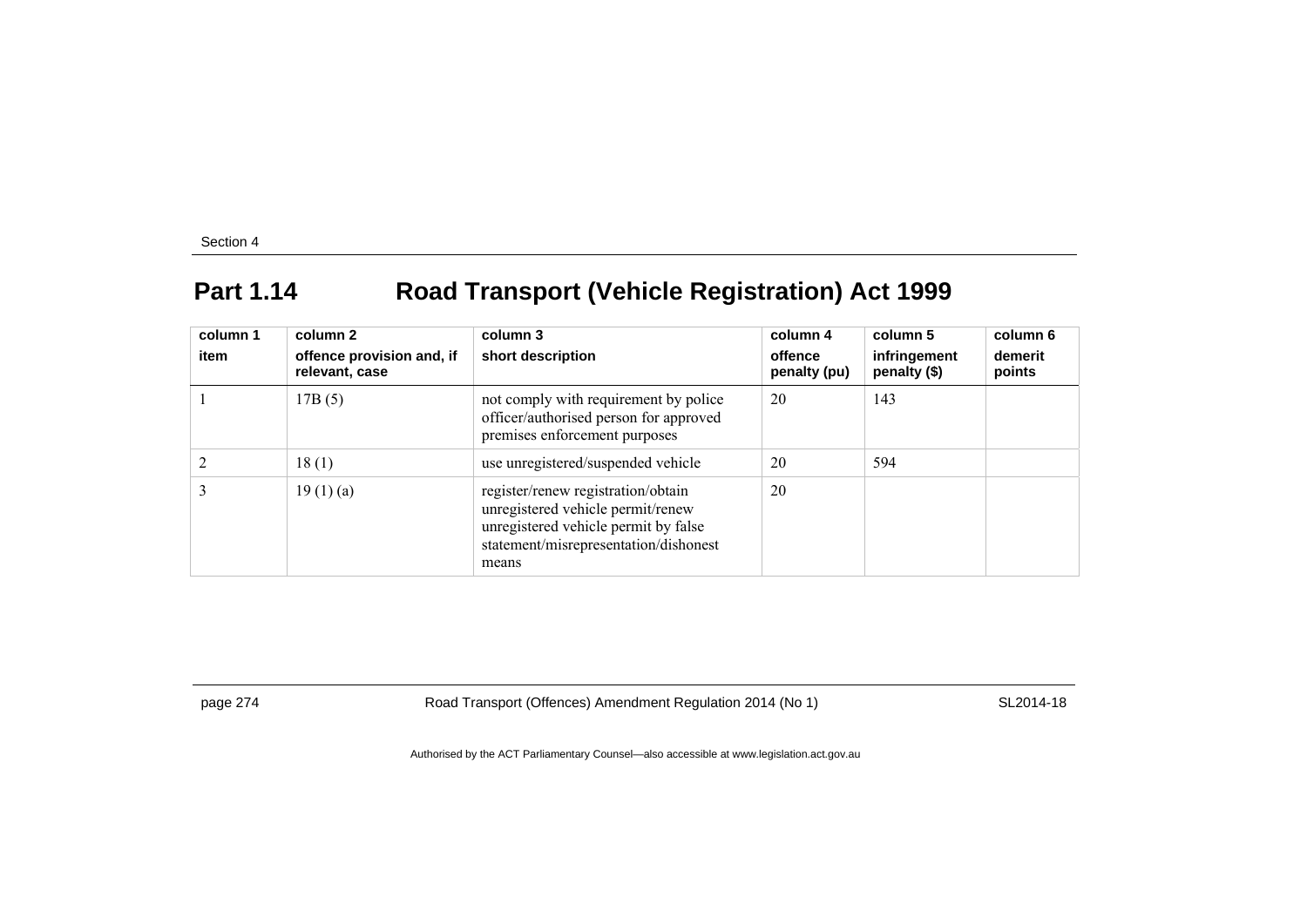| column 1 | column 2                                    | column 3                                                                                                          | column 4                         | column 5                     | column 6          |
|----------|---------------------------------------------|-------------------------------------------------------------------------------------------------------------------|----------------------------------|------------------------------|-------------------|
| item     | offence provision and, if<br>relevant, case | short description                                                                                                 | offence<br>penalty (pu)          | infringement<br>penalty (\$) | demerit<br>points |
| 4        | 19(1)(b)                                    | possess registration device/plate/document<br>obtained by false<br>statement/misrepresentation/dishonest<br>means | 20                               |                              |                   |
|          | 20(a)                                       | forge/fraudulently change/use/lend/allow to<br>be used registration device/plate/document                         | 50pu/<br>6 months<br>prison/both |                              |                   |
| 6        | 20(b)                                       | knowingly possess forged/fraudulently<br>changed registration device/plate/document                               | 50pu/<br>6 months<br>prison/both |                              |                   |
|          | 20(c)                                       | possess false registration<br>device/plate/document calculated to<br>deceive                                      | 50pu/<br>6 months<br>prison/both |                              |                   |

SL2014-18 Road Transport (Offences) Amendment Regulation 2014 (No 1) page 275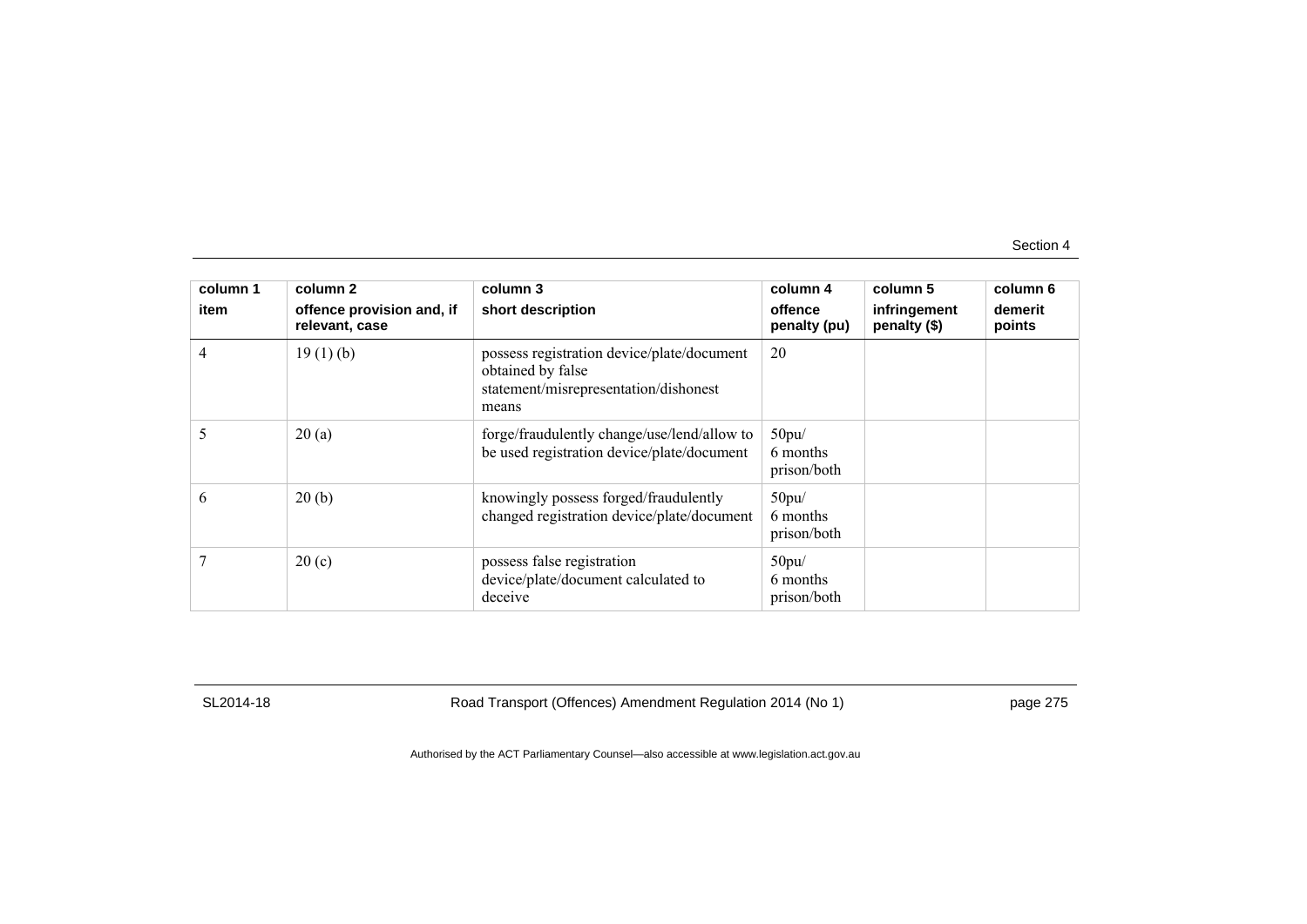| column 1 | column 2                                    | column 3                                                                                          | column 4                | column 5                     | column 6          |
|----------|---------------------------------------------|---------------------------------------------------------------------------------------------------|-------------------------|------------------------------|-------------------|
| item     | offence provision and, if<br>relevant, case | short description                                                                                 | offence<br>penalty (pu) | infringement<br>penalty (\$) | demerit<br>points |
| 8        | 21(2)(a)                                    | not ensure registration device/<br>plate/document installed/displayed/<br>attached to vehicle     | 5                       |                              |                   |
| 9        | 21(2)(b)                                    | not carry/cause to carry prescribed<br>registration document                                      | 5                       |                              |                   |
| 10       | 21(2)(c)                                    | not produce prescribed registration<br>device/plate/document when required                        | 5                       |                              |                   |
| 11       | 21(2)(d)                                    | not keep required registration records                                                            | 5                       |                              |                   |
| 12       | 21(3)                                       | not comply with direction/condition of<br>road transport authority about registration             | 50                      |                              |                   |
| 13       | 22(1)(a)                                    | use vehicle with unissued/false<br>numberplate/registration label<br>installed/displayed/attached | 20                      |                              |                   |

page 276 **Road Transport (Offences) Amendment Regulation 2014 (No 1)** SL2014-18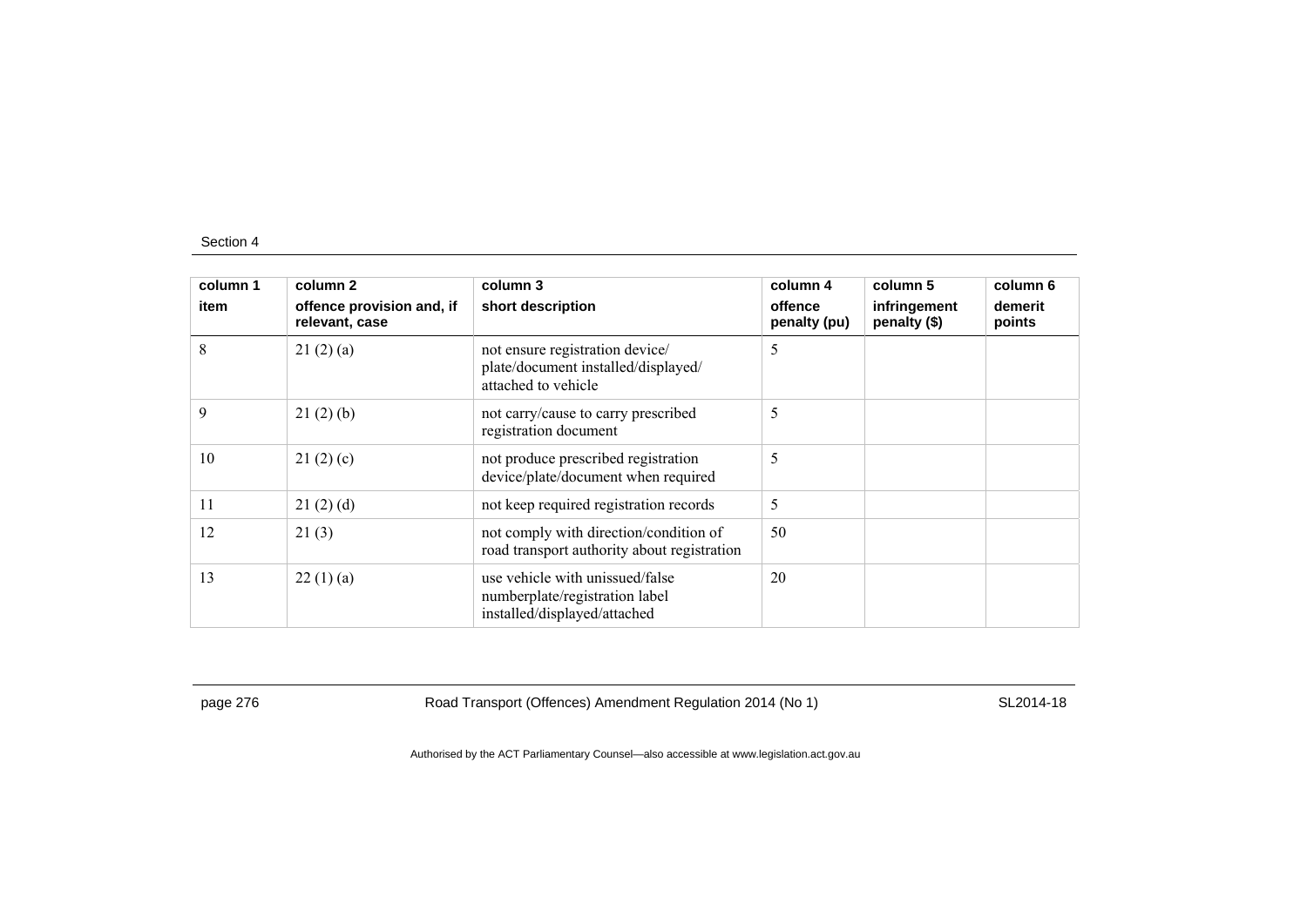| column 1<br>item | column 2<br>offence provision and, if<br>relevant, case     | column 3<br>short description                                                                                                                                         | column 4<br>offence<br>penalty (pu) | column 5<br>infringement<br>penalty (\$) | column 6<br>demerit<br>points |
|------------------|-------------------------------------------------------------|-----------------------------------------------------------------------------------------------------------------------------------------------------------------------|-------------------------------------|------------------------------------------|-------------------------------|
| 14               | 22(1)(b)                                                    | use vehicle with fraudulently/deceptively<br>changed numberplate/registration<br>label/thing installed/displayed/attached                                             | 20                                  |                                          |                               |
| 15               | 22(1)(c)                                                    | use vehicle with thing deceptively<br>resembling numberplate/registration label<br>installed/displayed/attached                                                       | 20                                  |                                          |                               |
| 16               | 22(2)                                                       |                                                                                                                                                                       |                                     |                                          |                               |
| 16.1             | in relation to<br>$\bullet$<br>contravention of<br>22(1)(a) | registered operator of vehicle not take<br>reasonable precautions to prevent vehicle<br>use with false numberplate/registration<br>label installed/displayed/attached | 20                                  |                                          |                               |

SL2014-18 Road Transport (Offences) Amendment Regulation 2014 (No 1) page 277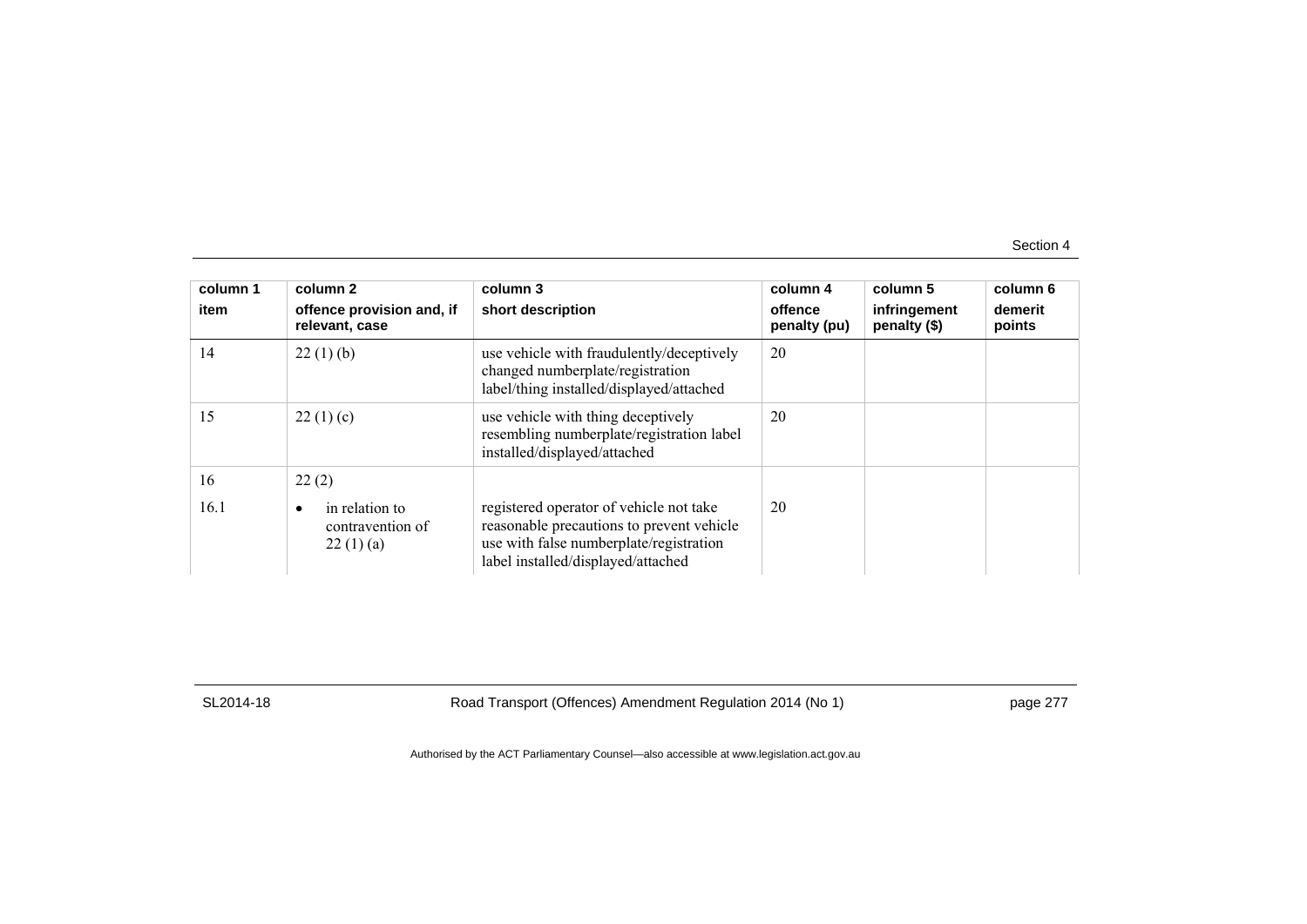| column 1 | column 2                                                    | column 3                                                                                                                                                                                                  | column 4                | column 5                     | column 6          |
|----------|-------------------------------------------------------------|-----------------------------------------------------------------------------------------------------------------------------------------------------------------------------------------------------------|-------------------------|------------------------------|-------------------|
| item     | offence provision and, if<br>relevant, case                 | short description                                                                                                                                                                                         | offence<br>penalty (pu) | infringement<br>penalty (\$) | demerit<br>points |
| 16.2     | in relation to<br>$\bullet$<br>contravention of<br>22(1)(b) | registered operator of vehicle not take<br>reasonable precautions to prevent vehicle<br>use with fraudulently/deceptively changed<br>numberplate/registration label/thing<br>installed/displayed/attached | 20                      |                              |                   |
| 16.3     | in relation to<br>$\bullet$<br>contravention of<br>22(1)(c) | registered operator of vehicle not take<br>reasonable precautions to prevent vehicle<br>use with thing deceptively resembling<br>numberplate/registration label<br>installed/displayed/attached           | 20                      |                              |                   |
| 17       | 22(3)(a)                                                    | remove numberplate/registration<br>label/thing installed/displayed/attached to<br>vehicle                                                                                                                 | 20                      |                              |                   |
| 18       | 22(3)(b)                                                    | deface/damage/interfere with<br>numberplate/registration label/thing                                                                                                                                      | 20                      |                              |                   |

page 278 **Road Transport (Offences) Amendment Regulation 2014 (No 1)** SL2014-18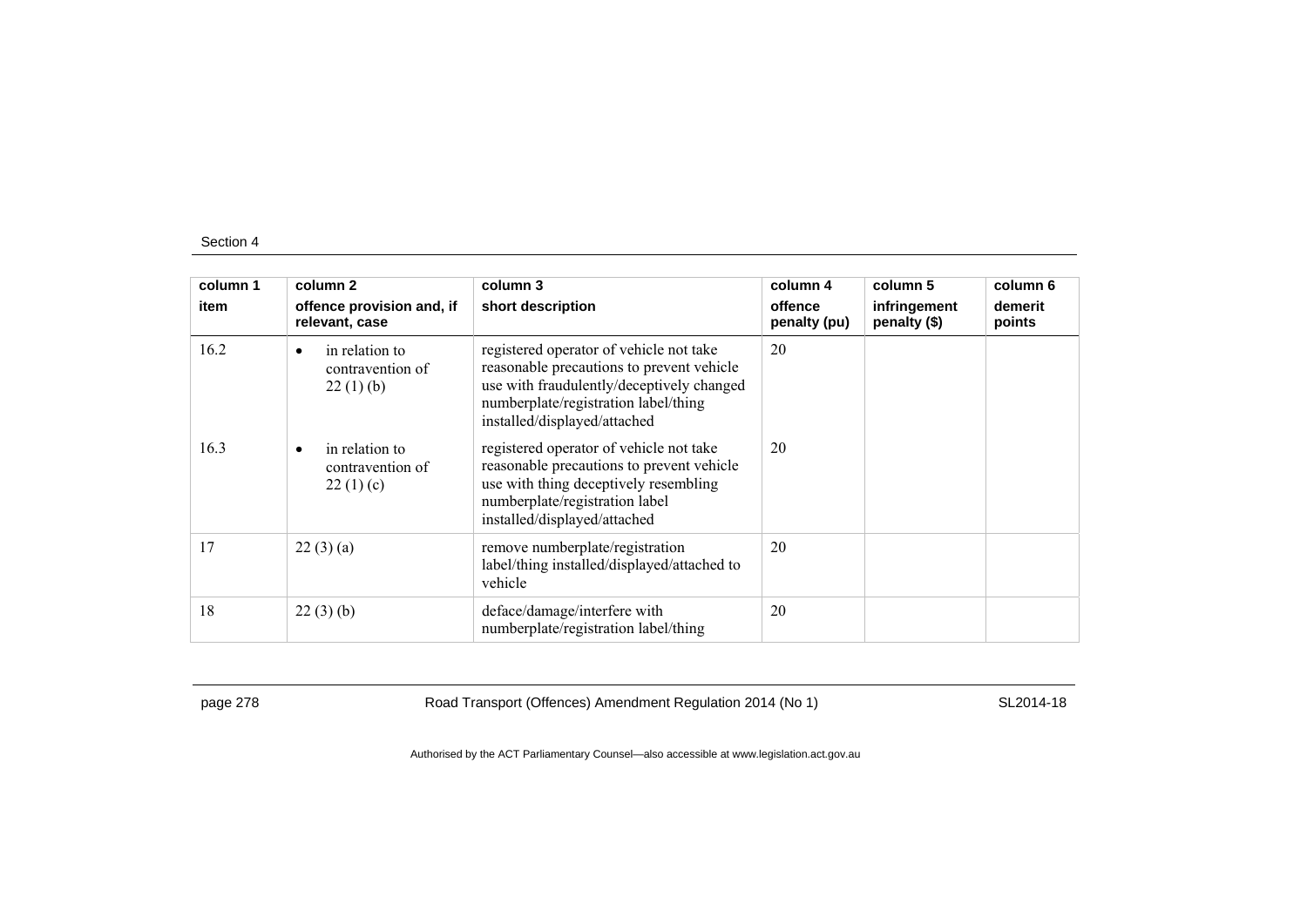| column 1 | column 2                                    | column 3                                                                                                      | column 4                         | column 5                     | column 6          |
|----------|---------------------------------------------|---------------------------------------------------------------------------------------------------------------|----------------------------------|------------------------------|-------------------|
| item     | offence provision and, if<br>relevant, case | short description                                                                                             | offence<br>penalty (pu)          | infringement<br>penalty (\$) | demerit<br>points |
| 19       | 23(2)(a)                                    | unlawfully stamp/attach vehicle<br>identification number                                                      | 50pu/<br>6 months<br>prison/both |                              |                   |
| 20       | 23(2)(b)                                    | unlawfully change/deface/remove/<br>obliterate identification number                                          | 50pu/<br>6 months<br>prison/both |                              |                   |
| 21       | 23(2)(c)                                    | unlawfully possess part of vehicle knowing<br>identification number is<br>changed/defaced/removed/obliterated | 50pu/<br>6 months<br>prison/both |                              |                   |
| 22       | 25(3)                                       | responsible person not give police<br>officer/authorised person reasonable<br>assistance                      | 20                               |                              |                   |
| 23       | 26                                          | use defective vehicle contrary to s 25<br>condition/prohibition                                               | 20                               | 360                          |                   |

SL2014-18 Road Transport (Offences) Amendment Regulation 2014 (No 1) page 279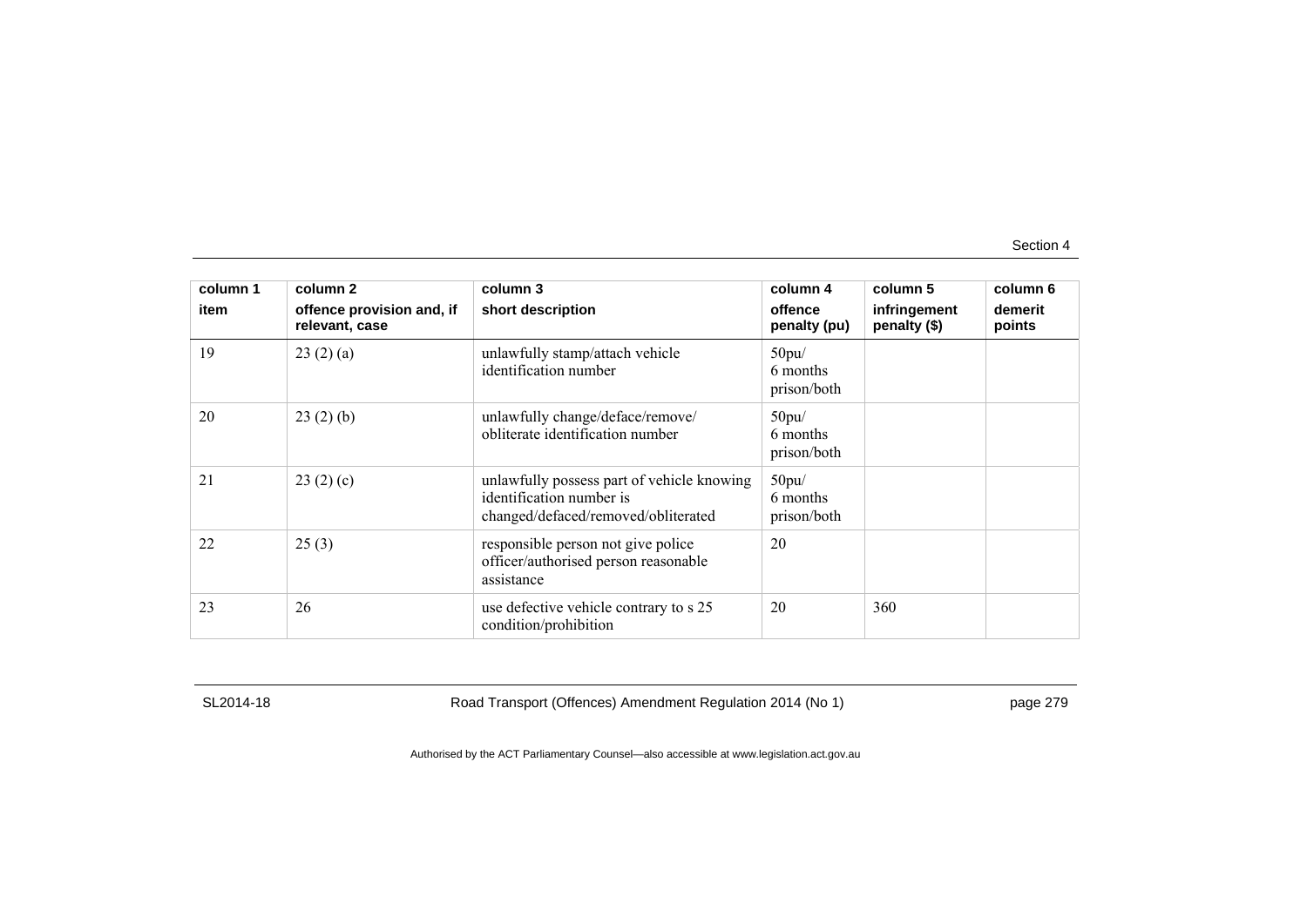| column 1<br>item | column 2<br>offence provision and, if<br>relevant, case | column 3<br>short description                                         | column 4<br>offence<br>penalty (pu) | column 5<br>infringement<br>penalty (\$) | column 6<br>demerit<br>points |
|------------------|---------------------------------------------------------|-----------------------------------------------------------------------|-------------------------------------|------------------------------------------|-------------------------------|
| 24               | 27(4)                                                   | not comply with request/signal by police<br>officer/authorised person | 20                                  |                                          |                               |
| 25               | 28(1)                                                   | use dangerously defective vehicle                                     | 20                                  |                                          |                               |

page 280 Road Transport (Offences) Amendment Regulation 2014 (No 1) SL2014-18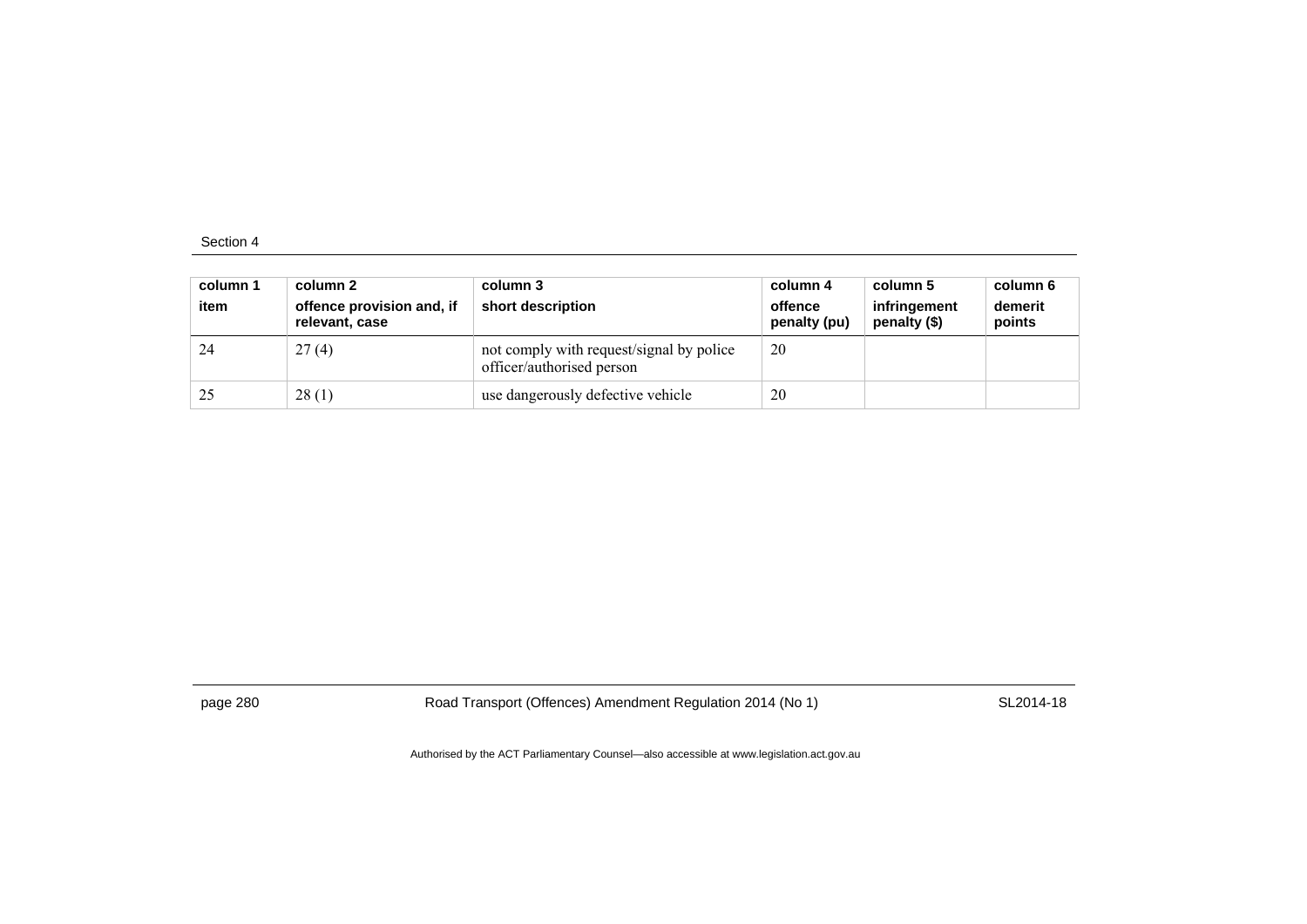## **Part 1.15 Road Transport (Vehicle Registration) Regulation 2000**

| column 1<br>item | column 2<br>offence provision and, if<br>relevant, case | column 3<br>short description                                                                                          | column 4<br>offence<br>penalty (pu) | column 5<br>infringement<br>penalty (\$) | column 6<br>demerit<br>points |
|------------------|---------------------------------------------------------|------------------------------------------------------------------------------------------------------------------------|-------------------------------------|------------------------------------------|-------------------------------|
|                  | 33(7)                                                   | person who is not registered operator<br>use/permit someone else to use vehicle in<br>breach of registration condition | 20                                  | 143                                      |                               |
|                  | 41 $(1)(a)$                                             | not tell authority about damaged<br>registration certificate as required                                               | 20                                  | 143                                      |                               |
| 3                | 41 $(1)$ $(b)$                                          | not return damaged registration certificate<br>to authority as required                                                | 20                                  | 143                                      |                               |
| 4                | 42(1)                                                   | not tell authority about lost/stolen/<br>destroyed registration certificate as<br>required                             | 20                                  | 143                                      |                               |

SL2014-18 Road Transport (Offences) Amendment Regulation 2014 (No 1) page 281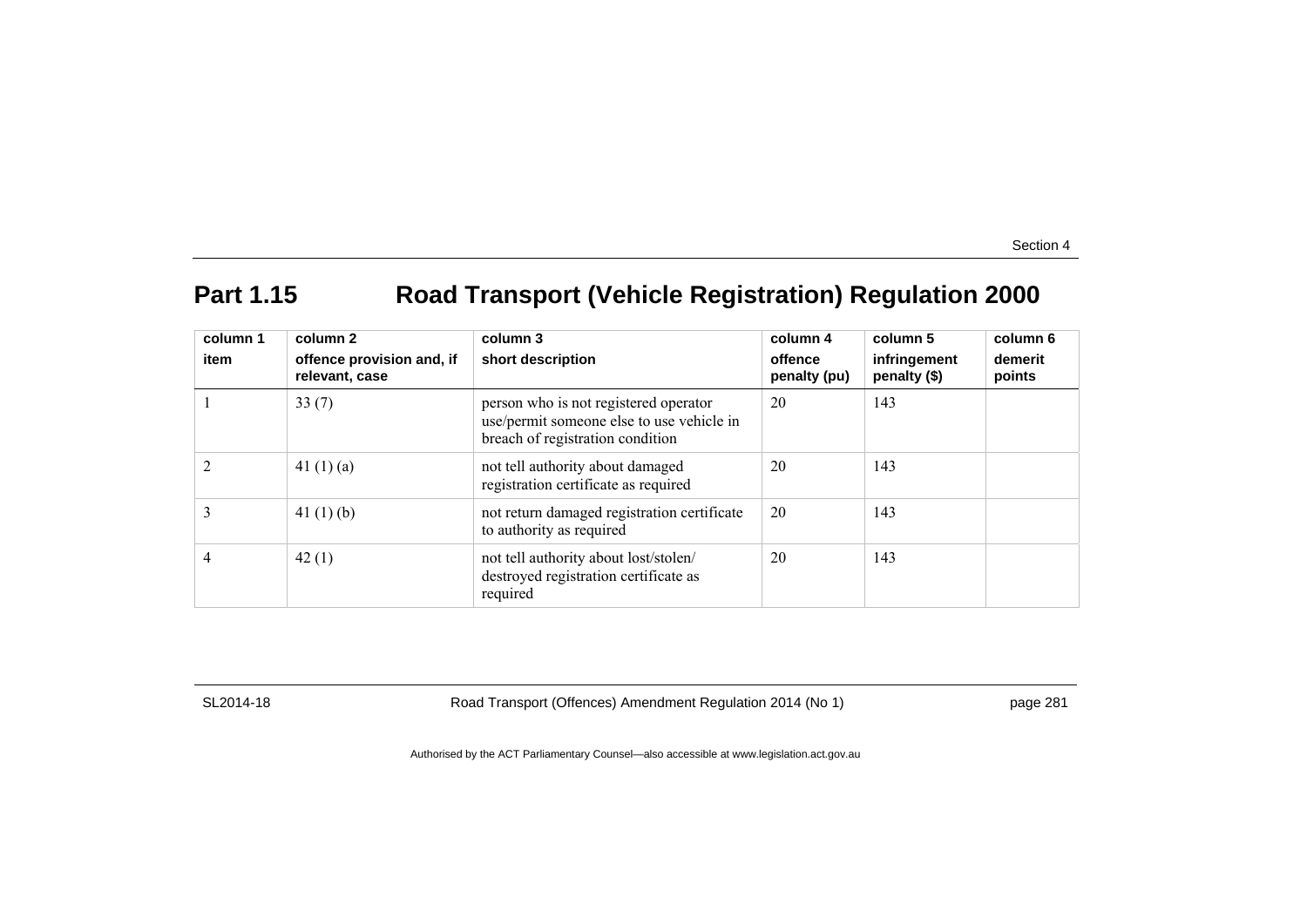| column 1 | column 2                                    | column 3                                                                                                                               | column 4                | column 5                     | column 6          |
|----------|---------------------------------------------|----------------------------------------------------------------------------------------------------------------------------------------|-------------------------|------------------------------|-------------------|
| item     | offence provision and, if<br>relevant, case | short description                                                                                                                      | offence<br>penalty (pu) | infringement<br>penalty (\$) | demerit<br>points |
| 5        | 42(3)                                       | not provide statement confirming/<br>explaining circumstances of loss/theft/<br>destruction of registration certificate as<br>required | 20                      | 143                          |                   |
| 6        | 43(a)                                       | not tell authority about recovered<br>registration certificate as required                                                             | 20                      | 143                          |                   |
|          | 43(b)                                       | not give recovered registration certificate to<br>authority                                                                            | 20                      | 143                          |                   |
| 8        | 45 $(1)$ $(a)$                              | use heavy vehicle without current<br>registration label attached                                                                       | 20                      | 143                          |                   |
| 9        | 45 $(1)$ $(b)$                              | use heavy vehicle with registration label<br>not attached as required                                                                  | 20                      | 143                          |                   |
| 10       | 45 $(1)(c)$                                 | use heavy vehicle with illegible<br>registration label                                                                                 | 20                      | 143                          |                   |

page 282 Road Transport (Offences) Amendment Regulation 2014 (No 1) SL2014-18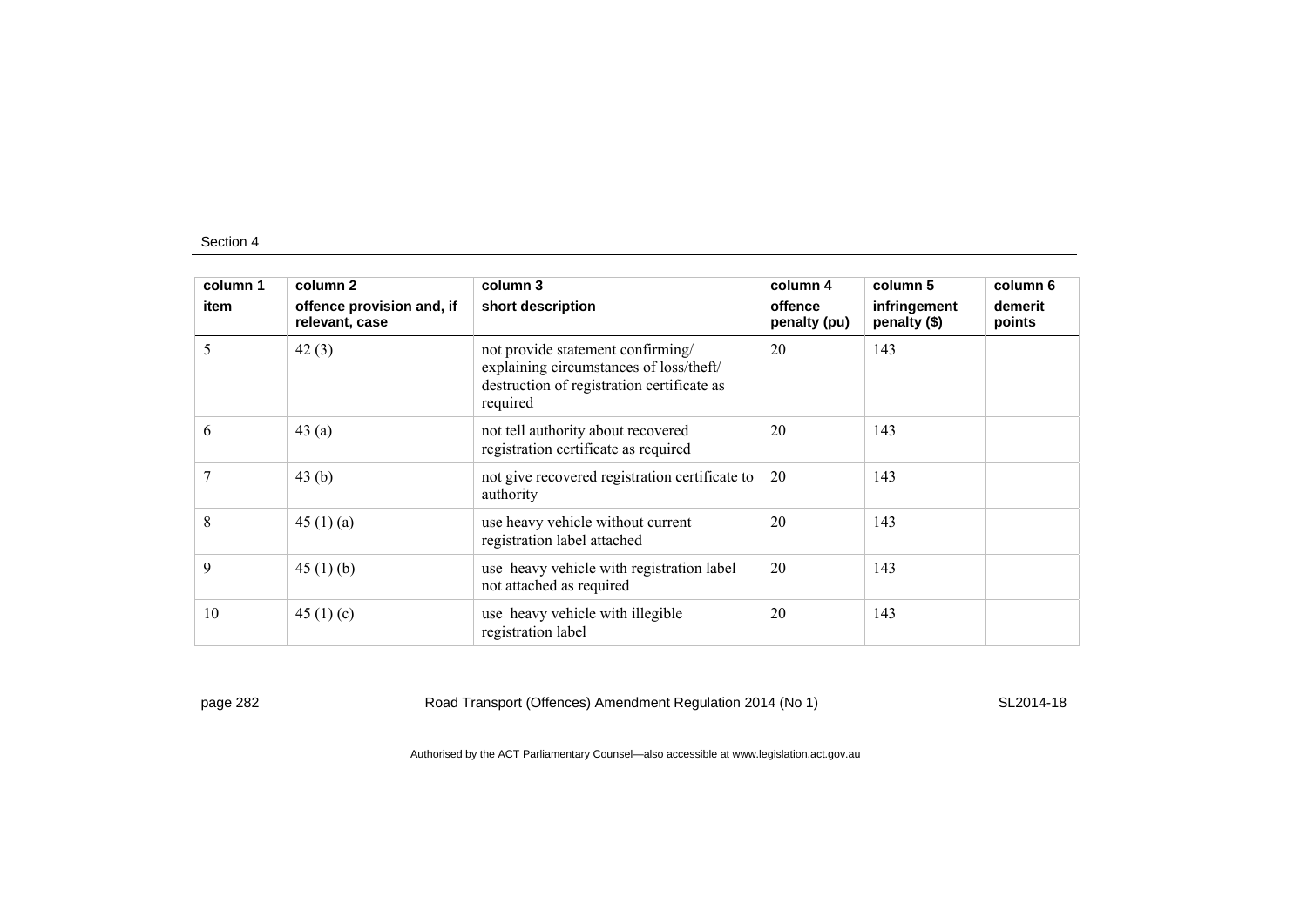| column 1 | column 2                                                  | column 3                                                                                 | column 4                | column 5                     | column 6          |
|----------|-----------------------------------------------------------|------------------------------------------------------------------------------------------|-------------------------|------------------------------|-------------------|
| item     | offence provision and, if<br>relevant, case               | short description                                                                        | offence<br>penalty (pu) | infringement<br>penalty (\$) | demerit<br>points |
| 11       | 45(2)                                                     |                                                                                          |                         |                              |                   |
| 11.1     | in relation to offence<br>against $45(1)(a)$              | fail to prevent use of heavy vehicle without<br>current registration label attached      | 20                      | 143                          |                   |
| 11.2     | in relation to offence<br>$\bullet$<br>against $45(1)(b)$ | fail to prevent use of heavy vehicle with<br>registration label not attached as required | 20                      | 143                          |                   |
| 11.3     | in relation to offence<br>$\bullet$<br>against $45(1)(c)$ | fail to prevent use of heavy vehicle with<br>illegible registration label                | 20                      | 143                          |                   |
| 12       | 45A(3)                                                    | use unissued registration certificate to<br>pretend registered                           | 20                      |                              |                   |
| 13       | 45A(4)                                                    | attach unissued registration label to vehicle                                            | 20                      | 143                          |                   |
| 14       | 52(4)                                                     | not return numberplate after change of<br>registration number as required                | 20                      | 143                          |                   |

SL2014-18 Road Transport (Offences) Amendment Regulation 2014 (No 1) page 283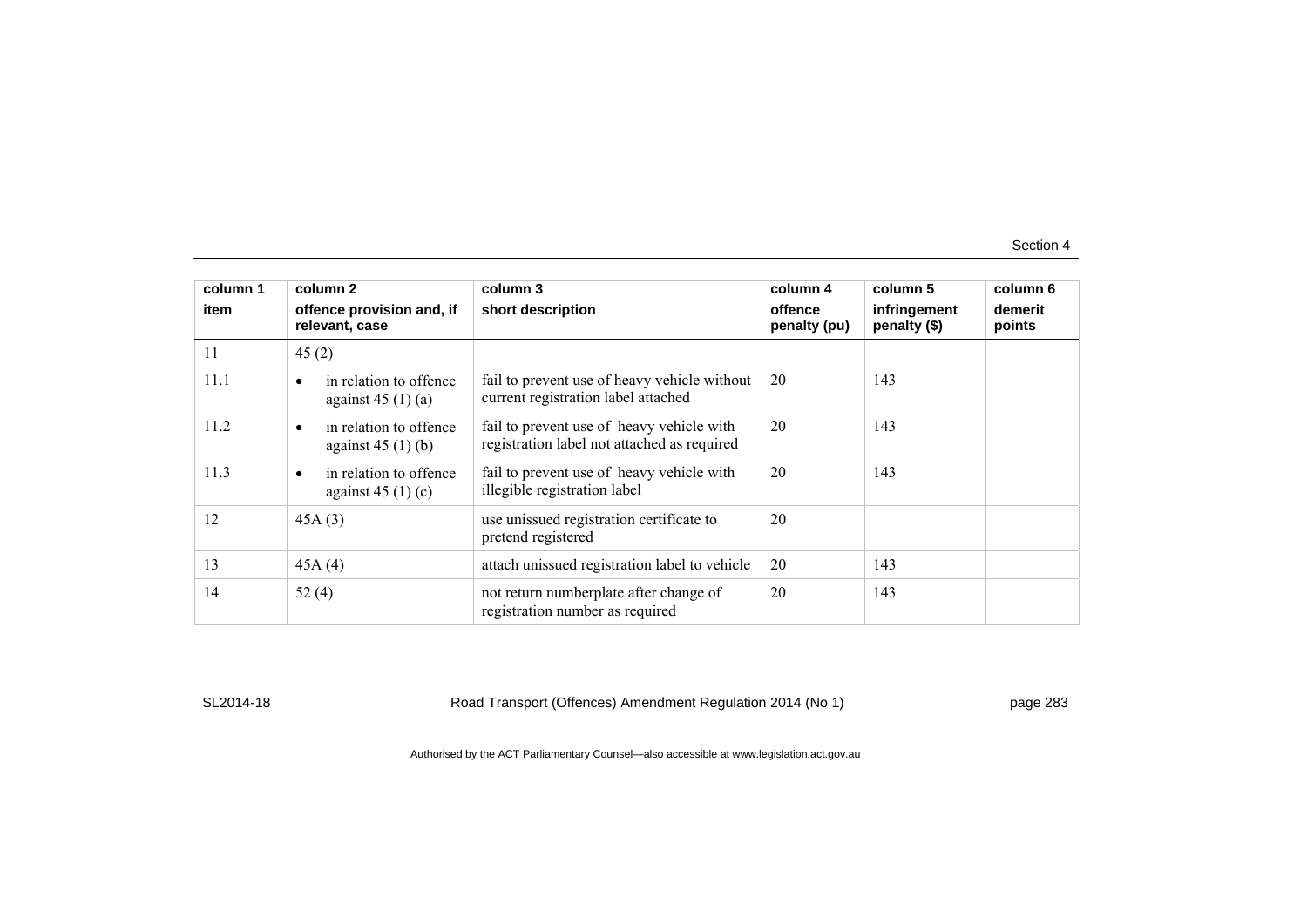| column 1 | column 2                                                  | column 3                                                                                | column 4                | column 5                     | column 6          |
|----------|-----------------------------------------------------------|-----------------------------------------------------------------------------------------|-------------------------|------------------------------|-------------------|
| item     | offence provision and, if<br>relevant, case               | short description                                                                       | offence<br>penalty (pu) | infringement<br>penalty (\$) | demerit<br>points |
| 15       | 57(2)                                                     | not return non-standard numberplate as<br>required                                      | 20                      | 143                          |                   |
| 16       | 60(1)(a)                                                  | use vehicle without required<br>numberplates/numberplate attached                       | 20                      | 143                          |                   |
| 17       | 60(1)(b)                                                  | use vehicle with numberplate not attached<br>as required                                | 20                      | 143                          |                   |
| 18       | 60 $(1)(c)$                                               | use vehicle with illegible numberplate                                                  | 20                      | 143                          |                   |
| 19       | 60(2)                                                     |                                                                                         |                         |                              |                   |
| 19.1     | in relation to offence<br>$\bullet$<br>against $60(1)(a)$ | fail to prevent use of vehicle without<br>required numberplates/numberplate<br>attached | 20                      | 143                          |                   |
| 19.2     | in relation to offence<br>$\bullet$<br>against $60(1)(b)$ | fail to prevent use of vehicle with<br>numberplate not attached as required             | 20                      | 143                          |                   |

page 284 Road Transport (Offences) Amendment Regulation 2014 (No 1) SL2014-18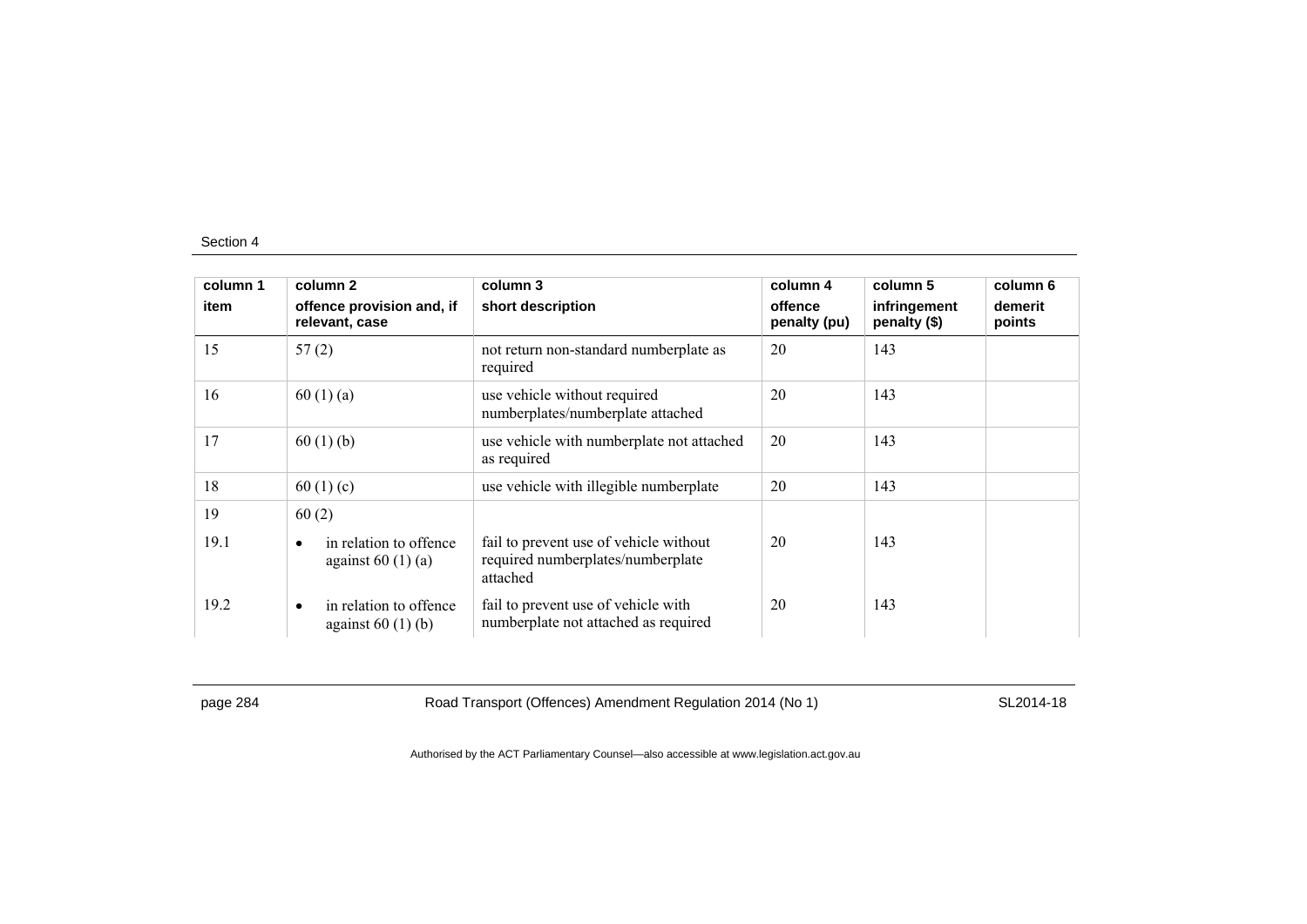| column 1 | column 2                                     | column 3                                                                                                              | column 4                | column 5                     | column 6          |
|----------|----------------------------------------------|-----------------------------------------------------------------------------------------------------------------------|-------------------------|------------------------------|-------------------|
| item     | offence provision and, if<br>relevant, case  | short description                                                                                                     | offence<br>penalty (pu) | infringement<br>penalty (\$) | demerit<br>points |
| 19.3     | in relation to offence<br>against $60(1)(c)$ | fail to prevent use of vehicle with illegible<br>numberplate                                                          | 20                      | 143                          |                   |
| 20       | 64(1)(a)                                     | not tell authority about damaged<br>numberplate as required                                                           | 20                      | 143                          |                   |
| 21       | 64(1)(b)                                     | not return damaged numberplate/<br>numberplate with same number as<br>damaged numberplate to authority as<br>required | 20                      | 143                          |                   |
| 22       | 65(1)(a)                                     | not tell authority about lost/stolen/<br>destroyed vehicle numberplate                                                | 20                      | 143                          |                   |
| 23       | 65(1)(b)                                     | not return numberplate with same number<br>as lost/stolen/destroyed vehicle<br>numberplate                            | 20                      | 143                          |                   |

SL2014-18 Road Transport (Offences) Amendment Regulation 2014 (No 1) page 285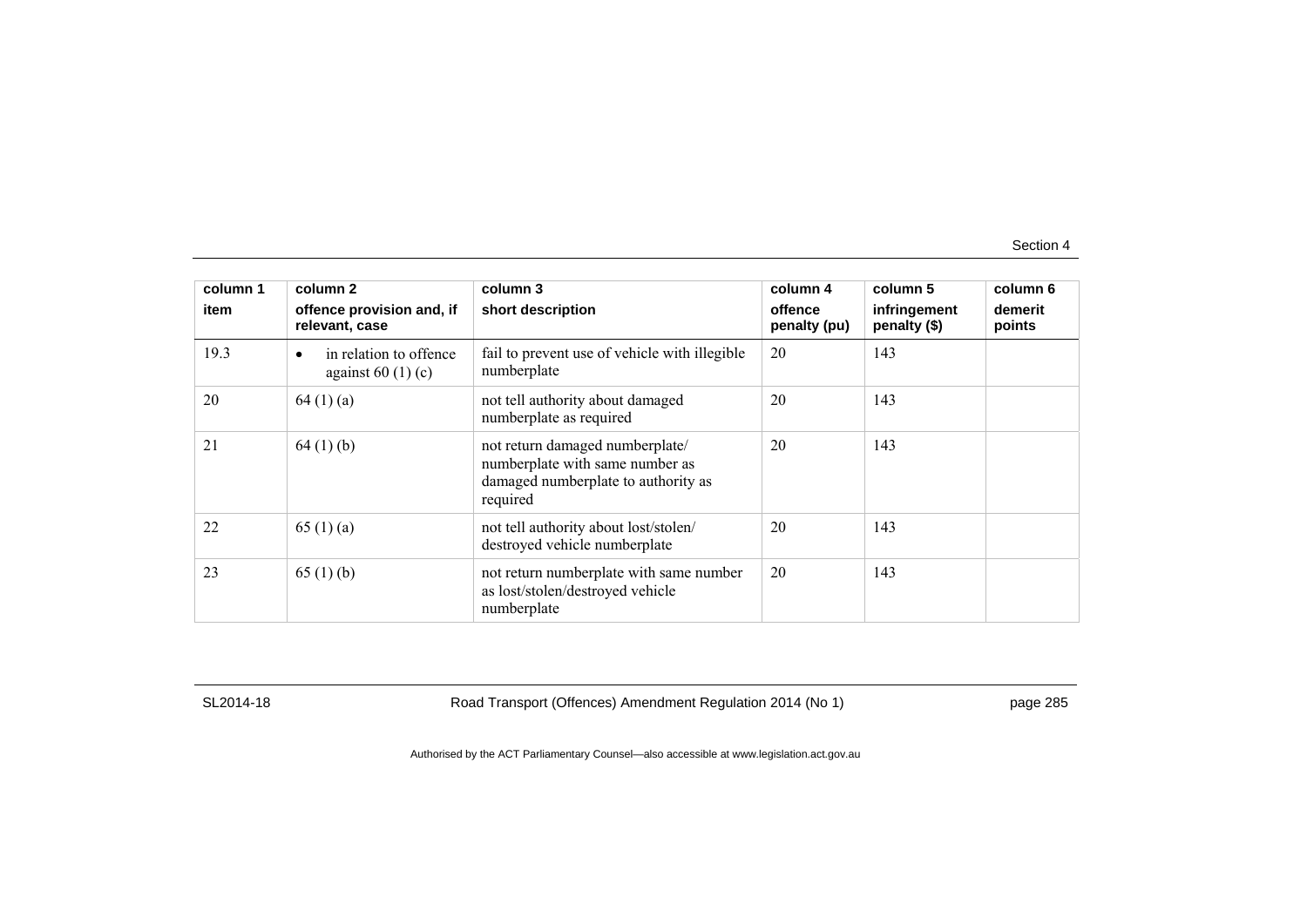| column 1 | column 2                                    | column 3                                                                                                                  | column 4                | column 5                     | column 6          |
|----------|---------------------------------------------|---------------------------------------------------------------------------------------------------------------------------|-------------------------|------------------------------|-------------------|
| item     | offence provision and, if<br>relevant, case | short description                                                                                                         | offence<br>penalty (pu) | infringement<br>penalty (\$) | demerit<br>points |
| 24       | 65(2)                                       | not tell authority about lost/stolen/<br>destroyed bicycle rack numberplate                                               | 20                      | 143                          |                   |
| 25       | 65(4)                                       | not provide statement confirming/<br>explaining circumstances of loss/theft/<br>destruction of numberplate as required    | 20                      | 143                          |                   |
| 26       | 66 (a)                                      | not tell authority about recovered<br>numberplate as required                                                             | 20                      | 143                          |                   |
| 27       | 66(b)                                       | not give recovered numberplate to<br>authority as required                                                                | 20                      | 143                          |                   |
| 28       | 69(2)(a)                                    | not tell authority orally about change to<br>vehicle garage address/operator's name/<br>operator's address as required    | 20                      | 143                          |                   |
| 29       | 69(2)(b)                                    | not tell authority in writing about change to<br>vehicle garage address/operator's<br>name/operator's address as required | 20                      | 143                          |                   |

page 286 Road Transport (Offences) Amendment Regulation 2014 (No 1) SL2014-18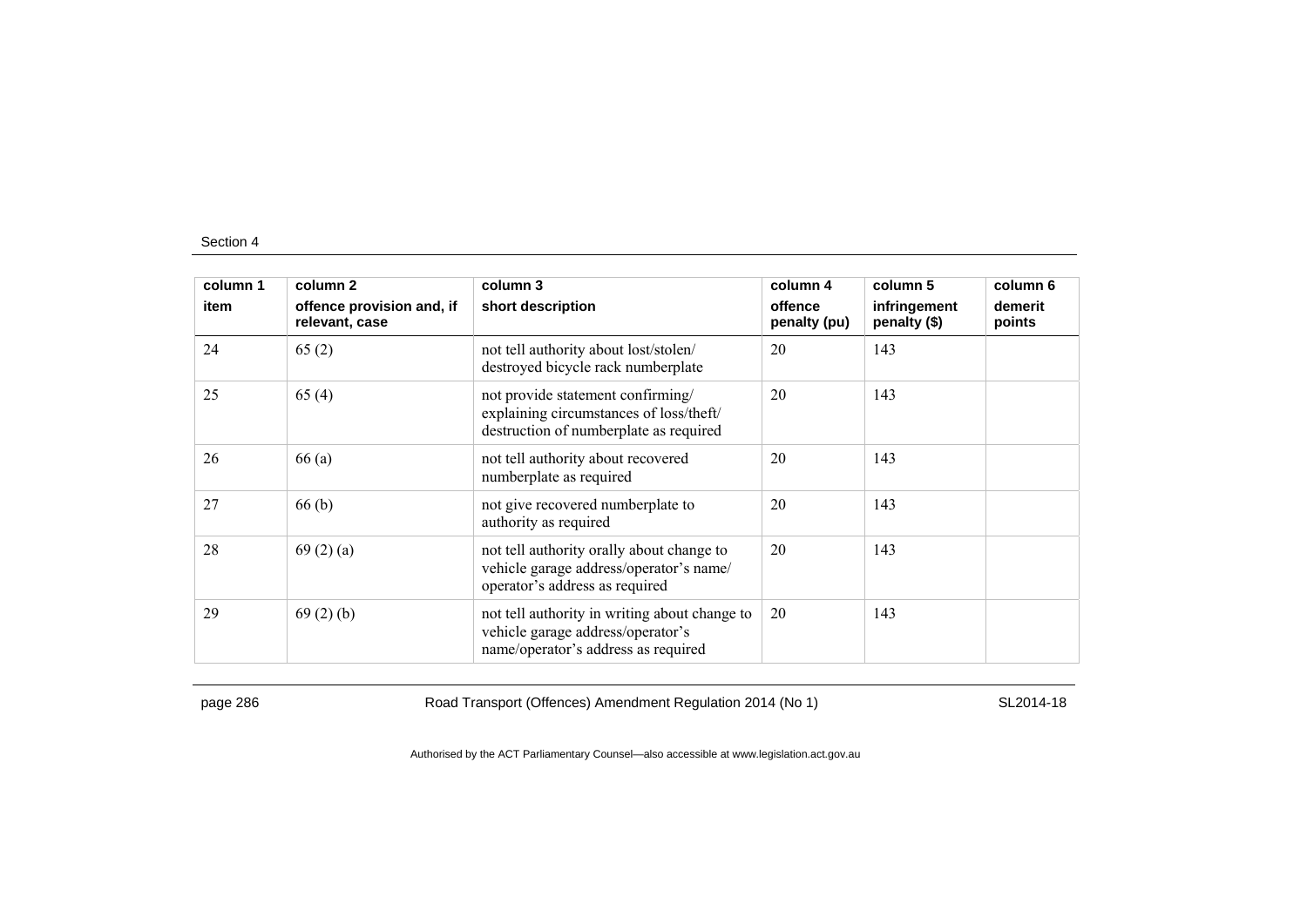| column 1 | column 2                                    | column 3                                                                                                                      | column 4                | column 5                     | column 6          |
|----------|---------------------------------------------|-------------------------------------------------------------------------------------------------------------------------------|-------------------------|------------------------------|-------------------|
| item     | offence provision and, if<br>relevant, case | short description                                                                                                             | offence<br>penalty (pu) | infringement<br>penalty (\$) | demerit<br>points |
| 30       | 71(2)                                       | not tell authority about changed vehicle<br>description as required                                                           | 20                      | 143                          |                   |
| 31       | 71 $(3)(a)$                                 | not ensure changed vehicle not used before<br>authority told about change                                                     | 20                      | 143                          |                   |
| 32       | 71(3)(b)                                    | not ensure changed vehicle not used before<br>additional amount paid                                                          | 20                      | 143                          |                   |
| 33       | 72(4)                                       |                                                                                                                               |                         |                              |                   |
| 33.1     | for notice under<br>$\bullet$<br>72(1)      | not provide evidence/document/produce<br>vehicle for inspection as required for<br>registrable vehicles register verification | 20                      | 143                          |                   |
| 33.2     | for notice under<br>$\bullet$<br>72(3)      | not produce vehicle for inspection at<br>changed time/place as required for<br>registrable vehicles register verification     | 20                      | 143                          |                   |

SL2014-18 Road Transport (Offences) Amendment Regulation 2014 (No 1) page 287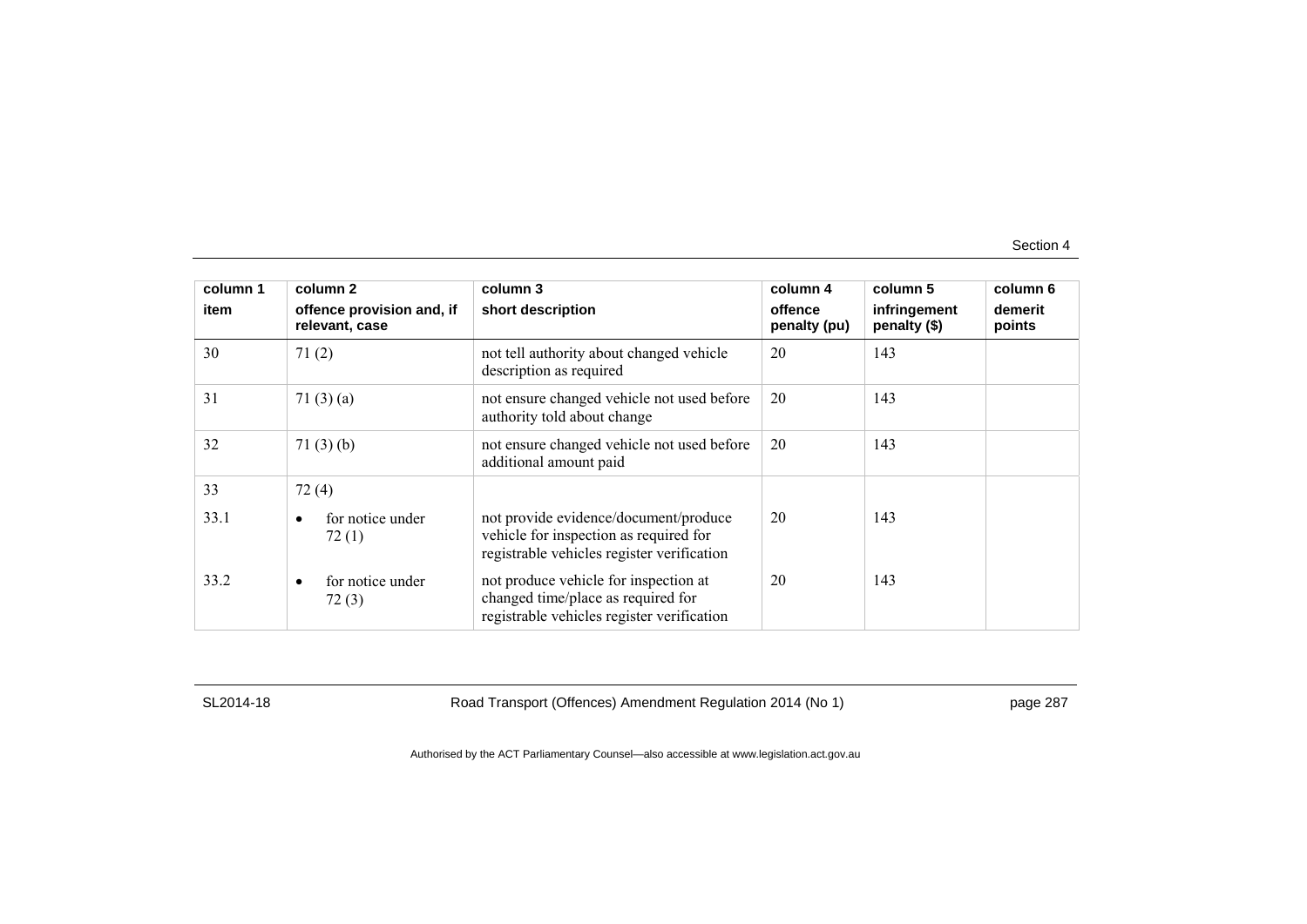| column 1 | column 2                                    | column 3                                                                                                                  | column 4                | column 5                     | column 6          |
|----------|---------------------------------------------|---------------------------------------------------------------------------------------------------------------------------|-------------------------|------------------------------|-------------------|
| item     | offence provision and, if<br>relevant, case | short description                                                                                                         | offence<br>penalty (pu) | infringement<br>penalty (\$) | demerit<br>points |
| 34       | 73(2)                                       | disposer of vehicle not give transfer of<br>registration form to acquirer of vehicle as<br>required                       | 20                      | 143                          |                   |
| 35       | 74(2)                                       | acquirer of vehicle not give transfer of<br>registration form with duty payable to<br>authority as required               | 20                      | 143                          |                   |
| 36       | 74(4)                                       | acquirer of vehicle not give form about<br>court order/legal process with duty payable<br>to authority as required        | 20                      | 143                          |                   |
| 37       | 76(2)                                       | holder of security interest not give form<br>about taking/returning vehicle with duty<br>payable to authority as required | 20                      | 143                          |                   |
| 38       | 77(5)                                       | first transferee after death of operator not<br>return certificate of registration to authority<br>as required            | 20                      | 143                          |                   |

page 288 Road Transport (Offences) Amendment Regulation 2014 (No 1) SL2014-18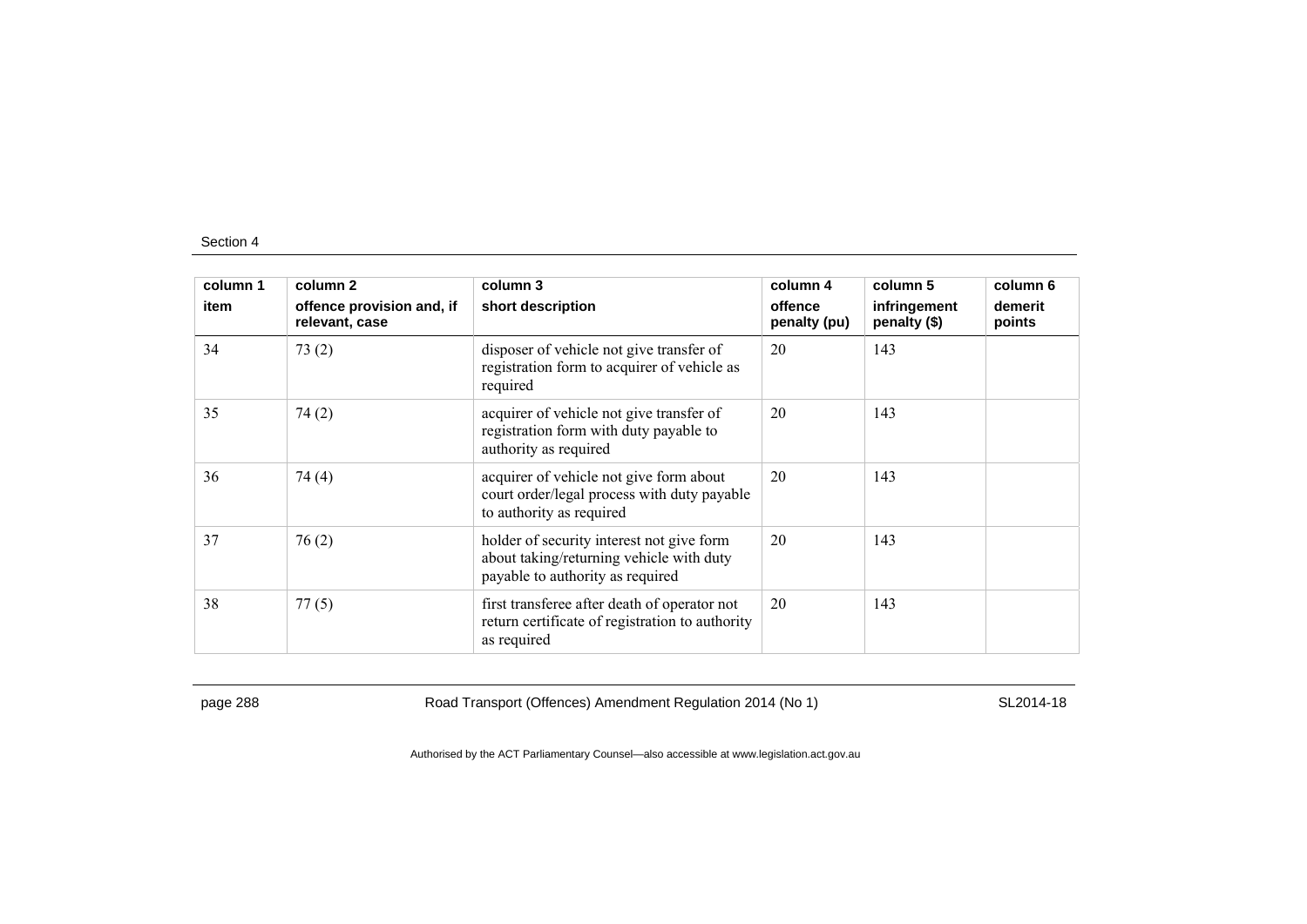| column 1 | column 2                                             | column 3                                                                               | column 4                | column 5                     | column 6          |
|----------|------------------------------------------------------|----------------------------------------------------------------------------------------|-------------------------|------------------------------|-------------------|
| item     | offence provision and, if<br>relevant, case          | short description                                                                      | offence<br>penalty (pu) | infringement<br>penalty (\$) | demerit<br>points |
| 39       | 82(3)                                                | registered operator not return numberplates<br>as required after registration expiry   | 20                      | 143                          |                   |
| 40       | 85(6)(c)(i)<br>for a heavy vehicle                   | not destroy cancelled registration label                                               | 20                      | 143                          |                   |
| 41       | 85(6)(c)(ii)<br>for a heavy vehicle                  | not return registration certificate and<br>numberplates after cancellation as required | 20                      | 143                          |                   |
| 42       | 85(7)<br>for a vehicle other<br>than a heavy vehicle | not return registration certificate and<br>numberplates after cancellation as required | 20                      | 143                          |                   |
| 43       | 87                                                   | unregistered vehicle permit label not<br>attached to vehicle as required               | 20                      | 143                          |                   |
| 44       | 89(2)                                                | not return recalled trader's plate to<br>authority as required                         | 20                      | 143                          |                   |

SL2014-18 Road Transport (Offences) Amendment Regulation 2014 (No 1) page 289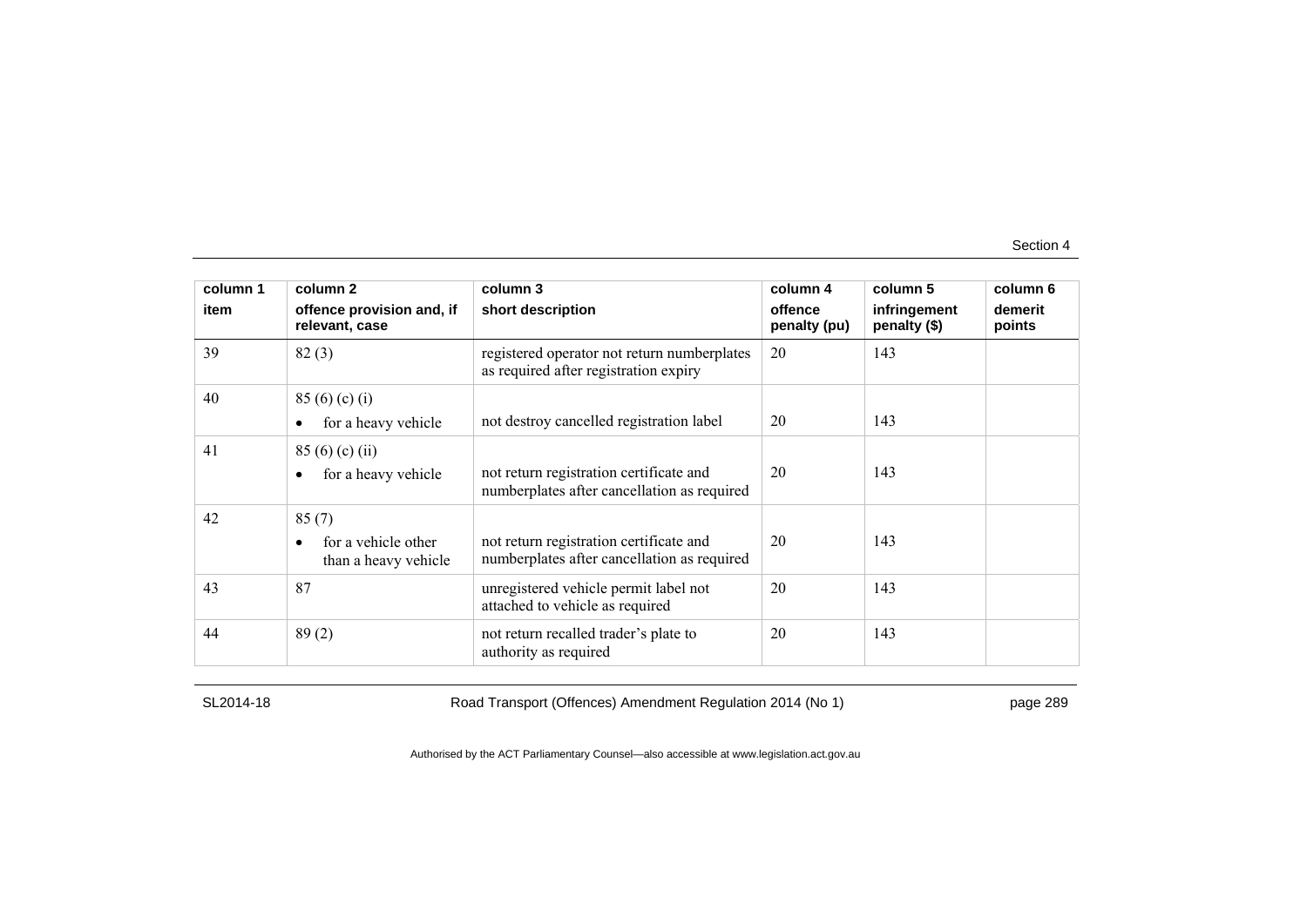| column 1 | column 2                                    | column 3                                                                                                                                              | column 4                | column 5                     | column 6          |
|----------|---------------------------------------------|-------------------------------------------------------------------------------------------------------------------------------------------------------|-------------------------|------------------------------|-------------------|
| item     | offence provision and, if<br>relevant, case | short description                                                                                                                                     | offence<br>penalty (pu) | infringement<br>penalty (\$) | demerit<br>points |
| 45       | 91(1)                                       | not tell authority about lost/stolen/<br>destroyed identification label for trader's<br>plate as required                                             | 20                      | 143                          |                   |
| 46       | 91(3)                                       | not provide statement confirming/<br>explaining circumstances of loss/theft/<br>destruction of identification label for<br>trader's plate as required | 20                      | 143                          |                   |
| 47       | 93(a)                                       | not tell authority about recovered<br>identification label for trader's plate as<br>required                                                          | 20                      | 143                          |                   |
| 48       | 93(b)                                       | not give recovered identification label for<br>trader's plate to authority as required                                                                | 20                      | 143                          |                   |
| 49       | 97(1)(a)                                    | use vehicle with illegible trader's plate<br>identification label                                                                                     | 20                      | 143                          |                   |

page 290 Road Transport (Offences) Amendment Regulation 2014 (No 1) SL2014-18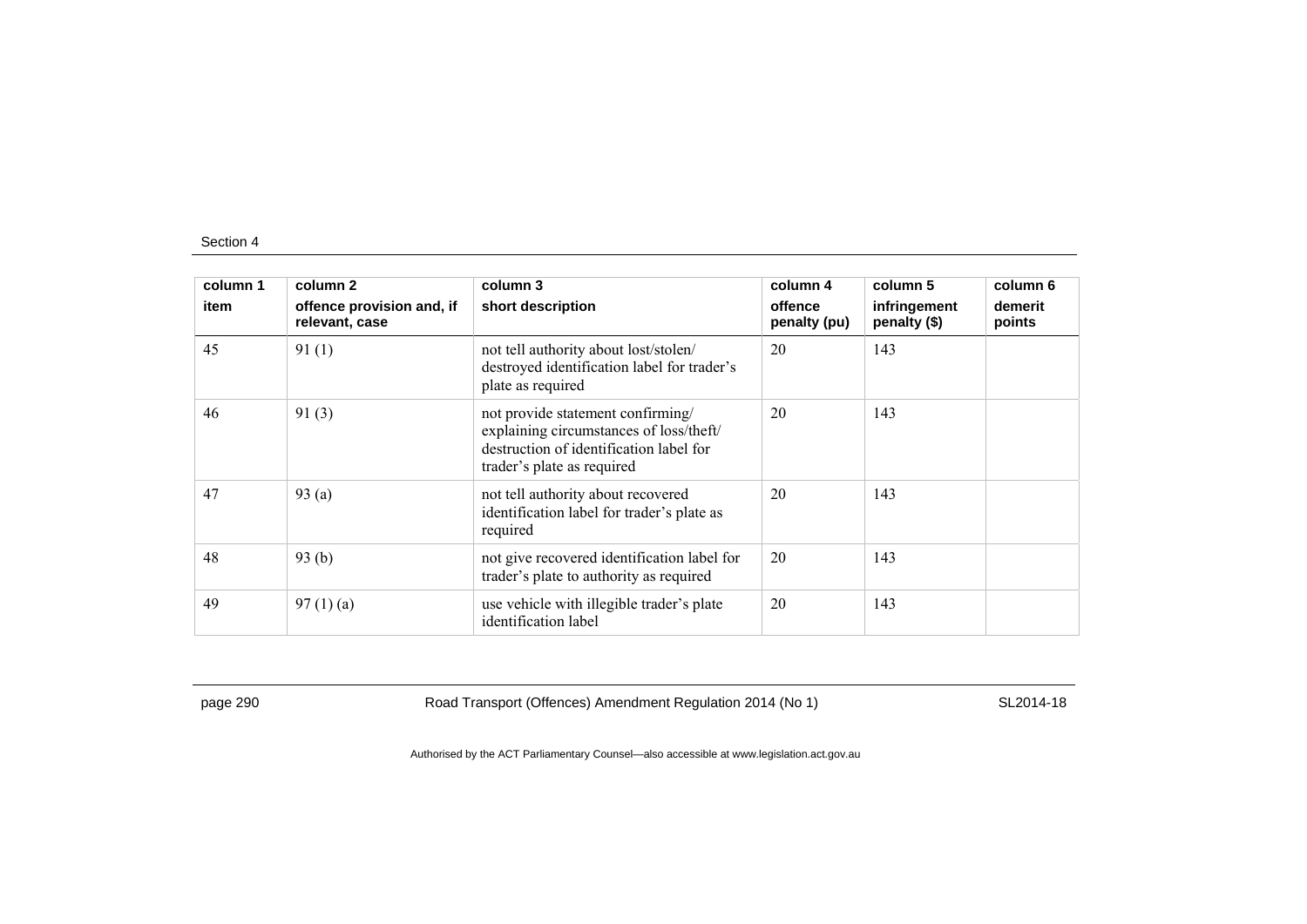| column 1 | column 2                                    | column 3                                                                              | column 4                | column 5                     | column 6          |
|----------|---------------------------------------------|---------------------------------------------------------------------------------------|-------------------------|------------------------------|-------------------|
| item     | offence provision and, if<br>relevant, case | short description                                                                     | offence<br>penalty (pu) | infringement<br>penalty (\$) | demerit<br>points |
| 50       | 97(1)(b)                                    | use vehicle with changed trader's plate<br>identification label                       | 20                      | 143                          |                   |
| 51       | 97 $(1)(c)$                                 | use vehicle with trader's plate<br>identification label for another trader's<br>plate | 20                      | 143                          |                   |
| 52       | 97(1)(d)                                    | use vehicle with void trader's plate<br>identification label                          | 20                      | 143                          |                   |
| 53       | 97(1)(e)                                    | use vehicle with expired trader's plate<br>identification label                       | 20                      | 143                          |                   |
| 54       | 97(2)                                       | lend/part with trader's plate identification<br>label                                 | 20                      | 143                          |                   |
| 55       | 98(a)                                       | not record use of trader's plate for journey<br>as required                           | 20                      | 143                          |                   |

SL2014-18 Road Transport (Offences) Amendment Regulation 2014 (No 1) page 291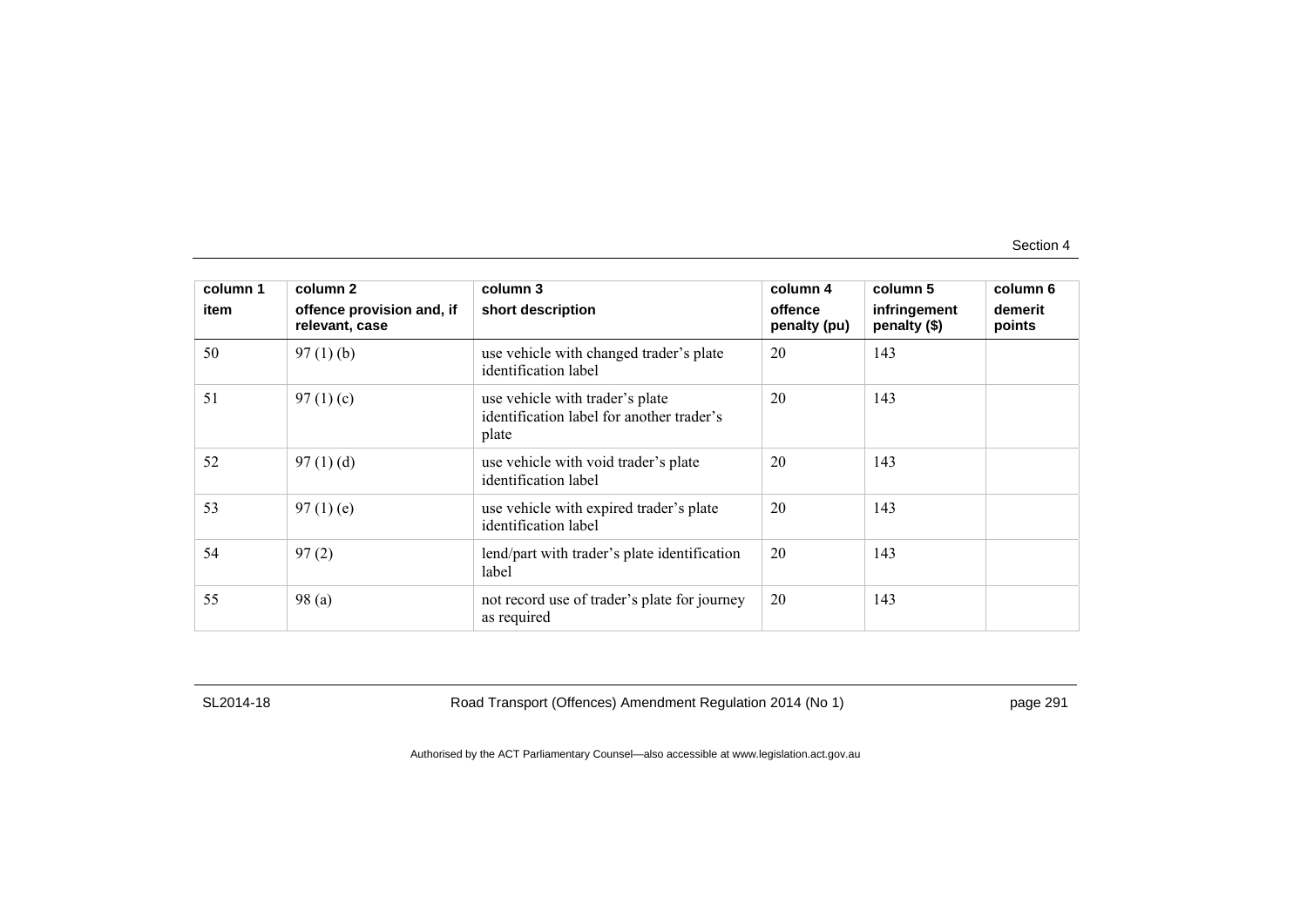| column 1 | column 2                                    | column 3                                                                                                                                           | column 4                | column 5                     | column 6          |
|----------|---------------------------------------------|----------------------------------------------------------------------------------------------------------------------------------------------------|-------------------------|------------------------------|-------------------|
| item     | offence provision and, if<br>relevant, case | short description                                                                                                                                  | offence<br>penalty (pu) | infringement<br>penalty (\$) | demerit<br>points |
| 56       | 98(b)                                       | not keep record of use of trader's plate as<br>required                                                                                            | 20                      | 143                          |                   |
| 57       | 98 <sub>(c)</sub>                           | not produce record of use of trader's plate<br>to police officer/authorised person                                                                 | 20                      | 143                          |                   |
| 58       | 99(2)                                       | driver/person in charge/person issued<br>trader's plate not answer police<br>officer's/authorised person's question<br>about use of trader's plate | 20                      | 143                          |                   |
| 59       | 100(1)                                      | not notify authority of sale/disposition/<br>cessation of business with trader's plate as<br>required                                              | 20                      | 143                          |                   |
| 60       | 101(2)                                      | not return trader's plate not entitled to as<br>required                                                                                           | 20                      | 143                          |                   |
| 61       | 101(3)                                      | not return expired trader's plate as required                                                                                                      | 20                      | 143                          |                   |

page 292 Road Transport (Offences) Amendment Regulation 2014 (No 1) SL2014-18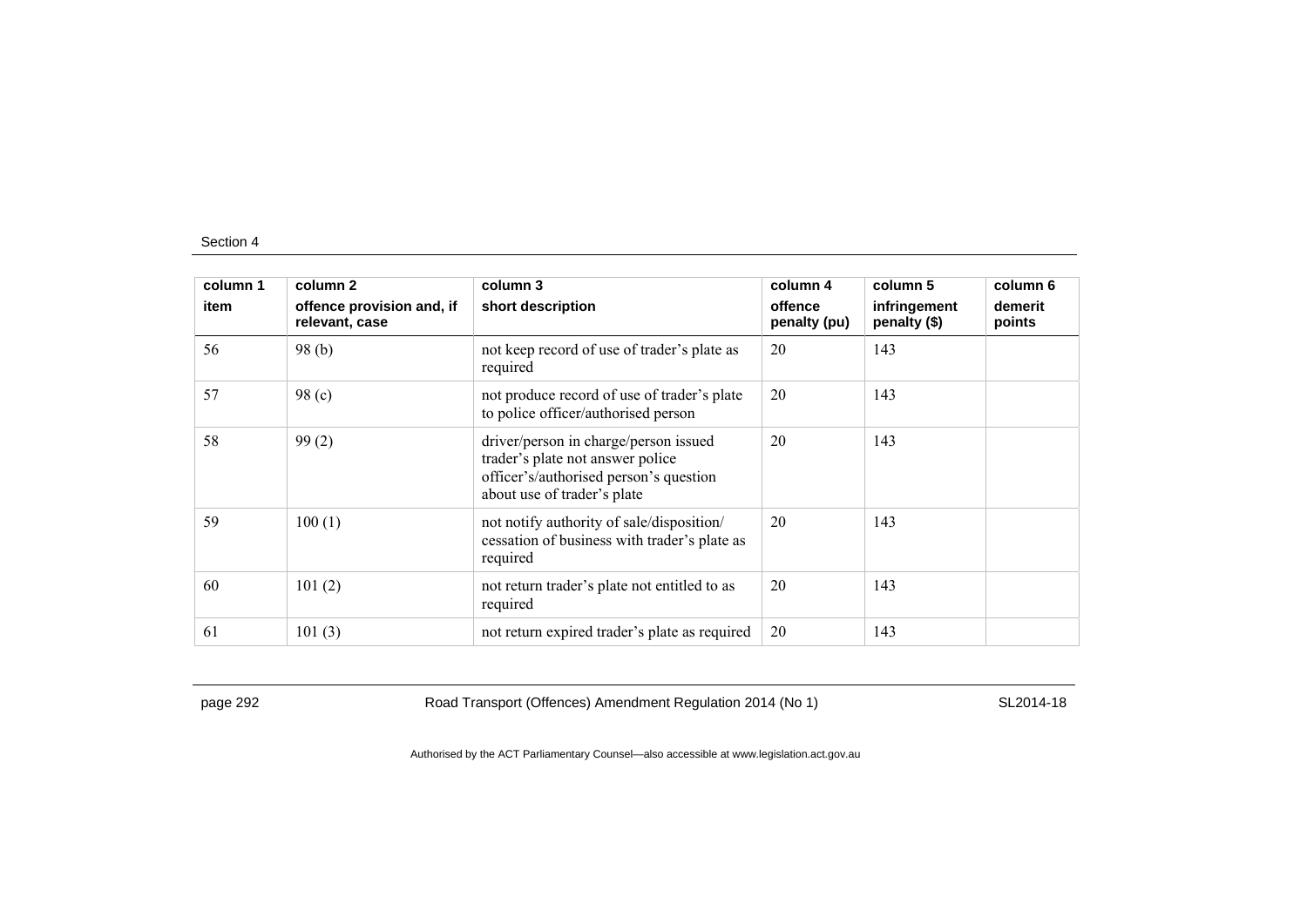| column 1<br>item | column 2<br>offence provision and, if<br>relevant, case | column 3<br>short description                                          | column 4<br>offence<br>penalty (pu) | column 5<br>infringement<br>penalty (\$) | column 6<br>demerit<br>points |
|------------------|---------------------------------------------------------|------------------------------------------------------------------------|-------------------------------------|------------------------------------------|-------------------------------|
| 62               | 107(2)                                                  | drive unsafely maintained vehicle                                      | 20                                  | 360                                      |                               |
| 63               | 107(3)                                                  | tow unsafely maintained combination<br>vehicle                         | 20                                  | 360                                      |                               |
| 64               | 107(4)                                                  | operator not maintain vehicle safe to drive                            | 20                                  | 360                                      |                               |
| 65               | 107(5)                                                  | operator not maintain trailer safe to tow                              | 20                                  | 360                                      |                               |
| 66               | 108(2)                                                  | drive vehicle without emission control<br>system fitted                | 20                                  | 179                                      |                               |
| 67               | 108(3)                                                  | drive vehicle with emission control system<br>not maintained           | 20                                  | 179                                      |                               |
| 68               | 108(4)                                                  | tow combination vehicle without emission<br>control system fitted      | 20                                  | 179                                      |                               |
| 69               | 108(5)                                                  | tow combination vehicle with emission<br>control system not maintained | 20                                  | 179                                      |                               |

SL2014-18 Road Transport (Offences) Amendment Regulation 2014 (No 1) page 293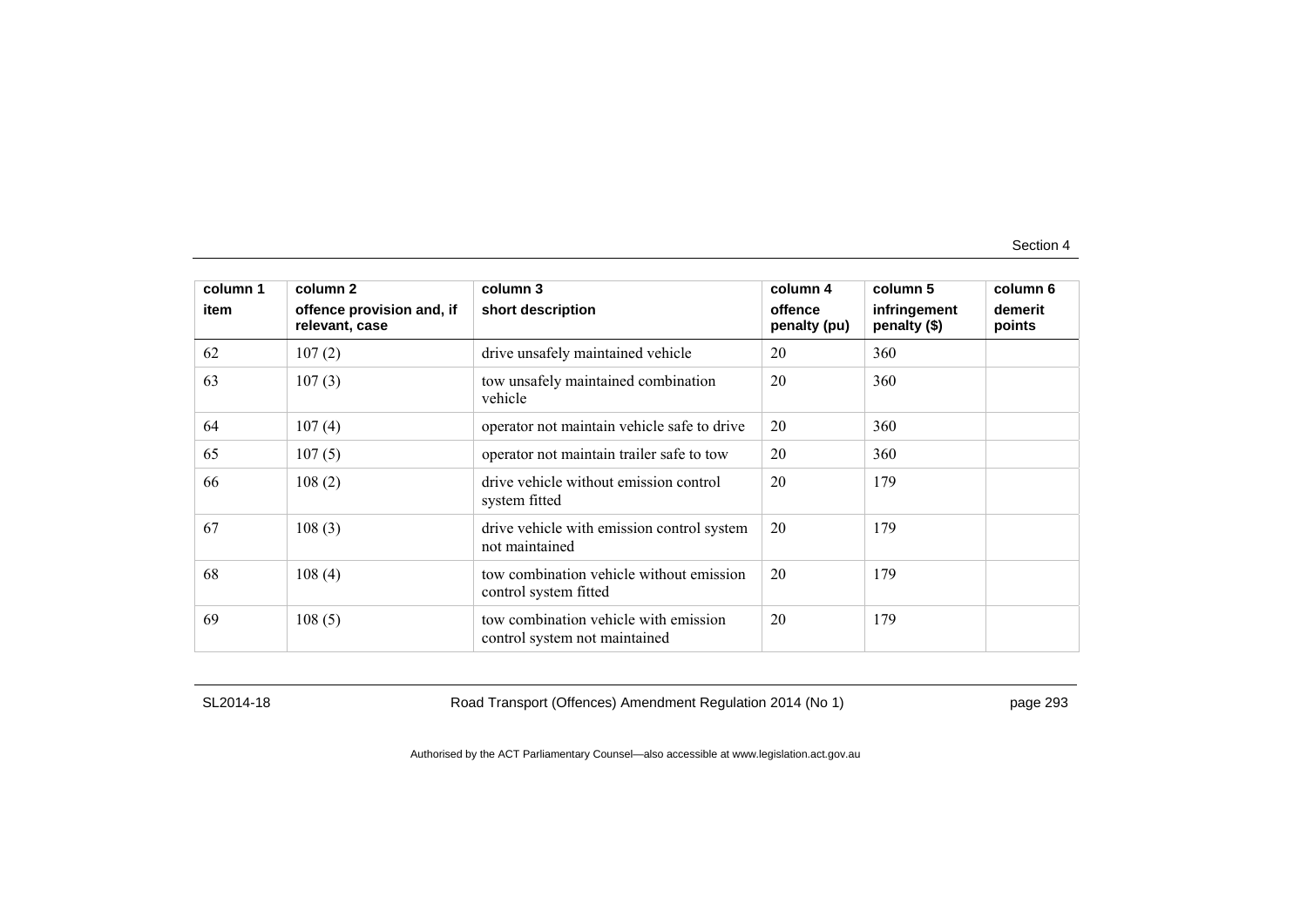| column 1<br>item | column 2<br>offence provision and, if<br>relevant, case                                                                                          | column 3<br>short description                                                                              | column 4<br>offence<br>penalty (pu) | column 5<br>infringement<br>penalty (\$) | column 6<br>demerit<br>points |
|------------------|--------------------------------------------------------------------------------------------------------------------------------------------------|------------------------------------------------------------------------------------------------------------|-------------------------------------|------------------------------------------|-------------------------------|
| 70               | 108(6)                                                                                                                                           | operator not ensure emission control<br>system fitted to vehicle                                           | 20                                  | 179                                      |                               |
| 71               | 108(7)                                                                                                                                           | operator not ensure emission control<br>system maintained                                                  | 20                                  | 179                                      |                               |
| 72               | 109(2)                                                                                                                                           |                                                                                                            |                                     |                                          |                               |
| 72.1             | plant not comply with<br>$\bullet$<br>sch $1, s 1.6$                                                                                             | driver/operator plant not comply with<br>specifications/unsafe                                             | 20                                  | 360                                      |                               |
| 72.2             | motor vehicle not<br>$\bullet$<br>comply with sch 1,<br>$ss$ 1.16-1.21 in<br>relation to seatbelts,<br>seatbelt anchorages or<br>head restraints | driver/operator motor vehicle not comply<br>with standard—seatbelts/seatbelt<br>anchorages/head restraints | 20                                  | 360                                      |                               |

page 294 **Road Transport (Offences) Amendment Regulation 2014 (No 1)** SL2014-18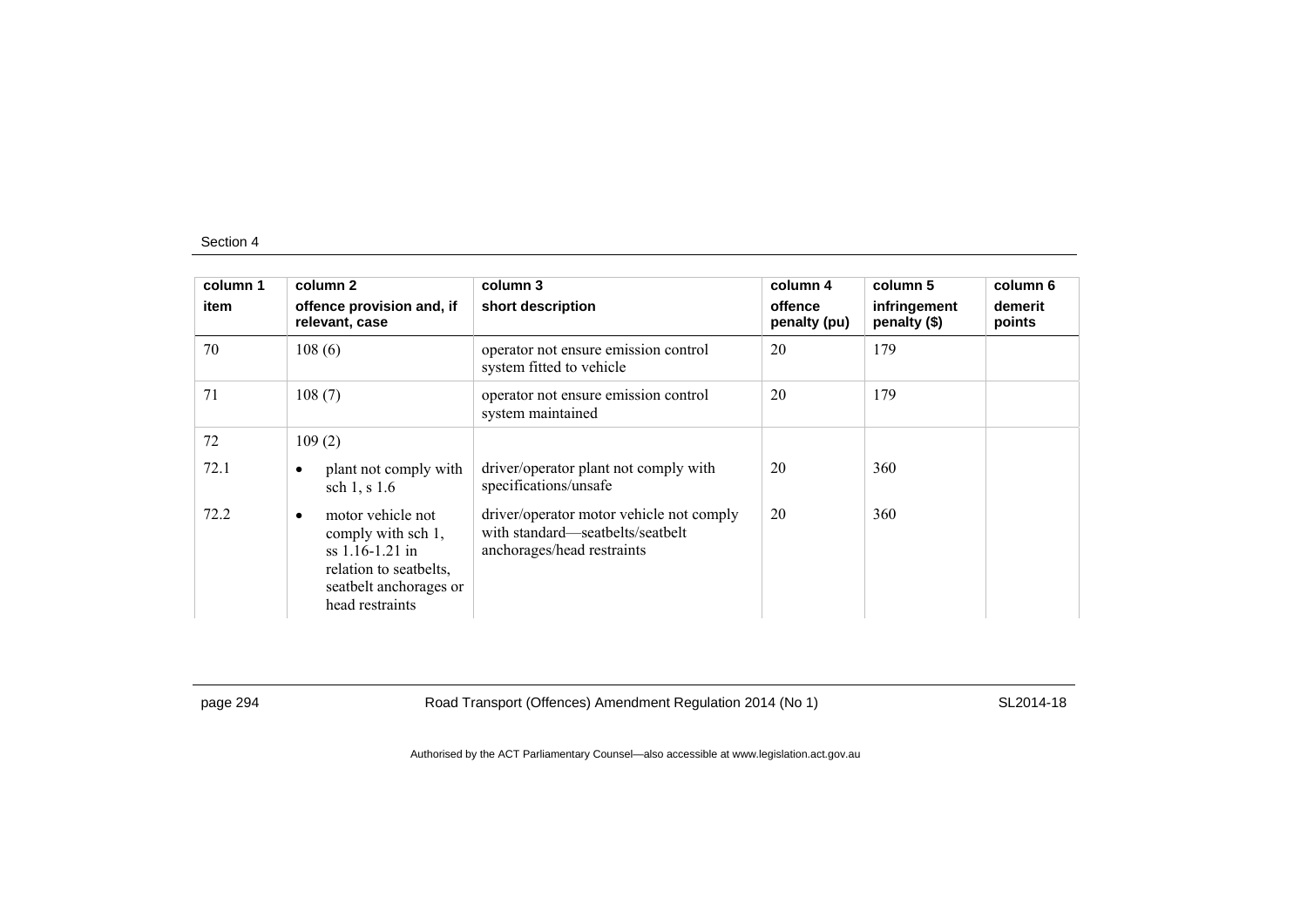| column 1 | column 2                                                                                                                                                                                             | column 3                                                                                                       | column 4                | column 5                     | column 6          |
|----------|------------------------------------------------------------------------------------------------------------------------------------------------------------------------------------------------------|----------------------------------------------------------------------------------------------------------------|-------------------------|------------------------------|-------------------|
| item     | offence provision and, if<br>relevant, case                                                                                                                                                          | short description                                                                                              | offence<br>penalty (pu) | infringement<br>penalty (\$) | demerit<br>points |
| 72.3     | motor vehicle not<br>$\bullet$<br>comply with sch 1,<br>$ss$ 1.16-1.21 in<br>relation to<br>suspension, vehicle<br>body or chassis<br>structural members                                             | driver/operator motor vehicle not comply<br>with standard-suspension/vehicle<br>body/chassis structural member | 20                      | 179                          |                   |
| 72.4     | motor vehicle not<br>comply with sch 1,<br>$ss$ 1.16-1.21 in<br>relation to anything<br>not dealt with<br>elsewhere in this item<br>or another provision<br>not dealt with<br>elsewhere in this item | driver/operator motor vehicle not comply<br>with standard—other                                                | 20                      | 143                          |                   |

SL2014-18 Road Transport (Offences) Amendment Regulation 2014 (No 1) page 295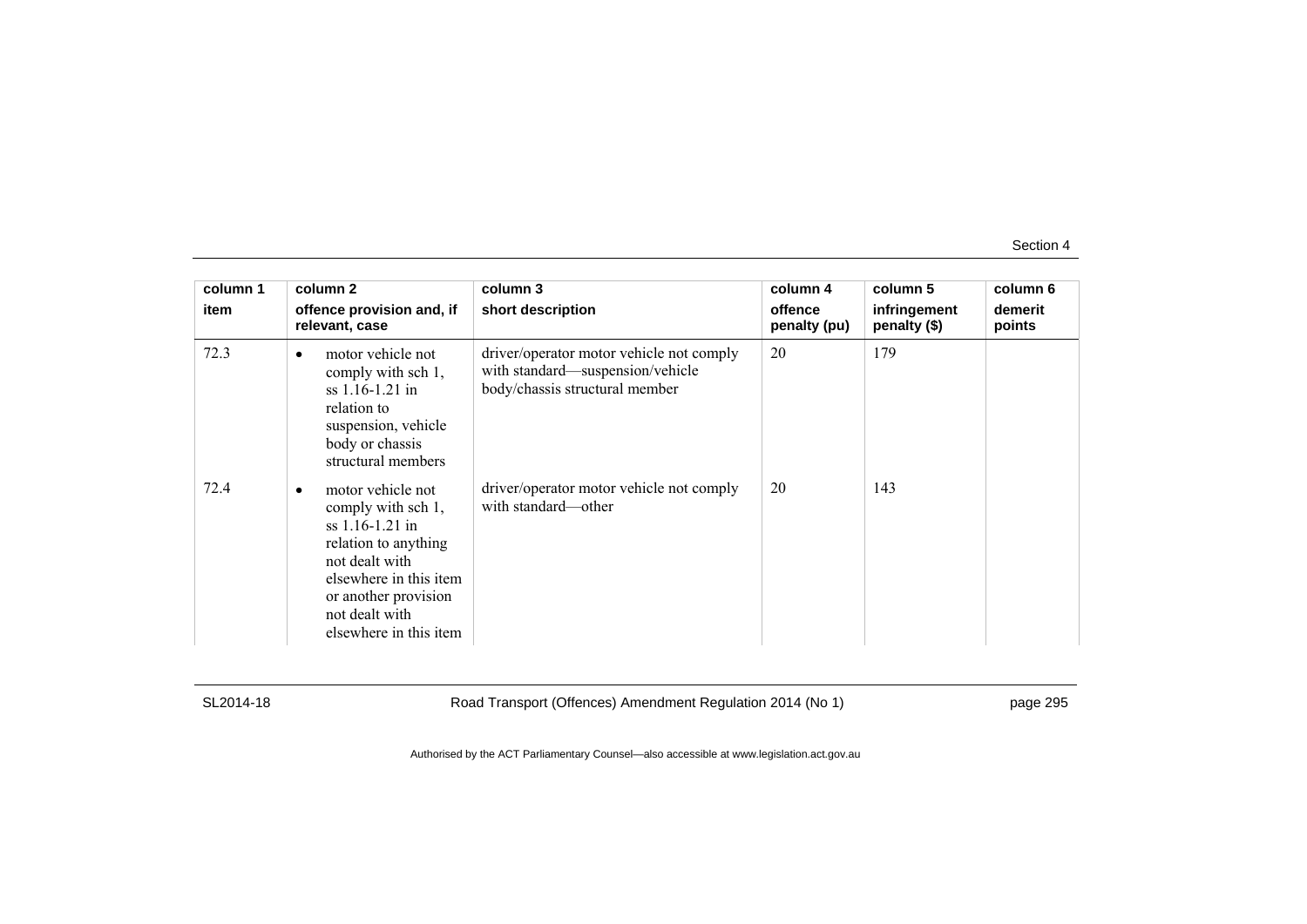| column 1 | column <sub>2</sub>                                                                                                                     | column 3                                                                                   | column 4                | column 5                     | column 6          |
|----------|-----------------------------------------------------------------------------------------------------------------------------------------|--------------------------------------------------------------------------------------------|-------------------------|------------------------------|-------------------|
| item     | offence provision and, if<br>relevant, case                                                                                             | short description                                                                          | offence<br>penalty (pu) | infringement<br>penalty (\$) | demerit<br>points |
| 72.5     | motor vehicle not<br>$\bullet$<br>comply with sch 1,<br>ss 1.16-1.21 in<br>relation to steering or<br>s 1.25                            | driver/operator motor vehicle not comply<br>with standard—steering                         | 20                      | 276                          |                   |
| 72.6     | motor vehicle not<br>$\bullet$<br>comply with sch 1,<br>$ss$ 1.16-1.21 in<br>relation to turning<br>ability or s 1.26                   | driver/operator motor vehicle not comply<br>with standard—turning ability                  | 20                      | 143                          |                   |
| 72.7     | motor vehicle not<br>٠<br>comply with sch 1,<br>ss 1.16-1.21 in<br>relation to ability to<br>travel backwards and<br>forwards or s 1.27 | driver/operator motor vehicle not comply<br>with standard—travel backwards and<br>forwards | 20                      | 143                          |                   |

page 296 Road Transport (Offences) Amendment Regulation 2014 (No 1) SL2014-18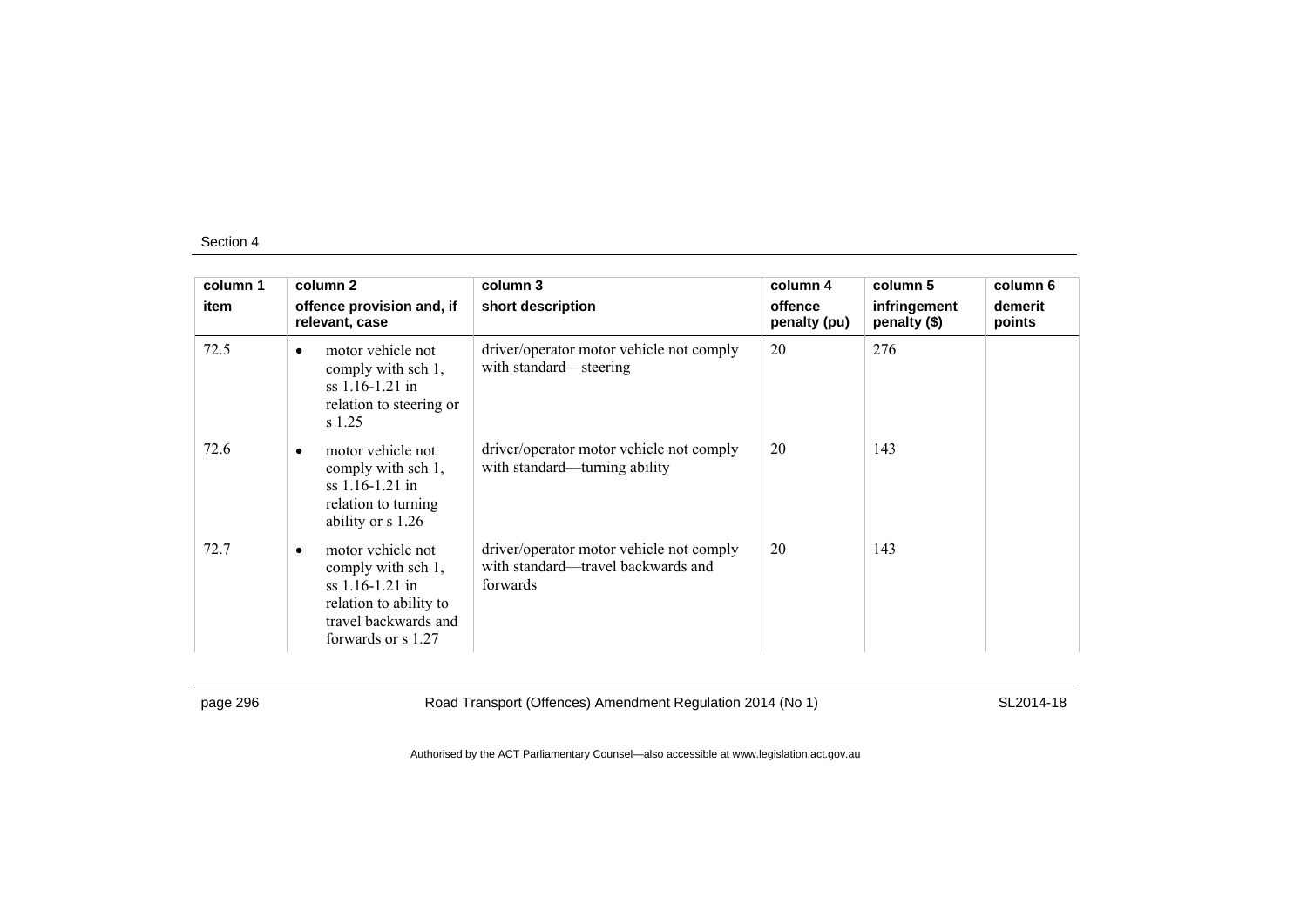| column 1<br>item | column 2<br>offence provision and, if<br>relevant, case                                                                                                | column 3<br>short description                                                         | column 4<br>offence<br>penalty (pu) | column 5<br>infringement<br>penalty (\$) | column 6<br>demerit<br>points |
|------------------|--------------------------------------------------------------------------------------------------------------------------------------------------------|---------------------------------------------------------------------------------------|-------------------------------------|------------------------------------------|-------------------------------|
| 72.8             | motor vehicle not<br>$\bullet$<br>comply with sch 1,<br>$ss$ 1.16-1.21 in<br>relation to protrusions<br>or $s$ 1.28                                    | driver/operator motor vehicle not comply<br>with standard-protrusions                 | 20                                  | 143                                      |                               |
| 72.9             | motor vehicle not<br>٠<br>comply with sch 1,<br>ss $1.16 - 1.21$ in<br>relation to oil, grease<br>or fuel (other than<br>LPG) containment or<br>s 1.29 | driver/operator motor vehicle not comply<br>with standard—oil/grease/fuel containment | 20                                  | 179                                      |                               |

SL2014-18 Road Transport (Offences) Amendment Regulation 2014 (No 1) page 297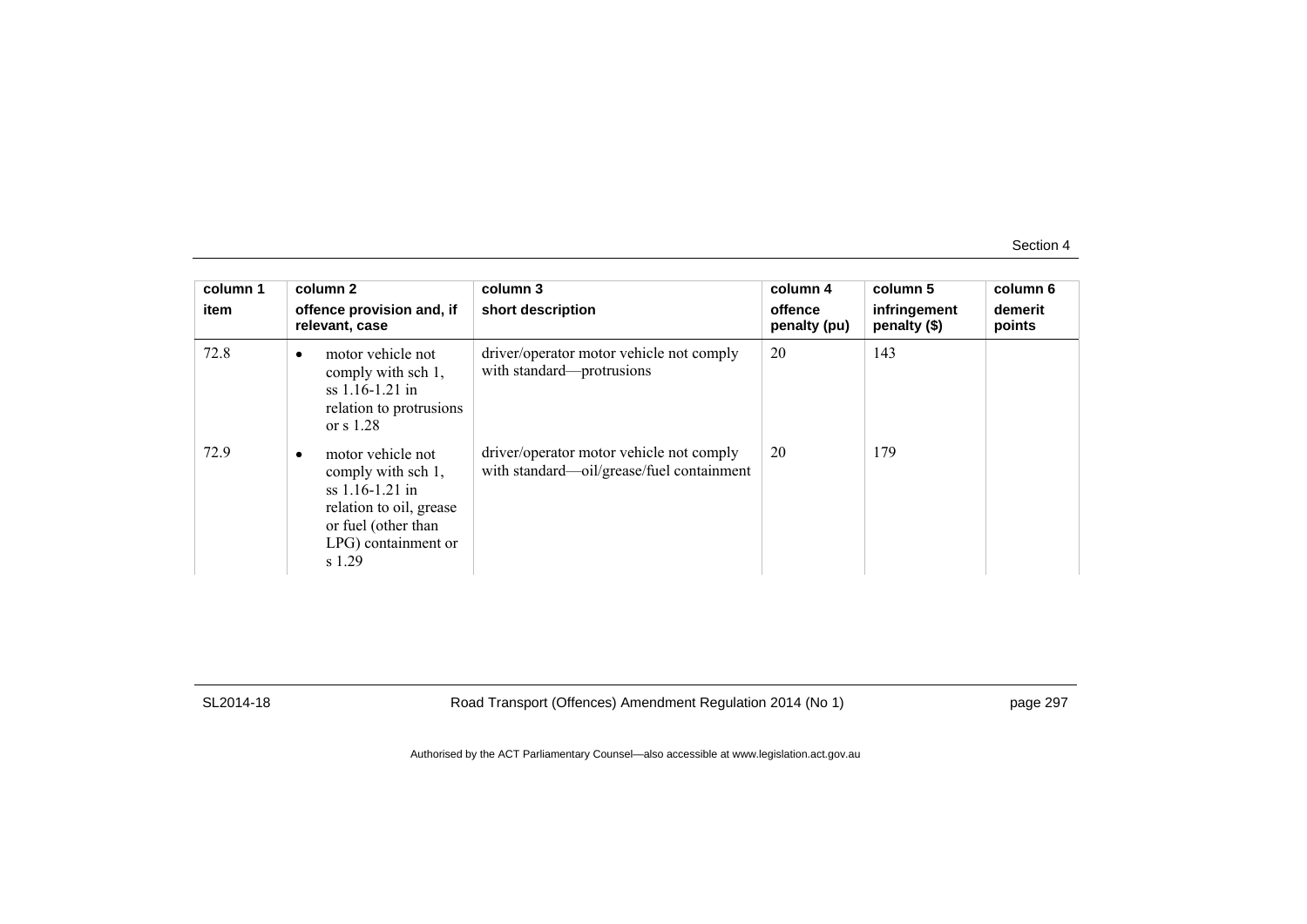| column 1<br>item | column 2<br>offence provision and, if<br>relevant, case                                                                                          | column 3<br>short description                                                               | column 4<br>offence<br>penalty (pu) | column 5<br>infringement<br>penalty (\$) | column 6<br>demerit<br>points |
|------------------|--------------------------------------------------------------------------------------------------------------------------------------------------|---------------------------------------------------------------------------------------------|-------------------------------------|------------------------------------------|-------------------------------|
| 72.10            | motor vehicle not<br>٠<br>comply with sch 1,<br>$ss$ 1.16-1.21 in<br>relation to driver's<br>view or location of<br>controls or $\frac{s}{1.30}$ | driver/operator motor vehicle not comply<br>with standard—driver's view/control<br>location | 20                                  | 143                                      |                               |
| 72.11            | motor vehicle not<br>$\bullet$<br>comply with sch 1,<br>$ss$ 1.16-1.21 in<br>relation to seating or<br>s 1.31                                    | driver/operator motor vehicle not comply<br>with standard—seating                           | 20                                  | 179                                      |                               |

page 298 Road Transport (Offences) Amendment Regulation 2014 (No 1) SL2014-18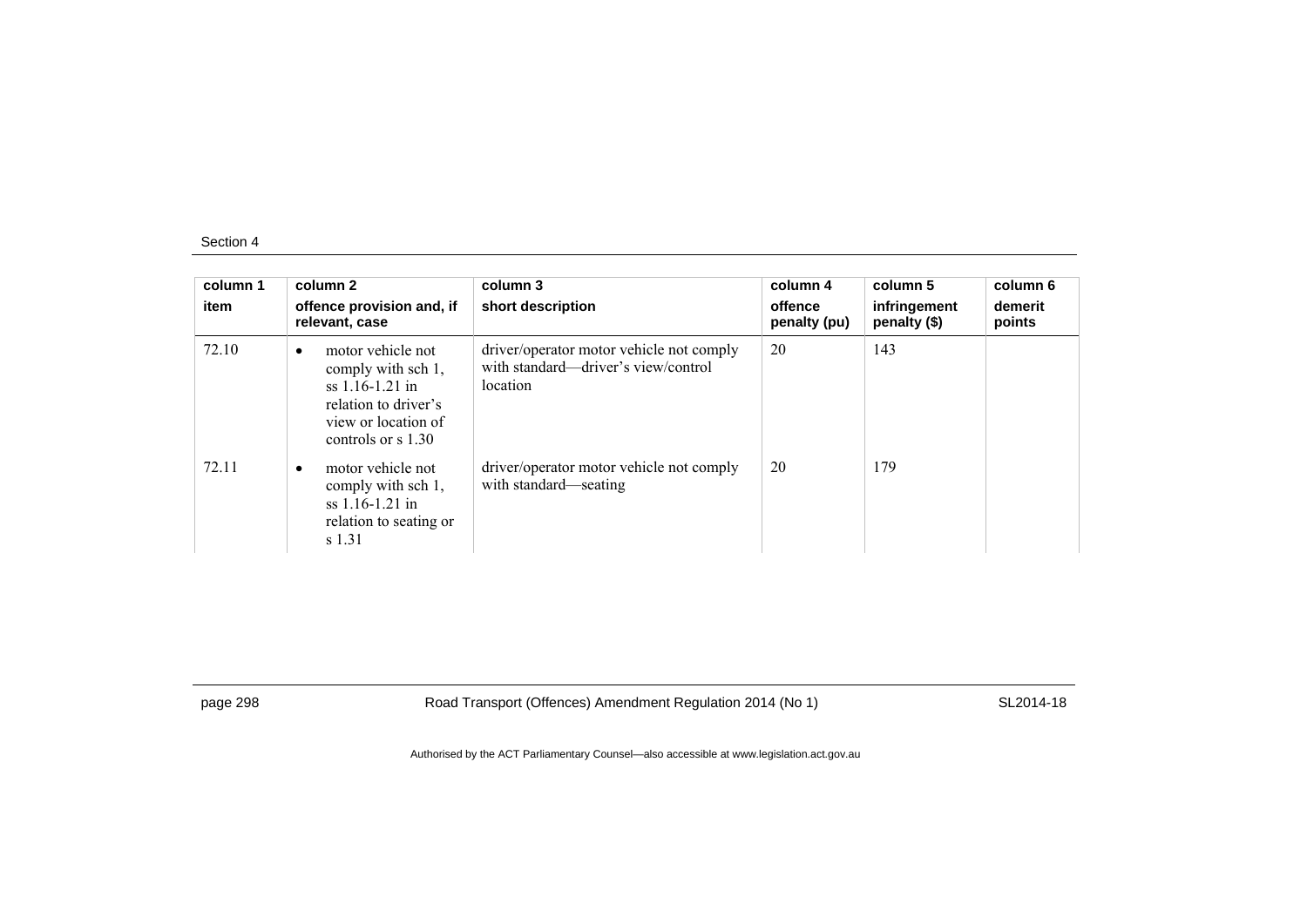| column 1<br>item | column 2<br>offence provision and, if<br>relevant, case                                                                               | column 3<br>short description                                                        | column 4<br>offence<br>penalty (pu) | column 5<br>infringement<br>penalty (\$) | column 6<br>demerit<br>points |
|------------------|---------------------------------------------------------------------------------------------------------------------------------------|--------------------------------------------------------------------------------------|-------------------------------------|------------------------------------------|-------------------------------|
| 72.12            | motor vehicle not<br>$\bullet$<br>comply with sch 1,<br>$ss$ 1.16-1.21 in<br>relation to child<br>restraint anchorages<br>or $s$ 1.32 | driver/operator motor vehicle not comply<br>with standard—child restraint anchorages | 20                                  | 360                                      |                               |
| 72.13            | motor vehicle not<br>$\bullet$<br>comply with sch 1,<br>ss 1.16-1.21 in<br>relation to door<br>latches or hinges or<br>s 1.33         | driver/operator motor vehicle not comply<br>with standard—door latches/hinges        | 20                                  | 143                                      |                               |

SL2014-18 Road Transport (Offences) Amendment Regulation 2014 (No 1) page 299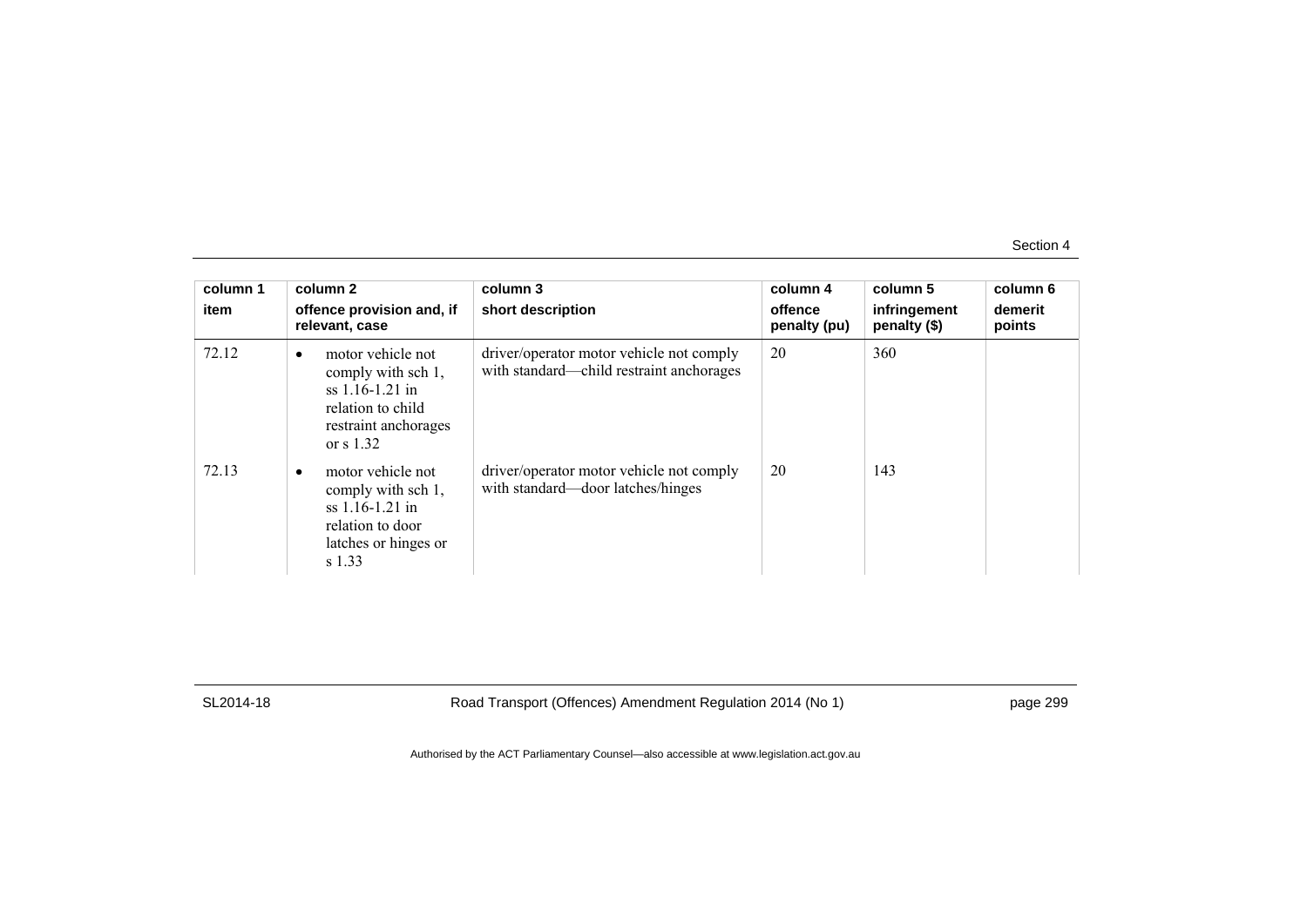| column 1<br>item | column 2<br>offence provision and, if<br>relevant, case                                                                                         | column 3<br>short description                                                            | column 4<br>offence<br>penalty (pu) | column 5<br>infringement<br>penalty (\$) | column 6<br>demerit<br>points |
|------------------|-------------------------------------------------------------------------------------------------------------------------------------------------|------------------------------------------------------------------------------------------|-------------------------------------|------------------------------------------|-------------------------------|
| 72.14            | motor vehicle not<br>$\bullet$<br>comply with sch 1,<br>$ss$ 1.16-1.21 in<br>relation to mudguards<br>or spray suppression<br>devices or s 1.34 | driver/operator motor vehicle not comply<br>with standard—mudguards/spray<br>suppression | 20                                  | 143                                      |                               |
| 72.15            | motor vehicle not<br>comply with sch 1,<br>$ss$ 1.16-1.21 in<br>relation to horns or<br>other audible devices<br>or $\frac{1.35}{2}$            | driver/operator motor vehicle not comply<br>with standard—horn/other audible device      | 20                                  | 143                                      |                               |

page 300 Road Transport (Offences) Amendment Regulation 2014 (No 1) SL2014-18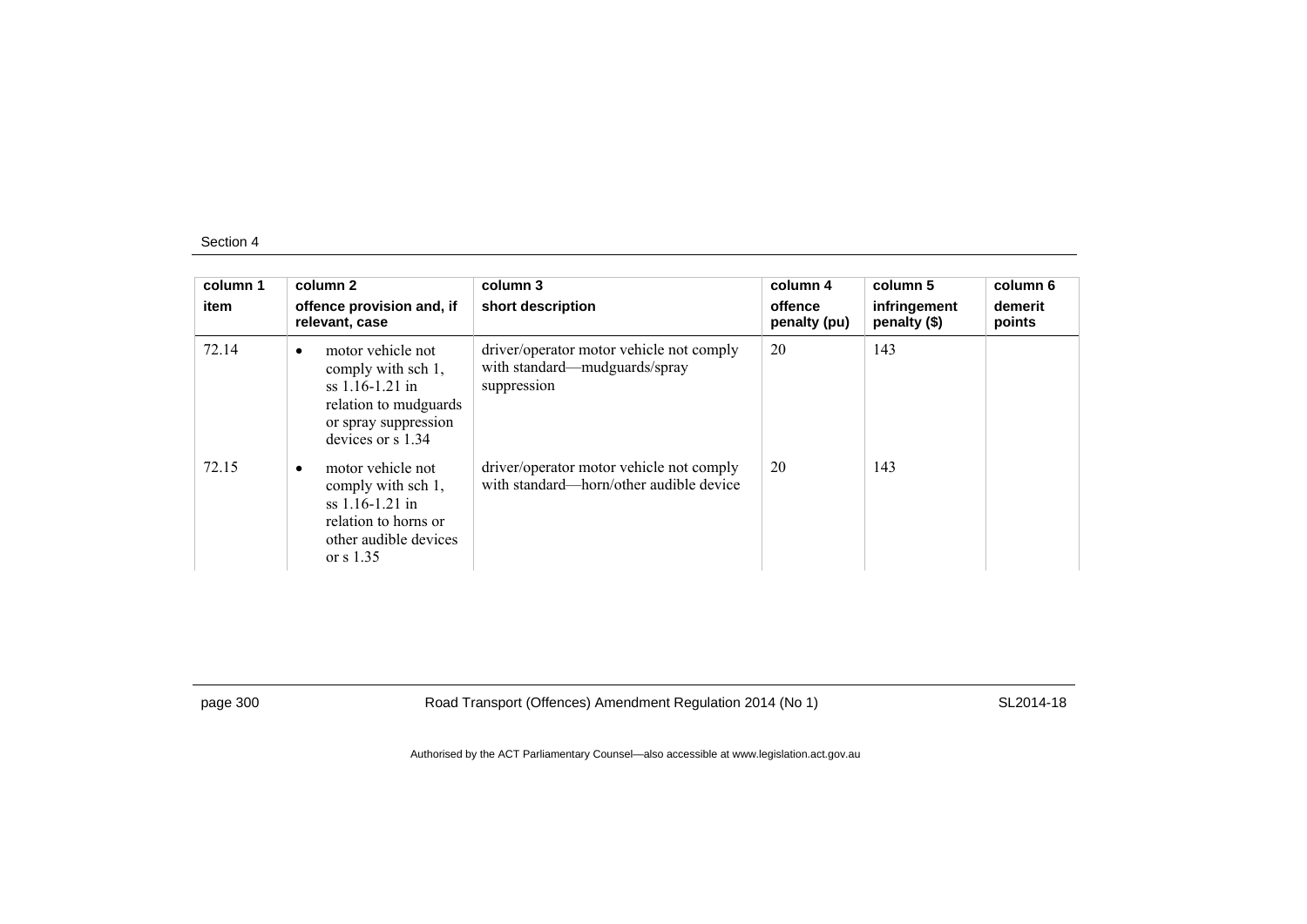| column 1<br>item | column 2<br>offence provision and, if<br>relevant, case                                                                                                                   | column 3<br>short description                                                                                                   | column 4<br>offence<br>penalty (pu) | column 5<br>infringement<br>penalty (\$) | column 6<br>demerit<br>points |
|------------------|---------------------------------------------------------------------------------------------------------------------------------------------------------------------------|---------------------------------------------------------------------------------------------------------------------------------|-------------------------------------|------------------------------------------|-------------------------------|
| 72.16            | motor vehicle not<br>$\bullet$<br>comply with sch 1,<br>ss 1.16-1.21 in<br>relation to rear-vision<br>mirrors or<br>$ss$ 1.36-1.38                                        | driver/operator motor vehicle not comply<br>with standard—rear-vision mirrors                                                   | 20                                  | 143                                      |                               |
| 72.17            | motor vehicle not<br>comply with sch 1,<br>$ss$ 1.16-1.21 in<br>relation to automatic<br>transmission or<br>automatic<br>transmission controls<br>or indicators or s 1.39 | driver/operator motor vehicle not comply<br>with standard—automatic<br>transmission/automatic transmission<br>control/indicator | 20                                  | 143                                      |                               |

SL2014-18 Road Transport (Offences) Amendment Regulation 2014 (No 1) page 301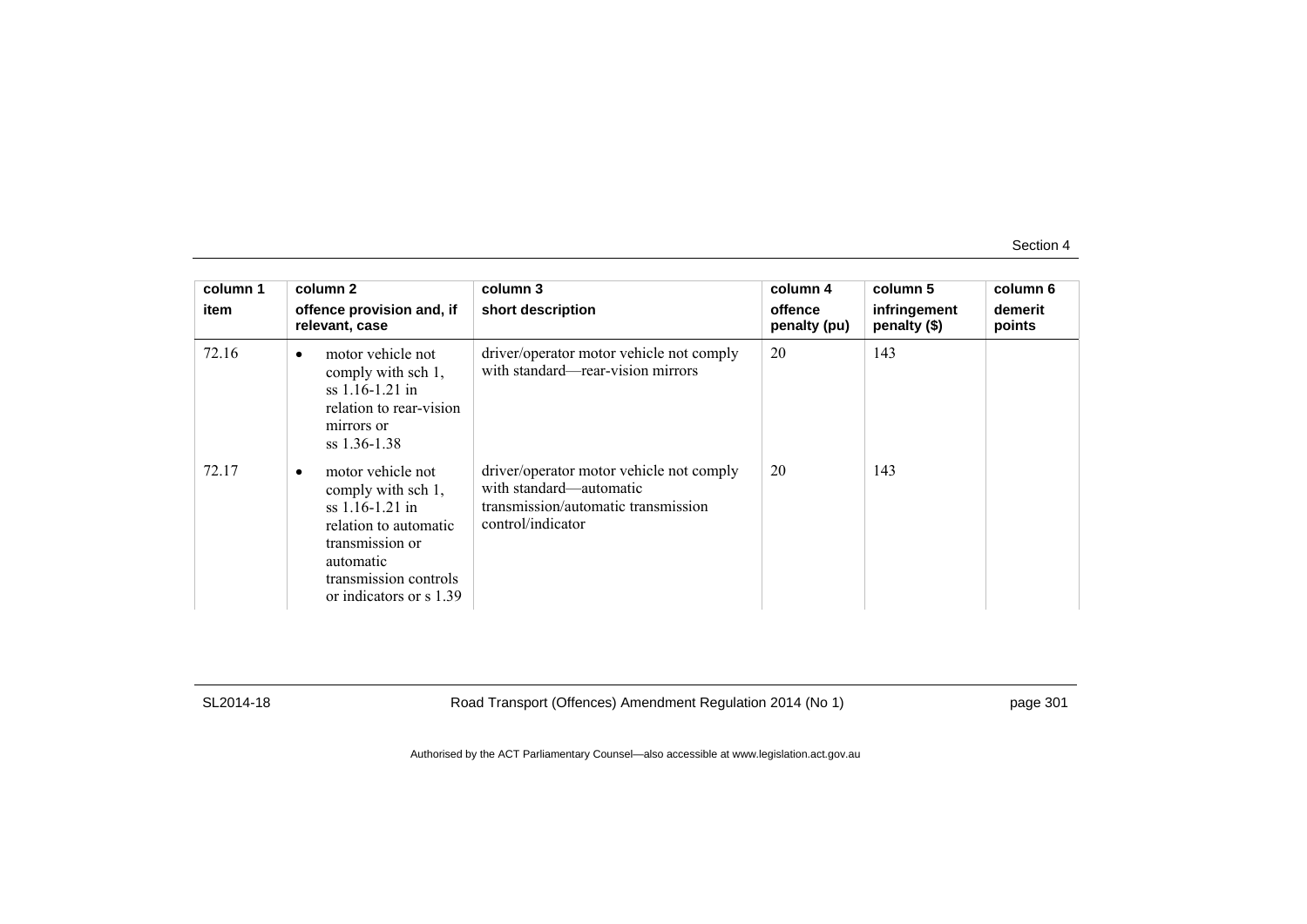| column 1<br>item | column 2<br>offence provision and, if<br>relevant, case                                                                                   | column 3<br>short description                                                                   | column 4<br>offence<br>penalty (pu) | column 5<br>infringement<br>penalty (\$) | column 6<br>demerit<br>points |
|------------------|-------------------------------------------------------------------------------------------------------------------------------------------|-------------------------------------------------------------------------------------------------|-------------------------------------|------------------------------------------|-------------------------------|
| 72.18            | motor vehicle not<br>٠<br>comply with sch 1,<br>ss 1.16-1.21 in<br>relation to diesel<br>engines or diesel<br>engine devices or<br>s 1.40 | driver/operator motor vehicle not comply<br>with standard—diesel engine/diesel engine<br>device | 20                                  | 143                                      |                               |
| 72.19            | motor vehicle not<br>comply with sch 1,<br>$ss$ 1.16-1.21 in<br>relation to bonnet<br>securing devices or<br>s 1.41                       | driver/operator motor vehicle not comply<br>with standard—bonnet securing device                | 20                                  | 143                                      |                               |

page 302 Road Transport (Offences) Amendment Regulation 2014 (No 1) SL2014-18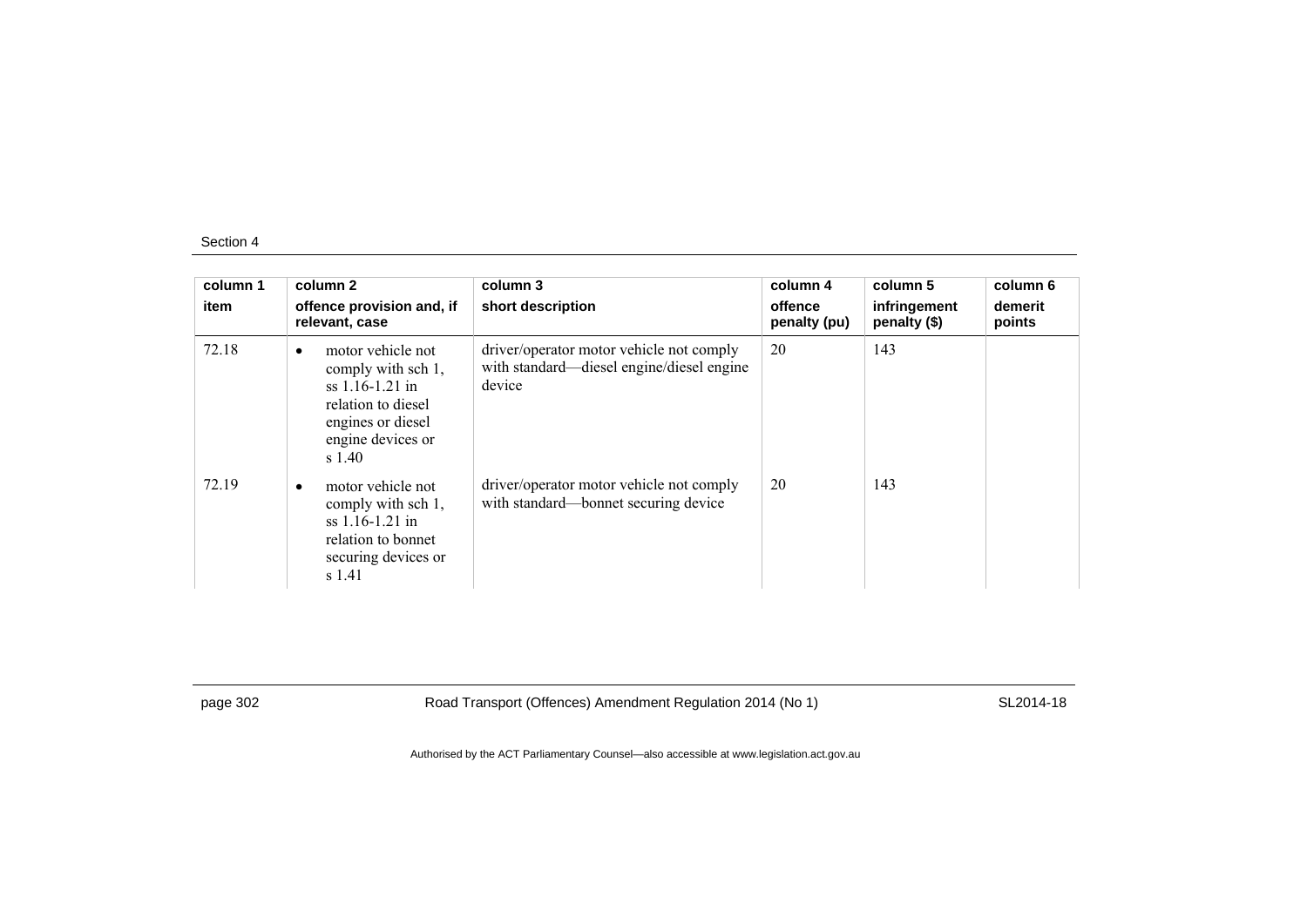| column 1<br>item | column 2<br>offence provision and, if<br>relevant, case                                                                                                                                                                  | column 3<br>short description                                                                                                                                   | column 4<br>offence<br>penalty (pu) | column 5<br>infringement<br>penalty (\$) | column 6<br>demerit<br>points |
|------------------|--------------------------------------------------------------------------------------------------------------------------------------------------------------------------------------------------------------------------|-----------------------------------------------------------------------------------------------------------------------------------------------------------------|-------------------------------------|------------------------------------------|-------------------------------|
| 72.20            | motor vehicle not<br>comply with sch 1,<br>$ss$ 1.16-1.21 in<br>relation to electrical<br>wiring, components,<br>connections,<br>installations,<br>connectors or<br>conductors or other<br>electrical items or<br>s 1.42 | driver/operator motor vehicle not comply<br>with standard—electrical<br>wiring/components/connection/installation/<br>connector/conductor/other electrical item | 20                                  | 143                                      |                               |
| 72.21            | motor vehicle not<br>comply with sch 1,<br>ss 1.16-1.21 in<br>relation to<br>speedometers or<br>s 1.43                                                                                                                   | driver/operator motor vehicle not comply<br>with standard—speedometer                                                                                           | 20                                  | 143                                      |                               |

SL2014-18 Road Transport (Offences) Amendment Regulation 2014 (No 1) page 303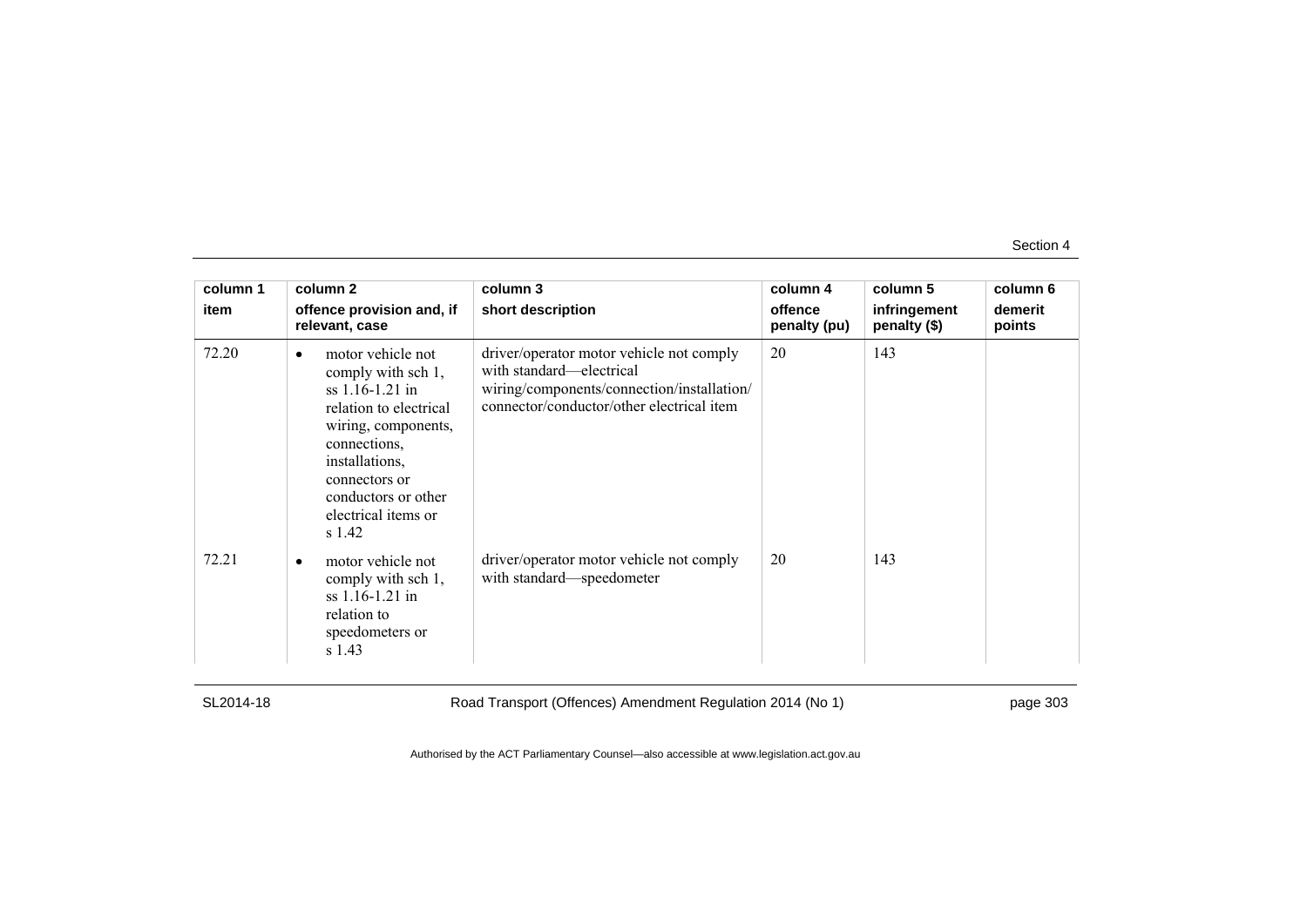| column 1 | column 2                                                                                                                                                                                                         | column 3                                                                                                                                                     | column 4                | column 5                     | column 6          |
|----------|------------------------------------------------------------------------------------------------------------------------------------------------------------------------------------------------------------------|--------------------------------------------------------------------------------------------------------------------------------------------------------------|-------------------------|------------------------------|-------------------|
| item     | offence provision and, if<br>relevant, case                                                                                                                                                                      | short description                                                                                                                                            | offence<br>penalty (pu) | infringement<br>penalty (\$) | demerit<br>points |
| 72.22    | motor vehicle not<br>$\bullet$<br>comply with sch 1,<br>$ss$ 1.16-1.21 in<br>relation to television<br>receivers or visual<br>display units or $s$ 1.44                                                          | driver/operator motor vehicle not comply<br>with standard—television receiver/visual<br>display unit                                                         | 20                      | 143                          |                   |
| 72.23    | motor vehicle (other<br>than motorbike,<br>motortrike or moped)<br>not comply with<br>sch 1, ss 1.16-1.21 in<br>relation to<br>windscreens.<br>windows, interior<br>partitions or glazing<br>or ss $1.45 - 1.47$ | driver/operator motor (other than<br>motorbike, motortrike or moped) vehicle<br>not comply with standard-<br>windscreen/window/interior<br>partition/glazing | 20                      | 143                          |                   |

page 304 Road Transport (Offences) Amendment Regulation 2014 (No 1) SL2014-18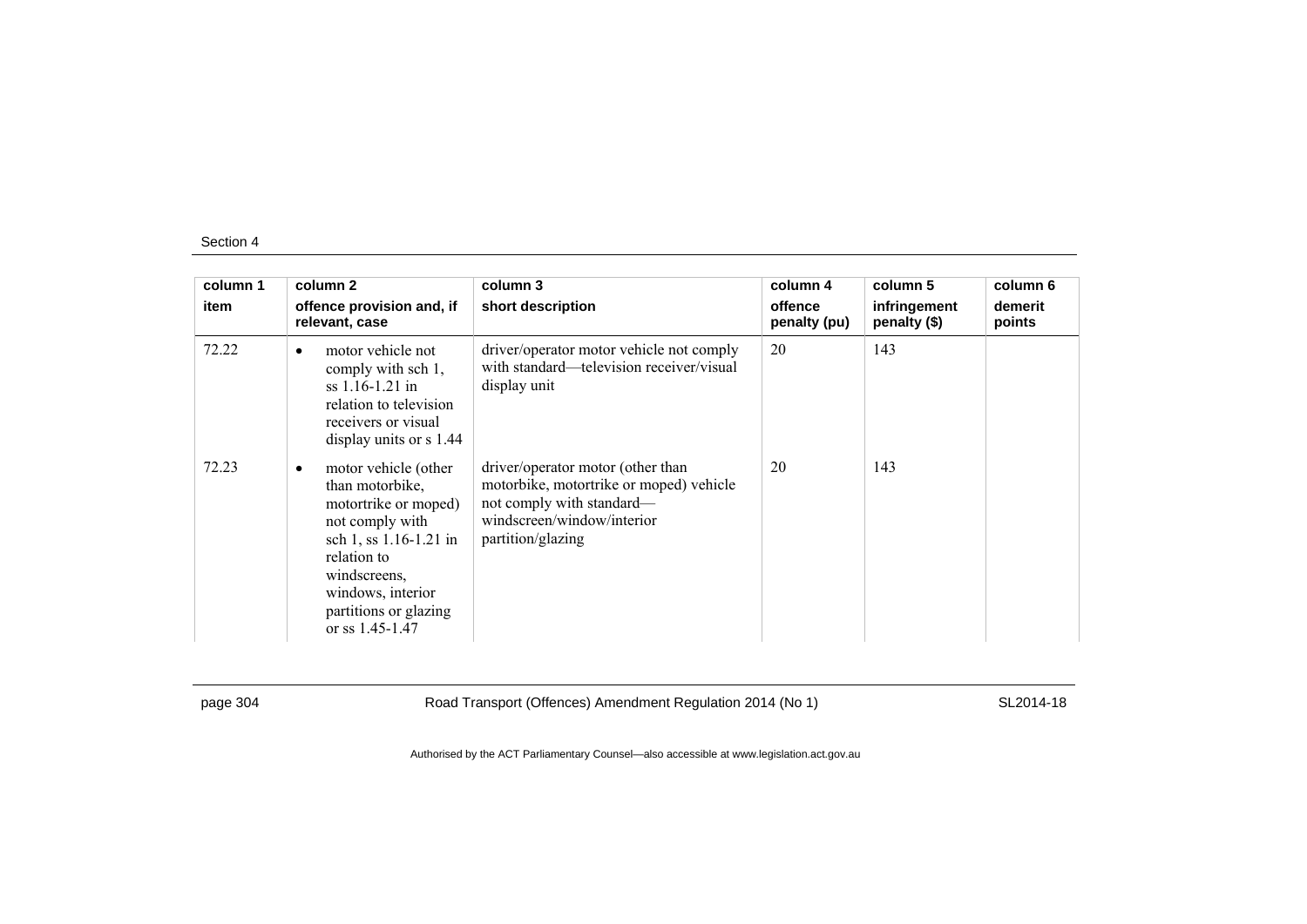| column 1<br>item | column 2<br>offence provision and, if<br>relevant, case                                                                                                               | column 3<br>short description                                                       | column 4<br>offence<br>penalty (pu) | column 5<br>infringement<br>penalty (\$) | column 6<br>demerit<br>points |
|------------------|-----------------------------------------------------------------------------------------------------------------------------------------------------------------------|-------------------------------------------------------------------------------------|-------------------------------------|------------------------------------------|-------------------------------|
| 72.24            | motor vehicle not<br>$\bullet$<br>comply with sch 1,<br>ss 1.16-1.21 in<br>relation to<br>windscreen-wipers or<br>washers or s 1.48                                   | driver/operator motor vehicle not comply<br>with standard—windscreen-wipers/washers | 20                                  | 143                                      |                               |
| 72.25            | motor vehicle not<br>$\bullet$<br>comply with sch 1,<br>ss $1.16 - 1.21$ or s $1.49$<br>in relation to wheels<br>(including wheel)<br>rims, tracks, studs or<br>nuts) | driver/operator motor vehicle not comply<br>with standard—road wheels               | 20                                  | 179                                      |                               |

SL2014-18 Road Transport (Offences) Amendment Regulation 2014 (No 1) page 305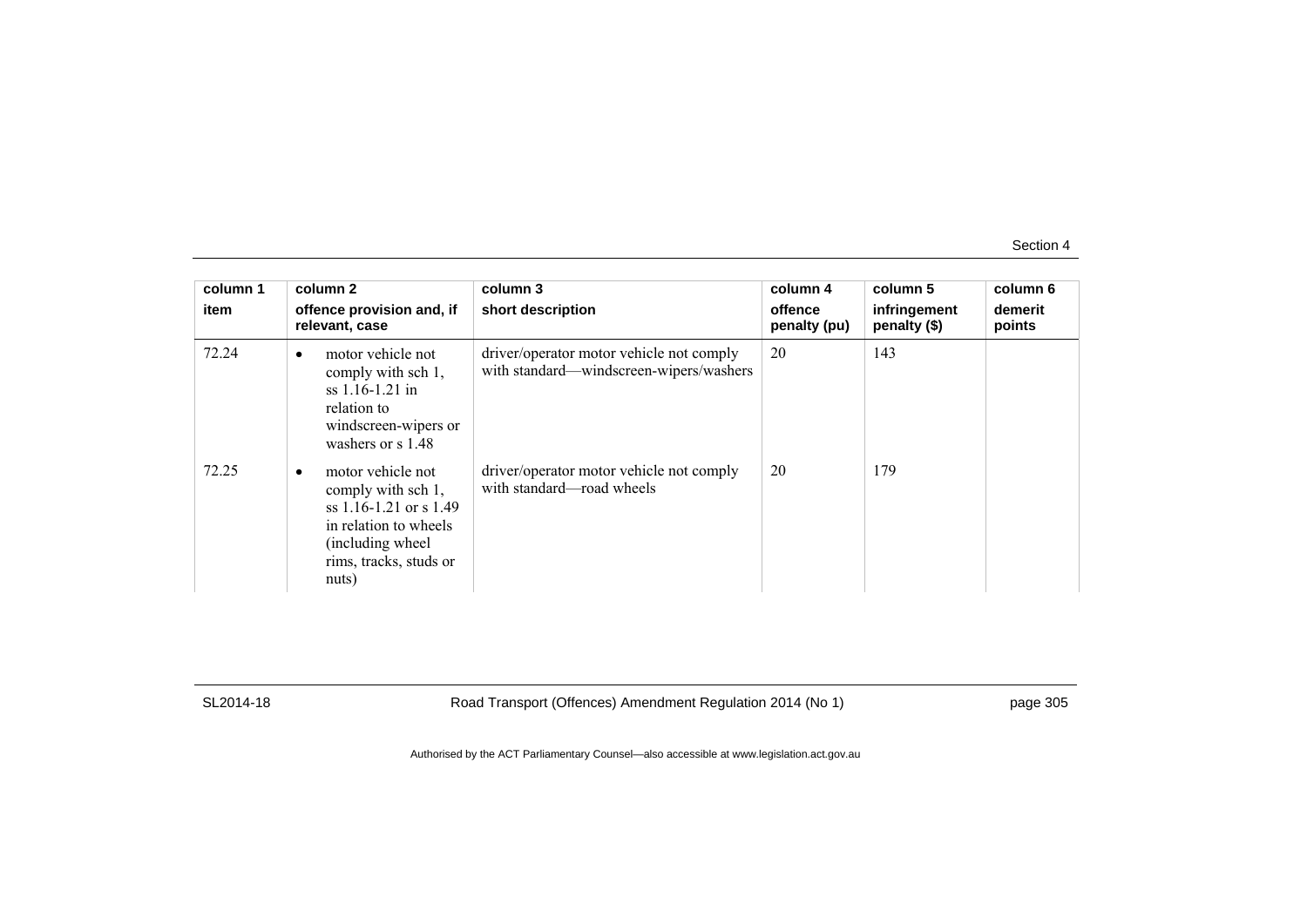| column 1<br>item | column 2<br>offence provision and, if<br>relevant, case                                                                                                                         | column 3<br>short description                                                                                   | column 4<br>offence<br>penalty (pu) | column 5<br>infringement<br>penalty (\$) | column 6<br>demerit<br>points |
|------------------|---------------------------------------------------------------------------------------------------------------------------------------------------------------------------------|-----------------------------------------------------------------------------------------------------------------|-------------------------------------|------------------------------------------|-------------------------------|
| 72.26            | motor vehicle not<br>$\bullet$<br>comply with sch 1,<br>ss $1.16 - 1.21$ or s $1.49$<br>in relation to tyres or<br>$ss$ 1.50-1.57                                               | driver/operator motor vehicle not comply<br>with standard—tyres                                                 | 20                                  | 143                                      |                               |
| 72.27            | motor vehicle not<br>$\bullet$<br>comply with sch 1,<br>$ss$ 1.16-1.21 in<br>relation to motorbike<br>steering, handlebars,<br>footrests or<br>chainguards or<br>$ss$ 1.58-1.60 | driver/operator motor vehicle not comply<br>with standard—motorbike<br>steering/handlebars/footrests/chainguard | 20                                  | 143                                      |                               |

page 306 Road Transport (Offences) Amendment Regulation 2014 (No 1) SL2014-18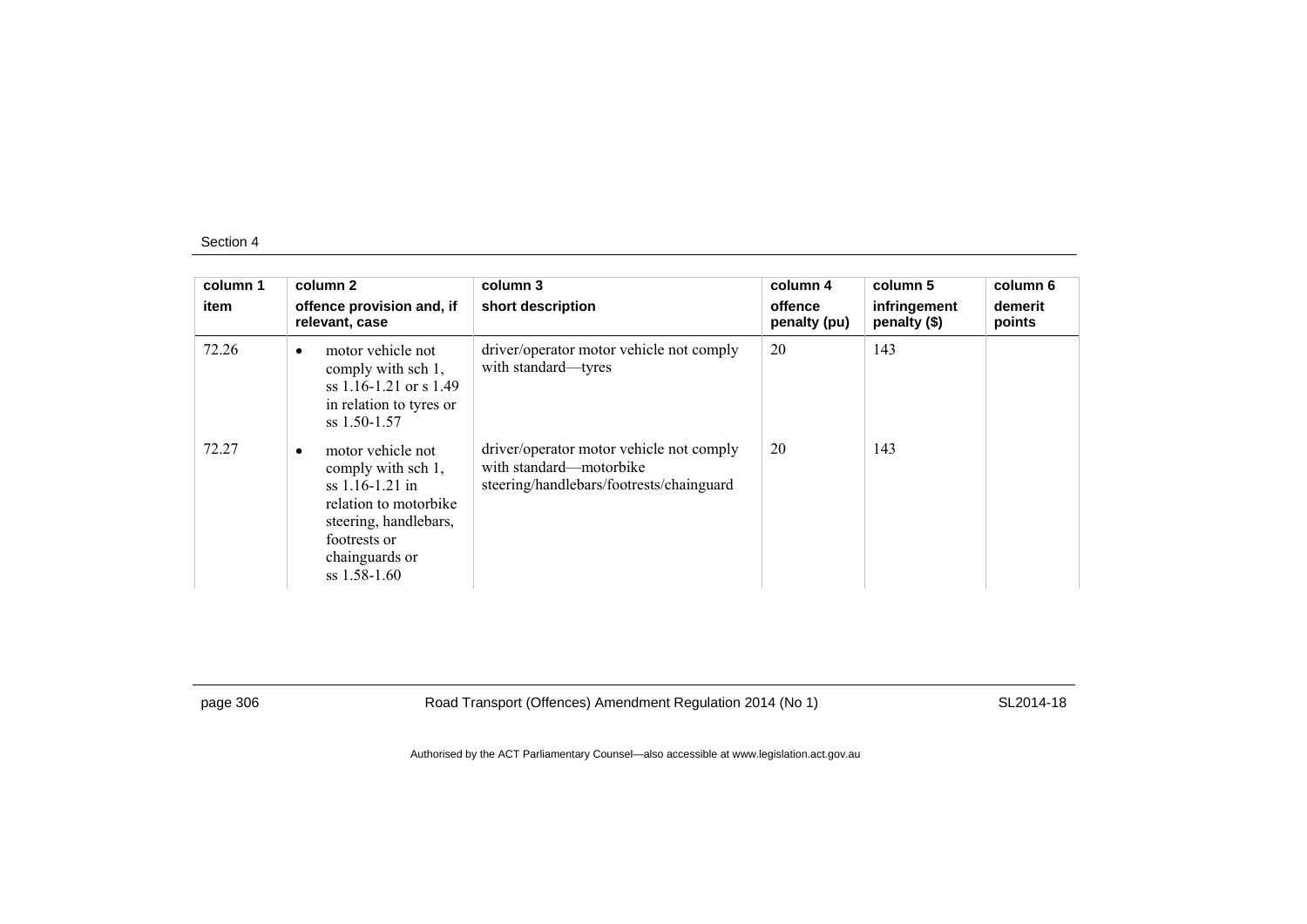| column 1<br>item | column 2<br>offence provision and, if<br>relevant, case                                                                                                        | column 3<br>short description                                                                                                         | column 4<br>offence<br>penalty (pu) | column 5<br>infringement<br>penalty (\$) | column 6<br>demerit<br>points |
|------------------|----------------------------------------------------------------------------------------------------------------------------------------------------------------|---------------------------------------------------------------------------------------------------------------------------------------|-------------------------------------|------------------------------------------|-------------------------------|
| 72.28            | accredited operator of<br>public passenger<br>vehicle not comply<br>with sch $1$ , s $1.60A$<br>requirement in<br>relation to fire<br>extinguisher             | accredited operator not comply with<br>standard—minimum classification and<br>rating/required number/location of fire<br>extinguisher | 20                                  | 175                                      |                               |
| 72.29            | accredited operator of<br>public passenger<br>vehicle not comply<br>with sch $1$ , s $1.60B$ in<br>relation to proper<br>working order of fire<br>extinguisher | accredited operator not comply with<br>standard—keep fire extinguisher in proper<br>working order                                     | 20                                  | 175                                      |                               |

SL2014-18 Road Transport (Offences) Amendment Regulation 2014 (No 1) page 307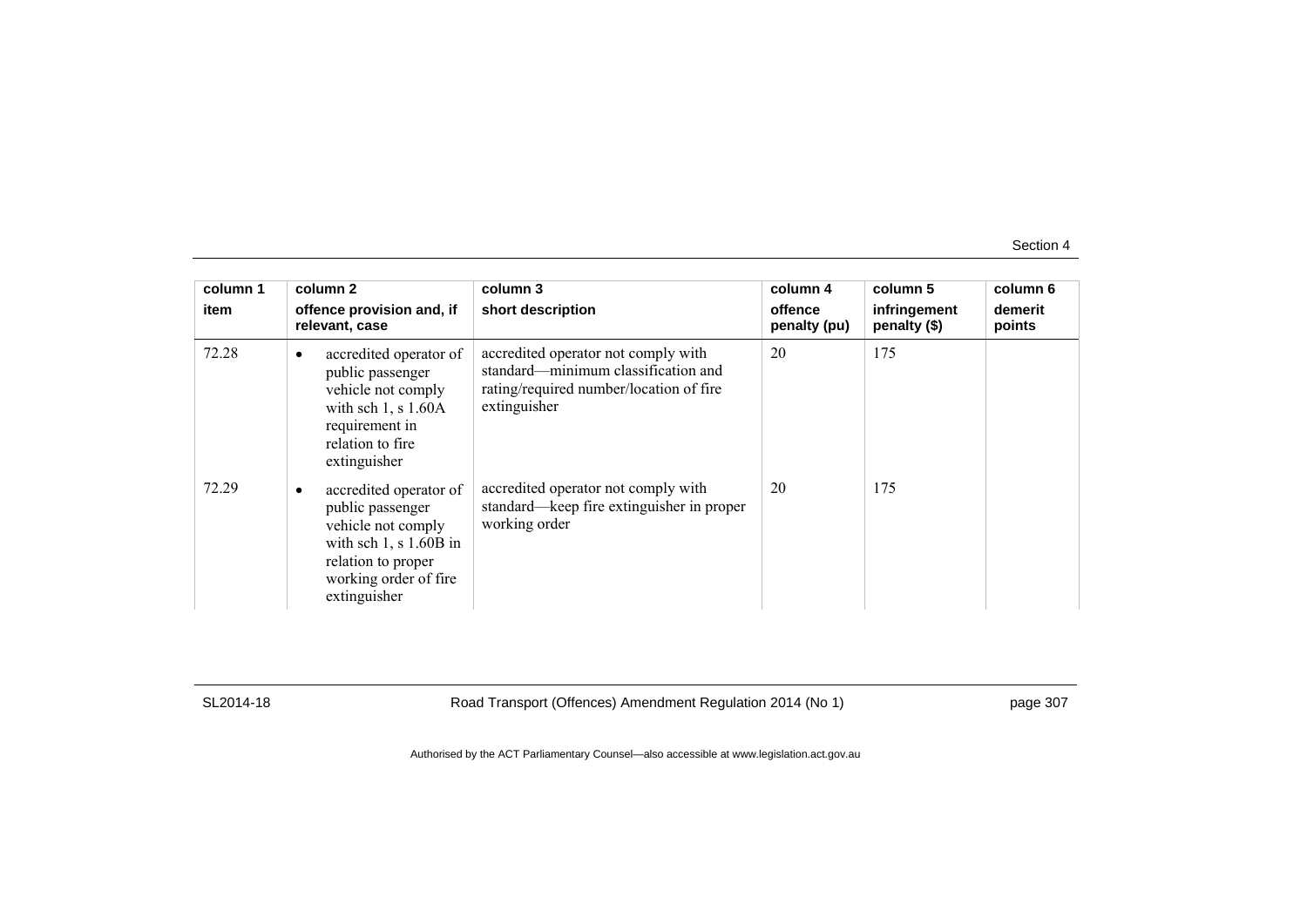| column 1 | column 2                                                                                                                                            | column 3                                                                                          | column 4                | column 5                     | column 6          |
|----------|-----------------------------------------------------------------------------------------------------------------------------------------------------|---------------------------------------------------------------------------------------------------|-------------------------|------------------------------|-------------------|
| item     | offence provision and, if<br>relevant, case                                                                                                         | short description                                                                                 | offence<br>penalty (pu) | infringement<br>penalty (\$) | demerit<br>points |
| 72.30    | motor vehicle not<br>$\bullet$<br>comply with sch 1,<br>$ss$ 1.16-1.21 in<br>relation to vehicle or<br>engine identification<br>numbers or $s$ 1.61 | driver/operator motor vehicle not comply<br>with standard—vehicle/engine<br>identification number | 20                      | 143                          |                   |
| 72.31    | motor vehicle not<br>$\bullet$<br>comply with sch 1,<br>ss 1.16-1.21 in<br>relation to compliance<br>plates or s 1.62                               | driver/operator motor vehicle not comply<br>with standard—compliance plate                        | 20                      | 143                          |                   |
| 72.32    | motor vehicle not<br>$\bullet$<br>comply with sch 1,<br>$ss$ 1.16-1.21 in<br>relation to white or<br>silver band or s 1.64                          | driver/operator motor vehicle not comply<br>with standard—white/silver band                       | 20                      | 143                          |                   |

page 308 Road Transport (Offences) Amendment Regulation 2014 (No 1) SL2014-18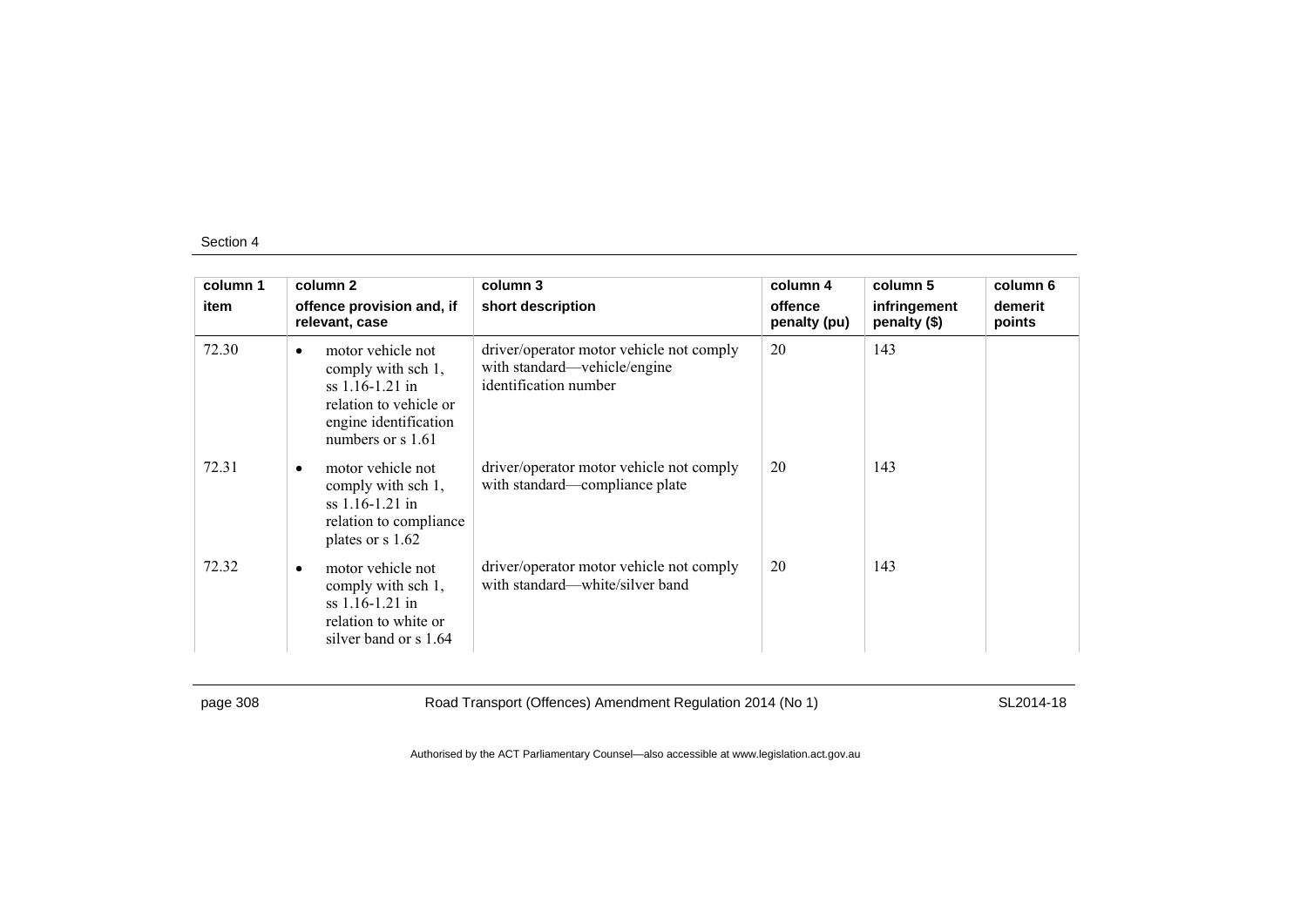| column 1<br>item | column 2<br>offence provision and, if<br>relevant, case                                                                                                | column 3<br>short description                                                       | column 4<br>offence<br>penalty (pu) | column 5<br>infringement<br>penalty (\$) | column 6<br>demerit<br>points |
|------------------|--------------------------------------------------------------------------------------------------------------------------------------------------------|-------------------------------------------------------------------------------------|-------------------------------------|------------------------------------------|-------------------------------|
| 72.33            | motor vehicle not<br>$\bullet$<br>comply with sch 1,<br>$ss$ 1.16-1.21 in<br>relation to<br>unauthorised or<br>prohibited warning<br>signs or $s$ 1.66 | driver/operator motor vehicle not comply<br>with standard—unauthorised warning sign | 20                                  | 143                                      |                               |
| 72.34            | motor vehicle not<br>comply with sch 1,<br>$ss$ 1.16-1.21 in<br>relation to left-hand<br>drive signs or $s$ 1.68                                       | driver/operator motor vehicle not comply<br>with standard—left-hand drive sign      | 20                                  | 143                                      |                               |

SL2014-18 Road Transport (Offences) Amendment Regulation 2014 (No 1) page 309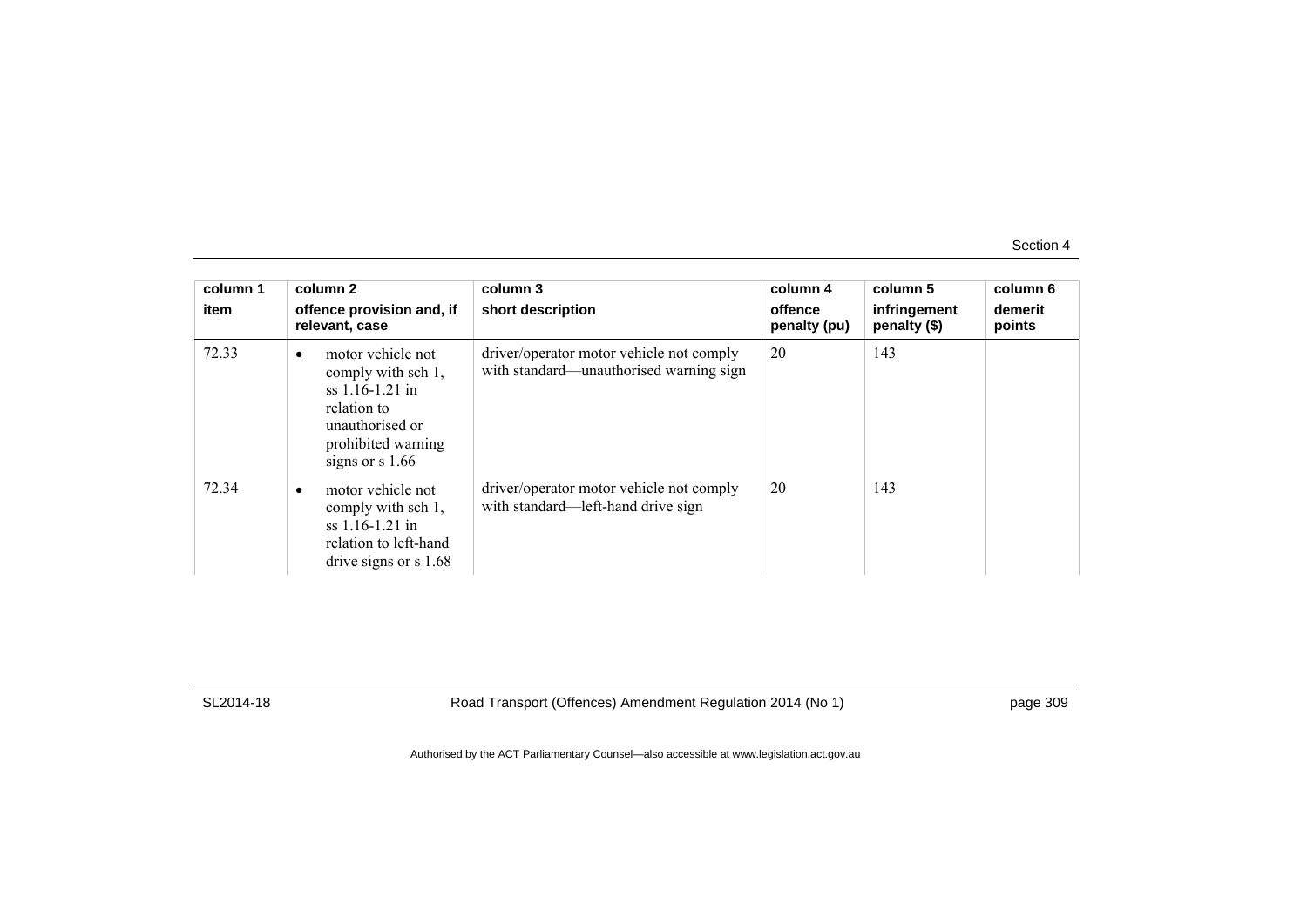| column 1 | column 2                                                                                                                                                                                                                                         | column 3                                                                                                                            | column 4                | column 5                     | column 6          |
|----------|--------------------------------------------------------------------------------------------------------------------------------------------------------------------------------------------------------------------------------------------------|-------------------------------------------------------------------------------------------------------------------------------------|-------------------------|------------------------------|-------------------|
| item     | offence provision and, if<br>relevant, case                                                                                                                                                                                                      | short description                                                                                                                   | offence<br>penalty (pu) | infringement<br>penalty (\$) | demerit<br>points |
| 72.35    | motor vehicle not<br>$\bullet$<br>comply with sch 1,<br>$ss$ 1.16-1.21 in<br>relation to axles or<br>axle groups or<br>$ss$ 1.69-1.70                                                                                                            | driver/operator motor vehicle not comply<br>with standard—axles/axle groups                                                         | 20                      | 143                          |                   |
| 72.36    | motor vehicle not<br>$\bullet$<br>comply with sch 1,<br>$ss$ 1.16-1.21 in<br>relation to motor<br>vehicle dimensions<br>(including width,<br>length, rear overhang,<br>height or ground<br>clearance) or<br>ss 1.71-1.73, s 1.78<br>and $s$ 1.79 | driver/operator motor vehicle not comply<br>with standard—width/length/rear<br>overhang/height/ground clearance/other<br>dimensions | 20                      | 143                          |                   |

page 310 Road Transport (Offences) Amendment Regulation 2014 (No 1) SL2014-18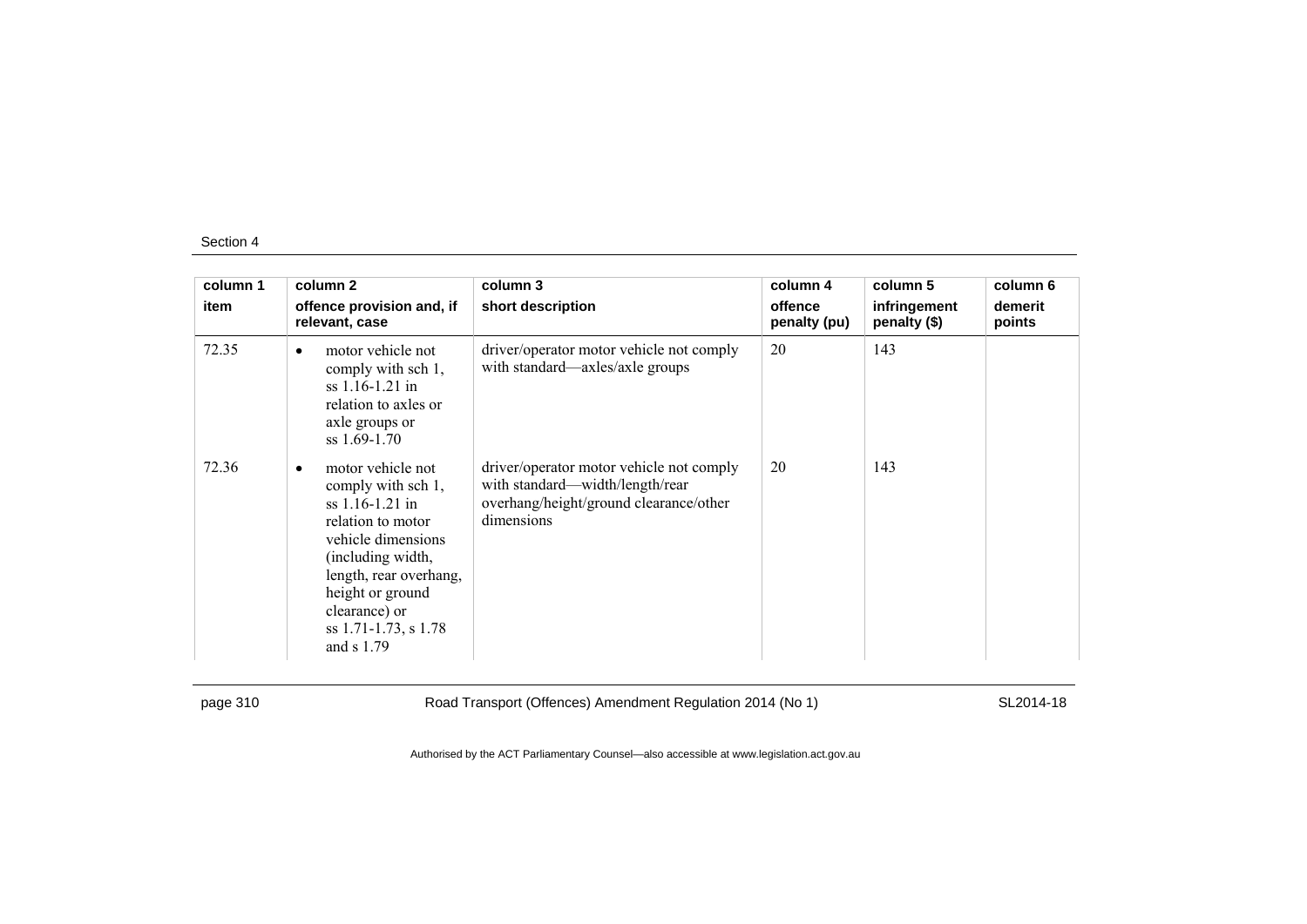| column 1 | column 2                                                                                                                                          | column 3                                                                                                                                                                                                                                                                                                                   | column 4                | column 5                     | column 6          |
|----------|---------------------------------------------------------------------------------------------------------------------------------------------------|----------------------------------------------------------------------------------------------------------------------------------------------------------------------------------------------------------------------------------------------------------------------------------------------------------------------------|-------------------------|------------------------------|-------------------|
| item     | offence provision and, if<br>relevant, case                                                                                                       | short description                                                                                                                                                                                                                                                                                                          | offence<br>penalty (pu) | infringement<br>penalty (\$) | demerit<br>points |
| 72.37    | motor vehicle not<br>comply with sch 1,<br>$ss$ 1.16-1.21 in<br>relation to lights or<br>ss 1.80-1.113,<br>s 1.124, s 1.125 and<br>ss 1.130-1.132 | driver/operator motor vehicle not comply<br>with standard—headlights/parking<br>lights/daytime running<br>lights/tail-lights/numberplate<br>lights/clearance lights/external cabin<br>lights/side marker<br>lights/brakelights/reversing lights/direction<br>indicator lights/fog lights/prohibited<br>lights/other lights | 20                      | 143                          |                   |
| 72.38    | motor vehicle not<br>comply with sch 1,<br>$ss$ 1.16-1.21<br>in relation to<br>reflectors or<br>ss 1.114-1.119                                    | driver/operator motor vehicle not comply<br>with standard—rear reflectors/side<br>reflectors/front reflectors/other reflectors                                                                                                                                                                                             | 20                      | 143                          |                   |

SL2014-18 Road Transport (Offences) Amendment Regulation 2014 (No 1) page 311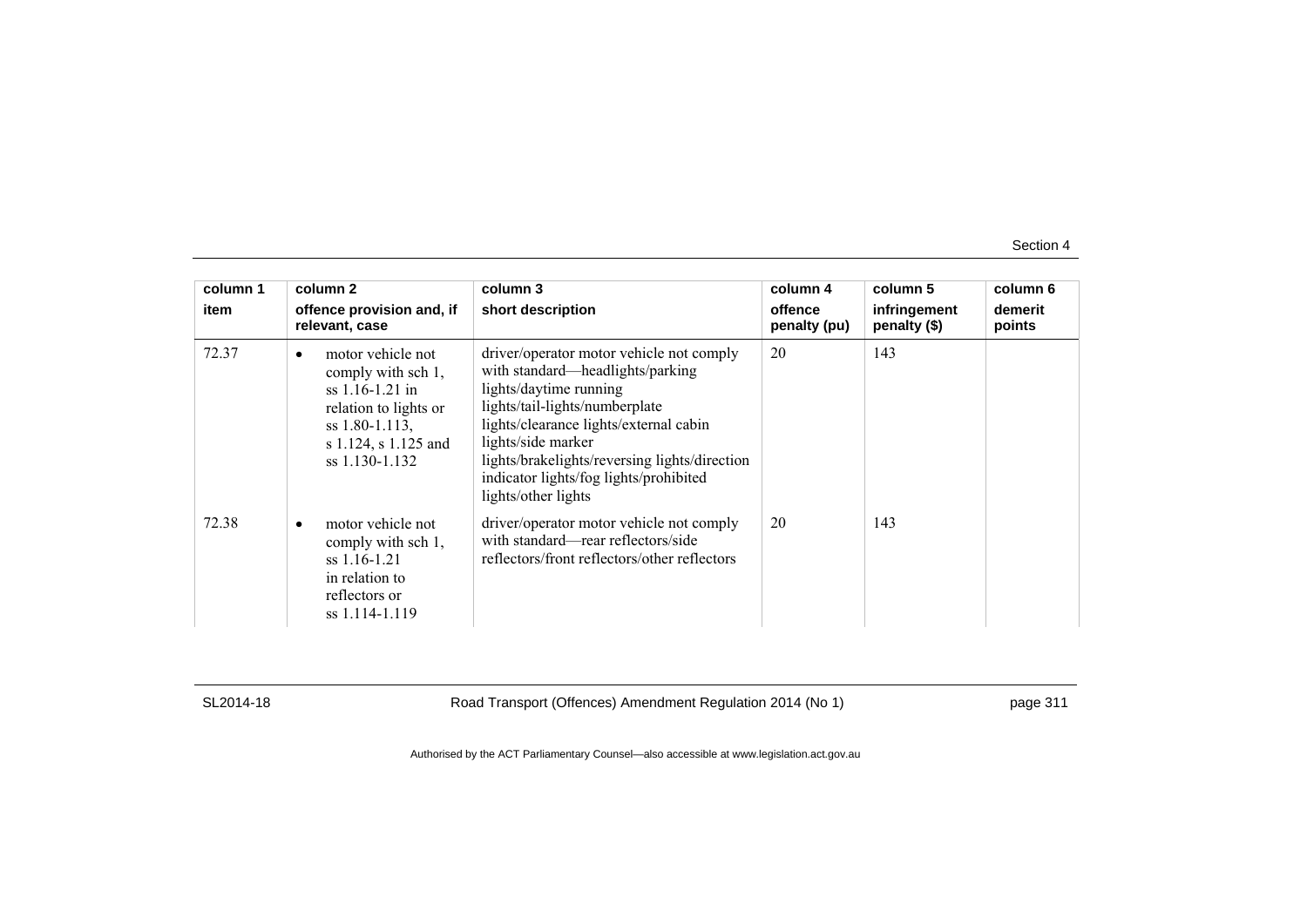| column 1<br>item | column 2<br>offence provision and, if<br>relevant, case                                                                                                                   | column 3<br>short description                                                                   | column 4<br>offence<br>penalty (pu) | column 5<br>infringement<br>penalty (\$) | column 6<br>demerit<br>points |
|------------------|---------------------------------------------------------------------------------------------------------------------------------------------------------------------------|-------------------------------------------------------------------------------------------------|-------------------------------------|------------------------------------------|-------------------------------|
| 72.39            | motor vehicle not<br>$\bullet$<br>comply with sch 1,<br>$ss$ 1.16-1.21 in<br>relation to warning<br>lights or signs on<br>buses carrying<br>children or<br>ss 1.121-1.123 | driver/operator bus not comply with<br>standard—warning lights/sign on bus<br>carrying children | 20                                  | 179                                      |                               |
| 72.40            | motor vehicle not<br>$\bullet$<br>comply with sch 1,<br>$ss$ 1.16-1.21 in<br>relation to rear<br>marking plates or<br>s 1.126                                             | driver/operator motor vehicle not comply<br>with standard—rear marking plates                   | 20                                  | 143                                      |                               |

page 312 Road Transport (Offences) Amendment Regulation 2014 (No 1) SL2014-18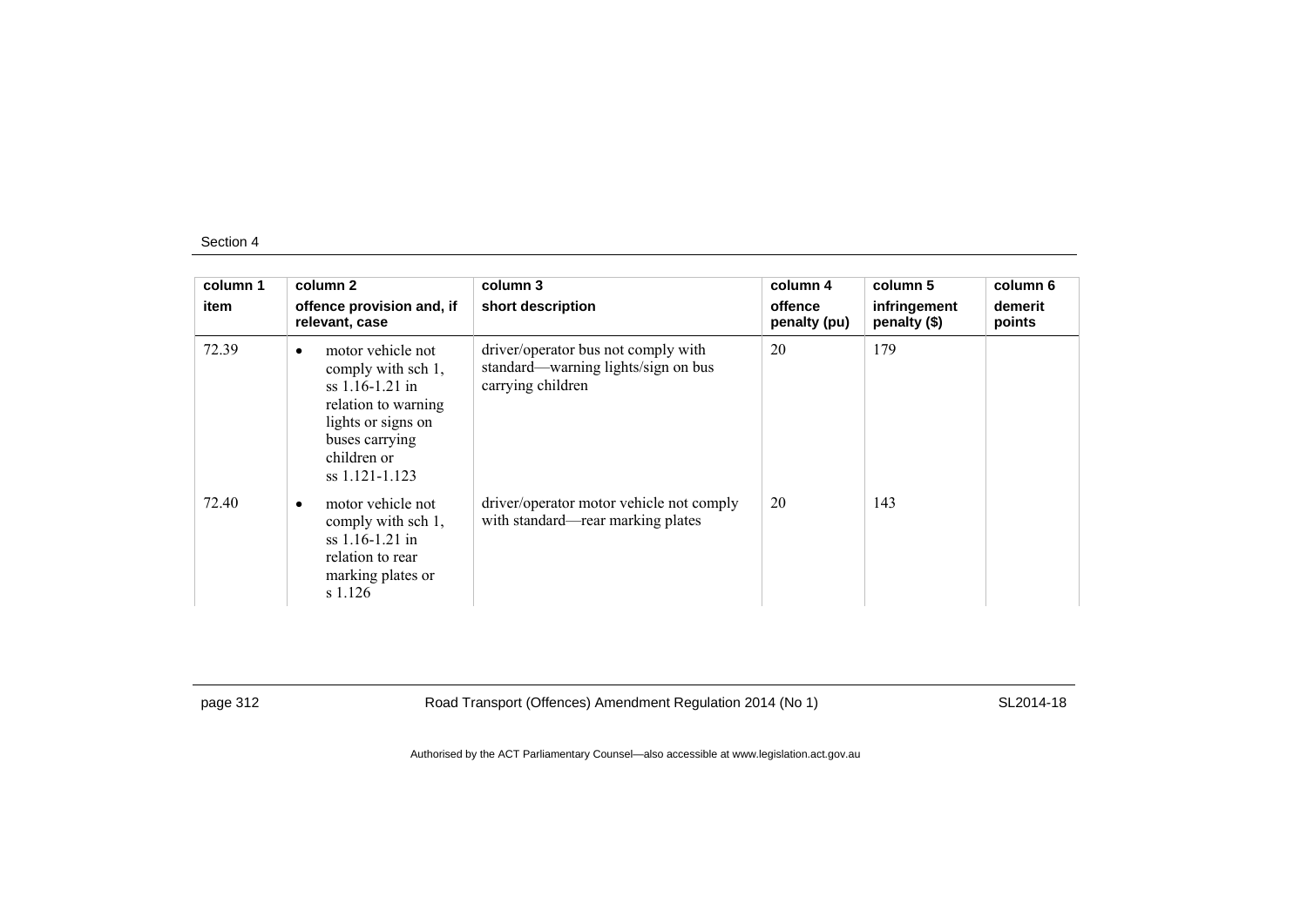| column 1<br>item | column 2<br>offence provision and, if<br>relevant, case                                                                             | column 3<br>short description                                                | column 4<br>offence<br>penalty (pu) | column 5<br>infringement<br>penalty (\$) | column 6<br>demerit<br>points |
|------------------|-------------------------------------------------------------------------------------------------------------------------------------|------------------------------------------------------------------------------|-------------------------------------|------------------------------------------|-------------------------------|
| 72.41            | motor vehicle not<br>$\bullet$<br>comply with sch 1,<br>$ss$ 1.16-1.21 in<br>relation to signalling<br>devices or<br>ss 1.127-1.129 | driver/operator motor vehicle not comply<br>with standard—signalling devices | 20                                  | 143                                      |                               |
| 72.42            | motor vehicle not<br>$\bullet$<br>comply with sch 1,<br>ss $1.16 - 1.21$ in<br>relation to brakes or<br>ss 1.133-1.139              | driver/operator motor vehicle not comply<br>with standard—brakes             | 20                                  | 276                                      |                               |

SL2014-18 Road Transport (Offences) Amendment Regulation 2014 (No 1) page 313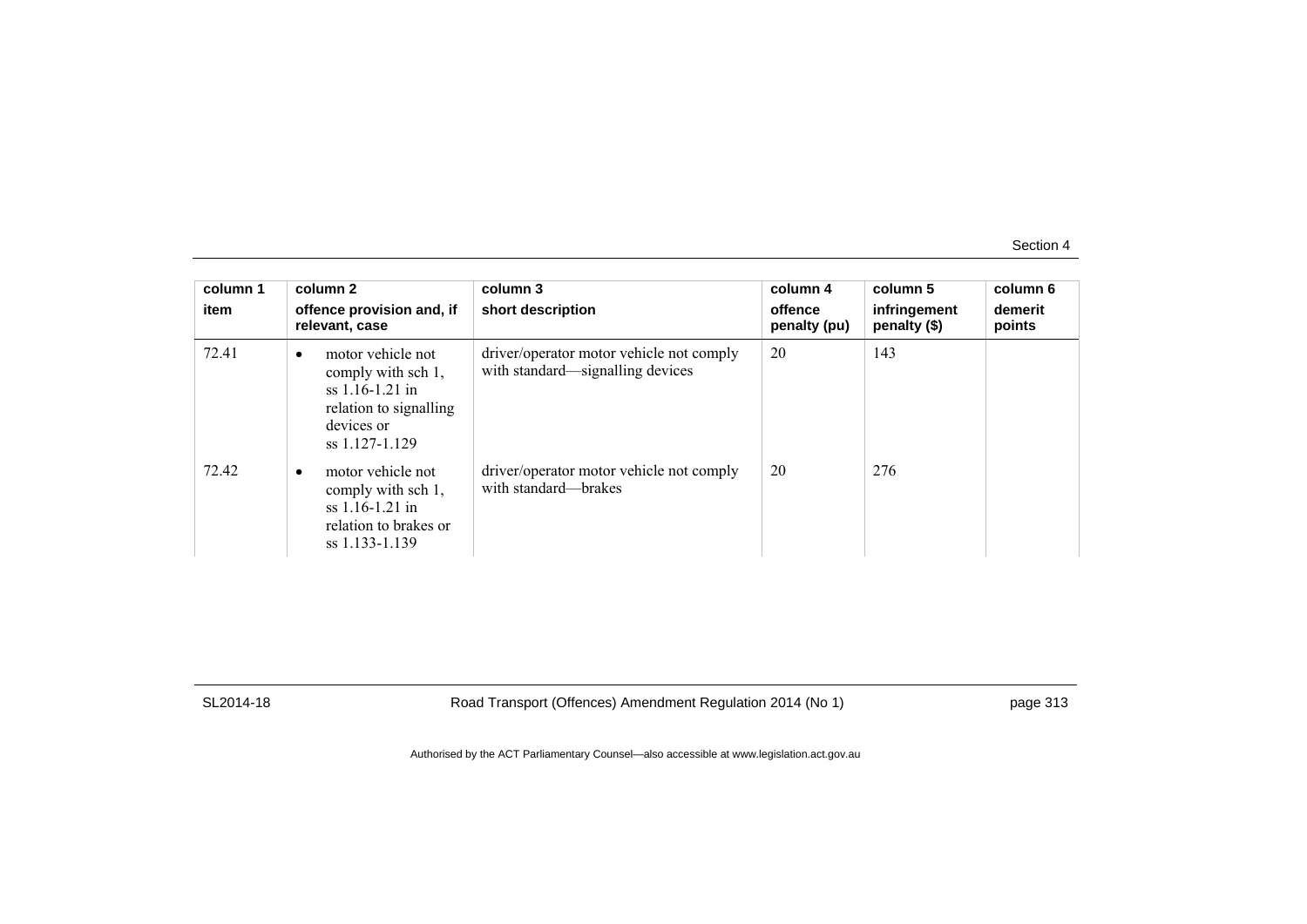| column 1<br>item | column 2<br>offence provision and, if<br>relevant, case                                                                                                         | column 3<br>short description                                                                  | column 4<br>offence<br>penalty (pu) | column 5<br>infringement<br>penalty (\$) | column 6<br>demerit<br>points |
|------------------|-----------------------------------------------------------------------------------------------------------------------------------------------------------------|------------------------------------------------------------------------------------------------|-------------------------------------|------------------------------------------|-------------------------------|
| 72.43            | motor vehicle not<br>$\bullet$<br>comply with sch 1,<br>$ss$ 1.16-1.21 in<br>relation to crankcase<br>gases or other exhaust<br>emissions or<br>ss 1.154-1.155A | driver/operator motor vehicle not comply<br>with standard-crankcase gases/exhaust<br>emissions | 20                                  | 175                                      |                               |
| 72.44            | motor vehicle not<br>$\bullet$<br>comply with sch 1,<br>$ss$ 1.16-1.21 in<br>relation to exhaust<br>systems (other than<br>noise emissions) or<br>s 1.156       | driver/operator motor vehicle not comply<br>with standard-exhaust system                       | 20                                  | 179                                      |                               |

page 314 Road Transport (Offences) Amendment Regulation 2014 (No 1) SL2014-18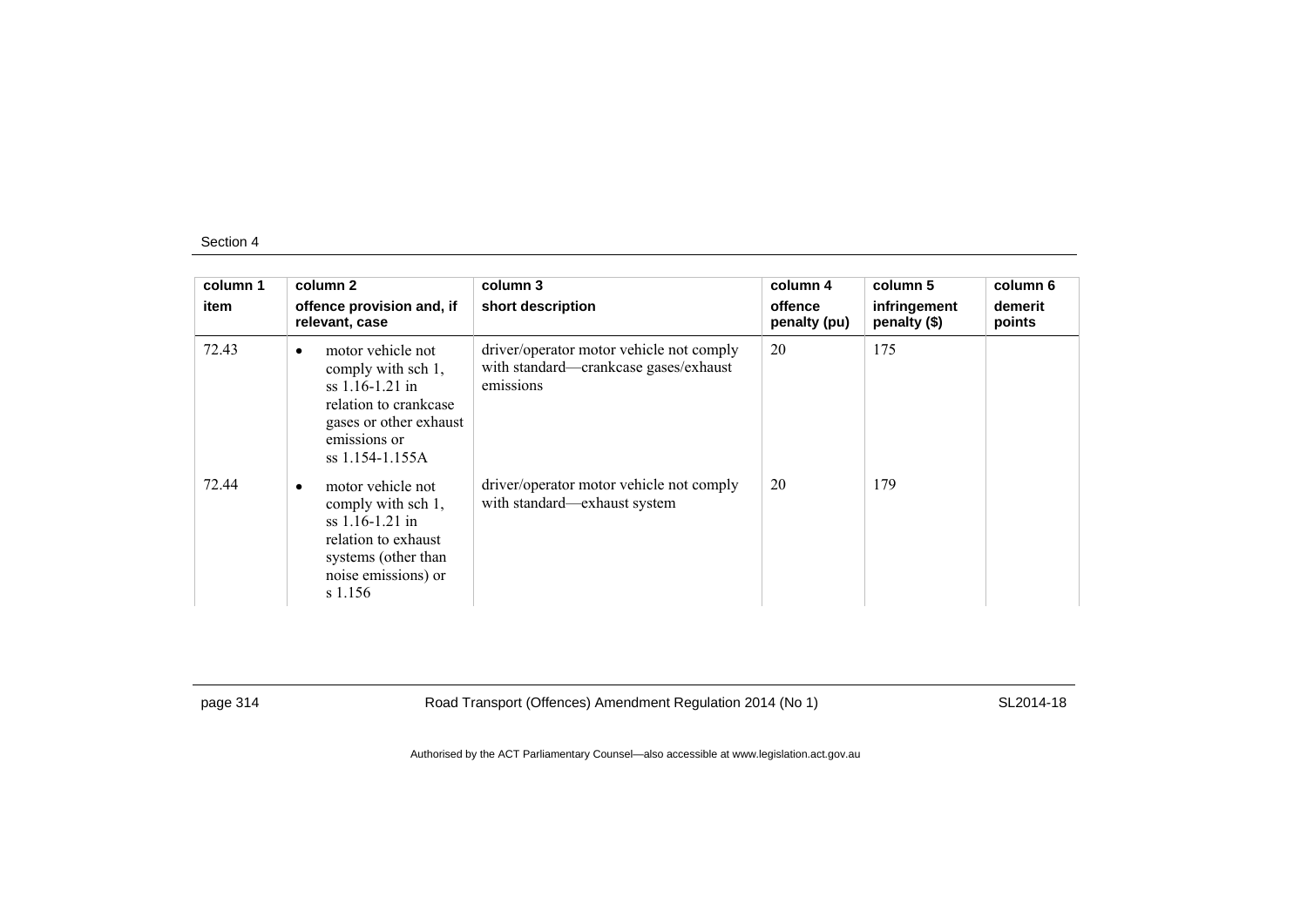| column 1<br>item | column 2<br>offence provision and, if<br>relevant, case                                                                                          | column 3<br>short description                                                               | column 4<br>offence<br>penalty (pu) | column 5<br>infringement<br>penalty (\$) | column 6<br>demerit<br>points |
|------------------|--------------------------------------------------------------------------------------------------------------------------------------------------|---------------------------------------------------------------------------------------------|-------------------------------------|------------------------------------------|-------------------------------|
| 72.45            | motor vehicle not<br>$\bullet$<br>comply with sch 1,<br>$ss$ 1.16-1.21 in<br>relation to noise<br>emissions or<br>ss 1.157-1.161                 | driver/operator motor vehicle not comply<br>with standard—noise emissions                   | 20                                  | 179                                      |                               |
| 72.46            | motor vehicle not<br>٠<br>comply with sch 1,<br>$ss$ 1.16-1.21 in<br>relation to LPG fuel<br>systems (including)<br>LPG labelling) or<br>s 1.162 | driver/operator motor vehicle not comply<br>with standard—LPG fuel systems/LPG<br>labelling | 20                                  | 179                                      |                               |

SL2014-18 Road Transport (Offences) Amendment Regulation 2014 (No 1) page 315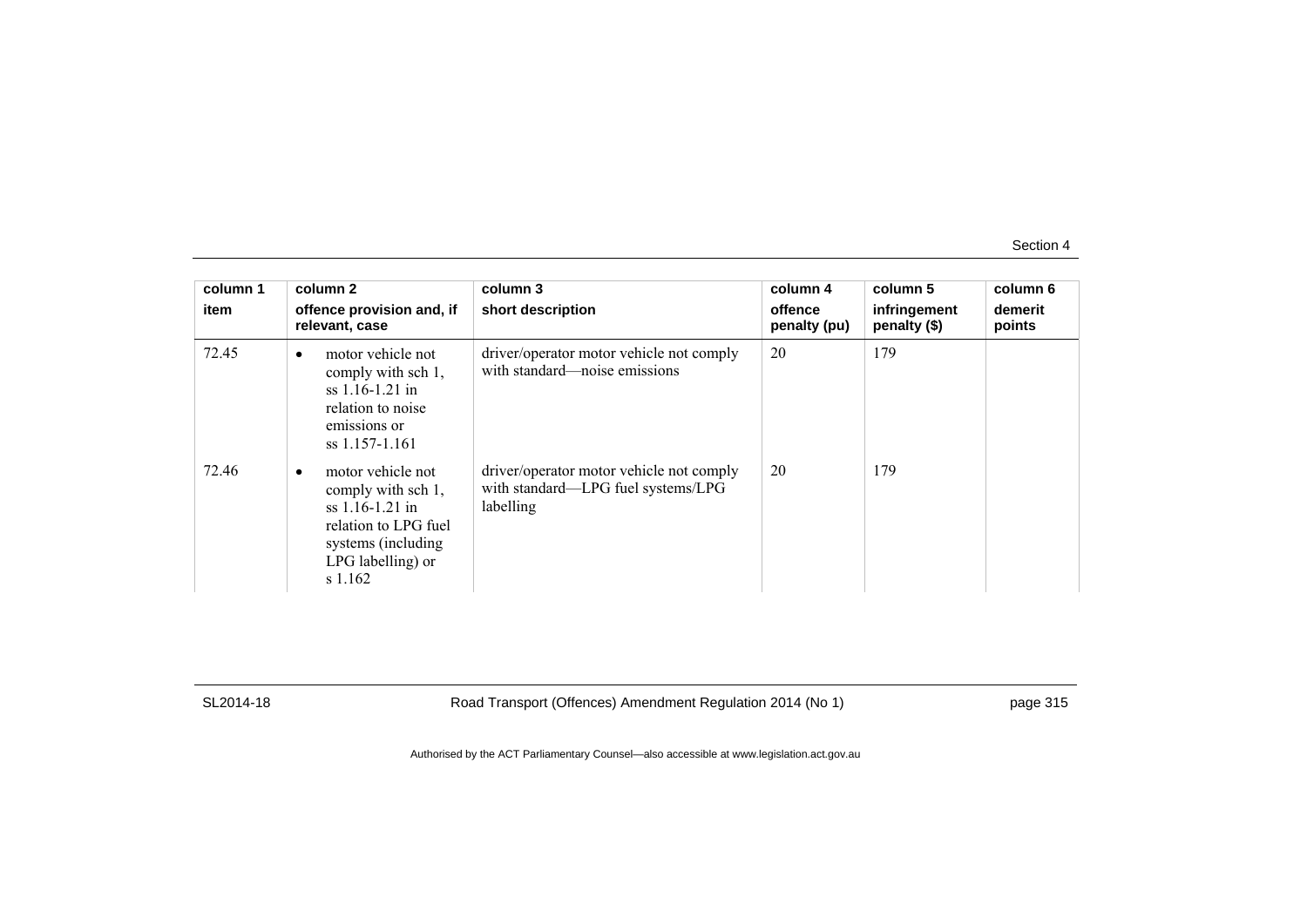| column 1<br>item | column 2<br>offence provision and, if<br>relevant, case                                                                            | column 3<br>short description                                                               | column 4<br>offence<br>penalty (pu) | column 5<br>infringement<br>penalty (\$) | column 6<br>demerit<br>points |
|------------------|------------------------------------------------------------------------------------------------------------------------------------|---------------------------------------------------------------------------------------------|-------------------------------------|------------------------------------------|-------------------------------|
| 72.47            | motor vehicle not<br>$\bullet$<br>comply with sch 1,<br>$ss$ 1.16-1.21 in<br>relation to natural gas<br>fuel systems or<br>s1.162A | driver/operator motor vehicle not comply<br>with standard—natural gas fuel systems          | 20                                  | 175                                      |                               |
| 72.48            | motor vehicle not<br>comply with sch 1,<br>$ss$ 1.16-1.21 in<br>relation to unleaded<br>petrol motor vehicles<br>or $s$ 1.163      | driver/operator motor vehicle not comply<br>with standard—unleaded petrol motor<br>vehicles | 20                                  | 179                                      |                               |

page 316 Road Transport (Offences) Amendment Regulation 2014 (No 1) SL2014-18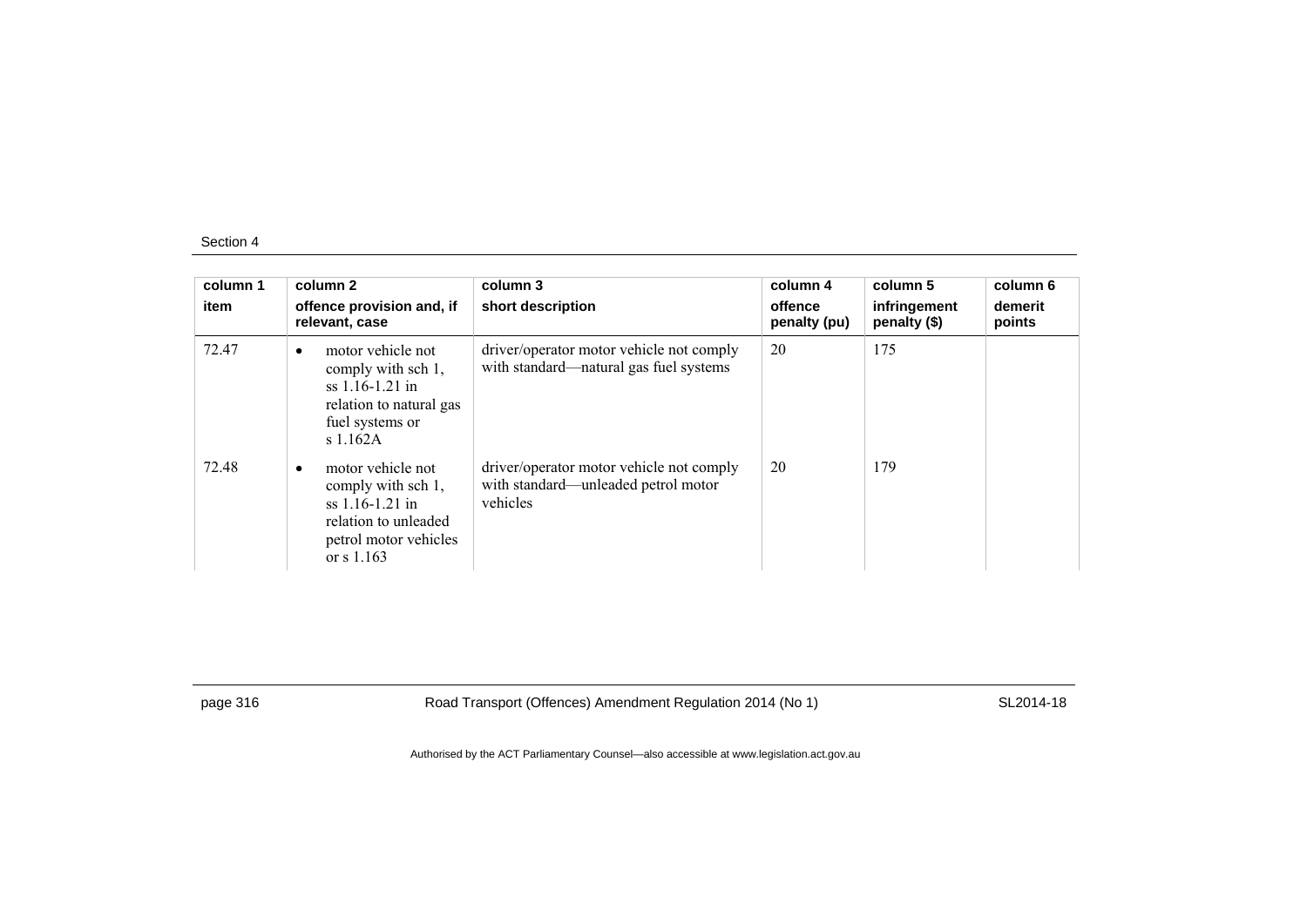| column 1<br>item | column 2<br>offence provision and, if<br>relevant, case                                                                 | column 3<br>short description                                            | column 4<br>offence<br>penalty (pu) | column 5<br>infringement<br>penalty (\$) | column 6<br>demerit<br>points |
|------------------|-------------------------------------------------------------------------------------------------------------------------|--------------------------------------------------------------------------|-------------------------------------|------------------------------------------|-------------------------------|
| 72.49            | motor vehicle not<br>٠<br>comply with sch 1,<br>$ss$ 1.16-1.21 in<br>relation to speed<br>limiting or<br>ss 1.164-1.165 | driver/operator motor vehicle not comply<br>with standard—speed limiting | 20                                  | 179                                      |                               |
| 72.50            | motor vehicle not<br>٠<br>comply with sch 1,<br>$ss$ 1.16-1.21 in<br>relation to couplings<br>or ss 1.166 and 1.167     | driver/operator motor vehicle not comply<br>with standard—couplings      | 20                                  | 179                                      |                               |

SL2014-18 Road Transport (Offences) Amendment Regulation 2014 (No 1) page 317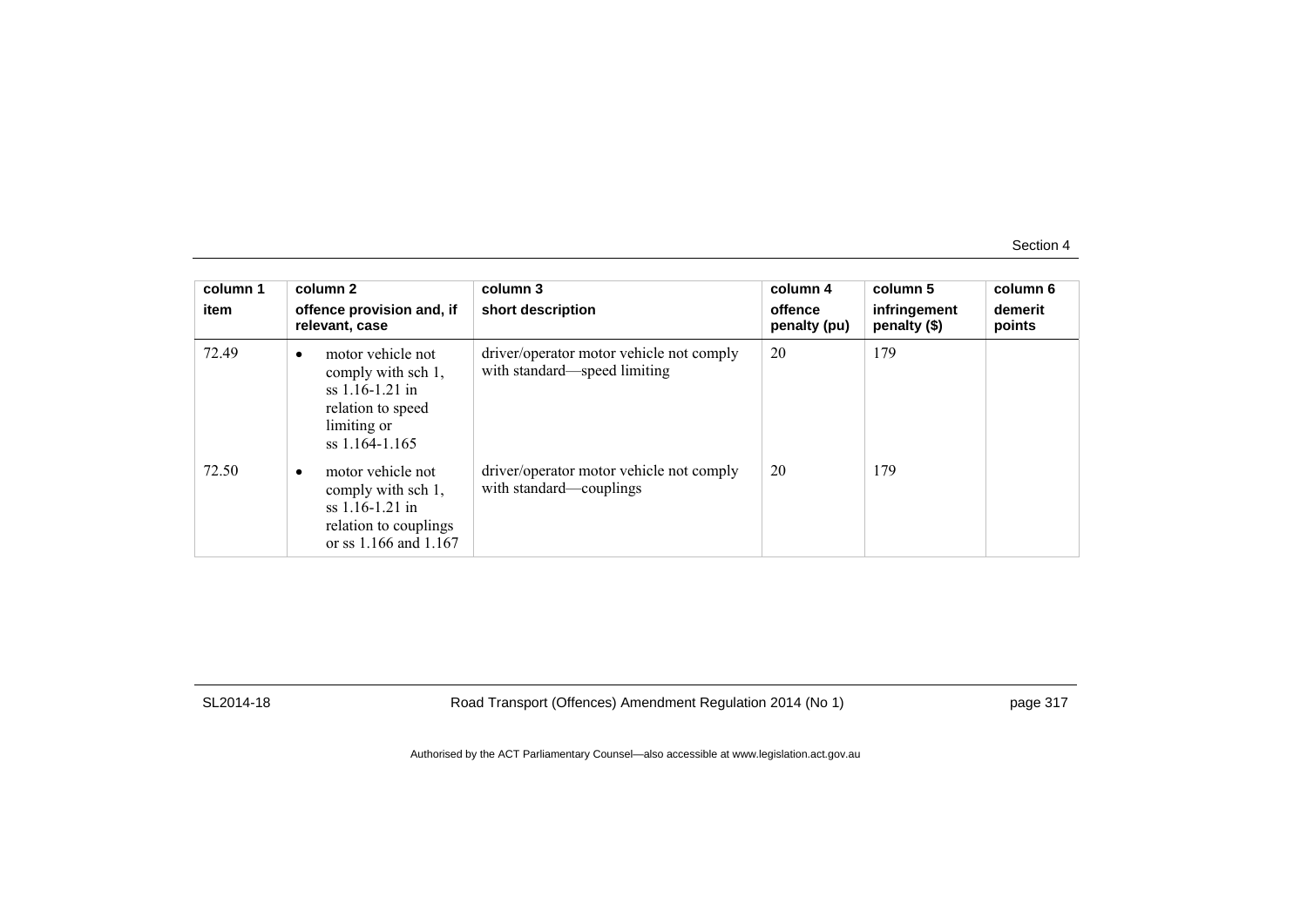| column 1<br>item | column 2<br>offence provision and, if<br>relevant, case                                                                                  | column 3<br>short description                                                                                                             | column 4<br>offence<br>penalty (pu) | column 5<br>infringement<br>penalty (\$) | column 6<br>demerit<br>points |
|------------------|------------------------------------------------------------------------------------------------------------------------------------------|-------------------------------------------------------------------------------------------------------------------------------------------|-------------------------------------|------------------------------------------|-------------------------------|
| 73               | 110(2)                                                                                                                                   |                                                                                                                                           |                                     |                                          |                               |
| 73.1             | trailer not comply<br>with $sch 1$ ,<br>$ss$ 1.16-1.21 in<br>relation to<br>suspension, vehicle<br>body or chassis<br>structural members | driver motor vehicle towing trailer/operator<br>trailer not comply with standard—<br>suspension/vehicle body/chassis structural<br>member | 20                                  | 179                                      |                               |

page 318 Road Transport (Offences) Amendment Regulation 2014 (No 1) SL2014-18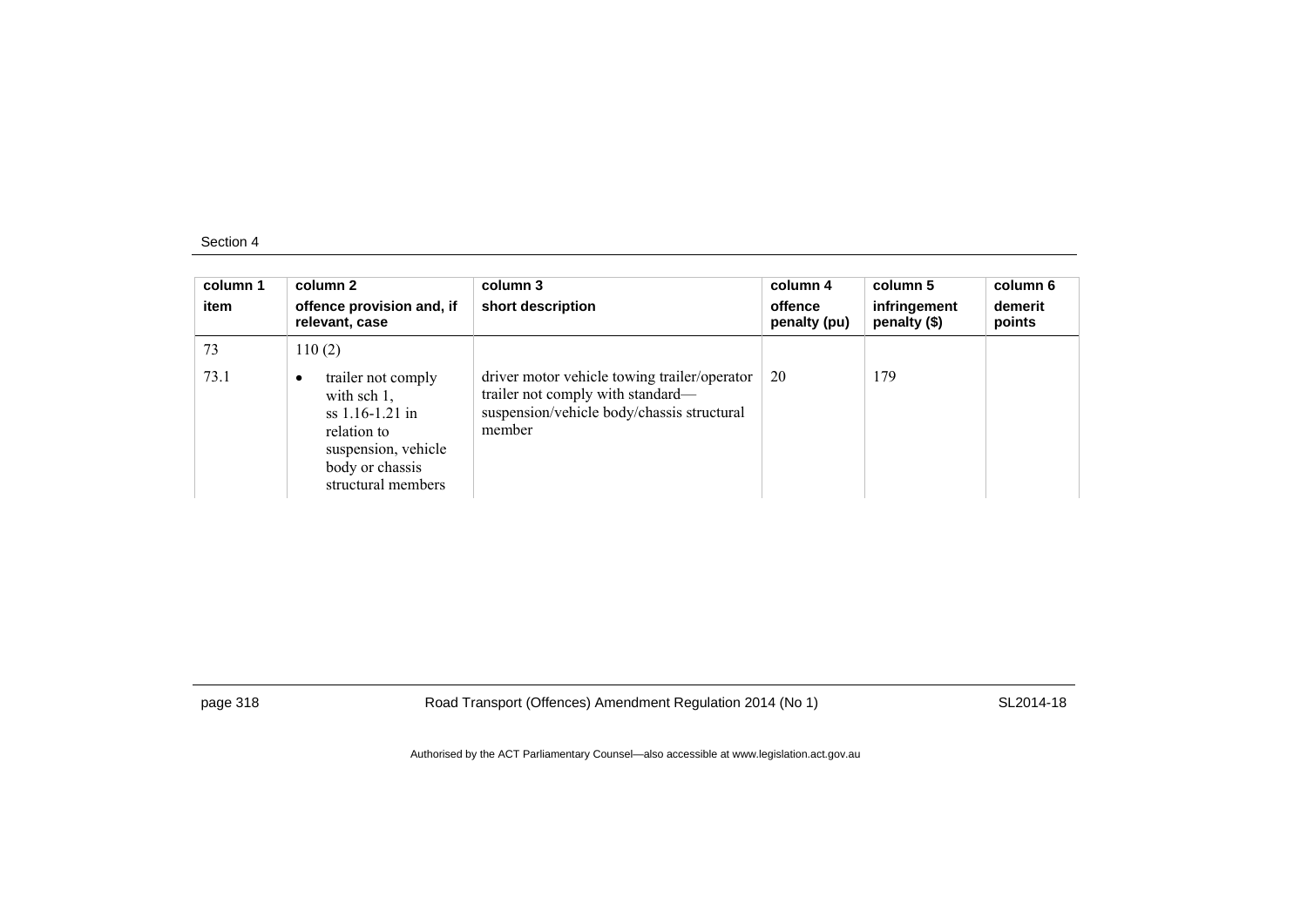| column 1 | column 2                                                                                                                                                                                                     | column 3                                                                                         | column 4                | column 5                     | column 6          |
|----------|--------------------------------------------------------------------------------------------------------------------------------------------------------------------------------------------------------------|--------------------------------------------------------------------------------------------------|-------------------------|------------------------------|-------------------|
| item     | offence provision and, if<br>relevant, case                                                                                                                                                                  | short description                                                                                | offence<br>penalty (pu) | infringement<br>penalty (\$) | demerit<br>points |
| 73.2     | trailer not comply<br>$\bullet$<br>with sch $1$ ,<br>ss 1.16-1.21 in<br>relation to anything<br>not dealt with<br>elsewhere in this item<br>or another provision<br>not dealt with<br>elsewhere in this item | driver motor vehicle towing trailer/operator<br>trailer not comply with standard—other           | 20                      | 143                          |                   |
| 73.3     | trailer not comply<br>$\bullet$<br>with $sch 1$ ,<br>$ss$ 1.16-1.21 in<br>relation to protrusions<br>or $s$ 1.28                                                                                             | driver motor vehicle towing trailer/operator<br>trailer not comply with standard—<br>protrusions | 20                      | 143                          |                   |

SL2014-18 Road Transport (Offences) Amendment Regulation 2014 (No 1) page 319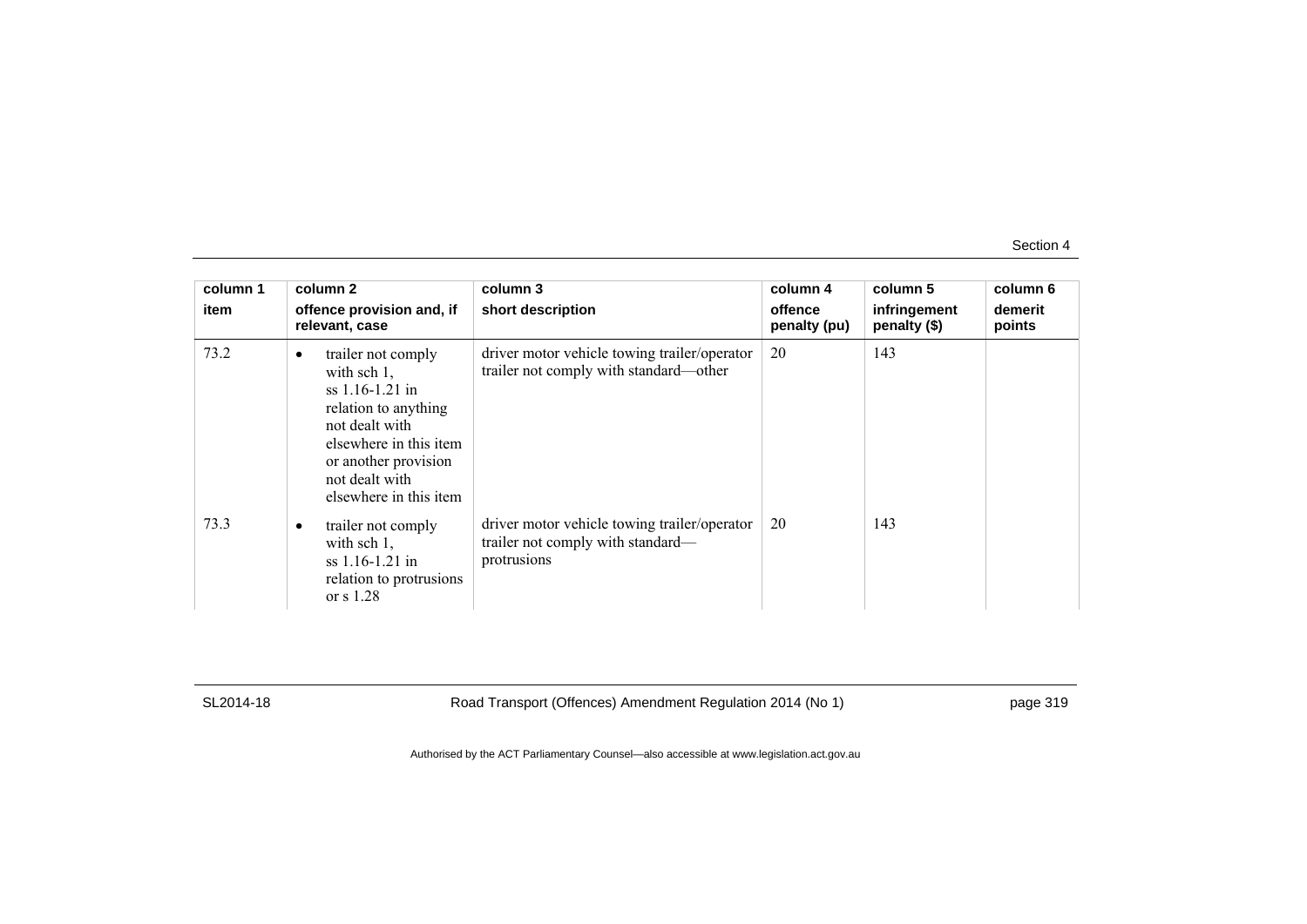| column 1<br>item | column 2<br>offence provision and, if<br>relevant, case                                                                                                   | column 3<br>short description                                                                                    | column 4<br>offence<br>penalty (pu) | column 5<br>infringement<br>penalty (\$) | column 6<br>demerit<br>points |
|------------------|-----------------------------------------------------------------------------------------------------------------------------------------------------------|------------------------------------------------------------------------------------------------------------------|-------------------------------------|------------------------------------------|-------------------------------|
| 73.4             | trailer not comply<br>$\bullet$<br>with sch $1$ ,<br>$ss$ 1.16-1.21 in<br>relation to oil, grease<br>or fuel (other than<br>LPG) containment or<br>s 1.29 | driver motor vehicle towing trailer/operator<br>trailer not comply with standard—<br>oil/grease/fuel containment | 20                                  | 179                                      |                               |
| 73.5             | trailer not comply<br>with sch $1$ ,<br>ss 1.16-1.21 in<br>relation to door<br>latches or hinges or<br>s 1.33                                             | driver motor vehicle towing trailer/operator<br>trailer not comply with standard—door<br>latches/hinges          | 20                                  | 143                                      |                               |

page 320 Road Transport (Offences) Amendment Regulation 2014 (No 1) SL2014-18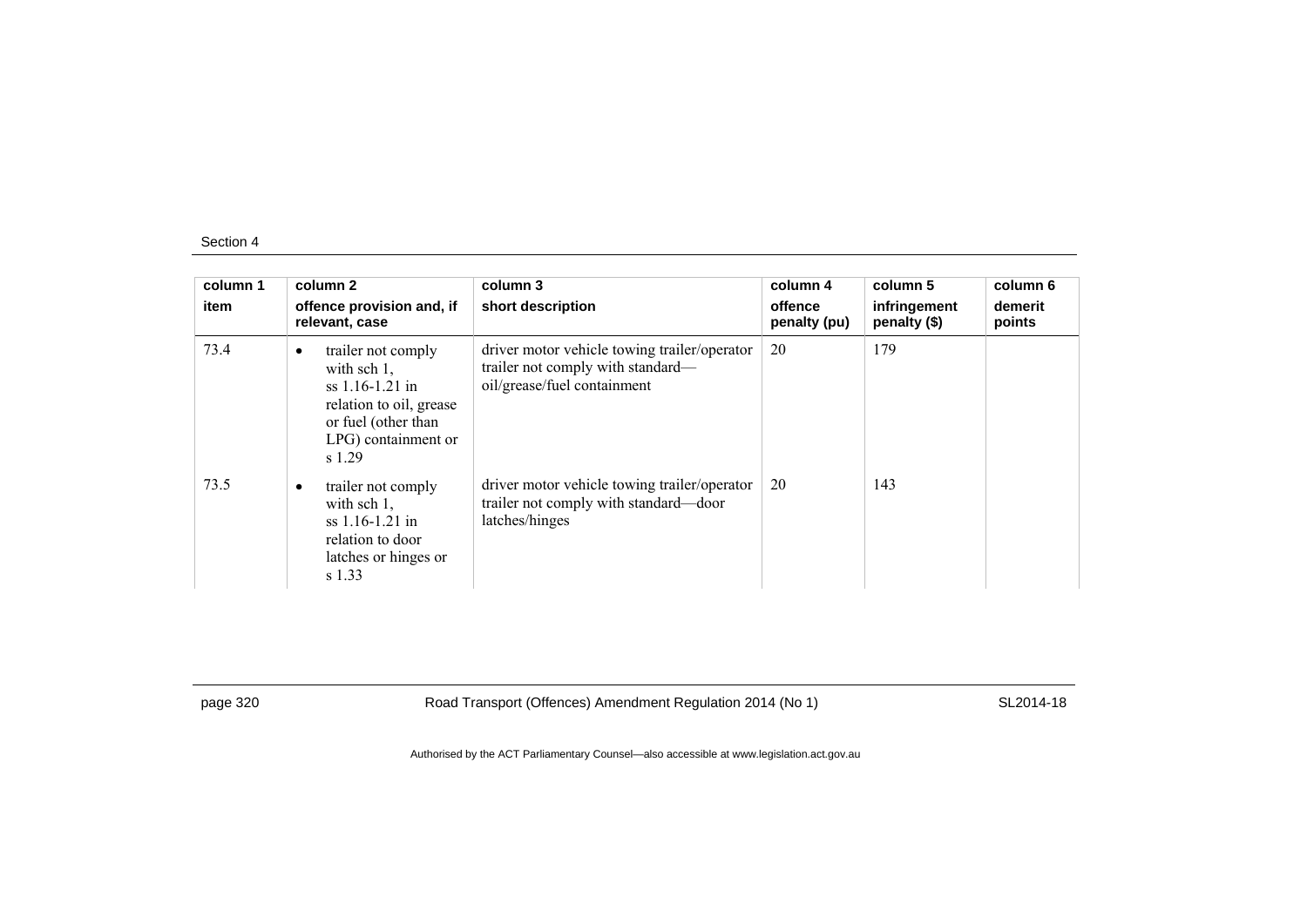| column 1 | column 2                                                                                                                                                                                                            | column 3                                                                                                                                                                       | column 4                | column 5                     | column 6          |
|----------|---------------------------------------------------------------------------------------------------------------------------------------------------------------------------------------------------------------------|--------------------------------------------------------------------------------------------------------------------------------------------------------------------------------|-------------------------|------------------------------|-------------------|
| item     | offence provision and, if<br>relevant, case                                                                                                                                                                         | short description                                                                                                                                                              | offence<br>penalty (pu) | infringement<br>penalty (\$) | demerit<br>points |
| 73.6     | trailer not comply<br>$\bullet$<br>with sch $1$ ,<br>ss 1.16-1.21 in<br>relation to mudguards<br>or spray suppression<br>devices or s 1.34                                                                          | driver motor vehicle towing trailer/operator<br>trailer not comply with standard—<br>mudguards/spray suppression                                                               | 20                      | 143                          |                   |
| 73.7     | trailer not comply<br>$\bullet$<br>with sch $1$ ,<br>$ss$ 1.16-1.21 in<br>relation to electrical<br>wiring, connections,<br>installations,<br>connectors or<br>conductors or other<br>electrical items or<br>s 1.42 | driver motor vehicle towing trailer/operator<br>trailer not comply with standard—electrical<br>wiring/connection/<br>installation/connector/conductor/other<br>electrical item | 20                      | 143                          |                   |

SL2014-18 Road Transport (Offences) Amendment Regulation 2014 (No 1) page 321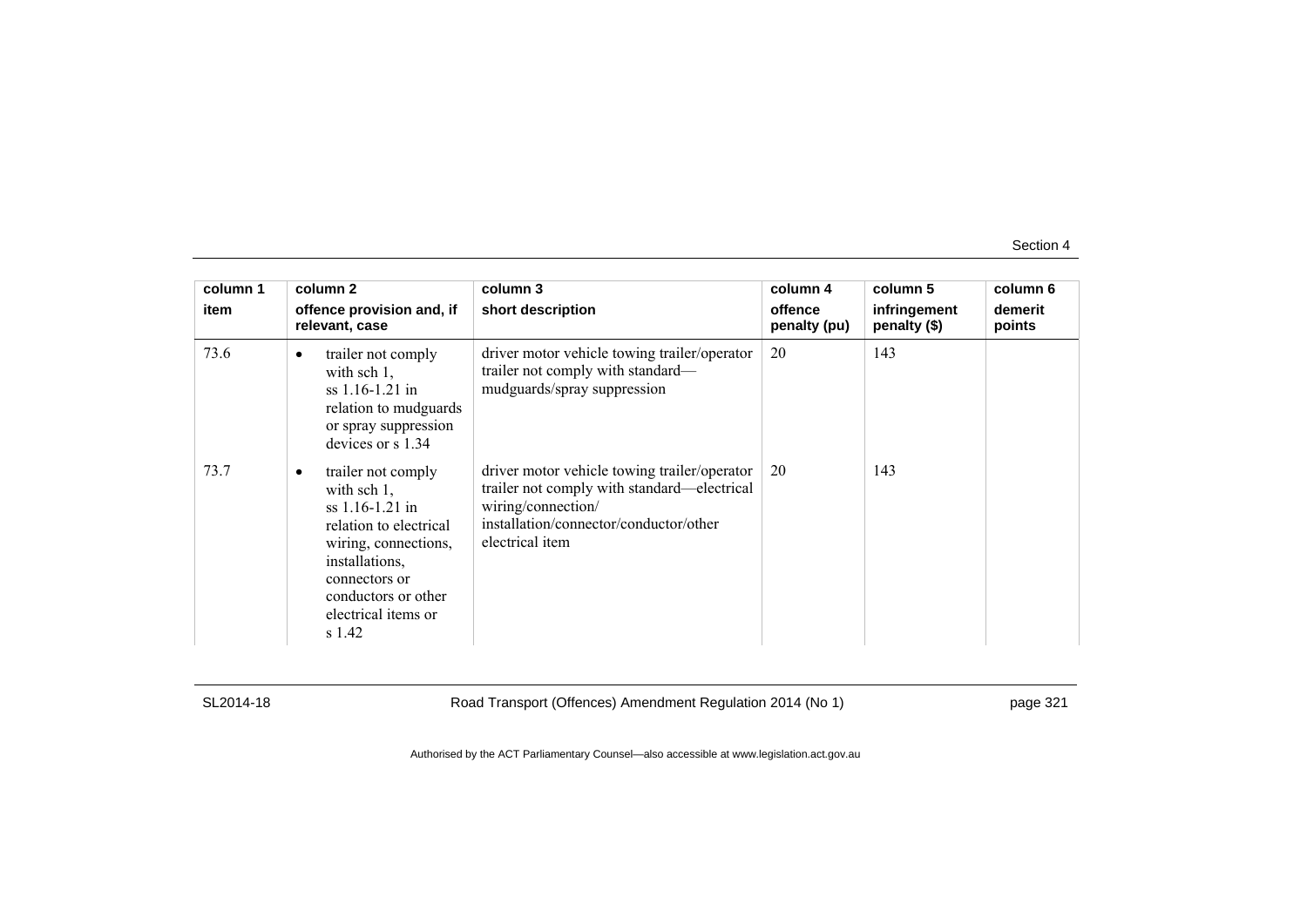| column 1<br>item | column 2<br>offence provision and, if<br>relevant, case                                                                                                            | column 3<br>short description                                                                   | column 4<br>offence<br>penalty (pu) | column 5<br>infringement<br>penalty (\$) | column 6<br>demerit<br>points |
|------------------|--------------------------------------------------------------------------------------------------------------------------------------------------------------------|-------------------------------------------------------------------------------------------------|-------------------------------------|------------------------------------------|-------------------------------|
| 73.8             | trailer not comply<br>$\bullet$<br>with sch $1$ ,<br>ss $1.16 - 1.21$ or s $1.49$<br>in relation to wheels<br>(including wheel)<br>rims, tracks, studs or<br>nuts) | driver motor vehicle towing trailer/operator<br>trailer not comply with standard-road<br>wheels | 20                                  | 179                                      |                               |
| 73.9             | trailer not comply<br>٠<br>with sch $1$ ,<br>ss $1.16 - 1.21$ or s $1.49$<br>in relation to tyres or<br>$ss$ 1.50-1.57                                             | driver motor vehicle towing trailer/operator<br>trailer not comply with standard-tyres          | 20                                  | 143                                      |                               |

page 322 Road Transport (Offences) Amendment Regulation 2014 (No 1) SL2014-18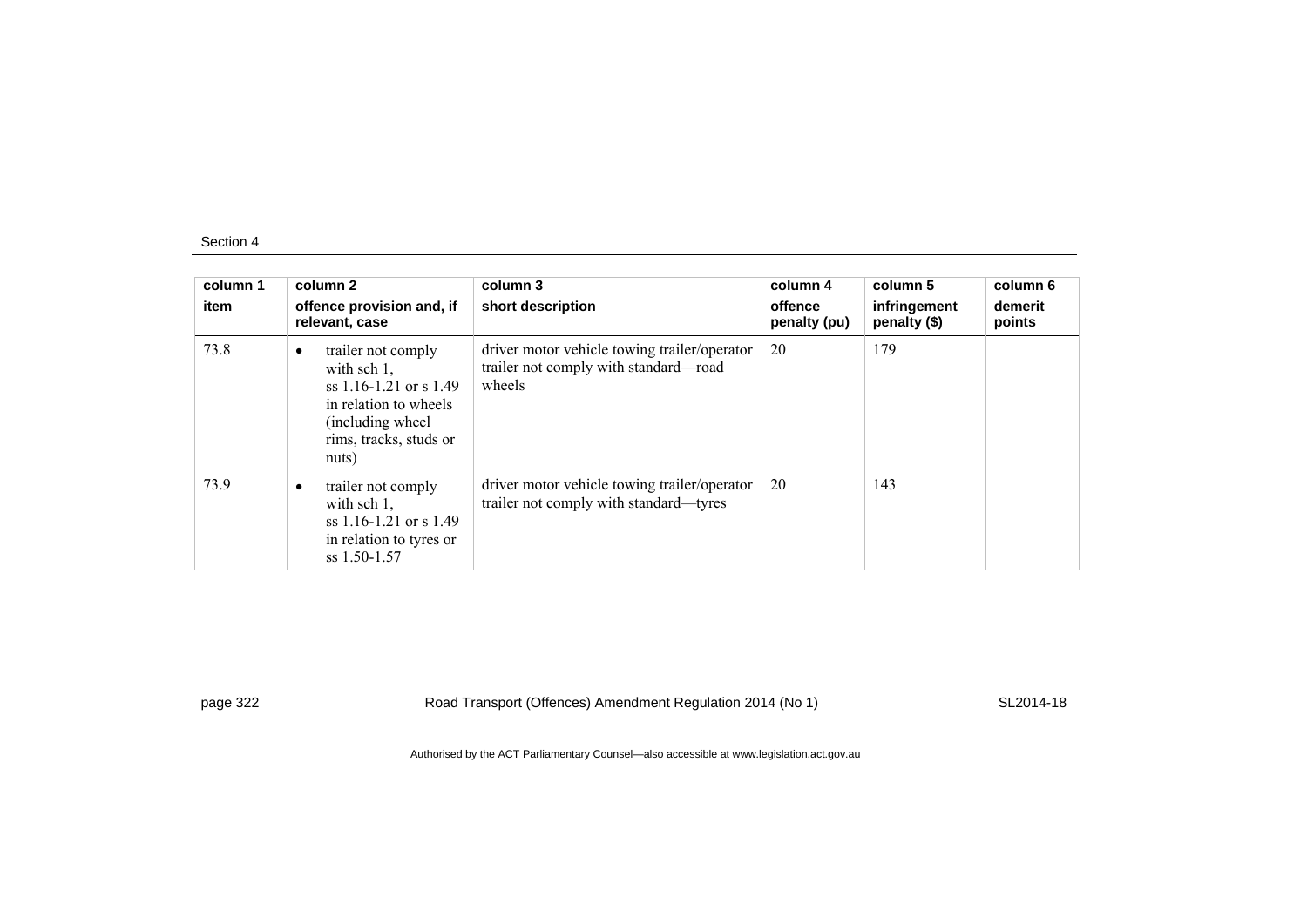| column 1<br>item | column 2<br>offence provision and, if<br>relevant, case                                                                                   | column 3<br>short description                                                                                     | column 4<br>offence<br>penalty (pu) | column 5<br>infringement<br>penalty (\$) | column 6<br>demerit<br>points |
|------------------|-------------------------------------------------------------------------------------------------------------------------------------------|-------------------------------------------------------------------------------------------------------------------|-------------------------------------|------------------------------------------|-------------------------------|
| 73.10            | trailer not comply<br>$\bullet$<br>with sch $1$ ,<br>$ss$ 1.16-1.21 in<br>relation to vehicle<br>identification<br>numbers or $\sin 1.61$ | driver motor vehicle towing trailer/operator<br>trailer not comply with standard—vehicle<br>identification number | 20                                  | 143                                      |                               |
| 73.11            | trailer not comply<br>$\bullet$<br>with sch $1$ ,<br>$ss$ 1.16-1.21 in<br>relation to compliance<br>plates or s 1.63                      | driver motor vehicle towing trailer/operator<br>trailer not comply with standard—<br>compliance plate             | 20                                  | 143                                      |                               |
| 73.12            | trailer not comply<br>with sch $1$ ,<br>$ss$ 1.16-1.21 in<br>relation to white or<br>silver band or s 1.64                                | driver motor vehicle towing trailer/operator<br>trailer not comply with standard—<br>white/silver band            | 20                                  | 143                                      |                               |

SL2014-18 Road Transport (Offences) Amendment Regulation 2014 (No 1) page 323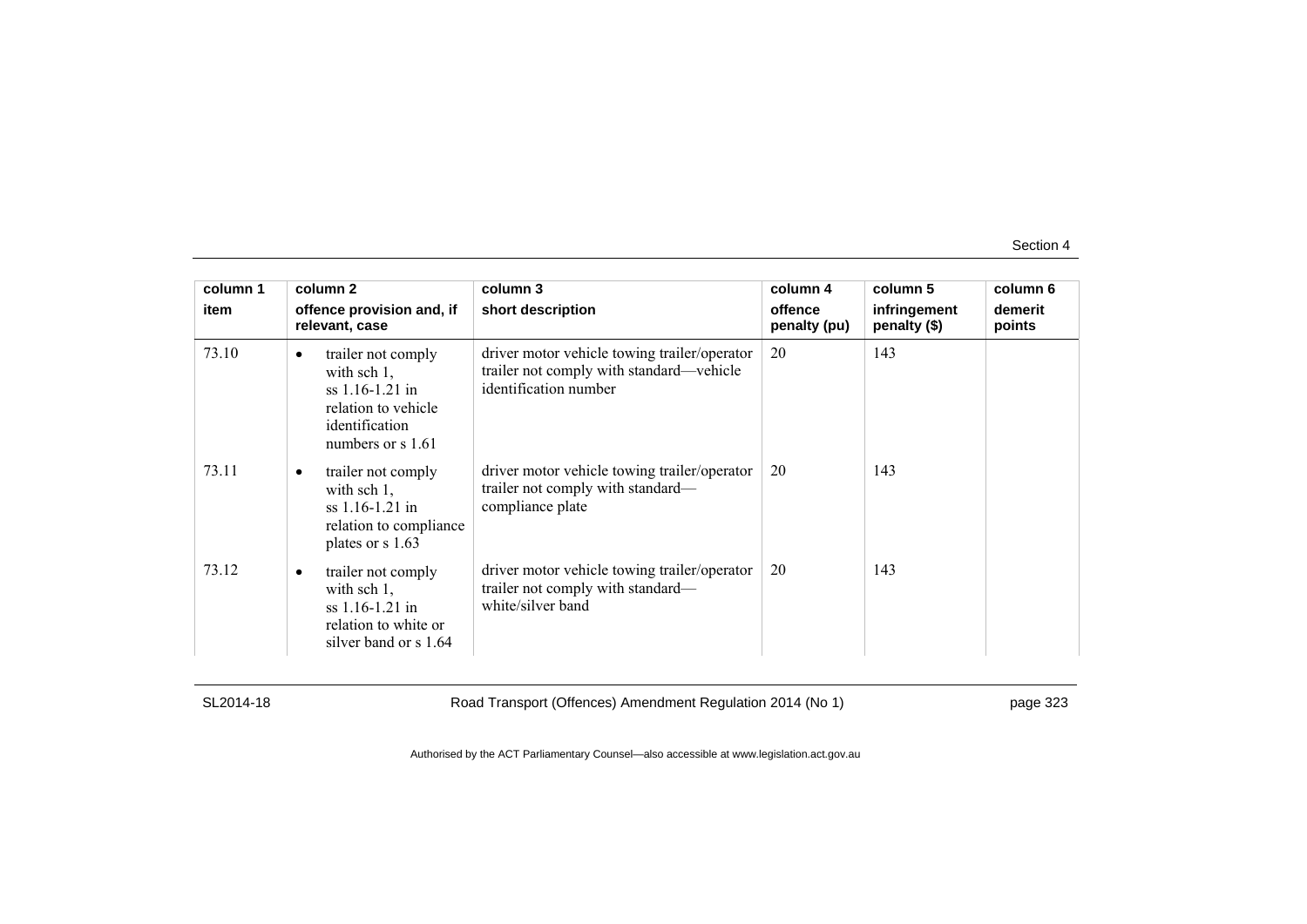| column 1<br>item | column 2<br>offence provision and, if<br>relevant, case                                                                                             | column 3<br>short description                                                                                  | column 4<br>offence<br>penalty (pu) | column 5<br>infringement<br>penalty (\$) | column 6<br>demerit<br>points |
|------------------|-----------------------------------------------------------------------------------------------------------------------------------------------------|----------------------------------------------------------------------------------------------------------------|-------------------------------------|------------------------------------------|-------------------------------|
| 73.13            | trailer not comply<br>$\bullet$<br>with sch 1, or<br>$ss$ 1.16-1.21 in<br>relation to<br>unauthorised or<br>prohibited warning<br>signs or $s$ 1.66 | driver motor vehicle towing trailer/operator<br>trailer not comply with standard—<br>unauthorised warning sign | 20                                  | 143                                      |                               |
| 73.14            | trailer not comply<br>٠<br>with sch $1$ ,<br>$ss$ 1.16-1.21 in<br>relation to axles or<br>axle groups or ss 1.69<br>and $1.70$                      | driver motor vehicle towing trailer/operator<br>trailer not comply with standard—<br>axles/axle groups         | 20                                  | 143                                      |                               |

page 324 Road Transport (Offences) Amendment Regulation 2014 (No 1) SL2014-18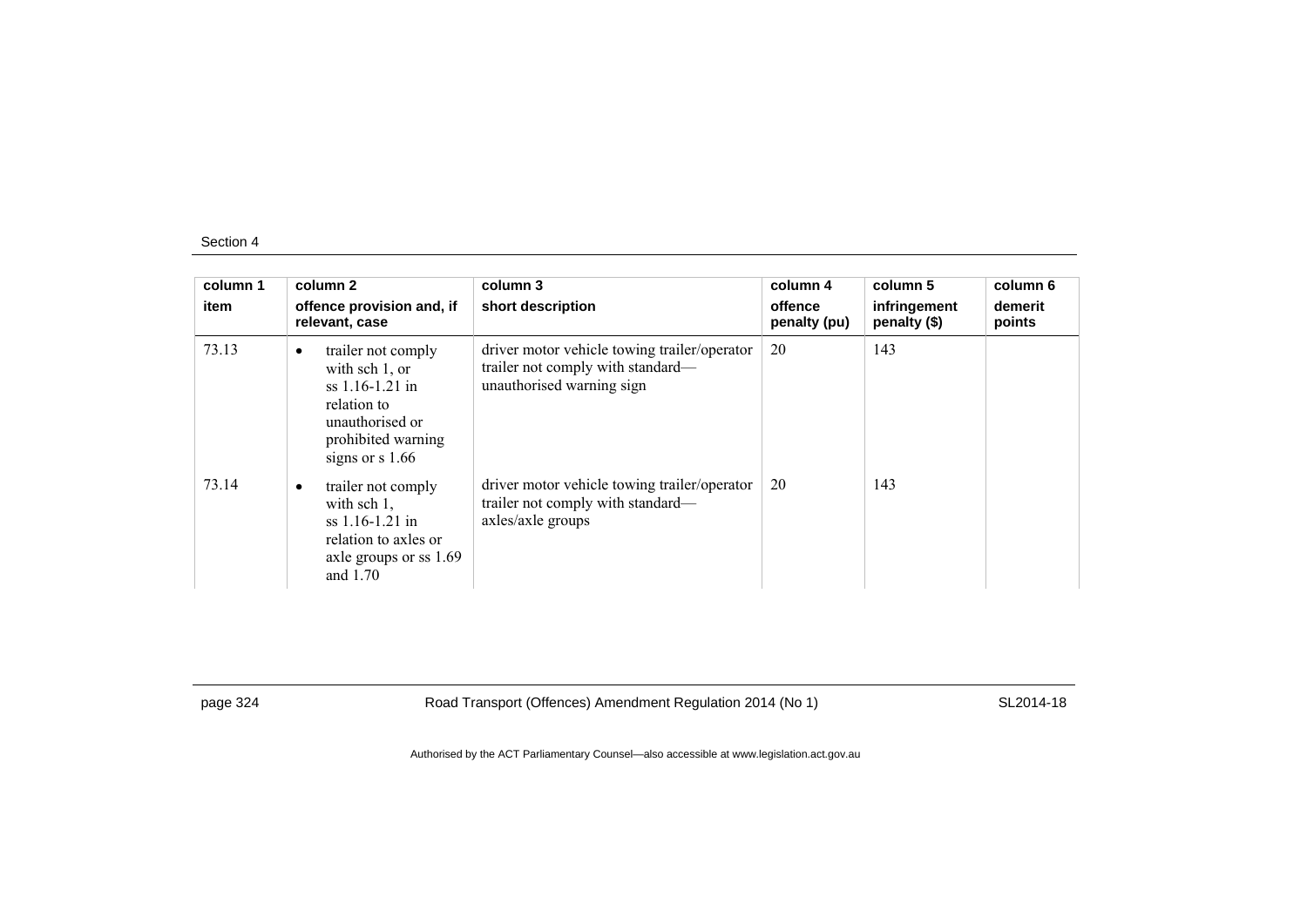| column 1 | column 2                                                                                                                                                                                                                         | column 3                                                                                                                                                                                                                                                                    | column 4                | column 5                     | column 6          |
|----------|----------------------------------------------------------------------------------------------------------------------------------------------------------------------------------------------------------------------------------|-----------------------------------------------------------------------------------------------------------------------------------------------------------------------------------------------------------------------------------------------------------------------------|-------------------------|------------------------------|-------------------|
| item     | offence provision and, if<br>relevant, case                                                                                                                                                                                      | short description                                                                                                                                                                                                                                                           | offence<br>penalty (pu) | infringement<br>penalty (\$) | demerit<br>points |
| 73.15    | trailer not comply<br>$\bullet$<br>with sch $1$ ,<br>$ss$ 1.16-1.21 in<br>relation to trailer<br>dimensions (including)<br>width, length, rear<br>overhang, drawbar<br>length, height or<br>ground clearance) or<br>ss 1.71-1.79 | driver motor vehicle towing trailer/operator<br>trailer not comply with standard—<br>width/length/rear overhang/drawbar<br>length/height/other dimensions                                                                                                                   | 20                      | 143                          |                   |
| 73.16    | trailer not comply<br>with sch $1$ ,<br>$ss$ 1.16-1.21 in<br>relation to lights or<br>ss 1.80-1.113,<br>s 1.124, s 1.125 and<br>ss 1.130-1.132                                                                                   | driver motor vehicle towing trailer/operator<br>trailer not comply with standard—tail-<br>lights/numberplate lights/clearance<br>lights/side marker lights/<br>brakelights/reversing lights/direction<br>indicator lights/rear fog lights/prohibited<br>lights/other lights | 20                      | 143                          |                   |

SL2014-18 Road Transport (Offences) Amendment Regulation 2014 (No 1) page 325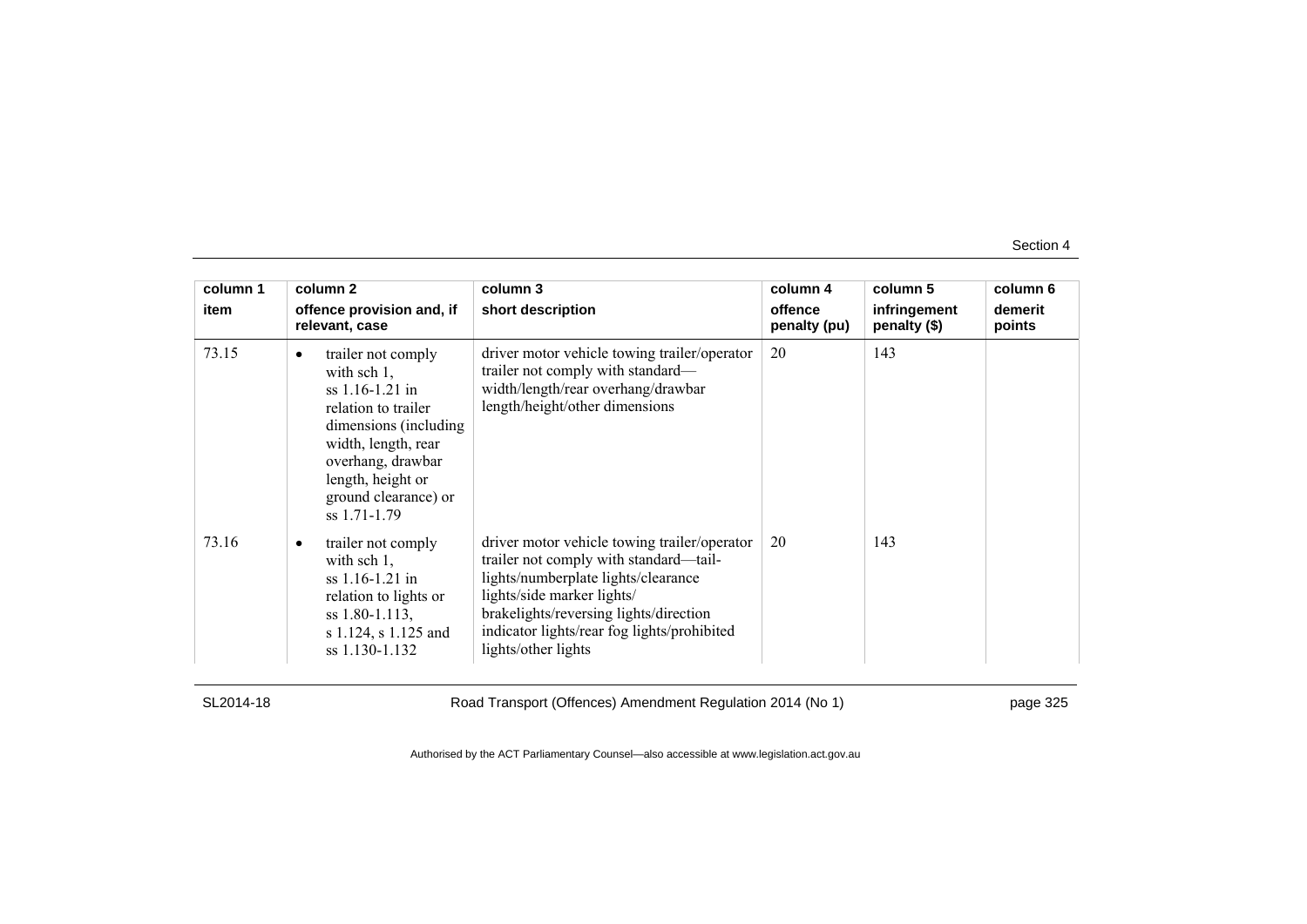| column 1<br>item | column 2<br>offence provision and, if<br>relevant, case                                                                  | column 3<br>short description                                                                                                                            | column 4<br>offence<br>penalty (pu) | column 5<br>infringement<br>penalty (\$) | column 6<br>demerit<br>points |
|------------------|--------------------------------------------------------------------------------------------------------------------------|----------------------------------------------------------------------------------------------------------------------------------------------------------|-------------------------------------|------------------------------------------|-------------------------------|
| 73.17            | trailer not comply<br>$\bullet$<br>with sch $1$ ,<br>$ss$ 1.16-1.21<br>in relation to<br>reflectors or<br>ss 1.114-1.119 | driver motor vehicle towing trailer/operator<br>trailer not comply with standard—rear<br>reflectors/side reflectors/front<br>reflectors/other reflectors | 20                                  | 143                                      |                               |
| 73.18            | trailer not comply<br>٠<br>with sch $1$ ,<br>ss 1.16 1.21 in<br>relation to rear<br>marking plates or<br>s 1.126         | driver motor vehicle towing trailer/operator<br>trailer not comply with standard—rear<br>marking plates                                                  | 20                                  | 143                                      |                               |

page 326 Road Transport (Offences) Amendment Regulation 2014 (No 1) SL2014-18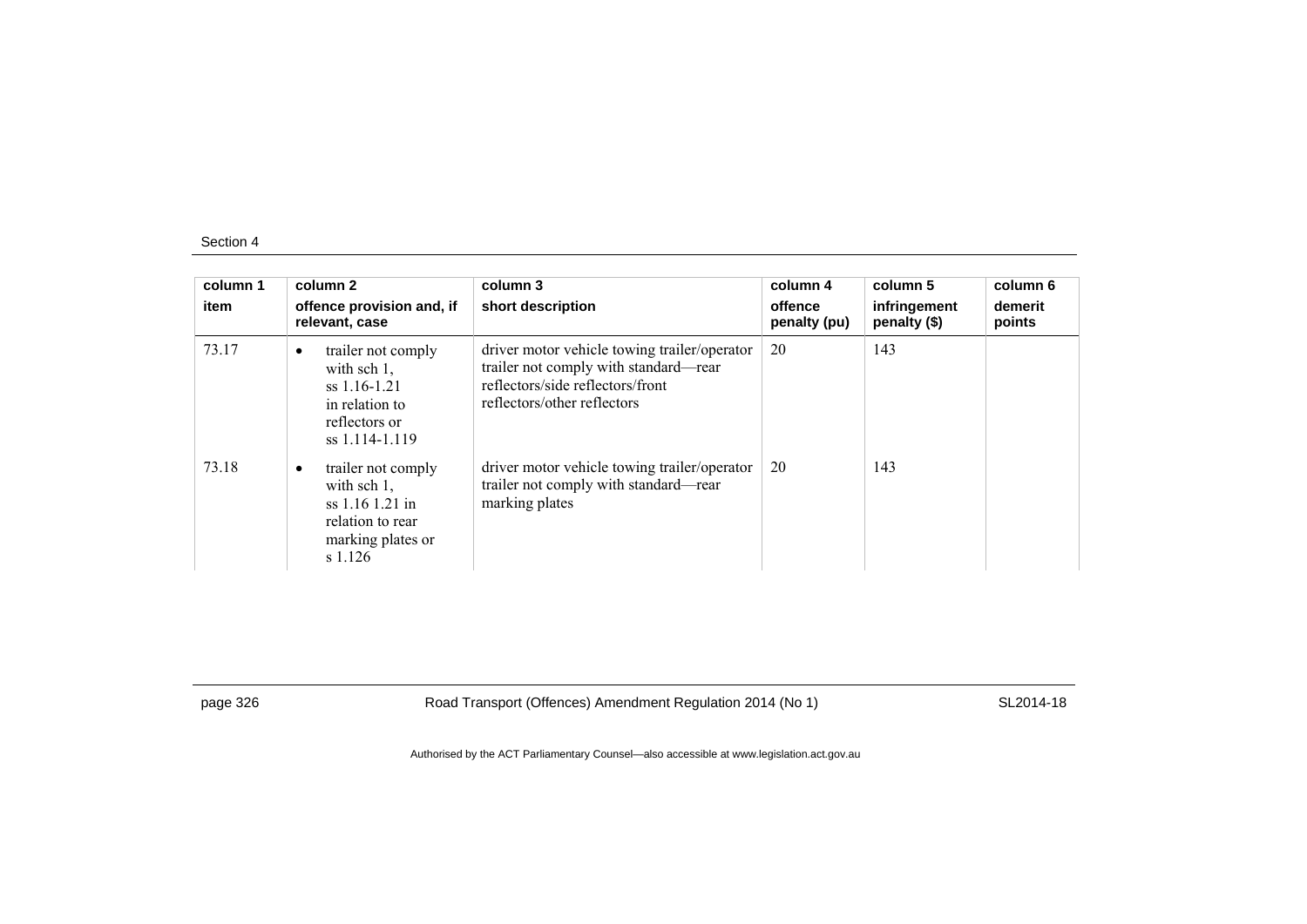| column 1<br>item | column 2<br>offence provision and, if<br>relevant, case                                                                                 | column 3<br>short description                                                                  | column 4<br>offence<br>penalty (pu) | column 5<br>infringement<br>penalty (\$) | column 6<br>demerit<br>points |
|------------------|-----------------------------------------------------------------------------------------------------------------------------------------|------------------------------------------------------------------------------------------------|-------------------------------------|------------------------------------------|-------------------------------|
| 73.19            | trailer not comply<br>$\bullet$<br>with sch $1$ ,<br>$ss$ 1.16-1.21 in<br>relation to brakes or<br>ss 1.133-1.136 and<br>ss 1.140-1.142 | driver motor vehicle towing trailer/operator<br>trailer not comply with standard-brakes        | 20                                  | 276                                      |                               |
| 73.20            | trailer not comply<br>$\bullet$<br>with sch $1$ ,<br>$ss$ 1.16-1.21 in<br>relation to couplings<br>or ss 1.166 and 1.167                | driver motor vehicle towing trailer/operator<br>trailer not comply with standard—<br>couplings | 20                                  | 179                                      |                               |

SL2014-18 Road Transport (Offences) Amendment Regulation 2014 (No 1) page 327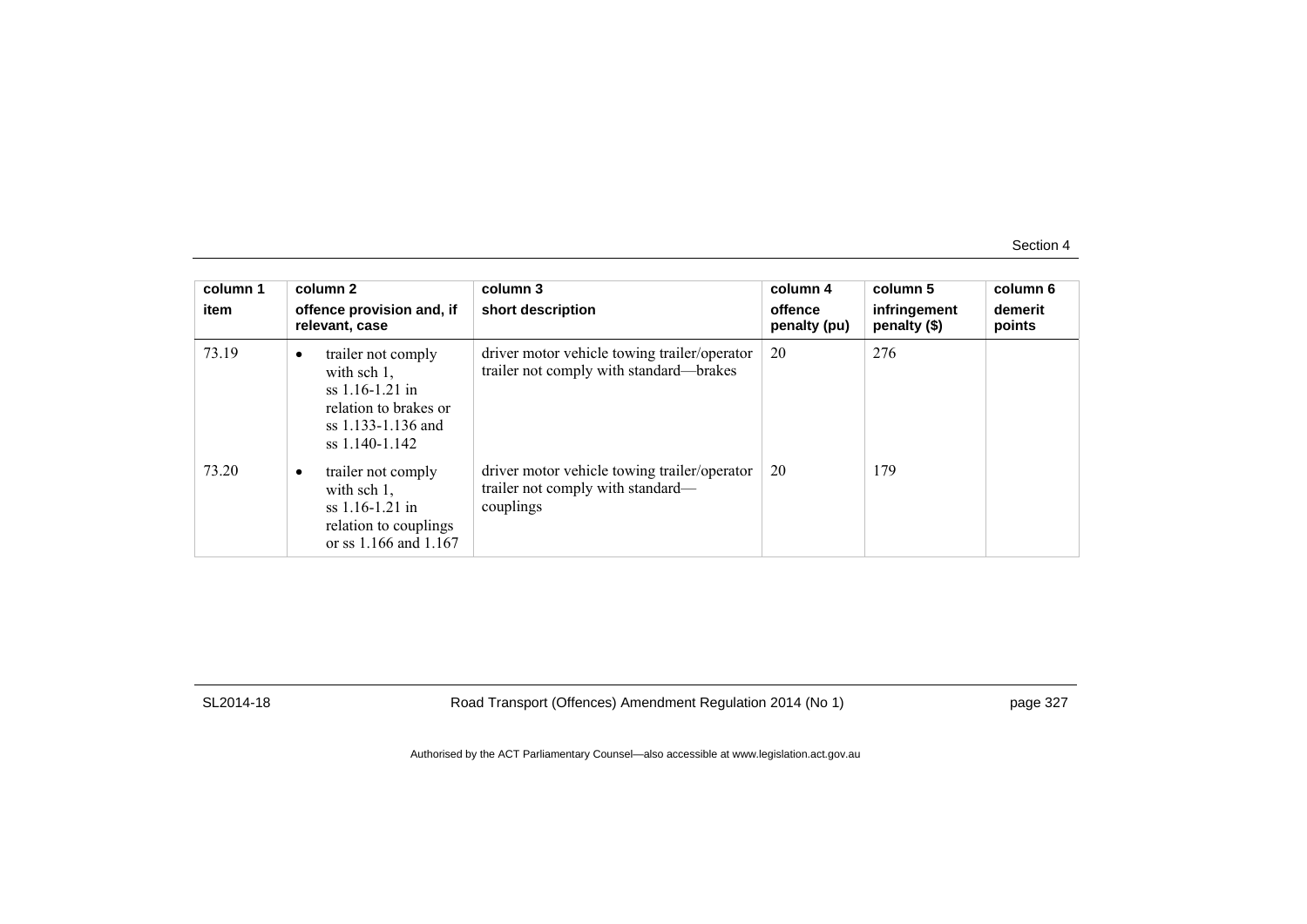| column 1 | column 2                                                                                                                                                                                               | column 3                                                              | column 4                | column 5                     | column 6          |
|----------|--------------------------------------------------------------------------------------------------------------------------------------------------------------------------------------------------------|-----------------------------------------------------------------------|-------------------------|------------------------------|-------------------|
| item     | offence provision and, if<br>relevant, case                                                                                                                                                            | short description                                                     | offence<br>penalty (pu) | infringement<br>penalty (\$) | demerit<br>points |
| 74       | 111(1)                                                                                                                                                                                                 |                                                                       |                         |                              |                   |
| 74.1     | combination not<br>٠<br>comply with sch 1,<br>ss 1.16-1.21 in<br>relation to something<br>not dealt with<br>elsewhere in this item<br>or another provision<br>not dealt with<br>elsewhere in this item | driver/operator combination not comply<br>with standard—other         | 20                      | 179                          |                   |
| 74.2     | combination not<br>٠<br>comply with sch 1,<br>$ss$ 1.16-1.21 in<br>relation to warning<br>signs or ss $1.65-1.67$                                                                                      | driver/operator combination not comply<br>with standard—warning signs | 20                      | 179                          |                   |

page 328 Road Transport (Offences) Amendment Regulation 2014 (No 1) SL2014-18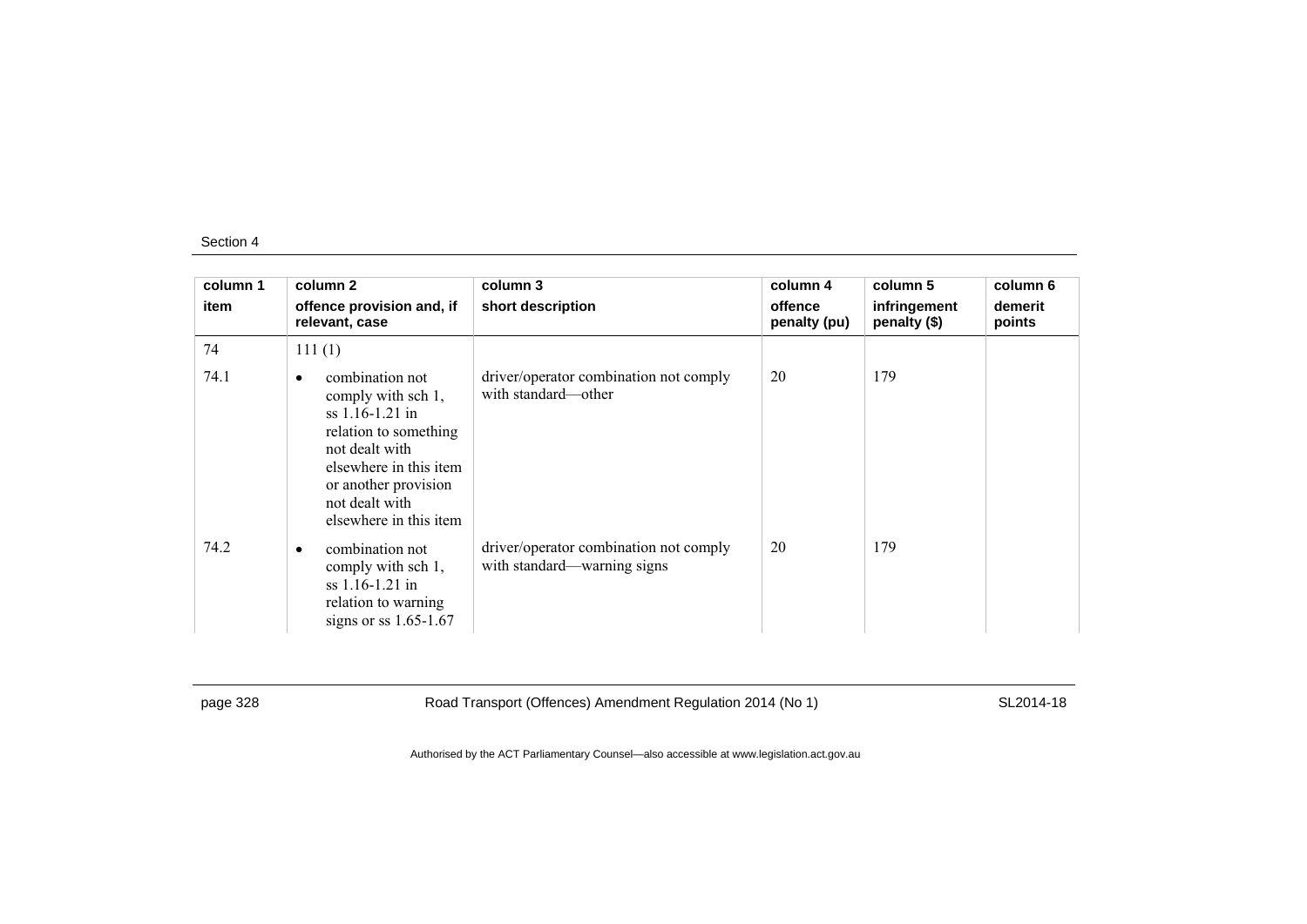| column 1<br>item | column 2<br>offence provision and, if<br>relevant, case                                                                                                 | column 3<br>short description                                                                        | column 4<br>offence<br>penalty (pu) | column 5<br>infringement<br>penalty (\$) | column 6<br>demerit<br>points |
|------------------|---------------------------------------------------------------------------------------------------------------------------------------------------------|------------------------------------------------------------------------------------------------------|-------------------------------------|------------------------------------------|-------------------------------|
| 74.3             | combination not<br>comply with sch 1,<br>ss 1.16-1.21 in<br>relation to dimensions<br>(including length or<br>ground clearance) or<br>s 1.75 and s 1.79 | driver/operator combination not comply<br>with standard—length/ground clearance/<br>other dimensions | 20                                  | 179                                      |                               |
| 74.4             | combination not<br>comply with sch 1,<br>$ss$ 1.16-1.21 in<br>relation to brakes or<br>ss 1.133-1.136                                                   | driver/operator combination not comply<br>with standard—brakes                                       | 20                                  | 276                                      |                               |

SL2014-18 Road Transport (Offences) Amendment Regulation 2014 (No 1) page 329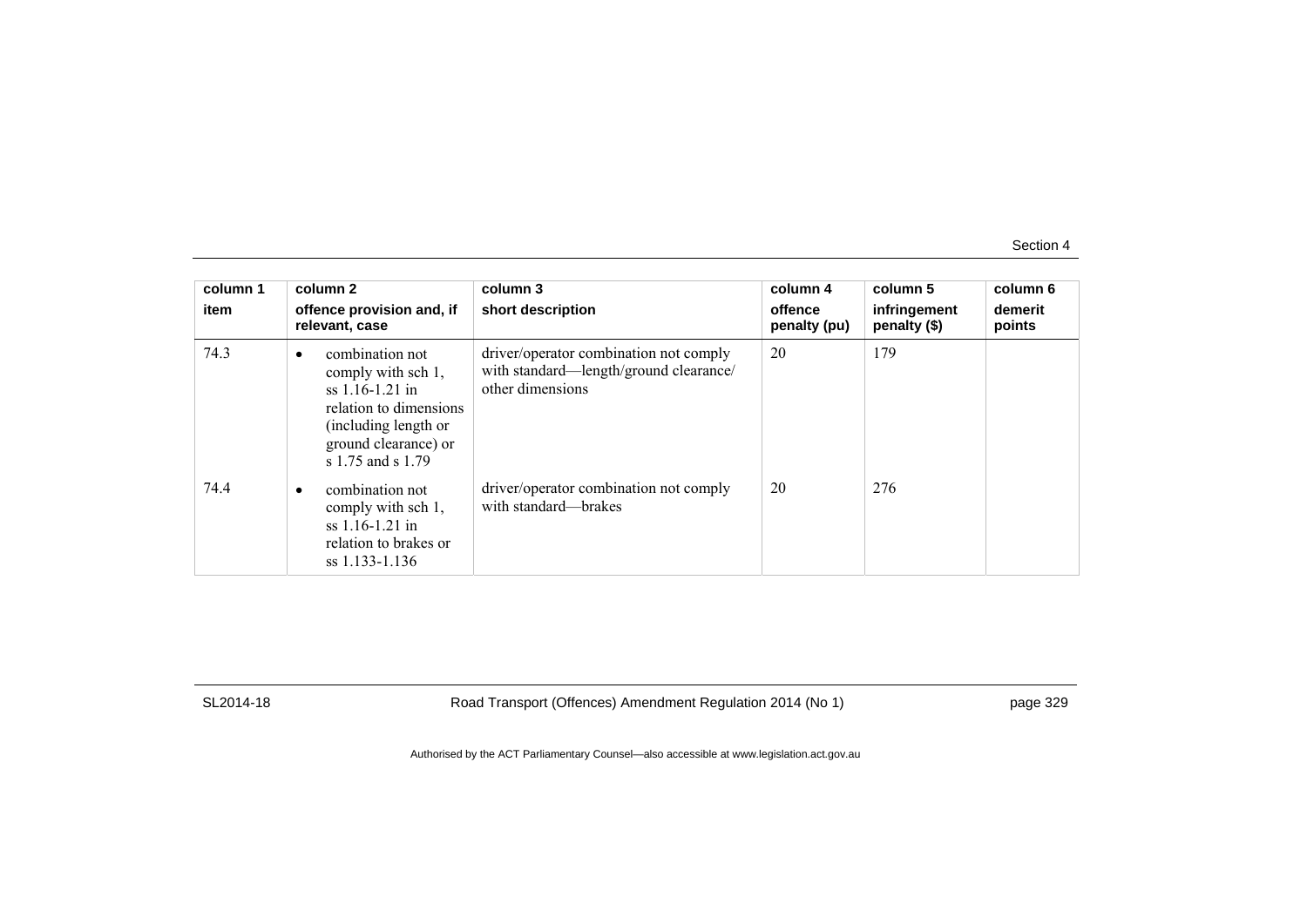| column 1<br>item | column 2<br>offence provision and, if<br>relevant, case                                                                                                                                                                        | column 3<br>short description                                            | column 4<br>offence<br>penalty (pu) | column 5<br>infringement<br>penalty (\$) | column 6<br>demerit<br>points |
|------------------|--------------------------------------------------------------------------------------------------------------------------------------------------------------------------------------------------------------------------------|--------------------------------------------------------------------------|-------------------------------------|------------------------------------------|-------------------------------|
| 75               | 111(2)                                                                                                                                                                                                                         |                                                                          |                                     |                                          |                               |
| 75.1             | vehicle in<br>$\bullet$<br>combination not<br>comply with sch 1,<br>$ss$ 1.16-1.21 in<br>relation to something<br>not dealt with<br>elsewhere in this item<br>or another provision<br>not dealt with<br>elsewhere in this item | driver/operator vehicle in combination not<br>comply with standard—other | 20                                  | 179                                      |                               |

page 330 Road Transport (Offences) Amendment Regulation 2014 (No 1) SL2014-18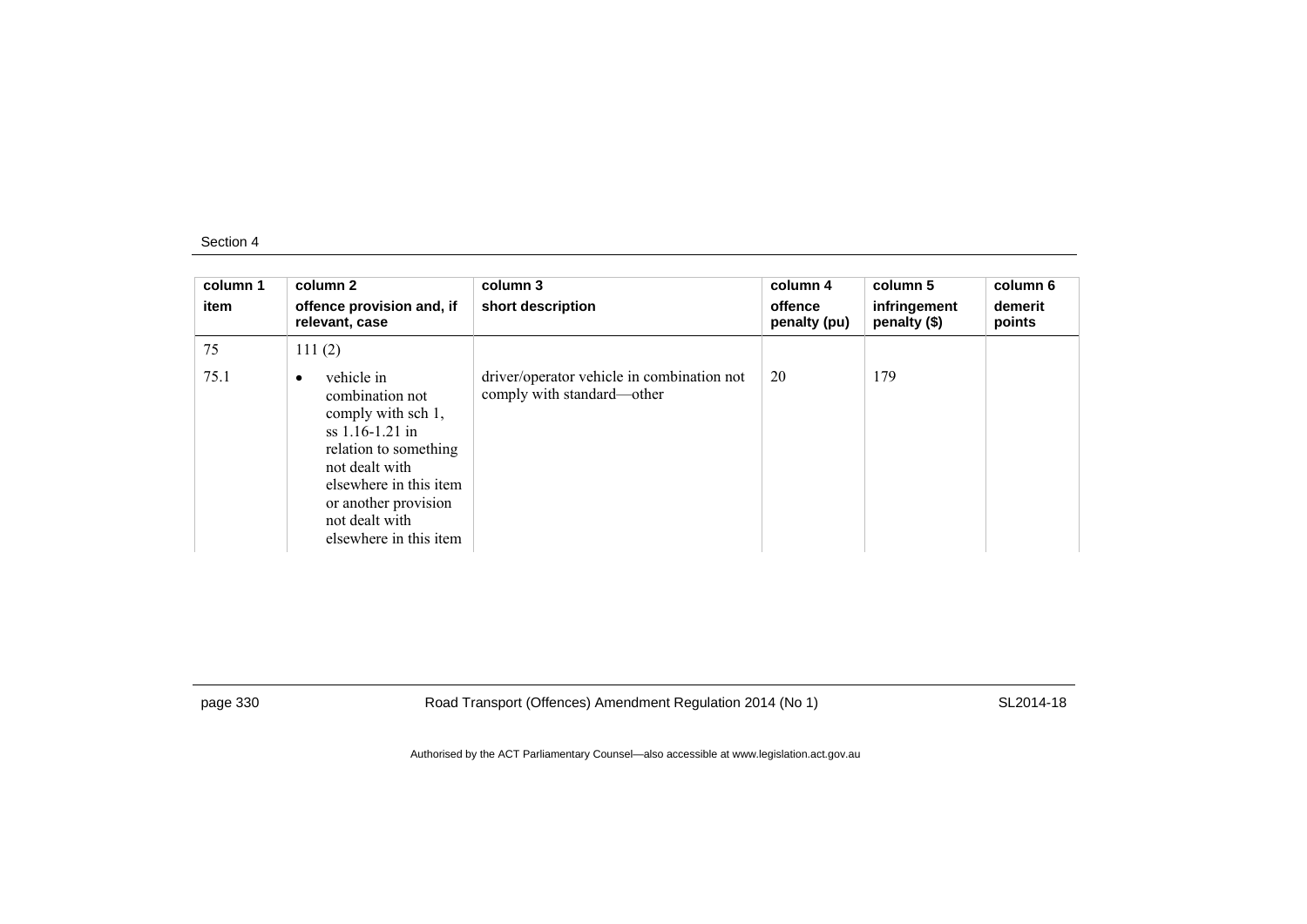| column 1 | column 2                                                                                                                                               | column 3                                                                     | column 4                | column 5                     | column 6          |
|----------|--------------------------------------------------------------------------------------------------------------------------------------------------------|------------------------------------------------------------------------------|-------------------------|------------------------------|-------------------|
| item     | offence provision and, if<br>relevant, case                                                                                                            | short description                                                            | offence<br>penalty (pu) | infringement<br>penalty (\$) | demerit<br>points |
| 75.2     | vehicle in<br>$\bullet$<br>combination not<br>comply with sch 1,<br>$ss$ 1.16-1.21 in<br>relation to brakes or<br>ss 1.133-1.136 and<br>ss 1.143-1.153 | driver/operator vehicle in combination not<br>comply with standard—brakes    | 20                      | 276                          |                   |
| 75.3     | vehicle in<br>$\bullet$<br>combination not<br>comply with sch 1,<br>$ss$ 1.16-1.21 in<br>relation to couplings<br>or ss $1.166 - 1.180$                | driver/operator vehicle in combination not<br>comply with standard—couplings | 20                      | 179                          |                   |
| 76       | 114(3)(a)                                                                                                                                              | modify/add component contrary to<br>standards                                | 20                      | 143                          |                   |

SL2014-18 Road Transport (Offences) Amendment Regulation 2014 (No 1) page 331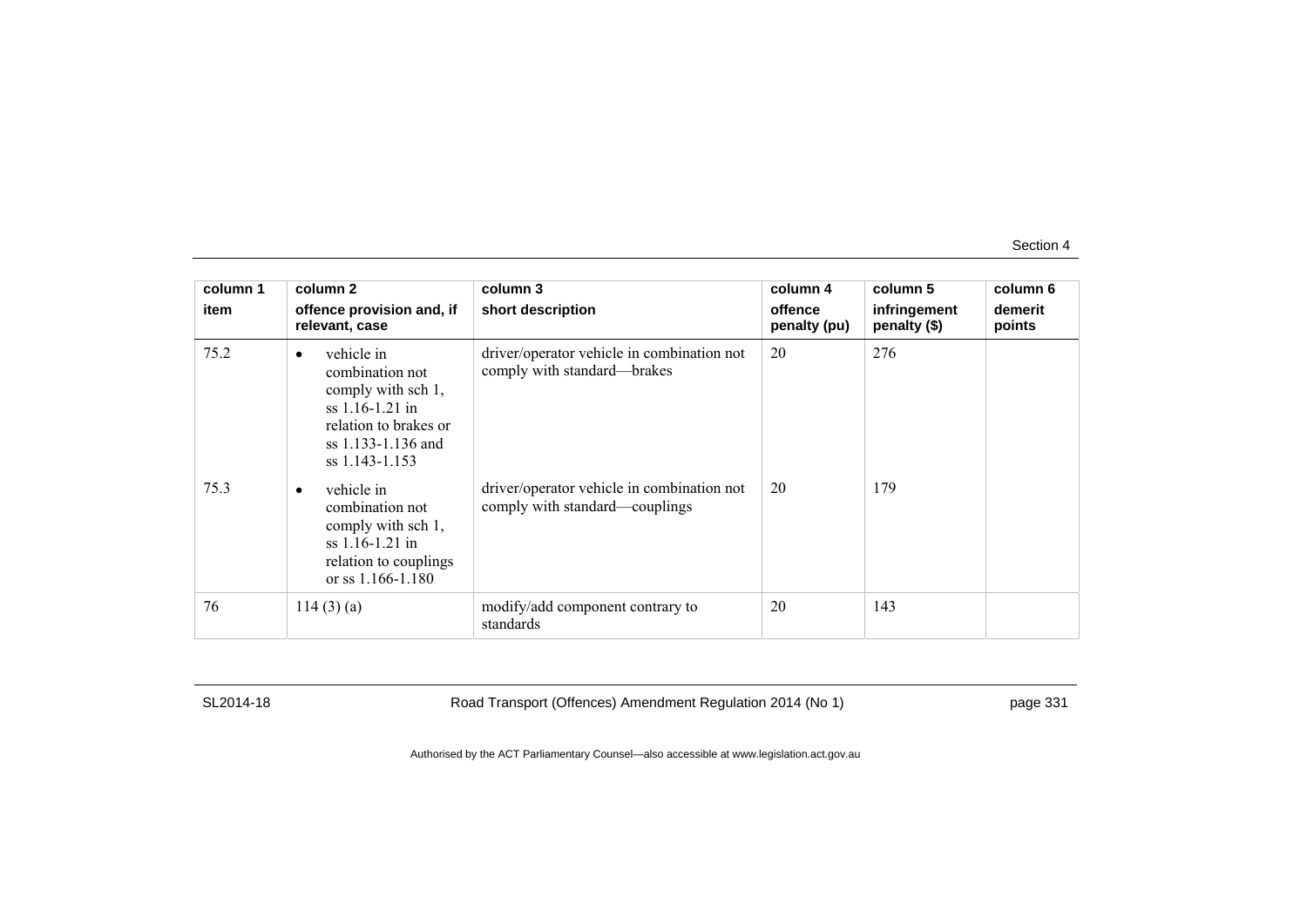| column 1 | column 2                                    | column 3                                                                                                                    | column 4                | column 5                     | column 6          |
|----------|---------------------------------------------|-----------------------------------------------------------------------------------------------------------------------------|-------------------------|------------------------------|-------------------|
| item     | offence provision and, if<br>relevant, case | short description                                                                                                           | offence<br>penalty (pu) | infringement<br>penalty (\$) | demerit<br>points |
| 77       | $114(3)$ (b)                                | modify/add component without<br>certification                                                                               | 20                      | 143                          |                   |
| 78       | 122(1)(a)                                   | authorised examiner not tell authority<br>about change of name as required                                                  | 5                       | 143                          |                   |
| 79       | 122(1)(b)                                   | authorised examiner not return certificate<br>of appointment to authority for amendment<br>after change of name as required | 5                       | 143                          |                   |
| 80       | 122(2)(a)                                   | authorised examiner not tell authority<br>orally about change of address as required                                        | 5                       | 143                          |                   |
| 81       | 122(2)(b)                                   | authorised examiner not tell authority in<br>writing about change of address as required                                    | 5                       | 143                          |                   |
| 82       | 126                                         | authorised examiner appointment<br>cancelled/suspended not return certificate<br>of appointment to authority as required    | 20                      | 143                          |                   |

page 332 Road Transport (Offences) Amendment Regulation 2014 (No 1) SL2014-18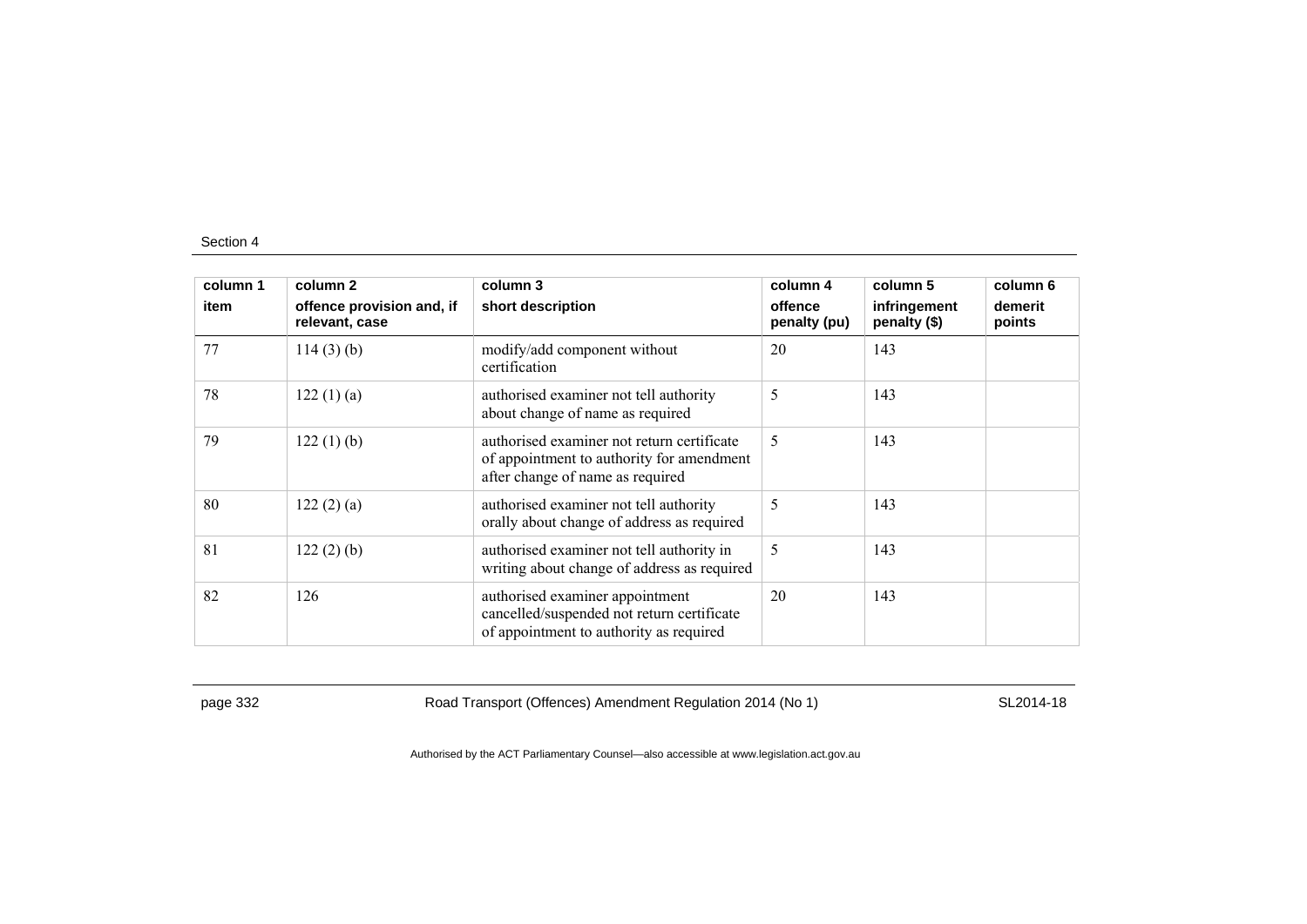| column 1 | column 2                                    | column 3                                                                                                                                       | column 4                | column 5                     | column 6          |
|----------|---------------------------------------------|------------------------------------------------------------------------------------------------------------------------------------------------|-------------------------|------------------------------|-------------------|
| item     | offence provision and, if<br>relevant, case | short description                                                                                                                              | offence<br>penalty (pu) | infringement<br>penalty (\$) | demerit<br>points |
| 83       | 137                                         | proprietor approval cancelled/suspended<br>not return certificate of approval of<br>premises to authority as required                          | 20                      | 143                          |                   |
| 84       | 138                                         | proprietor not display certificate of<br>approval of premises as required                                                                      | 5                       | 143                          |                   |
| 85       | 139(1)(a)                                   | proprietor not keep up-to-date copy of light<br>vehicle manual/heavy vehicle<br>manual/Australian design rules at premises                     | 5                       | 143                          |                   |
| 86       | $139(1)$ (b)                                | proprietor not keep up-to-date copy of<br>document applied/adopted/incorporated in<br>light vehicle manual/heavy vehicle manual<br>at premises | 5                       | 143                          |                   |
| 87       | 139(2)                                      | proprietor not make copy of required<br>documents available for inspection as<br>required                                                      | 5                       | 143                          |                   |

SL2014-18 Road Transport (Offences) Amendment Regulation 2014 (No 1) page 333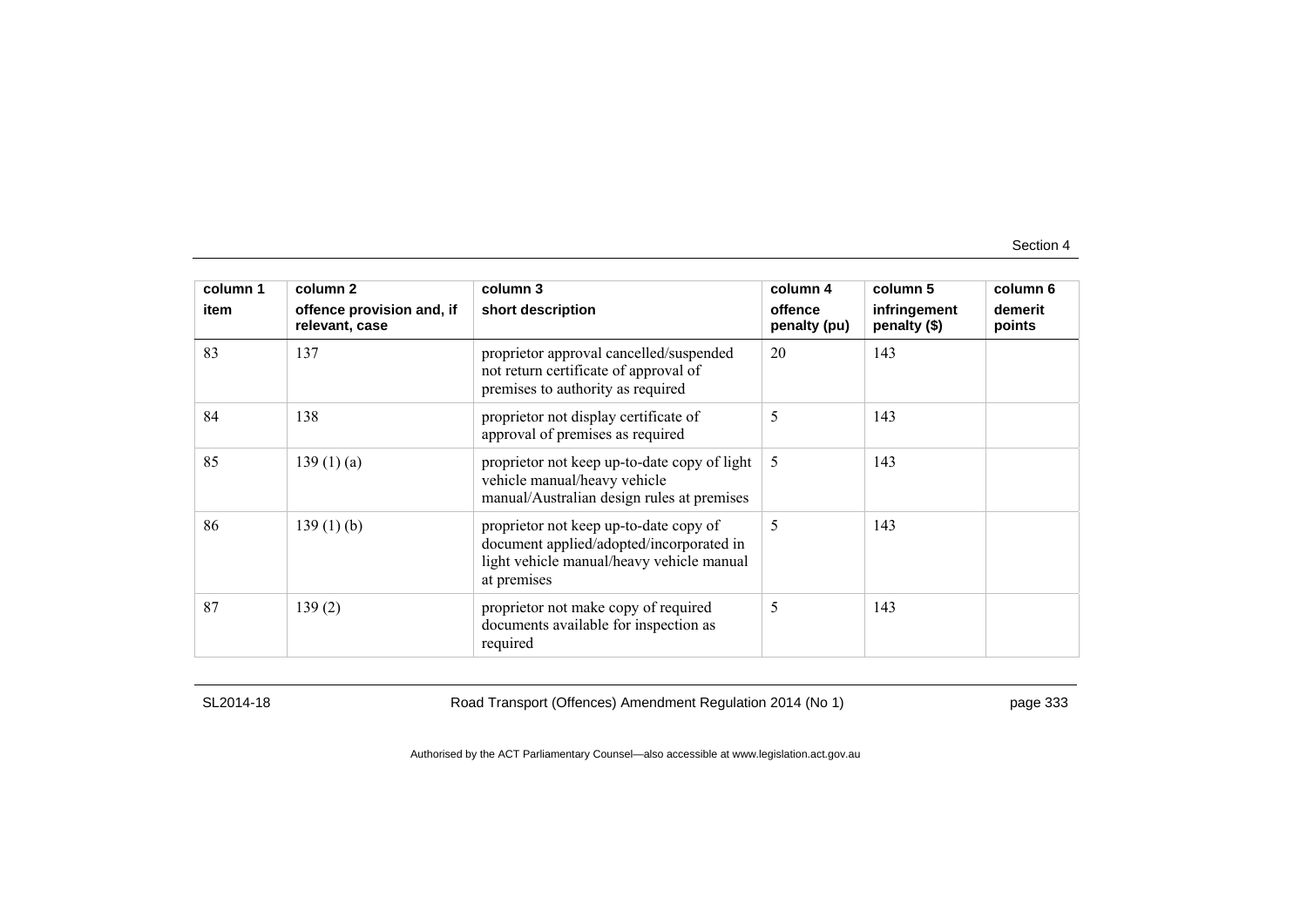| column 1<br>item | column 2<br>offence provision and, if<br>relevant, case | column 3<br>short description                                                                                               | column 4<br>offence<br>penalty (pu) | column 5<br>infringement<br>penalty (\$) | column 6<br>demerit<br>points |
|------------------|---------------------------------------------------------|-----------------------------------------------------------------------------------------------------------------------------|-------------------------------------|------------------------------------------|-------------------------------|
| 88               | 140                                                     | proprietor not display approved inspection<br>station notice as required                                                    | 5                                   | 143                                      |                               |
| 89               | 141(a)                                                  | previous proprietor not tell authority in<br>writing about ceasing to be proprietor as<br>required                          | 5                                   | 143                                      |                               |
| 90               | 141 $(b)$                                               | previous proprietor not return certificate of<br>approval for premises after ceasing to be<br>proprietor as required        | 5                                   | 143                                      |                               |
| 91               | 142(a)                                                  | proprietor not tell authority about change<br>of name as required                                                           | 5                                   | 143                                      |                               |
| 92               | 142(b)                                                  | proprietor not return certificate of approval<br>of premises to authority for amendment<br>after change of name as required | 5                                   | 143                                      |                               |

page 334 Road Transport (Offences) Amendment Regulation 2014 (No 1) SL2014-18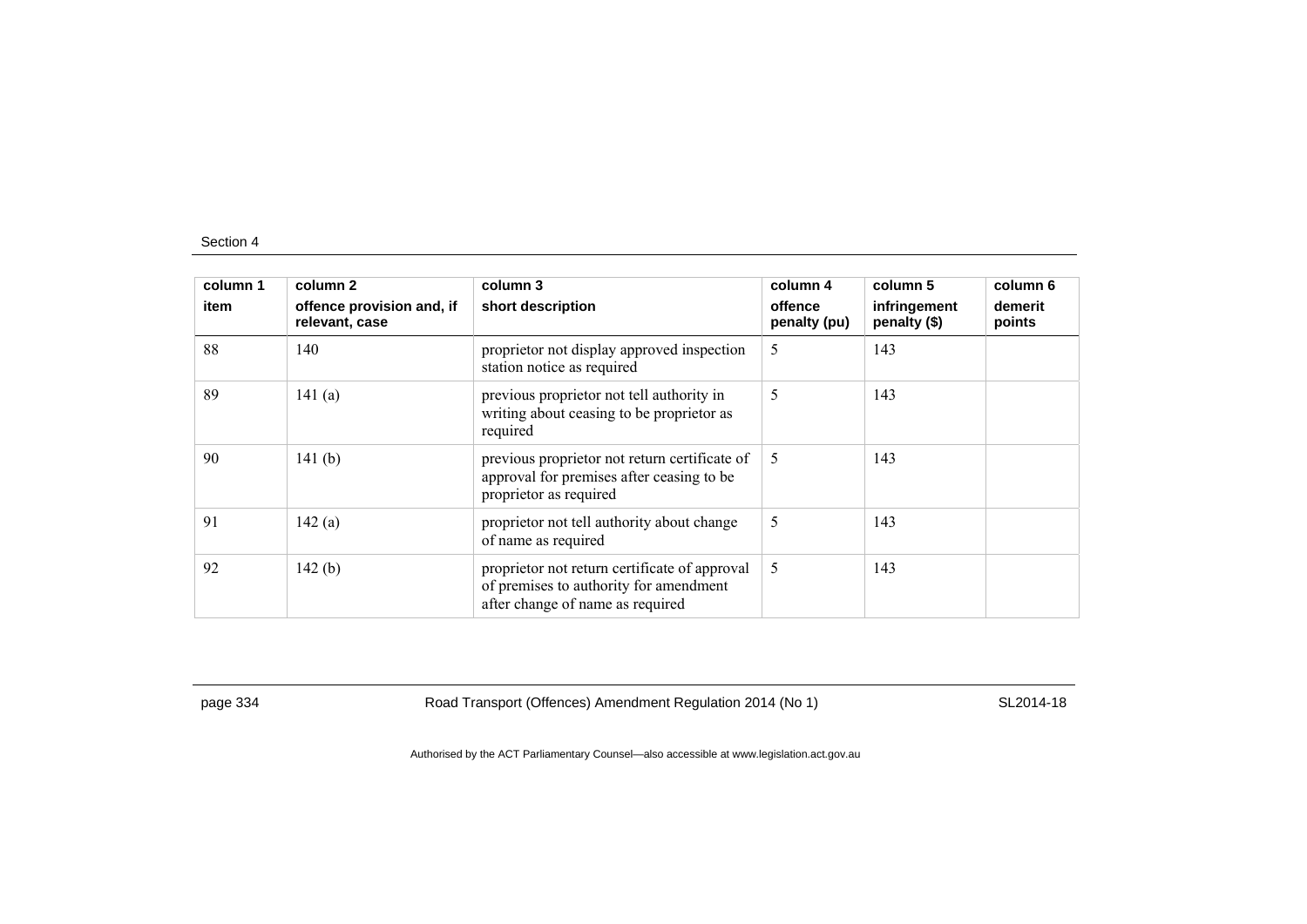| column 1 | column 2                                    | column 3                                                                                                                                                            | column 4                | column 5                     | column 6          |
|----------|---------------------------------------------|---------------------------------------------------------------------------------------------------------------------------------------------------------------------|-------------------------|------------------------------|-------------------|
| item     | offence provision and, if<br>relevant, case | short description                                                                                                                                                   | offence<br>penalty (pu) | infringement<br>penalty (\$) | demerit<br>points |
| 93       | 143(4)                                      |                                                                                                                                                                     |                         |                              |                   |
| 93.1     | for notice under<br>143(2)                  | registered operator/person in control not<br>produce vehicle for inspection as required                                                                             | 20                      | 143                          |                   |
| 93.2     | for notice under<br>$\bullet$<br>143(3)     | registered operator/person in control not<br>produce vehicle for inspection at changed<br>time/place as required                                                    | 20                      | 143                          |                   |
| 94       | 147(a)                                      | proprietor allow employee not authorised<br>examiner to test/inspect vehicle                                                                                        | 20                      | 143                          |                   |
| 95       | 147(b)                                      | proprietor allow employee authorised<br>examiner to test/inspect vehicle not in<br>certificate of approval for<br>premises/examiner's certificate of<br>appointment | 20                      | 143                          |                   |
| 96       | 149(1)                                      | person not authorised examiner inspect/<br>test vehicle                                                                                                             | 20                      | 143                          |                   |

SL2014-18 Road Transport (Offences) Amendment Regulation 2014 (No 1) page 335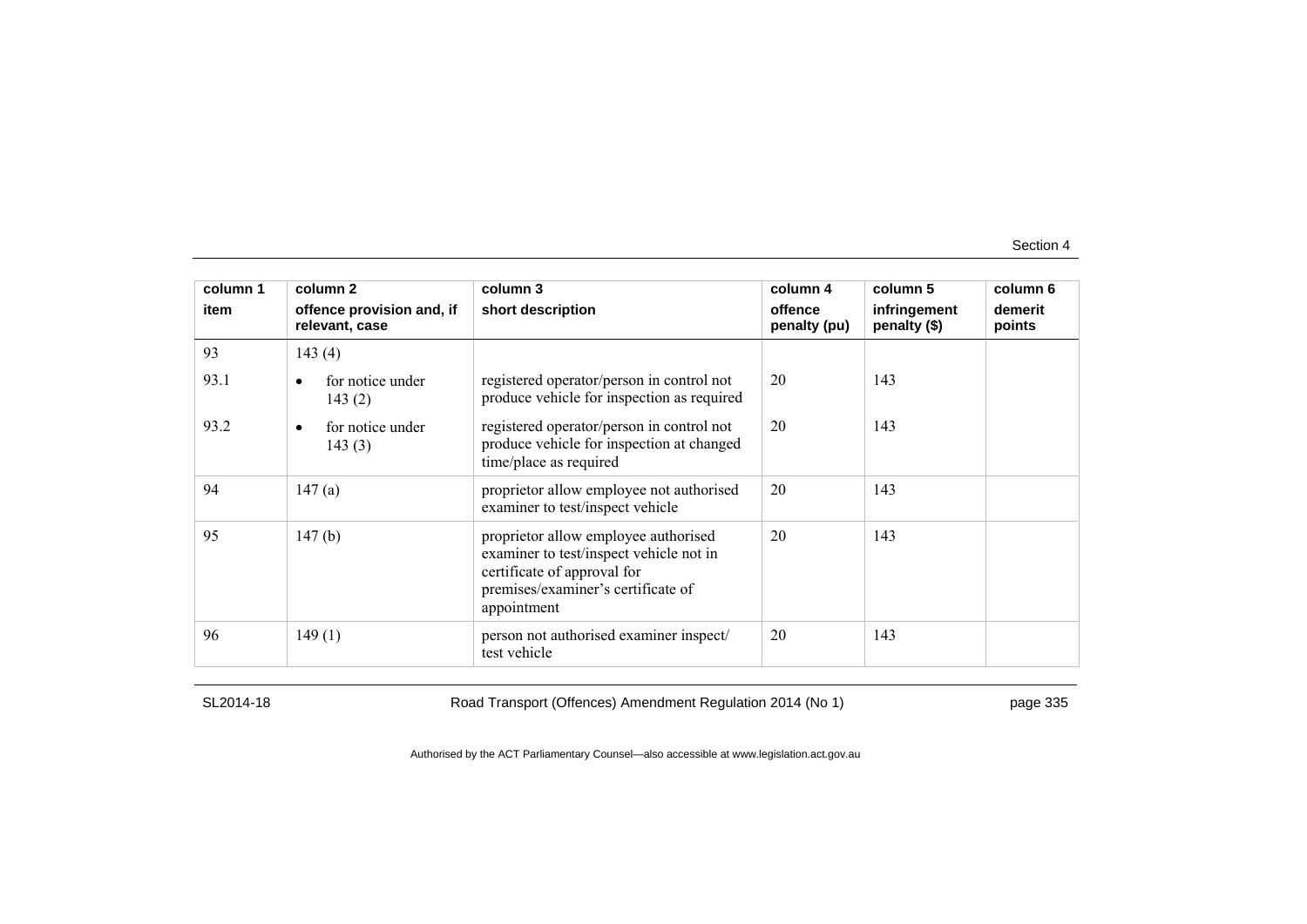| column 1<br>item | column 2<br>offence provision and, if<br>relevant, case | column 3<br>short description                                                                  | column 4<br>offence<br>penalty (pu) | column 5<br>infringement<br>penalty (\$) | column 6<br>demerit<br>points |
|------------------|---------------------------------------------------------|------------------------------------------------------------------------------------------------|-------------------------------------|------------------------------------------|-------------------------------|
| 97               | 149(2)                                                  | pretend to be authorised examiner                                                              | 20                                  | 276                                      |                               |
| 98               | 149(3)                                                  | proprietor unapproved premises permit<br>inspection/testing of vehicle at premises             | 20                                  | 143                                      |                               |
| 99               | 149(4)                                                  | proprietor pretend premises approved                                                           | 20                                  | 276                                      |                               |
| 100              | 155(3)                                                  | operator not have allotted engine number<br>stamped on/attached to vehicle part as<br>required | 20                                  | 143                                      |                               |
| 101              | 156(1)                                                  | stamp/attach component identification<br>number to vehicle part without authority              | 20                                  | 143                                      |                               |
| 102              | 156(3)                                                  | change/deface/remove/interfere with<br>component identification number without<br>authority    | 20                                  | 143                                      |                               |

page 336 Road Transport (Offences) Amendment Regulation 2014 (No 1) SL2014-18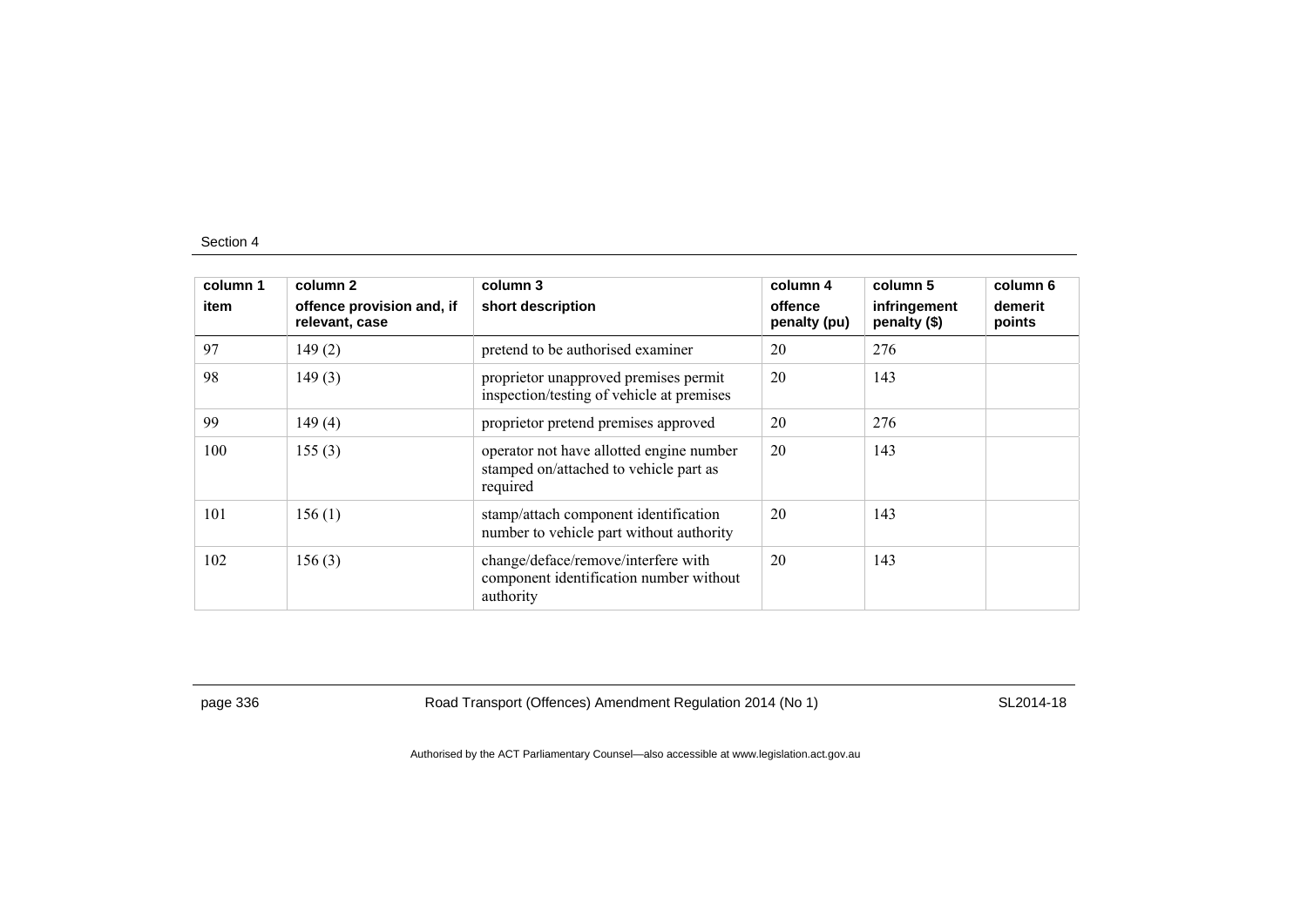| column 1<br>item | column 2<br>offence provision and, if<br>relevant, case | column 3<br>short description                                                                                                          | column 4<br>offence<br>penalty (pu) | column 5<br>infringement<br>penalty (\$) | column 6<br>demerit<br>points |
|------------------|---------------------------------------------------------|----------------------------------------------------------------------------------------------------------------------------------------|-------------------------------------|------------------------------------------|-------------------------------|
| 103              | 156(4)                                                  | knowingly possess vehicle part with<br>changed/defaced/removed/interfered with<br>component identification number without<br>authority | 20                                  | 143                                      |                               |
| 104              | 157(a)                                                  | person changing/replacing vehicle part not<br>tell authority about change/replacement as<br>required                                   | 20                                  | 143                                      |                               |
| 105              | 157(b)                                                  | person changing/replacing vehicle part not<br>keep copy of notice as required                                                          | 20                                  | 143                                      |                               |
| 106              | 157(c)                                                  | person changing/replacing vehicle part not<br>produce copy of notice to police<br>officer/authorised person                            | 20                                  | 143                                      |                               |

SL2014-18 Road Transport (Offences) Amendment Regulation 2014 (No 1) page 337